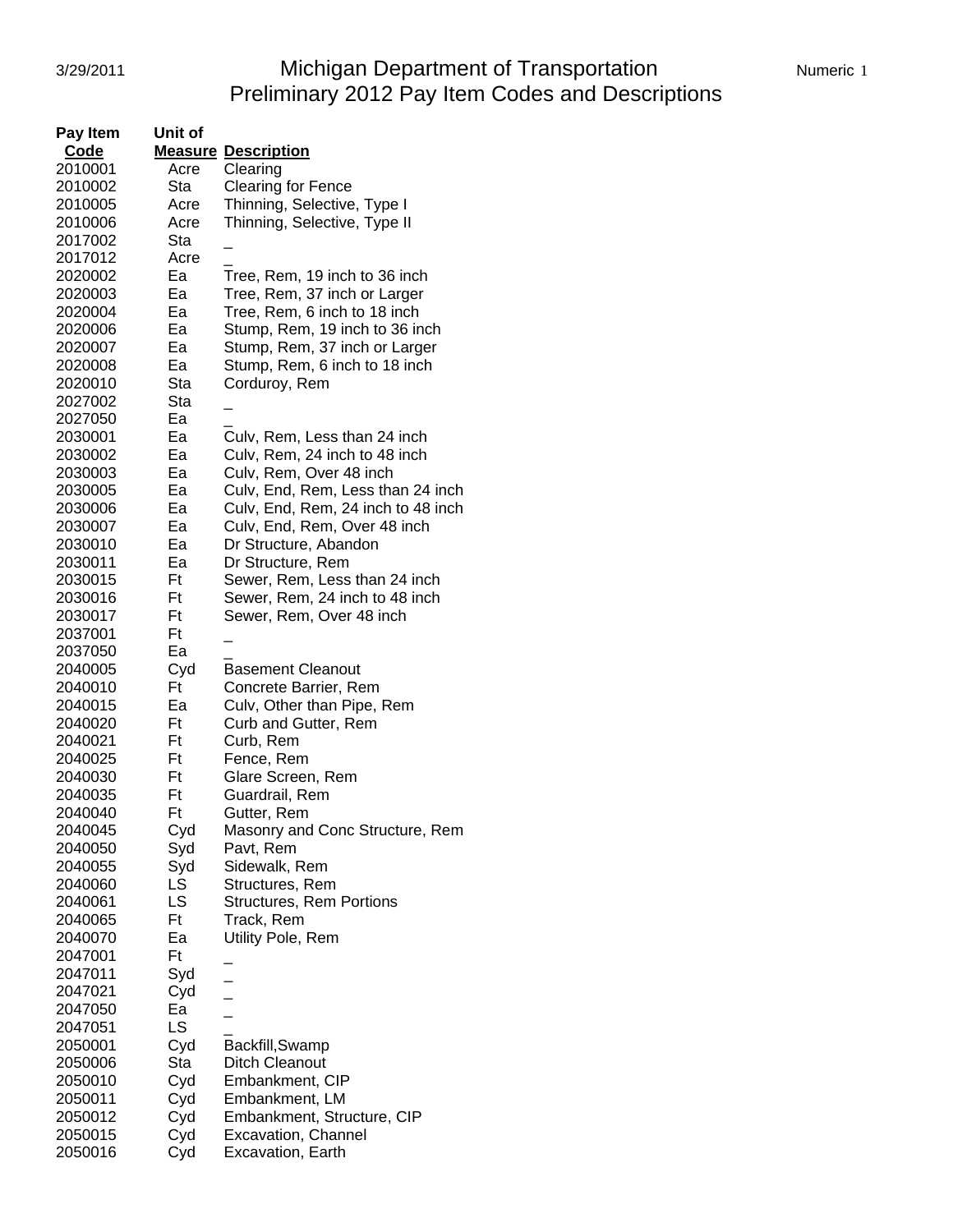# 3/29/2011 Michigan Department of Transportation Numeric 2 Preliminary 2012 Pay Item Codes and Descriptions

| Pay Item | Unit of   |                                                         |
|----------|-----------|---------------------------------------------------------|
| Code     |           | <b>Measure Description</b>                              |
| 2050017  | Cyd       | Excavation, Peat                                        |
| 2050018  | Cyd       | <b>Excavation, Rock</b>                                 |
| 2050020  | Cyd       | Granular Blanket, Type 1                                |
| 2050021  | Cyd       | Granular Blanket, Type 2                                |
| 2050023  | Cyd       | Granular Material, II                                   |
| 2050024  | Cyd       | Granular Material, III                                  |
| 2050030  | Sta       | <b>Machine Grading</b>                                  |
| 2050035  | Syd       | Subgrade Manipulation                                   |
| 2050040  | Cyd       | Subgrade Undercutting, Type I                           |
| 2050041  | Cyd       | Subgrade Undercutting, Type II                          |
| 2050042  | Cyd       | Subgrade Undercutting, Type III                         |
| 2057002  | Sta       |                                                         |
| 2057011  | Syd       |                                                         |
|          |           |                                                         |
| 2057021  | Cyd<br>Ea |                                                         |
| 2057050  |           |                                                         |
| 2060001  | Cyd       | Aggregate, 6A                                           |
| 2060002  | Cyd       | Backfill, Structure, CIP                                |
| 2060003  | Cyd       | Backfill, Structure, LM                                 |
| 2060010  | Cyd       | Excavation, Fdn                                         |
| 2060011  | Cyd       | Excavation, Rock Fdn                                    |
| 2067021  | Cyd       |                                                         |
| 2070001  | Sta       | <b>Obliterate Old Road</b>                              |
| 2070002  | Acre      | <b>Obliterate Old Road</b>                              |
| 2077002  | Sta       |                                                         |
| 2077012  | Acre      |                                                         |
| 2080005  | Sta       | Ditch, Intercepting                                     |
| 2080010  | Syd       | Erosion Control, Aggregate Cover                        |
| 2080012  | Ft        | Erosion Control, Check Dam, Stone                       |
| 2080014  | Ea        | Erosion Control, Filter Bag                             |
| 2080016  | Ea        | Erosion Control, Gravel Access Approach                 |
| 2080018  | Ft        | Erosion Control, Gravel Filter Berm                     |
| 2080020  | Ea        | Erosion Control, Inlet Protection, Fabric Drop          |
| 2080022  | Ea        | Erosion Control, Inlet Protection, Geotextile and Stone |
| 2080024  | Ea        | Erosion Control, Inlet Protection, Sediment Trap        |
| 2080026  | Cyd       | Erosion Control, Maintenance, Sediment Removal          |
| 2080028  | Ea        | Erosion Control, Sand Bag                               |
| 2080030  | Ft        | <b>Erosion Control, Sand Fence</b>                      |
| 2080032  | Cyd       | Erosion Control, Sediment Basin                         |
| 2080034  | Ea        | <b>Erosion Control, Sediment Trap</b>                   |
| 2080036  | Ft        | <b>Erosion Control, Silt Fence</b>                      |
| 2080038  | Ea        | Erosion Control, Stone Bag                              |
| 2080040  | Syd       | Erosion Control, Temp Plastic Sheet/Geotextile Cover    |
| 2080042  | Ft        | Erosion Control, Turbidity Curtain (Deep)               |
| 2080044  | Ft        | Erosion Control, Turbidity Curtain (Shallow)            |
| 2087001  | Ft        |                                                         |
| 2087011  | Syd       |                                                         |
| 2087021  | Cyd       |                                                         |
| 2087050  | Ea        |                                                         |
| 2090001  | LS        | Project Cleanup                                         |
| 2097051  | <b>LS</b> |                                                         |
| 3010002  | Cyd       | Subbase, CIP                                            |
| 3010003  | Cyd       | Subbase, LM                                             |
| 3017021  | Cyd       |                                                         |
| 3020001  | Ton       | Aggregate Base                                          |
| 3020002  | Cyd       | Aggregate Base, LM                                      |
| 3020008  | Syd       | Aggregate Base, 3 inch                                  |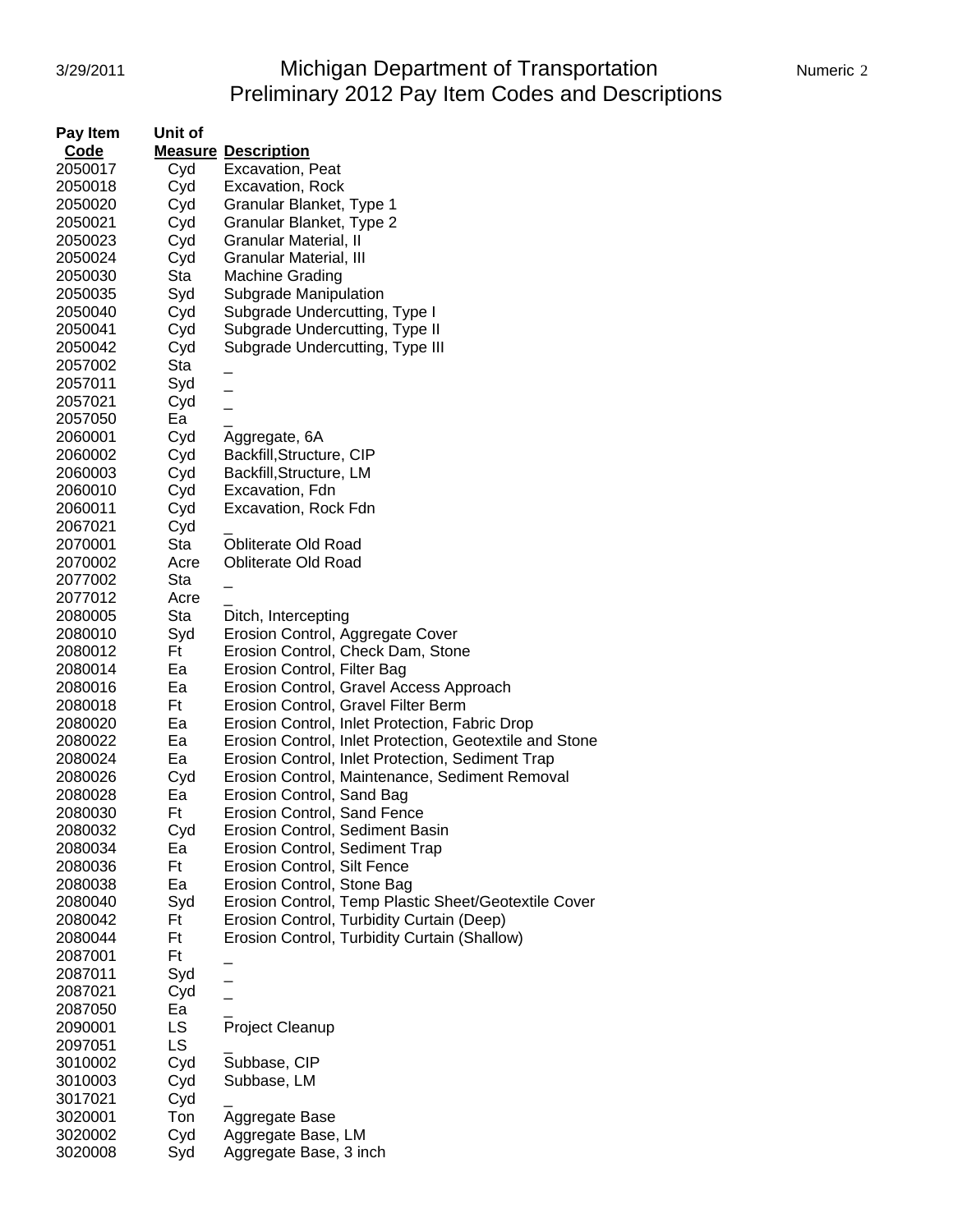# 3/29/2011 Michigan Department of Transportation Numeric 3 Preliminary 2012 Pay Item Codes and Descriptions

| Pay Item | Unit of |                                           |
|----------|---------|-------------------------------------------|
| Code     |         | <b>Measure Description</b>                |
| 3020010  | Syd     | Aggregate Base, 4 inch                    |
| 3020012  | Syd     | Aggregate Base, 5 inch                    |
| 3020016  | Syd     | Aggregate Base, 6 inch                    |
| 3020018  | Syd     | Aggregate Base, 7 inch                    |
| 3020020  | Syd     | Aggregate Base, 8 inch                    |
| 3020022  | Syd     | Aggregate Base, 9 inch                    |
| 3020026  | Syd     | Aggregate Base, 10 inch                   |
| 3020028  | Syd     |                                           |
|          |         | Aggregate Base, 11 inch                   |
| 3020030  | Syd     | Aggregate Base, 12 inch                   |
| 3020050  | Syd     | Aggregate Base, Conditioning              |
| 3020051  | Sta     | Aggregate Base, Conditioning              |
| 3027002  | Sta     |                                           |
| 3027011  | Syd     |                                           |
| 3027021  | Cyd     |                                           |
| 3027031  | Ton     |                                           |
| 3040001  | Syd     | <b>Rubblized Pavt</b>                     |
| 3040010  | Ton     | Filler Aggregate                          |
| 3040013  | Ft      | Saw Cut, Rubblize                         |
| 3047001  | Ft      |                                           |
| 3047011  | Syd     |                                           |
| 3047031  | Ton     |                                           |
| 3050002  | Syd     | HMA Base Crushing and Shaping             |
| 3050010  | Cyd     | Material, Surplus and Unsuitable, Rem, LM |
| 3050015  | Cyd     | Salv Crushed Material, LM                 |
| 3057011  | Syd     |                                           |
| 3057021  | Cyd     |                                           |
| 3060005  | Cyd     | Aggregate Surface Cse                     |
| 3060006  | Ton     | Aggregate Surface Cse                     |
| 3060010  | Syd     | Aggregate Surface Cse, 6 inch             |
| 3060012  | Syd     | Aggregate Surface Cse, 8 inch             |
| 3060013  | Syd     | Aggregate Surface Cse, 9 inch             |
| 3060014  | Syd     | Aggregate Surface Cse, 10 inch            |
| 3060016  | Syd     | Aggregate Surface Cse, 12 inch            |
| 3060020  | Ton     | <b>Maintenance Gravel</b>                 |
| 3060021  | Cyd     | Maintenance Gravel, LM                    |
| 3067011  | Syd     |                                           |
| 3067021  | Cyd     |                                           |
| 3067031  | Ton     |                                           |
| 3070001  | Ton     | Approach, I                               |
| 3070002  | Cyd     | Approach, I, CIP                          |
| 3070003  | Cyd     | Approach, I, LM                           |
| 3070005  | Syd     | Approach, I, 3 inch                       |
| 3070006  |         |                                           |
| 3070007  | Syd     | Approach, I, 4 inch                       |
|          | Syd     | Approach, I, 5 inch                       |
| 3070008  | Syd     | Approach, I, 6 inch                       |
| 3070009  | Syd     | Approach, I, 7 inch                       |
| 3070010  | Syd     | Approach, I, 8 inch                       |
| 3070021  | Ton     | Approach, II                              |
| 3070022  | Cyd     | Approach, II, CIP                         |
| 3070023  | Cyd     | Approach, II, LM                          |
| 3070025  | Syd     | Approach, II, 3 inch                      |
| 3070026  | Syd     | Approach, II, 4 inch                      |
| 3070027  | Syd     | Approach, II, 5 inch                      |
| 3070028  | Syd     | Approach, II, 6 inch                      |
| 3070029  | Syd     | Approach, II, 7 inch                      |
| 3070030  | Syd     | Approach, II, 8 inch                      |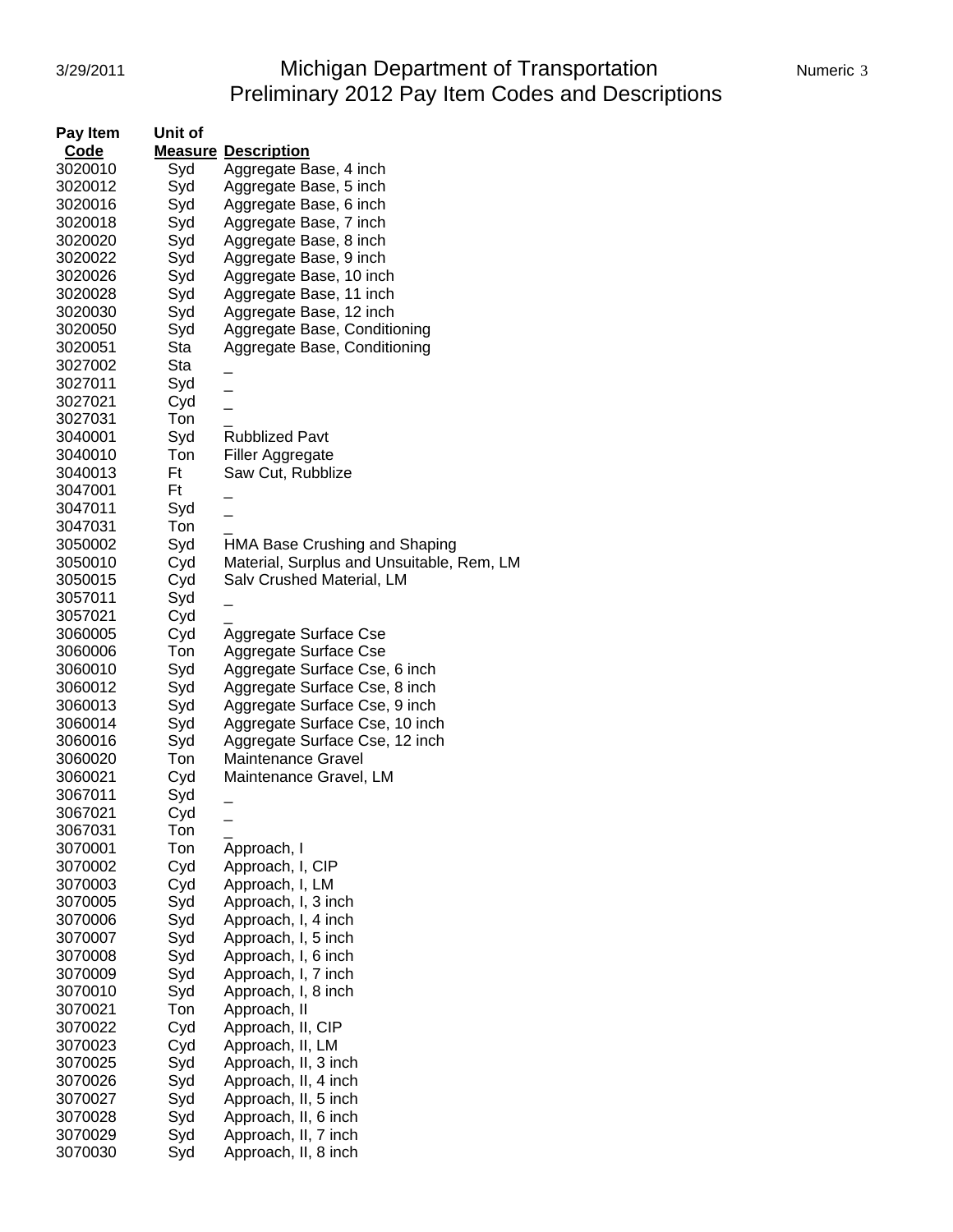#### 3/29/2011 Michigan Department of Transportation Numeric 4 Preliminary 2012 Pay Item Codes and Descriptions

| <b>Code</b><br><b>Measure Description</b><br>Approach, II, 10 inch<br>3070031<br>Syd<br>Ton<br>3070041<br>Approach, III<br>3070042<br>Cyd<br>Approach, III, CIP<br>3070043<br>Cyd<br>Approach, III, LM<br>Syd<br>Approach, III, 3 inch<br>3070045<br>Syd<br>Approach, III, 4 inch<br>3070046<br>Syd<br>3070047<br>Approach, III, 5 inch<br>Syd<br>Approach, III, 6 inch<br>3070048<br>3070049<br>Syd<br>Approach, III, 7 inch<br>Syd<br>Approach, III, 8 inch<br>3070050<br>Approach, III, 10 inch<br>Syd<br>3070051<br>3070101<br>Ton<br>Shoulder, I<br>Cyd<br>3070102<br>Shoulder, I, CIP<br>Cyd<br>3070103<br>Shoulder, I, LM<br>3070105<br>Syd<br>Shoulder, I, 3 inch<br>Syd<br>3070106<br>Shoulder, I, 4 inch<br>Syd<br>3070107<br>Shoulder, I, 5 inch<br>Syd<br>3070108<br>Shoulder, I, 6 inch<br>Syd<br>3070109<br>Shoulder, I, 7 inch<br>3070110<br>Syd<br>Shoulder, I, 8 inch<br>3070121<br>Ton<br>Shoulder, II<br>Shoulder, II, CIP<br>3070122<br>Cyd<br>Shoulder, II, LM<br>3070123<br>Cyd<br>Shoulder, II, 3 inch<br>3070125<br>Syd<br>Syd<br>Shoulder, II, 4 inch<br>3070126<br>3070127<br>Syd<br>Shoulder, II, 5 inch<br>3070128<br>Syd<br>Shoulder, II, 6 inch<br>Syd<br>Shoulder, II, 7 inch<br>3070129<br>Syd<br>3070130<br>Shoulder, II, 8 inch<br>3070141<br>Ton<br>Shoulder, III<br>Cyd<br>3070142<br>Shoulder, III, CIP<br>3070143<br>Cyd<br>Shoulder, III, LM<br>Shoulder, III, 3 inch<br>3070145<br>Syd<br>Shoulder, III, 4 inch<br>Syd<br>3070146<br>Shoulder, III, 5 inch<br>3070147<br>Syd<br>Shoulder, III, 6 inch<br>3070148<br>Syd<br>3070149<br>Shoulder, III, 7 inch<br>Syd<br>3070150<br>Syd<br>Shoulder, III, 8 inch<br>3070161<br>Cyd<br>Shoulder, IV, CIP<br>Cyd<br>Shoulder, IV, LM<br>3070162<br>Sta<br>3070200<br>Trenching<br>3077002<br>Sta<br>3077011<br>Syd<br>Cyd<br>3077021<br>$\frac{1}{1}$<br>3077031<br>Ton<br>Syd<br>3080005<br>Geotextile, Separator<br>Syd<br>Geotextile, Stabilization<br>3080010<br>Syd<br>3087011<br>Culv End Sect, 12 inch<br>Ea<br>4010012<br>Ea<br>Culv End Sect, 15 inch<br>4010015<br>Culv End Sect, 18 inch<br>4010018<br>Ea<br>Ea<br>4010021<br>Culv End Sect, 21 inch<br>Ea<br>Culv End Sect, 24 inch<br>4010024<br>Culv End Sect, 30 inch<br>4010030<br>Ea<br>Culv End Sect, 36 inch<br>4010036<br>Ea<br>4010047<br>Ea<br>Culv End Sect, Conc, 12 inch | <b>Pay Item</b> | Unit of |  |
|--------------------------------------------------------------------------------------------------------------------------------------------------------------------------------------------------------------------------------------------------------------------------------------------------------------------------------------------------------------------------------------------------------------------------------------------------------------------------------------------------------------------------------------------------------------------------------------------------------------------------------------------------------------------------------------------------------------------------------------------------------------------------------------------------------------------------------------------------------------------------------------------------------------------------------------------------------------------------------------------------------------------------------------------------------------------------------------------------------------------------------------------------------------------------------------------------------------------------------------------------------------------------------------------------------------------------------------------------------------------------------------------------------------------------------------------------------------------------------------------------------------------------------------------------------------------------------------------------------------------------------------------------------------------------------------------------------------------------------------------------------------------------------------------------------------------------------------------------------------------------------------------------------------------------------------------------------------------------------------------------------------------------------------------------------------------------------------------------------------------------------------------------------------------------------------------------------------------------------------------------------------------------------------------------------------------------------------|-----------------|---------|--|
|                                                                                                                                                                                                                                                                                                                                                                                                                                                                                                                                                                                                                                                                                                                                                                                                                                                                                                                                                                                                                                                                                                                                                                                                                                                                                                                                                                                                                                                                                                                                                                                                                                                                                                                                                                                                                                                                                                                                                                                                                                                                                                                                                                                                                                                                                                                                      |                 |         |  |
|                                                                                                                                                                                                                                                                                                                                                                                                                                                                                                                                                                                                                                                                                                                                                                                                                                                                                                                                                                                                                                                                                                                                                                                                                                                                                                                                                                                                                                                                                                                                                                                                                                                                                                                                                                                                                                                                                                                                                                                                                                                                                                                                                                                                                                                                                                                                      |                 |         |  |
|                                                                                                                                                                                                                                                                                                                                                                                                                                                                                                                                                                                                                                                                                                                                                                                                                                                                                                                                                                                                                                                                                                                                                                                                                                                                                                                                                                                                                                                                                                                                                                                                                                                                                                                                                                                                                                                                                                                                                                                                                                                                                                                                                                                                                                                                                                                                      |                 |         |  |
|                                                                                                                                                                                                                                                                                                                                                                                                                                                                                                                                                                                                                                                                                                                                                                                                                                                                                                                                                                                                                                                                                                                                                                                                                                                                                                                                                                                                                                                                                                                                                                                                                                                                                                                                                                                                                                                                                                                                                                                                                                                                                                                                                                                                                                                                                                                                      |                 |         |  |
|                                                                                                                                                                                                                                                                                                                                                                                                                                                                                                                                                                                                                                                                                                                                                                                                                                                                                                                                                                                                                                                                                                                                                                                                                                                                                                                                                                                                                                                                                                                                                                                                                                                                                                                                                                                                                                                                                                                                                                                                                                                                                                                                                                                                                                                                                                                                      |                 |         |  |
|                                                                                                                                                                                                                                                                                                                                                                                                                                                                                                                                                                                                                                                                                                                                                                                                                                                                                                                                                                                                                                                                                                                                                                                                                                                                                                                                                                                                                                                                                                                                                                                                                                                                                                                                                                                                                                                                                                                                                                                                                                                                                                                                                                                                                                                                                                                                      |                 |         |  |
|                                                                                                                                                                                                                                                                                                                                                                                                                                                                                                                                                                                                                                                                                                                                                                                                                                                                                                                                                                                                                                                                                                                                                                                                                                                                                                                                                                                                                                                                                                                                                                                                                                                                                                                                                                                                                                                                                                                                                                                                                                                                                                                                                                                                                                                                                                                                      |                 |         |  |
|                                                                                                                                                                                                                                                                                                                                                                                                                                                                                                                                                                                                                                                                                                                                                                                                                                                                                                                                                                                                                                                                                                                                                                                                                                                                                                                                                                                                                                                                                                                                                                                                                                                                                                                                                                                                                                                                                                                                                                                                                                                                                                                                                                                                                                                                                                                                      |                 |         |  |
|                                                                                                                                                                                                                                                                                                                                                                                                                                                                                                                                                                                                                                                                                                                                                                                                                                                                                                                                                                                                                                                                                                                                                                                                                                                                                                                                                                                                                                                                                                                                                                                                                                                                                                                                                                                                                                                                                                                                                                                                                                                                                                                                                                                                                                                                                                                                      |                 |         |  |
|                                                                                                                                                                                                                                                                                                                                                                                                                                                                                                                                                                                                                                                                                                                                                                                                                                                                                                                                                                                                                                                                                                                                                                                                                                                                                                                                                                                                                                                                                                                                                                                                                                                                                                                                                                                                                                                                                                                                                                                                                                                                                                                                                                                                                                                                                                                                      |                 |         |  |
|                                                                                                                                                                                                                                                                                                                                                                                                                                                                                                                                                                                                                                                                                                                                                                                                                                                                                                                                                                                                                                                                                                                                                                                                                                                                                                                                                                                                                                                                                                                                                                                                                                                                                                                                                                                                                                                                                                                                                                                                                                                                                                                                                                                                                                                                                                                                      |                 |         |  |
|                                                                                                                                                                                                                                                                                                                                                                                                                                                                                                                                                                                                                                                                                                                                                                                                                                                                                                                                                                                                                                                                                                                                                                                                                                                                                                                                                                                                                                                                                                                                                                                                                                                                                                                                                                                                                                                                                                                                                                                                                                                                                                                                                                                                                                                                                                                                      |                 |         |  |
|                                                                                                                                                                                                                                                                                                                                                                                                                                                                                                                                                                                                                                                                                                                                                                                                                                                                                                                                                                                                                                                                                                                                                                                                                                                                                                                                                                                                                                                                                                                                                                                                                                                                                                                                                                                                                                                                                                                                                                                                                                                                                                                                                                                                                                                                                                                                      |                 |         |  |
|                                                                                                                                                                                                                                                                                                                                                                                                                                                                                                                                                                                                                                                                                                                                                                                                                                                                                                                                                                                                                                                                                                                                                                                                                                                                                                                                                                                                                                                                                                                                                                                                                                                                                                                                                                                                                                                                                                                                                                                                                                                                                                                                                                                                                                                                                                                                      |                 |         |  |
|                                                                                                                                                                                                                                                                                                                                                                                                                                                                                                                                                                                                                                                                                                                                                                                                                                                                                                                                                                                                                                                                                                                                                                                                                                                                                                                                                                                                                                                                                                                                                                                                                                                                                                                                                                                                                                                                                                                                                                                                                                                                                                                                                                                                                                                                                                                                      |                 |         |  |
|                                                                                                                                                                                                                                                                                                                                                                                                                                                                                                                                                                                                                                                                                                                                                                                                                                                                                                                                                                                                                                                                                                                                                                                                                                                                                                                                                                                                                                                                                                                                                                                                                                                                                                                                                                                                                                                                                                                                                                                                                                                                                                                                                                                                                                                                                                                                      |                 |         |  |
|                                                                                                                                                                                                                                                                                                                                                                                                                                                                                                                                                                                                                                                                                                                                                                                                                                                                                                                                                                                                                                                                                                                                                                                                                                                                                                                                                                                                                                                                                                                                                                                                                                                                                                                                                                                                                                                                                                                                                                                                                                                                                                                                                                                                                                                                                                                                      |                 |         |  |
|                                                                                                                                                                                                                                                                                                                                                                                                                                                                                                                                                                                                                                                                                                                                                                                                                                                                                                                                                                                                                                                                                                                                                                                                                                                                                                                                                                                                                                                                                                                                                                                                                                                                                                                                                                                                                                                                                                                                                                                                                                                                                                                                                                                                                                                                                                                                      |                 |         |  |
|                                                                                                                                                                                                                                                                                                                                                                                                                                                                                                                                                                                                                                                                                                                                                                                                                                                                                                                                                                                                                                                                                                                                                                                                                                                                                                                                                                                                                                                                                                                                                                                                                                                                                                                                                                                                                                                                                                                                                                                                                                                                                                                                                                                                                                                                                                                                      |                 |         |  |
|                                                                                                                                                                                                                                                                                                                                                                                                                                                                                                                                                                                                                                                                                                                                                                                                                                                                                                                                                                                                                                                                                                                                                                                                                                                                                                                                                                                                                                                                                                                                                                                                                                                                                                                                                                                                                                                                                                                                                                                                                                                                                                                                                                                                                                                                                                                                      |                 |         |  |
|                                                                                                                                                                                                                                                                                                                                                                                                                                                                                                                                                                                                                                                                                                                                                                                                                                                                                                                                                                                                                                                                                                                                                                                                                                                                                                                                                                                                                                                                                                                                                                                                                                                                                                                                                                                                                                                                                                                                                                                                                                                                                                                                                                                                                                                                                                                                      |                 |         |  |
|                                                                                                                                                                                                                                                                                                                                                                                                                                                                                                                                                                                                                                                                                                                                                                                                                                                                                                                                                                                                                                                                                                                                                                                                                                                                                                                                                                                                                                                                                                                                                                                                                                                                                                                                                                                                                                                                                                                                                                                                                                                                                                                                                                                                                                                                                                                                      |                 |         |  |
|                                                                                                                                                                                                                                                                                                                                                                                                                                                                                                                                                                                                                                                                                                                                                                                                                                                                                                                                                                                                                                                                                                                                                                                                                                                                                                                                                                                                                                                                                                                                                                                                                                                                                                                                                                                                                                                                                                                                                                                                                                                                                                                                                                                                                                                                                                                                      |                 |         |  |
|                                                                                                                                                                                                                                                                                                                                                                                                                                                                                                                                                                                                                                                                                                                                                                                                                                                                                                                                                                                                                                                                                                                                                                                                                                                                                                                                                                                                                                                                                                                                                                                                                                                                                                                                                                                                                                                                                                                                                                                                                                                                                                                                                                                                                                                                                                                                      |                 |         |  |
|                                                                                                                                                                                                                                                                                                                                                                                                                                                                                                                                                                                                                                                                                                                                                                                                                                                                                                                                                                                                                                                                                                                                                                                                                                                                                                                                                                                                                                                                                                                                                                                                                                                                                                                                                                                                                                                                                                                                                                                                                                                                                                                                                                                                                                                                                                                                      |                 |         |  |
|                                                                                                                                                                                                                                                                                                                                                                                                                                                                                                                                                                                                                                                                                                                                                                                                                                                                                                                                                                                                                                                                                                                                                                                                                                                                                                                                                                                                                                                                                                                                                                                                                                                                                                                                                                                                                                                                                                                                                                                                                                                                                                                                                                                                                                                                                                                                      |                 |         |  |
|                                                                                                                                                                                                                                                                                                                                                                                                                                                                                                                                                                                                                                                                                                                                                                                                                                                                                                                                                                                                                                                                                                                                                                                                                                                                                                                                                                                                                                                                                                                                                                                                                                                                                                                                                                                                                                                                                                                                                                                                                                                                                                                                                                                                                                                                                                                                      |                 |         |  |
|                                                                                                                                                                                                                                                                                                                                                                                                                                                                                                                                                                                                                                                                                                                                                                                                                                                                                                                                                                                                                                                                                                                                                                                                                                                                                                                                                                                                                                                                                                                                                                                                                                                                                                                                                                                                                                                                                                                                                                                                                                                                                                                                                                                                                                                                                                                                      |                 |         |  |
|                                                                                                                                                                                                                                                                                                                                                                                                                                                                                                                                                                                                                                                                                                                                                                                                                                                                                                                                                                                                                                                                                                                                                                                                                                                                                                                                                                                                                                                                                                                                                                                                                                                                                                                                                                                                                                                                                                                                                                                                                                                                                                                                                                                                                                                                                                                                      |                 |         |  |
|                                                                                                                                                                                                                                                                                                                                                                                                                                                                                                                                                                                                                                                                                                                                                                                                                                                                                                                                                                                                                                                                                                                                                                                                                                                                                                                                                                                                                                                                                                                                                                                                                                                                                                                                                                                                                                                                                                                                                                                                                                                                                                                                                                                                                                                                                                                                      |                 |         |  |
|                                                                                                                                                                                                                                                                                                                                                                                                                                                                                                                                                                                                                                                                                                                                                                                                                                                                                                                                                                                                                                                                                                                                                                                                                                                                                                                                                                                                                                                                                                                                                                                                                                                                                                                                                                                                                                                                                                                                                                                                                                                                                                                                                                                                                                                                                                                                      |                 |         |  |
|                                                                                                                                                                                                                                                                                                                                                                                                                                                                                                                                                                                                                                                                                                                                                                                                                                                                                                                                                                                                                                                                                                                                                                                                                                                                                                                                                                                                                                                                                                                                                                                                                                                                                                                                                                                                                                                                                                                                                                                                                                                                                                                                                                                                                                                                                                                                      |                 |         |  |
|                                                                                                                                                                                                                                                                                                                                                                                                                                                                                                                                                                                                                                                                                                                                                                                                                                                                                                                                                                                                                                                                                                                                                                                                                                                                                                                                                                                                                                                                                                                                                                                                                                                                                                                                                                                                                                                                                                                                                                                                                                                                                                                                                                                                                                                                                                                                      |                 |         |  |
|                                                                                                                                                                                                                                                                                                                                                                                                                                                                                                                                                                                                                                                                                                                                                                                                                                                                                                                                                                                                                                                                                                                                                                                                                                                                                                                                                                                                                                                                                                                                                                                                                                                                                                                                                                                                                                                                                                                                                                                                                                                                                                                                                                                                                                                                                                                                      |                 |         |  |
|                                                                                                                                                                                                                                                                                                                                                                                                                                                                                                                                                                                                                                                                                                                                                                                                                                                                                                                                                                                                                                                                                                                                                                                                                                                                                                                                                                                                                                                                                                                                                                                                                                                                                                                                                                                                                                                                                                                                                                                                                                                                                                                                                                                                                                                                                                                                      |                 |         |  |
|                                                                                                                                                                                                                                                                                                                                                                                                                                                                                                                                                                                                                                                                                                                                                                                                                                                                                                                                                                                                                                                                                                                                                                                                                                                                                                                                                                                                                                                                                                                                                                                                                                                                                                                                                                                                                                                                                                                                                                                                                                                                                                                                                                                                                                                                                                                                      |                 |         |  |
|                                                                                                                                                                                                                                                                                                                                                                                                                                                                                                                                                                                                                                                                                                                                                                                                                                                                                                                                                                                                                                                                                                                                                                                                                                                                                                                                                                                                                                                                                                                                                                                                                                                                                                                                                                                                                                                                                                                                                                                                                                                                                                                                                                                                                                                                                                                                      |                 |         |  |
|                                                                                                                                                                                                                                                                                                                                                                                                                                                                                                                                                                                                                                                                                                                                                                                                                                                                                                                                                                                                                                                                                                                                                                                                                                                                                                                                                                                                                                                                                                                                                                                                                                                                                                                                                                                                                                                                                                                                                                                                                                                                                                                                                                                                                                                                                                                                      |                 |         |  |
|                                                                                                                                                                                                                                                                                                                                                                                                                                                                                                                                                                                                                                                                                                                                                                                                                                                                                                                                                                                                                                                                                                                                                                                                                                                                                                                                                                                                                                                                                                                                                                                                                                                                                                                                                                                                                                                                                                                                                                                                                                                                                                                                                                                                                                                                                                                                      |                 |         |  |
|                                                                                                                                                                                                                                                                                                                                                                                                                                                                                                                                                                                                                                                                                                                                                                                                                                                                                                                                                                                                                                                                                                                                                                                                                                                                                                                                                                                                                                                                                                                                                                                                                                                                                                                                                                                                                                                                                                                                                                                                                                                                                                                                                                                                                                                                                                                                      |                 |         |  |
|                                                                                                                                                                                                                                                                                                                                                                                                                                                                                                                                                                                                                                                                                                                                                                                                                                                                                                                                                                                                                                                                                                                                                                                                                                                                                                                                                                                                                                                                                                                                                                                                                                                                                                                                                                                                                                                                                                                                                                                                                                                                                                                                                                                                                                                                                                                                      |                 |         |  |
|                                                                                                                                                                                                                                                                                                                                                                                                                                                                                                                                                                                                                                                                                                                                                                                                                                                                                                                                                                                                                                                                                                                                                                                                                                                                                                                                                                                                                                                                                                                                                                                                                                                                                                                                                                                                                                                                                                                                                                                                                                                                                                                                                                                                                                                                                                                                      |                 |         |  |
|                                                                                                                                                                                                                                                                                                                                                                                                                                                                                                                                                                                                                                                                                                                                                                                                                                                                                                                                                                                                                                                                                                                                                                                                                                                                                                                                                                                                                                                                                                                                                                                                                                                                                                                                                                                                                                                                                                                                                                                                                                                                                                                                                                                                                                                                                                                                      |                 |         |  |
|                                                                                                                                                                                                                                                                                                                                                                                                                                                                                                                                                                                                                                                                                                                                                                                                                                                                                                                                                                                                                                                                                                                                                                                                                                                                                                                                                                                                                                                                                                                                                                                                                                                                                                                                                                                                                                                                                                                                                                                                                                                                                                                                                                                                                                                                                                                                      |                 |         |  |
|                                                                                                                                                                                                                                                                                                                                                                                                                                                                                                                                                                                                                                                                                                                                                                                                                                                                                                                                                                                                                                                                                                                                                                                                                                                                                                                                                                                                                                                                                                                                                                                                                                                                                                                                                                                                                                                                                                                                                                                                                                                                                                                                                                                                                                                                                                                                      |                 |         |  |
|                                                                                                                                                                                                                                                                                                                                                                                                                                                                                                                                                                                                                                                                                                                                                                                                                                                                                                                                                                                                                                                                                                                                                                                                                                                                                                                                                                                                                                                                                                                                                                                                                                                                                                                                                                                                                                                                                                                                                                                                                                                                                                                                                                                                                                                                                                                                      |                 |         |  |
|                                                                                                                                                                                                                                                                                                                                                                                                                                                                                                                                                                                                                                                                                                                                                                                                                                                                                                                                                                                                                                                                                                                                                                                                                                                                                                                                                                                                                                                                                                                                                                                                                                                                                                                                                                                                                                                                                                                                                                                                                                                                                                                                                                                                                                                                                                                                      |                 |         |  |
|                                                                                                                                                                                                                                                                                                                                                                                                                                                                                                                                                                                                                                                                                                                                                                                                                                                                                                                                                                                                                                                                                                                                                                                                                                                                                                                                                                                                                                                                                                                                                                                                                                                                                                                                                                                                                                                                                                                                                                                                                                                                                                                                                                                                                                                                                                                                      |                 |         |  |
|                                                                                                                                                                                                                                                                                                                                                                                                                                                                                                                                                                                                                                                                                                                                                                                                                                                                                                                                                                                                                                                                                                                                                                                                                                                                                                                                                                                                                                                                                                                                                                                                                                                                                                                                                                                                                                                                                                                                                                                                                                                                                                                                                                                                                                                                                                                                      |                 |         |  |
|                                                                                                                                                                                                                                                                                                                                                                                                                                                                                                                                                                                                                                                                                                                                                                                                                                                                                                                                                                                                                                                                                                                                                                                                                                                                                                                                                                                                                                                                                                                                                                                                                                                                                                                                                                                                                                                                                                                                                                                                                                                                                                                                                                                                                                                                                                                                      |                 |         |  |
|                                                                                                                                                                                                                                                                                                                                                                                                                                                                                                                                                                                                                                                                                                                                                                                                                                                                                                                                                                                                                                                                                                                                                                                                                                                                                                                                                                                                                                                                                                                                                                                                                                                                                                                                                                                                                                                                                                                                                                                                                                                                                                                                                                                                                                                                                                                                      |                 |         |  |
|                                                                                                                                                                                                                                                                                                                                                                                                                                                                                                                                                                                                                                                                                                                                                                                                                                                                                                                                                                                                                                                                                                                                                                                                                                                                                                                                                                                                                                                                                                                                                                                                                                                                                                                                                                                                                                                                                                                                                                                                                                                                                                                                                                                                                                                                                                                                      |                 |         |  |
|                                                                                                                                                                                                                                                                                                                                                                                                                                                                                                                                                                                                                                                                                                                                                                                                                                                                                                                                                                                                                                                                                                                                                                                                                                                                                                                                                                                                                                                                                                                                                                                                                                                                                                                                                                                                                                                                                                                                                                                                                                                                                                                                                                                                                                                                                                                                      |                 |         |  |
|                                                                                                                                                                                                                                                                                                                                                                                                                                                                                                                                                                                                                                                                                                                                                                                                                                                                                                                                                                                                                                                                                                                                                                                                                                                                                                                                                                                                                                                                                                                                                                                                                                                                                                                                                                                                                                                                                                                                                                                                                                                                                                                                                                                                                                                                                                                                      |                 |         |  |
|                                                                                                                                                                                                                                                                                                                                                                                                                                                                                                                                                                                                                                                                                                                                                                                                                                                                                                                                                                                                                                                                                                                                                                                                                                                                                                                                                                                                                                                                                                                                                                                                                                                                                                                                                                                                                                                                                                                                                                                                                                                                                                                                                                                                                                                                                                                                      |                 |         |  |
|                                                                                                                                                                                                                                                                                                                                                                                                                                                                                                                                                                                                                                                                                                                                                                                                                                                                                                                                                                                                                                                                                                                                                                                                                                                                                                                                                                                                                                                                                                                                                                                                                                                                                                                                                                                                                                                                                                                                                                                                                                                                                                                                                                                                                                                                                                                                      |                 |         |  |
|                                                                                                                                                                                                                                                                                                                                                                                                                                                                                                                                                                                                                                                                                                                                                                                                                                                                                                                                                                                                                                                                                                                                                                                                                                                                                                                                                                                                                                                                                                                                                                                                                                                                                                                                                                                                                                                                                                                                                                                                                                                                                                                                                                                                                                                                                                                                      |                 |         |  |
|                                                                                                                                                                                                                                                                                                                                                                                                                                                                                                                                                                                                                                                                                                                                                                                                                                                                                                                                                                                                                                                                                                                                                                                                                                                                                                                                                                                                                                                                                                                                                                                                                                                                                                                                                                                                                                                                                                                                                                                                                                                                                                                                                                                                                                                                                                                                      |                 |         |  |
|                                                                                                                                                                                                                                                                                                                                                                                                                                                                                                                                                                                                                                                                                                                                                                                                                                                                                                                                                                                                                                                                                                                                                                                                                                                                                                                                                                                                                                                                                                                                                                                                                                                                                                                                                                                                                                                                                                                                                                                                                                                                                                                                                                                                                                                                                                                                      |                 |         |  |
|                                                                                                                                                                                                                                                                                                                                                                                                                                                                                                                                                                                                                                                                                                                                                                                                                                                                                                                                                                                                                                                                                                                                                                                                                                                                                                                                                                                                                                                                                                                                                                                                                                                                                                                                                                                                                                                                                                                                                                                                                                                                                                                                                                                                                                                                                                                                      |                 |         |  |
|                                                                                                                                                                                                                                                                                                                                                                                                                                                                                                                                                                                                                                                                                                                                                                                                                                                                                                                                                                                                                                                                                                                                                                                                                                                                                                                                                                                                                                                                                                                                                                                                                                                                                                                                                                                                                                                                                                                                                                                                                                                                                                                                                                                                                                                                                                                                      |                 |         |  |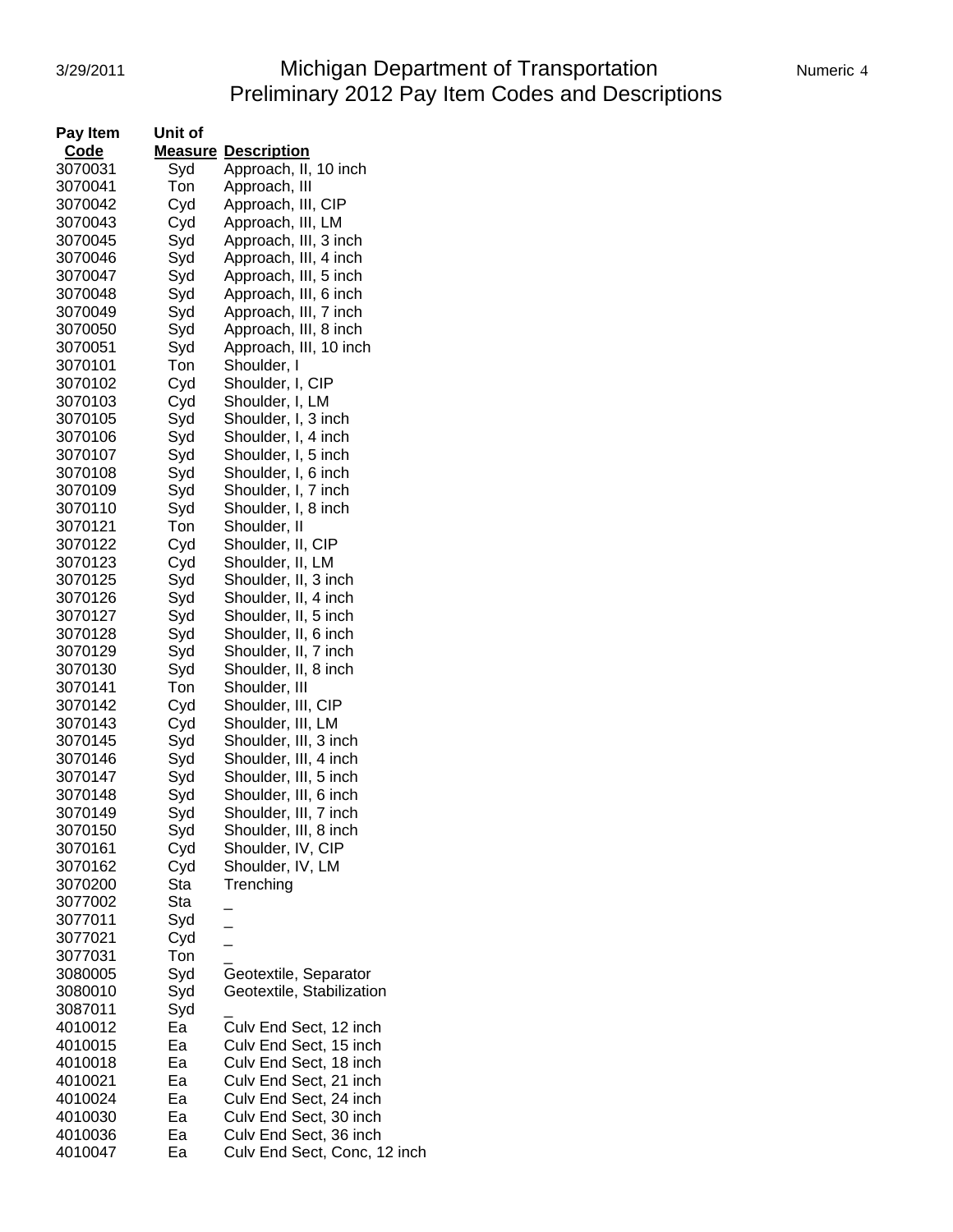# 3/29/2011 Michigan Department of Transportation Numeric 5 Preliminary 2012 Pay Item Codes and Descriptions

| Pay Item | Unit of |                                      |
|----------|---------|--------------------------------------|
| Code     |         | <b>Measure Description</b>           |
| 4010048  | Ea      | Culv End Sect, Conc, 15 inch         |
| 4010049  | Ea      | Culv End Sect, Conc, 18 inch         |
| 4010050  | Ea      | Culv End Sect, Conc, 21 inch         |
| 4010051  | Ea      | Culv End Sect, Conc, 24 inch         |
| 4010052  | Ea      | Culv End Sect, Conc, 30 inch         |
| 4010053  | Ea      | Culv End Sect, Conc, 36 inch         |
| 4010054  | Ea      |                                      |
|          |         | Culv End Sect, Conc, 42 inch         |
| 4010055  | Ea      | Culv End Sect, Conc, 48 inch         |
| 4010056  | Ea      | Culv End Sect, Conc, 54 inch         |
| 4010057  | Ea      | Culv End Sect, Conc, 60 inch         |
| 4010058  | Ea      | Culv End Sect, Conc, 66 inch         |
| 4010059  | Ea      | Culv End Sect, Conc, 72 inch         |
| 4010060  | Ea      | Culv End Sect, Conc, 78 inch         |
| 4010061  | Ea      | Culv End Sect, Conc, 84 inch         |
| 4010072  | Ea      | Culv End Sect, Footing               |
| 4010083  | Lb      | Culv End Sect, Grate                 |
| 4010094  | Ea      | Culv End Sect, Metal, 12 inch        |
| 4010095  | Ea      | Culv End Sect, Metal, 15 inch        |
| 4010096  | Ea      | Culv End Sect, Metal, 18 inch        |
| 4010097  | Ea      | Culv End Sect, Metal, 21 inch        |
| 4010098  | Ea      | Culv End Sect, Metal, 24 inch        |
| 4010099  | Ea      | Culv End Sect, Metal, 30 inch        |
| 4010100  | Ea      | Culv End Sect, Metal, 36 inch        |
|          |         |                                      |
| 4010101  | Ea      | Culv End Sect, Metal, 42 inch        |
| 4010102  | Ea      | Culv End Sect, Metal, 48 inch        |
| 4010103  | Ea      | Culv End Sect, Metal, 54 inch        |
| 4010104  | Ea      | Culv End Sect, Metal, 60 inch        |
| 4010105  | Ea      | Culv End Sect, Metal, 66 inch        |
| 4010106  | Ea      | Culv End Sect, Metal, 72 inch        |
| 4010107  | Ea      | Culv End Sect, Metal, 78 inch        |
| 4010108  | Ea      | Culv End Sect, Metal, 84 inch        |
| 4010119  | Ea      | Culv End Sect, Salv, 30 inch or less |
| 4010120  | Ea      | Culv End Sect, Salv, over 30 inch    |
| 4010131  | Ft      | Culv, A, 12 inch                     |
| 4010132  | Ft      | Culv, A, 15 inch                     |
| 4010133  | Ft      | Culv, A, 18 inch                     |
| 4010134  | Ft      | Culv, A, 24 inch                     |
| 4010135  | Ft      | Culv, A, 30 inch                     |
| 4010136  | Ft      | Culv, A, 36 inch                     |
| 4010137  | Ft      | Culv, A, 42 inch                     |
| 4010138  | Ft      | Culv, A, 48 inch                     |
| 4010139  | Ft      | Culv, A, 54 inch                     |
| 4010140  | Ft      | Culv, A, 60 inch                     |
|          |         |                                      |
| 4010141  | Ft      | Culv, A, 66 inch                     |
| 4010142  | Ft      | Culv, A, 72 inch                     |
| 4010143  | Ft      | Culv, A, 78 inch                     |
| 4010144  | Ft      | Culv, A, 84 inch                     |
| 4010145  | Ft      | Culv, A, 90 inch                     |
| 4010146  | Ft      | Culv, A, 96 inch                     |
| 4010147  | Ft      | Culv, A, 102 inch                    |
| 4010148  | Ft      | Culv, A, 108 inch                    |
| 4010149  | Ft      | Culv, A, 114 inch                    |
| 4010150  | Ft      | Culv, A, 120 inch                    |
| 4010151  | Ft      | Culv, A, 126 inch                    |
| 4010152  | Ft      | Culv, A, 132 inch                    |
| 4010153  | Ft      | Culv, A, 138 inch                    |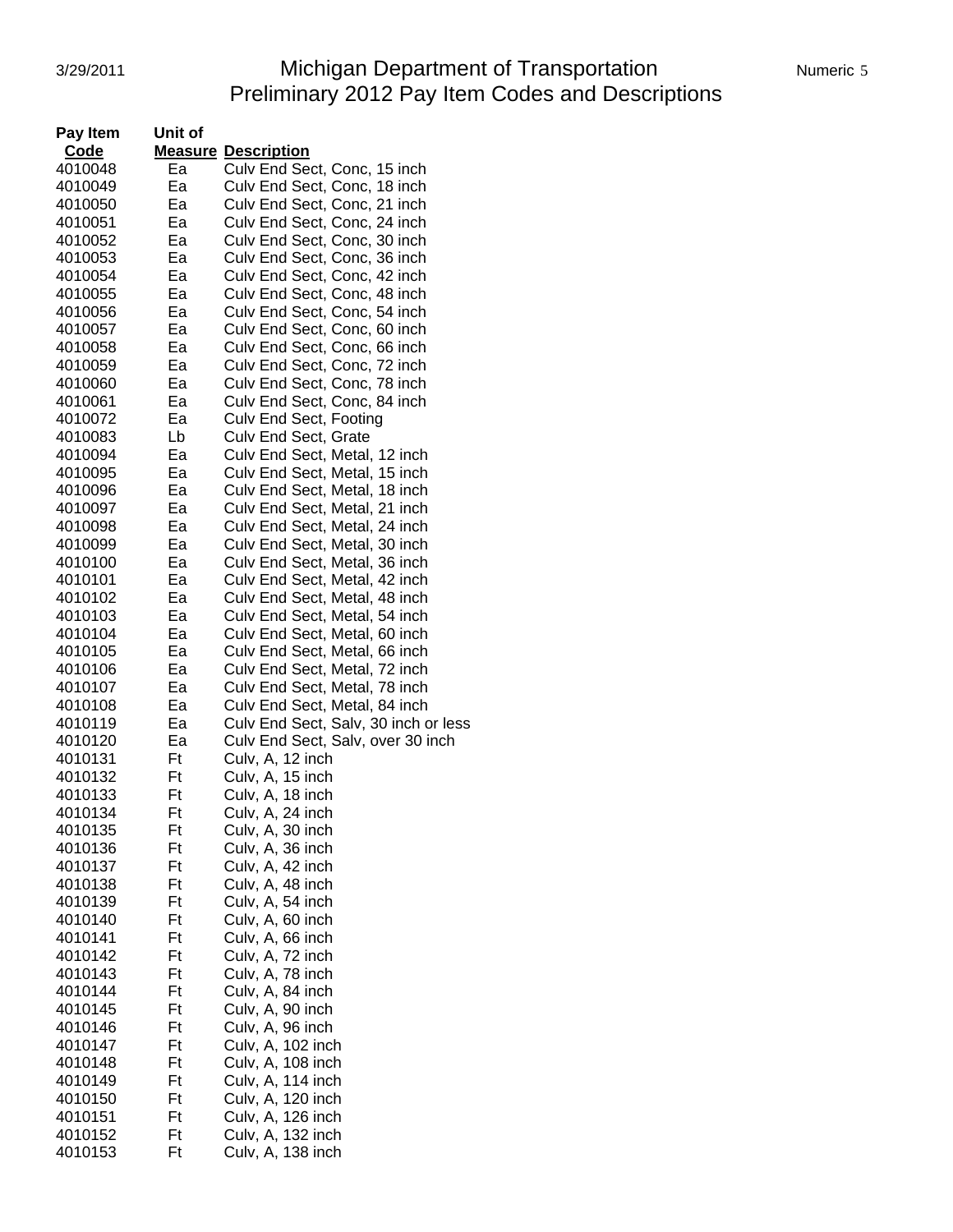#### 3/29/2011 Michigan Department of Transportation Numeric 6 Preliminary 2012 Pay Item Codes and Descriptions

| Pay Item | Unit of |                                                  |
|----------|---------|--------------------------------------------------|
| Code     |         | <b>Measure Description</b>                       |
| 4010154  | Ft      | Culv, A, 144 inch                                |
| 4010165  | Ft      | Culv, A, Conc, 12 inch                           |
| 4010166  | Ft      | Culv, A, Conc, 15 inch                           |
| 4010167  | Ft      | Culv, A, Conc, 18 inch                           |
|          | Ft      |                                                  |
| 4010168  |         | Culv, A, Conc, 24 inch                           |
| 4010169  | Ft      | Culv, A, Conc, 30 inch                           |
| 4010170  | Ft      | Culv, A, Conc, 36 inch                           |
| 4010171  | Ft      | Culv, A, Conc, 42 inch                           |
| 4010172  | Ft      | Culv, A, Conc, 48 inch                           |
| 4010173  | Ft      | Culv, A, Conc, 54 inch                           |
| 4010174  | Ft      | Culv, A, Conc, 60 inch                           |
| 4010175  | Ft      | Culv, A, Conc, 66 inch                           |
| 4010176  | Ft      | Culv, A, Conc, 72 inch                           |
| 4010177  | Ft      | Culv, A, Conc, 78 inch                           |
|          |         |                                                  |
| 4010178  | Ft      | Culv, A, Conc, 84 inch                           |
| 4010179  | Ft      | Culv, A, Conc, 90 inch                           |
| 4010180  | Ft      | Culv, A, Conc, 96 inch                           |
| 4010181  | Ft      | Culv, A, Conc, 102 inch                          |
| 4010182  | Ft      | Culv, A, Conc, 108 inch                          |
| 4010183  | Ft      | Culv, A, Conc, 114 inch                          |
| 4010184  | Ft      | Culv, A, Conc, 120 inch                          |
| 4010185  | Ft      | Culv, A, Conc, 126 inch                          |
| 4010186  | Ft      | Culv, A, Conc, 132 inch                          |
| 4010187  | Ft      | Culv, A, Conc, 138 inch                          |
|          | Ft      |                                                  |
| 4010188  |         | Culv, A, Conc, 144 inch                          |
| 4010199  | Ft      | Culv, A, CSP, 12 inch                            |
| 4010200  | Ft      | Culv, A, CSP, 15 inch                            |
| 4010201  | Ft      | Culv, A, CSP, 18 inch                            |
| 4010202  | Ft      | Culv, A, CSP, 24 inch                            |
| 4010203  | Ft      | Culv, A, CSP, 30 inch                            |
| 4010204  | Ft      | Culv, A, CSP, 36 inch                            |
| 4010205  | Ft      | Culv, A, CSP, 42 inch                            |
| 4010206  | Ft      | Culv, A, CSP, 48 inch                            |
| 4010207  | Ft      | Culv, A, CSP, 54 inch                            |
| 4010208  | Ft      | Culv, A, CSP, 60 inch                            |
| 4010209  | Ft      | Culv, A, CSP, 66 inch                            |
| 4010210  |         | Culv, A, CSP, 72 inch                            |
|          | Ft      |                                                  |
| 4010211  | Ft      | Culv, A, CSP, 78 inch                            |
| 4010212  | Ft      | Culv, A, CSP, 84 inch                            |
| 4010213  | Ft      | Culv, A, CSP, 90 inch                            |
| 4010214  | Ft      | Culv, A, CSP, 96 inch                            |
| 4010215  | Ft      | Culv, A, CSP, 102 inch                           |
| 4010216  | Ft      | Culv, A, CSP, 108 inch                           |
| 4010217  | Ft      |                                                  |
| 4010218  | Ft      | Culv, A, CSP, 114 inch<br>Culv, A, CSP, 120 inch |
| 4010219  | Ft      | Culv, A, CSP, 126 inch                           |
| 4010220  | Ft      | Culv, A, CSP, 132 inch                           |
|          |         |                                                  |
| 4010221  | Ft      | Culv, A, CSP, 138 inch                           |
| 4010222  | Ft      | Culv, A, CSP, 144 inch                           |
| 4010233  | Ft      | Culv, B, 12 inch                                 |
| 4010234  | Ft      | Culv, B, 15 inch                                 |
| 4010235  | Ft      | Culv, B, 18 inch                                 |
| 4010236  | Ft      | Culv, B, 24 inch                                 |
| 4010237  | Ft      | Culv, B, 30 inch                                 |
| 4010238  | Ft      | Culv, B, 36 inch                                 |
| 4010239  | Ft      | Culv, B, 42 inch                                 |
|          |         |                                                  |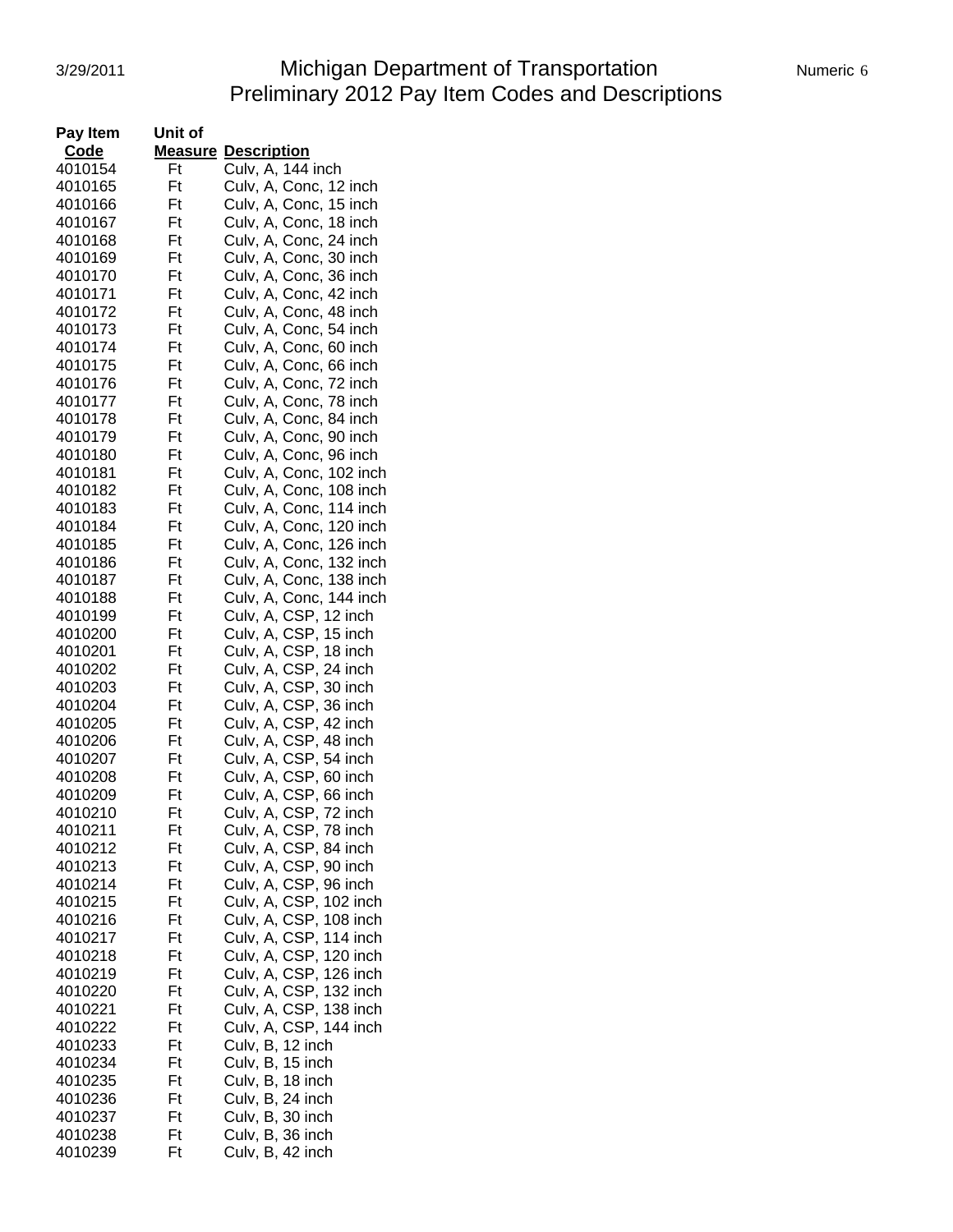# 3/29/2011 Michigan Department of Transportation Numeric 7 Preliminary 2012 Pay Item Codes and Descriptions

| Pay Item | Unit of |                            |
|----------|---------|----------------------------|
| Code     |         | <b>Measure Description</b> |
| 4010240  | Ft      | Culv, B, 48 inch           |
| 4010241  | Ft      | Culv, B, 54 inch           |
| 4010242  | Ft      | Culv, B, 60 inch           |
| 4010243  | Ft      | Culv, B, 66 inch           |
| 4010244  | Ft      | Culv, B, 72 inch           |
| 4010245  | Ft      | Culv, B, 78 inch           |
| 4010246  | Ft      | Culv, B, 84 inch           |
| 4010247  | Ft      | Culv, B, 90 inch           |
| 4010248  | Ft      | Culv, B, 96 inch           |
| 4010249  | Ft      | Culv, B, 102 inch          |
| 4010250  | Ft      | Culv, B, 108 inch          |
| 4010251  | Ft      | Culv, B, 114 inch          |
| 4010252  | Ft      | Culv, B, 120 inch          |
|          |         |                            |
| 4010253  | Ft      | Culv, B, 126 inch          |
| 4010254  | Ft      | Culv, B, 132 inch          |
| 4010255  | Ft      | Culv, B, 138 inch          |
| 4010256  | Ft      | Culv, B, 144 inch          |
| 4010267  | Ft      | Culv, B, Conc, 12 inch     |
| 4010268  | Ft      | Culv, B, Conc, 15 inch     |
| 4010269  | Ft      | Culv, B, Conc, 18 inch     |
| 4010270  | Ft      | Culv, B, Conc, 24 inch     |
| 4010271  | Ft      | Culv, B, Conc, 30 inch     |
| 4010272  | Ft      | Culv, B, Conc, 36 inch     |
| 4010273  | Ft      | Culv, B, Conc, 42 inch     |
| 4010274  | Ft      | Culv, B, Conc, 48 inch     |
| 4010275  | Ft      | Culv, B, Conc, 54 inch     |
| 4010276  | Ft      | Culv, B, Conc, 60 inch     |
| 4010277  | Ft      | Culv, B, Conc, 66 inch     |
| 4010278  | Ft      | Culv, B, Conc, 72 inch     |
| 4010279  | Ft      | Culv, B, Conc, 78 inch     |
| 4010280  | Ft      | Culv, B, Conc, 84 inch     |
| 4010281  | Ft      | Culv, B, Conc, 90 inch     |
| 4010282  | Ft      | Culv, B, Conc, 96 inch     |
| 4010283  | Ft      | Culv, B, Conc, 102 inch    |
| 4010284  | Ft      | Culv, B, Conc, 108 inch    |
| 4010285  | Ft      | Culv, B, Conc, 114 inch    |
| 4010286  | Ft      | Culv, B, Conc, 120 inch    |
| 4010287  | Ft      | Culv, B, Conc, 126 inch    |
| 4010288  | Ft      | Culv, B, Conc, 132 inch    |
| 4010289  | Ft      | Culv, B, Conc, 138 inch    |
| 4010290  | Ft      | Culv, B, Conc, 144 inch    |
| 4010301  | Ft      | Culv, B, CSP, 12 inch      |
| 4010302  | Ft      | Culv, B, CSP, 15 inch      |
| 4010303  | Ft      | Culv, B, CSP, 18 inch      |
| 4010304  | Ft      | Culv, B, CSP, 24 inch      |
| 4010305  | Ft      | Culv, B, CSP, 30 inch      |
| 4010306  | Ft      | Culv, B, CSP, 36 inch      |
| 4010307  | Ft      | Culv, B, CSP, 42 inch      |
| 4010308  | Ft      | Culv, B, CSP, 48 inch      |
| 4010309  | Ft      | Culv, B, CSP, 54 inch      |
| 4010310  | Ft      | Culv, B, CSP, 60 inch      |
| 4010311  | Ft      | Culv, B, CSP, 66 inch      |
| 4010312  | Ft      | Culv, B, CSP, 72 inch      |
| 4010313  | Ft      | Culv, B, CSP, 78 inch      |
| 4010314  | Ft      | Culv, B, CSP, 84 inch      |
| 4010315  | Ft      | Culv, B, CSP, 90 inch      |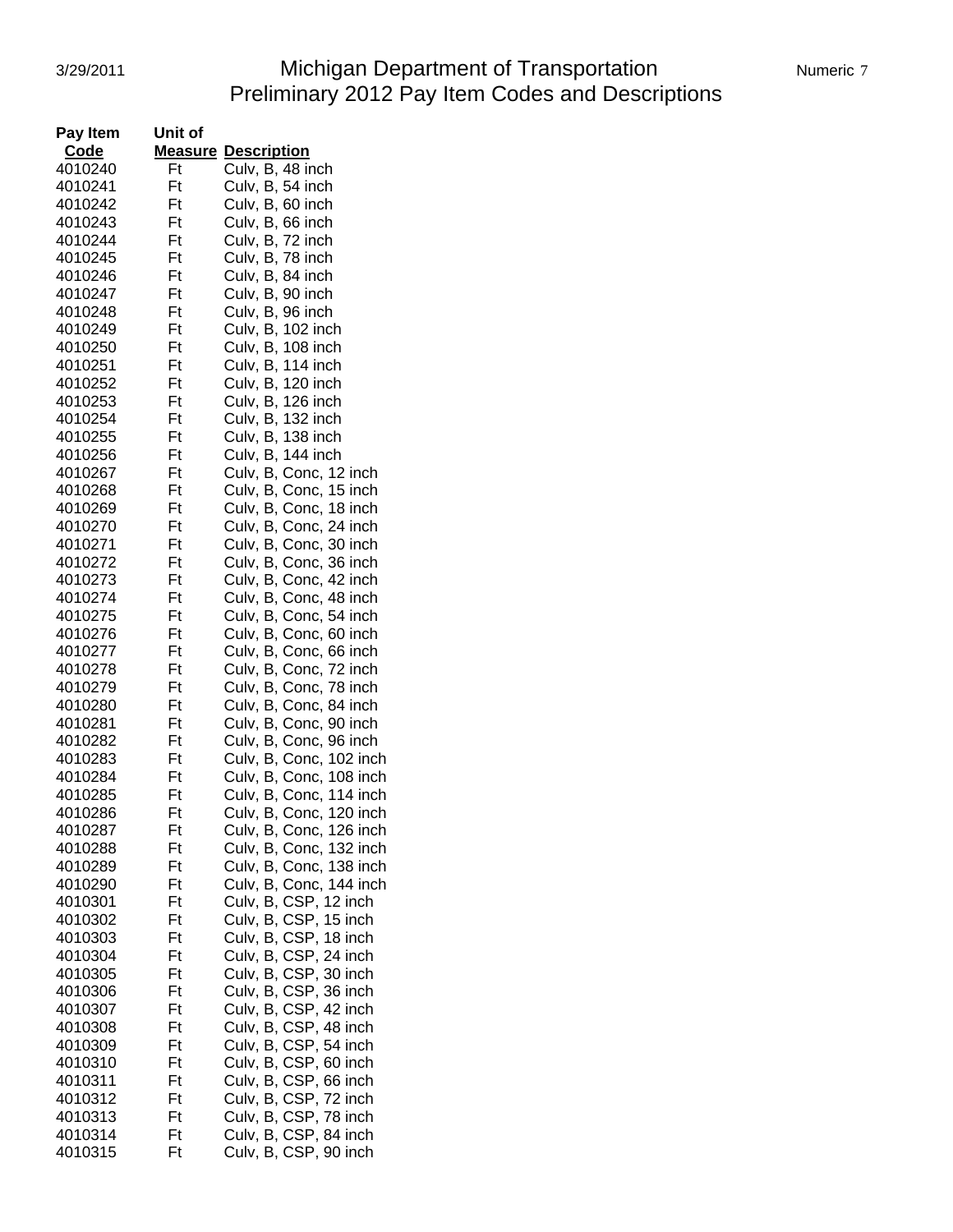#### 3/29/2011 Michigan Department of Transportation Numeric 8 Preliminary 2012 Pay Item Codes and Descriptions

| Numeric 8 |  |
|-----------|--|
|           |  |

| Pay Item | Unit of |                            |
|----------|---------|----------------------------|
| Code     |         | <b>Measure Description</b> |
| 4010316  | Ft      | Culv, B, CSP, 96 inch      |
| 4010317  | Ft      | Culv, B, CSP, 102 inch     |
| 4010318  | Ft      | Culv, B, CSP, 108 inch     |
| 4010319  | Ft      | Culv, B, CSP, 114 inch     |
| 4010320  | Ft      | Culv, B, CSP, 120 inch     |
| 4010321  | Ft      | Culv, B, CSP, 126 inch     |
| 4010322  | Ft      | Culv, B, CSP, 132 inch     |
|          | Ft      |                            |
| 4010323  |         | Culv, B, CSP, 138 inch     |
| 4010324  | Ft      | Culv, B, CSP, 144 inch     |
| 4010335  | Ft      | Culv, C, 12 inch           |
| 4010336  | Ft      | Culv, C, 15 inch           |
| 4010337  | Ft      | Culv, C, 18 inch           |
| 4010338  | Ft      | Culv, C, 24 inch           |
| 4010339  | Ft      | Culv, C, 30 inch           |
| 4010340  | Ft      | Culv, C, 36 inch           |
| 4010341  | Ft      | Culv, C, 42 inch           |
| 4010342  | Ft      | Culv, C, 48 inch           |
| 4010343  | Ft      | Culv, C, 54 inch           |
| 4010344  | Ft      | Culv, C, 60 inch           |
| 4010345  | Ft      | Culv, C, 66 inch           |
| 4010346  | Ft      | Culv, C, 72 inch           |
| 4010347  | Ft      | Culv, C, 78 inch           |
| 4010348  | Ft      | Culv, C, 84 inch           |
| 4010349  | Ft      | Culv, C, 90 inch           |
| 4010350  | Ft      | Culv, C, 96 inch           |
| 4010351  | Ft      | Culv, C, 102 inch          |
|          |         |                            |
| 4010352  | Ft      | Culv, C, 108 inch          |
| 4010353  | Ft      | Culv, C, 114 inch          |
| 4010354  | Ft      | Culv, C, 120 inch          |
| 4010355  | Ft      | Culv, C, 126 inch          |
| 4010356  | Ft      | Culv, C, 132 inch          |
| 4010357  | Ft      | Culv, C, 138 inch          |
| 4010358  | Ft      | Culv, C, 144 inch          |
| 4010369  | Ft      | Culv, C, Conc, 12 inch     |
| 4010370  | Ft      | Culv, C, Conc, 15 inch     |
| 4010371  | Ft      | Culv, C, Conc, 18 inch     |
| 4010372  | Ft      | Culv, C, Conc, 24 inch     |
| 4010373  | Ft      | Culv, C, Conc, 30 inch     |
| 4010374  | Ft      | Culv, C, Conc, 36 inch     |
| 4010375  | Ft      | Culv, C, Conc, 42 inch     |
| 4010376  | Ft      | Culv, C, Conc, 48 inch     |
| 4010377  | Ft      | Culv, C, Conc, 54 inch     |
| 4010378  | Ft      | Culv, C, Conc, 60 inch     |
| 4010379  | Ft      | Culv, C, Conc, 66 inch     |
| 4010380  | Ft      | Culv, C, Conc, 72 inch     |
| 4010381  | Ft      | Culv, C, Conc, 78 inch     |
| 4010382  | Ft      | Culv, C, Conc, 84 inch     |
|          | Ft      |                            |
| 4010383  |         | Culv, C, Conc, 90 inch     |
| 4010384  | Ft      | Culv, C, Conc, 96 inch     |
| 4010385  | Ft      | Culv, C, Conc, 102 inch    |
| 4010386  | Ft      | Culv, C, Conc, 108 inch    |
| 4010387  | Ft      | Culv, C, Conc, 114 inch    |
| 4010388  | Ft      | Culv, C, Conc, 120 inch    |
| 4010389  | Ft      | Culv, C, Conc, 126 inch    |
| 4010390  | Ft      | Culv, C, Conc, 132 inch    |
| 4010391  | Ft      | Culv, C, Conc, 138 inch    |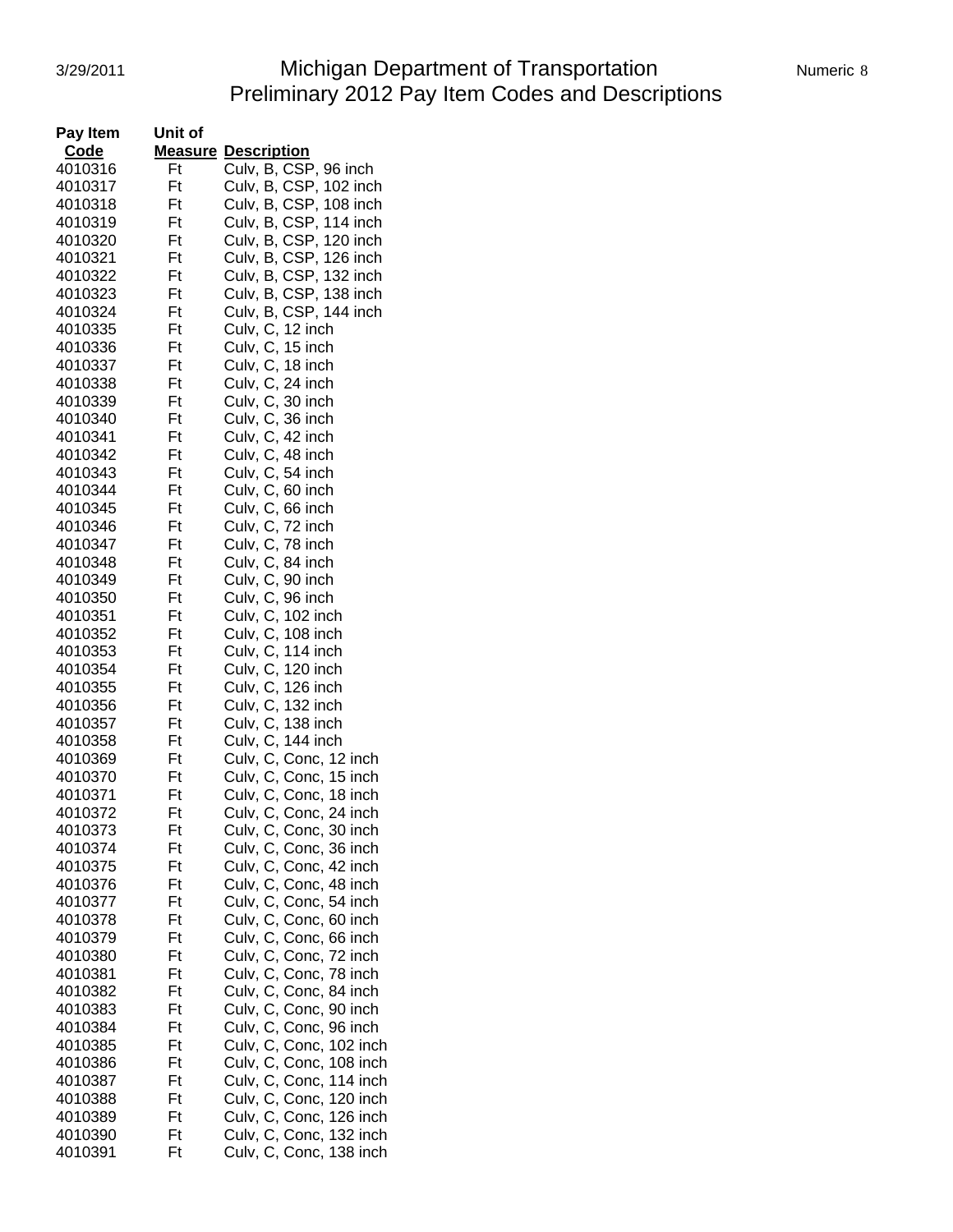#### 3/29/2011 Michigan Department of Transportation Numeric 9 Preliminary 2012 Pay Item Codes and Descriptions

| Pay Item | Unit of |                            |
|----------|---------|----------------------------|
| Code     |         | <b>Measure Description</b> |
| 4010392  | Ft      | Culv, C, Conc, 144 inch    |
| 4010403  | Ft      | Culv, C, CSP, 12 inch      |
| 4010404  | Ft      | Culv, C, CSP, 15 inch      |
| 4010405  | Ft      | Culv, C, CSP, 18 inch      |
| 4010406  | Ft      | Culv, C, CSP, 24 inch      |
|          |         | Culv, C, CSP, 30 inch      |
| 4010407  | Ft      |                            |
| 4010408  | Ft      | Culv, C, CSP, 36 inch      |
| 4010409  | Ft      | Culv, C, CSP, 42 inch      |
| 4010410  | Ft      | Culv, C, CSP, 48 inch      |
| 4010411  | Ft      | Culv, C, CSP, 54 inch      |
| 4010412  | Ft      | Culv, C, CSP, 60 inch      |
| 4010413  | Ft      | Culv, C, CSP, 66 inch      |
| 4010414  | Ft      | Culv, C, CSP, 72 inch      |
| 4010415  | Ft      | Culv, C, CSP, 78 inch      |
| 4010416  | Ft      | Culv, C, CSP, 84 inch      |
| 4010417  | Ft      | Culv, C, CSP, 90 inch      |
| 4010418  | Ft      | Culv, C, CSP, 96 inch      |
| 4010419  | Ft      | Culv, C, CSP, 102 inch     |
| 4010420  | Ft      | Culv, C, CSP, 108 inch     |
| 4010421  | Ft      | Culv, C, CSP, 114 inch     |
| 4010422  | Ft      | Culv, C, CSP, 120 inch     |
| 4010423  | Ft      | Culv, C, CSP, 126 inch     |
| 4010424  | Ft      |                            |
| 4010425  | Ft      | Culv, C, CSP, 132 inch     |
|          |         | Culv, C, CSP, 138 inch     |
| 4010426  | Ft      | Culv, C, CSP, 144 inch     |
| 4010437  | Ft      | Culv, D, 12 inch           |
| 4010438  | Ft      | Culv, D, 15 inch           |
| 4010439  | Ft      | Culv, D, 18 inch           |
| 4010440  | Ft      | Culv, D, 24 inch           |
| 4010441  | Ft      | Culv, D, 30 inch           |
| 4010442  | Ft      | Culv, D, 36 inch           |
| 4010443  | Ft      | Culv, D, 42 inch           |
| 4010444  | Ft      | Culv, D, 48 inch           |
| 4010445  | Ft      | Culv, D, 54 inch           |
| 4010446  | Ft      | Culv, D, 60 inch           |
| 4010447  | Ft      | Culv, D, 66 inch           |
| 4010448  | Ft      | Culv, D, 72 inch           |
| 4010449  | Ft      | Culv, D, 78 inch           |
| 4010450  | Ft      | Culv, D, 84 inch           |
| 4010451  | Ft      | Culv, D, 90 inch           |
| 4010452  | Ft      | Culv, D, 96 inch           |
| 4010453  | Ft      | Culv, D, 102 inch          |
| 4010454  | Ft      | Culv, D, 108 inch          |
| 4010455  | Ft      | Culv, D, 114 inch          |
| 4010456  | Ft      | Culv, D, 120 inch          |
| 4010457  | Ft      | Culv, D, 126 inch          |
| 4010458  | Ft      |                            |
|          |         | Culv, D, 132 inch          |
| 4010459  | Ft      | Culv, D, 138 inch          |
| 4010460  | Ft      | Culv, D, 144 inch          |
| 4010471  | Ft      | Culv, D, Conc, 12 inch     |
| 4010472  | Ft      | Culv, D, Conc, 15 inch     |
| 4010473  | Ft      | Culv, D, Conc, 18 inch     |
| 4010474  | Ft      | Culv, D, Conc, 24 inch     |
| 4010475  | Ft      | Culv, D, Conc, 30 inch     |
| 4010476  | Ft      | Culv, D, Conc, 36 inch     |
| 4010477  | Ft      | Culv, D, Conc, 42 inch     |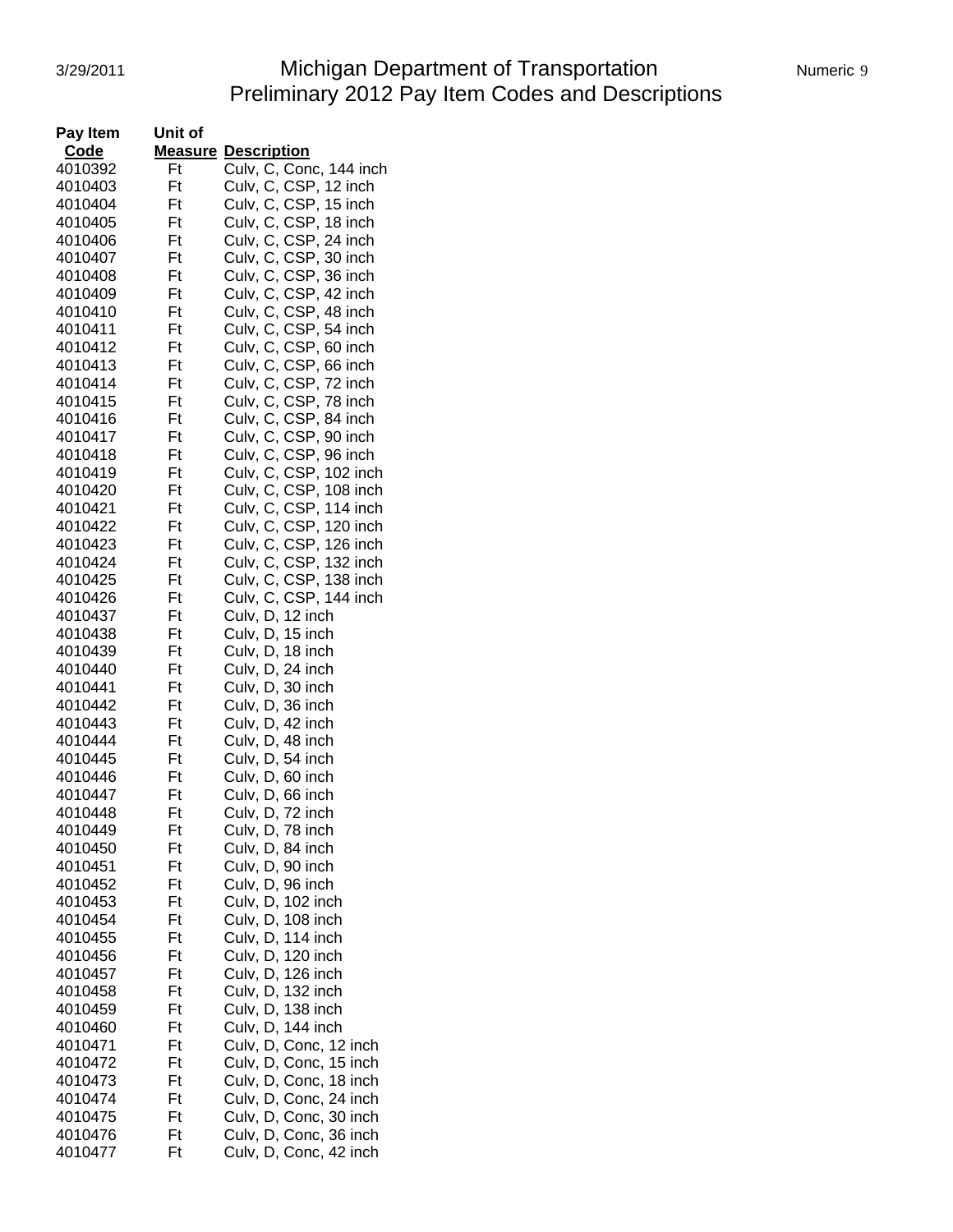#### 3/29/2011 Michigan Department of Transportation Mumeric 10 Preliminary 2012 Pay Item Codes and Descriptions

| Pay Item | Unit of |                                      |
|----------|---------|--------------------------------------|
| Code     |         | <b>Measure Description</b>           |
| 4010478  | Ft      | Culv, D, Conc, 48 inch               |
| 4010479  | Ft      | Culv, D, Conc, 54 inch               |
| 4010480  | Ft      | Culv, D, Conc, 60 inch               |
| 4010481  | Ft      | Culv, D, Conc, 66 inch               |
| 4010482  | Ft      | Culv, D, Conc, 72 inch               |
| 4010483  | Ft      | Culv, D, Conc, 78 inch               |
| 4010484  | Ft      | Culv, D, Conc, 84 inch               |
| 4010485  | Ft      | Culv, D, Conc, 90 inch               |
| 4010486  | Ft      | Culv, D, Conc, 96 inch               |
|          | Ft      | Culv, D, Conc, 102 inch              |
| 4010487  |         | Culv, D, Conc, 108 inch              |
| 4010488  | Ft      |                                      |
| 4010489  | Ft      | Culv, D, Conc, 114 inch              |
| 4010490  | Ft      | Culv, D, Conc, 120 inch              |
| 4010491  | Ft      | Culv, D, Conc, 126 inch              |
| 4010492  | Ft      | Culv, D, Conc, 132 inch              |
| 4010493  | Ft      | Culv, D, Conc, 138 inch              |
| 4010494  | Ft      | Culv, D, Conc, 144 inch              |
| 4010505  | Ft      | Culv, D, CSP, 12 inch                |
| 4010506  | Ft      | Culv, D, CSP, 15 inch                |
| 4010507  | Ft      | Culv, D, CSP, 18 inch                |
| 4010508  | Ft      | Culv, D, CSP, 24 inch                |
| 4010509  | Ft      | Culv, D, CSP, 30 inch                |
| 4010510  | Ft      | Culv, D, CSP, 36 inch                |
| 4010511  | Ft      | Culv, D, CSP, 42 inch                |
| 4010512  | Ft      | Culv, D, CSP, 48 inch                |
| 4010513  | Ft      | Culv, D, CSP, 54 inch                |
| 4010514  | Ft      | Culv, D, CSP, 60 inch                |
| 4010515  | Ft      | Culv, D, CSP, 66 inch                |
|          | Ft      |                                      |
| 4010516  |         | Culv, D, CSP, 72 inch                |
| 4010517  | Ft      | Culv, D, CSP, 78 inch                |
| 4010518  | Ft      | Culv, D, CSP, 84 inch                |
| 4010519  | Ft      | Culv, D, CSP, 90 inch                |
| 4010520  | Ft      | Culv, D, CSP, 96 inch                |
| 4010521  | Ft      | Culv, D, CSP, 102 inch               |
| 4010522  | Ft      | Culv, D, CSP, 108 inch               |
| 4010523  | Ft      | Culv, D, CSP, 114 inch               |
| 4010524  | Ft      | Culv, D, CSP, 120 inch               |
| 4010525  | Ft      | Culv, D, CSP, 126 inch               |
| 4010526  | Ft      | Culv, D, CSP, 132 inch               |
| 4010527  | Ft      | Culv, D, CSP, 138 inch               |
| 4010528  | Ft      | Culv, D, CSP, 144 inch               |
| 4010539  | Ft      | Culv, E, 12 inch                     |
| 4010540  | Ft      | Culv, E, 15 inch                     |
| 4010541  | Ft      |                                      |
| 4010542  | Ft      | Culv, E, 18 inch<br>Culv, E, 24 inch |
| 4010543  | Ft      | Culv, E, 30 inch                     |
| 4010544  | Ft      | Culv, E, 36 inch                     |
| 4010545  | Ft      | Culv, E, 42 inch                     |
|          |         |                                      |
| 4010546  | Ft      | Culv, E, 48 inch                     |
| 4010547  | Ft      | Culv, E, 54 inch                     |
| 4010548  | Ft      | Culv, E, 60 inch                     |
| 4010549  | Ft      | Culv, E, 66 inch                     |
| 4010550  | Ft      | Culv, E, 72 inch                     |
| 4010551  | Ft      | Culv, E, 78 inch                     |
| 4010552  | Ft      | Culv, E, 84 inch                     |
| 4010553  | Ft      | Culv, E, 90 inch                     |
|          |         |                                      |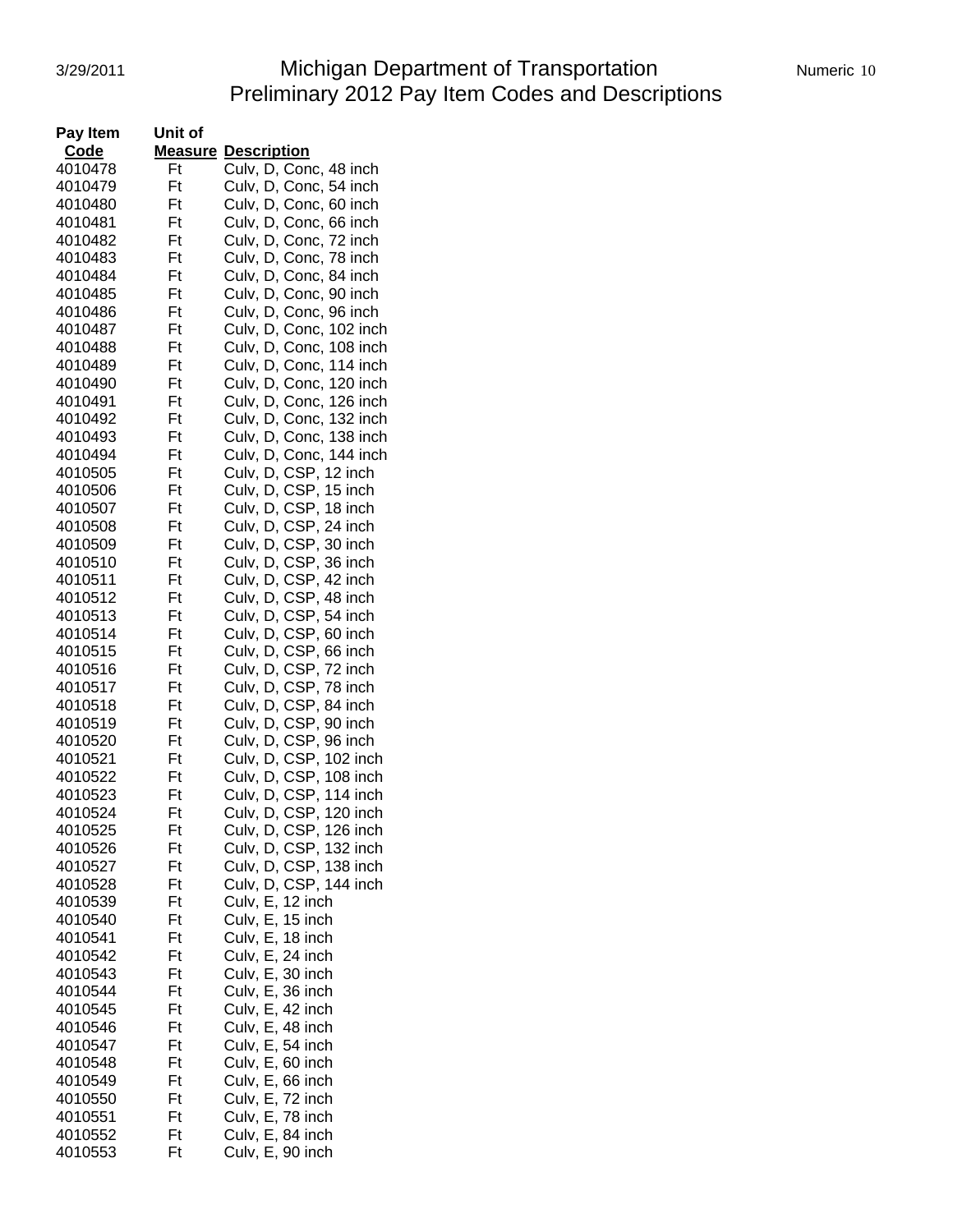# 3/29/2011 Michigan Department of Transportation Numeric 11 Preliminary 2012 Pay Item Codes and Descriptions

| Pay Item | Unit of |                                                          |
|----------|---------|----------------------------------------------------------|
| Code     |         | <b>Measure Description</b>                               |
| 4010554  | Ft      | Culv, E, 96 inch                                         |
| 4010555  | Ft      | Culv, E, 102 inch                                        |
| 4010556  | Ft      | Culv, E, 108 inch                                        |
| 4010557  | Ft      | Culv, E, 114 inch                                        |
| 4010558  | Ft      | Culv, E, 120 inch                                        |
| 4010559  | Ft      | Culv, E, 126 inch                                        |
| 4010560  | Ft      | Culv, E, 132 inch                                        |
|          | Ft      |                                                          |
| 4010561  | Ft      | Culv, E, 138 inch                                        |
| 4010562  |         | Culv, E, 144 inch                                        |
| 4010573  | Ft      | Culv, E, Conc, 12 inch                                   |
| 4010574  | Ft      | Culv, E, Conc, 15 inch                                   |
| 4010575  | Ft      | Culv, E, Conc, 18 inch                                   |
| 4010576  | Ft      | Culv, E, Conc, 24 inch                                   |
| 4010577  | Ft      | Culv, E, Conc, 30 inch                                   |
| 4010578  | Ft      | Culv, E, Conc, 36 inch                                   |
| 4010579  | Ft      | Culv, E, Conc, 42 inch                                   |
| 4010580  | Ft      | Culv, E, Conc, 48 inch                                   |
| 4010581  | Ft      | Culv, E, Conc, 54 inch                                   |
| 4010582  | Ft      | Culv, E, Conc, 60 inch                                   |
| 4010583  | Ft      | Culv, E, Conc, 66 inch                                   |
| 4010584  | Ft      | Culv, E, Conc, 72 inch                                   |
| 4010585  | Ft      | Culv, E, Conc, 78 inch                                   |
| 4010586  | Ft      | Culv, E, Conc, 84 inch                                   |
| 4010587  | Ft      | Culv, E, Conc, 90 inch                                   |
| 4010588  | Ft      | Culv, E, Conc, 96 inch                                   |
| 4010589  | Ft      | Culv, E, Conc, 102 inch                                  |
|          | Ft      |                                                          |
| 4010590  |         | Culv, E, Conc, 108 inch                                  |
| 4010591  | Ft      | Culv, E, Conc, 114 inch                                  |
| 4010592  | Ft      | Culv, E, Conc, 120 inch                                  |
| 4010593  | Ft      | Culv, E, Conc, 126 inch                                  |
| 4010594  | Ft      | Culv, E, Conc, 132 inch                                  |
| 4010595  | Ft      | Culv, E, Conc, 138 inch                                  |
| 4010596  | Ft      | Culv, E, Conc, 144 inch                                  |
| 4010607  | Ft      |                                                          |
| 4010608  | Ft      | Culv, F, 12 inch<br>Culv, F, 15 inch<br>Culv, F, 18 inch |
| 4010609  | Ft      |                                                          |
| 4010610  | Ft      | Culv, F, 24 inch                                         |
| 4010611  | Ft      | Culv, F, 30 inch                                         |
| 4010612  | Ft      | Culv, F, 36 inch                                         |
| 4010613  | Ft      | Culv, F, 42 inch                                         |
| 4010614  | Ft      | Culv, F, 48 inch                                         |
| 4010615  | Ft      | Culv, F, 54 inch                                         |
| 4010616  | Ft      | Culv, F, 60 inch                                         |
| 4010617  | Ft      |                                                          |
| 4010618  | Ft      | Culv, F, 66 inch                                         |
|          |         | Culv, $F$ , 72 inch                                      |
| 4010619  | Ft      | Culv, F, 78 inch                                         |
| 4010620  | Ft      | Culv, F, 84 inch                                         |
| 4010621  | Ft      | Culv, F, 90 inch                                         |
| 4010622  | Ft      | Culv, F, 96 inch                                         |
| 4010623  | Ft      | Culv, F, 102 inch                                        |
| 4010624  | Ft      | Culv, F, 108 inch                                        |
| 4010625  | Ft      | Culv, F, 114 inch                                        |
| 4010626  | Ft      | Culv, F, 120 inch                                        |
| 4010627  | Ft      | Culv, F, 126 inch                                        |
| 4010628  | Ft      | Culv, F, 132 inch                                        |
| 4010629  | Ft      | Culv, F, 138 inch                                        |
|          |         |                                                          |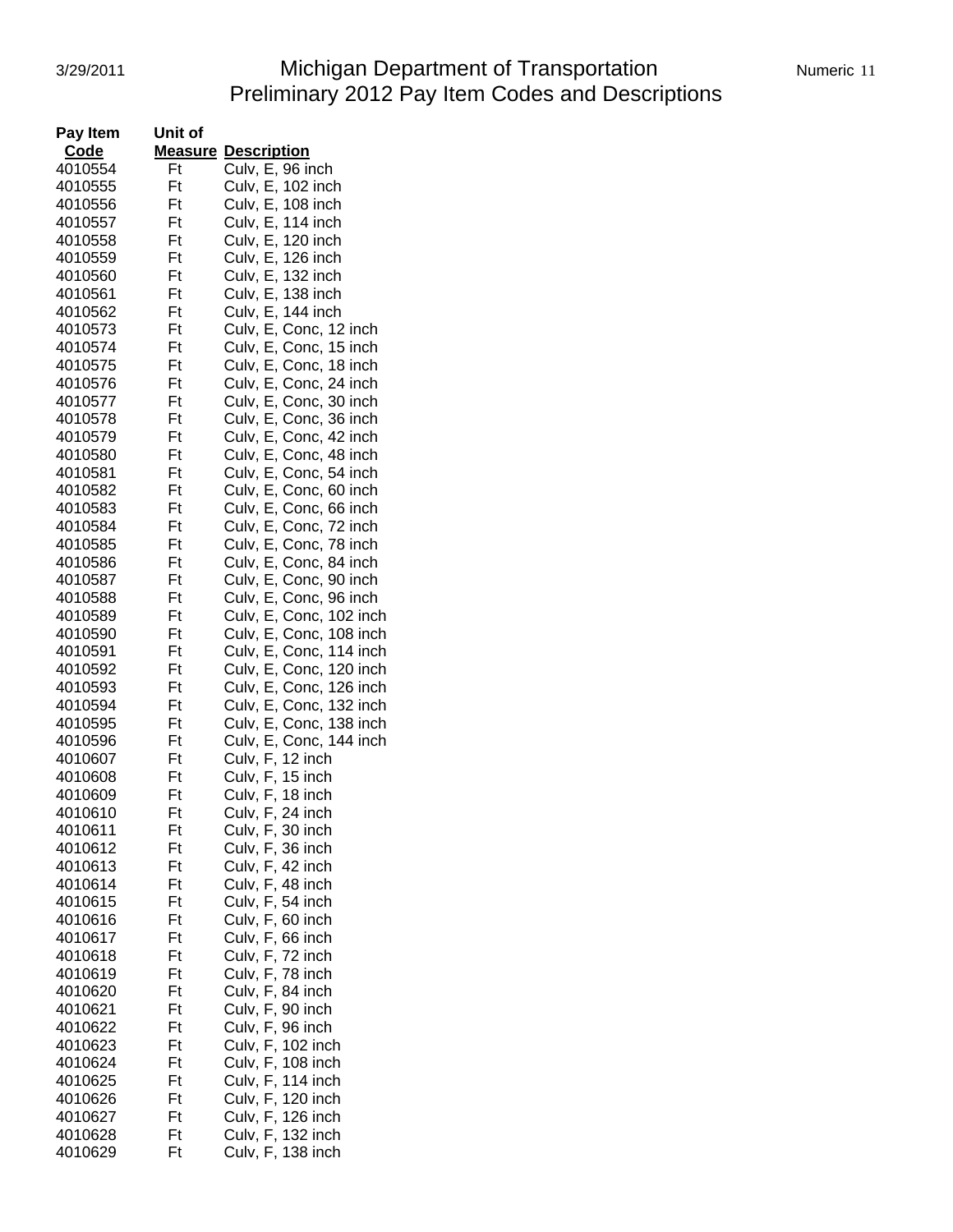#### 3/29/2011 Michigan Department of Transportation Mumeric 12 Preliminary 2012 Pay Item Codes and Descriptions

| Pay Item | Unit of |                                    |
|----------|---------|------------------------------------|
| Code     |         | <b>Measure Description</b>         |
| 4010630  | Ft      | Culv, F, 144 inch                  |
| 4010641  | Ft      | Culv, F, Conc, 12 inch             |
| 4010642  | Ft      | Culv, F, Conc, 15 inch             |
| 4010643  | Ft      | Culv, F, Conc, 18 inch             |
| 4010644  | Ft      | Culv, F, Conc, 24 inch             |
| 4010645  | Ft      | Culv, F, Conc, 30 inch             |
| 4010646  | Ft      | Culv, F, Conc, 36 inch             |
| 4010647  | Ft      | Culv, F, Conc, 42 inch             |
| 4010648  | Ft      | Culv, F, Conc, 48 inch             |
| 4010649  | Ft      | Culv, F, Conc, 54 inch             |
| 4010650  | Ft      | Culv, F, Conc, 60 inch             |
| 4010651  | Ft      | Culv, F, Conc, 66 inch             |
| 4010652  | Ft      | Culv, F, Conc, 72 inch             |
| 4010653  | Ft      | Culv, F, Conc, 78 inch             |
| 4010654  | Ft      | Culv, F, Conc, 84 inch             |
| 4010655  | Ft      | Culv, F, Conc, 90 inch             |
| 4010656  | Ft      | Culv, F, Conc, 96 inch             |
| 4010657  | Ft      | Culv, F, Conc, 102 inch            |
| 4010658  | Ft      | Culv, F, Conc, 108 inch            |
| 4010659  | Ft      | Culv, F, Conc, 114 inch            |
|          | Ft      |                                    |
| 4010660  | Ft      | Culv, F, Conc, 120 inch            |
| 4010661  |         | Culv, F, Conc, 126 inch            |
| 4010662  | Ft      | Culv, F, Conc, 132 inch            |
| 4010663  | Ft      | Culv, F, Conc, 138 inch            |
| 4010664  | Ft      | Culv, F, Conc, 144 inch            |
| 4010675  | Ft      | Culv, F, CSP, 12 inch              |
| 4010676  | Ft      | Culv, F, CSP, 15 inch              |
| 4010677  | Ft      | Culv, F, CSP, 18 inch              |
| 4010678  | Ft      | Culv, F, CSP, 24 inch              |
| 4010679  | Ft      | Culv, F, CSP, 30 inch              |
| 4010680  | Ft      | Culv, F, CSP, 36 inch              |
| 4010681  | Ft      | Culv, F, CSP, 42 inch              |
| 4010682  | Ft      | Culv, F, CSP, 48 inch              |
| 4010683  | Ft      | Culv, F, CSP, 54 inch              |
| 4010684  | Ft      | Culv, F, CSP, 60 inch              |
| 4010685  | Ft      | Culv, F, CSP, 66 inch              |
| 4010686  | Ft      | Culv, F, CSP, 72 inch              |
| 4010687  | Ft      | Culv, F, CSP, 78 inch              |
| 4010688  | Ft      | Culv, F, CSP, 84 inch              |
| 4010689  | Ft      | Culv, F, CSP, 90 inch              |
| 4010690  | Ft      | Culv, F, CSP, 96 inch              |
| 4010691  | Ft      | Culv, F, CSP, 102 inch             |
| 4010692  | Ft      | Culv, F, CSP, 108 inch             |
| 4010693  | Ft      | Culv, F, CSP, 114 inch             |
| 4010694  | Ft      | Culv, F, CSP, 120 inch             |
| 4010695  | Ft      | Culv, F, CSP, 126 inch             |
| 4010696  | Ft      | Culv, F, CSP, 132 inch             |
| 4010697  | Ft      | Culv, F, CSP, 138 inch             |
| 4010698  | Ft      | Culv, F, CSP, 144 inch             |
| 4010709  | Ft      | Culv, IV, 36 inch, Jacked in Place |
| 4010710  | Ft      | Culv, IV, 42 inch, Jacked in Place |
| 4010711  | Ft      | Culv, IV, 48 inch, Jacked in Place |
| 4010712  | Ft      | Culv, IV, 54 inch, Jacked in Place |
| 4010713  | Ft      | Culv, IV, 60 inch, Jacked in Place |
| 4010714  | Ft      | Culv, IV, 66 inch, Jacked in Place |
| 4010715  | Ft      | Culv, IV, 72 inch, Jacked in Place |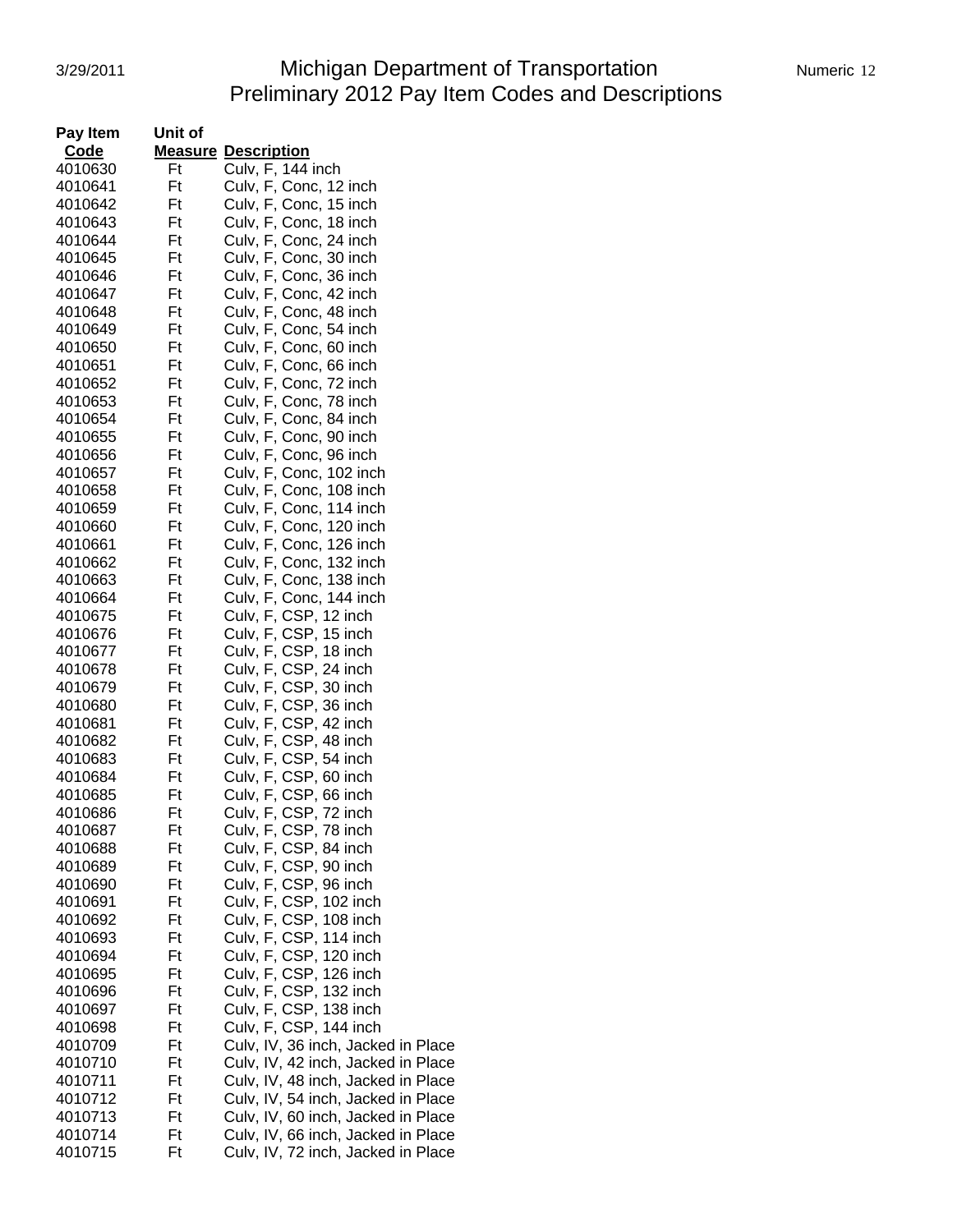# 3/29/2011 Michigan Department of Transportation Numeric 13 Preliminary 2012 Pay Item Codes and Descriptions

| Pay Item | Unit of |                                                   |
|----------|---------|---------------------------------------------------|
| Code     |         | <b>Measure Description</b>                        |
| 4010726  | Ft      | Culv, V, 36 inch, Jacked in Place                 |
| 4010727  | Ft      | Culv, V, 42 inch, Jacked in Place                 |
| 4010728  | Ft      | Culv, V, 48 inch, Jacked in Place                 |
| 4010729  | Ft      | Culv, V, 54 inch, Jacked in Place                 |
| 4010730  | Ft      | Culv, V, 60 inch, Jacked in Place                 |
| 4010731  | Ft      | Culv, V, 66 inch, Jacked in Place                 |
| 4010732  | Ft      | Culv, V, 72 inch, Jacked in Place                 |
| 4010743  | Ft      | Culv, CSP Arch, A, 17 inch by 13 inch             |
| 4010744  | Ft      | Culv, CSP Arch, A, 21 inch by 15 inch             |
| 4010745  | Ft      | Culv, CSP Arch, A, 24 inch by 18 inch             |
| 4010746  | Ft      | Culv, CSP Arch, A, 28 inch by 20 inch             |
| 4010747  | Ft      | Culv, CSP Arch, A, 35 inch by 24 inch             |
| 4010748  | Ft      | Culv, CSP Arch, A, 42 inch by 29 inch             |
| 4010749  | Ft      | Culv, CSP Arch, A, 49 inch by 33 inch             |
| 4010750  | Ft      | Culv, CSP Arch, A, 63 inch by 43 inch             |
| 4010751  | Ft      | Culv, CSP Arch, A, 64 inch by 38 inch             |
| 4010752  | Ft      | Culv, CSP Arch, A, 71 inch by 47 inch             |
| 4010753  | Ft      | Culv, CSP Arch, A, 81 inch by 59 inch             |
| 4010754  | Ft      | Culv, CSP Arch, A, 87 inch by 63 inch             |
| 4010755  | Ft      | Culv, CSP Arch, A, 95 inch by 67 inch             |
| 4010756  | Ft      | Culv, CSP Arch, A, 112 inch by 75 inch            |
| 4010757  | Ft      | Culv, CSP Arch, A, 127 inch by 83 inch            |
| 4010758  | Ft      | Culv, CSP Arch, A, 142 inch by 91 inch            |
| 4010769  | Ft      | Culv, CSP Arch, F, 17 inch by 13 inch             |
| 4010770  | Ft      | Culv, CSP Arch, F, 21 inch by 15 inch             |
| 4010771  | Ft      | Culv, CSP Arch, F, 24 inch by 18 inch             |
| 4010772  | Ft      | Culv, CSP Arch, F, 28 inch by 20 inch             |
| 4010773  | Ft      | Culv, CSP Arch, F, 35 inch by 24 inch             |
| 4010774  | Ft      | Culv, CSP Arch, F, 42 inch by 29 inch             |
| 4010775  | Ft      | Culv, CSP Arch, F, 49 inch by 33 inch             |
| 4010776  | Ft      | Culv, CSP Arch, F, 63 inch by 43 inch             |
| 4010777  | Ft      | Culv, CSP Arch, F, 64 inch by 38 inch             |
| 4010778  | Ft      | Culv, CSP Arch, F, 71 inch by 47 inch             |
| 4010779  | Ft      | Culv, CSP Arch, F, 81 inch by 59 inch             |
| 4010780  | Ft      | Culv, CSP Arch, F, 87 inch by 63 inch             |
| 4010781  | Ft      | Culv, CSP Arch, F, 95 inch by 67 inch             |
| 4010782  | Ft      | Culv, CSP Arch, F, 112 inch by 75 inch            |
| 4010783  | Ft      | Culv, CSP Arch, F, 127 inch by 83 inch            |
| 4010784  | Ft      | Culv, CSP Arch, F, 142 inch by 91 inch            |
| 4010795  | Ft      | Culv, Downspout, 12 inch                          |
| 4010796  | Ft      | Culv, Downspout, 15 inch                          |
| 4010797  | Ft      | Culv, Downspout, 18 inch                          |
| 4010798  | Ft      | Culv, Downspout, 24 inch                          |
| 4010809  | Ft      | Culv, Reinf Conc Ellip, HE A, 14 inch by 23 inch  |
| 4010810  | Ft      | Culv, Reinf Conc Ellip, HE A, 19 inch by 30 inch  |
| 4010811  | Ft      | Culv, Reinf Conc Ellip, HE A, 22 inch by 34 inch  |
| 4010812  | Ft      | Culv, Reinf Conc Ellip, HE A, 24 inch by 38 inch  |
| 4010813  | Ft      | Culv, Reinf Conc Ellip, HE A, 29 inch by 45 inch  |
| 4010814  | Ft      | Culv, Reinf Conc Ellip, HE A, 34 inch by 53 inch  |
| 4010815  | Ft      | Culv, Reinf Conc Ellip, HE A, 38 inch by 60 inch  |
| 4010816  | Ft      | Culv, Reinf Conc Ellip, HE A, 43 inch by 68 inch  |
| 4010817  | Ft      | Culv, Reinf Conc Ellip, HE A, 48 inch by 76 inch  |
| 4010818  | Ft      | Culv, Reinf Conc Ellip, HE A, 53 inch by 83 inch  |
| 4010819  | Ft      | Culv, Reinf Conc Ellip, HE A, 58 inch by 91 inch  |
| 4010820  | Ft      | Culv, Reinf Conc Ellip, HE A, 63 inch by 98 inch  |
| 4010821  | Ft      | Culv, Reinf Conc Ellip, HE A, 68 inch by 106 inch |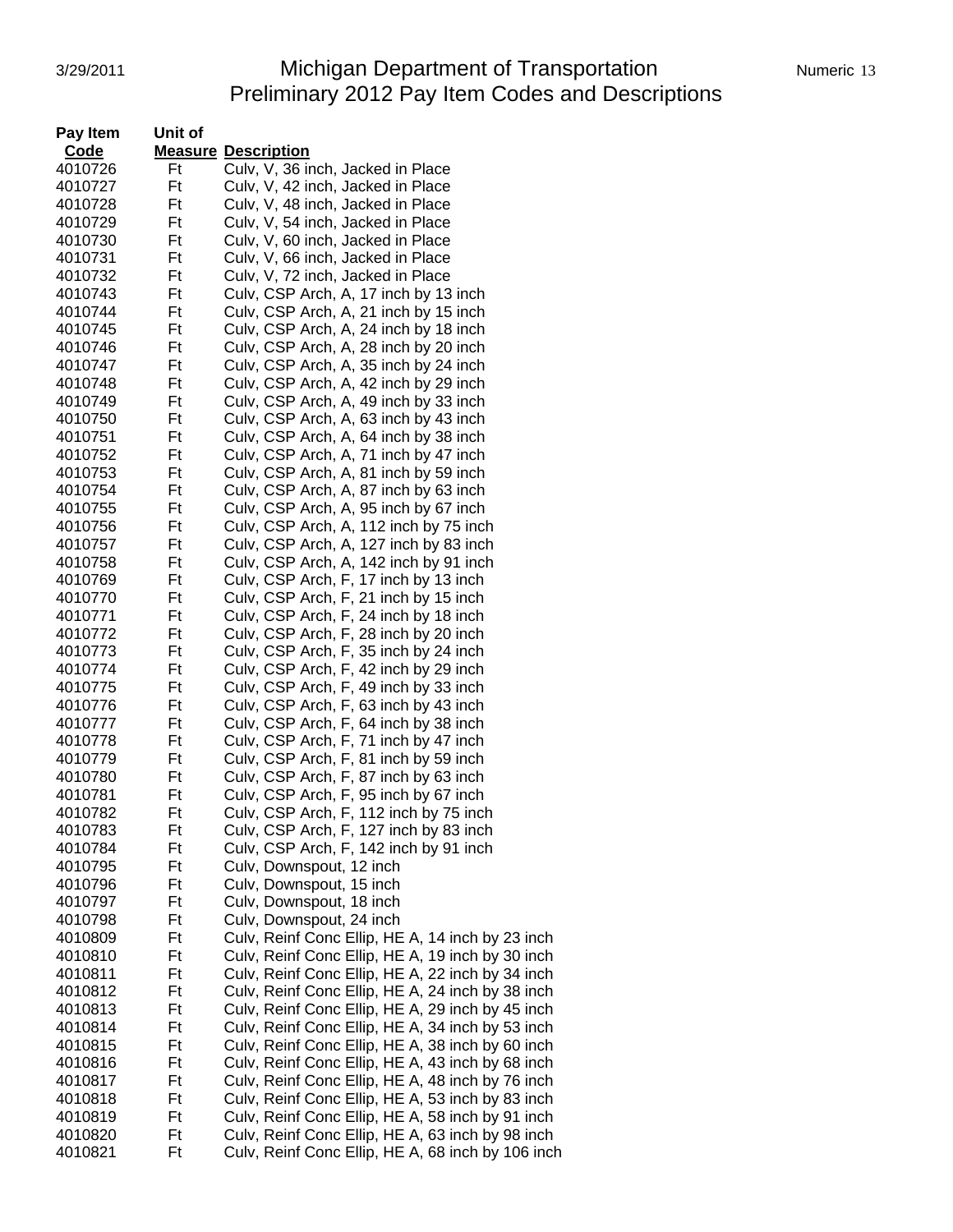#### 3/29/2011 **Michigan Department of Transportation** Numeric 14 Preliminary 2012 Pay Item Codes and Descriptions

| Pay Item | Unit of |                                                     |
|----------|---------|-----------------------------------------------------|
| Code     |         | <b>Measure Description</b>                          |
| 4010832  | Ft      | Culv, Reinf Conc Ellip, HE I, 14 inch by 23 inch    |
| 4010833  | Ft      | Culv, Reinf Conc Ellip, HE I, 19 inch by 30 inch    |
| 4010834  | Ft      | Culv, Reinf Conc Ellip, HE I, 22 inch by 34 inch    |
| 4010835  | Ft      | Culv, Reinf Conc Ellip, HE I, 24 inch by 38 inch    |
| 4010836  | Ft      | Culv, Reinf Conc Ellip, HE I, 29 inch by 45 inch    |
| 4010837  | Ft      | Culv, Reinf Conc Ellip, HE I, 34 inch by 53 inch    |
| 4010838  | Ft      | Culv, Reinf Conc Ellip, HE I, 38 inch by 60 inch    |
| 4010839  | Ft      | Culv, Reinf Conc Ellip, HE I, 43 inch by 68 inch    |
| 4010840  | Ft      | Culv, Reinf Conc Ellip, HE I, 48 inch by 76 inch    |
| 4010841  | Ft      | Culv, Reinf Conc Ellip, HE I, 53 inch by 83 inch    |
| 4010842  | Ft      | Culv, Reinf Conc Ellip, HE I, 58 inch by 91 inch    |
| 4010843  | Ft      | Culv, Reinf Conc Ellip, HE I, 63 inch by 98 inch    |
| 4010844  | Ft      | Culv, Reinf Conc Ellip, HE I, 68 inch by 106 inch   |
| 4010855  | Ft      | Culv, Reinf Conc Ellip, HE II, 14 inch by 23 inch   |
| 4010856  | Ft      | Culv, Reinf Conc Ellip, HE II, 19 inch by 30 inch   |
| 4010857  | Ft      | Culv, Reinf Conc Ellip, HE II, 22 inch by 34 inch   |
| 4010858  | Ft      | Culv, Reinf Conc Ellip, HE II, 24 inch by 38 inch   |
| 4010859  | Ft      | Culv, Reinf Conc Ellip, HE II, 29 inch by 45 inch   |
| 4010860  | Ft      | Culv, Reinf Conc Ellip, HE II, 34 inch by 53 inch   |
| 4010861  | Ft      | Culv, Reinf Conc Ellip, HE II, 38 inch by 60 inch   |
| 4010862  | Ft      | Culv, Reinf Conc Ellip, HE II, 43 inch by 68 inch   |
| 4010863  | Ft      | Culv, Reinf Conc Ellip, HE II, 48 inch by 76 inch   |
| 4010864  | Ft      | Culv, Reinf Conc Ellip, HE II, 53 inch by 83 inch   |
| 4010865  | Ft      | Culv, Reinf Conc Ellip, HE II, 58 inch by 91 inch   |
| 4010866  | Ft      | Culv, Reinf Conc Ellip, HE II, 63 inch by 98 inch   |
| 4010867  | Ft      | Culv, Reinf Conc Ellip, HE II, 68 inch by 106 inch  |
| 4010878  | Ft      | Culv, Reinf Conc Ellip, HE III, 14 inch by 23 inch  |
| 4010879  | Ft      | Culv, Reinf Conc Ellip, HE III, 19 inch by 30 inch  |
| 4010880  | Ft      | Culv, Reinf Conc Ellip, HE III, 22 inch by 34 inch  |
| 4010881  | Ft      | Culv, Reinf Conc Ellip, HE III, 24 inch by 38 inch  |
| 4010882  | Ft      | Culv, Reinf Conc Ellip, HE III, 29 inch by 45 inch  |
| 4010883  | Ft      | Culv, Reinf Conc Ellip, HE III, 34 inch by 53 inch  |
| 4010884  | Ft      | Culv, Reinf Conc Ellip, HE III, 38 inch by 60 inch  |
| 4010885  | Ft      | Culv, Reinf Conc Ellip, HE III, 43 inch by 68 inch  |
| 4010886  | Ft      | Culv, Reinf Conc Ellip, HE III, 48 inch by 76 inch  |
| 4010887  | Ft      | Culv, Reinf Conc Ellip, HE III, 53 inch by 83 inch  |
| 4010888  | Ft      | Culv, Reinf Conc Ellip, HE III, 58 inch by 91 inch  |
| 4010889  | Ft      | Culv, Reinf Conc Ellip, HE III, 63 inch by 98 inch  |
| 4010890  | Ft      | Culv, Reinf Conc Ellip, HE III, 68 inch by 106 inch |
| 4010901  | Ft      | Culv, Reinf Conc Ellip, HE IV, 14 inch by 23 inch   |
| 4010902  | Ft      | Culv, Reinf Conc Ellip, HE IV, 19 inch by 30 inch   |
| 4010903  | Ft      | Culv, Reinf Conc Ellip, HE IV, 22 inch by 34 inch   |
| 4010904  | Ft      | Culv, Reinf Conc Ellip, HE IV, 24 inch by 38 inch   |
| 4010905  | Ft      | Culv, Reinf Conc Ellip, HE IV, 29 inch by 45 inch   |
| 4010906  | Ft      | Culv, Reinf Conc Ellip, HE IV, 34 inch by 53 inch   |
| 4010917  | Ea      | Culv, Slp End Sect, 1 on 4, 15 inch, Longit         |
| 4010918  | Ea      | Culv, Slp End Sect, 1 on 4, 15 inch, Transv         |
| 4010919  | Ea      | Culv, Slp End Sect, 1 on 4, 18 inch, Longit         |
| 4010920  | Ea      | Culv, Slp End Sect, 1 on 4, 18 inch, Transv         |
| 4010921  | Ea      | Culv, Slp End Sect, 1 on 4, 21 inch, Longit         |
| 4010922  | Ea      | Culv, Slp End Sect, 1 on 4, 21 inch, Transv         |
| 4010923  | Ea      | Culv, Slp End Sect, 1 on 4, 24 inch, Longit         |
| 4010924  | Ea      | Culv, Slp End Sect, 1 on 4, 24 inch, Transv         |
| 4010925  | Ea      | Culv, Slp End Sect, 1 on 4, 27 inch, Longit         |
| 4010926  | Ea      | Culv, Slp End Sect, 1 on 4, 27 inch, Transv         |
| 4010927  | Ea      | Culv, Slp End Sect, 1 on 4, 30 inch, Longit         |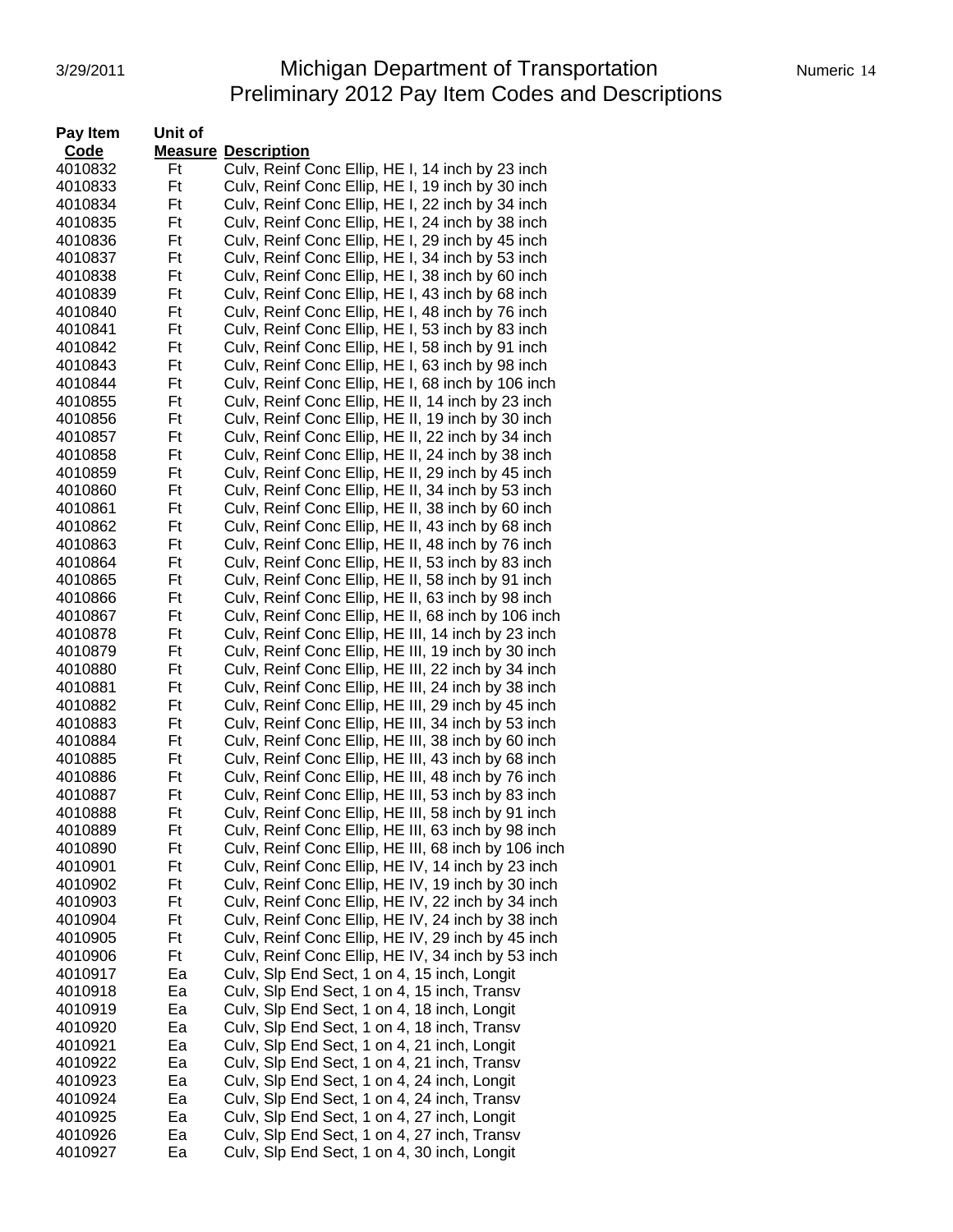# 3/29/2011 Michigan Department of Transportation Preliminary 2012 Pay Item Codes and Descriptions

| Numeric 15 |  |
|------------|--|
|            |  |

| Pay Item | Unit of |                                                                   |
|----------|---------|-------------------------------------------------------------------|
| Code     |         | <b>Measure Description</b>                                        |
| 4010928  | Ea      | Culv, SIp End Sect, 1 on 4, 30 inch, Transv                       |
| 4010929  | Ea      | Culv, Slp End Sect, 1 on 4, 36 inch, Longit                       |
| 4010930  | Ea      | Culv, SIp End Sect, 1 on 4, 36 inch, Transv                       |
| 4010931  | Ea      | Culv, SIp End Sect, 1 on 4, 42 inch, Longit                       |
| 4010932  | Ea      | Culv, Slp End Sect, 1 on 4, 42 inch, Transv                       |
| 4010933  | Ea      | Culv, SIp End Sect, 1 on 4, 48 inch, Longit                       |
| 4010934  | Ea      | Culv, Slp End Sect, 1 on 4, 48 inch, Transv                       |
| 4010935  | Ea      | Culv, Slp End Sect, 1 on 4, 54 inch, Longit                       |
| 4010936  | Ea      | Culv, Slp End Sect, 1 on 4, 54 inch, Transv                       |
| 4010937  | Ea      | Culv, Slp End Sect, 1 on 4, 60 inch, Longit                       |
| 4010938  | Ea      | Culv, Slp End Sect, 1 on 4, 60 inch, Transv                       |
| 4010949  | Ea      | Culv, Slp End Sect, 1 on 6, 15 inch, Longit                       |
| 4010950  | Ea      | Culv, Slp End Sect, 1 on 6, 15 inch, Transv                       |
| 4010951  | Ea      | Culv, Slp End Sect, 1 on 6, 18 inch, Longit                       |
| 4010952  | Ea      | Culv, Slp End Sect, 1 on 6, 18 inch, Transv                       |
| 4010953  | Ea      | Culv, Slp End Sect, 1 on 6, 21 inch, Longit                       |
| 4010954  | Ea      | Culv, Slp End Sect, 1 on 6, 21 inch, Transv                       |
| 4010955  | Ea      | Culv, Slp End Sect, 1 on 6, 24 inch, Longit                       |
|          | Ea      | Culv, Slp End Sect, 1 on 6, 24 inch, Transv                       |
| 4010956  |         |                                                                   |
| 4010957  | Ea      | Culv, Slp End Sect, 1 on 6, 27 inch, Longit                       |
| 4010958  | Ea      | Culv, Slp End Sect, 1 on 6, 27 inch, Transv                       |
| 4010959  | Ea      | Culv, Slp End Sect, 1 on 6, 30 inch, Longit                       |
| 4010960  | Ea      | Culv, Slp End Sect, 1 on 6, 30 inch, Transv                       |
| 4010961  | Ea      | Culv, Slp End Sect, 1 on 6, 36 inch, Longit                       |
| 4010962  | Ea      | Culv, Slp End Sect, 1 on 6, 36 inch, Transv                       |
| 4010963  | Ea      | Culv, Slp End Sect, 1 on 6, 42 inch, Longit                       |
| 4010964  | Ea      | Culv, Slp End Sect, 1 on 6, 42 inch, Transv                       |
| 4010965  | Ea      | Culv, Slp End Sect, 1 on 6, 48 inch, Longit                       |
| 4010966  | Ea      | Culv, Slp End Sect, 1 on 6, 48 inch, Transv                       |
| 4010967  | Ea      | Culv, Slp End Sect, 1 on 6, 54 inch, Longit                       |
| 4010968  | Ea      | Culv, Slp End Sect, 1 on 6, 54 inch, Transv                       |
| 4010969  | Ea      | Culv, Slp End Sect, 1 on 6, 60 inch, Longit                       |
| 4010970  | Ea      | Culv, Slp End Sect, 1 on 6, 60 inch, Transv                       |
| 4010981  | Ea      | Culv, Slp End Sect, Arch Pipe, 1 on 4, 21 inch by 15 inch, Longit |
| 4010982  | Ea      | Culv, Slp End Sect, Arch Pipe, 1 on 4, 21 inch by 15 inch, Transv |
| 4010983  | Ea      | Culv, Slp End Sect, Arch Pipe, 1 on 4, 24 inch by 18 inch, Longit |
| 4010984  | Ea      | Culv, Slp End Sect, Arch Pipe, 1 on 4, 24 inch by 18 inch, Transv |
| 4010985  | ьa      | Culv, Slp End Sect, Arch Pipe, 1 on 4, 28 inch by 20 inch, Longit |
| 4010986  | Ea      | Culv, Slp End Sect, Arch Pipe, 1 on 4, 28 inch by 20 inch, Transv |
| 4010987  | Ea      | Culv, Slp End Sect, Arch Pipe, 1 on 4, 35 inch by 24 inch, Longit |
| 4010988  | Ea      | Culv, Slp End Sect, Arch Pipe, 1 on 4, 35 inch by 24 inch, Transv |
| 4010989  | Ea      | Culv, Slp End Sect, Arch Pipe, 1 on 4, 42 inch by 29 inch, Longit |
| 4010990  | Ea      | Culv, Slp End Sect, Arch Pipe, 1 on 4, 42 inch by 29 inch, Transv |
| 4010991  | Ea      | Culv, Slp End Sect, Arch Pipe, 1 on 4, 49 inch by 33 inch, Longit |
| 4010992  | Ea      | Culv, Slp End Sect, Arch Pipe, 1 on 4, 49 inch by 33 inch, Transv |
| 4010993  | Ea      | Culv, Slp End Sect, Arch Pipe, 1 on 4, 57 inch by 38 inch, Longit |
| 4010994  | Ea      | Culv, Slp End Sect, Arch Pipe, 1 on 4, 57 inch by 38 inch, Transv |
| 4010995  | Ea      | Culv, Slp End Sect, Arch Pipe, 1 on 4, 64 inch by 43 inch, Longit |
| 4010996  | Ea      | Culv, Slp End Sect, Arch Pipe, 1 on 4, 64 inch by 43 inch, Transv |
| 4010997  | Ea      | Culv, Slp End Sect, Arch Pipe, 1 on 4, 71 inch by 47 inch, Longit |
| 4010998  | Ea      | Culv, Slp End Sect, Arch Pipe, 1 on 4, 71 inch by 47 inch, Transv |
| 4010999  | Ea      | Culv, Slp End Sect, Arch Pipe, 1 on 4, 73 inch by 55 inch, Longit |
| 4011000  | Ea      | Culv, Slp End Sect, Arch Pipe, 1 on 4, 73 inch by 55 inch, Transv |
| 4011001  | Ea      | Culv, Slp End Sect, Arch Pipe, 1 on 4, 77 inch by 52 inch, Longit |
| 4011002  | Ea      | Culv, Slp End Sect, Arch Pipe, 1 on 4, 77 inch by 52 inch, Transv |
| 4011003  | Ea      | Culv, Slp End Sect, Arch Pipe, 1 on 4, 83 inch by 57 inch, Longit |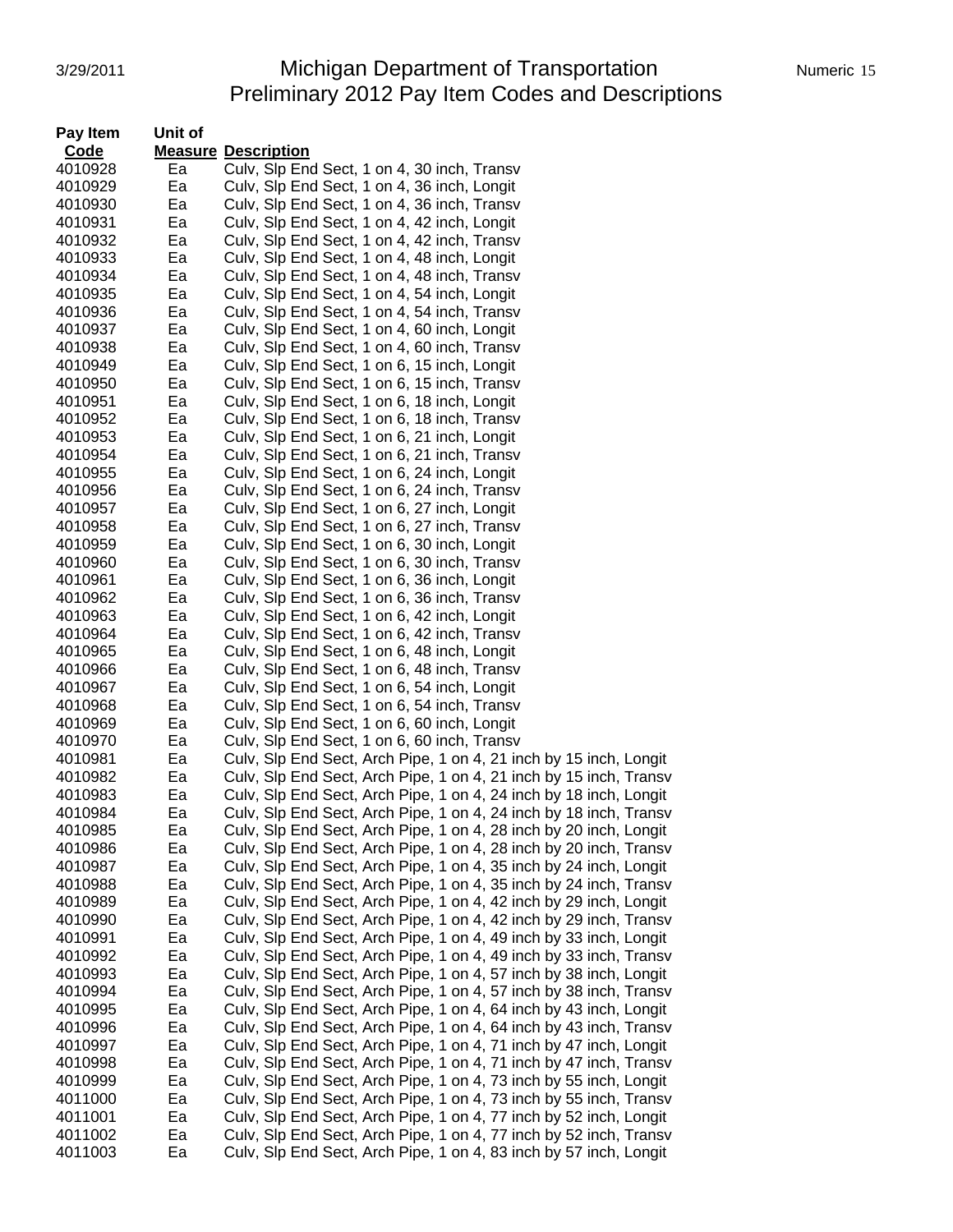#### 3/29/2011 **Michigan Department of Transportation** Numeric 16 Preliminary 2012 Pay Item Codes and Descriptions

| Pay Item | Unit of |                                                                    |
|----------|---------|--------------------------------------------------------------------|
| Code     |         | <b>Measure Description</b>                                         |
| 4011004  | Ea      | Culv, Slp End Sect, Arch Pipe, 1 on 4, 83 inch by 57 inch, Transv  |
| 4011015  | Ea      | Culv, Slp End Sect, Arch Pipe, 1 on 6, 21 inch by 15 inch, Longit  |
| 4011016  | Ea      | Culv, Slp End Sect, Arch Pipe, 1 on 6, 21 inch by 15 inch, Transv  |
| 4011017  | Ea      | Culv, Slp End Sect, Arch Pipe, 1 on 6, 24 inch by 18 inch, Longit  |
| 4011018  | Ea      | Culv, Slp End Sect, Arch Pipe, 1 on 6, 24 inch by 18 inch, Transv  |
| 4011019  | Ea      | Culv, Slp End Sect, Arch Pipe, 1 on 6, 28 inch by 20 inch, Longit  |
| 4011020  | Ea      | Culv, Slp End Sect, Arch Pipe, 1 on 6, 28 inch by 20 inch, Transv  |
| 4011021  | Ea      | Culv, Slp End Sect, Arch Pipe, 1 on 6, 35 inch by 24 inch, Longit  |
| 4011022  | Ea      | Culv, Slp End Sect, Arch Pipe, 1 on 6, 35 inch by 24 inch, Transv  |
| 4011023  | Ea      | Culv, Slp End Sect, Arch Pipe, 1 on 6, 42 inch by 29 inch, Longit  |
| 4011024  | Ea      | Culv, Slp End Sect, Arch Pipe, 1 on 6, 42 inch by 29 inch, Transv  |
| 4011025  | Ea      | Culv, Slp End Sect, Arch Pipe, 1 on 6, 49 inch by 33 inch, Longit  |
| 4011026  | Ea      | Culv, Slp End Sect, Arch Pipe, 1 on 6, 49 inch by 33 inch, Transv  |
| 4011027  | Ea      | Culv, Slp End Sect, Arch Pipe, 1 on 6, 57 inch by 38 inch, Longit  |
| 4011028  | Ea      | Culv, Slp End Sect, Arch Pipe, 1 on 6, 57 inch by 38 inch, Transv  |
| 4011029  | Ea      | Culv, Slp End Sect, Arch Pipe, 1 on 6, 64 inch by 43 inch, Longit  |
| 4011030  | Ea      | Culv, Slp End Sect, Arch Pipe, 1 on 6, 64 inch by 43 inch, Transv  |
| 4011031  | Ea      | Culv, Slp End Sect, Arch Pipe, 1 on 6, 71 inch by 47 inch, Longit  |
| 4011032  | Ea      | Culv, Slp End Sect, Arch Pipe, 1 on 6, 71 inch by 47 inch, Transv  |
| 4011033  | Ea      | Culv, Slp End Sect, Arch Pipe, 1 on 6, 73 inch by 55 inch, Longit  |
| 4011034  | Ea      | Culv, Slp End Sect, Arch Pipe, 1 on 6, 73 inch by 55 inch, Transv  |
| 4011035  | Ea      | Culv, Slp End Sect, Arch Pipe, 1 on 6, 77 inch by 52 inch, Longit  |
| 4011036  | Ea      | Culv, Slp End Sect, Arch Pipe, 1 on 6, 77 inch by 52 inch, Transv  |
| 4011037  | Ea      | Culv, Slp End Sect, Arch Pipe, 1 on 6, 83 inch by 55 inch, Longit  |
| 4011038  | Ea      | Culv, Slp End Sect, Arch Pipe, 1 on 6, 83 inch by 57 inch, Transv  |
| 4011049  | Ea      | Culv, SIp End Sect, Ellip Pipe, 1 on 4, 14 inch by 23 inch, Longit |
| 4011050  | Ea      | Culv, SIp End Sect, Ellip Pipe, 1 on 4, 14 inch by 23 inch, Transv |
| 4011051  | Ea      | Culv, SIp End Sect, Ellip Pipe, 1 on 4, 19 inch by 30 inch, Longit |
| 4011052  | Ea      | Culv, Slp End Sect, Ellip Pipe, 1 on 4, 19 inch by 30 inch, Transv |
| 4011053  | Ea      | Culv, Slp End Sect, Ellip Pipe, 1 on 4, 22 inch by 34 inch, Longit |
| 4011054  | Ea      | Culv, Slp End Sect, Ellip Pipe, 1 on 4, 22 inch by 34 inch, Transv |
| 4011055  | Ea      | Culv, SIp End Sect, Ellip Pipe, 1 on 4, 24 inch by 38 inch, Longit |
| 4011056  | Ea      | Culv, Slp End Sect, Ellip Pipe, 1 on 4, 24 inch by 38 inch, Transv |
| 4011057  | Ea      | Culv, Slp End Sect, Ellip Pipe, 1 on 4, 27 inch by 42 inch, Longit |
| 4011058  | Ea      | Culv, Slp End Sect, Ellip Pipe, 1 on 4, 27 inch by 42 inch, Transv |
| 4011059  | Ea      | Culv, Slp End Sect, Ellip Pipe, 1 on 4, 29 inch by 45 inch, Longit |
| 4011060  | Ea      | Culv, Slp End Sect, Ellip Pipe, 1 on 4, 29 inch by 45 inch, Transv |
| 4011061  | Ea      | Culv, SIp End Sect, Ellip Pipe, 1 on 4, 34 inch by 53 inch, Longit |
| 4011062  | Ea      | Culv, Slp End Sect, Ellip Pipe, 1 on 4, 34 inch by 53 inch, Transv |
| 4011063  | Ea      | Culv, Slp End Sect, Ellip Pipe, 1 on 4, 38 inch by 60 inch, Longit |
| 4011064  | Ea      | Culv, Slp End Sect, Ellip Pipe, 1 on 4, 38 inch by 60 inch, Transv |
| 4011065  | Ea      | Culv, Slp End Sect, Ellip Pipe, 1 on 4, 43 inch by 68 inch, Longit |
| 4011066  | Ea      | Culv, Slp End Sect, Ellip Pipe, 1 on 4, 43 inch by 68 inch, Transv |
| 4011067  | Ea      | Culv, Slp End Sect, Ellip Pipe, 1 on 4, 48 inch by 76 inch, Longit |
| 4011068  | Ea      | Culv, Slp End Sect, Ellip Pipe, 1 on 4, 48 inch by 76 inch, Transv |
| 4011079  | Ea      | Culv, Slp End Sect, Ellip Pipe, 1 on 6, 14 inch by 23 inch, Longit |
| 4011080  | Ea      | Culv, Slp End Sect, Ellip Pipe, 1 on 6, 14 inch by 23 inch, Transv |
| 4011081  | Ea      | Culv, Slp End Sect, Ellip Pipe, 1 on 6, 19 inch by 30 inch, Longit |
| 4011082  | Ea      | Culv, Slp End Sect, Ellip Pipe, 1 on 6, 19 inch by 30 inch, Transv |
| 4011083  | Ea      | Culv, Slp End Sect, Ellip Pipe, 1 on 6, 22 inch by 34 inch, Longit |
| 4011084  | Ea      | Culv, Slp End Sect, Ellip Pipe, 1 on 6, 22 inch by 34 inch, Transv |
| 4011085  | Ea      | Culv, Slp End Sect, Ellip Pipe, 1 on 6, 24 inch by 38 inch, Longit |
| 4011086  | Ea      | Culv, Slp End Sect, Ellip Pipe, 1 on 6, 24 inch by 38 inch, Transv |
| 4011087  | Ea      | Culv, Slp End Sect, Ellip Pipe, 1 on 6, 27 inch by 42 inch, Longit |
| 4011088  | Ea      | Culv, Slp End Sect, Ellip Pipe, 1 on 6, 27 inch by 42 inch, Transv |
| 4011089  | Ea      | Culv, Slp End Sect, Ellip Pipe, 1 on 6, 29 inch by 45 inch, Longit |
|          |         |                                                                    |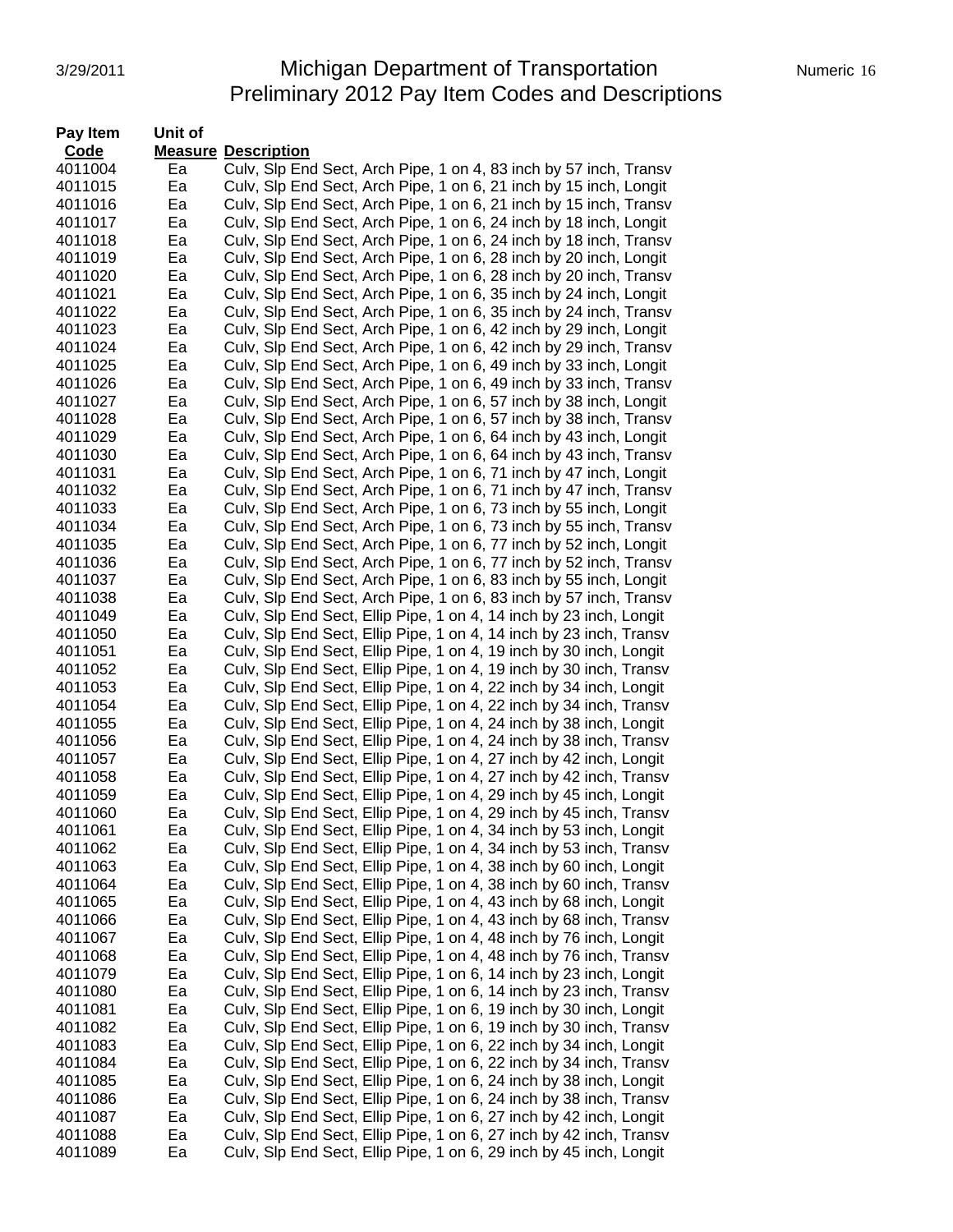#### 3/29/2011 **Michigan Department of Transportation** Numeric 17 Preliminary 2012 Pay Item Codes and Descriptions

| Pay Item    | Unit of |                                                                    |
|-------------|---------|--------------------------------------------------------------------|
| <b>Code</b> |         | <b>Measure Description</b>                                         |
| 4011090     | Ea      | Culv, Slp End Sect, Ellip Pipe, 1 on 6, 29 inch by 45 inch, Transv |
| 4011091     | Ea      | Culv, Slp End Sect, Ellip Pipe, 1 on 6, 34 inch by 53 inch, Longit |
| 4011092     | Ea      | Culv, Slp End Sect, Ellip Pipe, 1 on 6, 34 inch by 53 inch, Transv |
| 4011093     | Ea      | Culv, Slp End Sect, Ellip Pipe, 1 on 6, 38 inch by 60 inch, Longit |
| 4011094     | Ea      | Culv, Slp End Sect, Ellip Pipe, 1 on 6, 38 inch by 60 inch, Transv |
| 4011095     | Ea      | Culv, Slp End Sect, Ellip Pipe, 1 on 6, 43 inch by 68 inch, Longit |
| 4011096     | Ea      | Culv, Slp End Sect, Ellip Pipe, 1 on 6, 43 inch by 68 inch, Transv |
| 4011097     | Ea      | Culv, Slp End Sect, Ellip Pipe, 1 on 6, 48 inch by 76 inch, Longit |
| 4011098     | Ea      | Culv, Slp End Sect, Ellip Pipe, 1 on 6, 48 inch by 76 inch, Transv |
| 4011109     | Ea      | Dr Marker Post                                                     |
| 4011120     | Ft      | Steel Casing Pipe, 12 inch, Jacked in Place                        |
| 4011121     | Ft      | Steel Casing Pipe, 14 inch, Jacked in Place                        |
| 4011122     | Ft      | Steel Casing Pipe, 16 inch, Jacked in Place                        |
| 4011123     | Ft      | Steel Casing Pipe, 20 inch, Jacked in Place                        |
| 4011134     | Ft      | Steel Casing Pipe, 24 inch, Jacked in Place                        |
| 4011135     | Ft      | Steel Casing Pipe, 24 inch, Tr Det F                               |
| 4011136     | Ft      | Steel Casing Pipe, 24 inch, Tr Det G                               |
| 4011147     | Ft      | Steel Casing Pipe, 30 inch, Jacked in Place                        |
| 4011148     | Ft      | Steel Casing Pipe, 30 inch, Tr Det F                               |
| 4011149     | Ft      | Steel Casing Pipe, 30 inch, Tr Det G                               |
| 4011160     | Ft      | Steel Casing Pipe, 36 inch, Jacked in Place                        |
| 4011161     | Ft      | Steel Casing Pipe, 36 inch, Tr Det F                               |
| 4011162     | Ft      | Steel Casing Pipe, 36 inch, Tr Det G                               |
| 4011173     | Ft      | Steel Casing Pipe, 42 inch, Jacked in Place                        |
| 4011174     | Ft      | Steel Casing Pipe, 42 inch, Tr Det F                               |
| 4011175     | Ft      | Steel Casing Pipe, 42 inch, Tr Det G                               |
| 4017001     | Ft      |                                                                    |
| 4017021     | Cyd     | $\overline{\phantom{0}}$                                           |
| 4017030     | Lb      |                                                                    |
| 4017050     | Ea      |                                                                    |
| 4020001     | Ft      | Sewer, A, 6 inch, Tr Det A                                         |
| 4020002     | Ft      | Sewer, A, 8 inch, Tr Det A                                         |
| 4020003     | Ft      | Sewer, A, 10 inch, Tr Det A                                        |
| 4020004     | Ft      | Sewer, A, 12 inch, Tr Det A                                        |
| 4020005     | Ft      | Sewer, A, 15 inch, Tr Det A                                        |
| 4020006     | Ft      | Sewer, A, 18 inch, Tr Det A                                        |
| 4020007     | Ft      | Sewer, A, 24 inch, Tr Det A                                        |
| 4020008     | Ft      | Sewer, A, 30 inch, Tr Det A                                        |
| 4020009     | Ft      | Sewer, A, 36 inch, Tr Det A                                        |
| 4020010     | Ft      | Sewer, A, 42 inch, Tr Det A                                        |
| 4020011     | Ft      | Sewer, A, 48 inch, Tr Det A                                        |
| 4020012     | Ft      | Sewer, A, 54 inch, Tr Det A                                        |
| 4020013     | Ft      | Sewer, A, 60 inch, Tr Det A                                        |
| 4020014     | Ft      | Sewer, A, 66 inch, Tr Det A                                        |
| 4020015     | Ft      | Sewer, A, 72 inch, Tr Det A                                        |
| 4020016     | Ft      | Sewer, A, 78 inch, Tr Det A                                        |
| 4020017     | Ft      | Sewer, A, 84 inch, Tr Det A                                        |
| 4020018     | Ft      | Sewer, A, 90 inch, Tr Det A                                        |
| 4020019     | Ft      | Sewer, A, 96 inch, Tr Det A                                        |
| 4020020     | Ft      | Sewer, A, 102 inch, Tr Det A                                       |
| 4020021     | Ft      | Sewer, A, 108 inch, Tr Det A                                       |
| 4020022     | Ft      | Sewer, A, 114 inch, Tr Det A                                       |
| 4020023     | Ft      | Sewer, A, 120 inch, Tr Det A                                       |
| 4020024     | Ft      | Sewer, A, 126 inch, Tr Det A                                       |
| 4020025     | Ft      | Sewer, A, 132 inch, Tr Det A                                       |
| 4020026     | Ft      | Sewer, A, 138 inch, Tr Det A                                       |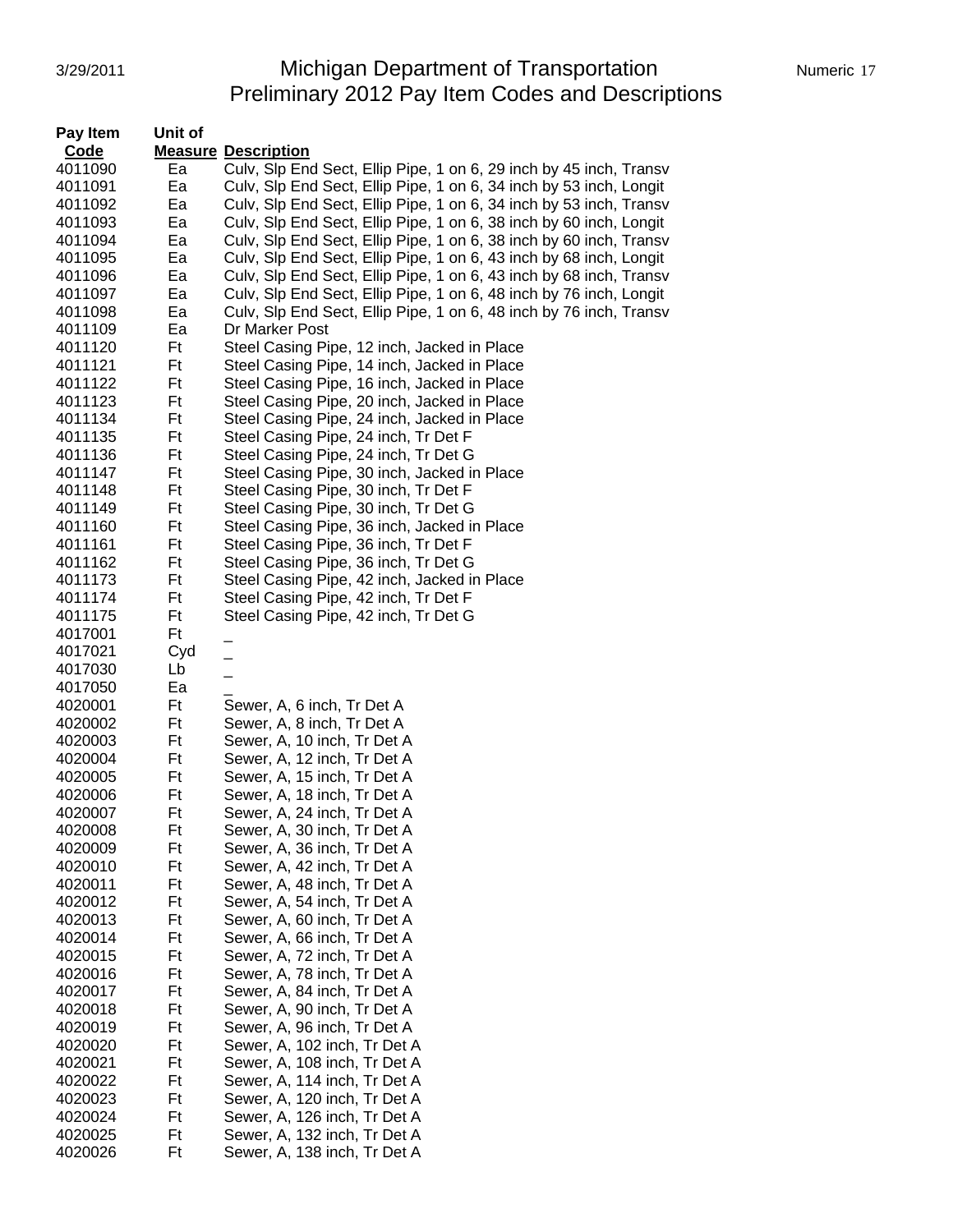# 3/29/2011 **Michigan Department of Transportation** Numeric 18 Preliminary 2012 Pay Item Codes and Descriptions

| Pay Item | Unit of  |                              |
|----------|----------|------------------------------|
| Code     |          | <b>Measure Description</b>   |
| 4020027  | Ft       | Sewer, A, 144 inch, Tr Det A |
| 4020030  | Ft       | Sewer, A, 6 inch, Tr Det B   |
| 4020031  | Ft       | Sewer, A, 8 inch, Tr Det B   |
| 4020032  | Ft       | Sewer, A, 10 inch, Tr Det B  |
| 4020033  | Ft       | Sewer, A, 12 inch, Tr Det B  |
| 4020034  | Ft       | Sewer, A, 15 inch, Tr Det B  |
| 4020035  | Ft       | Sewer, A, 18 inch, Tr Det B  |
| 4020036  | Ft       | Sewer, A, 24 inch, Tr Det B  |
| 4020037  | Ft       | Sewer, A, 30 inch, Tr Det B  |
| 4020038  | Ft       | Sewer, A, 36 inch, Tr Det B  |
| 4020039  | Ft       | Sewer, A, 42 inch, Tr Det B  |
| 4020040  | Ft       | Sewer, A, 48 inch, Tr Det B  |
| 4020041  | Ft       | Sewer, A, 54 inch, Tr Det B  |
| 4020042  | Ft       | Sewer, A, 60 inch, Tr Det B  |
| 4020043  | Ft       | Sewer, A, 66 inch, Tr Det B  |
| 4020044  | Ft       | Sewer, A, 72 inch, Tr Det B  |
| 4020045  | Ft       | Sewer, A, 78 inch, Tr Det B  |
| 4020046  | Ft       | Sewer, A, 84 inch, Tr Det B  |
| 4020047  | Ft       | Sewer, A, 90 inch, Tr Det B  |
| 4020048  | Ft       | Sewer, A, 96 inch, Tr Det B  |
| 4020049  | Ft       | Sewer, A, 102 inch, Tr Det B |
| 4020050  | Ft       | Sewer, A, 108 inch, Tr Det B |
| 4020051  | Ft       | Sewer, A, 114 inch, Tr Det B |
| 4020052  | Ft       | Sewer, A, 120 inch, Tr Det B |
| 4020053  | Ft       | Sewer, A, 126 inch, Tr Det B |
| 4020054  | Ft       | Sewer, A, 132 inch, Tr Det B |
| 4020055  | Ft       | Sewer, A, 138 inch, Tr Det B |
| 4020056  | Ft       |                              |
|          | Ft       | Sewer, A, 144 inch, Tr Det B |
| 4020060  |          | Sewer, A, 6 inch, Tr Det C   |
| 4020061  | Ft<br>Ft | Sewer, A, 8 inch, Tr Det C   |
| 4020062  |          | Sewer, A, 10 inch, Tr Det C  |
| 4020063  | Ft       | Sewer, A, 12 inch, Tr Det C  |
| 4020064  | Ft       | Sewer, A, 15 inch, Tr Det C  |
| 4020065  | Ft       | Sewer, A, 18 inch, Tr Det C  |
| 4020066  | Ft       | Sewer, A, 24 inch, Tr Det C  |
| 4020067  | Ft       | Sewer, A, 30 inch, Tr Det C  |
| 4020068  | Ft       | Sewer, A, 36 inch, Tr Det C  |
| 4020069  | Ηt       | Sewer, A, 42 inch, Tr Det C  |
| 4020070  | Ft       | Sewer, A, 48 inch, Tr Det C  |
| 4020071  | Ft       | Sewer, A, 54 inch, Tr Det C  |
| 4020072  | Ft       | Sewer, A, 60 inch, Tr Det C  |
| 4020073  | Ft       | Sewer, A, 66 inch, Tr Det C  |
| 4020074  | Ft       | Sewer, A, 72 inch, Tr Det C  |
| 4020075  | Ft       | Sewer, A, 78 inch, Tr Det C  |
| 4020076  | Ft       | Sewer, A, 84 inch, Tr Det C  |
| 4020077  | Ft       | Sewer, A, 90 inch, Tr Det C  |
| 4020078  | Ft       | Sewer, A, 96 inch, Tr Det C  |
| 4020079  | Ft       | Sewer, A, 102 inch, Tr Det C |
| 4020080  | Ft       | Sewer, A, 108 inch, Tr Det C |
| 4020081  | Ft       | Sewer, A, 114 inch, Tr Det C |
| 4020082  | Ft       | Sewer, A, 120 inch, Tr Det C |
| 4020083  | Ft       | Sewer, A, 126 inch, Tr Det C |
| 4020084  | Ft       | Sewer, A, 132 inch, Tr Det C |
| 4020085  | Ft       | Sewer, A, 138 inch, Tr Det C |
| 4020086  | Ft       | Sewer, A, 144 inch, Tr Det C |
| 4020090  | Ft       | Sewer, A, 6 inch, Tr Det D   |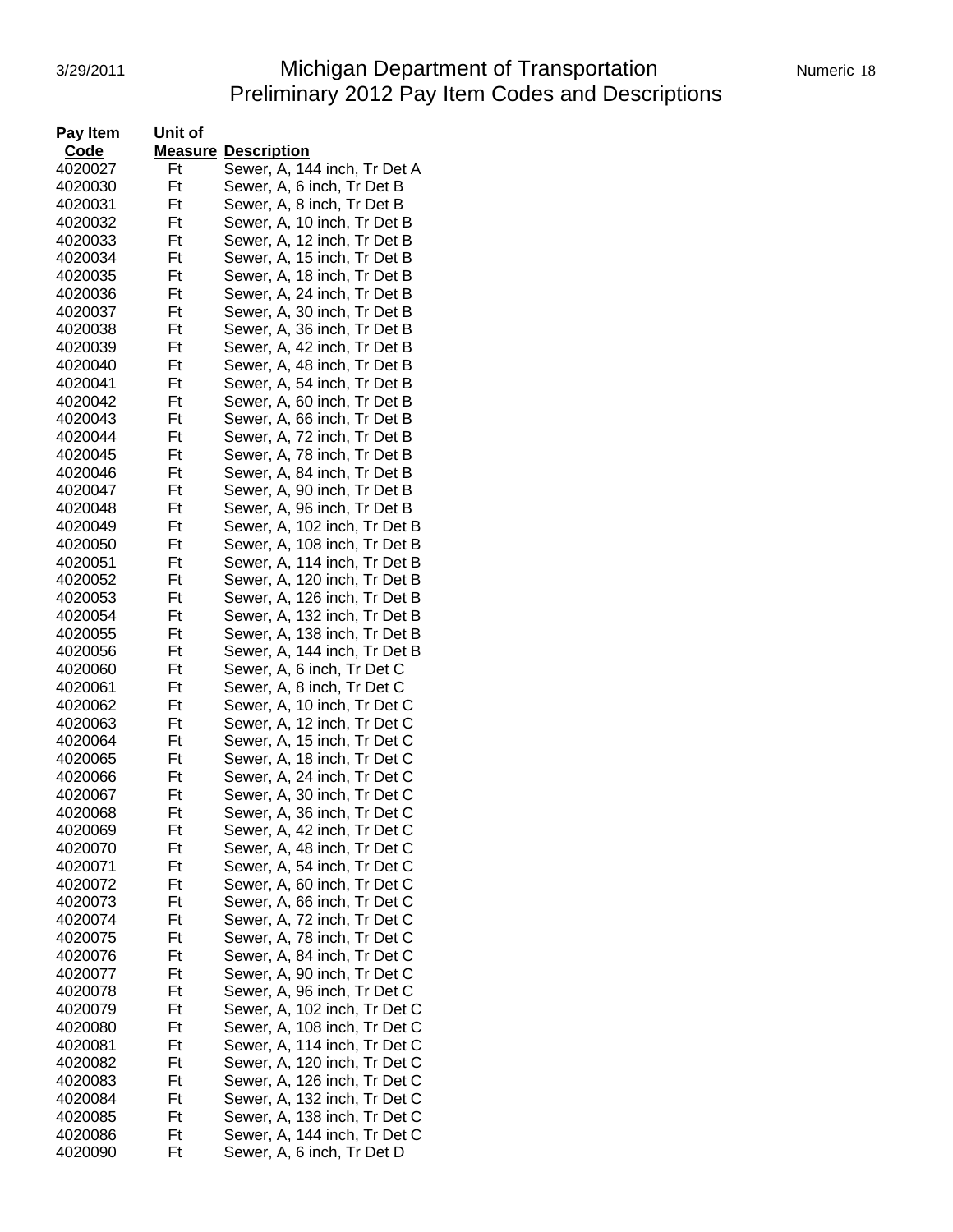# 3/29/2011 **Michigan Department of Transportation** Numeric 19 Preliminary 2012 Pay Item Codes and Descriptions

| Numeric 19 |  |
|------------|--|
|            |  |

| Code<br><b>Measure</b><br><b>Description</b><br>Sewer, A, 8 inch, Tr Det D<br>4020091<br>Ft<br>4020092<br>Ft<br>Sewer, A, 10 inch, Tr Det D<br>Sewer, A, 12 inch, Tr Det D<br>4020093<br>Ft<br>Sewer, A, 15 inch, Tr Det D<br>4020094<br>Ft<br>Sewer, A, 18 inch, Tr Det D<br>4020095<br>Ft<br>Ft<br>Sewer, A, 24 inch, Tr Det D<br>4020096<br>4020097<br>Ft<br>Sewer, A, 30 inch, Tr Det D<br>4020098<br>Ft<br>Sewer, A, 36 inch, Tr Det D<br>4020099<br>Ft<br>Sewer, A, 42 inch, Tr Det D<br>Ft<br>Sewer, A, 48 inch, Tr Det D<br>4020100<br>Ft<br>4020101<br>Sewer, A, 54 inch, Tr Det D<br>Ft<br>4020102<br>Sewer, A, 60 inch, Tr Det D<br>4020103<br>Ft<br>Sewer, A, 66 inch, Tr Det D<br>Sewer, A, 72 inch, Tr Det D<br>4020104<br>Ft<br>Sewer, A, 78 inch, Tr Det D<br>4020105<br>Ft<br>Sewer, A, 84 inch, Tr Det D<br>4020106<br>Ft<br>Sewer, A, 90 inch, Tr Det D<br>4020107<br>Ft<br>Sewer, A, 96 inch, Tr Det D<br>4020108<br>Ft<br>Ft<br>Sewer, A, 102 inch, Tr Det D<br>4020109<br>4020110<br>Ft<br>Sewer, A, 108 inch, Tr Det D<br>4020111<br>Ft<br>Sewer, A, 114 inch, Tr Det D<br>Ft<br>4020112<br>Sewer, A, 120 inch, Tr Det D<br>Ft<br>4020113<br>Sewer, A, 126 inch, Tr Det D<br>Ft<br>Sewer, A, 132 inch, Tr Det D<br>4020114<br>4020115<br>Ft<br>Sewer, A, 138 inch, Tr Det D<br>4020116<br>Ft<br>Sewer, A, 144 inch, Tr Det D<br>Sewer, A, 6 inch, Tr Det E<br>4020120<br>Ft<br>4020121<br>Ft<br>Sewer, A, 8 inch, Tr Det E<br>Sewer, A, 10 inch, Tr Det E<br>4020122<br>Ft<br>Ft<br>Sewer, A, 12 inch, Tr Det E<br>4020123<br>4020124<br>Ft<br>Sewer, A, 15 inch, Tr Det E<br>4020125<br>Ft<br>Sewer, A, 18 inch, Tr Det E<br>Ft<br>4020126<br>Sewer, A, 24 inch, Tr Det E<br>Ft<br>Sewer, A, 30 inch, Tr Det E<br>4020127<br>Ft<br>4020128<br>Sewer, A, 36 inch, Tr Det E<br>4020129<br>Ft<br>Sewer, A, 42 inch, Tr Det E<br>4020130<br>Sewer, A, 48 inch, Tr Det E<br>Ft<br>4020131<br>Ft<br>Sewer, A, 54 inch, Tr Det E<br>Sewer, A, 60 inch, Tr Det E<br>4020132<br>Ft<br>Sewer, A, 66 inch, Tr Det E<br>Ft<br>4020133<br>Sewer, A, 72 inch, Tr Det E<br>4020134<br>Ft<br>Sewer, A, 78 inch, Tr Det E<br>4020135<br>Ft<br>Ft<br>Sewer, A, 84 inch, Tr Det E<br>4020136<br>4020137<br>Ft<br>Sewer, A, 90 inch, Tr Det E<br>4020138<br>Ft<br>Sewer, A, 96 inch, Tr Det E<br>Ft<br>Sewer, A, 102 inch, Tr Det E<br>4020139<br>4020140<br>Ft<br>Sewer, A, 108 inch, Tr Det E<br>4020141<br>Ft<br>Sewer, A, 114 inch, Tr Det E<br>Ft<br>Sewer, A, 120 inch, Tr Det E<br>4020142<br>Sewer, A, 126 inch, Tr Det E<br>4020143<br>Ft<br>Sewer, A, 132 inch, Tr Det E<br>4020144<br>Ft<br>Sewer, A, 138 inch, Tr Det E<br>4020145<br>Ft<br>Sewer, A, 144 inch, Tr Det E<br>4020146<br>Ft<br>Sewer, B, 6 inch, Tr Det A<br>4020150<br>Ft<br>Sewer, B, 8 inch, Tr Det A<br>4020151<br>Ft<br>4020152<br>Ft<br>Sewer, B, 10 inch, Tr Det A | Pay Item | Unit of |  |
|---------------------------------------------------------------------------------------------------------------------------------------------------------------------------------------------------------------------------------------------------------------------------------------------------------------------------------------------------------------------------------------------------------------------------------------------------------------------------------------------------------------------------------------------------------------------------------------------------------------------------------------------------------------------------------------------------------------------------------------------------------------------------------------------------------------------------------------------------------------------------------------------------------------------------------------------------------------------------------------------------------------------------------------------------------------------------------------------------------------------------------------------------------------------------------------------------------------------------------------------------------------------------------------------------------------------------------------------------------------------------------------------------------------------------------------------------------------------------------------------------------------------------------------------------------------------------------------------------------------------------------------------------------------------------------------------------------------------------------------------------------------------------------------------------------------------------------------------------------------------------------------------------------------------------------------------------------------------------------------------------------------------------------------------------------------------------------------------------------------------------------------------------------------------------------------------------------------------------------------------------------------------------------------------------------------------------------------------------------------------------------------------------------------------------------------------------------------------------------------------------------------------------------------------------------------------------------------------------------------------------------------------------------------------------------------------------------------------------------------------------------------------------------------------------------------------------------------------------------|----------|---------|--|
|                                                                                                                                                                                                                                                                                                                                                                                                                                                                                                                                                                                                                                                                                                                                                                                                                                                                                                                                                                                                                                                                                                                                                                                                                                                                                                                                                                                                                                                                                                                                                                                                                                                                                                                                                                                                                                                                                                                                                                                                                                                                                                                                                                                                                                                                                                                                                                                                                                                                                                                                                                                                                                                                                                                                                                                                                                                         |          |         |  |
|                                                                                                                                                                                                                                                                                                                                                                                                                                                                                                                                                                                                                                                                                                                                                                                                                                                                                                                                                                                                                                                                                                                                                                                                                                                                                                                                                                                                                                                                                                                                                                                                                                                                                                                                                                                                                                                                                                                                                                                                                                                                                                                                                                                                                                                                                                                                                                                                                                                                                                                                                                                                                                                                                                                                                                                                                                                         |          |         |  |
|                                                                                                                                                                                                                                                                                                                                                                                                                                                                                                                                                                                                                                                                                                                                                                                                                                                                                                                                                                                                                                                                                                                                                                                                                                                                                                                                                                                                                                                                                                                                                                                                                                                                                                                                                                                                                                                                                                                                                                                                                                                                                                                                                                                                                                                                                                                                                                                                                                                                                                                                                                                                                                                                                                                                                                                                                                                         |          |         |  |
|                                                                                                                                                                                                                                                                                                                                                                                                                                                                                                                                                                                                                                                                                                                                                                                                                                                                                                                                                                                                                                                                                                                                                                                                                                                                                                                                                                                                                                                                                                                                                                                                                                                                                                                                                                                                                                                                                                                                                                                                                                                                                                                                                                                                                                                                                                                                                                                                                                                                                                                                                                                                                                                                                                                                                                                                                                                         |          |         |  |
|                                                                                                                                                                                                                                                                                                                                                                                                                                                                                                                                                                                                                                                                                                                                                                                                                                                                                                                                                                                                                                                                                                                                                                                                                                                                                                                                                                                                                                                                                                                                                                                                                                                                                                                                                                                                                                                                                                                                                                                                                                                                                                                                                                                                                                                                                                                                                                                                                                                                                                                                                                                                                                                                                                                                                                                                                                                         |          |         |  |
|                                                                                                                                                                                                                                                                                                                                                                                                                                                                                                                                                                                                                                                                                                                                                                                                                                                                                                                                                                                                                                                                                                                                                                                                                                                                                                                                                                                                                                                                                                                                                                                                                                                                                                                                                                                                                                                                                                                                                                                                                                                                                                                                                                                                                                                                                                                                                                                                                                                                                                                                                                                                                                                                                                                                                                                                                                                         |          |         |  |
|                                                                                                                                                                                                                                                                                                                                                                                                                                                                                                                                                                                                                                                                                                                                                                                                                                                                                                                                                                                                                                                                                                                                                                                                                                                                                                                                                                                                                                                                                                                                                                                                                                                                                                                                                                                                                                                                                                                                                                                                                                                                                                                                                                                                                                                                                                                                                                                                                                                                                                                                                                                                                                                                                                                                                                                                                                                         |          |         |  |
|                                                                                                                                                                                                                                                                                                                                                                                                                                                                                                                                                                                                                                                                                                                                                                                                                                                                                                                                                                                                                                                                                                                                                                                                                                                                                                                                                                                                                                                                                                                                                                                                                                                                                                                                                                                                                                                                                                                                                                                                                                                                                                                                                                                                                                                                                                                                                                                                                                                                                                                                                                                                                                                                                                                                                                                                                                                         |          |         |  |
|                                                                                                                                                                                                                                                                                                                                                                                                                                                                                                                                                                                                                                                                                                                                                                                                                                                                                                                                                                                                                                                                                                                                                                                                                                                                                                                                                                                                                                                                                                                                                                                                                                                                                                                                                                                                                                                                                                                                                                                                                                                                                                                                                                                                                                                                                                                                                                                                                                                                                                                                                                                                                                                                                                                                                                                                                                                         |          |         |  |
|                                                                                                                                                                                                                                                                                                                                                                                                                                                                                                                                                                                                                                                                                                                                                                                                                                                                                                                                                                                                                                                                                                                                                                                                                                                                                                                                                                                                                                                                                                                                                                                                                                                                                                                                                                                                                                                                                                                                                                                                                                                                                                                                                                                                                                                                                                                                                                                                                                                                                                                                                                                                                                                                                                                                                                                                                                                         |          |         |  |
|                                                                                                                                                                                                                                                                                                                                                                                                                                                                                                                                                                                                                                                                                                                                                                                                                                                                                                                                                                                                                                                                                                                                                                                                                                                                                                                                                                                                                                                                                                                                                                                                                                                                                                                                                                                                                                                                                                                                                                                                                                                                                                                                                                                                                                                                                                                                                                                                                                                                                                                                                                                                                                                                                                                                                                                                                                                         |          |         |  |
|                                                                                                                                                                                                                                                                                                                                                                                                                                                                                                                                                                                                                                                                                                                                                                                                                                                                                                                                                                                                                                                                                                                                                                                                                                                                                                                                                                                                                                                                                                                                                                                                                                                                                                                                                                                                                                                                                                                                                                                                                                                                                                                                                                                                                                                                                                                                                                                                                                                                                                                                                                                                                                                                                                                                                                                                                                                         |          |         |  |
|                                                                                                                                                                                                                                                                                                                                                                                                                                                                                                                                                                                                                                                                                                                                                                                                                                                                                                                                                                                                                                                                                                                                                                                                                                                                                                                                                                                                                                                                                                                                                                                                                                                                                                                                                                                                                                                                                                                                                                                                                                                                                                                                                                                                                                                                                                                                                                                                                                                                                                                                                                                                                                                                                                                                                                                                                                                         |          |         |  |
|                                                                                                                                                                                                                                                                                                                                                                                                                                                                                                                                                                                                                                                                                                                                                                                                                                                                                                                                                                                                                                                                                                                                                                                                                                                                                                                                                                                                                                                                                                                                                                                                                                                                                                                                                                                                                                                                                                                                                                                                                                                                                                                                                                                                                                                                                                                                                                                                                                                                                                                                                                                                                                                                                                                                                                                                                                                         |          |         |  |
|                                                                                                                                                                                                                                                                                                                                                                                                                                                                                                                                                                                                                                                                                                                                                                                                                                                                                                                                                                                                                                                                                                                                                                                                                                                                                                                                                                                                                                                                                                                                                                                                                                                                                                                                                                                                                                                                                                                                                                                                                                                                                                                                                                                                                                                                                                                                                                                                                                                                                                                                                                                                                                                                                                                                                                                                                                                         |          |         |  |
|                                                                                                                                                                                                                                                                                                                                                                                                                                                                                                                                                                                                                                                                                                                                                                                                                                                                                                                                                                                                                                                                                                                                                                                                                                                                                                                                                                                                                                                                                                                                                                                                                                                                                                                                                                                                                                                                                                                                                                                                                                                                                                                                                                                                                                                                                                                                                                                                                                                                                                                                                                                                                                                                                                                                                                                                                                                         |          |         |  |
|                                                                                                                                                                                                                                                                                                                                                                                                                                                                                                                                                                                                                                                                                                                                                                                                                                                                                                                                                                                                                                                                                                                                                                                                                                                                                                                                                                                                                                                                                                                                                                                                                                                                                                                                                                                                                                                                                                                                                                                                                                                                                                                                                                                                                                                                                                                                                                                                                                                                                                                                                                                                                                                                                                                                                                                                                                                         |          |         |  |
|                                                                                                                                                                                                                                                                                                                                                                                                                                                                                                                                                                                                                                                                                                                                                                                                                                                                                                                                                                                                                                                                                                                                                                                                                                                                                                                                                                                                                                                                                                                                                                                                                                                                                                                                                                                                                                                                                                                                                                                                                                                                                                                                                                                                                                                                                                                                                                                                                                                                                                                                                                                                                                                                                                                                                                                                                                                         |          |         |  |
|                                                                                                                                                                                                                                                                                                                                                                                                                                                                                                                                                                                                                                                                                                                                                                                                                                                                                                                                                                                                                                                                                                                                                                                                                                                                                                                                                                                                                                                                                                                                                                                                                                                                                                                                                                                                                                                                                                                                                                                                                                                                                                                                                                                                                                                                                                                                                                                                                                                                                                                                                                                                                                                                                                                                                                                                                                                         |          |         |  |
|                                                                                                                                                                                                                                                                                                                                                                                                                                                                                                                                                                                                                                                                                                                                                                                                                                                                                                                                                                                                                                                                                                                                                                                                                                                                                                                                                                                                                                                                                                                                                                                                                                                                                                                                                                                                                                                                                                                                                                                                                                                                                                                                                                                                                                                                                                                                                                                                                                                                                                                                                                                                                                                                                                                                                                                                                                                         |          |         |  |
|                                                                                                                                                                                                                                                                                                                                                                                                                                                                                                                                                                                                                                                                                                                                                                                                                                                                                                                                                                                                                                                                                                                                                                                                                                                                                                                                                                                                                                                                                                                                                                                                                                                                                                                                                                                                                                                                                                                                                                                                                                                                                                                                                                                                                                                                                                                                                                                                                                                                                                                                                                                                                                                                                                                                                                                                                                                         |          |         |  |
|                                                                                                                                                                                                                                                                                                                                                                                                                                                                                                                                                                                                                                                                                                                                                                                                                                                                                                                                                                                                                                                                                                                                                                                                                                                                                                                                                                                                                                                                                                                                                                                                                                                                                                                                                                                                                                                                                                                                                                                                                                                                                                                                                                                                                                                                                                                                                                                                                                                                                                                                                                                                                                                                                                                                                                                                                                                         |          |         |  |
|                                                                                                                                                                                                                                                                                                                                                                                                                                                                                                                                                                                                                                                                                                                                                                                                                                                                                                                                                                                                                                                                                                                                                                                                                                                                                                                                                                                                                                                                                                                                                                                                                                                                                                                                                                                                                                                                                                                                                                                                                                                                                                                                                                                                                                                                                                                                                                                                                                                                                                                                                                                                                                                                                                                                                                                                                                                         |          |         |  |
|                                                                                                                                                                                                                                                                                                                                                                                                                                                                                                                                                                                                                                                                                                                                                                                                                                                                                                                                                                                                                                                                                                                                                                                                                                                                                                                                                                                                                                                                                                                                                                                                                                                                                                                                                                                                                                                                                                                                                                                                                                                                                                                                                                                                                                                                                                                                                                                                                                                                                                                                                                                                                                                                                                                                                                                                                                                         |          |         |  |
|                                                                                                                                                                                                                                                                                                                                                                                                                                                                                                                                                                                                                                                                                                                                                                                                                                                                                                                                                                                                                                                                                                                                                                                                                                                                                                                                                                                                                                                                                                                                                                                                                                                                                                                                                                                                                                                                                                                                                                                                                                                                                                                                                                                                                                                                                                                                                                                                                                                                                                                                                                                                                                                                                                                                                                                                                                                         |          |         |  |
|                                                                                                                                                                                                                                                                                                                                                                                                                                                                                                                                                                                                                                                                                                                                                                                                                                                                                                                                                                                                                                                                                                                                                                                                                                                                                                                                                                                                                                                                                                                                                                                                                                                                                                                                                                                                                                                                                                                                                                                                                                                                                                                                                                                                                                                                                                                                                                                                                                                                                                                                                                                                                                                                                                                                                                                                                                                         |          |         |  |
|                                                                                                                                                                                                                                                                                                                                                                                                                                                                                                                                                                                                                                                                                                                                                                                                                                                                                                                                                                                                                                                                                                                                                                                                                                                                                                                                                                                                                                                                                                                                                                                                                                                                                                                                                                                                                                                                                                                                                                                                                                                                                                                                                                                                                                                                                                                                                                                                                                                                                                                                                                                                                                                                                                                                                                                                                                                         |          |         |  |
|                                                                                                                                                                                                                                                                                                                                                                                                                                                                                                                                                                                                                                                                                                                                                                                                                                                                                                                                                                                                                                                                                                                                                                                                                                                                                                                                                                                                                                                                                                                                                                                                                                                                                                                                                                                                                                                                                                                                                                                                                                                                                                                                                                                                                                                                                                                                                                                                                                                                                                                                                                                                                                                                                                                                                                                                                                                         |          |         |  |
|                                                                                                                                                                                                                                                                                                                                                                                                                                                                                                                                                                                                                                                                                                                                                                                                                                                                                                                                                                                                                                                                                                                                                                                                                                                                                                                                                                                                                                                                                                                                                                                                                                                                                                                                                                                                                                                                                                                                                                                                                                                                                                                                                                                                                                                                                                                                                                                                                                                                                                                                                                                                                                                                                                                                                                                                                                                         |          |         |  |
|                                                                                                                                                                                                                                                                                                                                                                                                                                                                                                                                                                                                                                                                                                                                                                                                                                                                                                                                                                                                                                                                                                                                                                                                                                                                                                                                                                                                                                                                                                                                                                                                                                                                                                                                                                                                                                                                                                                                                                                                                                                                                                                                                                                                                                                                                                                                                                                                                                                                                                                                                                                                                                                                                                                                                                                                                                                         |          |         |  |
|                                                                                                                                                                                                                                                                                                                                                                                                                                                                                                                                                                                                                                                                                                                                                                                                                                                                                                                                                                                                                                                                                                                                                                                                                                                                                                                                                                                                                                                                                                                                                                                                                                                                                                                                                                                                                                                                                                                                                                                                                                                                                                                                                                                                                                                                                                                                                                                                                                                                                                                                                                                                                                                                                                                                                                                                                                                         |          |         |  |
|                                                                                                                                                                                                                                                                                                                                                                                                                                                                                                                                                                                                                                                                                                                                                                                                                                                                                                                                                                                                                                                                                                                                                                                                                                                                                                                                                                                                                                                                                                                                                                                                                                                                                                                                                                                                                                                                                                                                                                                                                                                                                                                                                                                                                                                                                                                                                                                                                                                                                                                                                                                                                                                                                                                                                                                                                                                         |          |         |  |
|                                                                                                                                                                                                                                                                                                                                                                                                                                                                                                                                                                                                                                                                                                                                                                                                                                                                                                                                                                                                                                                                                                                                                                                                                                                                                                                                                                                                                                                                                                                                                                                                                                                                                                                                                                                                                                                                                                                                                                                                                                                                                                                                                                                                                                                                                                                                                                                                                                                                                                                                                                                                                                                                                                                                                                                                                                                         |          |         |  |
|                                                                                                                                                                                                                                                                                                                                                                                                                                                                                                                                                                                                                                                                                                                                                                                                                                                                                                                                                                                                                                                                                                                                                                                                                                                                                                                                                                                                                                                                                                                                                                                                                                                                                                                                                                                                                                                                                                                                                                                                                                                                                                                                                                                                                                                                                                                                                                                                                                                                                                                                                                                                                                                                                                                                                                                                                                                         |          |         |  |
|                                                                                                                                                                                                                                                                                                                                                                                                                                                                                                                                                                                                                                                                                                                                                                                                                                                                                                                                                                                                                                                                                                                                                                                                                                                                                                                                                                                                                                                                                                                                                                                                                                                                                                                                                                                                                                                                                                                                                                                                                                                                                                                                                                                                                                                                                                                                                                                                                                                                                                                                                                                                                                                                                                                                                                                                                                                         |          |         |  |
|                                                                                                                                                                                                                                                                                                                                                                                                                                                                                                                                                                                                                                                                                                                                                                                                                                                                                                                                                                                                                                                                                                                                                                                                                                                                                                                                                                                                                                                                                                                                                                                                                                                                                                                                                                                                                                                                                                                                                                                                                                                                                                                                                                                                                                                                                                                                                                                                                                                                                                                                                                                                                                                                                                                                                                                                                                                         |          |         |  |
|                                                                                                                                                                                                                                                                                                                                                                                                                                                                                                                                                                                                                                                                                                                                                                                                                                                                                                                                                                                                                                                                                                                                                                                                                                                                                                                                                                                                                                                                                                                                                                                                                                                                                                                                                                                                                                                                                                                                                                                                                                                                                                                                                                                                                                                                                                                                                                                                                                                                                                                                                                                                                                                                                                                                                                                                                                                         |          |         |  |
|                                                                                                                                                                                                                                                                                                                                                                                                                                                                                                                                                                                                                                                                                                                                                                                                                                                                                                                                                                                                                                                                                                                                                                                                                                                                                                                                                                                                                                                                                                                                                                                                                                                                                                                                                                                                                                                                                                                                                                                                                                                                                                                                                                                                                                                                                                                                                                                                                                                                                                                                                                                                                                                                                                                                                                                                                                                         |          |         |  |
|                                                                                                                                                                                                                                                                                                                                                                                                                                                                                                                                                                                                                                                                                                                                                                                                                                                                                                                                                                                                                                                                                                                                                                                                                                                                                                                                                                                                                                                                                                                                                                                                                                                                                                                                                                                                                                                                                                                                                                                                                                                                                                                                                                                                                                                                                                                                                                                                                                                                                                                                                                                                                                                                                                                                                                                                                                                         |          |         |  |
|                                                                                                                                                                                                                                                                                                                                                                                                                                                                                                                                                                                                                                                                                                                                                                                                                                                                                                                                                                                                                                                                                                                                                                                                                                                                                                                                                                                                                                                                                                                                                                                                                                                                                                                                                                                                                                                                                                                                                                                                                                                                                                                                                                                                                                                                                                                                                                                                                                                                                                                                                                                                                                                                                                                                                                                                                                                         |          |         |  |
|                                                                                                                                                                                                                                                                                                                                                                                                                                                                                                                                                                                                                                                                                                                                                                                                                                                                                                                                                                                                                                                                                                                                                                                                                                                                                                                                                                                                                                                                                                                                                                                                                                                                                                                                                                                                                                                                                                                                                                                                                                                                                                                                                                                                                                                                                                                                                                                                                                                                                                                                                                                                                                                                                                                                                                                                                                                         |          |         |  |
|                                                                                                                                                                                                                                                                                                                                                                                                                                                                                                                                                                                                                                                                                                                                                                                                                                                                                                                                                                                                                                                                                                                                                                                                                                                                                                                                                                                                                                                                                                                                                                                                                                                                                                                                                                                                                                                                                                                                                                                                                                                                                                                                                                                                                                                                                                                                                                                                                                                                                                                                                                                                                                                                                                                                                                                                                                                         |          |         |  |
|                                                                                                                                                                                                                                                                                                                                                                                                                                                                                                                                                                                                                                                                                                                                                                                                                                                                                                                                                                                                                                                                                                                                                                                                                                                                                                                                                                                                                                                                                                                                                                                                                                                                                                                                                                                                                                                                                                                                                                                                                                                                                                                                                                                                                                                                                                                                                                                                                                                                                                                                                                                                                                                                                                                                                                                                                                                         |          |         |  |
|                                                                                                                                                                                                                                                                                                                                                                                                                                                                                                                                                                                                                                                                                                                                                                                                                                                                                                                                                                                                                                                                                                                                                                                                                                                                                                                                                                                                                                                                                                                                                                                                                                                                                                                                                                                                                                                                                                                                                                                                                                                                                                                                                                                                                                                                                                                                                                                                                                                                                                                                                                                                                                                                                                                                                                                                                                                         |          |         |  |
|                                                                                                                                                                                                                                                                                                                                                                                                                                                                                                                                                                                                                                                                                                                                                                                                                                                                                                                                                                                                                                                                                                                                                                                                                                                                                                                                                                                                                                                                                                                                                                                                                                                                                                                                                                                                                                                                                                                                                                                                                                                                                                                                                                                                                                                                                                                                                                                                                                                                                                                                                                                                                                                                                                                                                                                                                                                         |          |         |  |
|                                                                                                                                                                                                                                                                                                                                                                                                                                                                                                                                                                                                                                                                                                                                                                                                                                                                                                                                                                                                                                                                                                                                                                                                                                                                                                                                                                                                                                                                                                                                                                                                                                                                                                                                                                                                                                                                                                                                                                                                                                                                                                                                                                                                                                                                                                                                                                                                                                                                                                                                                                                                                                                                                                                                                                                                                                                         |          |         |  |
|                                                                                                                                                                                                                                                                                                                                                                                                                                                                                                                                                                                                                                                                                                                                                                                                                                                                                                                                                                                                                                                                                                                                                                                                                                                                                                                                                                                                                                                                                                                                                                                                                                                                                                                                                                                                                                                                                                                                                                                                                                                                                                                                                                                                                                                                                                                                                                                                                                                                                                                                                                                                                                                                                                                                                                                                                                                         |          |         |  |
|                                                                                                                                                                                                                                                                                                                                                                                                                                                                                                                                                                                                                                                                                                                                                                                                                                                                                                                                                                                                                                                                                                                                                                                                                                                                                                                                                                                                                                                                                                                                                                                                                                                                                                                                                                                                                                                                                                                                                                                                                                                                                                                                                                                                                                                                                                                                                                                                                                                                                                                                                                                                                                                                                                                                                                                                                                                         |          |         |  |
|                                                                                                                                                                                                                                                                                                                                                                                                                                                                                                                                                                                                                                                                                                                                                                                                                                                                                                                                                                                                                                                                                                                                                                                                                                                                                                                                                                                                                                                                                                                                                                                                                                                                                                                                                                                                                                                                                                                                                                                                                                                                                                                                                                                                                                                                                                                                                                                                                                                                                                                                                                                                                                                                                                                                                                                                                                                         |          |         |  |
|                                                                                                                                                                                                                                                                                                                                                                                                                                                                                                                                                                                                                                                                                                                                                                                                                                                                                                                                                                                                                                                                                                                                                                                                                                                                                                                                                                                                                                                                                                                                                                                                                                                                                                                                                                                                                                                                                                                                                                                                                                                                                                                                                                                                                                                                                                                                                                                                                                                                                                                                                                                                                                                                                                                                                                                                                                                         |          |         |  |
|                                                                                                                                                                                                                                                                                                                                                                                                                                                                                                                                                                                                                                                                                                                                                                                                                                                                                                                                                                                                                                                                                                                                                                                                                                                                                                                                                                                                                                                                                                                                                                                                                                                                                                                                                                                                                                                                                                                                                                                                                                                                                                                                                                                                                                                                                                                                                                                                                                                                                                                                                                                                                                                                                                                                                                                                                                                         |          |         |  |
|                                                                                                                                                                                                                                                                                                                                                                                                                                                                                                                                                                                                                                                                                                                                                                                                                                                                                                                                                                                                                                                                                                                                                                                                                                                                                                                                                                                                                                                                                                                                                                                                                                                                                                                                                                                                                                                                                                                                                                                                                                                                                                                                                                                                                                                                                                                                                                                                                                                                                                                                                                                                                                                                                                                                                                                                                                                         |          |         |  |
|                                                                                                                                                                                                                                                                                                                                                                                                                                                                                                                                                                                                                                                                                                                                                                                                                                                                                                                                                                                                                                                                                                                                                                                                                                                                                                                                                                                                                                                                                                                                                                                                                                                                                                                                                                                                                                                                                                                                                                                                                                                                                                                                                                                                                                                                                                                                                                                                                                                                                                                                                                                                                                                                                                                                                                                                                                                         |          |         |  |
|                                                                                                                                                                                                                                                                                                                                                                                                                                                                                                                                                                                                                                                                                                                                                                                                                                                                                                                                                                                                                                                                                                                                                                                                                                                                                                                                                                                                                                                                                                                                                                                                                                                                                                                                                                                                                                                                                                                                                                                                                                                                                                                                                                                                                                                                                                                                                                                                                                                                                                                                                                                                                                                                                                                                                                                                                                                         |          |         |  |
|                                                                                                                                                                                                                                                                                                                                                                                                                                                                                                                                                                                                                                                                                                                                                                                                                                                                                                                                                                                                                                                                                                                                                                                                                                                                                                                                                                                                                                                                                                                                                                                                                                                                                                                                                                                                                                                                                                                                                                                                                                                                                                                                                                                                                                                                                                                                                                                                                                                                                                                                                                                                                                                                                                                                                                                                                                                         |          |         |  |
|                                                                                                                                                                                                                                                                                                                                                                                                                                                                                                                                                                                                                                                                                                                                                                                                                                                                                                                                                                                                                                                                                                                                                                                                                                                                                                                                                                                                                                                                                                                                                                                                                                                                                                                                                                                                                                                                                                                                                                                                                                                                                                                                                                                                                                                                                                                                                                                                                                                                                                                                                                                                                                                                                                                                                                                                                                                         |          |         |  |
|                                                                                                                                                                                                                                                                                                                                                                                                                                                                                                                                                                                                                                                                                                                                                                                                                                                                                                                                                                                                                                                                                                                                                                                                                                                                                                                                                                                                                                                                                                                                                                                                                                                                                                                                                                                                                                                                                                                                                                                                                                                                                                                                                                                                                                                                                                                                                                                                                                                                                                                                                                                                                                                                                                                                                                                                                                                         |          |         |  |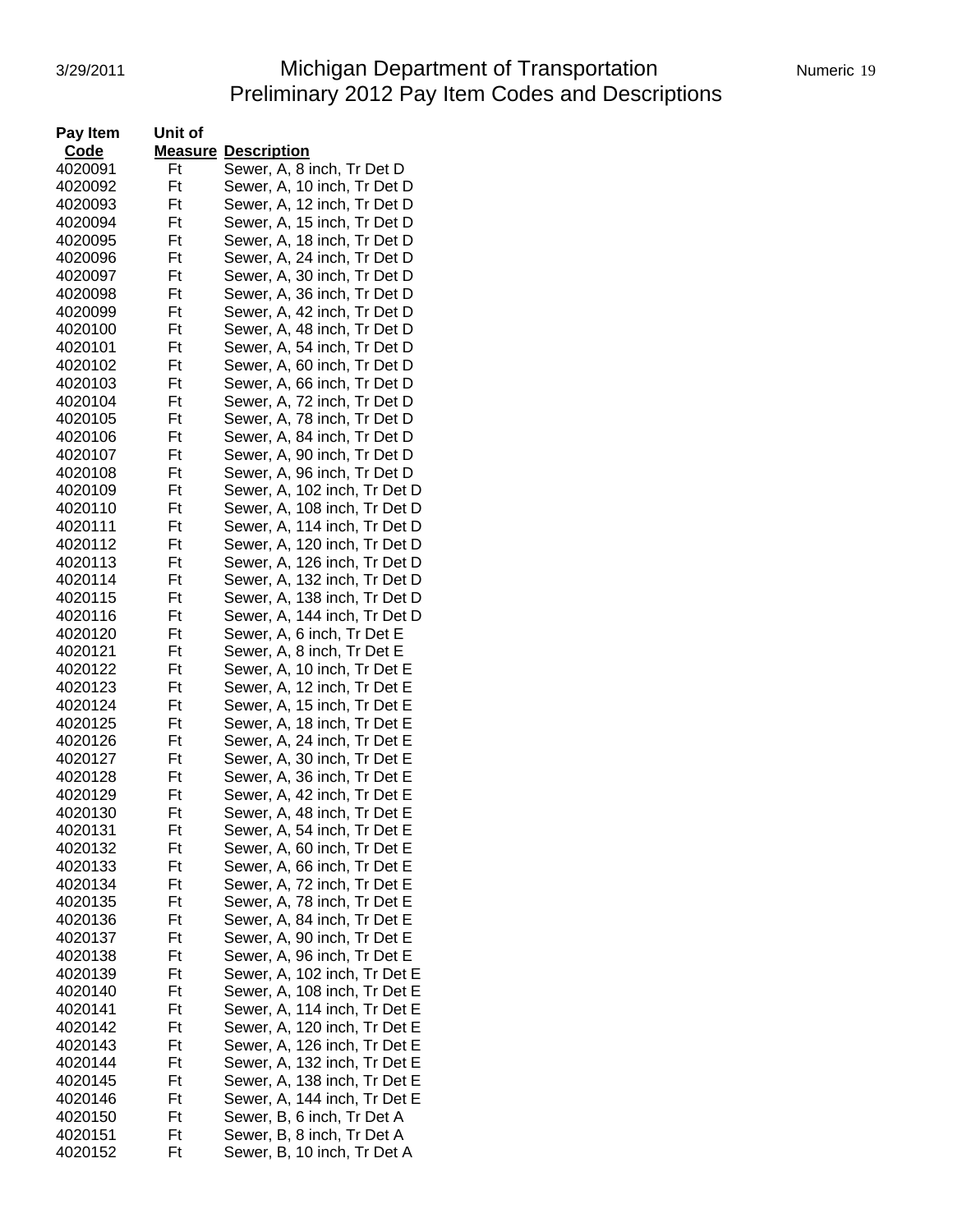# 3/29/2011 **Michigan Department of Transportation** Numeric 20 Preliminary 2012 Pay Item Codes and Descriptions

| Pay Item | Unit of |                              |
|----------|---------|------------------------------|
| Code     | Measure | <b>Description</b>           |
| 4020153  | Ft      | Sewer, B, 12 inch, Tr Det A  |
| 4020154  | Ft      | Sewer, B, 15 inch, Tr Det A  |
| 4020155  | Ft      | Sewer, B, 18 inch, Tr Det A  |
| 4020156  | Ft      | Sewer, B, 24 inch, Tr Det A  |
| 4020157  | Ft      | Sewer, B, 30 inch, Tr Det A  |
| 4020158  | Ft      | Sewer, B, 36 inch, Tr Det A  |
| 4020159  | Ft      | Sewer, B, 42 inch, Tr Det A  |
| 4020160  | Ft      | Sewer, B, 48 inch, Tr Det A  |
| 4020161  | Ft      | Sewer, B, 54 inch, Tr Det A  |
| 4020162  | Ft      | Sewer, B, 60 inch, Tr Det A  |
| 4020163  | Ft      | Sewer, B, 66 inch, Tr Det A  |
| 4020164  | Ft      | Sewer, B, 72 inch, Tr Det A  |
| 4020165  | Ft      | Sewer, B, 78 inch, Tr Det A  |
| 4020166  | Ft      | Sewer, B, 84 inch, Tr Det A  |
| 4020167  | Ft      | Sewer, B, 90 inch, Tr Det A  |
| 4020168  | Ft      | Sewer, B, 96 inch, Tr Det A  |
| 4020169  | Ft      | Sewer, B, 102 inch, Tr Det A |
| 4020170  | Ft      | Sewer, B, 108 inch, Tr Det A |
| 4020171  | Ft      | Sewer, B, 114 inch, Tr Det A |
| 4020172  | Ft      | Sewer, B, 120 inch, Tr Det A |
| 4020173  | Ft      | Sewer, B, 126 inch, Tr Det A |
| 4020174  | Ft      | Sewer, B, 132 inch, Tr Det A |
| 4020175  | Ft      | Sewer, B, 138 inch, Tr Det A |
| 4020176  | Ft      | Sewer, B, 144 inch, Tr Det A |
| 4020180  | Ft      | Sewer, B, 6 inch, Tr Det B   |
| 4020181  | Ft      | Sewer, B, 8 inch, Tr Det B   |
| 4020182  | Ft      | Sewer, B, 10 inch, Tr Det B  |
| 4020183  | Ft      | Sewer, B, 12 inch, Tr Det B  |
| 4020184  | Ft      | Sewer, B, 15 inch, Tr Det B  |
| 4020185  | Ft      | Sewer, B, 18 inch, Tr Det B  |
| 4020186  | Ft      | Sewer, B, 24 inch, Tr Det B  |
| 4020187  | Ft      | Sewer, B, 30 inch, Tr Det B  |
| 4020188  | Ft      | Sewer, B, 36 inch, Tr Det B  |
| 4020189  | Ft      | Sewer, B, 42 inch, Tr Det B  |
| 4020190  | Ft      | Sewer, B, 48 inch, Tr Det B  |
| 4020191  | Ft      | Sewer, B, 54 inch, Tr Det B  |
| 4020192  | Ft      | Sewer, B, 60 inch, Tr Det B  |
| 4020193  | Ft      | Sewer, B, 66 inch, Tr Det B  |
| 4020194  | Ft      | Sewer, B, 72 inch, Tr Det B  |
| 4020195  | Ft      | Sewer, B, 78 inch, Tr Det B  |
| 4020196  | Ft      | Sewer, B, 84 inch, Tr Det B  |
| 4020197  | Ft      | Sewer, B, 90 inch, Tr Det B  |
| 4020198  | Ft      | Sewer, B, 96 inch, Tr Det B  |
| 4020199  | Ft      | Sewer, B, 102 inch, Tr Det B |
| 4020200  | Ft      | Sewer, B, 108 inch, Tr Det B |
| 4020201  | Ft      | Sewer, B, 114 inch, Tr Det B |
| 4020202  | Ft      | Sewer, B, 120 inch, Tr Det B |
| 4020203  | Ft      | Sewer, B, 126 inch, Tr Det B |
| 4020204  | Ft      | Sewer, B, 132 inch, Tr Det B |
| 4020205  | Ft      | Sewer, B, 138 inch, Tr Det B |
| 4020206  | Ft      | Sewer, B, 144 inch, Tr Det B |
| 4020210  | Ft      | Sewer, B, 6 inch, Tr Det C   |
| 4020211  | Ft      | Sewer, B, 8 inch, Tr Det C   |
| 4020212  | Ft      | Sewer, B, 10 inch, Tr Det C  |
| 4020213  | Ft      | Sewer, B, 12 inch, Tr Det C  |
| 4020214  | Ft      | Sewer, B, 15 inch, Tr Det C  |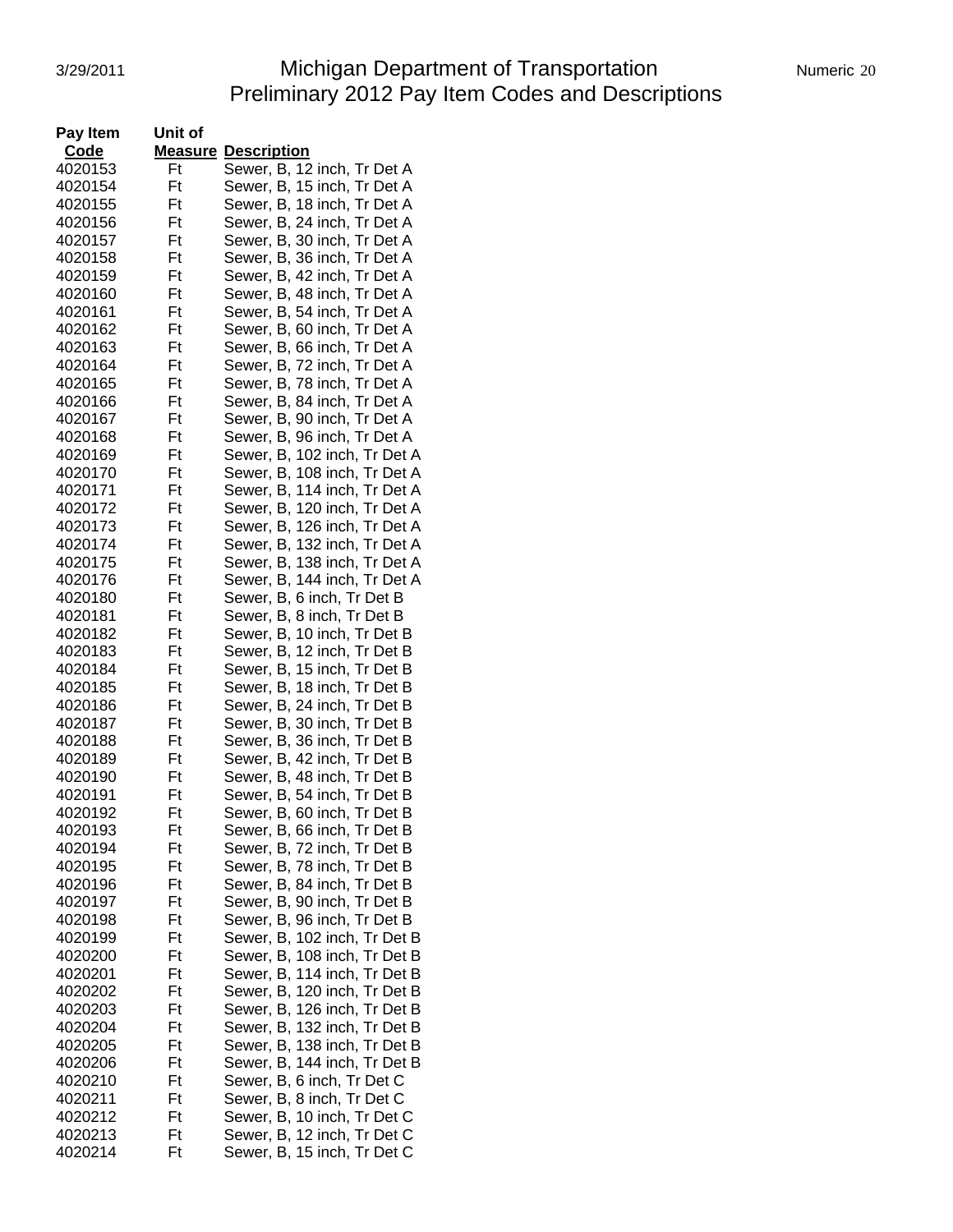# 3/29/2011 Michigan Department of Transportation Numeric 21 Preliminary 2012 Pay Item Codes and Descriptions

| Pay Item           | Unit of  |                                                            |
|--------------------|----------|------------------------------------------------------------|
| Code               | Measure  | <b>Description</b>                                         |
| 4020215            | Ft       | Sewer, B, 18 inch, Tr Det C                                |
| 4020216            | Ft       | Sewer, B, 24 inch, Tr Det C                                |
| 4020217            | Ft       | Sewer, B, 30 inch, Tr Det C                                |
| 4020218            | Ft       | Sewer, B, 36 inch, Tr Det C                                |
| 4020219            | Ft       | Sewer, B, 42 inch, Tr Det C                                |
| 4020220            | Ft       | Sewer, B, 48 inch, Tr Det C                                |
| 4020221            | Ft       | Sewer, B, 54 inch, Tr Det C                                |
| 4020222            | Ft       | Sewer, B, 60 inch, Tr Det C                                |
| 4020223            | Ft       | Sewer, B, 66 inch, Tr Det C                                |
| 4020224            | Ft       | Sewer, B, 72 inch, Tr Det C                                |
| 4020225            | Ft       | Sewer, B, 78 inch, Tr Det C                                |
| 4020226            | Ft       | Sewer, B, 84 inch, Tr Det C                                |
| 4020227            | Ft       | Sewer, B, 90 inch, Tr Det C                                |
| 4020228            | Ft       | Sewer, B, 96 inch, Tr Det C                                |
| 4020229            | Ft       | Sewer, B, 102 inch, Tr Det C                               |
| 4020230            | Ft       | Sewer, B, 108 inch, Tr Det C                               |
| 4020231            | Ft       | Sewer, B, 114 inch, Tr Det C                               |
| 4020232            | Ft       | Sewer, B, 120 inch, Tr Det C                               |
| 4020233            | Ft       | Sewer, B, 126 inch, Tr Det C                               |
| 4020234            | Ft       | Sewer, B, 132 inch, Tr Det C                               |
| 4020235            | Ft       | Sewer, B, 138 inch, Tr Det C                               |
| 4020236            | Ft       | Sewer, B, 144 inch, Tr Det C                               |
| 4020240            | Ft       | Sewer, B, 6 inch, Tr Det D                                 |
| 4020241            | Ft       | Sewer, B, 8 inch, Tr Det D                                 |
| 4020242            | Ft       | Sewer, B, 10 inch, Tr Det D                                |
| 4020243            | Ft       | Sewer, B, 12 inch, Tr Det D                                |
| 4020244            | Ft       | Sewer, B, 15 inch, Tr Det D                                |
| 4020245            | Ft       | Sewer, B, 18 inch, Tr Det D                                |
| 4020246            | Ft       | Sewer, B, 24 inch, Tr Det D                                |
| 4020247            | Ft       | Sewer, B, 30 inch, Tr Det D                                |
| 4020248            | Ft       | Sewer, B, 36 inch, Tr Det D                                |
| 4020249            | Ft       | Sewer, B, 42 inch, Tr Det D                                |
| 4020250            | Ft<br>Ft | Sewer, B, 48 inch, Tr Det D                                |
| 4020251            | Ft       | Sewer, B, 54 inch, Tr Det D                                |
| 4020252<br>4020253 | Ft       | Sewer, B, 60 inch, Tr Det D<br>Sewer, B, 66 inch, Tr Det D |
| 4020254            | Ft       | Sewer, B, 72 inch, Tr Det D                                |
| 4020255            | Ft       | Sewer, B, 78 inch, Tr Det D                                |
| 4020256            | Ft       | Sewer, B, 84 inch, Tr Det D                                |
| 4020257            | Ft       | Sewer, B, 90 inch, Tr Det D                                |
| 4020258            | Ft       | Sewer, B, 96 inch, Tr Det D                                |
| 4020259            | Ft       | Sewer, B, 102 inch, Tr Det D                               |
| 4020260            | Ft       | Sewer, B, 108 inch, Tr Det D                               |
| 4020261            | Ft       | Sewer, B, 114 inch, Tr Det D                               |
| 4020262            | Ft       | Sewer, B, 120 inch, Tr Det D                               |
| 4020263            | Ft       | Sewer, B, 126 inch, Tr Det D                               |
| 4020264            | Ft       | Sewer, B, 132 inch, Tr Det D                               |
| 4020265            | Ft       | Sewer, B, 138 inch, Tr Det D                               |
| 4020266            | Ft       | Sewer, B, 144 inch, Tr Det D                               |
| 4020270            | Ft       | Sewer, B, 6 inch, Tr Det E                                 |
| 4020271            | Ft       | Sewer, B, 8 inch, Tr Det E                                 |
| 4020272            | Ft       | Sewer, B, 10 inch, Tr Det E                                |
| 4020273            | Ft       | Sewer, B, 12 inch, Tr Det E                                |
| 4020274            | Ft       | Sewer, B, 15 inch, Tr Det E                                |
| 4020275            | Ft       | Sewer, B, 18 inch, Tr Det E                                |
| 4020276            | Ft       | Sewer, B, 24 inch, Tr Det E                                |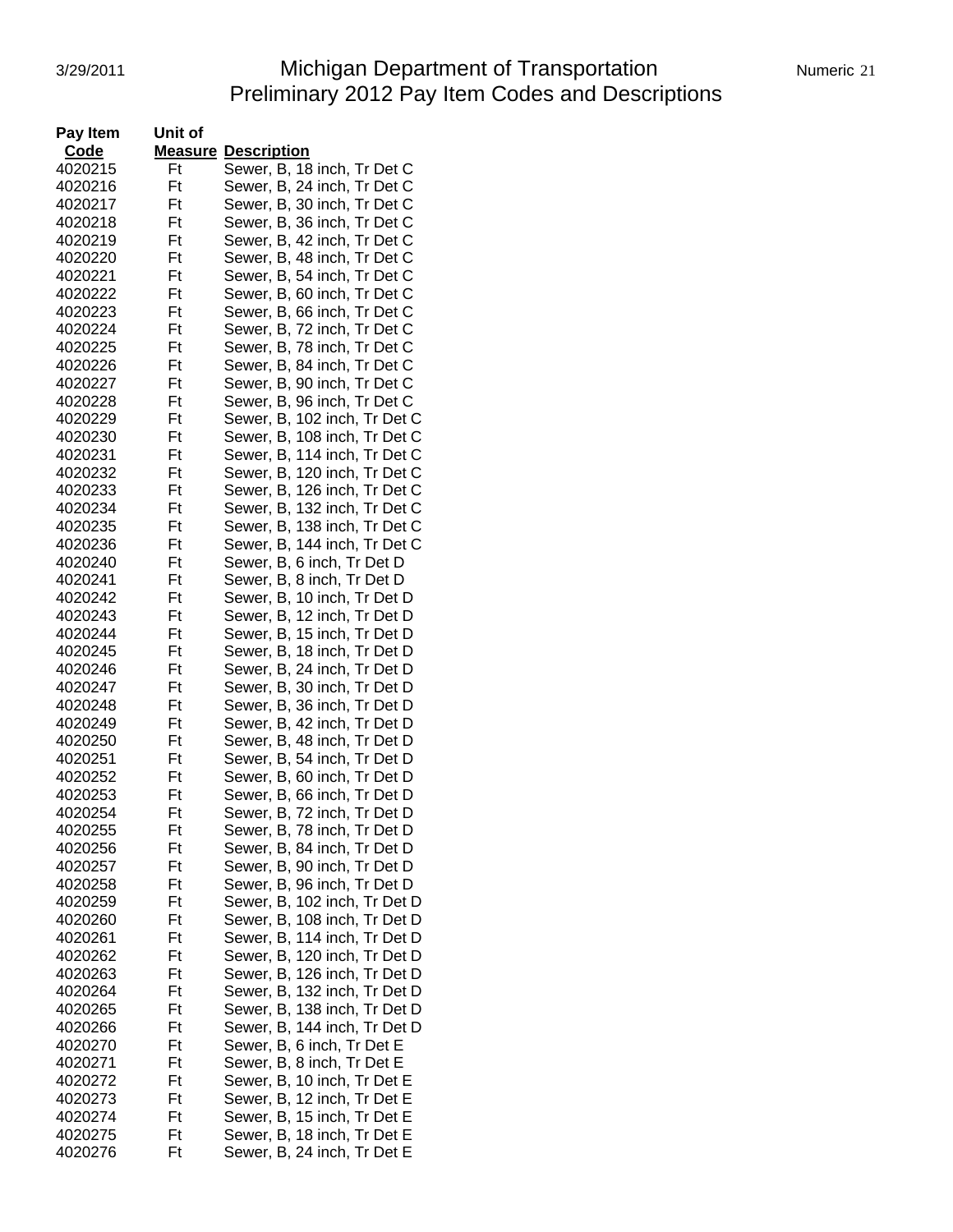# 3/29/2011 **Michigan Department of Transportation** Numeric 22 Preliminary 2012 Pay Item Codes and Descriptions

| Pay Item | Unit of        |                              |
|----------|----------------|------------------------------|
| Code     | <b>Measure</b> | <b>Description</b>           |
| 4020277  | Ft             | Sewer, B, 30 inch, Tr Det E  |
| 4020278  | Ft             | Sewer, B, 36 inch, Tr Det E  |
| 4020279  | Ft             | Sewer, B, 42 inch, Tr Det E  |
| 4020280  | Ft             | Sewer, B, 48 inch, Tr Det E  |
| 4020281  | Ft             | Sewer, B, 54 inch, Tr Det E  |
| 4020282  | Ft             | Sewer, B, 60 inch, Tr Det E  |
| 4020283  | Ft             | Sewer, B, 66 inch, Tr Det E  |
| 4020284  | Ft             | Sewer, B, 72 inch, Tr Det E  |
| 4020285  | Ft             | Sewer, B, 78 inch, Tr Det E  |
| 4020286  | Ft             | Sewer, B, 84 inch, Tr Det E  |
| 4020287  | Ft             | Sewer, B, 90 inch, Tr Det E  |
| 4020288  | Ft             | Sewer, B, 96 inch, Tr Det E  |
| 4020289  | Ft             | Sewer, B, 102 inch, Tr Det E |
| 4020290  | Ft             | Sewer, B, 108 inch, Tr Det E |
| 4020291  | Ft             | Sewer, B, 114 inch, Tr Det E |
| 4020292  | Ft             | Sewer, B, 120 inch, Tr Det E |
| 4020293  | Ft             | Sewer, B, 126 inch, Tr Det E |
| 4020294  | Ft             | Sewer, B, 132 inch, Tr Det E |
| 4020295  | Ft             | Sewer, B, 138 inch, Tr Det E |
| 4020296  | Ft             | Sewer, B, 144 inch, Tr Det E |
| 4020300  | Ft             | Sewer, C, 6 inch, Tr Det A   |
| 4020301  | Ft             | Sewer, C, 8 inch, Tr Det A   |
| 4020302  | Ft             | Sewer, C, 10 inch, Tr Det A  |
| 4020303  | Ft             | Sewer, C, 12 inch, Tr Det A  |
| 4020304  | Ft             | Sewer, C, 15 inch, Tr Det A  |
| 4020305  | Ft             | Sewer, C, 18 inch, Tr Det A  |
| 4020306  | Ft             | Sewer, C, 24 inch, Tr Det A  |
| 4020307  | Ft             | Sewer, C, 30 inch, Tr Det A  |
| 4020308  | Ft             | Sewer, C, 36 inch, Tr Det A  |
| 4020309  | Ft             | Sewer, C, 42 inch, Tr Det A  |
| 4020310  | Ft             | Sewer, C, 48 inch, Tr Det A  |
| 4020311  | Ft             | Sewer, C, 54 inch, Tr Det A  |
| 4020312  | Ft             | Sewer, C, 60 inch, Tr Det A  |
| 4020313  | Ft             | Sewer, C, 66 inch, Tr Det A  |
| 4020314  | Ft             | Sewer, C, 72 inch, Tr Det A  |
| 4020315  | Ft             | Sewer, C, 78 inch, Tr Det A  |
| 4020316  | Ft             | Sewer, C, 84 inch, Tr Det A  |
| 4020317  | Ft             | Sewer, C, 90 inch, Tr Det A  |
| 4020318  | Ft             | Sewer, C, 96 inch, Tr Det A  |
| 4020319  | Ft             | Sewer, C, 102 inch, Tr Det A |
| 4020320  | Ft             | Sewer, C, 108 inch, Tr Det A |
| 4020321  | Ft             | Sewer, C, 114 inch, Tr Det A |
| 4020322  | Ft             | Sewer, C, 120 inch, Tr Det A |
| 4020323  | Ft             | Sewer, C, 126 inch, Tr Det A |
| 4020324  | Ft             | Sewer, C, 132 inch, Tr Det A |
| 4020325  | Ft             | Sewer, C, 138 inch, Tr Det A |
| 4020326  | Ft             | Sewer, C, 144 inch, Tr Det A |
| 4020330  | Ft             | Sewer, C, 6 inch, Tr Det B   |
| 4020331  | Ft             | Sewer, C, 8 inch, Tr Det B   |
| 4020332  | Ft             | Sewer, C, 10 inch, Tr Det B  |
| 4020333  | Ft             | Sewer, C, 12 inch, Tr Det B  |
| 4020334  | Ft             | Sewer, C, 15 inch, Tr Det B  |
| 4020335  | Ft             | Sewer, C, 18 inch, Tr Det B  |
| 4020336  | Ft             | Sewer, C, 24 inch, Tr Det B  |
| 4020337  | Ft             | Sewer, C, 30 inch, Tr Det B  |
| 4020338  | Ft             | Sewer, C, 36 inch, Tr Det B  |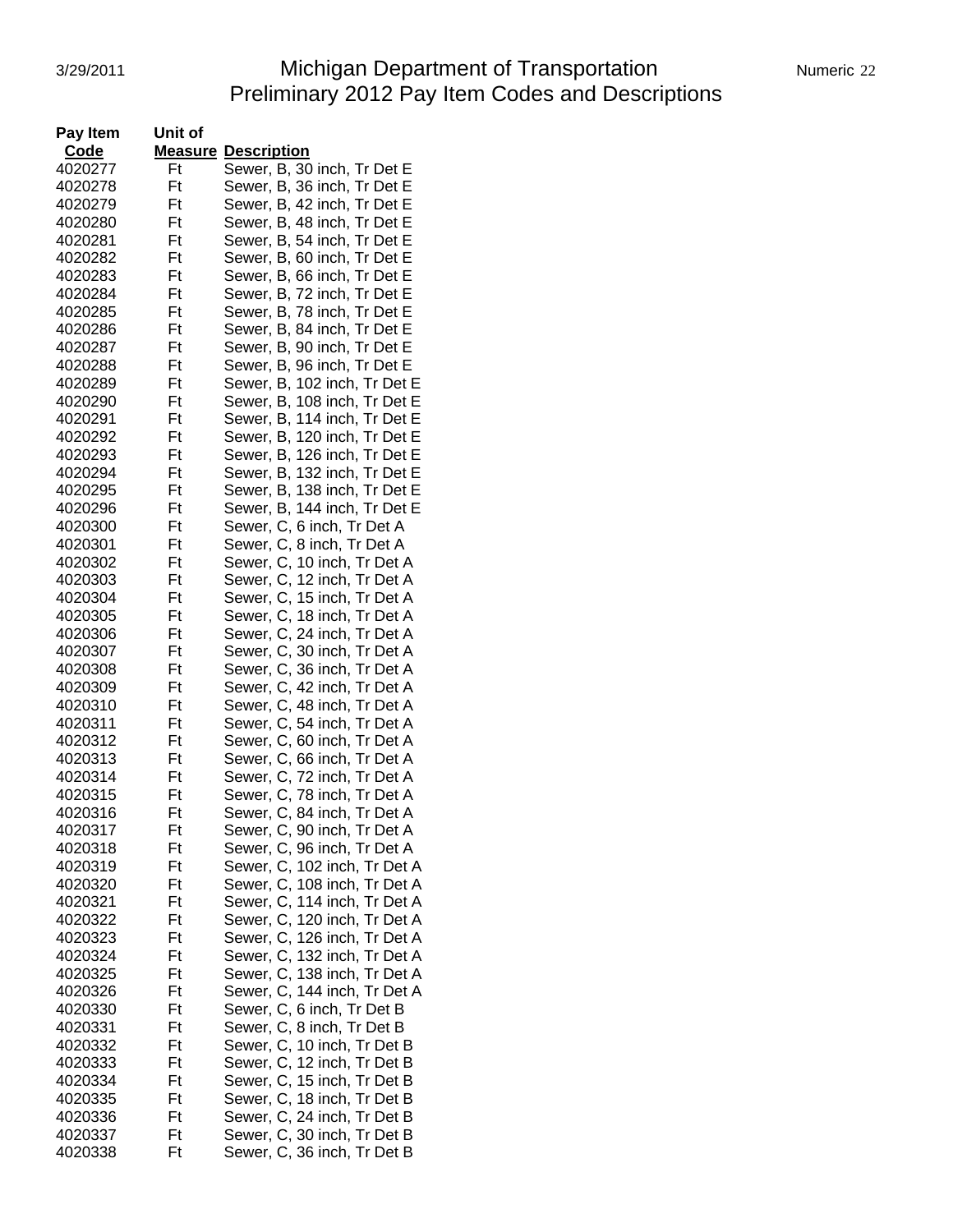# 3/29/2011 Michigan Department of Transportation Numeric 23 Preliminary 2012 Pay Item Codes and Descriptions

| Pay Item           | Unit of  |                                                              |
|--------------------|----------|--------------------------------------------------------------|
| Code               |          | <b>Measure Description</b>                                   |
| 4020339            | Ft       | Sewer, C, 42 inch, Tr Det B                                  |
| 4020340            | Ft       | Sewer, C, 48 inch, Tr Det B                                  |
| 4020341            | Ft       | Sewer, C, 54 inch, Tr Det B                                  |
| 4020342            | Ft       | Sewer, C, 60 inch, Tr Det B                                  |
| 4020343            | Ft       | Sewer, C, 66 inch, Tr Det B                                  |
| 4020344            | Ft       | Sewer, C, 72 inch, Tr Det B                                  |
| 4020345            | Ft       | Sewer, C, 78 inch, Tr Det B                                  |
| 4020346            | Ft       | Sewer, C, 84 inch, Tr Det B                                  |
| 4020347            | Ft       | Sewer, C, 90 inch, Tr Det B                                  |
| 4020348            | Ft       | Sewer, C, 96 inch, Tr Det B                                  |
| 4020349            | Ft       | Sewer, C, 102 inch, Tr Det B                                 |
| 4020350            | Ft       | Sewer, C, 108 inch, Tr Det B                                 |
| 4020351            | Ft       | Sewer, C, 114 inch, Tr Det B                                 |
| 4020352            | Ft       | Sewer, C, 120 inch, Tr Det B                                 |
| 4020353            | Ft       | Sewer, C, 126 inch, Tr Det B                                 |
| 4020354            | Ft       | Sewer, C, 132 inch, Tr Det B                                 |
| 4020355            | Ft       | Sewer, C, 138 inch, Tr Det B                                 |
| 4020356            | Ft       | Sewer, C, 144 inch, Tr Det B                                 |
| 4020360            | Ft       | Sewer, C, 6 inch, Tr Det C                                   |
| 4020361            | Ft       | Sewer, C, 8 inch, Tr Det C                                   |
| 4020362            | Ft       | Sewer, C, 10 inch, Tr Det C                                  |
| 4020363            | Ft       | Sewer, C, 12 inch, Tr Det C                                  |
| 4020364            | Ft       | Sewer, C, 15 inch, Tr Det C                                  |
| 4020365            | Ft       | Sewer, C, 18 inch, Tr Det C                                  |
| 4020366            | Ft       | Sewer, C, 24 inch, Tr Det C                                  |
| 4020367            | Ft       | Sewer, C, 30 inch, Tr Det C                                  |
| 4020368            | Ft       | Sewer, C, 36 inch, Tr Det C                                  |
| 4020369            | Ft       | Sewer, C, 42 inch, Tr Det C                                  |
| 4020370            | Ft       | Sewer, C, 48 inch, Tr Det C                                  |
| 4020371            | Ft       | Sewer, C, 54 inch, Tr Det C                                  |
| 4020372            | Ft       | Sewer, C, 60 inch, Tr Det C                                  |
| 4020373            | Ft       | Sewer, C, 66 inch, Tr Det C                                  |
| 4020374            | Ft       | Sewer, C, 72 inch, Tr Det C                                  |
| 4020375            | Ft       | Sewer, C, 78 inch, Tr Det C                                  |
| 4020376            | Ft       | Sewer, C, 84 inch, Tr Det C                                  |
| 4020377            | Ft       | Sewer, C, 90 inch, Tr Det C                                  |
| 4020378            | Ft       | Sewer, C, 96 inch, Tr Det C                                  |
| 4020379            | Ft       | Sewer, C, 102 inch, Tr Det C                                 |
| 4020380            | Ft       | Sewer, C, 108 inch, Tr Det C                                 |
| 4020381            | Ft<br>Ft | Sewer, C, 114 inch, Tr Det C                                 |
| 4020382            | Ft       | Sewer, C, 120 inch, Tr Det C                                 |
| 4020383            | Ft       | Sewer, C, 126 inch, Tr Det C<br>Sewer, C, 132 inch, Tr Det C |
| 4020384            | Ft       |                                                              |
| 4020385            |          | Sewer, C, 138 inch, Tr Det C                                 |
| 4020386            | Ft<br>Ft | Sewer, C, 144 inch, Tr Det C                                 |
| 4020390<br>4020391 | Ft       | Sewer, C, 6 inch, Tr Det D<br>Sewer, C, 8 inch, Tr Det D     |
| 4020392            | Ft       | Sewer, C, 10 inch, Tr Det D                                  |
| 4020393            | Ft       | Sewer, C, 12 inch, Tr Det D                                  |
| 4020394            | Ft       | Sewer, C, 15 inch, Tr Det D                                  |
| 4020395            | Ft       | Sewer, C, 18 inch, Tr Det D                                  |
| 4020396            | Ft       | Sewer, C, 24 inch, Tr Det D                                  |
| 4020397            | Ft       | Sewer, C, 30 inch, Tr Det D                                  |
| 4020398            | Ft       | Sewer, C, 36 inch, Tr Det D                                  |
| 4020399            | Ft       | Sewer, C, 42 inch, Tr Det D                                  |
| 4020400            | Ft       | Sewer, C, 48 inch, Tr Det D                                  |
|                    |          |                                                              |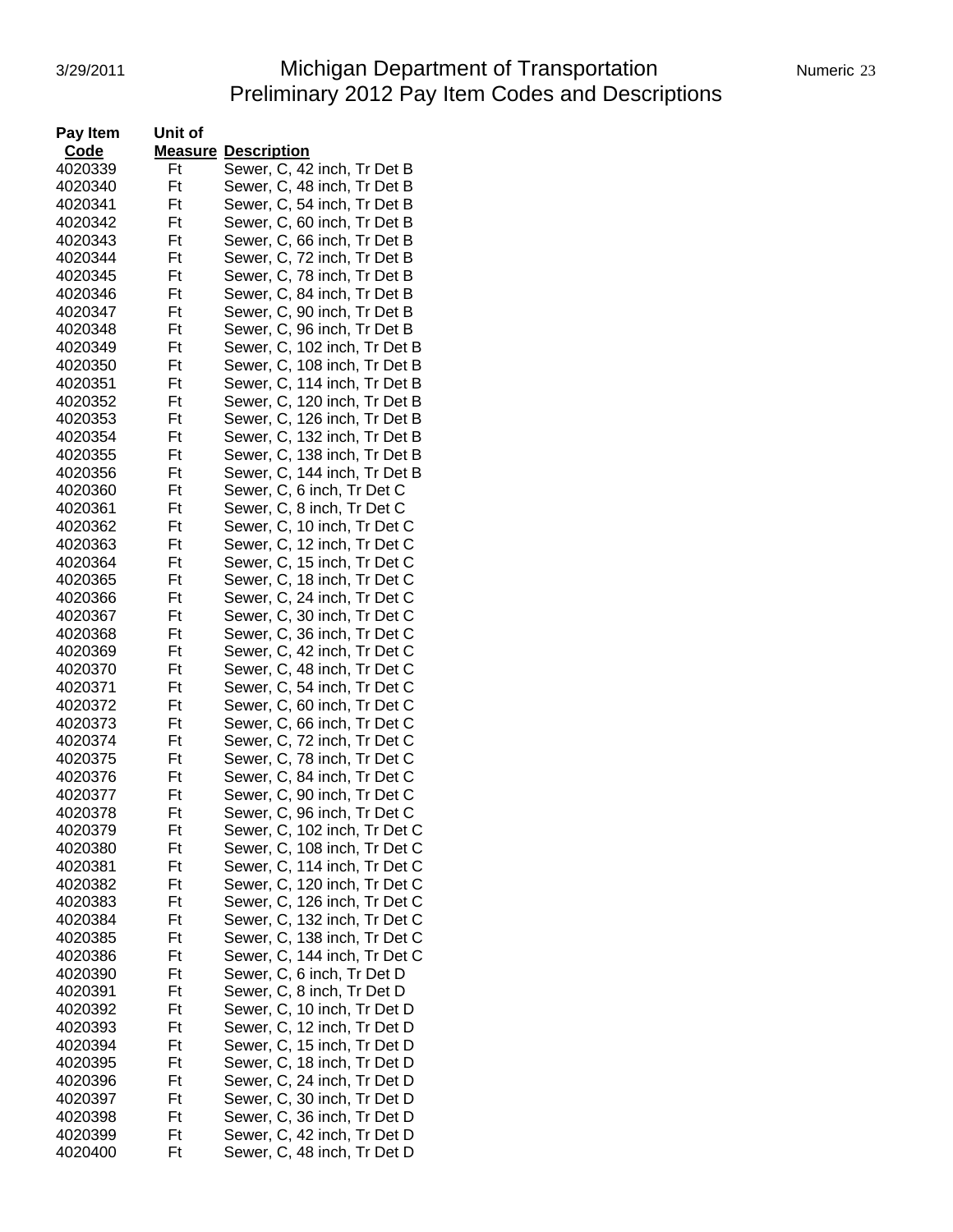# 3/29/2011 **Michigan Department of Transportation** Numeric 24 Preliminary 2012 Pay Item Codes and Descriptions

| Pay Item | Unit of |                              |
|----------|---------|------------------------------|
| Code     |         | <b>Measure Description</b>   |
| 4020401  | Ft      | Sewer, C, 54 inch, Tr Det D  |
| 4020402  | Ft      | Sewer, C, 60 inch, Tr Det D  |
| 4020403  | Ft      | Sewer, C, 66 inch, Tr Det D  |
| 4020404  | Ft      | Sewer, C, 72 inch, Tr Det D  |
| 4020405  | Ft      | Sewer, C, 78 inch, Tr Det D  |
| 4020406  | Ft      | Sewer, C, 84 inch, Tr Det D  |
| 4020407  | Ft      | Sewer, C, 90 inch, Tr Det D  |
| 4020408  | Ft      | Sewer, C, 96 inch, Tr Det D  |
| 4020409  | Ft      | Sewer, C, 102 inch, Tr Det D |
| 4020410  | Ft      | Sewer, C, 108 inch, Tr Det D |
| 4020411  | Ft      | Sewer, C, 114 inch, Tr Det D |
| 4020412  | Ft      | Sewer, C, 120 inch, Tr Det D |
| 4020413  | Ft      | Sewer, C, 126 inch, Tr Det D |
| 4020414  | Ft      | Sewer, C, 132 inch, Tr Det D |
| 4020415  | Ft      | Sewer, C, 138 inch, Tr Det D |
| 4020416  | Ft      | Sewer, C, 144 inch, Tr Det D |
| 4020420  | Ft      | Sewer, C, 6 inch, Tr Det E   |
| 4020421  | Ft      | Sewer, C, 8 inch, Tr Det E   |
| 4020422  | Ft      | Sewer, C, 10 inch, Tr Det E  |
| 4020423  | Ft      | Sewer, C, 12 inch, Tr Det E  |
| 4020424  | Ft      | Sewer, C, 15 inch, Tr Det E  |
| 4020425  | Ft      | Sewer, C, 18 inch, Tr Det E  |
| 4020426  | Ft      | Sewer, C, 24 inch, Tr Det E  |
| 4020427  | Ft      | Sewer, C, 30 inch, Tr Det E  |
| 4020428  | Ft      | Sewer, C, 36 inch, Tr Det E  |
| 4020429  | Ft      | Sewer, C, 42 inch, Tr Det E  |
| 4020430  | Ft      | Sewer, C, 48 inch, Tr Det E  |
| 4020431  | Ft      | Sewer, C, 54 inch, Tr Det E  |
| 4020432  | Ft      | Sewer, C, 60 inch, Tr Det E  |
| 4020433  | Ft      | Sewer, C, 66 inch, Tr Det E  |
| 4020434  | Ft      | Sewer, C, 72 inch, Tr Det E  |
| 4020435  | Ft      | Sewer, C, 78 inch, Tr Det E  |
| 4020436  | Ft      | Sewer, C, 84 inch, Tr Det E  |
| 4020437  | Ft      | Sewer, C, 90 inch, Tr Det E  |
| 4020438  | Ft      | Sewer, C, 96 inch, Tr Det E  |
| 4020439  | Ft      | Sewer, C, 102 inch, Tr Det E |
| 4020440  | Ft      | Sewer, C, 108 inch, Tr Det E |
| 4020441  | Ft      | Sewer, C, 114 inch, Tr Det E |
| 4020442  | Ft      | Sewer, C, 120 inch, Tr Det E |
| 4020443  | Ft      | Sewer, C, 126 inch, Tr Det E |
| 4020444  | Ft      | Sewer, C, 132 inch, Tr Det E |
| 4020445  | Ft      | Sewer, C, 138 inch, Tr Det E |
| 4020446  | Ft      | Sewer, C, 144 inch, Tr Det E |
| 4020450  | Ft      | Sewer, D, 12 inch, Tr Det A  |
| 4020451  | Ft      | Sewer, D, 15 inch, Tr Det A  |
| 4020452  | Ft      | Sewer, D, 18 inch, Tr Det A  |
| 4020453  | Ft      | Sewer, D, 24 inch, Tr Det A  |
| 4020454  | Ft      | Sewer, D, 30 inch, Tr Det A  |
| 4020455  | Ft      | Sewer, D, 36 inch, Tr Det A  |
| 4020456  | Ft      | Sewer, D, 42 inch, Tr Det A  |
| 4020457  | Ft      | Sewer, D, 48 inch, Tr Det A  |
| 4020458  | Ft      | Sewer, D, 54 inch, Tr Det A  |
| 4020459  | Ft      | Sewer, D, 60 inch, Tr Det A  |
| 4020460  | Ft      | Sewer, D, 66 inch, Tr Det A  |
| 4020461  | Ft      | Sewer, D, 72 inch, Tr Det A  |
| 4020462  | Ft      | Sewer, D, 78 inch, Tr Det A  |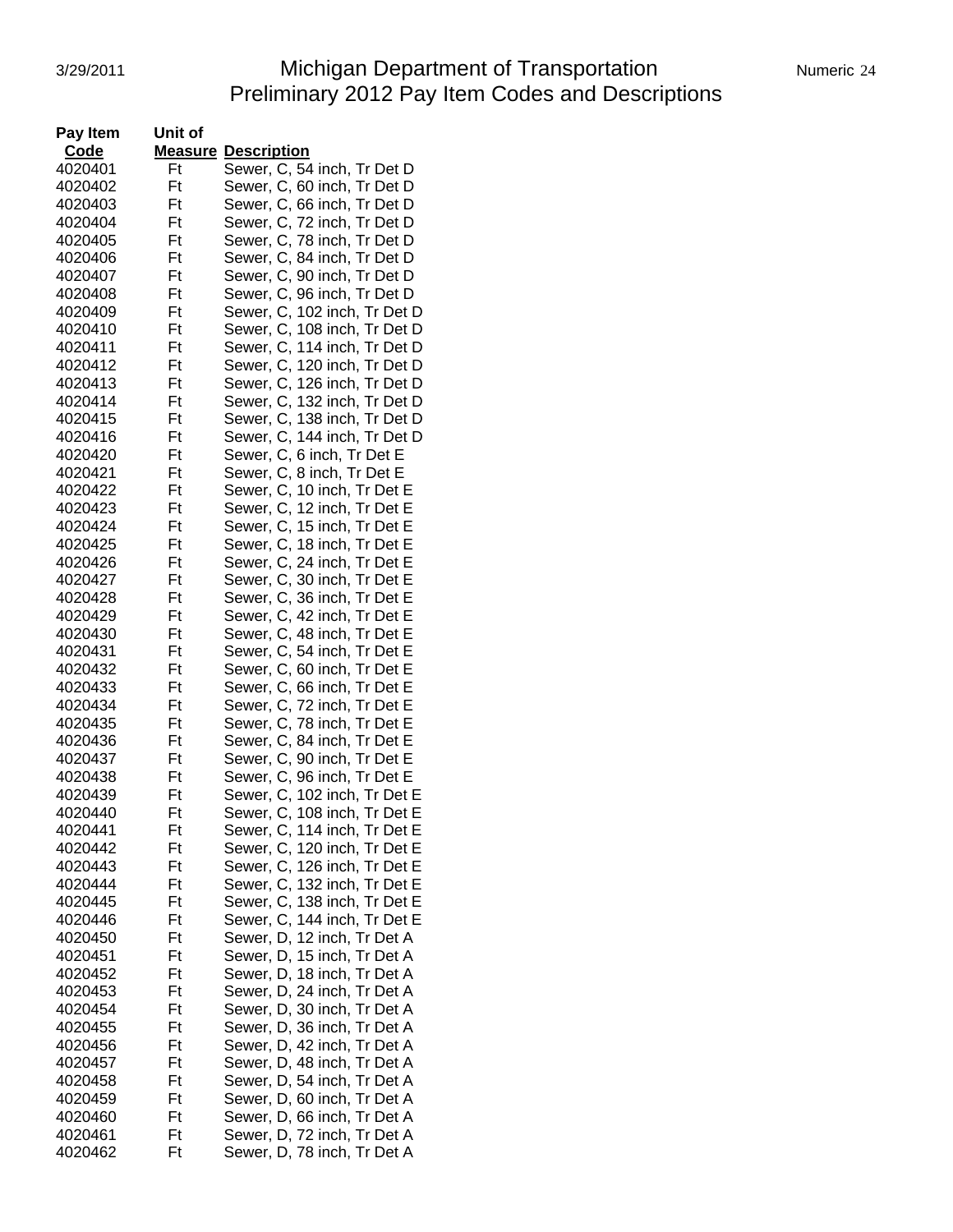# 3/29/2011 Michigan Department of Transportation Numeric 25 Preliminary 2012 Pay Item Codes and Descriptions

| Pay Item           | Unit of |                              |
|--------------------|---------|------------------------------|
| Code               |         | <b>Measure Description</b>   |
| 4020463            | Ft      | Sewer, D, 84 inch, Tr Det A  |
| 4020464            | Ft      | Sewer, D, 90 inch, Tr Det A  |
| 4020465            | Ft      | Sewer, D, 96 inch, Tr Det A  |
| 4020466            | Ft      | Sewer, D, 102 inch, Tr Det A |
| 4020467            | Ft      | Sewer, D, 108 inch, Tr Det A |
| 4020468            | Ft      | Sewer, D, 114 inch, Tr Det A |
| 4020469            | Ft      | Sewer, D, 120 inch, Tr Det A |
| 4020470            | Ft      | Sewer, D, 126 inch, Tr Det A |
| 4020471            | Ft      | Sewer, D, 132 inch, Tr Det A |
| 4020472            | Ft      | Sewer, D, 138 inch, Tr Det A |
| 4020473            | Ft      | Sewer, D, 144 inch, Tr Det A |
| 4020480            | Ft      | Sewer, D, 12 inch, Tr Det B  |
| 4020481            | Ft      | Sewer, D, 15 inch, Tr Det B  |
| 4020482            | Ft      | Sewer, D, 18 inch, Tr Det B  |
| 4020483            | Ft      | Sewer, D, 24 inch, Tr Det B  |
| 4020484            | Ft      | Sewer, D, 30 inch, Tr Det B  |
| 4020485            | Ft      | Sewer, D, 36 inch, Tr Det B  |
| 4020486            | Ft      |                              |
|                    | Ft      | Sewer, D, 42 inch, Tr Det B  |
| 4020487<br>4020488 | Ft      | Sewer, D, 48 inch, Tr Det B  |
|                    |         | Sewer, D, 54 inch, Tr Det B  |
| 4020489            | Ft      | Sewer, D, 60 inch, Tr Det B  |
| 4020490            | Ft      | Sewer, D, 66 inch, Tr Det B  |
| 4020491            | Ft      | Sewer, D, 72 inch, Tr Det B  |
| 4020492            | Ft      | Sewer, D, 78 inch, Tr Det B  |
| 4020493            | Ft      | Sewer, D, 84 inch, Tr Det B  |
| 4020494            | Ft      | Sewer, D, 90 inch, Tr Det B  |
| 4020495            | Ft      | Sewer, D, 96 inch, Tr Det B  |
| 4020496            | Ft      | Sewer, D, 102 inch, Tr Det B |
| 4020497            | Ft      | Sewer, D, 108 inch, Tr Det B |
| 4020498            | Ft      | Sewer, D, 114 inch, Tr Det B |
| 4020499            | Ft      | Sewer, D, 120 inch, Tr Det B |
| 4020500            | Ft      | Sewer, D, 126 inch, Tr Det B |
| 4020501            | Ft      | Sewer, D, 132 inch, Tr Det B |
| 4020502            | Ft      | Sewer, D, 138 inch, Tr Det B |
| 4020503            | Ft      | Sewer, D, 144 inch, Tr Det B |
| 4020510            | Ft      | Sewer, D, 12 inch, Tr Det C  |
| 4020511            | Ft      | Sewer, D, 15 inch, Tr Det C  |
| 4020512            | Ηt      | Sewer, D, 18 inch, Tr Det C  |
| 4020513            | Ft      | Sewer, D, 24 inch, Tr Det C  |
| 4020514            | Ft      | Sewer, D, 30 inch, Tr Det C  |
| 4020515            | Ft      | Sewer, D, 36 inch, Tr Det C  |
| 4020516            | Ft      | Sewer, D, 42 inch, Tr Det C  |
| 4020517            | Ft      | Sewer, D, 48 inch, Tr Det C  |
| 4020518            | Ft      | Sewer, D, 54 inch, Tr Det C  |
| 4020519            | Ft      | Sewer, D, 60 inch, Tr Det C  |
| 4020520            | Ft      | Sewer, D, 66 inch, Tr Det C  |
| 4020521            | Ft      | Sewer, D, 72 inch, Tr Det C  |
| 4020522            | Ft      | Sewer, D, 78 inch, Tr Det C  |
| 4020523            | Ft      | Sewer, D, 84 inch, Tr Det C  |
| 4020524            | Ft      | Sewer, D, 90 inch, Tr Det C  |
| 4020525            | Ft      | Sewer, D, 96 inch, Tr Det C  |
| 4020526            | Ft      | Sewer, D, 102 inch, Tr Det C |
| 4020527            | Ft      | Sewer, D, 108 inch, Tr Det C |
| 4020528            | Ft      | Sewer, D, 114 inch, Tr Det C |
| 4020529            | Ft      | Sewer, D, 120 inch, Tr Det C |
| 4020530            | Ft      | Sewer, D, 126 inch, Tr Det C |
|                    |         |                              |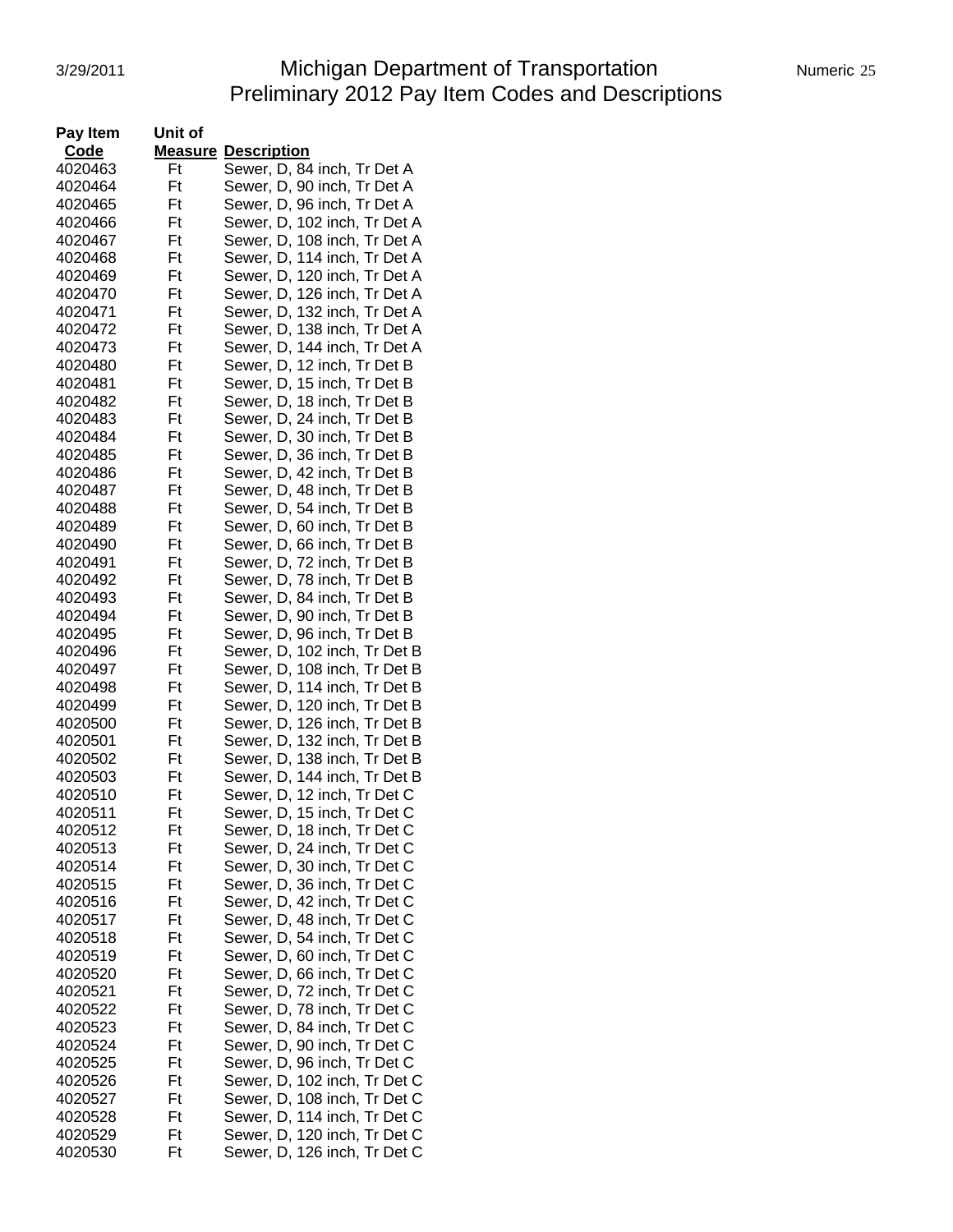# 3/29/2011 Michigan Department of Transportation Mumeric 26 Preliminary 2012 Pay Item Codes and Descriptions

| Pay Item | Unit of |                              |
|----------|---------|------------------------------|
| Code     |         | <b>Measure Description</b>   |
| 4020531  | Ft      | Sewer, D, 132 inch, Tr Det C |
| 4020532  | Ft      | Sewer, D, 138 inch, Tr Det C |
| 4020533  | Ft      | Sewer, D, 144 inch, Tr Det C |
| 4020540  | Ft      | Sewer, D, 12 inch, Tr Det D  |
| 4020541  | Ft      | Sewer, D, 15 inch, Tr Det D  |
| 4020542  | Ft      | Sewer, D, 18 inch, Tr Det D  |
| 4020543  | Ft      | Sewer, D, 24 inch, Tr Det D  |
| 4020544  | Ft      | Sewer, D, 30 inch, Tr Det D  |
| 4020545  | Ft      | Sewer, D, 36 inch, Tr Det D  |
| 4020546  | Ft      | Sewer, D, 42 inch, Tr Det D  |
| 4020547  | Ft      | Sewer, D, 48 inch, Tr Det D  |
| 4020548  | Ft      | Sewer, D, 54 inch, Tr Det D  |
| 4020549  | Ft      | Sewer, D, 60 inch, Tr Det D  |
| 4020550  | Ft      | Sewer, D, 66 inch, Tr Det D  |
| 4020551  | Ft      | Sewer, D, 72 inch, Tr Det D  |
| 4020552  | Ft      | Sewer, D, 78 inch, Tr Det D  |
| 4020553  | Ft      | Sewer, D, 84 inch, Tr Det D  |
| 4020554  | Ft      | Sewer, D, 90 inch, Tr Det D  |
| 4020555  | Ft      | Sewer, D, 96 inch, Tr Det D  |
| 4020556  | Ft      | Sewer, D, 102 inch, Tr Det D |
| 4020557  | Ft      | Sewer, D, 108 inch, Tr Det D |
| 4020558  | Ft      | Sewer, D, 114 inch, Tr Det D |
| 4020559  | Ft      | Sewer, D, 120 inch, Tr Det D |
| 4020560  | Ft      | Sewer, D, 126 inch, Tr Det D |
| 4020561  | Ft      | Sewer, D, 132 inch, Tr Det D |
| 4020562  | Ft      | Sewer, D, 138 inch, Tr Det D |
| 4020563  | Ft      | Sewer, D, 144 inch, Tr Det D |
| 4020570  | Ft      | Sewer, D, 12 inch, Tr Det E  |
| 4020571  | Ft      | Sewer, D, 15 inch, Tr Det E  |
| 4020572  | Ft      | Sewer, D, 18 inch, Tr Det E  |
| 4020573  | Ft      | Sewer, D, 24 inch, Tr Det E  |
| 4020574  | Ft      | Sewer, D, 30 inch, Tr Det E  |
| 4020575  | Ft      | Sewer, D, 36 inch, Tr Det E  |
| 4020576  | Ft      | Sewer, D, 42 inch, Tr Det E  |
| 4020577  | Ft      | Sewer, D, 48 inch, Tr Det E  |
| 4020578  | Ft      | Sewer, D, 54 inch, Tr Det E  |
| 4020579  | Ft      | Sewer, D, 60 inch, Tr Det E  |
| 4020580  | Ft      | Sewer, D, 66 inch, Tr Det E  |
| 4020581  | Ft      | Sewer, D, 72 inch, Tr Det E  |
| 4020582  | Ft      | Sewer, D, 78 inch, Tr Det E  |
| 4020583  | Ft      | Sewer, D, 84 inch, Tr Det E  |
| 4020584  | Ft      | Sewer, D, 90 inch, Tr Det E  |
| 4020585  | Ft      | Sewer, D, 96 inch, Tr Det E  |
| 4020586  | Ft      | Sewer, D, 102 inch, Tr Det E |
| 4020587  | Ft      | Sewer, D, 108 inch, Tr Det E |
| 4020588  | Ft      | Sewer, D, 114 inch, Tr Det E |
| 4020589  | Ft      | Sewer, D, 120 inch, Tr Det E |
| 4020590  | Ft      | Sewer, D, 126 inch, Tr Det E |
| 4020591  | Ft      | Sewer, D, 132 inch, Tr Det E |
| 4020592  | Ft      | Sewer, D, 138 inch, Tr Det E |
| 4020593  | Ft      | Sewer, D, 144 inch, Tr Det E |
| 4020600  | Ft      | Sewer, E, 12 inch, Tr Det B  |
| 4020601  | Ft      | Sewer, E, 15 inch, Tr Det B  |
| 4020602  | Ft      | Sewer, E, 18 inch, Tr Det B  |
| 4020603  | Ft      | Sewer, E, 24 inch, Tr Det B  |
| 4020604  | Ft      | Sewer, E, 30 inch, Tr Det B  |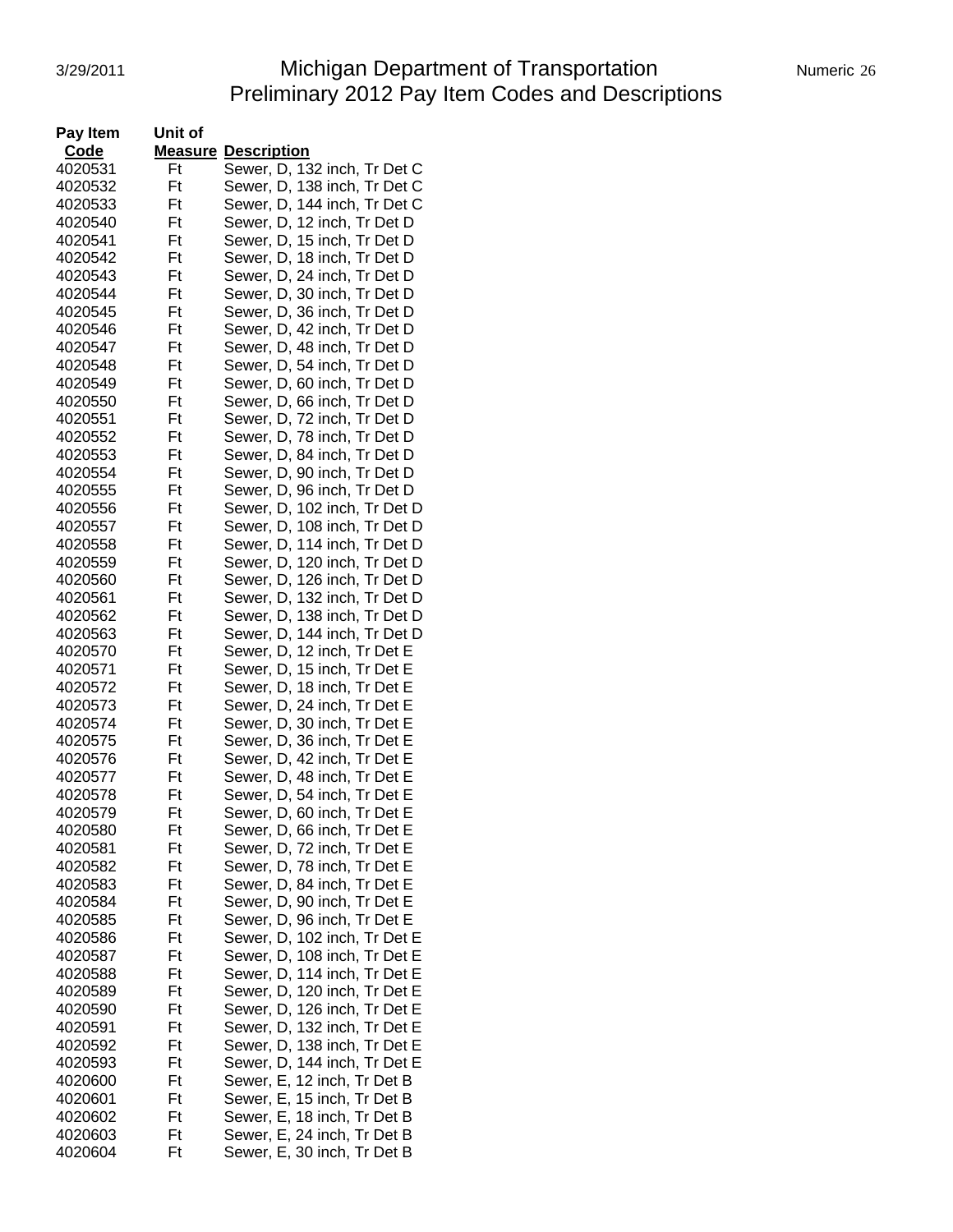# 3/29/2011 **Michigan Department of Transportation** Numeric 27 Preliminary 2012 Pay Item Codes and Descriptions

| Pay Item | Unit of |                              |
|----------|---------|------------------------------|
| Code     |         | <b>Measure Description</b>   |
| 4020605  | Ft      | Sewer, E, 36 inch, Tr Det B  |
| 4020606  | Ft      | Sewer, E, 42 inch, Tr Det B  |
| 4020607  | Ft      | Sewer, E, 48 inch, Tr Det B  |
| 4020608  | Ft      | Sewer, E, 54 inch, Tr Det B  |
| 4020609  | Ft      | Sewer, E, 60 inch, Tr Det B  |
| 4020610  | Ft      | Sewer, E, 66 inch, Tr Det B  |
| 4020611  | Ft      | Sewer, E, 72 inch, Tr Det B  |
| 4020612  | Ft      | Sewer, E, 78 inch, Tr Det B  |
| 4020613  | Ft      | Sewer, E, 84 inch, Tr Det B  |
| 4020614  | Ft      | Sewer, E, 90 inch, Tr Det B  |
| 4020615  | Ft      | Sewer, E, 96 inch, Tr Det B  |
| 4020616  | Ft      | Sewer, E, 102 inch, Tr Det B |
| 4020617  | Ft      | Sewer, E, 108 inch, Tr Det B |
| 4020618  | Ft      | Sewer, E, 114 inch, Tr Det B |
| 4020619  | Ft      | Sewer, E, 120 inch, Tr Det B |
| 4020620  | Ft      | Sewer, E, 126 inch, Tr Det B |
| 4020621  | Ft      | Sewer, E, 132 inch, Tr Det B |
| 4020622  | Ft      | Sewer, E, 138 inch, Tr Det B |
| 4020623  | Ft      | Sewer, E, 144 inch, Tr Det B |
| 4020630  | Ft      | Sewer, E, 12 inch, Tr Det C  |
| 4020631  | Ft      | Sewer, E, 15 inch, Tr Det C  |
| 4020632  | Ft      | Sewer, E, 18 inch, Tr Det C  |
| 4020633  | Ft      | Sewer, E, 24 inch, Tr Det C  |
| 4020634  | Ft      | Sewer, E, 30 inch, Tr Det C  |
| 4020635  | Ft      | Sewer, E, 36 inch, Tr Det C  |
| 4020636  | Ft      | Sewer, E, 42 inch, Tr Det C  |
| 4020637  | Ft      | Sewer, E, 48 inch, Tr Det C  |
| 4020638  | Ft      | Sewer, E, 54 inch, Tr Det C  |
| 4020639  | Ft      | Sewer, E, 60 inch, Tr Det C  |
| 4020640  | Ft      | Sewer, E, 66 inch, Tr Det C  |
| 4020641  | Ft      | Sewer, E, 72 inch, Tr Det C  |
| 4020642  | Ft      | Sewer, E, 78 inch, Tr Det C  |
| 4020643  | Ft      | Sewer, E, 84 inch, Tr Det C  |
| 4020644  | Ft      | Sewer, E, 90 inch, Tr Det C  |
| 4020645  | Ft      | Sewer, E, 96 inch, Tr Det C  |
| 4020646  | Ft      | Sewer, E, 102 inch, Tr Det C |
| 4020647  | Ft      | Sewer, E, 108 inch, Tr Det C |
| 4020648  | Ft      | Sewer, E, 114 inch, Tr Det C |
| 4020649  | Ft      | Sewer, E, 120 inch, Tr Det C |
| 4020650  | Ft      | Sewer, E, 126 inch, Tr Det C |
| 4020651  | Ft      | Sewer, E, 132 inch, Tr Det C |
| 4020652  | Ft      | Sewer, E, 138 inch, Tr Det C |
| 4020653  | Ft      | Sewer, E, 144 inch, Tr Det C |
| 4020660  | Ft      | Sewer, E, 12 inch, Tr Det D  |
| 4020661  | Ft      | Sewer, E, 15 inch, Tr Det D  |
| 4020662  | Ft      | Sewer, E, 18 inch, Tr Det D  |
| 4020663  | Ft      | Sewer, E, 24 inch, Tr Det D  |
| 4020664  | Ft      | Sewer, E, 30 inch, Tr Det D  |
| 4020665  | Ft      | Sewer, E, 36 inch, Tr Det D  |
| 4020666  | Ft      | Sewer, E, 42 inch, Tr Det D  |
| 4020667  | Ft      | Sewer, E, 48 inch, Tr Det D  |
| 4020668  | Ft      | Sewer, E, 54 inch, Tr Det D  |
| 4020669  | Ft      | Sewer, E, 60 inch, Tr Det D  |
| 4020670  | Ft      | Sewer, E, 66 inch, Tr Det D  |
| 4020671  | Ft      | Sewer, E, 72 inch, Tr Det D  |
| 4020672  | Ft      | Sewer, E, 78 inch, Tr Det D  |
|          |         |                              |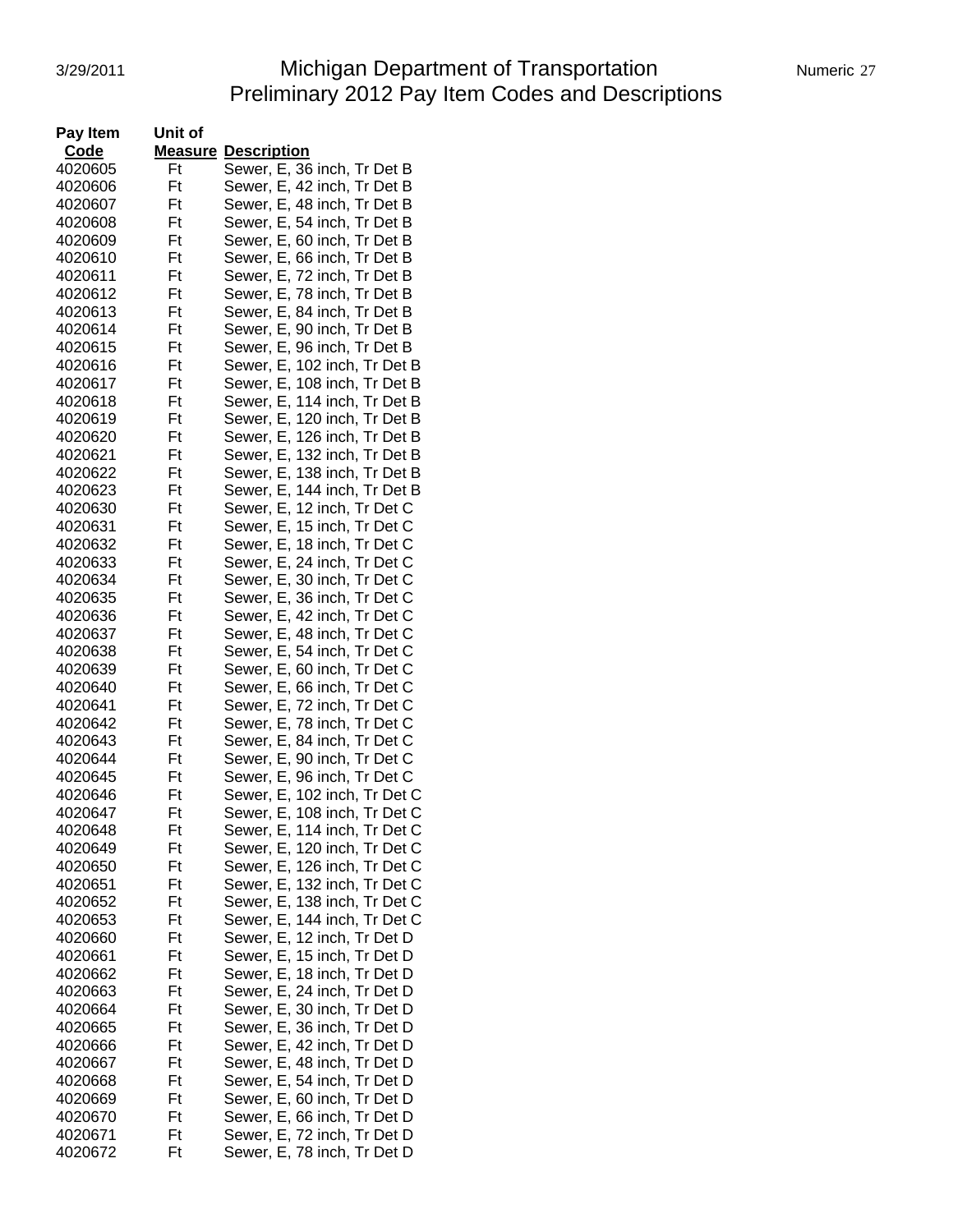# 3/29/2011 **Michigan Department of Transportation** Numeric 28 Preliminary 2012 Pay Item Codes and Descriptions

| Pay Item | Unit of |                               |
|----------|---------|-------------------------------|
| Code     |         | <b>Measure Description</b>    |
| 4020673  | Ft      | Sewer, E, 84 inch, Tr Det D   |
| 4020674  | Ft      | Sewer, E, 90 inch, Tr Det D   |
| 4020675  | Ft      | Sewer, E, 96 inch, Tr Det D   |
| 4020676  | Ft      | Sewer, E, 102 inch, Tr Det D  |
| 4020677  | Ft      | Sewer, E, 108 inch, Tr Det D  |
| 4020678  | Ft      | Sewer, E, 114 inch, Tr Det D  |
| 4020679  | Ft      | Sewer, E, 120 inch, Tr Det D  |
| 4020680  | Ft      | Sewer, E, 126 inch, Tr Det D  |
| 4020681  | Ft      | Sewer, E, 132 inch, Tr Det D  |
| 4020682  | Ft      | Sewer, E, 138 inch, Tr Det D  |
| 4020683  | Ft      | Sewer, E, 144 inch, Tr Det D  |
| 4020690  | Ft      | Sewer, E, 12 inch, Tr Det E   |
| 4020691  | Ft      | Sewer, E, 15 inch, Tr Det E   |
| 4020692  | Ft      | Sewer, E, 18 inch, Tr Det E   |
| 4020693  | Ft      | Sewer, E, 24 inch, Tr Det E   |
| 4020694  | Ft      | Sewer, E, 30 inch, Tr Det E   |
| 4020695  | Ft      | Sewer, E, 36 inch, Tr Det E   |
| 4020696  | Ft      | Sewer, E, 42 inch, Tr Det E   |
| 4020697  | Ft      | Sewer, E, 48 inch, Tr Det E   |
| 4020698  | Ft      | Sewer, E, 54 inch, Tr Det E   |
| 4020699  | Ft      | Sewer, E, 60 inch, Tr Det E   |
| 4020700  | Ft      | Sewer, E, 66 inch, Tr Det E   |
| 4020701  | Ft      | Sewer, E, 72 inch, Tr Det E   |
| 4020702  | Ft      | Sewer, E, 78 inch, Tr Det E   |
| 4020703  | Ft      | Sewer, E, 84 inch, Tr Det E   |
| 4020704  | Ft      | Sewer, E, 90 inch, Tr Det E   |
| 4020705  | Ft      | Sewer, E, 96 inch, Tr Det E   |
| 4020706  | Ft      | Sewer, E, 102 inch, Tr Det E  |
| 4020707  | Ft      | Sewer, E, 108 inch, Tr Det E  |
| 4020708  | Ft      | Sewer, E, 114 inch, Tr Det E  |
| 4020709  | Ft      | Sewer, E, 120 inch, Tr Det E  |
| 4020710  | Ft      | Sewer, E, 126 inch, Tr Det E  |
| 4020711  | Ft      | Sewer, E, 132 inch, Tr Det E  |
| 4020712  | Ft      | Sewer, E, 138 inch, Tr Det E  |
| 4020713  | Ft      | Sewer, E, 144 inch, Tr Det E  |
| 4020720  | Ft      | Sewer, II, 12 inch, Tr Det A  |
| 4020721  | Ft      | Sewer, II, 15 inch, Tr Det A  |
| 4020722  | Ft      | Sewer, II, 18 inch, Tr Det A  |
| 4020723  | Ft      | Sewer, II, 24 inch, Tr Det A  |
| 4020724  | Ft      | Sewer, II, 30 inch, Tr Det A  |
| 4020725  | Ft      | Sewer, II, 36 inch, Tr Det A  |
| 4020726  | Ft      | Sewer, II, 42 inch, Tr Det A  |
| 4020727  | Ft      | Sewer, II, 48 inch, Tr Det A  |
| 4020728  | Ft      | Sewer, II, 54 inch, Tr Det A  |
| 4020729  | Ft      | Sewer, II, 60 inch, Tr Det A  |
| 4020730  | Ft      | Sewer, II, 66 inch, Tr Det A  |
| 4020731  | Ft      | Sewer, II, 72 inch, Tr Det A  |
| 4020732  | Ft      | Sewer, II, 78 inch, Tr Det A  |
| 4020733  | Ft      | Sewer, II, 84 inch, Tr Det A  |
| 4020734  | Ft      | Sewer, II, 90 inch, Tr Det A  |
| 4020735  | Ft      | Sewer, II, 96 inch, Tr Det A  |
| 4020736  | Ft      | Sewer, II, 102 inch, Tr Det A |
| 4020737  | Ft      | Sewer, II, 108 inch, Tr Det A |
| 4020738  | Ft      | Sewer, II, 114 inch, Tr Det A |
| 4020739  | Ft      | Sewer, II, 120 inch, Tr Det A |
| 4020740  | Ft      |                               |
|          |         | Sewer, II, 126 inch, Tr Det A |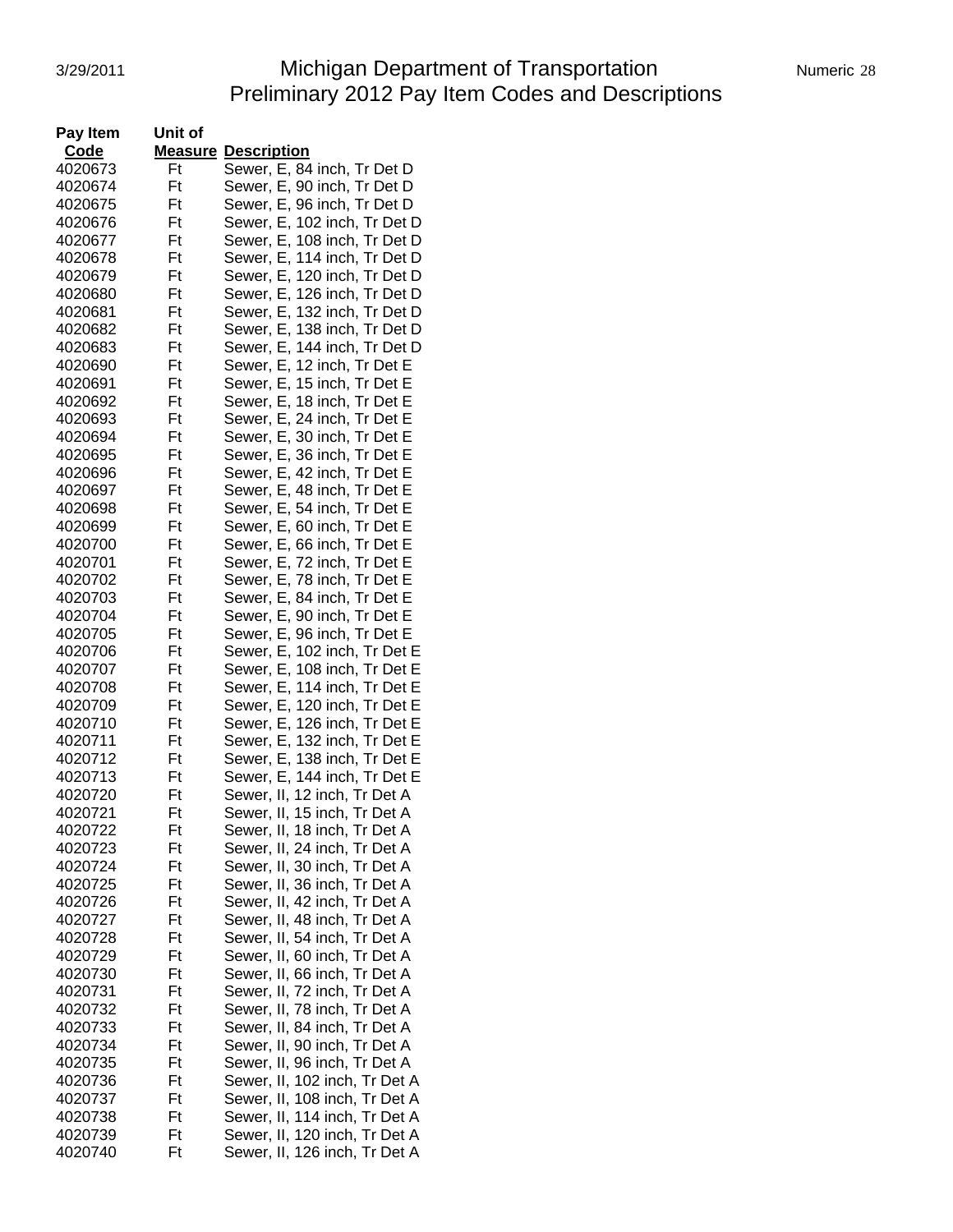# 3/29/2011 **Michigan Department of Transportation** Numeric 29 Preliminary 2012 Pay Item Codes and Descriptions

| Pay Item | Unit of |                               |
|----------|---------|-------------------------------|
| Code     |         | <b>Measure Description</b>    |
| 4020741  | Ft      | Sewer, II, 132 inch, Tr Det A |
| 4020742  | Ft      | Sewer, II, 138 inch, Tr Det A |
| 4020743  | Ft      | Sewer, II, 144 inch, Tr Det A |
| 4020748  | Ft      | Sewer, II, 12 inch, Tr Det B  |
| 4020749  | Ft      | Sewer, II, 15 inch, Tr Det B  |
| 4020751  | Ft      | Sewer, II, 18 inch, Tr Det B  |
| 4020752  | Ft      | Sewer, II, 24 inch, Tr Det B  |
| 4020754  | Ft      | Sewer, II, 30 inch, Tr Det B  |
| 4020755  | Ft      | Sewer, II, 36 inch, Tr Det B  |
| 4020756  | Ft      | Sewer, II, 42 inch, Tr Det B  |
| 4020757  | Ft      | Sewer, II, 48 inch, Tr Det B  |
| 4020758  | Ft      | Sewer, II, 54 inch, Tr Det B  |
| 4020759  | Ft      | Sewer, II, 60 inch, Tr Det B  |
| 4020760  | Ft      | Sewer, II, 66 inch, Tr Det B  |
| 4020761  | Ft      | Sewer, II, 72 inch, Tr Det B  |
| 4020762  | Ft      | Sewer, II, 78 inch, Tr Det B  |
| 4020763  | Ft      | Sewer, II, 84 inch, Tr Det B  |
| 4020764  | Ft      | Sewer, II, 90 inch, Tr Det B  |
| 4020765  | Ft      | Sewer, II, 96 inch, Tr Det B  |
| 4020766  | Ft      | Sewer, II, 102 inch, Tr Det B |
| 4020767  | Ft      | Sewer, II, 108 inch, Tr Det B |
| 4020768  | Ft      | Sewer, II, 114 inch, Tr Det B |
| 4020769  | Ft      | Sewer, II, 120 inch, Tr Det B |
| 4020770  | Ft      | Sewer, II, 126 inch, Tr Det B |
| 4020771  | Ft      |                               |
|          |         | Sewer, II, 132 inch, Tr Det B |
| 4020772  | Ft      | Sewer, II, 138 inch, Tr Det B |
| 4020773  | Ft      | Sewer, II, 144 inch, Tr Det B |
| 4020780  | Ft      | Sewer, II, 12 inch, Tr Det C  |
| 4020781  | Ft      | Sewer, II, 15 inch, Tr Det C  |
| 4020782  | Ft      | Sewer, II, 18 inch, Tr Det C  |
| 4020783  | Ft      | Sewer, II, 24 inch, Tr Det C  |
| 4020784  | Ft      | Sewer, II, 30 inch, Tr Det C  |
| 4020785  | Ft      | Sewer, II, 36 inch, Tr Det C  |
| 4020786  | Ft      | Sewer, II, 42 inch, Tr Det C  |
| 4020787  | Ft      | Sewer, II, 48 inch, Tr Det C  |
| 4020788  | Ft      | Sewer, II, 54 inch, Tr Det C  |
| 4020789  | Ft      | Sewer, II, 60 inch, Tr Det C  |
| 4020790  | Ft      | Sewer, II, 66 inch, Tr Det C  |
| 4020791  | Ft      | Sewer, II, 72 inch, Tr Det C  |
| 4020792  | Ft      | Sewer, II, 78 inch, Tr Det C  |
| 4020793  | Ft      | Sewer, II, 84 inch, Tr Det C  |
| 4020794  | Ft      | Sewer, II, 90 inch, Tr Det C  |
| 4020795  | Ft      | Sewer, II, 96 inch, Tr Det C  |
| 4020796  | Ft      | Sewer, II, 102 inch, Tr Det C |
| 4020797  | Ft      | Sewer, II, 108 inch, Tr Det C |
| 4020798  | Ft      | Sewer, II, 114 inch, Tr Det C |
| 4020799  | Ft      | Sewer, II, 120 inch, Tr Det C |
| 4020800  | Ft      | Sewer, II, 126 inch, Tr Det C |
| 4020801  | Ft      | Sewer, II, 132 inch, Tr Det C |
| 4020802  | Ft      | Sewer, II, 138 inch, Tr Det C |
| 4020803  | Ft      | Sewer, II, 144 inch, Tr Det C |
| 4020810  | Ft      | Sewer, II, 12 inch, Tr Det D  |
| 4020811  | Ft      | Sewer, II, 15 inch, Tr Det D  |
| 4020812  | Ft      | Sewer, II, 18 inch, Tr Det D  |
| 4020813  | Ft      | Sewer, II, 24 inch, Tr Det D  |
| 4020814  | Ft      | Sewer, II, 30 inch, Tr Det D  |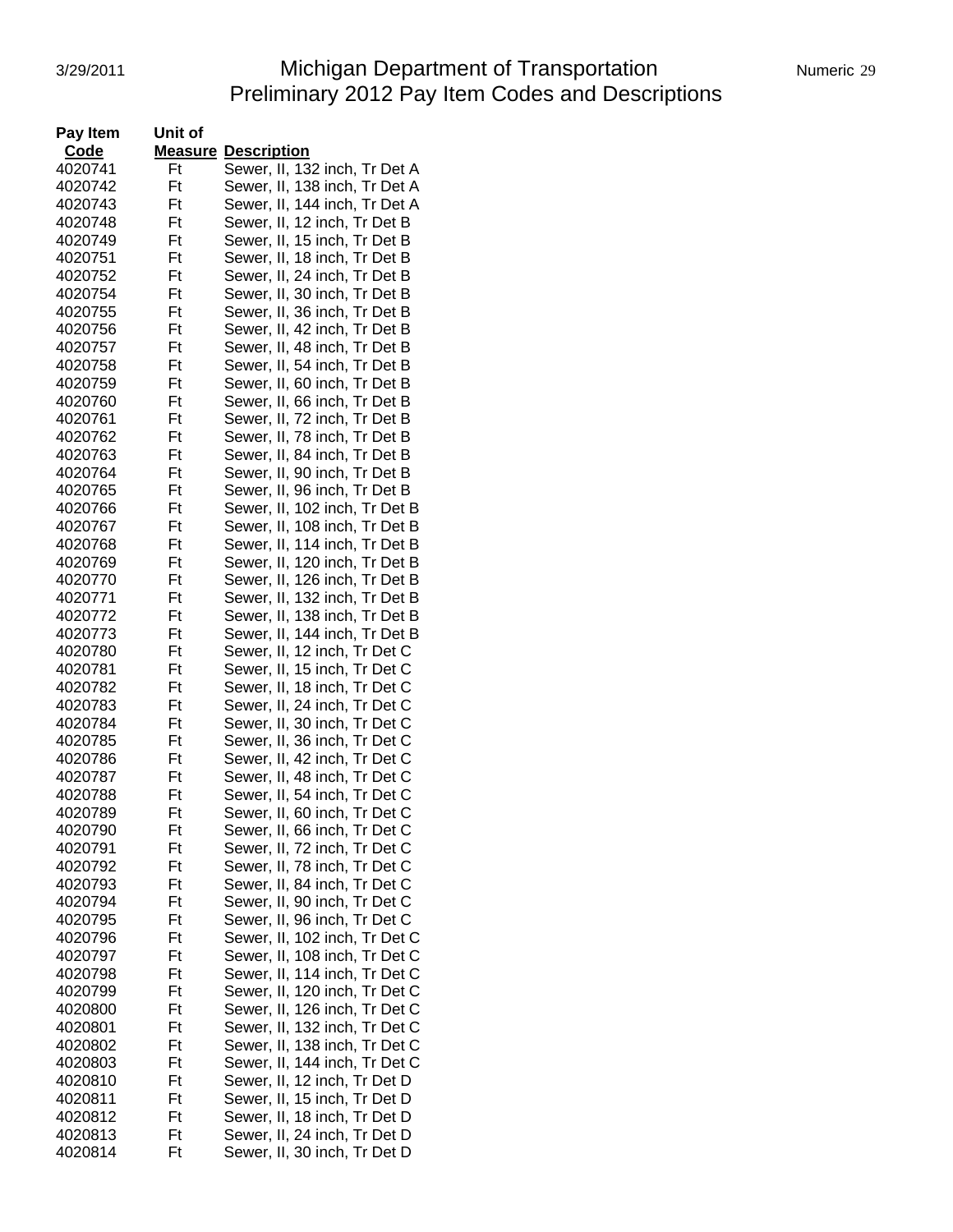# 3/29/2011 Michigan Department of Transportation Numeric 30 Preliminary 2012 Pay Item Codes and Descriptions

| Pay Item | Unit of |                                |
|----------|---------|--------------------------------|
| Code     | Measure | <b>Description</b>             |
| 4020815  | Ft      | Sewer, II, 36 inch, Tr Det D   |
| 4020816  | Ft      | Sewer, II, 42 inch, Tr Det D   |
| 4020817  | Ft      | Sewer, II, 48 inch, Tr Det D   |
| 4020818  | Ft      | Sewer, II, 54 inch, Tr Det D   |
| 4020819  | Ft      | Sewer, II, 60 inch, Tr Det D   |
| 4020820  | Ft      | Sewer, II, 66 inch, Tr Det D   |
| 4020821  | Ft      | Sewer, II, 72 inch, Tr Det D   |
| 4020822  | Ft      | Sewer, II, 78 inch, Tr Det D   |
| 4020823  | Ft      | Sewer, II, 84 inch, Tr Det D   |
| 4020824  | Ft      | Sewer, II, 90 inch, Tr Det D   |
| 4020825  | Ft      | Sewer, II, 96 inch, Tr Det D   |
| 4020826  | Ft      | Sewer, II, 102 inch, Tr Det D  |
| 4020827  | Ft      | Sewer, II, 108 inch, Tr Det D  |
| 4020828  | Ft      | Sewer, II, 114 inch, Tr Det D  |
| 4020829  | Ft      | Sewer, II, 120 inch, Tr Det D  |
| 4020830  | Ft      | Sewer, II, 126 inch, Tr Det D  |
| 4020831  | Ft      | Sewer, II, 132 inch, Tr Det D  |
| 4020832  | Ft      | Sewer, II, 138 inch, Tr Det D  |
| 4020833  | Ft      | Sewer, II, 144 inch, Tr Det D  |
| 4020840  | Ft      | Sewer, III, 12 inch, Tr Det A  |
| 4020841  | Ft      | Sewer, III, 15 inch, Tr Det A  |
| 4020842  | Ft      | Sewer, III, 18 inch, Tr Det A  |
| 4020843  | Ft      | Sewer, III, 24 inch, Tr Det A  |
| 4020844  | Ft      | Sewer, III, 30 inch, Tr Det A  |
| 4020845  | Ft      | Sewer, III, 36 inch, Tr Det A  |
| 4020846  | Ft      | Sewer, III, 42 inch, Tr Det A  |
| 4020847  | Ft      | Sewer, III, 48 inch, Tr Det A  |
| 4020848  | Ft      | Sewer, III, 54 inch, Tr Det A  |
| 4020849  | Ft      | Sewer, III, 60 inch, Tr Det A  |
| 4020850  | Ft      | Sewer, III, 66 inch, Tr Det A  |
| 4020851  | Ft      | Sewer, III, 72 inch, Tr Det A  |
| 4020852  | Ft      | Sewer, III, 78 inch, Tr Det A  |
| 4020853  | Ft      | Sewer, III, 84 inch, Tr Det A  |
| 4020854  | Ft      | Sewer, III, 90 inch, Tr Det A  |
| 4020855  | Ft      | Sewer, III, 96 inch, Tr Det A  |
| 4020856  | Ft      | Sewer, III, 102 inch, Tr Det A |
| 4020857  | Ft      | Sewer, III, 108 inch, Tr Det A |
| 4020858  | Ft      | Sewer, III, 114 inch, Tr Det A |
| 4020859  | Ft      | Sewer, III, 120 inch, Tr Det A |
| 4020860  | Ft      | Sewer, III, 126 inch, Tr Det A |
| 4020861  | Ft      | Sewer, III, 132 inch, Tr Det A |
| 4020862  | Ft      | Sewer, III, 138 inch, Tr Det A |
| 4020863  | Ft      | Sewer, III, 144 inch, Tr Det A |
| 4020866  | Ft      | Sewer, III, 12 inch, Tr Det B  |
| 4020867  | Ft      | Sewer, III, 15 inch, Tr Det B  |
| 4020868  | Ft      | Sewer, III, 18 inch, Tr Det B  |
| 4020869  | Ft      | Sewer, III, 24 inch, Tr Det B  |
| 4020874  | Ft      | Sewer, III, 30 inch, Tr Det B  |
| 4020875  | Ft      | Sewer, III, 36 inch, Tr Det B  |
| 4020876  | Ft      | Sewer, III, 42 inch, Tr Det B  |
| 4020877  | Ft      | Sewer, III, 48 inch, Tr Det B  |
| 4020878  | Ft      | Sewer, III, 54 inch, Tr Det B  |
| 4020879  | Ft      | Sewer, III, 60 inch, Tr Det B  |
| 4020880  | Ft      | Sewer, III, 66 inch, Tr Det B  |
| 4020881  | Ft      | Sewer, III, 72 inch, Tr Det B  |
| 4020882  | Ft      | Sewer, III, 78 inch, Tr Det B  |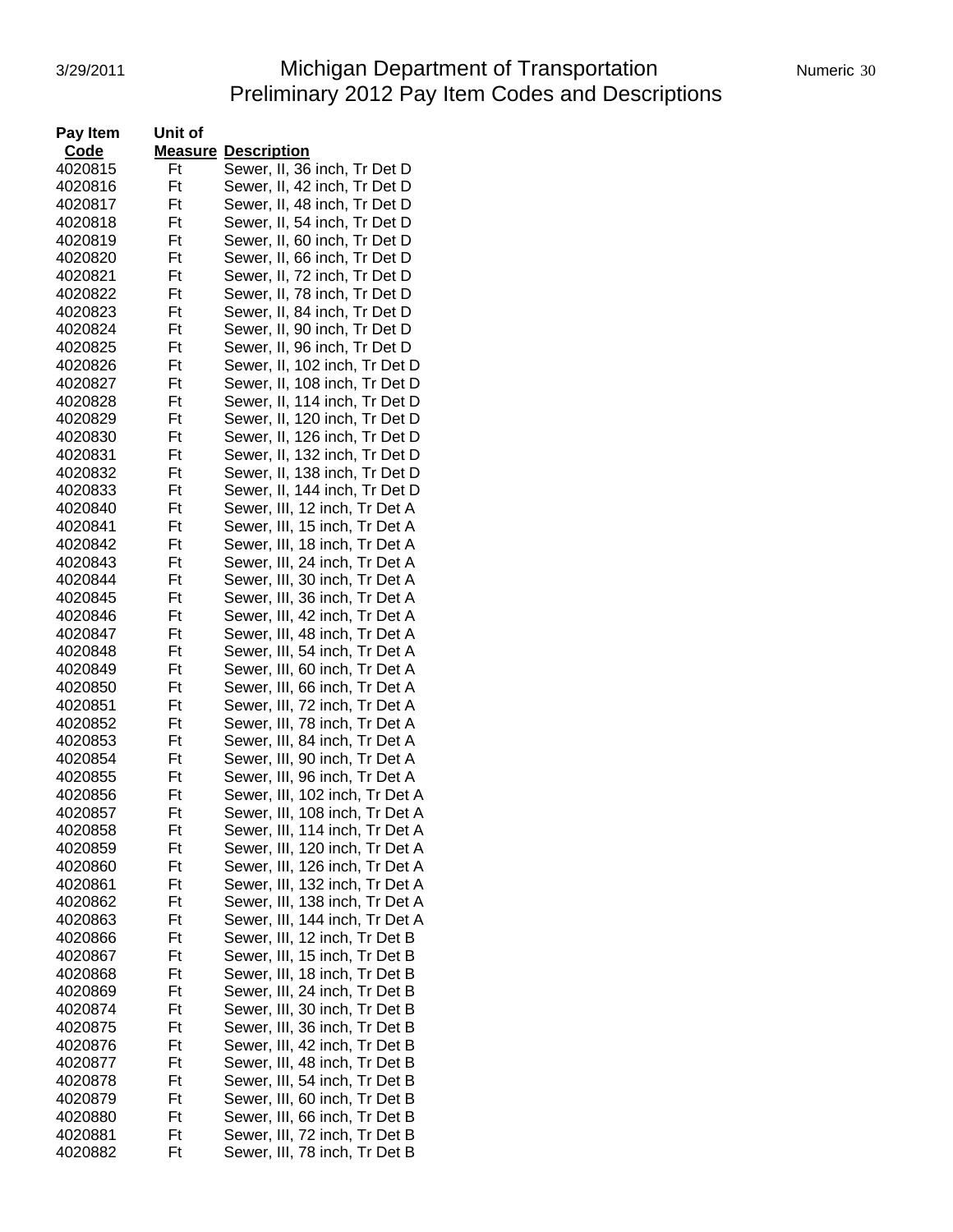# 3/29/2011 Michigan Department of Transportation Numeric 31 Preliminary 2012 Pay Item Codes and Descriptions

| Pay Item           | Unit of  |                                                                  |
|--------------------|----------|------------------------------------------------------------------|
| Code               |          | <b>Measure Description</b>                                       |
| 4020883            | Ft       | Sewer, III, 84 inch, Tr Det B                                    |
| 4020884            | Ft       | Sewer, III, 90 inch, Tr Det B                                    |
| 4020885            | Ft       | Sewer, III, 96 inch, Tr Det B                                    |
| 4020886            | Ft       | Sewer, III, 102 inch, Tr Det B                                   |
| 4020887            | Ft       | Sewer, III, 108 inch, Tr Det B                                   |
| 4020888            | Ft       | Sewer, III, 114 inch, Tr Det B                                   |
| 4020889            | Ft       | Sewer, III, 120 inch, Tr Det B                                   |
| 4020890            | Ft       | Sewer, III, 126 inch, Tr Det B                                   |
| 4020891            | Ft       | Sewer, III, 132 inch, Tr Det B                                   |
| 4020892            | Ft       | Sewer, III, 138 inch, Tr Det B                                   |
| 4020893            | Ft       | Sewer, III, 144 inch, Tr Det B                                   |
| 4020900            | Ft       | Sewer, III, 12 inch, Tr Det C                                    |
| 4020901            | Ft       | Sewer, III, 15 inch, Tr Det C                                    |
| 4020902            | Ft       | Sewer, III, 18 inch, Tr Det C                                    |
| 4020903            | Ft       | Sewer, III, 24 inch, Tr Det C                                    |
| 4020904            | Ft       | Sewer, III, 30 inch, Tr Det C                                    |
| 4020905            | Ft       | Sewer, III, 36 inch, Tr Det C                                    |
| 4020906            | Ft       | Sewer, III, 42 inch, Tr Det C                                    |
| 4020907            | Ft       | Sewer, III, 48 inch, Tr Det C                                    |
| 4020908            | Ft       | Sewer, III, 54 inch, Tr Det C                                    |
| 4020909            | Ft       | Sewer, III, 60 inch, Tr Det C                                    |
| 4020910            | Ft       | Sewer, III, 66 inch, Tr Det C                                    |
| 4020911            | Ft       | Sewer, III, 72 inch, Tr Det C                                    |
| 4020912            | Ft       | Sewer, III, 78 inch, Tr Det C                                    |
| 4020913            | Ft       | Sewer, III, 84 inch, Tr Det C                                    |
| 4020914            | Ft       | Sewer, III, 90 inch, Tr Det C                                    |
| 4020915            | Ft       | Sewer, III, 96 inch, Tr Det C                                    |
| 4020916            | Ft       | Sewer, III, 102 inch, Tr Det C                                   |
| 4020917            | Ft       | Sewer, III, 108 inch, Tr Det C                                   |
|                    | Ft       |                                                                  |
| 4020918<br>4020919 | Ft       | Sewer, III, 114 inch, Tr Det C                                   |
| 4020920            | Ft       | Sewer, III, 120 inch, Tr Det C<br>Sewer, III, 126 inch, Tr Det C |
|                    |          | Sewer, III, 132 inch, Tr Det C                                   |
| 4020921            | Ft<br>Ft | Sewer, III, 138 inch, Tr Det C                                   |
| 4020922            |          | Sewer, III, 144 inch, Tr Det C                                   |
| 4020923            | Ft       |                                                                  |
| 4020930            | Ft       | Sewer, III, 12 inch, Tr Det D                                    |
| 4020931            | Ft       | Sewer, III, 15 inch, Tr Det D                                    |
| 4020932            | Ft       | Sewer, III, 18 inch, Tr Det D                                    |
| 4020933            | Ft       | Sewer, III, 24 inch, Tr Det D                                    |
| 4020934            | Ft       | Sewer, III, 30 inch, Tr Det D                                    |
| 4020935            | Ft       | Sewer, III, 36 inch, Tr Det D                                    |
| 4020936            | Ft       | Sewer, III, 42 inch, Tr Det D                                    |
| 4020937            | Ft       | Sewer, III, 48 inch, Tr Det D                                    |
| 4020938            | Ft       | Sewer, III, 54 inch, Tr Det D                                    |
| 4020939            | Ft       | Sewer, III, 60 inch, Tr Det D                                    |
| 4020940            | Ft       | Sewer, III, 66 inch, Tr Det D                                    |
| 4020941            | Ft       | Sewer, III, 72 inch, Tr Det D                                    |
| 4020942            | Ft       | Sewer, III, 78 inch, Tr Det D                                    |
| 4020943            | Ft       | Sewer, III, 84 inch, Tr Det D                                    |
| 4020944            | Ft       | Sewer, III, 90 inch, Tr Det D                                    |
| 4020945            | Ft       | Sewer, III, 96 inch, Tr Det D                                    |
| 4020946            | Ft       | Sewer, III, 102 inch, Tr Det D                                   |
| 4020947            | Ft       | Sewer, III, 108 inch, Tr Det D                                   |
| 4020948            | Ft       | Sewer, III, 114 inch, Tr Det D                                   |
| 4020949            | Ft       | Sewer, III, 120 inch, Tr Det D                                   |
| 4020950            | Ft       | Sewer, III, 126 inch, Tr Det D                                   |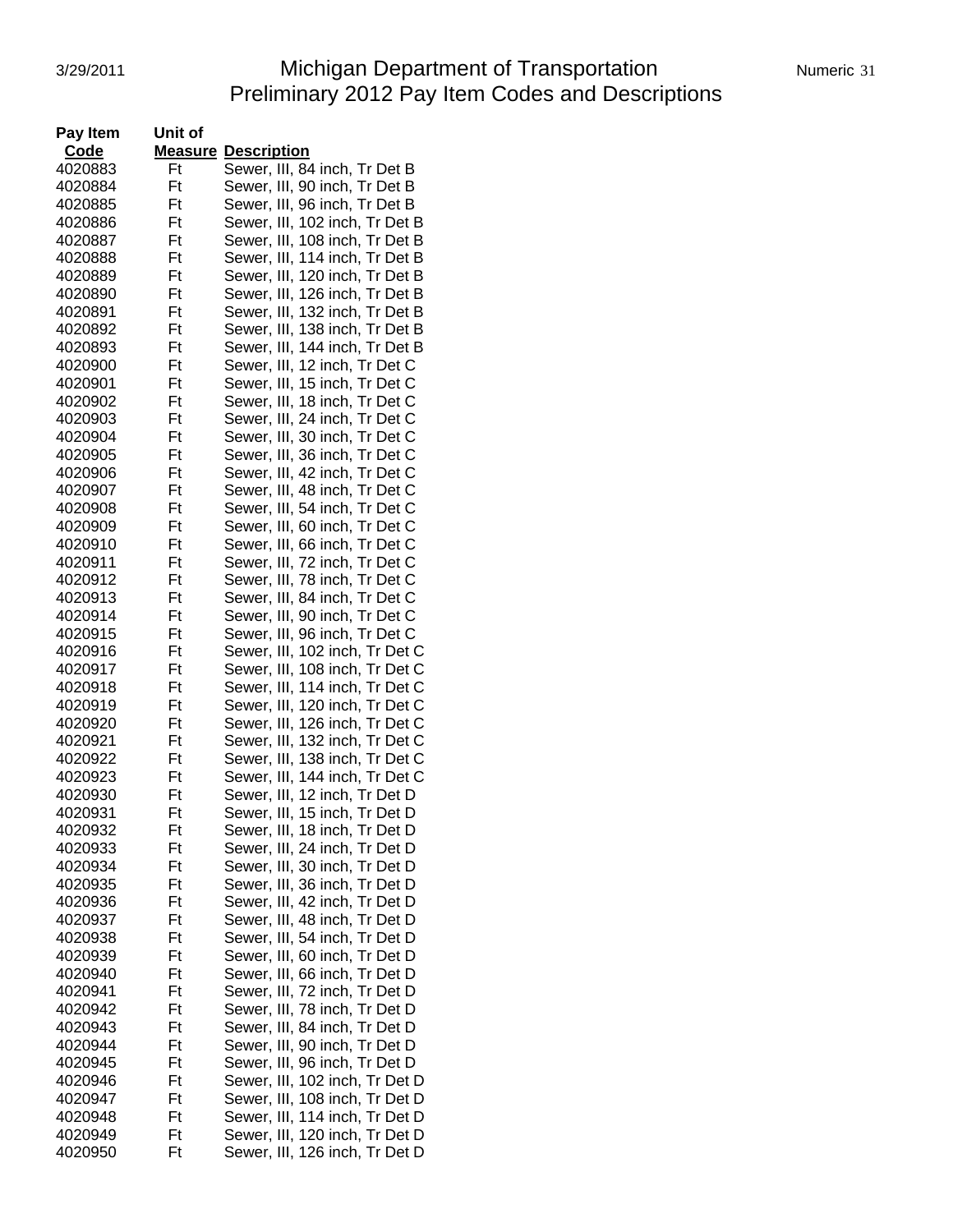# 3/29/2011 Michigan Department of Transportation Numeric 32 Preliminary 2012 Pay Item Codes and Descriptions

| Pay Item<br>Unit of            |                                                                |
|--------------------------------|----------------------------------------------------------------|
| Code                           | <b>Measure Description</b>                                     |
| 4020951<br>Ft                  | Sewer, III, 132 inch, Tr Det D                                 |
| 4020952<br>Ft                  | Sewer, III, 138 inch, Tr Det D                                 |
| Ft<br>4020953                  | Sewer, III, 144 inch, Tr Det D                                 |
| Ft<br>4020960                  | Sewer, IV, 12 inch, Tr Det A                                   |
| Ft<br>4020961                  | Sewer, IV, 15 inch, Tr Det A                                   |
| Ft<br>4020962                  | Sewer, IV, 18 inch, Tr Det A                                   |
| Ft<br>4020963                  | Sewer, IV, 24 inch, Tr Det A                                   |
| Ft<br>4020964                  | Sewer, IV, 30 inch, Tr Det A                                   |
| Ft<br>4020965                  | Sewer, IV, 36 inch, Tr Det A                                   |
| Ft<br>4020966                  | Sewer, IV, 42 inch, Tr Det A                                   |
| Ft<br>4020967                  | Sewer, IV, 48 inch, Tr Det A                                   |
| Ft<br>4020968                  | Sewer, IV, 54 inch, Tr Det A                                   |
| 4020969<br>Ft                  | Sewer, IV, 60 inch, Tr Det A                                   |
| 4020970<br>Ft                  | Sewer, IV, 66 inch, Tr Det A                                   |
| 4020971<br>Ft                  | Sewer, IV, 72 inch, Tr Det A                                   |
| Ft<br>4020972                  | Sewer, IV, 78 inch, Tr Det A                                   |
| 4020973<br>Ft                  | Sewer, IV, 84 inch, Tr Det A                                   |
| 4020974<br>Ft                  | Sewer, IV, 90 inch, Tr Det A                                   |
| Ft<br>4020975                  | Sewer, IV, 96 inch, Tr Det A                                   |
| Ft<br>4020976                  | Sewer, IV, 102 inch, Tr Det A                                  |
| Ft<br>4020977                  | Sewer, IV, 108 inch, Tr Det A                                  |
| Ft<br>4020978                  | Sewer, IV, 114 inch, Tr Det A                                  |
| Ft<br>4020979                  | Sewer, IV, 120 inch, Tr Det A<br>Sewer, IV, 126 inch, Tr Det A |
| 4020980<br>Ft<br>Ft<br>4020981 | Sewer, IV, 132 inch, Tr Det A                                  |
| 4020982<br>Ft                  | Sewer, IV, 138 inch, Tr Det A                                  |
| 4020983<br>Ft                  | Sewer, IV, 144 inch, Tr Det A                                  |
| Ft<br>4020987                  | Sewer, IV, 12 inch, Tr Det B                                   |
| 4020988<br>Ft                  | Sewer, IV, 15 inch, Tr Det B                                   |
| Ft<br>4020989                  | Sewer, IV, 18 inch, Tr Det B                                   |
| Ft<br>4020993                  | Sewer, IV, 24 inch, Tr Det B                                   |
| Ft<br>4020994                  | Sewer, IV, 30 inch, Tr Det B                                   |
| Ft<br>4020995                  | Sewer, IV, 36 inch, Tr Det B                                   |
| Ft<br>4020996                  | Sewer, IV, 42 inch, Tr Det B                                   |
| 4020997<br>Ft                  | Sewer, IV, 48 inch, Tr Det B                                   |
| Ft<br>4020998                  | Sewer, IV, 54 inch, Tr Det B                                   |
| Ft<br>4020999                  | Sewer, IV, 60 inch, Tr Det B                                   |
| 4021000<br>Ft                  | Sewer, IV, 66 inch, Tr Det B                                   |
| 4021001<br>Ft                  | Sewer, IV, 72 inch, Tr Det B                                   |
| Ft<br>4021002                  | Sewer, IV, 78 inch, Tr Det B                                   |
| 4021003<br>Ft                  | Sewer, IV, 84 inch, Tr Det B                                   |
| Ft<br>4021004                  | Sewer, IV, 90 inch, Tr Det B                                   |
| Ft<br>4021005                  | Sewer, IV, 96 inch, Tr Det B                                   |
| Ft<br>4021006                  | Sewer, IV, 102 inch, Tr Det B                                  |
| 4021007<br>Ft                  | Sewer, IV, 108 inch, Tr Det B                                  |
| Ft<br>4021008<br>4021009       | Sewer, IV, 114 inch, Tr Det B<br>Sewer, IV, 120 inch, Tr Det B |
| Ft<br>4021010<br>Ft            | Sewer, IV, 126 inch, Tr Det B                                  |
| 4021011<br>Ft                  | Sewer, IV, 132 inch, Tr Det B                                  |
| 4021012<br>Ft                  | Sewer, IV, 138 inch, Tr Det B                                  |
| 4021013<br>Ft                  | Sewer, IV, 144 inch, Tr Det B                                  |
| Ft<br>4021020                  | Sewer, IV, 12 inch, Tr Det C                                   |
| 4021021<br>Ft                  | Sewer, IV, 15 inch, Tr Det C                                   |
| Ft<br>4021022                  | Sewer, IV, 18 inch, Tr Det C                                   |
| Ft<br>4021023                  | Sewer, IV, 24 inch, Tr Det C                                   |
| 4021024<br>Ft                  | Sewer, IV, 30 inch, Tr Det C                                   |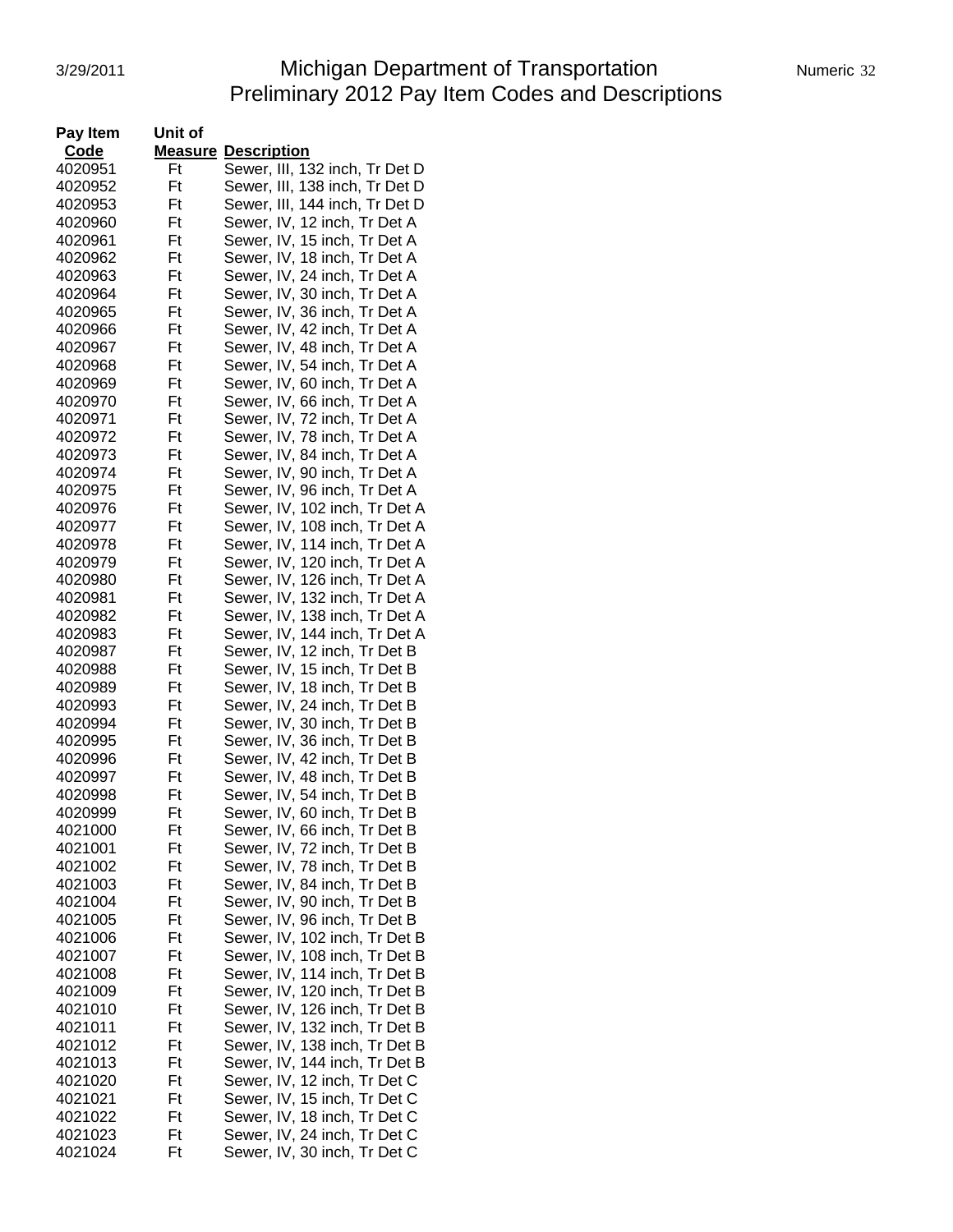# 3/29/2011 Michigan Department of Transportation Numeric 33 Preliminary 2012 Pay Item Codes and Descriptions

| Pay Item | Unit of |                                                            |
|----------|---------|------------------------------------------------------------|
| Code     |         | <b>Measure Description</b>                                 |
| 4021025  | Ft      | Sewer, IV, 36 inch, Tr Det C                               |
| 4021026  | Ft      | Sewer, IV, 42 inch, Tr Det C                               |
| 4021027  | Ft      | Sewer, IV, 48 inch, Tr Det C                               |
| 4021028  | Ft      | Sewer, IV, 54 inch, Tr Det C                               |
| 4021029  | Ft      | Sewer, IV, 60 inch, Tr Det C                               |
| 4021030  | Ft      | Sewer, IV, 66 inch, Tr Det C                               |
| 4021031  | Ft      | Sewer, IV, 72 inch, Tr Det C                               |
| 4021032  | Ft      | Sewer, IV, 78 inch, Tr Det C                               |
| 4021033  | Ft      | Sewer, IV, 84 inch, Tr Det C                               |
| 4021034  | Ft      | Sewer, IV, 90 inch, Tr Det C                               |
| 4021035  | Ft      | Sewer, IV, 96 inch, Tr Det C                               |
| 4021036  | Ft      | Sewer, IV, 102 inch, Tr Det C                              |
| 4021037  | Ft      | Sewer, IV, 108 inch, Tr Det C                              |
| 4021038  | Ft      | Sewer, IV, 114 inch, Tr Det C                              |
| 4021039  | Ft      | Sewer, IV, 120 inch, Tr Det C                              |
| 4021040  | Ft      | Sewer, IV, 126 inch, Tr Det C                              |
| 4021041  | Ft      | Sewer, IV, 132 inch, Tr Det C                              |
| 4021042  | Ft      | Sewer, IV, 138 inch, Tr Det C                              |
| 4021043  | Ft      | Sewer, IV, 144 inch, Tr Det C                              |
| 4021050  | Ft      | Sewer, IV, 12 inch, Tr Det D                               |
| 4021051  | Ft      | Sewer, IV, 15 inch, Tr Det D                               |
| 4021052  | Ft      | Sewer, IV, 18 inch, Tr Det D                               |
| 4021053  | Ft      | Sewer, IV, 24 inch, Tr Det D                               |
| 4021054  | Ft      | Sewer, IV, 30 inch, Tr Det D                               |
| 4021055  | Ft      | Sewer, IV, 36 inch, Tr Det D                               |
| 4021056  | Ft      | Sewer, IV, 42 inch, Tr Det D                               |
| 4021057  | Ft      | Sewer, IV, 48 inch, Tr Det D                               |
| 4021058  | Ft      | Sewer, IV, 54 inch, Tr Det D                               |
| 4021059  | Ft      | Sewer, IV, 60 inch, Tr Det D                               |
| 4021060  | Ft      | Sewer, IV, 66 inch, Tr Det D                               |
| 4021061  | Ft      | Sewer, IV, 72 inch, Tr Det D                               |
| 4021062  | Ft      | Sewer, IV, 78 inch, Tr Det D                               |
| 4021063  | Ft      | Sewer, IV, 84 inch, Tr Det D                               |
| 4021064  | Ft      | Sewer, IV, 90 inch, Tr Det D                               |
| 4021065  | Ft      | Sewer, IV, 96 inch, Tr Det D                               |
| 4021066  | Ft      | Sewer, IV, 102 inch, Tr Det D                              |
| 4021067  | Ft      | Sewer, IV, 108 inch, Tr Det D                              |
| 4021068  | Ft      | Sewer, IV, 114 inch, Tr Det D                              |
| 4021069  | Ft      | Sewer, IV, 120 inch, Tr Det D                              |
| 4021070  | Ft      | Sewer, IV, 126 inch, Tr Det D                              |
| 4021071  | Ft      | Sewer, IV, 132 inch, Tr Det D                              |
| 4021072  | Ft      | Sewer, IV, 138 inch, Tr Det D                              |
| 4021073  | Ft      | Sewer, IV, 144 inch, Tr Det D                              |
| 4021080  | Ft      | Sewer, V, 12 inch, Tr Det A                                |
| 4021081  | Ft      |                                                            |
| 4021082  | Ft      | Sewer, V, 15 inch, Tr Det A<br>Sewer, V, 18 inch, Tr Det A |
| 4021083  | Ft      | Sewer, V, 24 inch, Tr Det A                                |
| 4021084  | Ft      | Sewer, V, 30 inch, Tr Det A                                |
| 4021085  | Ft      | Sewer, V, 36 inch, Tr Det A                                |
| 4021086  | Ft      | Sewer, V, 42 inch, Tr Det A                                |
| 4021087  | Ft      | Sewer, V, 48 inch, Tr Det A                                |
| 4021088  | Ft      | Sewer, V, 54 inch, Tr Det A                                |
| 4021089  | Ft      | Sewer, V, 60 inch, Tr Det A                                |
| 4021090  | Ft      | Sewer, V, 66 inch, Tr Det A                                |
| 4021091  | Ft      | Sewer, V, 72 inch, Tr Det A                                |
| 4021092  | Ft      | Sewer, V, 78 inch, Tr Det A                                |
|          |         |                                                            |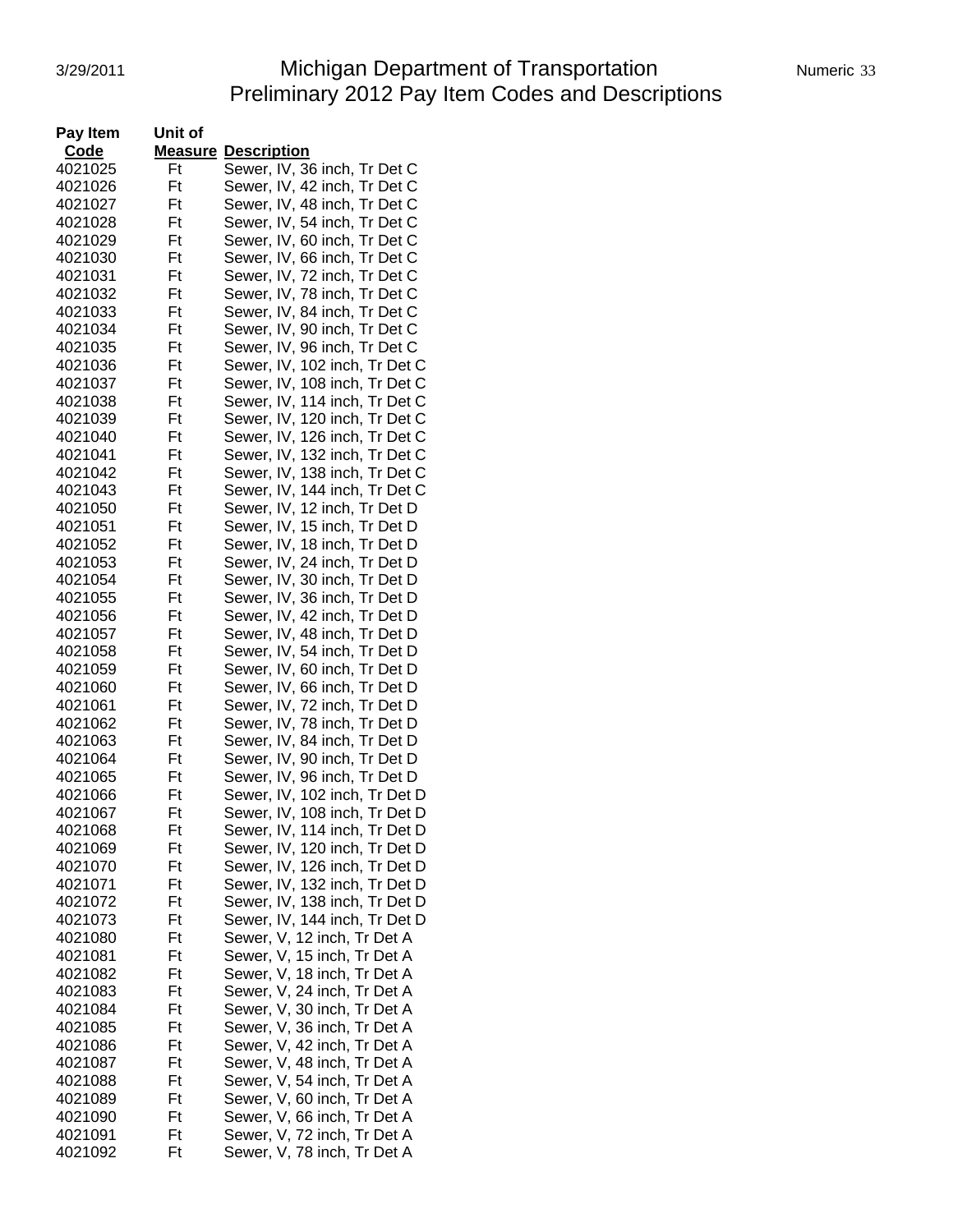# 3/29/2011 **Michigan Department of Transportation** Numeric 34 Preliminary 2012 Pay Item Codes and Descriptions

| Pay Item | Unit of |                                     |
|----------|---------|-------------------------------------|
| Code     |         | <b>Measure Description</b>          |
| 4021093  | Ft      | Sewer, V, 84 inch, Tr Det A         |
| 4021094  | Ft      | Sewer, V, 90 inch, Tr Det A         |
| 4021095  | Ft      | Sewer, V, 96 inch, Tr Det A         |
| 4021096  | Ft      | Sewer, V, 102 inch, Tr Det A        |
| 4021097  | Ft      | Sewer, V, 108 inch, Tr Det A        |
| 4021098  | Ft      |                                     |
|          | Ft      | Sewer, V, 114 inch, Tr Det A        |
| 4021099  |         | Sewer, V, 120 inch, Tr Det A        |
| 4021100  | Ft      | Sewer, V, 126 inch, Tr Det A        |
| 4021101  | Ft      | Sewer, V, 132 inch, Tr Det A        |
| 4021102  | Ft      | Sewer, V, 138 inch, Tr Det A        |
| 4021103  | Ft      | Sewer, V, 144 inch, Tr Det A        |
| 4021110  | Ft      | Sewer, V, 12 inch, Tr Det B         |
| 4021111  | Ft      | Sewer, V, 15 inch, Tr Det B         |
| 4021112  | Ft      | Sewer, V, 18 inch, Tr Det B         |
| 4021113  | Ft      | Sewer, V, 24 inch, Tr Det B         |
| 4021114  | Ft      | Sewer, V, 30 inch, Tr Det B         |
| 4021115  | Ft      | Sewer, V, 36 inch, Tr Det B         |
| 4021116  | Ft      | Sewer, V, 42 inch, Tr Det B         |
| 4021117  | Ft      | Sewer, V, 48 inch, Tr Det B         |
| 4021118  | Ft      | Sewer, V, 54 inch, Tr Det B         |
| 4021119  | Ft      | Sewer, V, 60 inch, Tr Det B         |
| 4021120  | Ft      | Sewer, V, 66 inch, Tr Det B         |
| 4021121  | Ft      | Sewer, V, 72 inch, Tr Det B         |
|          |         |                                     |
| 4021122  | Ft      | Sewer, V, 78 inch, Tr Det B         |
| 4021123  | Ft      | Sewer, V, 84 inch, Tr Det B         |
| 4021124  | Ft      | Sewer, V, 90 inch, Tr Det B         |
| 4021125  | Ft      | Sewer, V, 96 inch, Tr Det B         |
| 4021126  | Ft      | Sewer, V, 102 inch, Tr Det B        |
| 4021127  | Ft      | Sewer, V, 108 inch, Tr Det B        |
| 4021128  | Ft      | Sewer, V, 114 inch, Tr Det B        |
| 4021129  | Ft      | Sewer, V, 120 inch, Tr Det B        |
| 4021130  | Ft      | Sewer, V, 126 inch, Tr Det B        |
| 4021131  | Ft      | Sewer, V, 132 inch, Tr Det B        |
| 4021132  | Ft      | Sewer, V, 138 inch, Tr Det B        |
| 4021133  | Ft      | Sewer, V, 144 inch, Tr Det B        |
| 4021175  | Ft      | Sewer, IV, 36 inch, Jacked in Place |
| 4021176  | Ft      | Sewer, IV, 42 inch, Jacked in Place |
| 4021177  | Ft      | Sewer, IV, 48 inch, Jacked in Place |
| 4021178  | Ft      | Sewer, IV, 54 inch, Jacked in Place |
| 4021179  | Ft      | Sewer, IV, 60 inch, Jacked in Place |
| 4021180  | Ft      | Sewer, IV, 66 inch, Jacked in Place |
| 4021181  | Ft      | Sewer, IV, 72 inch, Jacked in Place |
| 4021190  | Ft      | Sewer, V, 36 inch, Jacked in Place  |
| 4021191  | Ft      |                                     |
|          |         | Sewer, V, 42 inch, Jacked in Place  |
| 4021192  | Ft      | Sewer, V, 48 inch, Jacked in Place  |
| 4021193  | Ft      | Sewer, V, 54 inch, Jacked in Place  |
| 4021194  | Ft      | Sewer, V, 60 inch, Jacked in Place  |
| 4021195  | Ft      | Sewer, V, 66 inch, Jacked in Place  |
| 4021196  | Ft      | Sewer, V, 72 inch, Jacked in Place  |
| 4021200  | Ea      | Sewer Tap, 4 inch                   |
| 4021201  | Ea      | Sewer Tap, 6 inch                   |
| 4021202  | Ea      | Sewer Tap, 8 inch                   |
| 4021203  | Ea      | Sewer Tap, 10 inch                  |
| 4021204  | Ea      | Sewer Tap, 12 inch                  |
| 4021205  | Ea      | Sewer Tap, 15 inch                  |
| 4021206  | Ea      | Sewer Tap, 18 inch                  |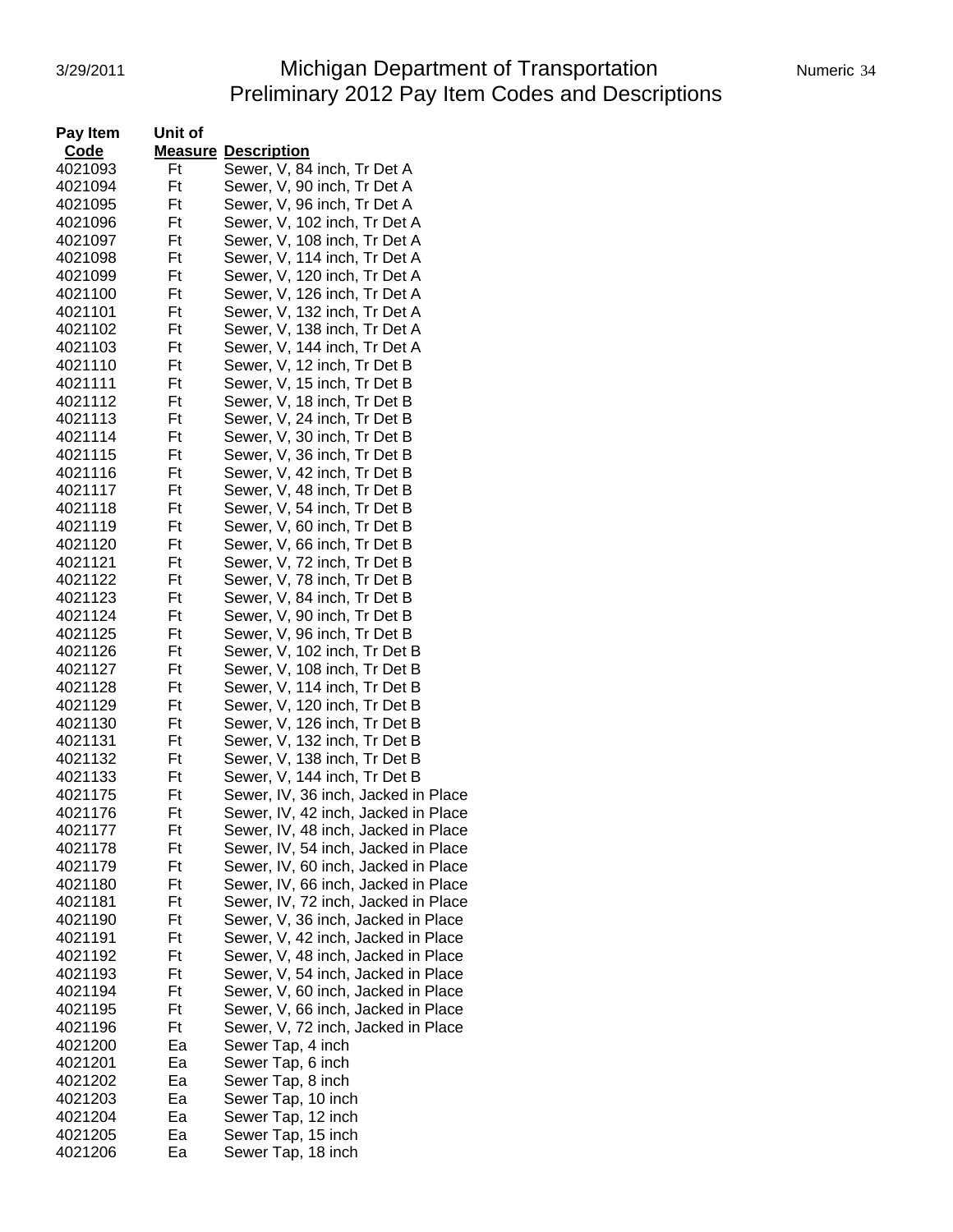#### 3/29/2011 Michigan Department of Transportation Numeric 35 Preliminary 2012 Pay Item Codes and Descriptions

| <b>Code</b><br><b>Measure Description</b><br>4021207<br>Ea<br>Sewer Tap, 24 inch<br>Ea<br>4021208<br>Sewer Tap, 30 inch<br>Ea<br>4021209<br>Sewer Tap, 36 inch<br>Ea<br>4021210<br>Sewer Tap, 42 inch<br>4021211<br>Ea<br>Sewer Tap, 48 inch<br>4021212<br>Ea<br>Sewer Tap, 54 inch<br>4021213<br>Ea<br>Sewer Tap, 60 inch<br>4021214<br>Ea<br>Sewer Tap, 66 inch<br>4021215<br>Ea<br>Sewer Tap, 72 inch<br>Sewer Tap, 78 inch<br>4021216<br>Ea<br>Ea<br>Sewer Tap, 84 inch<br>4021217<br>4021230<br>Ea<br>Sewer Bulkhead, 12 inch<br>Ea<br>Sewer Bulkhead, 15 inch<br>4021231<br>Ea<br>Sewer Bulkhead, 18 inch<br>4021232<br>Ea<br>Sewer Bulkhead, 21 inch<br>4021233<br>Ea<br>4021234<br>Sewer Bulkhead, 24 inch<br>Ea<br>Sewer Bulkhead, 27 inch<br>4021235<br>4021236<br>Ea<br>Sewer Bulkhead, 30 inch<br>Ea<br>4021237<br>Sewer Bulkhead, 36 inch<br>Ea<br>Sewer Bulkhead, 42 inch<br>4021238<br>Sewer Bulkhead, 48 inch<br>4021239<br>Ea<br>Sewer Bulkhead, 54 inch<br>4021240<br>Ea<br>Ea<br>Sewer Bulkhead, 60 inch<br>4021241<br>Ea<br>Sewer Bulkhead, 66 inch<br>4021242<br>Ea<br>4021243<br>Sewer Bulkhead, 72 inch<br>Ea<br>Sewer Bulkhead, 78 inch<br>4021244<br>Ea<br>Sewer Bulkhead, 84 inch<br>4021245<br>Ea<br>4021246<br>Sewer Bulkhead, 90 inch<br>Ea<br>4021247<br>Sewer Bulkhead, 96 inch<br>4021260<br>Cyd<br><b>Trench Undercut and Backfill</b><br>4021265<br>Ft<br>Dewatering System, Trench<br>Ft<br>Video Taping Sewer and Culv Pipe<br>4021275<br>Sewer, Reinf Conc Ellip, HE A, 14 inch by 23 inch, Tr Det A<br>4021280<br>Ft<br>Sewer, Reinf Conc Ellip, HE A, 19 inch by 30 inch, Tr Det A<br>4021281<br>Ft<br>Sewer, Reinf Conc Ellip, HE A, 22 inch by 34 inch, Tr Det A<br>Ft<br>4021282<br>Sewer, Reinf Conc Ellip, HE A, 24 inch by 38 inch, Tr Det A<br>4021283<br>Ft<br>Ft<br>Sewer, Reinf Conc Ellip, HE A, 29 inch by 45 inch, Tr Det A<br>4021284<br>Sewer, Reinf Conc Ellip, HE A, 34 inch by 53 inch, Tr Det A<br>Ft<br>4021285<br>Ft<br>4021286<br>Sewer, Reinf Conc Ellip, HE A, 38 inch by 60 inch, Tr Det A<br>Ft<br>4021287<br>Sewer, Reinf Conc Ellip, HE A, 43 inch by 68 inch, Tr Det A<br>Ft<br>Sewer, Reinf Conc Ellip, HE A, 48 inch by 76 inch, Tr Det A<br>4021288<br>Ft<br>Sewer, Reinf Conc Ellip, HE A, 53 inch by 83 inch, Tr Det A<br>4021289<br>Ft<br>Sewer, Reinf Conc Ellip, HE A, 58 inch by 91 inch, Tr Det A<br>4021290<br>Ft<br>Sewer, Reinf Conc Ellip, HE A, 63 inch by 98 inch, Tr Det A<br>4021291<br>Sewer, Reinf Conc Ellip, HE A, 68 inch by 106 inch, Tr Det A<br>Ft<br>4021292<br>Sewer, Reinf Conc Ellip, HE A, 14 inch by 23 inch, Tr Det B<br>4021300<br>Ft<br>Ft<br>Sewer, Reinf Conc Ellip, HE A, 19 inch by 30 inch, Tr Det B<br>4021301<br>Ft<br>Sewer, Reinf Conc Ellip, HE A, 22 inch by 34 inch, Tr Det B<br>4021302<br>Ft<br>Sewer, Reinf Conc Ellip, HE A, 24 inch by 38 inch, Tr Det B<br>4021303<br>Ft<br>Sewer, Reinf Conc Ellip, HE A, 29 inch by 45 inch, Tr Det B<br>4021304<br>Ft<br>Sewer, Reinf Conc Ellip, HE A, 34 inch by 53 inch, Tr Det B<br>4021305<br>Ft<br>4021306<br>Sewer, Reinf Conc Ellip, HE A, 38 inch by 60 inch, Tr Det B<br>Ft<br>Sewer, Reinf Conc Ellip, HE A, 43 inch by 68 inch, Tr Det B<br>4021307<br>Ft<br>Sewer, Reinf Conc Ellip, HE A, 48 inch by 76 inch, Tr Det B<br>4021308<br>Ft<br>Sewer, Reinf Conc Ellip, HE A, 53 inch by 83 inch, Tr Det B<br>4021309 | Pay Item | Unit of |                                                             |
|---------------------------------------------------------------------------------------------------------------------------------------------------------------------------------------------------------------------------------------------------------------------------------------------------------------------------------------------------------------------------------------------------------------------------------------------------------------------------------------------------------------------------------------------------------------------------------------------------------------------------------------------------------------------------------------------------------------------------------------------------------------------------------------------------------------------------------------------------------------------------------------------------------------------------------------------------------------------------------------------------------------------------------------------------------------------------------------------------------------------------------------------------------------------------------------------------------------------------------------------------------------------------------------------------------------------------------------------------------------------------------------------------------------------------------------------------------------------------------------------------------------------------------------------------------------------------------------------------------------------------------------------------------------------------------------------------------------------------------------------------------------------------------------------------------------------------------------------------------------------------------------------------------------------------------------------------------------------------------------------------------------------------------------------------------------------------------------------------------------------------------------------------------------------------------------------------------------------------------------------------------------------------------------------------------------------------------------------------------------------------------------------------------------------------------------------------------------------------------------------------------------------------------------------------------------------------------------------------------------------------------------------------------------------------------------------------------------------------------------------------------------------------------------------------------------------------------------------------------------------------------------------------------------------------------------------------------------------------------------------------------------------------------------------------------------------------------------------------------------------------------------------------------------------------------------------------------------------------------------------------------------------------------------------------------------------------------------------------------------------------------------------|----------|---------|-------------------------------------------------------------|
|                                                                                                                                                                                                                                                                                                                                                                                                                                                                                                                                                                                                                                                                                                                                                                                                                                                                                                                                                                                                                                                                                                                                                                                                                                                                                                                                                                                                                                                                                                                                                                                                                                                                                                                                                                                                                                                                                                                                                                                                                                                                                                                                                                                                                                                                                                                                                                                                                                                                                                                                                                                                                                                                                                                                                                                                                                                                                                                                                                                                                                                                                                                                                                                                                                                                                                                                                                                             |          |         |                                                             |
|                                                                                                                                                                                                                                                                                                                                                                                                                                                                                                                                                                                                                                                                                                                                                                                                                                                                                                                                                                                                                                                                                                                                                                                                                                                                                                                                                                                                                                                                                                                                                                                                                                                                                                                                                                                                                                                                                                                                                                                                                                                                                                                                                                                                                                                                                                                                                                                                                                                                                                                                                                                                                                                                                                                                                                                                                                                                                                                                                                                                                                                                                                                                                                                                                                                                                                                                                                                             |          |         |                                                             |
|                                                                                                                                                                                                                                                                                                                                                                                                                                                                                                                                                                                                                                                                                                                                                                                                                                                                                                                                                                                                                                                                                                                                                                                                                                                                                                                                                                                                                                                                                                                                                                                                                                                                                                                                                                                                                                                                                                                                                                                                                                                                                                                                                                                                                                                                                                                                                                                                                                                                                                                                                                                                                                                                                                                                                                                                                                                                                                                                                                                                                                                                                                                                                                                                                                                                                                                                                                                             |          |         |                                                             |
|                                                                                                                                                                                                                                                                                                                                                                                                                                                                                                                                                                                                                                                                                                                                                                                                                                                                                                                                                                                                                                                                                                                                                                                                                                                                                                                                                                                                                                                                                                                                                                                                                                                                                                                                                                                                                                                                                                                                                                                                                                                                                                                                                                                                                                                                                                                                                                                                                                                                                                                                                                                                                                                                                                                                                                                                                                                                                                                                                                                                                                                                                                                                                                                                                                                                                                                                                                                             |          |         |                                                             |
|                                                                                                                                                                                                                                                                                                                                                                                                                                                                                                                                                                                                                                                                                                                                                                                                                                                                                                                                                                                                                                                                                                                                                                                                                                                                                                                                                                                                                                                                                                                                                                                                                                                                                                                                                                                                                                                                                                                                                                                                                                                                                                                                                                                                                                                                                                                                                                                                                                                                                                                                                                                                                                                                                                                                                                                                                                                                                                                                                                                                                                                                                                                                                                                                                                                                                                                                                                                             |          |         |                                                             |
|                                                                                                                                                                                                                                                                                                                                                                                                                                                                                                                                                                                                                                                                                                                                                                                                                                                                                                                                                                                                                                                                                                                                                                                                                                                                                                                                                                                                                                                                                                                                                                                                                                                                                                                                                                                                                                                                                                                                                                                                                                                                                                                                                                                                                                                                                                                                                                                                                                                                                                                                                                                                                                                                                                                                                                                                                                                                                                                                                                                                                                                                                                                                                                                                                                                                                                                                                                                             |          |         |                                                             |
|                                                                                                                                                                                                                                                                                                                                                                                                                                                                                                                                                                                                                                                                                                                                                                                                                                                                                                                                                                                                                                                                                                                                                                                                                                                                                                                                                                                                                                                                                                                                                                                                                                                                                                                                                                                                                                                                                                                                                                                                                                                                                                                                                                                                                                                                                                                                                                                                                                                                                                                                                                                                                                                                                                                                                                                                                                                                                                                                                                                                                                                                                                                                                                                                                                                                                                                                                                                             |          |         |                                                             |
|                                                                                                                                                                                                                                                                                                                                                                                                                                                                                                                                                                                                                                                                                                                                                                                                                                                                                                                                                                                                                                                                                                                                                                                                                                                                                                                                                                                                                                                                                                                                                                                                                                                                                                                                                                                                                                                                                                                                                                                                                                                                                                                                                                                                                                                                                                                                                                                                                                                                                                                                                                                                                                                                                                                                                                                                                                                                                                                                                                                                                                                                                                                                                                                                                                                                                                                                                                                             |          |         |                                                             |
|                                                                                                                                                                                                                                                                                                                                                                                                                                                                                                                                                                                                                                                                                                                                                                                                                                                                                                                                                                                                                                                                                                                                                                                                                                                                                                                                                                                                                                                                                                                                                                                                                                                                                                                                                                                                                                                                                                                                                                                                                                                                                                                                                                                                                                                                                                                                                                                                                                                                                                                                                                                                                                                                                                                                                                                                                                                                                                                                                                                                                                                                                                                                                                                                                                                                                                                                                                                             |          |         |                                                             |
|                                                                                                                                                                                                                                                                                                                                                                                                                                                                                                                                                                                                                                                                                                                                                                                                                                                                                                                                                                                                                                                                                                                                                                                                                                                                                                                                                                                                                                                                                                                                                                                                                                                                                                                                                                                                                                                                                                                                                                                                                                                                                                                                                                                                                                                                                                                                                                                                                                                                                                                                                                                                                                                                                                                                                                                                                                                                                                                                                                                                                                                                                                                                                                                                                                                                                                                                                                                             |          |         |                                                             |
|                                                                                                                                                                                                                                                                                                                                                                                                                                                                                                                                                                                                                                                                                                                                                                                                                                                                                                                                                                                                                                                                                                                                                                                                                                                                                                                                                                                                                                                                                                                                                                                                                                                                                                                                                                                                                                                                                                                                                                                                                                                                                                                                                                                                                                                                                                                                                                                                                                                                                                                                                                                                                                                                                                                                                                                                                                                                                                                                                                                                                                                                                                                                                                                                                                                                                                                                                                                             |          |         |                                                             |
|                                                                                                                                                                                                                                                                                                                                                                                                                                                                                                                                                                                                                                                                                                                                                                                                                                                                                                                                                                                                                                                                                                                                                                                                                                                                                                                                                                                                                                                                                                                                                                                                                                                                                                                                                                                                                                                                                                                                                                                                                                                                                                                                                                                                                                                                                                                                                                                                                                                                                                                                                                                                                                                                                                                                                                                                                                                                                                                                                                                                                                                                                                                                                                                                                                                                                                                                                                                             |          |         |                                                             |
|                                                                                                                                                                                                                                                                                                                                                                                                                                                                                                                                                                                                                                                                                                                                                                                                                                                                                                                                                                                                                                                                                                                                                                                                                                                                                                                                                                                                                                                                                                                                                                                                                                                                                                                                                                                                                                                                                                                                                                                                                                                                                                                                                                                                                                                                                                                                                                                                                                                                                                                                                                                                                                                                                                                                                                                                                                                                                                                                                                                                                                                                                                                                                                                                                                                                                                                                                                                             |          |         |                                                             |
|                                                                                                                                                                                                                                                                                                                                                                                                                                                                                                                                                                                                                                                                                                                                                                                                                                                                                                                                                                                                                                                                                                                                                                                                                                                                                                                                                                                                                                                                                                                                                                                                                                                                                                                                                                                                                                                                                                                                                                                                                                                                                                                                                                                                                                                                                                                                                                                                                                                                                                                                                                                                                                                                                                                                                                                                                                                                                                                                                                                                                                                                                                                                                                                                                                                                                                                                                                                             |          |         |                                                             |
|                                                                                                                                                                                                                                                                                                                                                                                                                                                                                                                                                                                                                                                                                                                                                                                                                                                                                                                                                                                                                                                                                                                                                                                                                                                                                                                                                                                                                                                                                                                                                                                                                                                                                                                                                                                                                                                                                                                                                                                                                                                                                                                                                                                                                                                                                                                                                                                                                                                                                                                                                                                                                                                                                                                                                                                                                                                                                                                                                                                                                                                                                                                                                                                                                                                                                                                                                                                             |          |         |                                                             |
|                                                                                                                                                                                                                                                                                                                                                                                                                                                                                                                                                                                                                                                                                                                                                                                                                                                                                                                                                                                                                                                                                                                                                                                                                                                                                                                                                                                                                                                                                                                                                                                                                                                                                                                                                                                                                                                                                                                                                                                                                                                                                                                                                                                                                                                                                                                                                                                                                                                                                                                                                                                                                                                                                                                                                                                                                                                                                                                                                                                                                                                                                                                                                                                                                                                                                                                                                                                             |          |         |                                                             |
|                                                                                                                                                                                                                                                                                                                                                                                                                                                                                                                                                                                                                                                                                                                                                                                                                                                                                                                                                                                                                                                                                                                                                                                                                                                                                                                                                                                                                                                                                                                                                                                                                                                                                                                                                                                                                                                                                                                                                                                                                                                                                                                                                                                                                                                                                                                                                                                                                                                                                                                                                                                                                                                                                                                                                                                                                                                                                                                                                                                                                                                                                                                                                                                                                                                                                                                                                                                             |          |         |                                                             |
|                                                                                                                                                                                                                                                                                                                                                                                                                                                                                                                                                                                                                                                                                                                                                                                                                                                                                                                                                                                                                                                                                                                                                                                                                                                                                                                                                                                                                                                                                                                                                                                                                                                                                                                                                                                                                                                                                                                                                                                                                                                                                                                                                                                                                                                                                                                                                                                                                                                                                                                                                                                                                                                                                                                                                                                                                                                                                                                                                                                                                                                                                                                                                                                                                                                                                                                                                                                             |          |         |                                                             |
|                                                                                                                                                                                                                                                                                                                                                                                                                                                                                                                                                                                                                                                                                                                                                                                                                                                                                                                                                                                                                                                                                                                                                                                                                                                                                                                                                                                                                                                                                                                                                                                                                                                                                                                                                                                                                                                                                                                                                                                                                                                                                                                                                                                                                                                                                                                                                                                                                                                                                                                                                                                                                                                                                                                                                                                                                                                                                                                                                                                                                                                                                                                                                                                                                                                                                                                                                                                             |          |         |                                                             |
|                                                                                                                                                                                                                                                                                                                                                                                                                                                                                                                                                                                                                                                                                                                                                                                                                                                                                                                                                                                                                                                                                                                                                                                                                                                                                                                                                                                                                                                                                                                                                                                                                                                                                                                                                                                                                                                                                                                                                                                                                                                                                                                                                                                                                                                                                                                                                                                                                                                                                                                                                                                                                                                                                                                                                                                                                                                                                                                                                                                                                                                                                                                                                                                                                                                                                                                                                                                             |          |         |                                                             |
|                                                                                                                                                                                                                                                                                                                                                                                                                                                                                                                                                                                                                                                                                                                                                                                                                                                                                                                                                                                                                                                                                                                                                                                                                                                                                                                                                                                                                                                                                                                                                                                                                                                                                                                                                                                                                                                                                                                                                                                                                                                                                                                                                                                                                                                                                                                                                                                                                                                                                                                                                                                                                                                                                                                                                                                                                                                                                                                                                                                                                                                                                                                                                                                                                                                                                                                                                                                             |          |         |                                                             |
|                                                                                                                                                                                                                                                                                                                                                                                                                                                                                                                                                                                                                                                                                                                                                                                                                                                                                                                                                                                                                                                                                                                                                                                                                                                                                                                                                                                                                                                                                                                                                                                                                                                                                                                                                                                                                                                                                                                                                                                                                                                                                                                                                                                                                                                                                                                                                                                                                                                                                                                                                                                                                                                                                                                                                                                                                                                                                                                                                                                                                                                                                                                                                                                                                                                                                                                                                                                             |          |         |                                                             |
|                                                                                                                                                                                                                                                                                                                                                                                                                                                                                                                                                                                                                                                                                                                                                                                                                                                                                                                                                                                                                                                                                                                                                                                                                                                                                                                                                                                                                                                                                                                                                                                                                                                                                                                                                                                                                                                                                                                                                                                                                                                                                                                                                                                                                                                                                                                                                                                                                                                                                                                                                                                                                                                                                                                                                                                                                                                                                                                                                                                                                                                                                                                                                                                                                                                                                                                                                                                             |          |         |                                                             |
|                                                                                                                                                                                                                                                                                                                                                                                                                                                                                                                                                                                                                                                                                                                                                                                                                                                                                                                                                                                                                                                                                                                                                                                                                                                                                                                                                                                                                                                                                                                                                                                                                                                                                                                                                                                                                                                                                                                                                                                                                                                                                                                                                                                                                                                                                                                                                                                                                                                                                                                                                                                                                                                                                                                                                                                                                                                                                                                                                                                                                                                                                                                                                                                                                                                                                                                                                                                             |          |         |                                                             |
|                                                                                                                                                                                                                                                                                                                                                                                                                                                                                                                                                                                                                                                                                                                                                                                                                                                                                                                                                                                                                                                                                                                                                                                                                                                                                                                                                                                                                                                                                                                                                                                                                                                                                                                                                                                                                                                                                                                                                                                                                                                                                                                                                                                                                                                                                                                                                                                                                                                                                                                                                                                                                                                                                                                                                                                                                                                                                                                                                                                                                                                                                                                                                                                                                                                                                                                                                                                             |          |         |                                                             |
|                                                                                                                                                                                                                                                                                                                                                                                                                                                                                                                                                                                                                                                                                                                                                                                                                                                                                                                                                                                                                                                                                                                                                                                                                                                                                                                                                                                                                                                                                                                                                                                                                                                                                                                                                                                                                                                                                                                                                                                                                                                                                                                                                                                                                                                                                                                                                                                                                                                                                                                                                                                                                                                                                                                                                                                                                                                                                                                                                                                                                                                                                                                                                                                                                                                                                                                                                                                             |          |         |                                                             |
|                                                                                                                                                                                                                                                                                                                                                                                                                                                                                                                                                                                                                                                                                                                                                                                                                                                                                                                                                                                                                                                                                                                                                                                                                                                                                                                                                                                                                                                                                                                                                                                                                                                                                                                                                                                                                                                                                                                                                                                                                                                                                                                                                                                                                                                                                                                                                                                                                                                                                                                                                                                                                                                                                                                                                                                                                                                                                                                                                                                                                                                                                                                                                                                                                                                                                                                                                                                             |          |         |                                                             |
|                                                                                                                                                                                                                                                                                                                                                                                                                                                                                                                                                                                                                                                                                                                                                                                                                                                                                                                                                                                                                                                                                                                                                                                                                                                                                                                                                                                                                                                                                                                                                                                                                                                                                                                                                                                                                                                                                                                                                                                                                                                                                                                                                                                                                                                                                                                                                                                                                                                                                                                                                                                                                                                                                                                                                                                                                                                                                                                                                                                                                                                                                                                                                                                                                                                                                                                                                                                             |          |         |                                                             |
|                                                                                                                                                                                                                                                                                                                                                                                                                                                                                                                                                                                                                                                                                                                                                                                                                                                                                                                                                                                                                                                                                                                                                                                                                                                                                                                                                                                                                                                                                                                                                                                                                                                                                                                                                                                                                                                                                                                                                                                                                                                                                                                                                                                                                                                                                                                                                                                                                                                                                                                                                                                                                                                                                                                                                                                                                                                                                                                                                                                                                                                                                                                                                                                                                                                                                                                                                                                             |          |         |                                                             |
|                                                                                                                                                                                                                                                                                                                                                                                                                                                                                                                                                                                                                                                                                                                                                                                                                                                                                                                                                                                                                                                                                                                                                                                                                                                                                                                                                                                                                                                                                                                                                                                                                                                                                                                                                                                                                                                                                                                                                                                                                                                                                                                                                                                                                                                                                                                                                                                                                                                                                                                                                                                                                                                                                                                                                                                                                                                                                                                                                                                                                                                                                                                                                                                                                                                                                                                                                                                             |          |         |                                                             |
|                                                                                                                                                                                                                                                                                                                                                                                                                                                                                                                                                                                                                                                                                                                                                                                                                                                                                                                                                                                                                                                                                                                                                                                                                                                                                                                                                                                                                                                                                                                                                                                                                                                                                                                                                                                                                                                                                                                                                                                                                                                                                                                                                                                                                                                                                                                                                                                                                                                                                                                                                                                                                                                                                                                                                                                                                                                                                                                                                                                                                                                                                                                                                                                                                                                                                                                                                                                             |          |         |                                                             |
|                                                                                                                                                                                                                                                                                                                                                                                                                                                                                                                                                                                                                                                                                                                                                                                                                                                                                                                                                                                                                                                                                                                                                                                                                                                                                                                                                                                                                                                                                                                                                                                                                                                                                                                                                                                                                                                                                                                                                                                                                                                                                                                                                                                                                                                                                                                                                                                                                                                                                                                                                                                                                                                                                                                                                                                                                                                                                                                                                                                                                                                                                                                                                                                                                                                                                                                                                                                             |          |         |                                                             |
|                                                                                                                                                                                                                                                                                                                                                                                                                                                                                                                                                                                                                                                                                                                                                                                                                                                                                                                                                                                                                                                                                                                                                                                                                                                                                                                                                                                                                                                                                                                                                                                                                                                                                                                                                                                                                                                                                                                                                                                                                                                                                                                                                                                                                                                                                                                                                                                                                                                                                                                                                                                                                                                                                                                                                                                                                                                                                                                                                                                                                                                                                                                                                                                                                                                                                                                                                                                             |          |         |                                                             |
|                                                                                                                                                                                                                                                                                                                                                                                                                                                                                                                                                                                                                                                                                                                                                                                                                                                                                                                                                                                                                                                                                                                                                                                                                                                                                                                                                                                                                                                                                                                                                                                                                                                                                                                                                                                                                                                                                                                                                                                                                                                                                                                                                                                                                                                                                                                                                                                                                                                                                                                                                                                                                                                                                                                                                                                                                                                                                                                                                                                                                                                                                                                                                                                                                                                                                                                                                                                             |          |         |                                                             |
|                                                                                                                                                                                                                                                                                                                                                                                                                                                                                                                                                                                                                                                                                                                                                                                                                                                                                                                                                                                                                                                                                                                                                                                                                                                                                                                                                                                                                                                                                                                                                                                                                                                                                                                                                                                                                                                                                                                                                                                                                                                                                                                                                                                                                                                                                                                                                                                                                                                                                                                                                                                                                                                                                                                                                                                                                                                                                                                                                                                                                                                                                                                                                                                                                                                                                                                                                                                             |          |         |                                                             |
|                                                                                                                                                                                                                                                                                                                                                                                                                                                                                                                                                                                                                                                                                                                                                                                                                                                                                                                                                                                                                                                                                                                                                                                                                                                                                                                                                                                                                                                                                                                                                                                                                                                                                                                                                                                                                                                                                                                                                                                                                                                                                                                                                                                                                                                                                                                                                                                                                                                                                                                                                                                                                                                                                                                                                                                                                                                                                                                                                                                                                                                                                                                                                                                                                                                                                                                                                                                             |          |         |                                                             |
|                                                                                                                                                                                                                                                                                                                                                                                                                                                                                                                                                                                                                                                                                                                                                                                                                                                                                                                                                                                                                                                                                                                                                                                                                                                                                                                                                                                                                                                                                                                                                                                                                                                                                                                                                                                                                                                                                                                                                                                                                                                                                                                                                                                                                                                                                                                                                                                                                                                                                                                                                                                                                                                                                                                                                                                                                                                                                                                                                                                                                                                                                                                                                                                                                                                                                                                                                                                             |          |         |                                                             |
|                                                                                                                                                                                                                                                                                                                                                                                                                                                                                                                                                                                                                                                                                                                                                                                                                                                                                                                                                                                                                                                                                                                                                                                                                                                                                                                                                                                                                                                                                                                                                                                                                                                                                                                                                                                                                                                                                                                                                                                                                                                                                                                                                                                                                                                                                                                                                                                                                                                                                                                                                                                                                                                                                                                                                                                                                                                                                                                                                                                                                                                                                                                                                                                                                                                                                                                                                                                             |          |         |                                                             |
|                                                                                                                                                                                                                                                                                                                                                                                                                                                                                                                                                                                                                                                                                                                                                                                                                                                                                                                                                                                                                                                                                                                                                                                                                                                                                                                                                                                                                                                                                                                                                                                                                                                                                                                                                                                                                                                                                                                                                                                                                                                                                                                                                                                                                                                                                                                                                                                                                                                                                                                                                                                                                                                                                                                                                                                                                                                                                                                                                                                                                                                                                                                                                                                                                                                                                                                                                                                             |          |         |                                                             |
|                                                                                                                                                                                                                                                                                                                                                                                                                                                                                                                                                                                                                                                                                                                                                                                                                                                                                                                                                                                                                                                                                                                                                                                                                                                                                                                                                                                                                                                                                                                                                                                                                                                                                                                                                                                                                                                                                                                                                                                                                                                                                                                                                                                                                                                                                                                                                                                                                                                                                                                                                                                                                                                                                                                                                                                                                                                                                                                                                                                                                                                                                                                                                                                                                                                                                                                                                                                             |          |         |                                                             |
|                                                                                                                                                                                                                                                                                                                                                                                                                                                                                                                                                                                                                                                                                                                                                                                                                                                                                                                                                                                                                                                                                                                                                                                                                                                                                                                                                                                                                                                                                                                                                                                                                                                                                                                                                                                                                                                                                                                                                                                                                                                                                                                                                                                                                                                                                                                                                                                                                                                                                                                                                                                                                                                                                                                                                                                                                                                                                                                                                                                                                                                                                                                                                                                                                                                                                                                                                                                             |          |         |                                                             |
|                                                                                                                                                                                                                                                                                                                                                                                                                                                                                                                                                                                                                                                                                                                                                                                                                                                                                                                                                                                                                                                                                                                                                                                                                                                                                                                                                                                                                                                                                                                                                                                                                                                                                                                                                                                                                                                                                                                                                                                                                                                                                                                                                                                                                                                                                                                                                                                                                                                                                                                                                                                                                                                                                                                                                                                                                                                                                                                                                                                                                                                                                                                                                                                                                                                                                                                                                                                             |          |         |                                                             |
|                                                                                                                                                                                                                                                                                                                                                                                                                                                                                                                                                                                                                                                                                                                                                                                                                                                                                                                                                                                                                                                                                                                                                                                                                                                                                                                                                                                                                                                                                                                                                                                                                                                                                                                                                                                                                                                                                                                                                                                                                                                                                                                                                                                                                                                                                                                                                                                                                                                                                                                                                                                                                                                                                                                                                                                                                                                                                                                                                                                                                                                                                                                                                                                                                                                                                                                                                                                             |          |         |                                                             |
|                                                                                                                                                                                                                                                                                                                                                                                                                                                                                                                                                                                                                                                                                                                                                                                                                                                                                                                                                                                                                                                                                                                                                                                                                                                                                                                                                                                                                                                                                                                                                                                                                                                                                                                                                                                                                                                                                                                                                                                                                                                                                                                                                                                                                                                                                                                                                                                                                                                                                                                                                                                                                                                                                                                                                                                                                                                                                                                                                                                                                                                                                                                                                                                                                                                                                                                                                                                             |          |         |                                                             |
|                                                                                                                                                                                                                                                                                                                                                                                                                                                                                                                                                                                                                                                                                                                                                                                                                                                                                                                                                                                                                                                                                                                                                                                                                                                                                                                                                                                                                                                                                                                                                                                                                                                                                                                                                                                                                                                                                                                                                                                                                                                                                                                                                                                                                                                                                                                                                                                                                                                                                                                                                                                                                                                                                                                                                                                                                                                                                                                                                                                                                                                                                                                                                                                                                                                                                                                                                                                             |          |         |                                                             |
|                                                                                                                                                                                                                                                                                                                                                                                                                                                                                                                                                                                                                                                                                                                                                                                                                                                                                                                                                                                                                                                                                                                                                                                                                                                                                                                                                                                                                                                                                                                                                                                                                                                                                                                                                                                                                                                                                                                                                                                                                                                                                                                                                                                                                                                                                                                                                                                                                                                                                                                                                                                                                                                                                                                                                                                                                                                                                                                                                                                                                                                                                                                                                                                                                                                                                                                                                                                             |          |         |                                                             |
|                                                                                                                                                                                                                                                                                                                                                                                                                                                                                                                                                                                                                                                                                                                                                                                                                                                                                                                                                                                                                                                                                                                                                                                                                                                                                                                                                                                                                                                                                                                                                                                                                                                                                                                                                                                                                                                                                                                                                                                                                                                                                                                                                                                                                                                                                                                                                                                                                                                                                                                                                                                                                                                                                                                                                                                                                                                                                                                                                                                                                                                                                                                                                                                                                                                                                                                                                                                             |          |         |                                                             |
|                                                                                                                                                                                                                                                                                                                                                                                                                                                                                                                                                                                                                                                                                                                                                                                                                                                                                                                                                                                                                                                                                                                                                                                                                                                                                                                                                                                                                                                                                                                                                                                                                                                                                                                                                                                                                                                                                                                                                                                                                                                                                                                                                                                                                                                                                                                                                                                                                                                                                                                                                                                                                                                                                                                                                                                                                                                                                                                                                                                                                                                                                                                                                                                                                                                                                                                                                                                             |          |         |                                                             |
|                                                                                                                                                                                                                                                                                                                                                                                                                                                                                                                                                                                                                                                                                                                                                                                                                                                                                                                                                                                                                                                                                                                                                                                                                                                                                                                                                                                                                                                                                                                                                                                                                                                                                                                                                                                                                                                                                                                                                                                                                                                                                                                                                                                                                                                                                                                                                                                                                                                                                                                                                                                                                                                                                                                                                                                                                                                                                                                                                                                                                                                                                                                                                                                                                                                                                                                                                                                             |          |         |                                                             |
|                                                                                                                                                                                                                                                                                                                                                                                                                                                                                                                                                                                                                                                                                                                                                                                                                                                                                                                                                                                                                                                                                                                                                                                                                                                                                                                                                                                                                                                                                                                                                                                                                                                                                                                                                                                                                                                                                                                                                                                                                                                                                                                                                                                                                                                                                                                                                                                                                                                                                                                                                                                                                                                                                                                                                                                                                                                                                                                                                                                                                                                                                                                                                                                                                                                                                                                                                                                             |          |         |                                                             |
|                                                                                                                                                                                                                                                                                                                                                                                                                                                                                                                                                                                                                                                                                                                                                                                                                                                                                                                                                                                                                                                                                                                                                                                                                                                                                                                                                                                                                                                                                                                                                                                                                                                                                                                                                                                                                                                                                                                                                                                                                                                                                                                                                                                                                                                                                                                                                                                                                                                                                                                                                                                                                                                                                                                                                                                                                                                                                                                                                                                                                                                                                                                                                                                                                                                                                                                                                                                             |          |         |                                                             |
|                                                                                                                                                                                                                                                                                                                                                                                                                                                                                                                                                                                                                                                                                                                                                                                                                                                                                                                                                                                                                                                                                                                                                                                                                                                                                                                                                                                                                                                                                                                                                                                                                                                                                                                                                                                                                                                                                                                                                                                                                                                                                                                                                                                                                                                                                                                                                                                                                                                                                                                                                                                                                                                                                                                                                                                                                                                                                                                                                                                                                                                                                                                                                                                                                                                                                                                                                                                             |          |         |                                                             |
|                                                                                                                                                                                                                                                                                                                                                                                                                                                                                                                                                                                                                                                                                                                                                                                                                                                                                                                                                                                                                                                                                                                                                                                                                                                                                                                                                                                                                                                                                                                                                                                                                                                                                                                                                                                                                                                                                                                                                                                                                                                                                                                                                                                                                                                                                                                                                                                                                                                                                                                                                                                                                                                                                                                                                                                                                                                                                                                                                                                                                                                                                                                                                                                                                                                                                                                                                                                             |          |         |                                                             |
|                                                                                                                                                                                                                                                                                                                                                                                                                                                                                                                                                                                                                                                                                                                                                                                                                                                                                                                                                                                                                                                                                                                                                                                                                                                                                                                                                                                                                                                                                                                                                                                                                                                                                                                                                                                                                                                                                                                                                                                                                                                                                                                                                                                                                                                                                                                                                                                                                                                                                                                                                                                                                                                                                                                                                                                                                                                                                                                                                                                                                                                                                                                                                                                                                                                                                                                                                                                             |          |         |                                                             |
|                                                                                                                                                                                                                                                                                                                                                                                                                                                                                                                                                                                                                                                                                                                                                                                                                                                                                                                                                                                                                                                                                                                                                                                                                                                                                                                                                                                                                                                                                                                                                                                                                                                                                                                                                                                                                                                                                                                                                                                                                                                                                                                                                                                                                                                                                                                                                                                                                                                                                                                                                                                                                                                                                                                                                                                                                                                                                                                                                                                                                                                                                                                                                                                                                                                                                                                                                                                             | 4021310  | Ft      | Sewer, Reinf Conc Ellip, HE A, 58 inch by 91 inch, Tr Det B |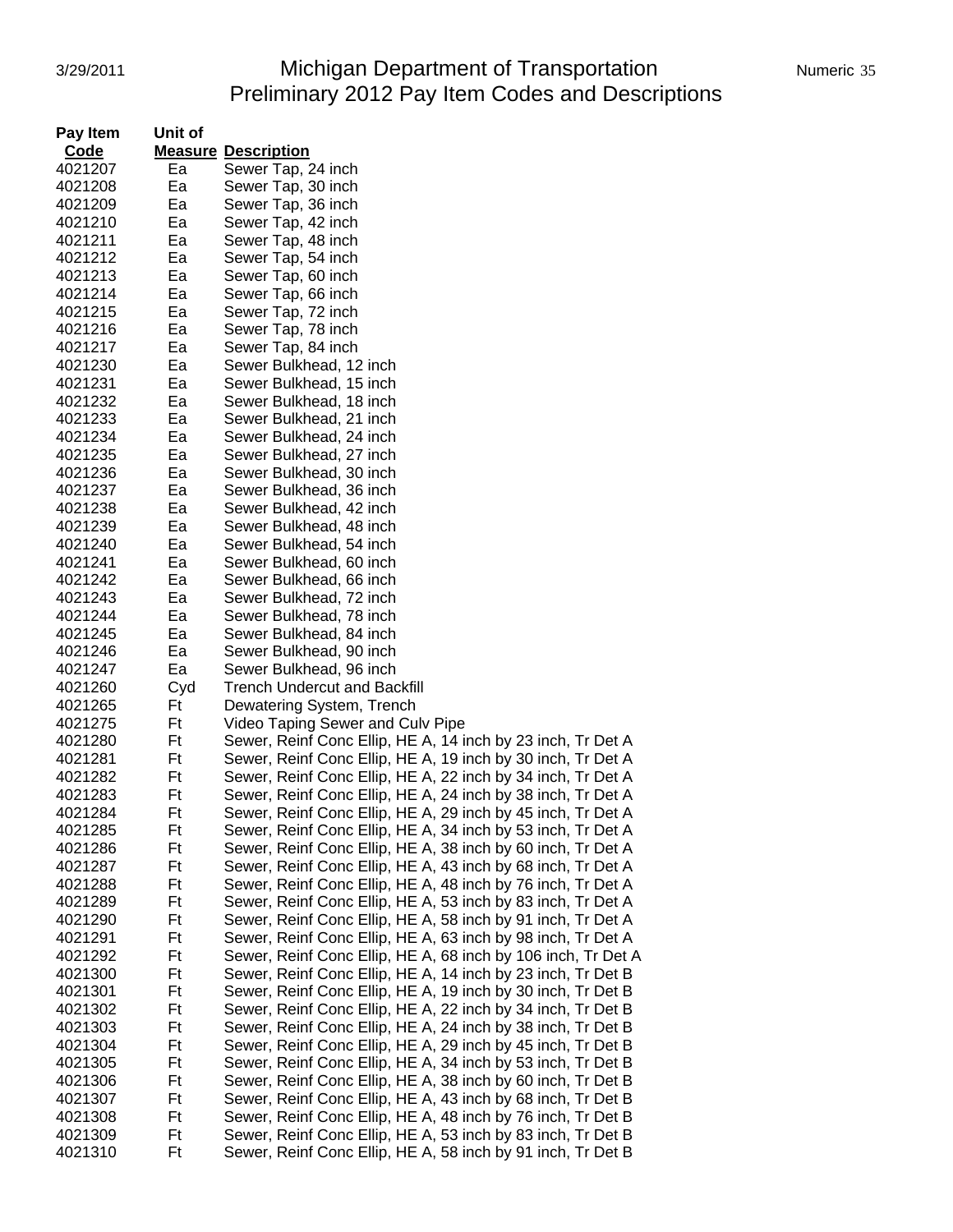#### 3/29/2011 Michigan Department of Transportation Numeric 36 Preliminary 2012 Pay Item Codes and Descriptions

| Pay Item | Unit of |                                                               |
|----------|---------|---------------------------------------------------------------|
| Code     |         | <b>Measure Description</b>                                    |
| 4021311  | Ft      | Sewer, Reinf Conc Ellip, HE A, 63 inch by 98 inch, Tr Det B   |
| 4021312  | Ft      | Sewer, Reinf Conc Ellip, HE A, 68 inch by 106 inch, Tr Det B  |
| 4021320  | Ft      | Sewer, Reinf Conc Ellip, HE I, 14 inch by 23 inch, Tr Det A   |
| 4021321  | Ft      | Sewer, Reinf Conc Ellip, HE I, 19 inch by 30 inch, Tr Det A   |
| 4021322  | Ft      | Sewer, Reinf Conc Ellip, HE I, 22 inch by 34 inch, Tr Det A   |
| 4021323  | Ft      | Sewer, Reinf Conc Ellip, HE I, 24 inch by 38 inch, Tr Det A   |
| 4021324  | Ft      | Sewer, Reinf Conc Ellip, HE I, 29 inch by 45 inch, Tr Det A   |
| 4021325  | Ft      | Sewer, Reinf Conc Ellip, HE I, 34 inch by 53 inch, Tr Det A   |
| 4021326  | Ft      | Sewer, Reinf Conc Ellip, HE I, 38 inch by 60 inch, Tr Det A   |
| 4021327  | Ft      | Sewer, Reinf Conc Ellip, HE I, 43 inch by 68 inch, Tr Det A   |
| 4021328  | Ft      | Sewer, Reinf Conc Ellip, HE I, 48 inch by 76 inch, Tr Det A   |
| 4021329  | Ft      | Sewer, Reinf Conc Ellip, HE I, 53 inch by 83 inch, Tr Det A   |
| 4021330  | Ft      | Sewer, Reinf Conc Ellip, HE I, 58 inch by 91 inch, Tr Det A   |
| 4021331  | Ft      | Sewer, Reinf Conc Ellip, HE I, 63 inch by 98 inch, Tr Det A   |
| 4021332  | Ft      | Sewer, Reinf Conc Ellip, HE I, 68 inch by 106 inch, Tr Det A  |
| 4021340  | Ft      | Sewer, Reinf Conc Ellip, HE I, 14 inch by 23 inch, Tr Det B   |
| 4021341  | Ft      | Sewer, Reinf Conc Ellip, HE I, 19 inch by 30 inch, Tr Det B   |
| 4021342  | Ft      | Sewer, Reinf Conc Ellip, HE I, 22 inch by 34 inch, Tr Det B   |
| 4021343  | Ft      | Sewer, Reinf Conc Ellip, HE I, 24 inch by 38 inch, Tr Det B   |
| 4021344  | Ft      | Sewer, Reinf Conc Ellip, HE I, 29 inch by 45 inch, Tr Det B   |
| 4021345  | Ft      | Sewer, Reinf Conc Ellip, HE I, 34 inch by 53 inch, Tr Det B   |
| 4021346  | Ft      | Sewer, Reinf Conc Ellip, HE I, 38 inch by 60 inch, Tr Det B   |
| 4021347  | Ft      | Sewer, Reinf Conc Ellip, HE I, 43 inch by 68 inch, Tr Det B   |
| 4021348  | Ft      | Sewer, Reinf Conc Ellip, HE I, 48 inch by 76 inch, Tr Det B   |
| 4021349  | Ft      | Sewer, Reinf Conc Ellip, HE I, 53 inch by 83 inch, Tr Det B   |
| 4021350  | Ft      | Sewer, Reinf Conc Ellip, HE I, 58 inch by 91 inch, Tr Det B   |
| 4021351  | Ft      | Sewer, Reinf Conc Ellip, HE I, 63 inch by 98 inch, Tr Det B   |
| 4021352  | Ft      | Sewer, Reinf Conc Ellip, HE I, 68 inch by 106 inch, Tr Det B  |
| 4021360  | Ft      | Sewer, Reinf Conc Ellip, HE II, 14 inch by 23 inch, Tr Det A  |
| 4021361  | Ft      | Sewer, Reinf Conc Ellip, HE II, 19 inch by 30 inch, Tr Det A  |
| 4021362  | Ft      | Sewer, Reinf Conc Ellip, HE II, 22 inch by 34 inch, Tr Det A  |
| 4021363  | Ft      | Sewer, Reinf Conc Ellip, HE II, 24 inch by 38 inch, Tr Det A  |
| 4021364  | Ft      | Sewer, Reinf Conc Ellip, HE II, 29 inch by 45 inch, Tr Det A  |
| 4021365  | Ft      | Sewer, Reinf Conc Ellip, HE II, 34 inch by 53 inch, Tr Det A  |
| 4021366  | Ft      | Sewer, Reinf Conc Ellip, HE II, 38 inch by 60 inch, Tr Det A  |
| 4021367  | Ft      | Sewer, Reinf Conc Ellip, HE II, 43 inch by 68 inch, Tr Det A  |
| 4021368  | Ft      | Sewer, Reinf Conc Ellip, HE II, 48 inch by 76 inch, Tr Det A  |
| 4021369  | Ft      | Sewer, Reinf Conc Ellip, HE II, 53 inch by 83 inch, Tr Det A  |
| 4021370  | Ft      | Sewer, Reinf Conc Ellip, HE II, 58 inch by 91 inch, Tr Det A  |
| 4021371  | Ft      | Sewer, Reinf Conc Ellip, HE II, 63 inch by 98 inch, Tr Det A  |
| 4021372  | Ft      | Sewer, Reinf Conc Ellip, HE II, 68 inch by 106 inch, Tr Det A |
| 4021380  | Ft      | Sewer, Reinf Conc Ellip, HE II, 14 inch by 23 inch, Tr Det B  |
| 4021381  | Ft      | Sewer, Reinf Conc Ellip, HE II, 19 inch by 30 inch, Tr Det B  |
| 4021382  | Ft      | Sewer, Reinf Conc Ellip, HE II, 22 inch by 34 inch, Tr Det B  |
| 4021383  | Ft      | Sewer, Reinf Conc Ellip, HE II, 24 inch by 38 inch, Tr Det B  |
| 4021384  | Ft      | Sewer, Reinf Conc Ellip, HE II, 29 inch by 45 inch, Tr Det B  |
| 4021385  | Ft      | Sewer, Reinf Conc Ellip, HE II, 34 inch by 53 inch, Tr Det B  |
| 4021386  | Ft      | Sewer, Reinf Conc Ellip, HE II, 38 inch by 60 inch, Tr Det B  |
| 4021387  | Ft      | Sewer, Reinf Conc Ellip, HE II, 43 inch by 68 inch, Tr Det B  |
| 4021388  | Ft      | Sewer, Reinf Conc Ellip, HE II, 48 inch by 76 inch, Tr Det B  |
| 4021389  | Ft      | Sewer, Reinf Conc Ellip, HE II, 53 inch by 83 inch, Tr Det B  |
| 4021390  | Ft      | Sewer, Reinf Conc Ellip, HE II, 58 inch by 91 inch, Tr Det B  |
| 4021391  | Ft      | Sewer, Reinf Conc Ellip, HE II, 63 inch by 98 inch, Tr Det B  |
| 4021392  | Ft      | Sewer, Reinf Conc Ellip, HE II, 68 inch by 106 inch, Tr Det B |
| 4021400  | Ft      | Sewer, Reinf Conc Ellip, HE III, 14 inch by 23 inch, Tr Det A |
| 4021401  | Ft      | Sewer, Reinf Conc Ellip, HE III, 19 inch by 30 inch, Tr Det A |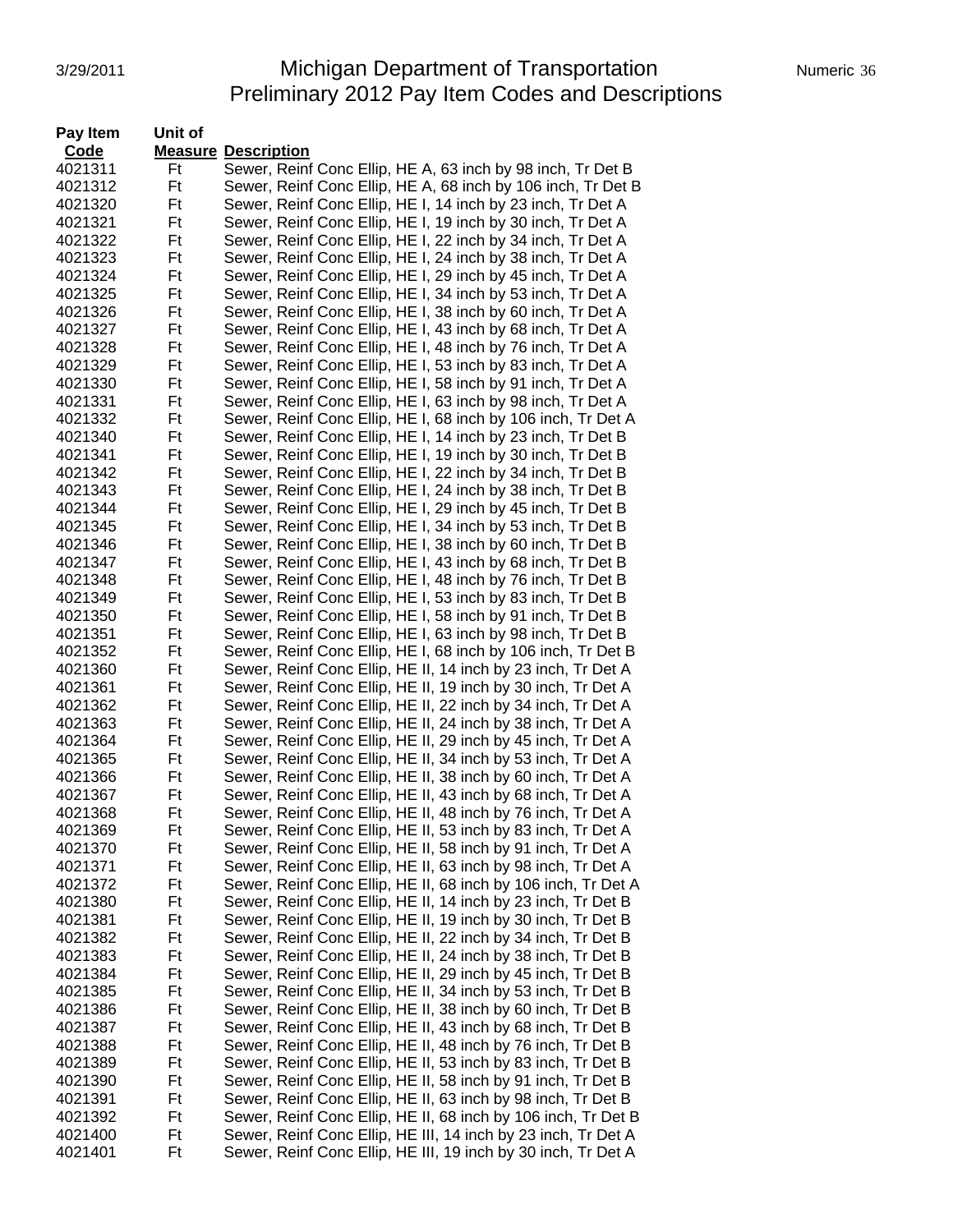## 3/29/2011 Michigan Department of Transportation Numeric 37 Preliminary 2012 Pay Item Codes and Descriptions

| Pay Item | Unit of |                                                                |
|----------|---------|----------------------------------------------------------------|
| Code     |         | <b>Measure Description</b>                                     |
| 4021402  | Ft      | Sewer, Reinf Conc Ellip, HE III, 22 inch by 34 inch, Tr Det A  |
| 4021403  | Ft      | Sewer, Reinf Conc Ellip, HE III, 24 inch by 38 inch, Tr Det A  |
| 4021404  | Ft      | Sewer, Reinf Conc Ellip, HE III, 29 inch by 45 inch, Tr Det A  |
| 4021405  | Ft      | Sewer, Reinf Conc Ellip, HE III, 34 inch by 53 inch, Tr Det A  |
| 4021406  | Ft      | Sewer, Reinf Conc Ellip, HE III, 38 inch by 60 inch, Tr Det A  |
| 4021407  | Ft      | Sewer, Reinf Conc Ellip, HE III, 43 inch by 68 inch, Tr Det A  |
| 4021408  | Ft      | Sewer, Reinf Conc Ellip, HE III, 48 inch by 76 inch, Tr Det A  |
| 4021409  | Ft      | Sewer, Reinf Conc Ellip, HE III, 53 inch by 83 inch, Tr Det A  |
| 4021410  | Ft      | Sewer, Reinf Conc Ellip, HE III, 58 inch by 91 inch, Tr Det A  |
| 4021411  | Ft      | Sewer, Reinf Conc Ellip, HE III, 63 inch by 98 inch, Tr Det A  |
| 4021412  | Ft      | Sewer, Reinf Conc Ellip, HE III, 68 inch by 106 inch, Tr Det A |
| 4021420  | Ft      | Sewer, Reinf Conc Ellip, HE III, 14 inch by 23 inch, Tr Det B  |
| 4021421  | Ft      | Sewer, Reinf Conc Ellip, HE III, 19 inch by 30 inch, Tr Det B  |
| 4021422  | Ft      | Sewer, Reinf Conc Ellip, HE III, 22 inch by 34 inch, Tr Det B  |
| 4021423  | Ft      | Sewer, Reinf Conc Ellip, HE III, 24 inch by 38 inch, Tr Det B  |
| 4021424  | Ft      | Sewer, Reinf Conc Ellip, HE III, 29 inch by 45 inch, Tr Det B  |
| 4021425  | Ft      | Sewer, Reinf Conc Ellip, HE III, 34 inch by 53 inch, Tr Det B  |
| 4021426  | Ft      | Sewer, Reinf Conc Ellip, HE III, 38 inch by 60 inch, Tr Det B  |
| 4021427  | Ft      | Sewer, Reinf Conc Ellip, HE III, 43 inch by 68 inch, Tr Det B  |
| 4021428  | Ft      | Sewer, Reinf Conc Ellip, HE III, 48 inch by 76 inch, Tr Det B  |
| 4021429  | Ft      | Sewer, Reinf Conc Ellip, HE III, 53 inch by 83 inch, Tr Det B  |
| 4021430  | Ft      | Sewer, Reinf Conc Ellip, HE III, 58 inch by 91 inch, Tr Det B  |
| 4021431  | Ft      | Sewer, Reinf Conc Ellip, HE III, 63 inch by 98 inch, Tr Det B  |
| 4021432  | Ft      | Sewer, Reinf Conc Ellip, HE III, 68 inch by 106 inch, Tr Det B |
| 4021440  | Ft      | Sewer, Reinf Conc Ellip, HE IV, 14 inch by 23 inch, Tr Det A   |
| 4021441  | Ft      | Sewer, Reinf Conc Ellip, HE IV, 19 inch by 30 inch, Tr Det A   |
| 4021442  | Ft      | Sewer, Reinf Conc Ellip, HE IV, 22 inch by 34 inch, Tr Det A   |
| 4021443  | Ft      | Sewer, Reinf Conc Ellip, HE IV, 24 inch by 38 inch, Tr Det A   |
| 4021444  | Ft      | Sewer, Reinf Conc Ellip, HE IV, 29 inch by 45 inch, Tr Det A   |
| 4021445  | Ft      | Sewer, Reinf Conc Ellip, HE IV, 34 inch by 53 inch, Tr Det A   |
| 4021450  | Ft      | Sewer, Reinf Conc Ellip, HE IV, 14 inch by 23 inch, Tr Det B   |
| 4021451  | Ft      | Sewer, Reinf Conc Ellip, HE IV, 19 inch by 30 inch, Tr Det B   |
| 4021452  | Ft      | Sewer, Reinf Conc Ellip, HE IV, 22 inch by 34 inch, Tr Det B   |
| 4021453  | Ft      | Sewer, Reinf Conc Ellip, HE IV, 24 inch by 38 inch, Tr Det B   |
| 4021454  | Ft      | Sewer, Reinf Conc Ellip, HE IV, 29 inch by 45 inch, Tr Det B   |
| 4021455  | Ft      | Sewer, Reinf Conc Ellip, HE IV, 34 inch by 53 inch, Tr Det B   |
| 4027001  | Ft      |                                                                |
| 4027021  | Cyd     |                                                                |
| 4027050  | Ea      |                                                                |
| 4030005  | Ea      | Dr Structure Cover, Adj, Case 1                                |
| 4030006  | Ea      | Dr Structure Cover, Adj, Case 2                                |
| 4030010  | Ea      | Dr Structure Cover, Type B                                     |
| 4030015  | Ea      | Dr Structure Cover, Type C                                     |
| 4030020  | Ea      | Dr Structure Cover, Type CX                                    |
| 4030025  | Ea      | Dr Structure Cover, Type D                                     |
| 4030030  | Ea      | Dr Structure Cover, Type DX                                    |
| 4030035  | Ea      | Dr Structure Cover, Type E                                     |
| 4030040  | Ea      | Dr Structure Cover, Type G                                     |
| 4030045  | Ea      | Dr Structure Cover, Type J                                     |
| 4030050  | Ea      | Dr Structure Cover, Type K                                     |
| 4030055  | Ea      | Dr Structure Cover, Type L                                     |
| 4030060  | Ea      | Dr Structure Cover, Type M                                     |
| 4030065  | Ea      | Dr Structure Cover, Type Q                                     |
| 4030070  | Ea      | Dr Structure Cover, Type R                                     |
| 4030075  | Ea      | Dr Structure Cover, Type RX                                    |
| 4030080  | Ea      | Dr Structure Cover, Type W                                     |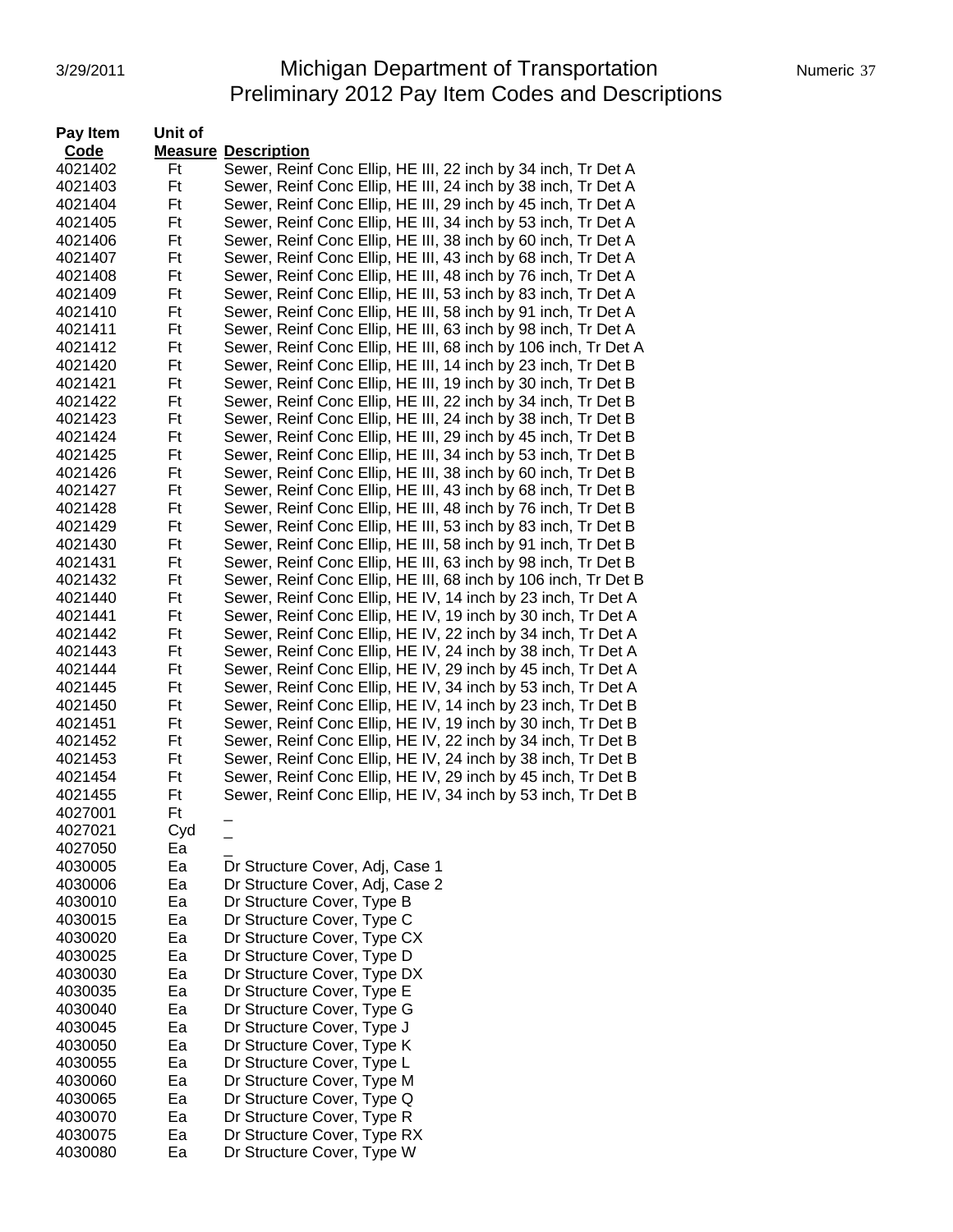# 3/29/2011 **Michigan Department of Transportation** Numeric 38 Preliminary 2012 Pay Item Codes and Descriptions

| Pay Item | Unit of |                                                           |
|----------|---------|-----------------------------------------------------------|
| Code     |         | <b>Measure Description</b>                                |
| 4030085  | Ea      | Dr Structure Cover, Type V                                |
| 4030090  | Ea      | Dr Structure Cover, Type VG                               |
| 4030104  | Ft      | Dr Structure Lead, Cleaning, 4 inch                       |
| 4030106  | Ft      | Dr Structure Lead, Cleaning, 6 inch                       |
| 4030108  | Ft      | Dr Structure Lead, Cleaning, 8 inch                       |
| 4030110  | Ft      | Dr Structure Lead, Cleaning, 10 inch                      |
| 4030112  | Ft      | Dr Structure Lead, Cleaning, 12 inch                      |
| 4030115  | Ft      | Dr Structure Lead, Cleaning, 15 inch                      |
| 4030118  | Ft      | Dr Structure Lead, Cleaning, 18 inch                      |
| 4030124  | Ft      | Dr Structure Lead, Cleaning, 24 inch                      |
| 4030130  | Ft      | Dr Structure Lead, Cleaning, 30 inch                      |
| 4030136  | Ft      | Dr Structure Lead, Cleaning, 36 inch                      |
| 4030142  | Ft      | Dr Structure Lead, Cleaning, 42 inch                      |
| 4030148  | Ft      | Dr Structure Lead, Cleaning, 48 inch                      |
| 4030154  | Ft      | Dr Structure Lead, Cleaning, 54 inch                      |
| 4030160  | Ft      | Dr Structure Lead, Cleaning, 60 inch                      |
| 4030166  | Ft      | Dr Structure Lead, Cleaning, 66 inch                      |
| 4030172  | Ft      | Dr Structure Lead, Cleaning, 72 inch                      |
| 4030178  | Ft      | Dr Structure Lead, Cleaning, 78 inch                      |
| 4030184  | Ft      | Dr Structure Lead, Cleaning, 84 inch                      |
| 4030190  | Ft      | Dr Structure Lead, Cleaning, 90 inch                      |
| 4030196  | Ft      | Dr Structure Lead, Cleaning, 96 inch                      |
| 4030200  | Ea      | Dr Structure, 24 inch dia                                 |
| 4030210  | Ea      | Dr Structure, 48 inch dia                                 |
| 4030220  | Ea      | Dr Structure, 60 inch dia                                 |
| 4030230  | Ea      | Dr Structure, 72 inch dia                                 |
| 4030240  | Ft      | Dr Structure, Add Depth of 24 inch dia, 8 foot to 15 foot |
| 4030241  | Ft      | Dr Structure, Add Depth of 24 inch dia, more than 15 foot |
| 4030250  | Ft      | Dr Structure, Add Depth of 48 inch dia, 8 foot to 15 foot |
| 4030251  | Ft      | Dr Structure, Add Depth of 48 inch dia, more than 15 foot |
| 4030260  | Ft      | Dr Structure, Add Depth of 60 inch dia, 8 foot to 15 foot |
| 4030261  | Ft      | Dr Structure, Add Depth of 60 inch dia, more than 15 foot |
| 4030270  | Ft      | Dr Structure, Add Depth of 72 inch dia, 8 foot to 15 foot |
| 4030271  | Ft      | Dr Structure, Add Depth of 72 inch dia, more than 15 foot |
| 4030280  | Ft      | Dr Structure, Adj, Add Depth                              |
| 4030290  | Ea      | Dr Structure, Cleaning                                    |
| 4030304  | Ea      | Dr Structure, Tap, 4 inch                                 |
| 4030306  | Ea      | Dr Structure, Tap, 6 inch                                 |
| 4030308  | Ea      | Dr Structure, Tap, 8 inch                                 |
| 4030310  | Ea      | Dr Structure, Tap, 10 inch                                |
| 4030312  | Ea      | Dr Structure, Tap, 12 inch                                |
| 4030315  | Ea      | Dr Structure, Tap, 15 inch                                |
| 4030318  | Ea      | Dr Structure, Tap, 18 inch                                |
| 4030324  | Ea      | Dr Structure, Tap, 24 inch                                |
| 4030330  | Ea      | Dr Structure, Tap, 30 inch                                |
| 4030336  | Ea      | Dr Structure, Tap, 36 inch                                |
| 4030342  | Ea      | Dr Structure, Tap, 42 inch                                |
| 4030348  | Ea      | Dr Structure, Tap, 48 inch                                |
| 4030354  | Ea      | Dr Structure, Tap, 54 inch                                |
| 4030360  | Ea      | Dr Structure, Tap, 60 inch                                |
| 4030366  | Ea      | Dr Structure, Tap, 66 inch                                |
| 4030372  | Ea      | Dr Structure, Tap, 72 inch                                |
| 4030378  | Ea      | Dr Structure, Tap, 78 inch                                |
| 4030384  | Ea      | Dr Structure, Tap, 84 inch                                |
| 4030390  | Ea      | Dr Structure, Temp Lowering                               |
| 4030395  | Ea      | Drop Inlet, Type 1                                        |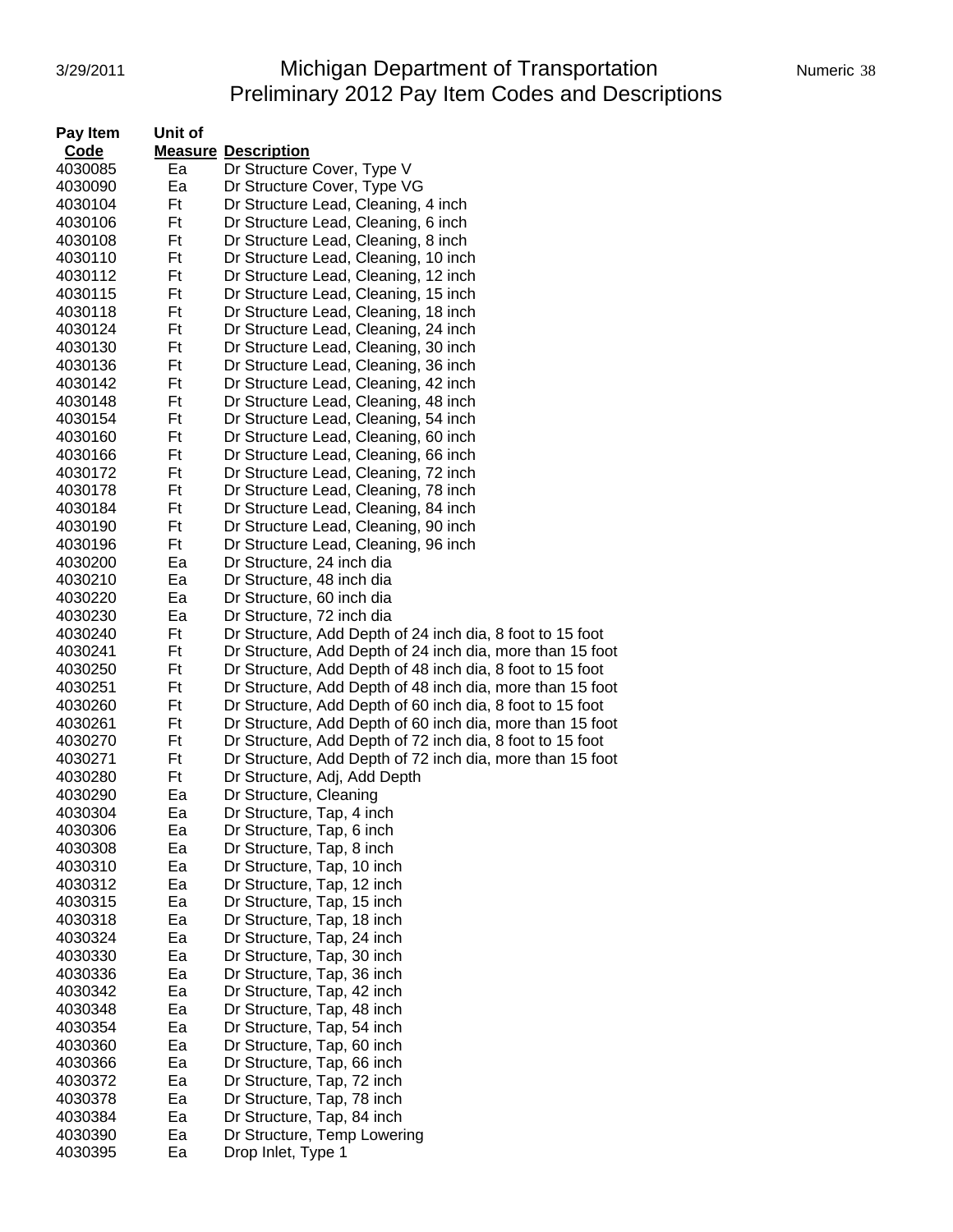# 3/29/2011 **Michigan Department of Transportation** Numeric 39 Preliminary 2012 Pay Item Codes and Descriptions

| Pay Item | Unit of |                                |
|----------|---------|--------------------------------|
| Code     |         | <b>Measure Description</b>     |
| 4030396  | Ea      | Drop Inlet, Type 2             |
| 4030401  | Ea      | Mh Base, 48 inch, Type 1       |
| 4030402  | Ea      | Mh Base, 48 inch, Type 2       |
| 4030411  | Ea      | Mh Base, 54 inch, Type 1       |
| 4030412  | Ea      | Mh Base, 54 inch, Type 2       |
| 4030421  | Ea      | Mh Base, 60 inch, Type 1       |
| 4030422  | Ea      | Mh Base, 60 inch, Type 2       |
| 4030431  | Ea      | Mh Base, 66 inch, Type 1       |
| 4030432  | Ea      | Mh Base, 66 inch, Type 2       |
| 4030441  | Ea      | Mh Base, 72 inch, Type 1       |
| 4030442  | Ea      | Mh Base, 72 inch, Type 2       |
| 4030451  | Ea      |                                |
|          |         | Mh Base, 78 inch, Type 1       |
| 4030452  | Ea      | Mh Base, 78 inch, Type 2       |
| 4030461  | Ea      | Mh Base, 84 inch, Type 1       |
| 4030462  | Ea      | Mh Base, 84 inch, Type 2       |
| 4030471  | Ea      | Mh Base, 90 inch, Type 1       |
| 4030472  | Ea      | Mh Base, 90 inch, Type 2       |
| 4030481  | Ea      | Mh Base, 96 inch, Type 1       |
| 4030482  | Ea      | Mh Base, 96 inch, Type 2       |
| 4030491  | Ea      | Mh Base, 102 inch, Type 1      |
| 4030492  | Ea      | Mh Base, 102 inch, Type 2      |
| 4030501  | Ea      | Mh Base, 108 inch, Type 1      |
| 4030502  | Ea      | Mh Base, 108 inch, Type 2      |
| 4030505  | Ft      | Mh Riser                       |
| 4030542  | Ea      | Mh, Precast Tee, II, 42 inch   |
| 4030548  | Ea      | Mh, Precast Tee, II, 48 inch   |
| 4030554  | Ea      | Mh, Precast Tee, II, 54 inch   |
| 4030560  | Ea      | Mh, Precast Tee, II, 60 inch   |
| 4030566  | Ea      | Mh, Precast Tee, II, 66 inch   |
| 4030572  | Ea      | Mh, Precast Tee, II, 72 inch   |
| 4030578  | Ea      | Mh, Precast Tee, II, 78 inch   |
| 4030584  | Ea      | Mh, Precast Tee, II, 84 inch   |
| 4030590  | Ea      | Mh, Precast Tee, II, 90 inch   |
| 4030596  | Ea      | Mh, Precast Tee, II, 96 inch   |
| 4030602  | Ea      | Mh, Precast Tee, II, 102 inch  |
| 4030608  | Ea      | Mh, Precast Tee, II, 108 inch  |
| 4030642  | Ea      | Mh, Precast Tee, III, 42 inch  |
| 4030648  | Ea      | Mh, Precast Tee, III, 48 inch  |
| 4030654  | Ea      | Mh, Precast Tee, III, 54 inch  |
| 4030660  | Ea      | Mh, Precast Tee, III, 60 inch  |
| 4030666  | Ea      | Mh, Precast Tee, III, 66 inch  |
| 4030672  | Ea      | Mh, Precast Tee, III, 72 inch  |
| 4030678  | Ea      | Mh, Precast Tee, III, 78 inch  |
| 4030684  | Ea      | Mh, Precast Tee, III, 84 inch  |
| 4030690  | Ea      | Mh, Precast Tee, III, 90 inch  |
| 4030696  | Ea      | Mh, Precast Tee, III, 96 inch  |
| 4030702  | Ea      | Mh, Precast Tee, III, 102 inch |
| 4030708  | Ea      | Mh, Precast Tee, III, 108 inch |
| 4030742  | Ea      | Mh, Precast Tee, IV, 42 inch   |
| 4030748  | Ea      | Mh, Precast Tee, IV, 48 inch   |
| 4030754  | Ea      | Mh, Precast Tee, IV, 54 inch   |
| 4030760  | Ea      | Mh, Precast Tee, IV, 60 inch   |
| 4030766  | Ea      | Mh, Precast Tee, IV, 66 inch   |
| 4030772  | Ea      | Mh, Precast Tee, IV, 72 inch   |
| 4030778  | Ea      | Mh, Precast Tee, IV, 78 inch   |
| 4030784  | Ea      | Mh, Precast Tee, IV, 84 inch   |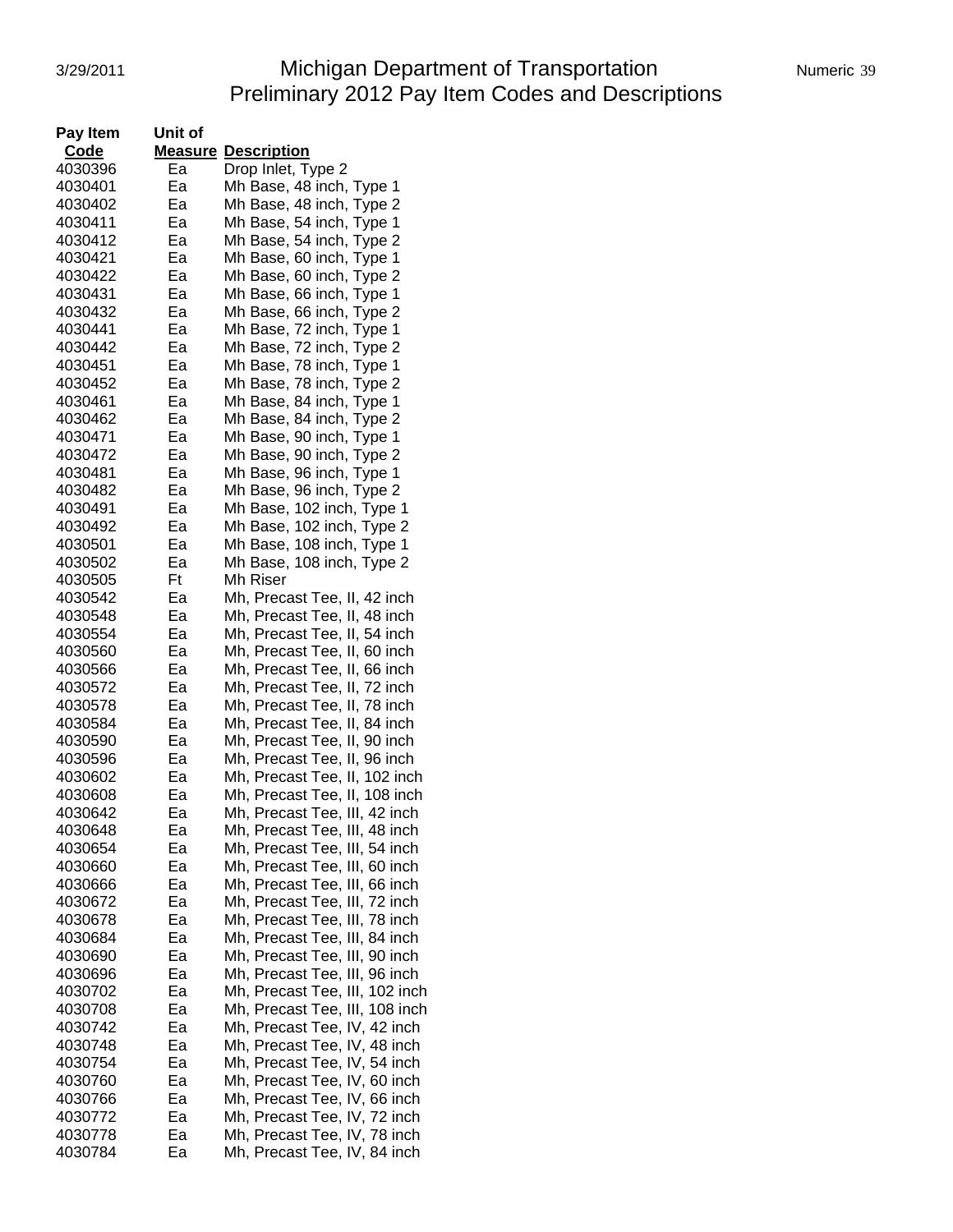# 3/29/2011 **Michigan Department of Transportation** Numeric 40 Preliminary 2012 Pay Item Codes and Descriptions

| <b>Numeric</b> |
|----------------|
|                |

| Code<br><b>Measure Description</b><br>Mh, Precast Tee, IV, 90 inch<br>4030790<br>Ea<br>4030796<br>Ea<br>Mh, Precast Tee, IV, 96 inch<br>4030802<br>Ea<br>Mh, Precast Tee, IV, 102 inch<br>Ea<br>4030808<br>Mh, Precast Tee, IV, 108 inch<br>Ea<br>4030842<br>Mh, Precast Tee, V, 42 inch<br>Ea<br>4030848<br>Mh, Precast Tee, V, 48 inch<br>4030854<br>Ea<br>Mh, Precast Tee, V, 54 inch<br>4030860<br>Ea<br>Mh, Precast Tee, V, 60 inch<br>4030866<br>Ea<br>Mh, Precast Tee, V, 66 inch<br>4030872<br>Ea<br>Mh, Precast Tee, V, 72 inch<br>4030878<br>Ea<br>Mh, Precast Tee, V, 78 inch<br>Mh, Precast Tee, V, 84 inch<br>4030884<br>Ea<br>Mh, Precast Tee, V, 90 inch<br>4030890<br>Ea<br>4030896<br>Ea<br>Mh, Precast Tee, V, 96 inch<br>Ea<br>Mh, Precast Tee, V, 102 inch<br>4030902<br>4030908<br>Ea<br>Mh, Precast Tee, V, 108 inch<br>Ft<br>4037001<br>Lb<br>4037030<br>Ea<br>4037050<br>Ft<br>4040001<br>Underdrain, Bank, 4 inch<br>Ft<br>Underdrain, Bank, 6 inch<br>4040003<br>4040005<br>Ft<br>Underdrain, Bank, 8 inch<br>Ft<br>Underdrain, Bank, 10 inch<br>4040007<br>Ft<br>Underdrain, Bank, 12 inch<br>4040009<br>Ft<br>Underdrain, Bank, Open-Graded, 4 inch<br>4040011<br>Ft<br>4040013<br>Underdrain, Bank, Open-Graded, 6 inch<br>Ft<br>4040015<br>Underdrain, Bank, Open-Graded, 8 inch<br>Ft<br>Underdrain, Bank, Open-Graded, 10 inch<br>4040017<br>Ft<br>Underdrain, Bank, Open-Graded, 12 inch<br>4040019<br>Ft<br>Underdrain, Edge of Pavt, 12 inch<br>4040021<br>Ft<br>Underdrain, Edge of Pavt, 18 inch<br>4040025<br>Ft<br>Underdrain, Edge of Pavt, 24 inch<br>4040029<br>Underdrain, Fdn, 4 inch<br>4040031<br>Ft<br>4040033<br>Ft<br>Underdrain, Fdn, 6 inch<br>Underdrain, Fdn, 8 inch<br>4040035<br>Ft<br>Underdrain, Fdn, 10 inch<br>4040037<br>Ft<br>4040039<br>Ft<br>Underdrain, Fdn, 12 inch<br>4040041<br>Underdrain, Pipe, Open-Graded, 4 inch<br>Ft<br>4040043<br>Ft<br>Underdrain, Pipe, Open-Graded, 6 inch<br>Ft<br>4040045<br>Underdrain, Pipe, Open-Graded, 8 inch<br>Ft<br>Underdrain, Pipe, Open-Graded, 12 inch<br>4040049<br>Ft<br>4040051<br>Underdrain, Pipe, Open-Graded, 18 inch<br>Ft<br>Underdrain, Pipe, Open-Graded, 24 inch<br>4040053<br>Ft<br>Underdrain, PDS, Open-Graded, 12 inch<br>4040055<br>4040057<br>Ft<br>Underdrain, PDS, Open-Graded, 18 inch<br>Ft<br>Underdrain, PDS, Open-Graded, 24 inch<br>4040059<br>Ft<br>Underdrain, Subbase, 4 inch<br>4040061<br>Underdrain, Subbase, 6 inch<br>Ft<br>4040063<br>Underdrain, Subbase, 8 inch<br>4040065<br>Ft<br>Ft<br>Underdrain, Subgrade, 4 inch<br>4040071<br>Ft<br>Underdrain, Subgrade, 6 inch<br>4040073<br>Ft<br>4040075<br>Underdrain, Subgrade, 8 inch<br>Ft<br>Underdrain, Subgrade, 10 inch<br>4040077<br>Ft<br>4040079<br>Underdrain, Subgrade, 12 inch<br>4040081<br>Ft<br>Underdrain, Subgrade, Open-Graded, 4 inch<br>Ft<br>4040083 | Pay Item | Unit of |                                           |
|-------------------------------------------------------------------------------------------------------------------------------------------------------------------------------------------------------------------------------------------------------------------------------------------------------------------------------------------------------------------------------------------------------------------------------------------------------------------------------------------------------------------------------------------------------------------------------------------------------------------------------------------------------------------------------------------------------------------------------------------------------------------------------------------------------------------------------------------------------------------------------------------------------------------------------------------------------------------------------------------------------------------------------------------------------------------------------------------------------------------------------------------------------------------------------------------------------------------------------------------------------------------------------------------------------------------------------------------------------------------------------------------------------------------------------------------------------------------------------------------------------------------------------------------------------------------------------------------------------------------------------------------------------------------------------------------------------------------------------------------------------------------------------------------------------------------------------------------------------------------------------------------------------------------------------------------------------------------------------------------------------------------------------------------------------------------------------------------------------------------------------------------------------------------------------------------------------------------------------------------------------------------------------------------------------------------------------------------------------------------------------------------------------------------------------------------------------------------------------------------------------------------------------------------------------------------------------------------------------------------------------------------------------------------------------------------------------------------------------------------------------------------------------------------------------------------------------------------------------------------------|----------|---------|-------------------------------------------|
|                                                                                                                                                                                                                                                                                                                                                                                                                                                                                                                                                                                                                                                                                                                                                                                                                                                                                                                                                                                                                                                                                                                                                                                                                                                                                                                                                                                                                                                                                                                                                                                                                                                                                                                                                                                                                                                                                                                                                                                                                                                                                                                                                                                                                                                                                                                                                                                                                                                                                                                                                                                                                                                                                                                                                                                                                                                                         |          |         |                                           |
|                                                                                                                                                                                                                                                                                                                                                                                                                                                                                                                                                                                                                                                                                                                                                                                                                                                                                                                                                                                                                                                                                                                                                                                                                                                                                                                                                                                                                                                                                                                                                                                                                                                                                                                                                                                                                                                                                                                                                                                                                                                                                                                                                                                                                                                                                                                                                                                                                                                                                                                                                                                                                                                                                                                                                                                                                                                                         |          |         |                                           |
|                                                                                                                                                                                                                                                                                                                                                                                                                                                                                                                                                                                                                                                                                                                                                                                                                                                                                                                                                                                                                                                                                                                                                                                                                                                                                                                                                                                                                                                                                                                                                                                                                                                                                                                                                                                                                                                                                                                                                                                                                                                                                                                                                                                                                                                                                                                                                                                                                                                                                                                                                                                                                                                                                                                                                                                                                                                                         |          |         |                                           |
|                                                                                                                                                                                                                                                                                                                                                                                                                                                                                                                                                                                                                                                                                                                                                                                                                                                                                                                                                                                                                                                                                                                                                                                                                                                                                                                                                                                                                                                                                                                                                                                                                                                                                                                                                                                                                                                                                                                                                                                                                                                                                                                                                                                                                                                                                                                                                                                                                                                                                                                                                                                                                                                                                                                                                                                                                                                                         |          |         |                                           |
|                                                                                                                                                                                                                                                                                                                                                                                                                                                                                                                                                                                                                                                                                                                                                                                                                                                                                                                                                                                                                                                                                                                                                                                                                                                                                                                                                                                                                                                                                                                                                                                                                                                                                                                                                                                                                                                                                                                                                                                                                                                                                                                                                                                                                                                                                                                                                                                                                                                                                                                                                                                                                                                                                                                                                                                                                                                                         |          |         |                                           |
|                                                                                                                                                                                                                                                                                                                                                                                                                                                                                                                                                                                                                                                                                                                                                                                                                                                                                                                                                                                                                                                                                                                                                                                                                                                                                                                                                                                                                                                                                                                                                                                                                                                                                                                                                                                                                                                                                                                                                                                                                                                                                                                                                                                                                                                                                                                                                                                                                                                                                                                                                                                                                                                                                                                                                                                                                                                                         |          |         |                                           |
|                                                                                                                                                                                                                                                                                                                                                                                                                                                                                                                                                                                                                                                                                                                                                                                                                                                                                                                                                                                                                                                                                                                                                                                                                                                                                                                                                                                                                                                                                                                                                                                                                                                                                                                                                                                                                                                                                                                                                                                                                                                                                                                                                                                                                                                                                                                                                                                                                                                                                                                                                                                                                                                                                                                                                                                                                                                                         |          |         |                                           |
|                                                                                                                                                                                                                                                                                                                                                                                                                                                                                                                                                                                                                                                                                                                                                                                                                                                                                                                                                                                                                                                                                                                                                                                                                                                                                                                                                                                                                                                                                                                                                                                                                                                                                                                                                                                                                                                                                                                                                                                                                                                                                                                                                                                                                                                                                                                                                                                                                                                                                                                                                                                                                                                                                                                                                                                                                                                                         |          |         |                                           |
|                                                                                                                                                                                                                                                                                                                                                                                                                                                                                                                                                                                                                                                                                                                                                                                                                                                                                                                                                                                                                                                                                                                                                                                                                                                                                                                                                                                                                                                                                                                                                                                                                                                                                                                                                                                                                                                                                                                                                                                                                                                                                                                                                                                                                                                                                                                                                                                                                                                                                                                                                                                                                                                                                                                                                                                                                                                                         |          |         |                                           |
|                                                                                                                                                                                                                                                                                                                                                                                                                                                                                                                                                                                                                                                                                                                                                                                                                                                                                                                                                                                                                                                                                                                                                                                                                                                                                                                                                                                                                                                                                                                                                                                                                                                                                                                                                                                                                                                                                                                                                                                                                                                                                                                                                                                                                                                                                                                                                                                                                                                                                                                                                                                                                                                                                                                                                                                                                                                                         |          |         |                                           |
|                                                                                                                                                                                                                                                                                                                                                                                                                                                                                                                                                                                                                                                                                                                                                                                                                                                                                                                                                                                                                                                                                                                                                                                                                                                                                                                                                                                                                                                                                                                                                                                                                                                                                                                                                                                                                                                                                                                                                                                                                                                                                                                                                                                                                                                                                                                                                                                                                                                                                                                                                                                                                                                                                                                                                                                                                                                                         |          |         |                                           |
|                                                                                                                                                                                                                                                                                                                                                                                                                                                                                                                                                                                                                                                                                                                                                                                                                                                                                                                                                                                                                                                                                                                                                                                                                                                                                                                                                                                                                                                                                                                                                                                                                                                                                                                                                                                                                                                                                                                                                                                                                                                                                                                                                                                                                                                                                                                                                                                                                                                                                                                                                                                                                                                                                                                                                                                                                                                                         |          |         |                                           |
|                                                                                                                                                                                                                                                                                                                                                                                                                                                                                                                                                                                                                                                                                                                                                                                                                                                                                                                                                                                                                                                                                                                                                                                                                                                                                                                                                                                                                                                                                                                                                                                                                                                                                                                                                                                                                                                                                                                                                                                                                                                                                                                                                                                                                                                                                                                                                                                                                                                                                                                                                                                                                                                                                                                                                                                                                                                                         |          |         |                                           |
|                                                                                                                                                                                                                                                                                                                                                                                                                                                                                                                                                                                                                                                                                                                                                                                                                                                                                                                                                                                                                                                                                                                                                                                                                                                                                                                                                                                                                                                                                                                                                                                                                                                                                                                                                                                                                                                                                                                                                                                                                                                                                                                                                                                                                                                                                                                                                                                                                                                                                                                                                                                                                                                                                                                                                                                                                                                                         |          |         |                                           |
|                                                                                                                                                                                                                                                                                                                                                                                                                                                                                                                                                                                                                                                                                                                                                                                                                                                                                                                                                                                                                                                                                                                                                                                                                                                                                                                                                                                                                                                                                                                                                                                                                                                                                                                                                                                                                                                                                                                                                                                                                                                                                                                                                                                                                                                                                                                                                                                                                                                                                                                                                                                                                                                                                                                                                                                                                                                                         |          |         |                                           |
|                                                                                                                                                                                                                                                                                                                                                                                                                                                                                                                                                                                                                                                                                                                                                                                                                                                                                                                                                                                                                                                                                                                                                                                                                                                                                                                                                                                                                                                                                                                                                                                                                                                                                                                                                                                                                                                                                                                                                                                                                                                                                                                                                                                                                                                                                                                                                                                                                                                                                                                                                                                                                                                                                                                                                                                                                                                                         |          |         |                                           |
|                                                                                                                                                                                                                                                                                                                                                                                                                                                                                                                                                                                                                                                                                                                                                                                                                                                                                                                                                                                                                                                                                                                                                                                                                                                                                                                                                                                                                                                                                                                                                                                                                                                                                                                                                                                                                                                                                                                                                                                                                                                                                                                                                                                                                                                                                                                                                                                                                                                                                                                                                                                                                                                                                                                                                                                                                                                                         |          |         |                                           |
|                                                                                                                                                                                                                                                                                                                                                                                                                                                                                                                                                                                                                                                                                                                                                                                                                                                                                                                                                                                                                                                                                                                                                                                                                                                                                                                                                                                                                                                                                                                                                                                                                                                                                                                                                                                                                                                                                                                                                                                                                                                                                                                                                                                                                                                                                                                                                                                                                                                                                                                                                                                                                                                                                                                                                                                                                                                                         |          |         |                                           |
|                                                                                                                                                                                                                                                                                                                                                                                                                                                                                                                                                                                                                                                                                                                                                                                                                                                                                                                                                                                                                                                                                                                                                                                                                                                                                                                                                                                                                                                                                                                                                                                                                                                                                                                                                                                                                                                                                                                                                                                                                                                                                                                                                                                                                                                                                                                                                                                                                                                                                                                                                                                                                                                                                                                                                                                                                                                                         |          |         |                                           |
|                                                                                                                                                                                                                                                                                                                                                                                                                                                                                                                                                                                                                                                                                                                                                                                                                                                                                                                                                                                                                                                                                                                                                                                                                                                                                                                                                                                                                                                                                                                                                                                                                                                                                                                                                                                                                                                                                                                                                                                                                                                                                                                                                                                                                                                                                                                                                                                                                                                                                                                                                                                                                                                                                                                                                                                                                                                                         |          |         |                                           |
|                                                                                                                                                                                                                                                                                                                                                                                                                                                                                                                                                                                                                                                                                                                                                                                                                                                                                                                                                                                                                                                                                                                                                                                                                                                                                                                                                                                                                                                                                                                                                                                                                                                                                                                                                                                                                                                                                                                                                                                                                                                                                                                                                                                                                                                                                                                                                                                                                                                                                                                                                                                                                                                                                                                                                                                                                                                                         |          |         |                                           |
|                                                                                                                                                                                                                                                                                                                                                                                                                                                                                                                                                                                                                                                                                                                                                                                                                                                                                                                                                                                                                                                                                                                                                                                                                                                                                                                                                                                                                                                                                                                                                                                                                                                                                                                                                                                                                                                                                                                                                                                                                                                                                                                                                                                                                                                                                                                                                                                                                                                                                                                                                                                                                                                                                                                                                                                                                                                                         |          |         |                                           |
|                                                                                                                                                                                                                                                                                                                                                                                                                                                                                                                                                                                                                                                                                                                                                                                                                                                                                                                                                                                                                                                                                                                                                                                                                                                                                                                                                                                                                                                                                                                                                                                                                                                                                                                                                                                                                                                                                                                                                                                                                                                                                                                                                                                                                                                                                                                                                                                                                                                                                                                                                                                                                                                                                                                                                                                                                                                                         |          |         |                                           |
|                                                                                                                                                                                                                                                                                                                                                                                                                                                                                                                                                                                                                                                                                                                                                                                                                                                                                                                                                                                                                                                                                                                                                                                                                                                                                                                                                                                                                                                                                                                                                                                                                                                                                                                                                                                                                                                                                                                                                                                                                                                                                                                                                                                                                                                                                                                                                                                                                                                                                                                                                                                                                                                                                                                                                                                                                                                                         |          |         |                                           |
|                                                                                                                                                                                                                                                                                                                                                                                                                                                                                                                                                                                                                                                                                                                                                                                                                                                                                                                                                                                                                                                                                                                                                                                                                                                                                                                                                                                                                                                                                                                                                                                                                                                                                                                                                                                                                                                                                                                                                                                                                                                                                                                                                                                                                                                                                                                                                                                                                                                                                                                                                                                                                                                                                                                                                                                                                                                                         |          |         |                                           |
|                                                                                                                                                                                                                                                                                                                                                                                                                                                                                                                                                                                                                                                                                                                                                                                                                                                                                                                                                                                                                                                                                                                                                                                                                                                                                                                                                                                                                                                                                                                                                                                                                                                                                                                                                                                                                                                                                                                                                                                                                                                                                                                                                                                                                                                                                                                                                                                                                                                                                                                                                                                                                                                                                                                                                                                                                                                                         |          |         |                                           |
|                                                                                                                                                                                                                                                                                                                                                                                                                                                                                                                                                                                                                                                                                                                                                                                                                                                                                                                                                                                                                                                                                                                                                                                                                                                                                                                                                                                                                                                                                                                                                                                                                                                                                                                                                                                                                                                                                                                                                                                                                                                                                                                                                                                                                                                                                                                                                                                                                                                                                                                                                                                                                                                                                                                                                                                                                                                                         |          |         |                                           |
|                                                                                                                                                                                                                                                                                                                                                                                                                                                                                                                                                                                                                                                                                                                                                                                                                                                                                                                                                                                                                                                                                                                                                                                                                                                                                                                                                                                                                                                                                                                                                                                                                                                                                                                                                                                                                                                                                                                                                                                                                                                                                                                                                                                                                                                                                                                                                                                                                                                                                                                                                                                                                                                                                                                                                                                                                                                                         |          |         |                                           |
|                                                                                                                                                                                                                                                                                                                                                                                                                                                                                                                                                                                                                                                                                                                                                                                                                                                                                                                                                                                                                                                                                                                                                                                                                                                                                                                                                                                                                                                                                                                                                                                                                                                                                                                                                                                                                                                                                                                                                                                                                                                                                                                                                                                                                                                                                                                                                                                                                                                                                                                                                                                                                                                                                                                                                                                                                                                                         |          |         |                                           |
|                                                                                                                                                                                                                                                                                                                                                                                                                                                                                                                                                                                                                                                                                                                                                                                                                                                                                                                                                                                                                                                                                                                                                                                                                                                                                                                                                                                                                                                                                                                                                                                                                                                                                                                                                                                                                                                                                                                                                                                                                                                                                                                                                                                                                                                                                                                                                                                                                                                                                                                                                                                                                                                                                                                                                                                                                                                                         |          |         |                                           |
|                                                                                                                                                                                                                                                                                                                                                                                                                                                                                                                                                                                                                                                                                                                                                                                                                                                                                                                                                                                                                                                                                                                                                                                                                                                                                                                                                                                                                                                                                                                                                                                                                                                                                                                                                                                                                                                                                                                                                                                                                                                                                                                                                                                                                                                                                                                                                                                                                                                                                                                                                                                                                                                                                                                                                                                                                                                                         |          |         |                                           |
|                                                                                                                                                                                                                                                                                                                                                                                                                                                                                                                                                                                                                                                                                                                                                                                                                                                                                                                                                                                                                                                                                                                                                                                                                                                                                                                                                                                                                                                                                                                                                                                                                                                                                                                                                                                                                                                                                                                                                                                                                                                                                                                                                                                                                                                                                                                                                                                                                                                                                                                                                                                                                                                                                                                                                                                                                                                                         |          |         |                                           |
|                                                                                                                                                                                                                                                                                                                                                                                                                                                                                                                                                                                                                                                                                                                                                                                                                                                                                                                                                                                                                                                                                                                                                                                                                                                                                                                                                                                                                                                                                                                                                                                                                                                                                                                                                                                                                                                                                                                                                                                                                                                                                                                                                                                                                                                                                                                                                                                                                                                                                                                                                                                                                                                                                                                                                                                                                                                                         |          |         |                                           |
|                                                                                                                                                                                                                                                                                                                                                                                                                                                                                                                                                                                                                                                                                                                                                                                                                                                                                                                                                                                                                                                                                                                                                                                                                                                                                                                                                                                                                                                                                                                                                                                                                                                                                                                                                                                                                                                                                                                                                                                                                                                                                                                                                                                                                                                                                                                                                                                                                                                                                                                                                                                                                                                                                                                                                                                                                                                                         |          |         |                                           |
|                                                                                                                                                                                                                                                                                                                                                                                                                                                                                                                                                                                                                                                                                                                                                                                                                                                                                                                                                                                                                                                                                                                                                                                                                                                                                                                                                                                                                                                                                                                                                                                                                                                                                                                                                                                                                                                                                                                                                                                                                                                                                                                                                                                                                                                                                                                                                                                                                                                                                                                                                                                                                                                                                                                                                                                                                                                                         |          |         |                                           |
|                                                                                                                                                                                                                                                                                                                                                                                                                                                                                                                                                                                                                                                                                                                                                                                                                                                                                                                                                                                                                                                                                                                                                                                                                                                                                                                                                                                                                                                                                                                                                                                                                                                                                                                                                                                                                                                                                                                                                                                                                                                                                                                                                                                                                                                                                                                                                                                                                                                                                                                                                                                                                                                                                                                                                                                                                                                                         |          |         |                                           |
|                                                                                                                                                                                                                                                                                                                                                                                                                                                                                                                                                                                                                                                                                                                                                                                                                                                                                                                                                                                                                                                                                                                                                                                                                                                                                                                                                                                                                                                                                                                                                                                                                                                                                                                                                                                                                                                                                                                                                                                                                                                                                                                                                                                                                                                                                                                                                                                                                                                                                                                                                                                                                                                                                                                                                                                                                                                                         |          |         |                                           |
|                                                                                                                                                                                                                                                                                                                                                                                                                                                                                                                                                                                                                                                                                                                                                                                                                                                                                                                                                                                                                                                                                                                                                                                                                                                                                                                                                                                                                                                                                                                                                                                                                                                                                                                                                                                                                                                                                                                                                                                                                                                                                                                                                                                                                                                                                                                                                                                                                                                                                                                                                                                                                                                                                                                                                                                                                                                                         |          |         |                                           |
|                                                                                                                                                                                                                                                                                                                                                                                                                                                                                                                                                                                                                                                                                                                                                                                                                                                                                                                                                                                                                                                                                                                                                                                                                                                                                                                                                                                                                                                                                                                                                                                                                                                                                                                                                                                                                                                                                                                                                                                                                                                                                                                                                                                                                                                                                                                                                                                                                                                                                                                                                                                                                                                                                                                                                                                                                                                                         |          |         |                                           |
|                                                                                                                                                                                                                                                                                                                                                                                                                                                                                                                                                                                                                                                                                                                                                                                                                                                                                                                                                                                                                                                                                                                                                                                                                                                                                                                                                                                                                                                                                                                                                                                                                                                                                                                                                                                                                                                                                                                                                                                                                                                                                                                                                                                                                                                                                                                                                                                                                                                                                                                                                                                                                                                                                                                                                                                                                                                                         |          |         |                                           |
|                                                                                                                                                                                                                                                                                                                                                                                                                                                                                                                                                                                                                                                                                                                                                                                                                                                                                                                                                                                                                                                                                                                                                                                                                                                                                                                                                                                                                                                                                                                                                                                                                                                                                                                                                                                                                                                                                                                                                                                                                                                                                                                                                                                                                                                                                                                                                                                                                                                                                                                                                                                                                                                                                                                                                                                                                                                                         |          |         |                                           |
|                                                                                                                                                                                                                                                                                                                                                                                                                                                                                                                                                                                                                                                                                                                                                                                                                                                                                                                                                                                                                                                                                                                                                                                                                                                                                                                                                                                                                                                                                                                                                                                                                                                                                                                                                                                                                                                                                                                                                                                                                                                                                                                                                                                                                                                                                                                                                                                                                                                                                                                                                                                                                                                                                                                                                                                                                                                                         |          |         |                                           |
|                                                                                                                                                                                                                                                                                                                                                                                                                                                                                                                                                                                                                                                                                                                                                                                                                                                                                                                                                                                                                                                                                                                                                                                                                                                                                                                                                                                                                                                                                                                                                                                                                                                                                                                                                                                                                                                                                                                                                                                                                                                                                                                                                                                                                                                                                                                                                                                                                                                                                                                                                                                                                                                                                                                                                                                                                                                                         |          |         |                                           |
|                                                                                                                                                                                                                                                                                                                                                                                                                                                                                                                                                                                                                                                                                                                                                                                                                                                                                                                                                                                                                                                                                                                                                                                                                                                                                                                                                                                                                                                                                                                                                                                                                                                                                                                                                                                                                                                                                                                                                                                                                                                                                                                                                                                                                                                                                                                                                                                                                                                                                                                                                                                                                                                                                                                                                                                                                                                                         |          |         |                                           |
|                                                                                                                                                                                                                                                                                                                                                                                                                                                                                                                                                                                                                                                                                                                                                                                                                                                                                                                                                                                                                                                                                                                                                                                                                                                                                                                                                                                                                                                                                                                                                                                                                                                                                                                                                                                                                                                                                                                                                                                                                                                                                                                                                                                                                                                                                                                                                                                                                                                                                                                                                                                                                                                                                                                                                                                                                                                                         |          |         |                                           |
|                                                                                                                                                                                                                                                                                                                                                                                                                                                                                                                                                                                                                                                                                                                                                                                                                                                                                                                                                                                                                                                                                                                                                                                                                                                                                                                                                                                                                                                                                                                                                                                                                                                                                                                                                                                                                                                                                                                                                                                                                                                                                                                                                                                                                                                                                                                                                                                                                                                                                                                                                                                                                                                                                                                                                                                                                                                                         |          |         |                                           |
|                                                                                                                                                                                                                                                                                                                                                                                                                                                                                                                                                                                                                                                                                                                                                                                                                                                                                                                                                                                                                                                                                                                                                                                                                                                                                                                                                                                                                                                                                                                                                                                                                                                                                                                                                                                                                                                                                                                                                                                                                                                                                                                                                                                                                                                                                                                                                                                                                                                                                                                                                                                                                                                                                                                                                                                                                                                                         |          |         |                                           |
|                                                                                                                                                                                                                                                                                                                                                                                                                                                                                                                                                                                                                                                                                                                                                                                                                                                                                                                                                                                                                                                                                                                                                                                                                                                                                                                                                                                                                                                                                                                                                                                                                                                                                                                                                                                                                                                                                                                                                                                                                                                                                                                                                                                                                                                                                                                                                                                                                                                                                                                                                                                                                                                                                                                                                                                                                                                                         |          |         |                                           |
|                                                                                                                                                                                                                                                                                                                                                                                                                                                                                                                                                                                                                                                                                                                                                                                                                                                                                                                                                                                                                                                                                                                                                                                                                                                                                                                                                                                                                                                                                                                                                                                                                                                                                                                                                                                                                                                                                                                                                                                                                                                                                                                                                                                                                                                                                                                                                                                                                                                                                                                                                                                                                                                                                                                                                                                                                                                                         |          |         |                                           |
|                                                                                                                                                                                                                                                                                                                                                                                                                                                                                                                                                                                                                                                                                                                                                                                                                                                                                                                                                                                                                                                                                                                                                                                                                                                                                                                                                                                                                                                                                                                                                                                                                                                                                                                                                                                                                                                                                                                                                                                                                                                                                                                                                                                                                                                                                                                                                                                                                                                                                                                                                                                                                                                                                                                                                                                                                                                                         |          |         |                                           |
|                                                                                                                                                                                                                                                                                                                                                                                                                                                                                                                                                                                                                                                                                                                                                                                                                                                                                                                                                                                                                                                                                                                                                                                                                                                                                                                                                                                                                                                                                                                                                                                                                                                                                                                                                                                                                                                                                                                                                                                                                                                                                                                                                                                                                                                                                                                                                                                                                                                                                                                                                                                                                                                                                                                                                                                                                                                                         |          |         |                                           |
|                                                                                                                                                                                                                                                                                                                                                                                                                                                                                                                                                                                                                                                                                                                                                                                                                                                                                                                                                                                                                                                                                                                                                                                                                                                                                                                                                                                                                                                                                                                                                                                                                                                                                                                                                                                                                                                                                                                                                                                                                                                                                                                                                                                                                                                                                                                                                                                                                                                                                                                                                                                                                                                                                                                                                                                                                                                                         |          |         |                                           |
|                                                                                                                                                                                                                                                                                                                                                                                                                                                                                                                                                                                                                                                                                                                                                                                                                                                                                                                                                                                                                                                                                                                                                                                                                                                                                                                                                                                                                                                                                                                                                                                                                                                                                                                                                                                                                                                                                                                                                                                                                                                                                                                                                                                                                                                                                                                                                                                                                                                                                                                                                                                                                                                                                                                                                                                                                                                                         |          |         |                                           |
|                                                                                                                                                                                                                                                                                                                                                                                                                                                                                                                                                                                                                                                                                                                                                                                                                                                                                                                                                                                                                                                                                                                                                                                                                                                                                                                                                                                                                                                                                                                                                                                                                                                                                                                                                                                                                                                                                                                                                                                                                                                                                                                                                                                                                                                                                                                                                                                                                                                                                                                                                                                                                                                                                                                                                                                                                                                                         |          |         |                                           |
|                                                                                                                                                                                                                                                                                                                                                                                                                                                                                                                                                                                                                                                                                                                                                                                                                                                                                                                                                                                                                                                                                                                                                                                                                                                                                                                                                                                                                                                                                                                                                                                                                                                                                                                                                                                                                                                                                                                                                                                                                                                                                                                                                                                                                                                                                                                                                                                                                                                                                                                                                                                                                                                                                                                                                                                                                                                                         |          |         |                                           |
|                                                                                                                                                                                                                                                                                                                                                                                                                                                                                                                                                                                                                                                                                                                                                                                                                                                                                                                                                                                                                                                                                                                                                                                                                                                                                                                                                                                                                                                                                                                                                                                                                                                                                                                                                                                                                                                                                                                                                                                                                                                                                                                                                                                                                                                                                                                                                                                                                                                                                                                                                                                                                                                                                                                                                                                                                                                                         |          |         |                                           |
|                                                                                                                                                                                                                                                                                                                                                                                                                                                                                                                                                                                                                                                                                                                                                                                                                                                                                                                                                                                                                                                                                                                                                                                                                                                                                                                                                                                                                                                                                                                                                                                                                                                                                                                                                                                                                                                                                                                                                                                                                                                                                                                                                                                                                                                                                                                                                                                                                                                                                                                                                                                                                                                                                                                                                                                                                                                                         |          |         | Underdrain, Subgrade, Open-Graded, 6 inch |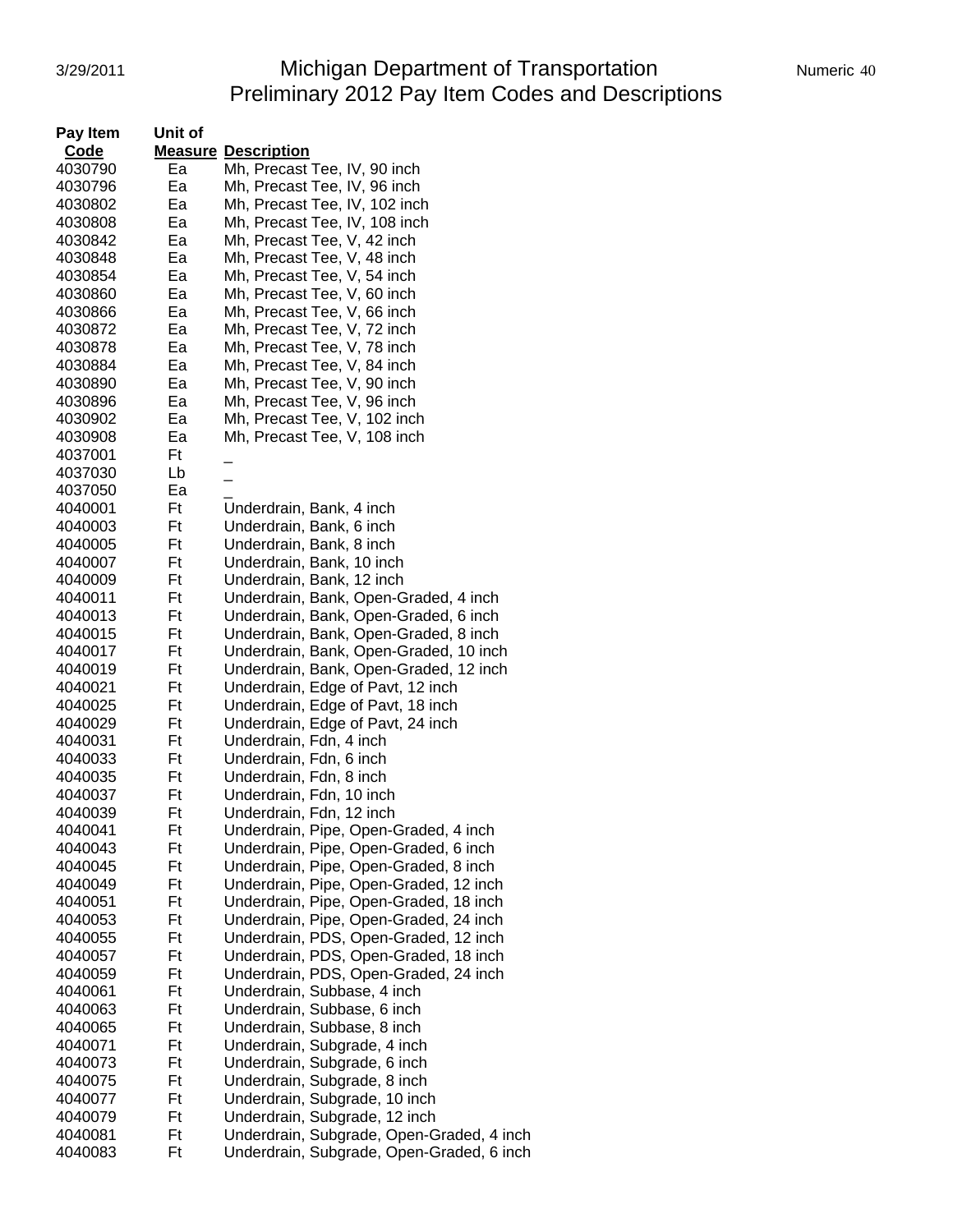### 3/29/2011 **Michigan Department of Transportation** Numeric 41 Preliminary 2012 Pay Item Codes and Descriptions

| Pay Item | Unit of |                                            |
|----------|---------|--------------------------------------------|
| Code     |         | <b>Measure Description</b>                 |
| 4040085  | Ft      | Underdrain, Subgrade, Open-Graded, 8 inch  |
| 4040087  | Ft      | Underdrain, Subgrade, Open-Graded, 10 inch |
| 4040089  | Ft      | Underdrain, Subgrade, Open-Graded, 12 inch |
| 4040091  | Ft      | Underdrain Outlet, 4 inch                  |
| 4040093  | Ft      | Underdrain Outlet, 6 inch                  |
| 4040095  | Ft      | Underdrain Outlet, 8 inch                  |
| 4040097  | Ft      | Underdrain Outlet, 10 inch                 |
| 4040099  | Ft      | Underdrain Outlet, 12 inch                 |
| 4040111  | Ea      | Underdrain, Outlet Ending, 4 inch          |
| 4040113  | Ea      | Underdrain, Outlet Ending, 6 inch          |
| 4040115  | Ea      | Underdrain, Outlet Ending, 8 inch          |
| 4047001  | Ft      |                                            |
| 4047050  | Ea      |                                            |
| 4060005  | Cyd     | Culv Bedding, Box Culv                     |
| 4060100  | Ft      | Culv, Precast Conc Box, 4 foot by 3 foot   |
| 4060101  | Ft      | Culv, Precast Conc Box, 4 foot by 4 foot   |
| 4060102  | Ft      | Culv, Precast Conc Box, 5 foot by 3 foot   |
| 4060103  | Ft      | Culv, Precast Conc Box, 5 foot by 4 foot   |
| 4060104  | Ft      | Culv, Precast Conc Box, 5 foot by 5 foot   |
| 4060105  | Ft      | Culv, Precast Conc Box, 6 foot by 3 foot   |
| 4060106  | Ft      | Culv, Precast Conc Box, 6 foot by 4 foot   |
| 4060107  | Ft      | Culv, Precast Conc Box, 6 foot by 5 foot   |
| 4060108  | Ft      | Culv, Precast Conc Box, 6 foot by 6 foot   |
| 4060109  | Ft      | Culv, Precast Conc Box, 7 foot by 3 foot   |
| 4060110  | Ft      | Culv, Precast Conc Box, 7 foot by 4 foot   |
| 4060111  | Ft      | Culv, Precast Conc Box, 7 foot by 5 foot   |
| 4060112  | Ft      | Culv, Precast Conc Box, 7 foot by 6 foot   |
| 4060113  | Ft      | Culv, Precast Conc Box, 7 foot by 7 foot   |
| 4060114  | Ft      | Culv, Precast Conc Box, 8 foot by 3 foot   |
| 4060115  | Ft      | Culv, Precast Conc Box, 8 foot by 4 foot   |
| 4060116  | Ft      | Culv, Precast Conc Box, 8 foot by 5 foot   |
| 4060117  | Ft      | Culv, Precast Conc Box, 8 foot by 6 foot   |
| 4060118  | Ft      | Culv, Precast Conc Box, 8 foot by 7 foot   |
| 4060119  | Ft      | Culv, Precast Conc Box, 8 foot by 8 foot   |
| 4060120  | Ft      | Culv, Precast Conc Box, 9 foot by 3 foot   |
| 4060121  | Ft      | Culv, Precast Conc Box, 9 foot by 4 foot   |
| 4060122  | Ft      | Culv, Precast Conc Box, 9 foot by 5 foot   |
| 4060123  | Ft      | Culv, Precast Conc Box, 9 foot by 6 foot   |
| 4060124  | Ft      | Culv, Precast Conc Box, 9 foot by 7 foot   |
| 4060125  | Ft      | Culv, Precast Conc Box, 9 foot by 8 foot   |
| 4060126  | Ft      | Culv, Precast Conc Box, 9 foot by 9 foot   |
| 4060127  | Ft      | Culv, Precast Conc Box, 10 foot by 3 foot  |
| 4060128  | Ft      | Culv, Precast Conc Box, 10 foot by 4 foot  |
| 4060129  | Ft      | Culv, Precast Conc Box, 10 foot by 5 foot  |
| 4060130  | Ft      | Culv, Precast Conc Box, 10 foot by 6 foot  |
| 4060131  | Ft      | Culv, Precast Conc Box, 10 foot by 7 foot  |
| 4060132  | Ft      | Culv, Precast Conc Box, 10 foot by 8 foot  |
| 4060133  | Ft      | Culv, Precast Conc Box, 10 foot by 9 foot  |
| 4060134  | Ft      | Culv, Precast Conc Box, 10 foot by 10 foot |
| 4060135  | Ft      | Culv, Precast Conc Box, 11 foot by 3 foot  |
| 4060136  | Ft      | Culv, Precast Conc Box, 11 foot by 4 foot  |
| 4060137  | Ft      | Culv, Precast Conc Box, 11 foot by 5 foot  |
| 4060138  | Ft      | Culv, Precast Conc Box, 11 foot by 6 foot  |
| 4060139  | Ft      | Culv, Precast Conc Box, 11 foot by 7 foot  |
| 4060140  | Ft      | Culv, Precast Conc Box, 11 foot by 8 foot  |
| 4060141  | Ft      | Culv, Precast Conc Box, 11 foot by 9 foot  |
|          |         |                                            |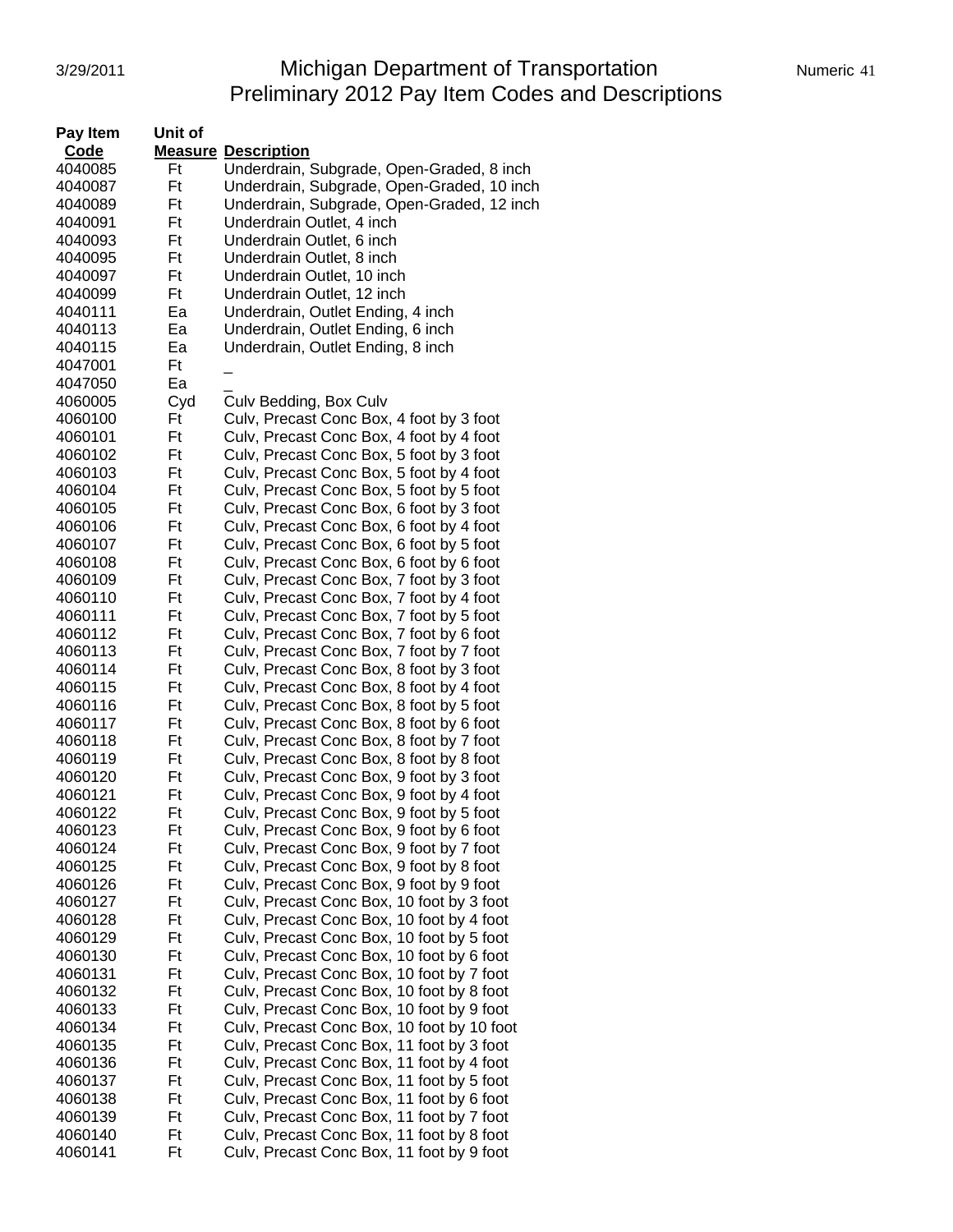### 3/29/2011 **Michigan Department of Transportation** Numeric 42 Preliminary 2012 Pay Item Codes and Descriptions

| Pay Item | Unit of |                                                       |
|----------|---------|-------------------------------------------------------|
| Code     |         | <b>Measure Description</b>                            |
| 4060142  | Ft      | Culv, Precast Conc Box, 11 foot by 10 foot            |
| 4060143  | Ft      | Culv, Precast Conc Box, 11 foot by 11 foot            |
| 4060144  | Ft      | Culv, Precast Conc Box, 12 foot by 3 foot             |
| 4060145  | Ft      | Culv, Precast Conc Box, 12 foot by 4 foot             |
| 4060146  | Ft      | Culv, Precast Conc Box, 12 foot by 5 foot             |
| 4060147  | Ft      | Culv, Precast Conc Box, 12 foot by 6 foot             |
| 4060148  | Ft      | Culv, Precast Conc Box, 12 foot by 7 foot             |
| 4060149  | Ft      | Culv, Precast Conc Box, 12 foot by 8 foot             |
| 4060150  | Ft      | Culv, Precast Conc Box, 12 foot by 9 foot             |
| 4060151  | Ft      | Culv, Precast Conc Box, 12 foot by 10 foot            |
| 4060152  | Ft      | Culv, Precast Conc Box, 12 foot by 11 foot            |
| 4060153  | Ft      | Culv, Precast Conc Box, 12 foot by 12 foot            |
| 4060200  | Ft      | Culv, Precast Three-Sided or Arch, 12 foot by 4 foot  |
| 4060201  | Ft      | Culv, Precast Three-Sided or Arch, 12 foot by 5 foot  |
| 4060202  | Ft      | Culv, Precast Three-Sided or Arch, 12 foot by 6 foot  |
| 4060203  | Ft      | Culv, Precast Three-Sided or Arch, 12 foot by 7 foot  |
| 4060204  | Ft      | Culv, Precast Three-Sided or Arch, 12 foot by 8 foot  |
| 4060205  | Ft      | Culv, Precast Three-Sided or Arch, 12 foot by 9 foot  |
| 4060206  | Ft      | Culv, Precast Three-Sided or Arch, 12 foot by 10 foot |
| 4060207  | Ft      | Culv, Precast Three-Sided or Arch, 14 foot by 4 foot  |
| 4060208  | Ft      | Culv, Precast Three-Sided or Arch, 14 foot by 5 foot  |
| 4060209  | Ft      | Culv, Precast Three-Sided or Arch, 14 foot by 6 foot  |
| 4060210  | Ft      | Culv, Precast Three-Sided or Arch, 14 foot by 7 foot  |
| 4060211  | Ft      | Culv, Precast Three-Sided or Arch, 14 foot by 8 foot  |
| 4060212  | Ft      | Culv, Precast Three-Sided or Arch, 14 foot by 9 foot  |
| 4060213  | Ft      | Culv, Precast Three-Sided or Arch, 14 foot by 10 foot |
| 4060214  | Ft      | Culv, Precast Three-Sided or Arch, 14 foot by 11 foot |
| 4060215  | Ft      | Culv, Precast Three-Sided or Arch, 16 foot by 5 foot  |
| 4060216  | Ft      | Culv, Precast Three-Sided or Arch, 16 foot by 6 foot  |
| 4060217  | Ft      | Culv, Precast Three-Sided or Arch, 16 foot by 7 foot  |
| 4060218  | Ft      | Culv, Precast Three-Sided or Arch, 16 foot by 8 foot  |
| 4060219  | Ft      | Culv, Precast Three-Sided or Arch, 16 foot by 9 foot  |
| 4060220  | Ft      | Culv, Precast Three-Sided or Arch, 16 foot by 10 foot |
| 4060221  | Ft      | Culv, Precast Three-Sided or Arch, 20 foot by 5 foot  |
| 4060222  | Ft      | Culv, Precast Three-Sided or Arch, 20 foot by 6 foot  |
| 4060223  | Ft      | Culv, Precast Three-Sided or Arch, 20 foot by 7 foot  |
| 4060224  | Ft      | Culv, Precast Three-Sided or Arch, 20 foot by 8 foot  |
| 4060225  | Ft      | Culv, Precast Three-Sided or Arch, 20 foot by 9 foot  |
| 4060226  | Ft      | Culv, Precast Three-Sided or Arch, 20 foot by 10 foot |
| 4060227  | Ft      | Culv, Precast Three-Sided or Arch, 24 foot by 6 foot  |
| 4060228  | Ft      | Culv, Precast Three-Sided or Arch, 24 foot by 7 foot  |
| 4060229  | Ft      | Culv, Precast Three-Sided or Arch, 24 foot by 8 foot  |
| 4060230  | Ft      | Culv, Precast Three-Sided or Arch, 24 foot by 9 foot  |
| 4060231  | Ft      | Culv, Precast Three-Sided or Arch, 24 foot by 10 foot |
| 4060232  | Ft      | Culv, Precast Three-Sided or Arch, 28 foot by 8 foot  |
| 4060233  | Ft      | Culv, Precast Three-Sided or Arch, 28 foot by 9 foot  |
| 4060234  | Ft      | Culv, Precast Three-Sided or Arch, 28 foot by 10 foot |
| 4060235  | Ft      | Culv, Precast Three-Sided or Arch, 28 foot by 11 foot |
| 4060236  | Ft      | Culv, Precast Three-Sided or Arch, 32 foot by 8 foot  |
| 4060237  | Ft      | Culv, Precast Three-Sided or Arch, 32 foot by 9 foot  |
| 4060238  | Ft      | Culv, Precast Three-Sided or Arch, 32 foot by 10 foot |
| 4060239  | Ft      | Culv, Precast Three-Sided or Arch, 32 foot by 11 foot |
| 4060240  | Ft      | Culv, Precast Three-Sided or Arch, 32 foot by 12 foot |
| 4060241  | Ft      | Culv, Precast Three-Sided or Arch, 36 foot by 9 foot  |
| 4060242  | Ft      | Culv, Precast Three-Sided or Arch, 36 foot by 10 foot |
| 4060243  | Ft      | Culv, Precast Three-Sided or Arch, 36 foot by 11 foot |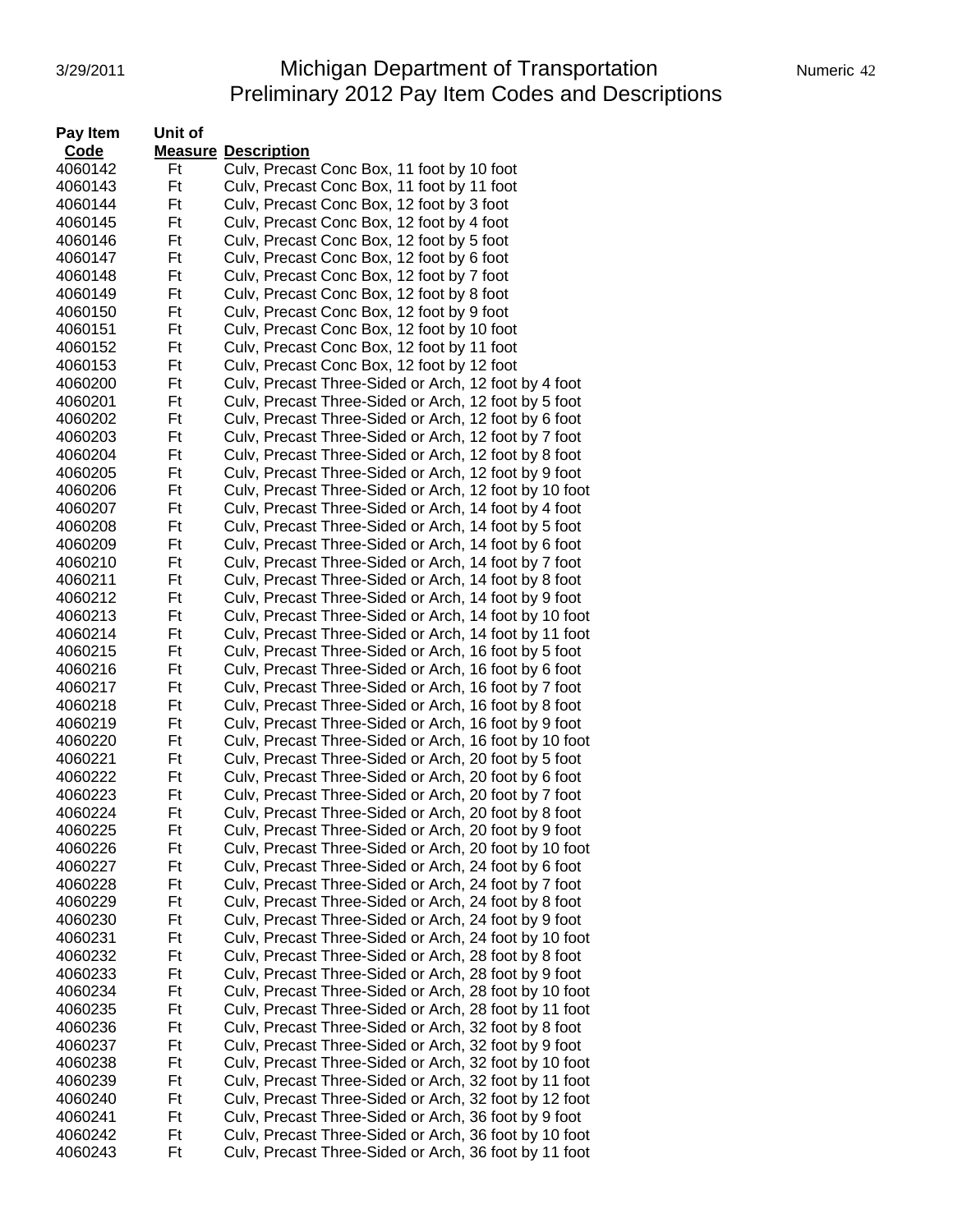# 3/29/2011 Michigan Department of Transportation Numeric 43 Preliminary 2012 Pay Item Codes and Descriptions

| <b>Pay Item</b> | Unit of |                                                       |
|-----------------|---------|-------------------------------------------------------|
| Code            |         | <b>Measure Description</b>                            |
| 4060244         | Ft      | Culv, Precast Three-Sided or Arch, 36 foot by 12 foot |
| 4060245         | Ft      | Culv, Precast Three-Sided or Arch, 36 foot by 13 foot |
| 4060246         | Ft      | Culv, Precast Three-Sided or Arch, 42 foot by 10 foot |
| 4060247         | Ft      | Culv, Precast Three-Sided or Arch, 42 foot by 11 foot |
| 4060248         | Ft      | Culv, Precast Three-Sided or Arch, 42 foot by 12 foot |
| 4060249         | Ft      | Culv, Precast Three-Sided or Arch, 42 foot by 13 foot |
| 4060250         | Ft      | Culv, Precast Three-Sided or Arch, 42 foot by 14 foot |
| 4060251         | Ft      | Culv, Precast Three-Sided or Arch, 48 foot by 11 foot |
| 4060252         | Ft      | Culv, Precast Three-Sided or Arch, 48 foot by 12 foot |
| 4067001         | Ft      |                                                       |
| 5010001         | LS      | Pavt, Cleaning                                        |
|                 |         |                                                       |
| 5010002         | Syd     | Cold Milling HMA Surface                              |
| 5010003         | Ton     | Cold Milling HMA Surface                              |
| 5010005         | Syd     | HMA Surface, Rem                                      |
| 5010006         | Syd     | HMA Patch, Rem                                        |
| 5010008         | Syd     | Pavt for Butt Joints, Rem                             |
| 5010009         | Ft      | Edge Trimming                                         |
| 5010015         | Ft      | Joint and Crack, Cleanout                             |
| 5010020         | Ft      | Pavt Joint and Crack Repr, Det _                      |
| 5010021         | Ft      | Pavt Joint and Crack Repr, Det _                      |
| 5010025         | Ton     | <b>Hand Patching</b>                                  |
| 5010037         | Ton     | <b>HMA, 2E03</b>                                      |
| 5010038         | Ton     | <b>HMA, 2E1</b>                                       |
| 5010039         | Ton     | <b>HMA, 2E3</b>                                       |
| 5010040         | Ton     | HMA, 2E10                                             |
| 5010041         | Ton     | HMA, 2E30                                             |
| 5010042         | Ton     | <b>HMA, 2E50</b>                                      |
| 5010043         | Ton     | <b>HMA, 3E03</b>                                      |
| 5010044         | Ton     | <b>HMA, 3E1</b>                                       |
| 5010045         | Ton     | <b>HMA, 3E3</b>                                       |
| 5010046         | Ton     | HMA, 3E10                                             |
| 5010047         | Ton     | HMA, 3E30                                             |
| 5010048         | Ton     | <b>HMA, 3E50</b>                                      |
| 5010049         | Ton     | <b>HMA, 4E03</b>                                      |
| 5010050         | Ton     | <b>HMA, 4E1</b>                                       |
| 5010051         | Ton     | <b>HMA, 4E3</b>                                       |
| 5010052         | Ton     | <b>HMA, 4E10</b>                                      |
| 5010053         | Ton     | <b>HMA, 4E30</b>                                      |
| 5010054         | Ton     | <b>HMA, 4E50</b>                                      |
| 5010055         | Ton     | HMA, 5E03                                             |
| 5010056         | Ton     | <b>HMA, 5E1</b>                                       |
| 5010057         | Ton     | <b>HMA, 5E3</b>                                       |
| 5010058         | Ton     | <b>HMA, 5E10</b>                                      |
| 5010059         | Ton     | HMA, 5E30                                             |
| 5010060         | Ton     | <b>HMA, 5E50</b>                                      |
| 5010061         | Ton     | HMA Approach                                          |
| 5010501         | Ton     | HMA, 3E03, High Stress                                |
| 5010501         | Ton     | HMA, 3E1, High Stress                                 |
| 5010503         | Ton     | HMA, 3E3, High Stress                                 |
| 5010504         | Ton     | HMA, 3E10, High Stress                                |
| 5010505         | Ton     | HMA, 3E30, High Stress                                |
| 5010506         | Ton     | HMA, 3E50, High Stress                                |
| 5010507         | Ton     | HMA, 4E03, High Stress                                |
| 5010508         | Ton     | HMA, 4E1, High Stress                                 |
| 5010509         | Ton     | HMA, 4E3, High Stress                                 |
| 5010510         | Ton     | HMA, 4E10, High Stress                                |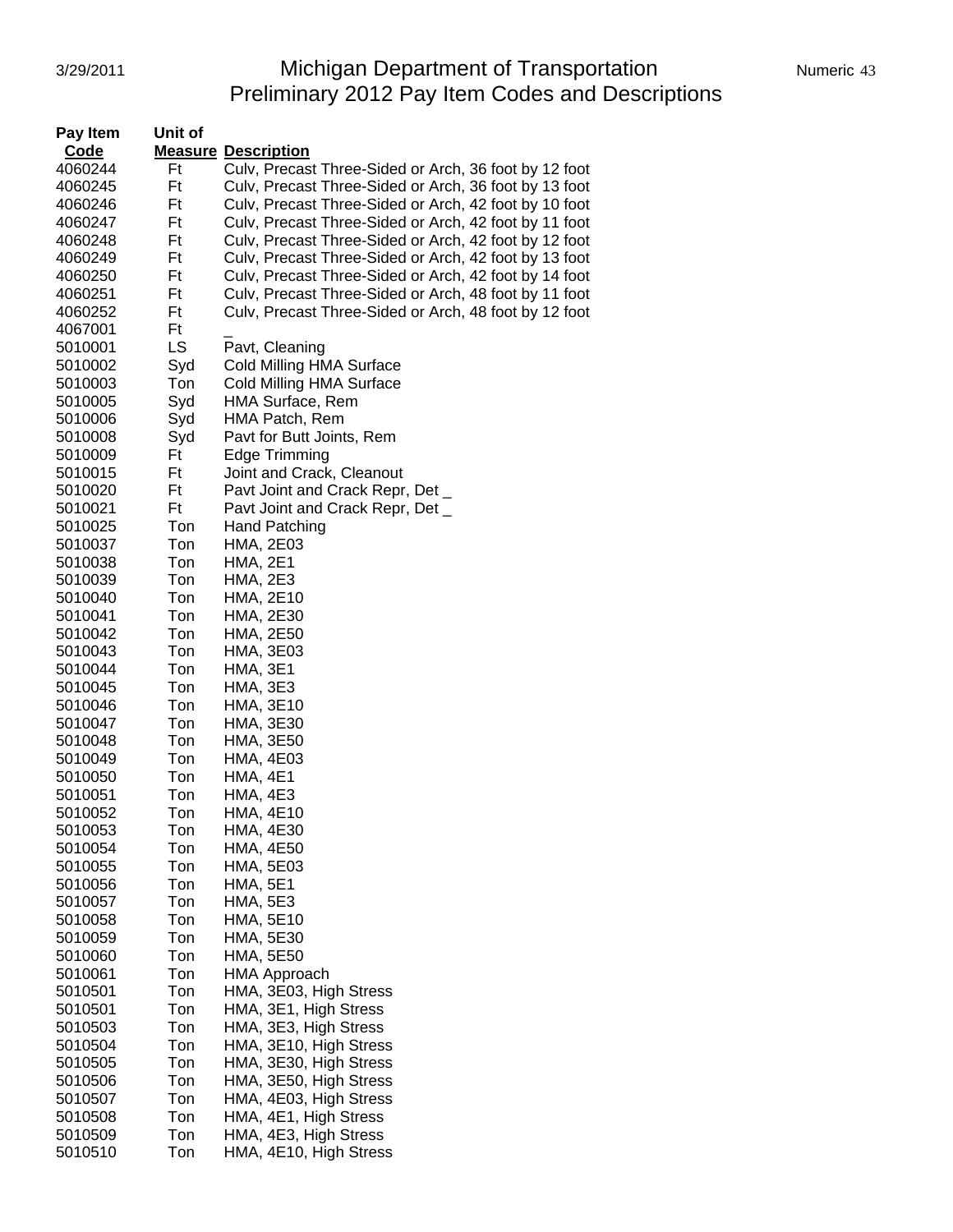# 3/29/2011 **Michigan Department of Transportation** Numeric 44 Preliminary 2012 Pay Item Codes and Descriptions

| Numeric 44 |  |
|------------|--|
|            |  |

| Pay Item | Unit of |                                       |
|----------|---------|---------------------------------------|
| Code     |         | <b>Measure Description</b>            |
| 5010511  | Ton     | HMA, 4E30, High Stress                |
| 5010512  | Ton     | HMA, 4E50, High Stress                |
| 5010513  | Ton     | HMA, 5E03, High Stress                |
| 5010514  | Ton     | HMA, 5E1, High Stress                 |
| 5010515  | Ton     | HMA, 5E3, High Stress                 |
|          |         |                                       |
| 5010516  | Ton     | HMA, 5E10, High Stress                |
| 5010517  | Ton     | HMA, 5E30, High Stress                |
| 5010518  | Ton     | HMA, 5E50, High Stress                |
| 5010520  | Ton     | HMA Approach, High Stress             |
| 5010703  | Ton     | HMA, LVSP                             |
| 5017001  | Ft      |                                       |
| 5017011  | Syd     |                                       |
| 5017031  | Ton     |                                       |
| 5017051  | LS      |                                       |
| 5020001  | Rbmi    | Overband Crack Fill, Roadbed          |
| 5020002  | Rbmi    | Overband Crack Fill, Ramp             |
| 5020012  | Rbmi    | <b>HMA Crack Treatment, Roadbed</b>   |
| 5020013  | Rbmi    | <b>HMA Crack Treatment, Ramp</b>      |
| 5027005  | Rbmi    |                                       |
| 5030030  | Syd     | Paver Placed Surface Seal, Type B     |
| 5030031  | Syd     | Paver Placed Surface Seal, Type C     |
| 5037011  | Syd     |                                       |
| 5040001  |         |                                       |
|          | Syd     | Micro-Surface, Std                    |
| 5040005  | Ton     | Micro-Surface, Rutfilling             |
| 5040010  | Syd     | Micro-Surface, Single Cse             |
| 5047011  | Syd     |                                       |
| 5047031  | Ton     |                                       |
| 5050001  | Syd     | Seal, Single Chip                     |
| 5050002  | Syd     | Seal, Double Chip                     |
| 5050010  | Syd     | Seal, Shoulder Chip                   |
| 5057011  | Syd     |                                       |
| 5060001  | Syd     | Seal, Slurry                          |
| 5067011  | Syd     |                                       |
| 6020002  | Syd     | Conc Base Cse, Reinf, 6 inch          |
| 6020003  | Syd     | Conc Base Cse, Reinf, 6 1/2 inch      |
| 6020004  | Syd     | Conc Base Cse, Reinf, 7 inch          |
| 6020005  | Syd     | Conc Base Cse, Reinf, 7 1/2 inch      |
| 6020006  | Syd     | Conc Base Cse, Reinf, 8 inch          |
| 6020007  | Syd     | Conc Base Cse, Reinf, 8 1/2 inch      |
| 6020008  | Syd     | Conc Base Cse, Reinf, 9 inch          |
| 6020009  | Syd     | Conc Base Cse, Reinf, 9 1/2 inch      |
| 6020010  | Syd     | Conc Base Cse, Reinf, 10 inch         |
| 6020015  | Syd     | Conc Base Cse, Nonreinf, 6 inch       |
| 6020016  | Syd     | Conc Base Cse, Nonreinf, 6 1/2 inch   |
|          |         | Conc Base Cse, Nonreinf, 7 inch       |
| 6020017  | Syd     |                                       |
| 6020018  | Syd     | Conc Base Cse, Nonreinf, 7 1/2 inch   |
| 6020019  | Syd     | Conc Base Cse, Nonreinf, 8 inch       |
| 6020020  | Syd     | Conc Base Cse, Nonreinf, 8 1/2 inch   |
| 6020021  | Syd     | Conc Base Cse, Nonreinf, 9 inch       |
| 6020022  | Syd     | Conc Base Cse, Nonreinf, 9 1/2 inch   |
| 6020023  | Syd     | Conc Base Cse, Nonreinf, 10 inch      |
| 6020030  | Cyd     | Conc, Grade P1                        |
| 6020031  | Cyd     | Conc, Grade P2                        |
| 6020050  | Syd     | Conc Pavt, Misc, Nonreinf, 6 inch     |
| 6020051  | Syd     | Conc Pavt, Misc, Nonreinf, 6 1/2 inch |
| 6020052  | Syd     | Conc Pavt, Misc, Nonreinf, 7 inch     |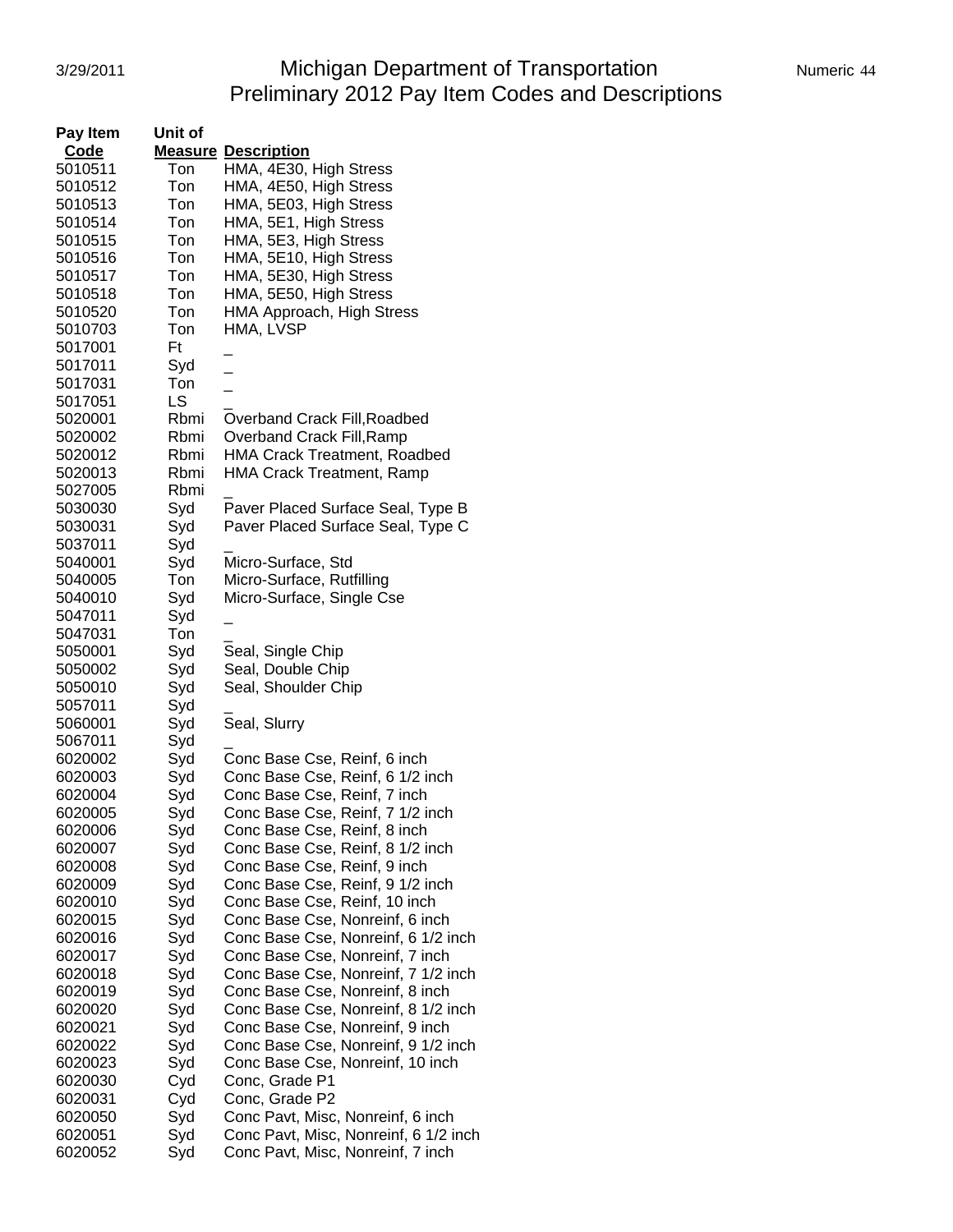### 3/29/2011 **Michigan Department of Transportation** Numeric 45 Preliminary 2012 Pay Item Codes and Descriptions

| <b>Pay Item</b> | Unit of |                                                |
|-----------------|---------|------------------------------------------------|
| Code            |         | <b>Measure Description</b>                     |
| 6020053         | Syd     | Conc Pavt, Misc, Nonreinf, 7 1/2 inch          |
| 6020054         | Syd     | Conc Pavt, Misc, Nonreinf, 8 inch              |
| 6020055         | Syd     | Conc Pavt, Misc, Nonreinf, 8 1/2 inch          |
| 6020056         | Syd     | Conc Pavt, Misc, Nonreinf, 9 inch              |
| 6020057         | Syd     | Conc Pavt, Misc, Nonreinf, 9 1/2 inch          |
| 6020058         | Syd     | Conc Pavt, Misc, Nonreinf, 10 inch             |
| 6020059         | Syd     | Conc Pavt, Misc, Nonreinf, 10 1/2 inch         |
| 6020060         | Syd     | Conc Pavt, Misc, Nonreinf, 11 inch             |
|                 |         |                                                |
| 6020061         | Syd     | Conc Pavt, Misc, Nonreinf, 11 1/2 inch         |
| 6020062         | Syd     | Conc Pavt, Misc, Nonreinf, 12 inch             |
| 6020070         | Syd     | Conc Pavt, Misc, Reinf, 6 inch                 |
| 6020071         | Syd     | Conc Pavt, Misc, Reinf, 6 1/2 inch             |
| 6020072         | Syd     | Conc Pavt, Misc, Reinf, 7 inch                 |
| 6020073         | Syd     | Conc Pavt, Misc, Reinf, 7 1/2 inch             |
| 6020074         | Syd     | Conc Pavt, Misc, Reinf, 8 inch                 |
| 6020075         | Syd     | Conc Pavt, Misc, Reinf, 8 1/2 inch             |
| 6020076         | Syd     | Conc Pavt, Misc, Reinf, 9 inch                 |
| 6020077         | Syd     | Conc Pavt, Misc, Reinf, 9 1/2 inch             |
| 6020078         | Syd     | Conc Pavt, Misc, Reinf, 10 inch                |
| 6020079         | Syd     | Conc Pavt, Misc, Reinf, 10 1/2 inch            |
| 6020080         | Syd     | Conc Pavt, Misc, Reinf, 11 inch                |
| 6020081         | Syd     | Conc Pavt, Misc, Reinf, 11 1/2 inch            |
| 6020082         | Syd     | Conc Pavt, Misc, Reinf, 12 inch                |
| 6020100         | Syd     | Conc Pavt, Nonreinf, 6 inch                    |
| 6020101         | Syd     | Conc Pavt, Nonreinf, 6 1/2 inch                |
| 6020102         | Syd     | Conc Pavt, Nonreinf, 7 inch                    |
| 6020103         | Syd     | Conc Pavt, Nonreinf, 7 1/2 inch                |
| 6020104         | Syd     | Conc Pavt, Nonreinf, 8 inch                    |
| 6020105         | Syd     | Conc Pavt, Nonreinf, 8 1/2 inch                |
| 6020106         | Syd     | Conc Pavt, Nonreinf, 9 inch                    |
| 6020107         | Syd     | Conc Pavt, Nonreinf, 9 1/2 inch                |
| 6020108         | Syd     | Conc Pavt, Nonreinf, 10 inch                   |
| 6020109         | Syd     | Conc Pavt, Nonreinf, 10 1/2 inch               |
| 6020110         | Syd     | Conc Pavt, Nonreinf, 11 inch                   |
| 6020111         | Syd     | Conc Pavt, Nonreinf, 11 1/2 inch               |
| 6020112         | Syd     | Conc Pavt, Nonreinf, 12 inch                   |
| 6020115         | Syd     | Conc Pavt, Nonreinf, 8 inch, Temp              |
| 6020120         | Syd     | Conc Pavt, Reinf, 6 inch                       |
| 6020121         | Syd     | Conc Pavt, Reinf, 6 1/2 inch                   |
| 6020122         | Syd     | Conc Pavt, Reinf, 7 inch                       |
| 6020123         | Syd     | Conc Pavt, Reinf, 7 1/2 inch                   |
| 6020124         | Syd     | Conc Pavt, Reinf, 8 inch                       |
| 6020125         | Syd     | Conc Pavt, Reinf, 8 1/2 inch                   |
| 6020126         | Syd     | Conc Pavt, Reinf, 9 inch                       |
| 6020127         | Syd     | Conc Pavt, Reinf, 9 1/2 inch                   |
| 6020128         | Syd     | Conc Pavt, Reinf, 10 inch                      |
| 6020129         | Syd     | Conc Pavt, Reinf, 10 1/2 inch                  |
| 6020130         | Syd     | Conc Pavt, Reinf, 11 inch                      |
| 6020131         | Syd     | Conc Pavt, Reinf, 11 1/2 inch                  |
|                 |         |                                                |
| 6020132         | Syd     | Conc Pavt, Reinf, 12 inch                      |
| 6020135         | Syd     | Conc Pavt, Reinf, 8 inch, Temp                 |
| 6020150         | Syd     | Conc Pavt, Ovly, Finishing and Curing          |
| 6020151         | Cyd     | Conc Pavt, Ovly, Furnishing and Placing        |
| 6020155         | Syd     | Conc Pavt, Ovly, Misc, Finishing and Curing    |
| 6020156         | Cyd     | Conc Pavt, Ovly, Misc, Furnishing and Placing  |
| 6020160         | Syd     | Conc Pavt with Integral Curb, Nonreinf, 6 inch |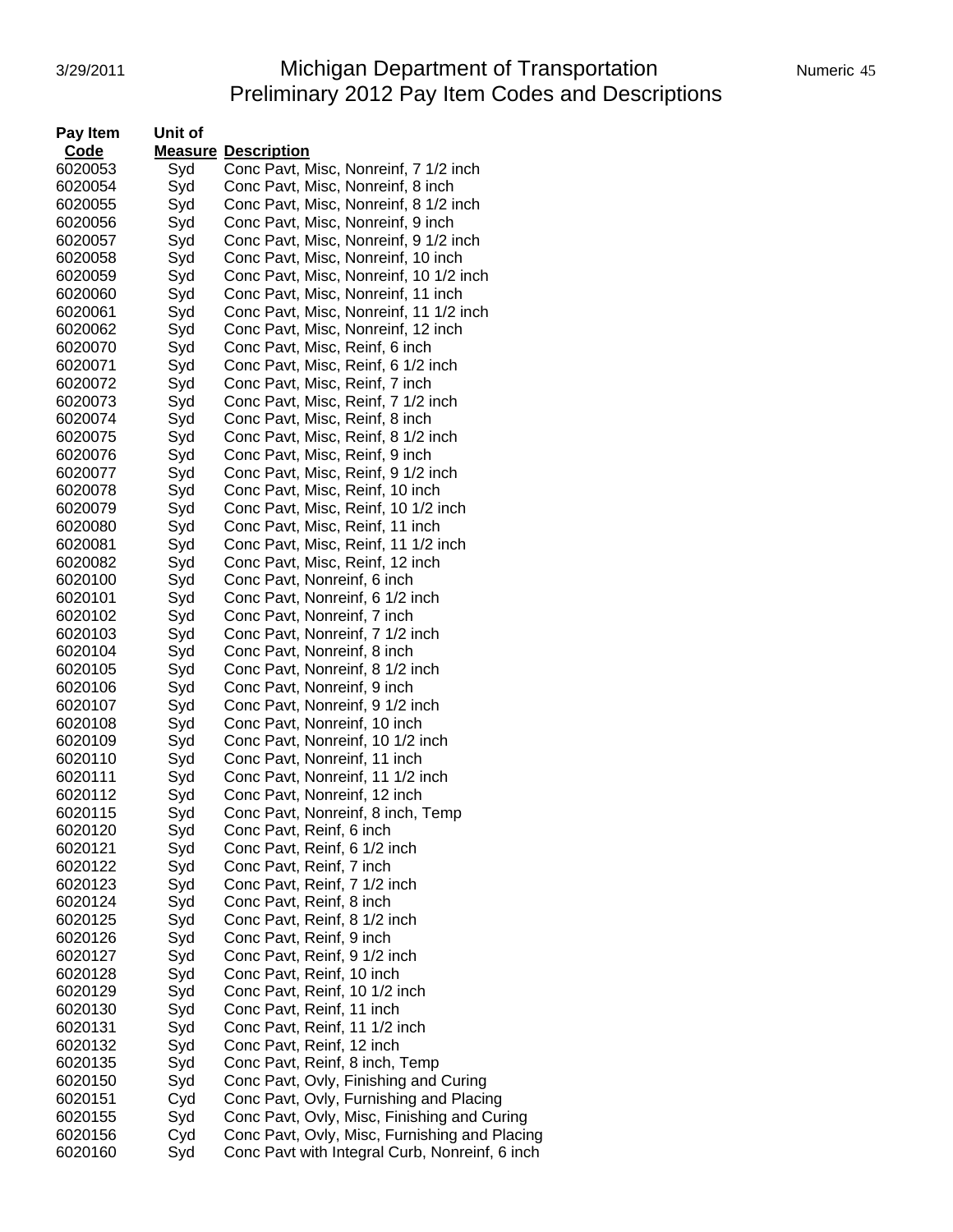# 3/29/2011 **Michigan Department of Transportation** Numeric 46 Preliminary 2012 Pay Item Codes and Descriptions

| <b>Pay Item</b>    | Unit of   |                                                     |
|--------------------|-----------|-----------------------------------------------------|
| Code               |           | <b>Measure Description</b>                          |
| 6020161            | Syd       | Conc Pavt with Integral Curb, Nonreinf, 6 1/2 inch  |
| 6020162            | Syd       | Conc Pavt with Integral Curb, Nonreinf, 7 inch      |
| 6020163            | Syd       | Conc Pavt with Integral Curb, Nonreinf, 7 1/2 inch  |
| 6020164            | Syd       | Conc Pavt with Integral Curb, Nonreinf, 8 inch      |
| 6020165            | Syd       | Conc Pavt with Integral Curb, Nonreinf, 8 1/2 inch  |
| 6020166            | Syd       | Conc Pavt with Integral Curb, Nonreinf, 9 inch      |
| 6020167            | Syd       | Conc Pavt with Integral Curb, Nonreinf, 9 1/2 inch  |
| 6020168            | Syd       | Conc Pavt with Integral Curb, Nonreinf, 10 inch     |
| 6020169            | Syd       | Conc Pavt with Integral Curb, Nonreinf, 10 1/2 inch |
| 6020170            | Syd       | Conc Pavt with Integral Curb, Nonreinf, 11 inch     |
| 6020171            | Syd       | Conc Pavt with Integral Curb, Nonreinf, 11 1/2 inch |
| 6020172            | Syd       | Conc Pavt with Integral Curb, Nonreinf, 12 inch     |
| 6020180            | Syd       | Conc Pavt with Integral Curb, Reinf, 6 inch         |
| 6020181            | Syd       | Conc Pavt with Integral Curb, Reinf, 6 1/2 inch     |
| 6020182            | Syd       | Conc Pavt with Integral Curb, Reinf, 7 inch         |
| 6020183            | Syd       | Conc Pavt with Integral Curb, Reinf, 7 1/2 inch     |
| 6020184            | Syd       | Conc Pavt with Integral Curb, Reinf, 8 inch         |
| 6020185            | Syd       | Conc Pavt with Integral Curb, Reinf, 8 1/2 inch     |
| 6020186            | Syd       | Conc Pavt with Integral Curb, Reinf, 9 inch         |
| 6020187            | Syd       | Conc Pavt with Integral Curb, Reinf, 9 1/2 inch     |
| 6020188            | Syd       | Conc Pavt with Integral Curb, Reinf, 10 inch        |
| 6020189            | Syd       | Conc Pavt with Integral Curb, Reinf, 10 1/2 inch    |
| 6020190            | Syd       | Conc Pavt with Integral Curb, Reinf, 11 inch        |
| 6020191            | Syd       | Conc Pavt with Integral Curb, Reinf, 11 1/2 inch    |
| 6020192            | Syd       | Conc Pavt with Integral Curb, Reinf, 12 inch        |
| 6020200            | Ft        | Joint, Contraction, Cp                              |
| 6020201            | Ft        | Joint, Contraction, C3p                             |
| 6020202            | Ft        | Joint, Contraction, C                               |
| 6020203            | Ft        | Joint, Contraction, C2                              |
|                    | Ft        |                                                     |
| 6020204<br>6020205 | Ft        | Joint, Contraction, C3                              |
| 6020207            | Ft        | Joint, Contraction, C4                              |
| 6020208            | Ft        | Joint, Expansion, E2<br>Joint, Expansion, E3        |
| 6020209            | Ft        |                                                     |
| 6020211            | Ft        | Joint, Expansion, E4<br>Joint, Plane-of-Weakness, W |
|                    | Ft        |                                                     |
| 6020215<br>6020221 |           | Pavt Gapping<br>Shoulder, Freeway                   |
| 6020222            | Syd       | Shoulder, Nonreinf Conc                             |
|                    | Syd       |                                                     |
| 6020223            | Syd<br>Ft | Shoulder, Reinf Conc                                |
| 6027001            |           |                                                     |
| 6027011            | Syd       |                                                     |
| 6027021            | Cyd       |                                                     |
| 6030005            | Ton       | Cement                                              |
| 6030010            | Ft        | Crack Sealing, Conc Pavt                            |
| 6030015            | Syd       | Diamond Grinding Conc Pavt                          |
| 6030020            | Ft        | Joint, Contraction, Crg                             |
| 6030021            | Ft        | Joint, Expansion, Erg                               |
| 6030022            | Ft        | Joint, Expansion, Esc                               |
| 6030023            | Ft        | Joint, Tied, Trg                                    |
| 6030030            | Ea        | Lane Tie, Epoxy Anchored                            |
| 6030031            | Ft        | Lane Tie, Epoxy Anchored                            |
| 6030035            | Gal       | Non-Chloride Accelerator                            |
| 6030040            | Syd       | Pavt Repr, Nonreinf Conc, 6 inch                    |
| 6030041            | Syd       | Pavt Repr, Nonreinf Conc, 6 1/2 inch                |
| 6030042            | Syd       | Pavt Repr, Nonreinf Conc, 7 inch                    |
| 6030043            | Syd       | Pavt Repr, Nonreinf Conc, 7 1/2 inch                |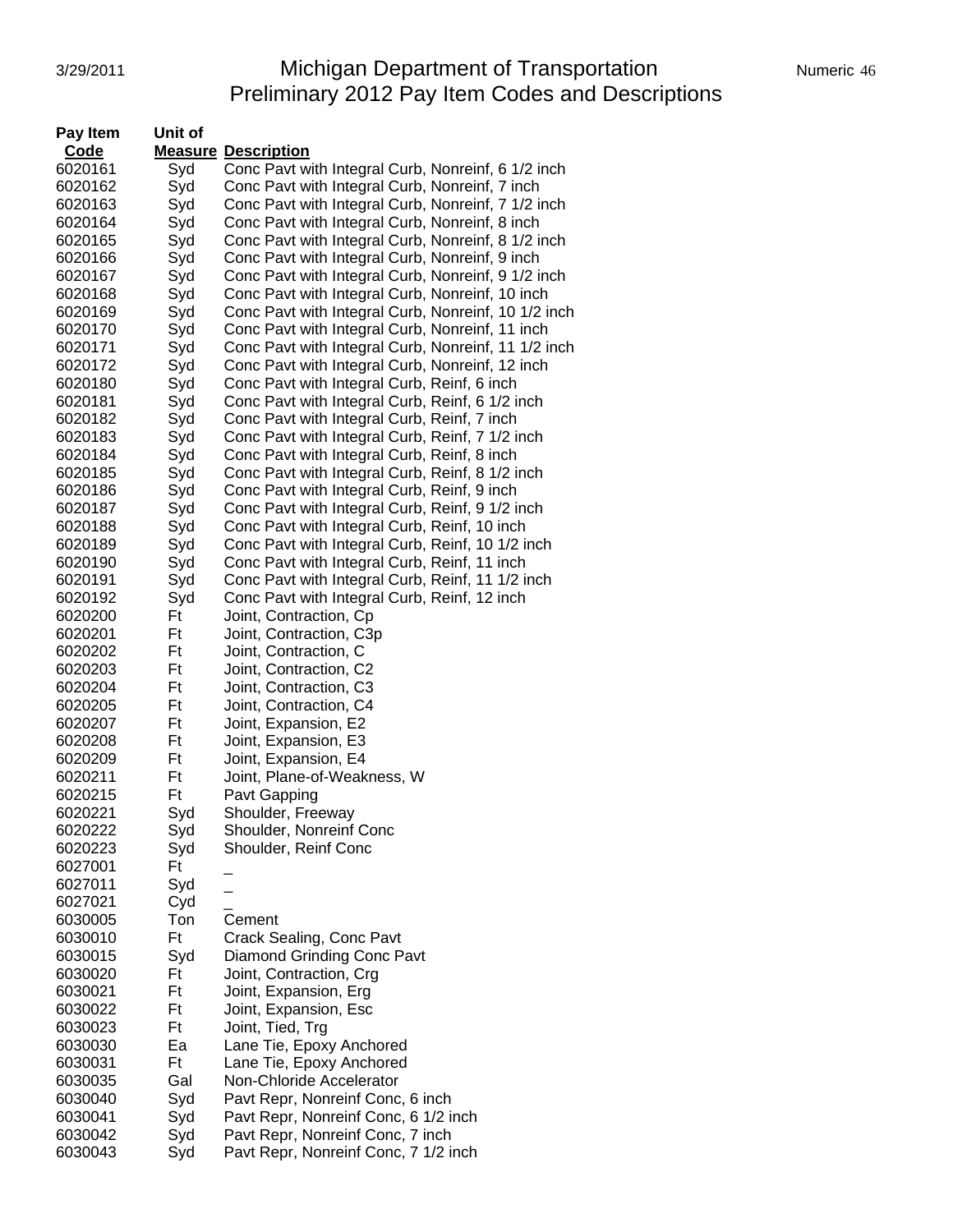# 3/29/2011 **Michigan Department of Transportation** Numeric 47 Preliminary 2012 Pay Item Codes and Descriptions

| Pay Item | Unit of |                                                |
|----------|---------|------------------------------------------------|
| Code     |         | <b>Measure Description</b>                     |
| 6030044  | Syd     | Pavt Repr, Nonreinf Conc, 8 inch               |
| 6030045  | Syd     | Pavt Repr, Nonreinf Conc, 8 1/2 inch           |
| 6030046  | Syd     | Pavt Repr, Nonreinf Conc, 9 inch               |
| 6030047  | Syd     | Pavt Repr, Nonreinf Conc, 9 1/2 inch           |
| 6030048  | Syd     | Pavt Repr, Nonreinf Conc, 10 inch              |
| 6030049  | Syd     | Pavt Repr, Nonreinf Conc, 10 1/2 inch          |
| 6030050  | Syd     | Pavt Repr, Nonreinf Conc, 11 inch              |
| 6030051  | Syd     | Pavt Repr, Nonreinf Conc, 11 1/2 inch          |
| 6030052  | Syd     | Pavt Repr, Nonreinf Conc, 12 inch              |
| 6030053  | Syd     | Pavt Repr, Nonreinf Conc, 13 inch              |
| 6030060  | Syd     | Pavt Repr, Reinf Conc, 6 inch                  |
| 6030061  | Syd     | Pavt Repr, Reinf Conc, 6 1/2 inch              |
|          | Syd     | Pavt Repr, Reinf Conc, 7 inch                  |
| 6030062  |         |                                                |
| 6030063  | Syd     | Pavt Repr, Reinf Conc, 7 1/2 inch              |
| 6030064  | Syd     | Pavt Repr, Reinf Conc, 8 inch                  |
| 6030065  | Syd     | Pavt Repr, Reinf Conc, 8 1/2 inch              |
| 6030066  | Syd     | Pavt Repr, Reinf Conc, 9 inch                  |
| 6030067  | Syd     | Pavt Repr, Reinf Conc, 9 1/2 inch              |
| 6030068  | Syd     | Pavt Repr, Reinf Conc, 10 inch                 |
| 6030069  | Syd     | Pavt Repr, Reinf Conc, 10 1/2 inch             |
| 6030070  | Syd     | Pavt Repr, Reinf Conc, 11 inch                 |
| 6030071  | Syd     | Pavt Repr, Reinf Conc, 11 1/2 inch             |
| 6030072  | Syd     | Pavt Repr, Reinf Conc, 12 inch                 |
| 6030080  | Syd     | Pavt Repr, Rem                                 |
| 6030085  | Ft      | Resawing and Sealing Longit Pavt Joints        |
| 6030086  | Ft      | <b>Resawing and Sealing Transv Pavt Joints</b> |
| 6030090  | Ft      | Saw Cut, Intermediate                          |
| 6030095  | Ft      | Sawing and Sealing Longit Pavt Joints          |
| 6030096  | Ft      | Sawing and Sealing Trans Pavt Joints           |
| 6037001  | Ft      |                                                |
| 6037011  | Syd     |                                                |
| 6037031  | Ton     | $\overline{a}$                                 |
| 6037050  | Ea      |                                                |
| 7040001  | Sft     | <b>Steel Sheet Piling, Permanent</b>           |
| 7040002  | Sft     | Steel Sheet Piling, Temp                       |
| 7040003  | Sft     | Steel Sheet Piling, Temp, Left in Place        |
| 7040007  | LS      | Cofferdams (Structure No.)                     |
| 7040009  | LS      | Cofferdams, Left in Place (Structure No.)      |
| 7047010  | Sft     |                                                |
| 7047051  | LS      |                                                |
| 7050001  | Ft      | Prebore, Fdn Piling                            |
| 7050002  | LS      | Pile Driving Equipment, Furn, (Structure No.)  |
| 7050010  | Ft      | Pile, Treated Timber, Furn                     |
| 7050011  | Ft      | Pile, Treated Timber, Driven                   |
| 7050015  | Ea      | <b>Test Pile, Treated Timber</b>               |
| 7050020  | Ft      | Pile, CIP Conc, Furn and Driven, __ inch       |
| 7050021  | Ea      | Test Pile, CIP Conc, 12 inch                   |
| 7050025  | Ea      | Pile Point, CIP Conc                           |
| 7050030  | Ft      | Pile, Steel, Furn and Driven, 12 inch          |
| 7050031  | Ea      | Test Pile, Steel, 12 inch                      |
| 7050034  | Ft      | Pile, Steel, Furn and Driven, 14 inch          |
| 7050035  | Ea      | Test Pile, Steel, 14 inch                      |
| 7050038  | LS      | Pile, Galv, (Structure No.)                    |
| 7050039  | Ea      | Pile Point, Steel                              |
| 7057001  | Ft      |                                                |
| 7057050  | Ea      |                                                |
|          |         |                                                |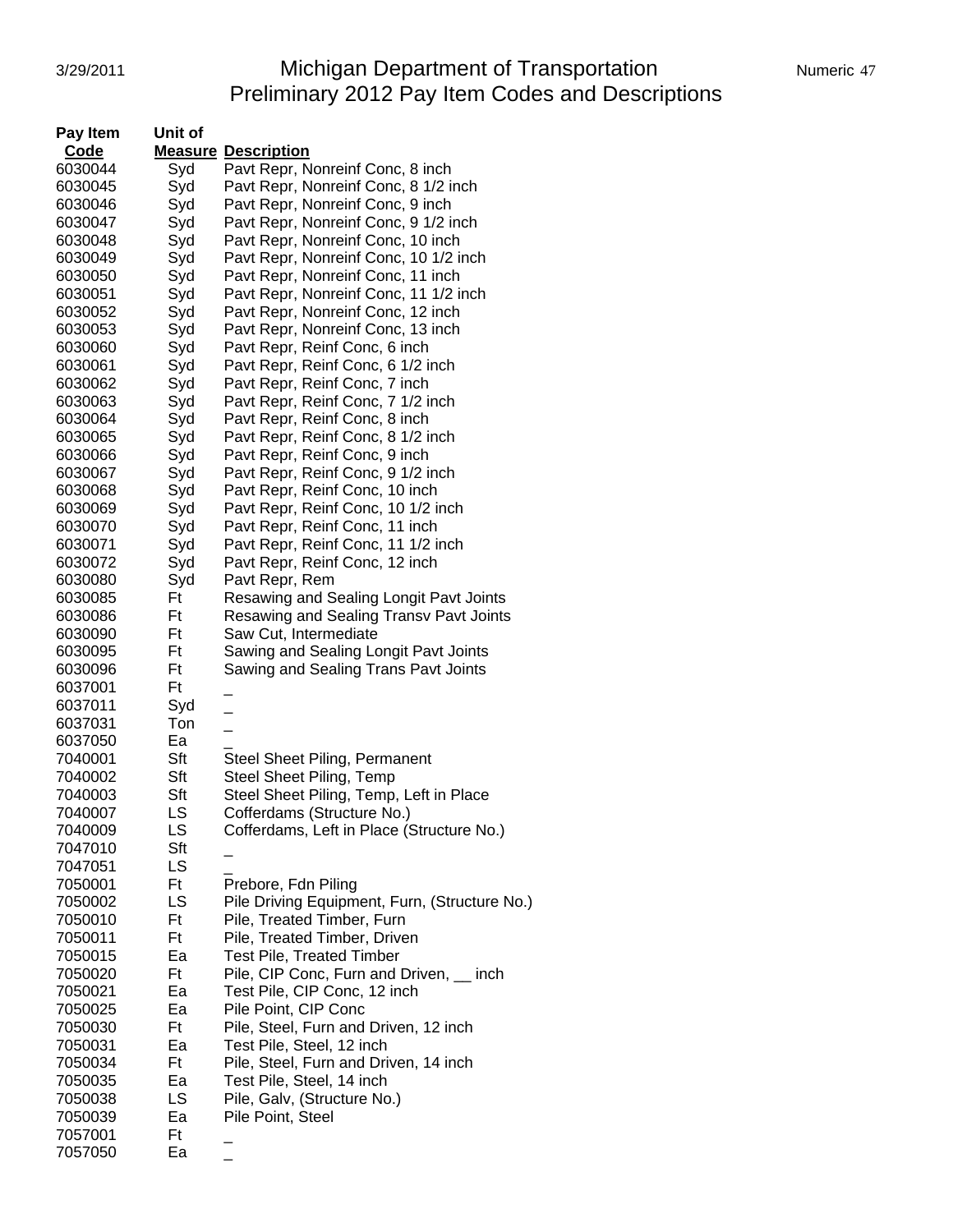# 3/29/2011 **Michigan Department of Transportation** Numeric 48 Preliminary 2012 Pay Item Codes and Descriptions

| Pay Item    | Unit of   |                                                            |
|-------------|-----------|------------------------------------------------------------|
| <b>Code</b> |           | <b>Measure Description</b>                                 |
| 7057051     | LS        |                                                            |
| 7060001     | LS        | Bridge Ltg, Furn and Rem (Structure No.)                   |
| 7060002     | Cyd       | Bridge Ltg, Oper and Maintain                              |
| 7060010     | Cyd       | Conc, Grade D                                              |
| 7060011     | Cyd       | Conc, Grade S2                                             |
| 7060012     | Cyd       | Conc, Grade S2, Subfooting                                 |
| 7060013     | Cyd       | Conc, Grade T                                              |
| 7060020     | Cyd       | Conc, Low Temperature Protection                           |
| 7060030     | Ft        | Conduit, 3 inch                                            |
| 7060031     | Ft        | Conduit, 3 inch, Placed                                    |
| 7060032     | Ft        | Conduit, 4 inch                                            |
| 7060033     | Ft        | Conduit, 4 inch, Placed                                    |
| 7060040     | Ea        | <b>Elec Grounding System</b>                               |
|             | Ft        |                                                            |
| 7060050     |           | <b>Expansion Joint Device</b>                              |
| 7060051     | Ft        | <b>Expansion Joint Device, Cover Plate</b>                 |
| 7060060     | Sft       | <b>False Decking</b>                                       |
| 7060070     | Ea        | Pipe Sleeve, 8 inch                                        |
| 7060071     | Ea        | Pipe Sleeve, 8 inch, Placed                                |
| 7060072     | Ea        | Pipe Sleeve, 10 inch                                       |
| 7060073     | Ea        | Pipe Sleeve, 10 inch, Placed                               |
| 7060074     | Ea        | Pipe Sleeve, 12 inch                                       |
| 7060075     | Ea        | Pipe Sleeve, 12 inch, Placed                               |
| 7060076     | Ea        | Pipe Sleeve, 14 inch                                       |
| 7060077     | Ea        | Pipe Sleeve, 14 inch, Placed                               |
| 7060078     | Ea        | Pipe Sleeve, 16 inch                                       |
| 7060079     | Ea        | Pipe Sleeve, 16 inch, Placed                               |
| 7060080     | Ea        | Pipe Sleeve, 20 inch                                       |
| 7060081     | Ea        | Pipe Sleeve, 20 inch, Placed                               |
| 7060082     | Ea        | Pipe Sleeve, 24 inch                                       |
| 7060083     | Ea        | Pipe Sleeve, 24 inch, Placed                               |
| 7060084     | Ea        | Pipe Sleeve, 26 inch                                       |
| 7060085     | Ea        | Pipe Sleeve, 26 inch, Placed                               |
| 7060086     | Ea        | Pipe Sleeve, 30 inch                                       |
| 7060087     | Ea        | Pipe Sleeve, 30 inch, Placed                               |
| 7060090     | Lb        | Reinforcement, Steel                                       |
| 7060091     | Lb        | Reinforcement, Steel, Culv and Headwall                    |
| 7060092     | Lb        | Reinforcement, Steel, Epoxy Coated                         |
| 7060100     | Cyd       | <b>Substructure Conc</b>                                   |
| 7060110     | Cyd       | <b>Superstructure Conc</b>                                 |
| 7060111     | LS.       | Superstructure Conc, Form, Finish, and Cure                |
| 7060112     | <b>LS</b> | Superstructure Conc, Form, Finish, and Cure, Night Casting |
| 7060113     | Cyd       | Superstructure Conc, Night Casting                         |
| 7060120     | Ea        | Support, Temp                                              |
| 7060130     | Sft       | <b>Wall Drain</b>                                          |
| 7060140     | Syd       | Water Repellent Treatment, Penetrating                     |
| 7067001     | Ft        |                                                            |
| 7067010     | Sft       |                                                            |
| 7067011     | Syd       |                                                            |
| 7067021     | Cyd       |                                                            |
| 7067030     | Lb        | $\overline{a}$                                             |
| 7067050     | Ea        |                                                            |
| 7067051     | <b>LS</b> |                                                            |
| 7070008     | Sin       |                                                            |
| 7070010     | Sin       | Bearing, Elastomeric, 1/2 inch                             |
| 7070011     | Sin       | Bearing, Elastomeric, 3/4 inch                             |
| 7070012     | Sin       | Bearing, Elastomeric, 1 inch                               |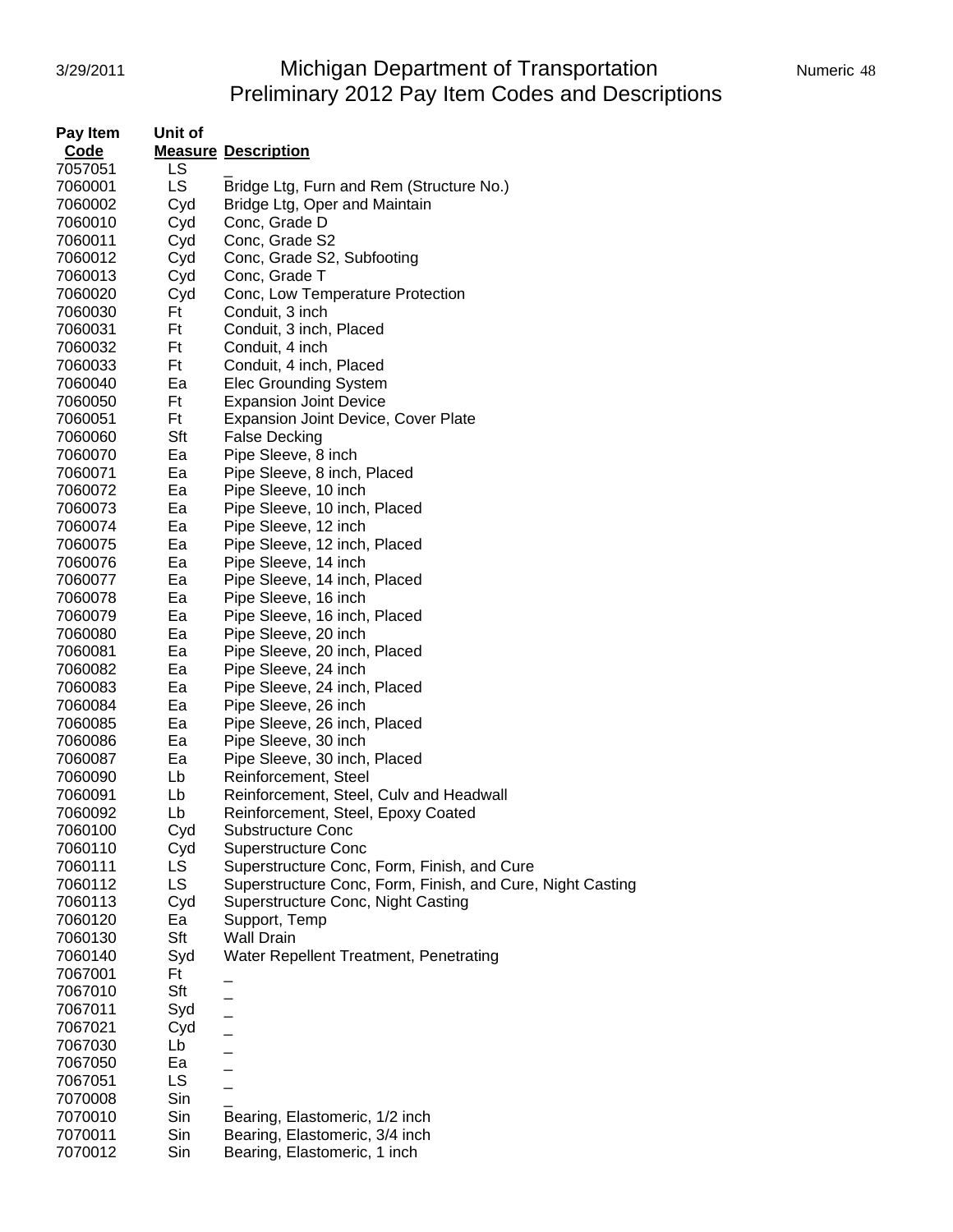# 3/29/2011 **Michigan Department of Transportation** Numeric 49 Preliminary 2012 Pay Item Codes and Descriptions

| Pay Item | Unit of |                                              |
|----------|---------|----------------------------------------------|
| Code     |         | <b>Measure Description</b>                   |
| 7070013  | Sin     | Bearing, Elastomeric, 1 1/4 inch             |
| 7070014  | Sin     | Bearing, Elastomeric, 1 1/2 inch             |
| 7070015  | Sin     | Bearing, Elastomeric, 1 3/4 inch             |
| 7070016  | Sin     | Bearing, Elastomeric, 2 inch                 |
| 7070017  | Sin     | Bearing, Elastomeric, 2 1/4 inch             |
| 7070018  | Sin     | Bearing, Elastomeric, 2 1/2 inch             |
| 7070019  | Sin     | Bearing, Elastomeric, 2 3/4 inch             |
| 7070020  | Sin     | Bearing, Elastomeric, 3 inch                 |
| 7070021  | Sin     | Bearing, Elastomeric, 3 1/4 inch             |
| 7070022  | Sin     | Bearing, Elastomeric, 3 1/2 inch             |
| 7070023  | Sin     | Bearing, Elastomeric, 3 3/4 inch             |
| 7070024  | Sin     | Bearing, Elastomeric, 4 inch                 |
| 7070030  | Ea      | <b>Bushing</b>                               |
| 7070040  | LS      | Shear Developers (Structure No.)             |
| 7070050  | Lb      | Structural Steel, Mixed, Erect               |
| 7070051  | Lb      | Structural Steel, Mixed, Furn and Fab        |
| 7070060  | Lb      | Structural Steel, Plate, Erect               |
| 7070061  | Lb      | Structural Steel, Plate, Furn and Fab        |
| 7070070  | Lb      | Structural Steel, Rolled Shape, Erect        |
| 7070071  | Lb      | Structural Steel, Rolled Shape, Furn and Fab |
| 7077030  | Lb      |                                              |
| 7077050  | Ea      |                                              |
| 7077051  | LS      |                                              |
| 7080001  | Sft     | Prest Conc Deck, 12 inch                     |
| 7080002  | Sft     | Prest Conc Deck, 17 inch                     |
| 7080003  | Sft     | Prest Conc Deck, 21 inch                     |
| 7080004  | Sft     | Prest Conc Deck, 27 inch                     |
| 7080005  | Sft     | Prest Conc Deck, 33 inch                     |
| 7080006  | Sft     | Prest Conc Deck, 39 inch                     |
| 7080007  | Sft     | Prest Conc Deck, 42 inch                     |
| 7080008  | Sft     | Prest Conc Deck, 48 inch                     |
| 7080009  | Sft     | Prest Conc Deck, 54 inch                     |
| 7080010  | Sft     | Prest Conc Deck, 60 inch                     |
| 7080015  | LS      | Post Tensioning                              |
| 7080021  | Ft      | Prest Conc I Beam, Furn, 28 inch             |
| 7080022  | Ft      | Prest Conc I Beam, Erect, 28 inch            |
| 7080025  | Ft      | Prest Conc I Beam. Furn. 36 inch             |
| 7080026  | Ft      | Prest Conc I Beam, Erect, 36 inch            |
| 7080029  | Ft      | Prest Conc I Beam, Furn, 45 inch             |
| 7080030  | Ft      | Prest Conc I Beam, Erect, 45 inch            |
| 7080033  | Ft      | Prest Conc I Beam, Furn, 54 inch             |
| 7080034  | Ft      | Prest Conc I Beam, Erect, 54 inch            |
| 7080037  | Ft      | Prest Conc I Beam, Furn, 70 inch             |
| 7080038  | Ft      | Prest Conc I Beam, Erect, 70 inch            |
| 7080040  | Ft      | Prest Conc I Beam, Furn, 72 inch             |
| 7080041  | Ft      | Prest Conc I Beam, Erect, 72 inch            |
| 7080051  | Ft      | Prest Conc Box Beam, Furn, 12 inch           |
| 7080052  | Ft      | Prest Conc Box Beam, Erect, 12 inch          |
| 7080055  | Ft      | Prest Conc Box Beam, Furn, 17 inch           |
| 7080056  | Ft      | Prest Conc Box Beam, Erect, 17 inch          |
| 7080061  | Ft      | Prest Conc Box Beam, Furn, 21 inch           |
| 7080062  | Ft      | Prest Conc Box Beam, Erect, 21 inch          |
| 7080065  | Ft      | Prest Conc Box Beam, Furn, 27 inch           |
| 7080066  | Ft      | Prest Conc Box Beam, Erect, 27 inch          |
| 7080071  | Ft      | Prest Conc Box Beam, Furn, 33 inch           |
| 7080072  | Ft      | Prest Conc Box Beam, Erect, 33 inch          |
|          |         |                                              |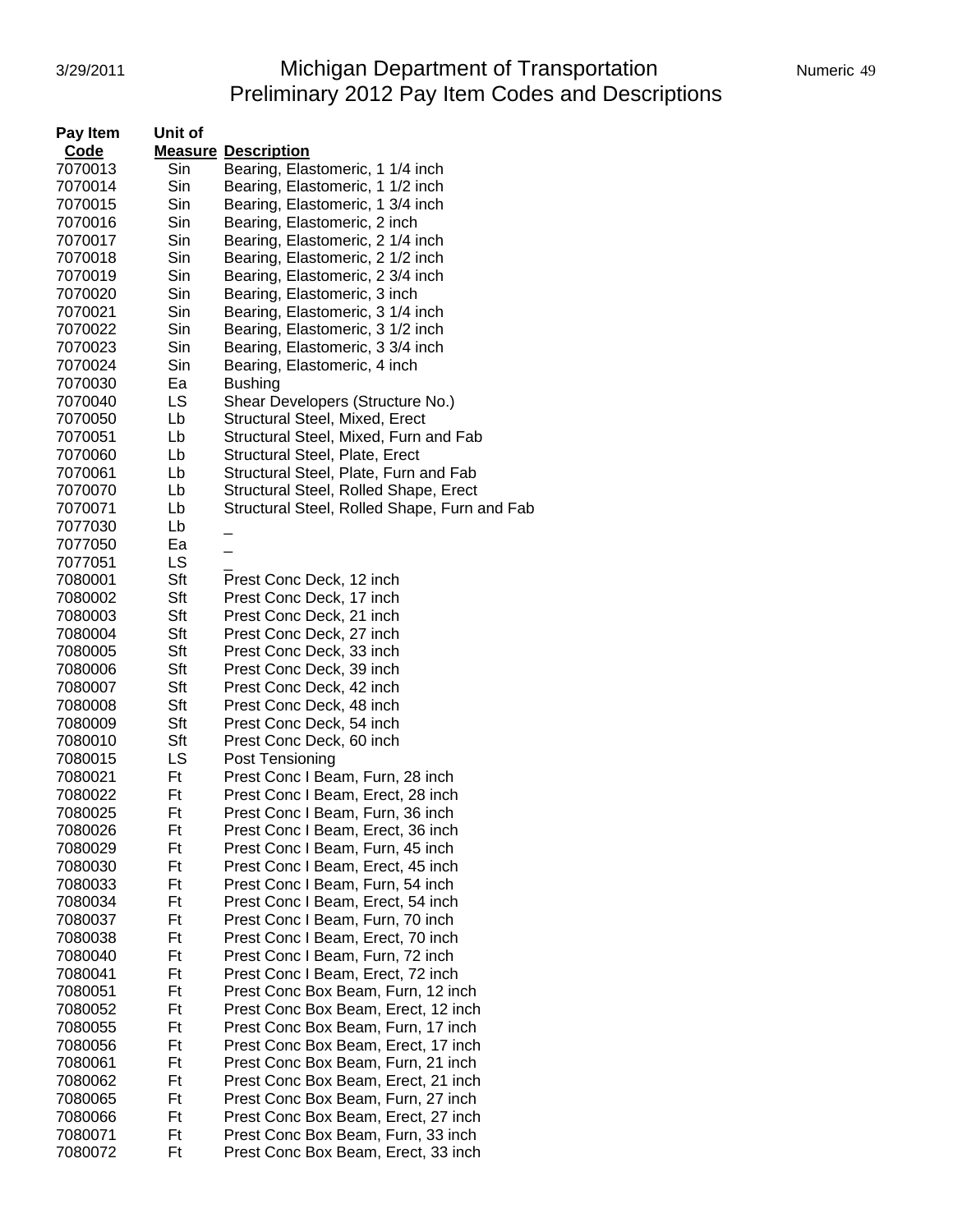# 3/29/2011 Michigan Department of Transportation Numeric 50 Preliminary 2012 Pay Item Codes and Descriptions

| Pay Item | Unit of    |                                                |
|----------|------------|------------------------------------------------|
| Code     |            | <b>Measure Description</b>                     |
| 7080075  | Ft         | Prest Conc Box Beam, Furn, 39 inch             |
| 7080076  | Ft         | Prest Conc Box Beam, Erect, 39 inch            |
| 7080081  | Ft         | Prest Conc Box Beam, Furn, 42 inch             |
| 7080082  | Ft         | Prest Conc Box Beam, Erect, 42 inch            |
| 7080085  | Ft         | Prest Conc Box Beam, Furn, 48 inch             |
| 7080086  | Ft         | Prest Conc Box Beam, Erect, 48 inch            |
| 7080091  | Ft         | Prest Conc Box Beam, Furn, 54 inch             |
| 7080092  | Ft         | Prest Conc Box Beam, Erect, 54 inch            |
| 7080095  | Ft         | Prest Conc Box Beam, Furn, 60 inch             |
| 7080096  | Ft         | Prest Conc Box Beam, Erect, 60 inch            |
| 7080101  | Ft         | Prest Conc 1800 Beam, Furn                     |
| 7080102  | Ft         | Prest Conc 1800 Beam, Erect                    |
| 7087001  | Ft         |                                                |
| 7087010  | Sft        |                                                |
| 7087051  | LS         |                                                |
| 7090010  | LS         | Hardware, Misc. (Structure No.)                |
| 7090020  | LS         | Structure, Timber (Structure No.)              |
| 7090030  | <b>TBF</b> | Timber and Lumber, Treated, Furn and Place     |
| 7097023  | <b>TBF</b> |                                                |
| 7097051  | LS         |                                                |
| 7100001  | Sft        | Joint Waterproofing                            |
| 7100002  | Sft        | Joint Waterproofing, Railroad                  |
| 7100003  | Sft        | Joint Waterproofing, Expansion                 |
| 7100008  | Sft        | Membrane, Preformed Waterproofing              |
| 7100020  | Sft        | Shotcrete                                      |
| 7100021  | Cft        | Shotcrete                                      |
| 7107010  | Sft        |                                                |
| 7107020  | Cft        |                                                |
| 7110001  | Ft         | Bridge Barrier Railing, Type _                 |
| 7110002  | Ft         | Bridge Barrier Railing, Type _                 |
| 7110003  | Ea         | Reflective Marker, Permanent Barrier           |
| 7110005  | Ft         | <b>Bridge Railing, Aesthetic Parapet Tube</b>  |
| 7110006  | Ft         | Bridge Railing, Thrie Beam Retrofit            |
| 7110008  | Ft         | Bridge Railing, 2 Tube                         |
| 7110010  | Ft         | Bridge Railing, 4 Tube                         |
| 7110020  | Ft         | Pipe Railing, Alum                             |
| 7110021  | Ft         | Pipe Railing, Galv Steel                       |
| 7117001  | Ft         |                                                |
| 7117050  | Ea         |                                                |
| 7120001  | Syd        | Scarifying                                     |
| 7120003  | Syd        | Hand Chipping, Shallow                         |
| 7120004  | Syd        | Hand Chipping, Deep                            |
| 7120007  | Cft        | Hand Chipping, Other Than Deck                 |
| 7120010  | Cyd        | Patch, Full Depth                              |
| 7120015  | Cyd        | Patching Mortar or Conc                        |
| 7120016  | Cft        | Patching Mortar or Conc                        |
| 7120017  | Sft        | Patch, Forming                                 |
| 7120023  | Cyd        | Conc, Bridge Deck Ovly                         |
| 7120025  | Syd        | <b>Bridge Deck Surface Construction</b>        |
| 7120027  | Cyd        | Conc, Silica Fume Modified                     |
| 7120028  | Ea         | Adhesive Anchoring of Horizontal Bar, 3/4 inch |
| 7120029  | Ea         | Adhesive Anchoring of Horizontal Bar, 7/8 inch |
| 7120031  | Ea         | Adhesive Anchoring of Vertical Bar, 3/8 inch   |
| 7120032  | Ea         | Adhesive Anchoring of Vertical Bar, 1/2 inch   |
| 7120033  | Ea         | Adhesive Anchoring of Vertical Bar, 5/8 inch   |
| 7120034  | Ea         | Adhesive Anchoring of Vertical Bar, 3/4 inch   |
|          |            |                                                |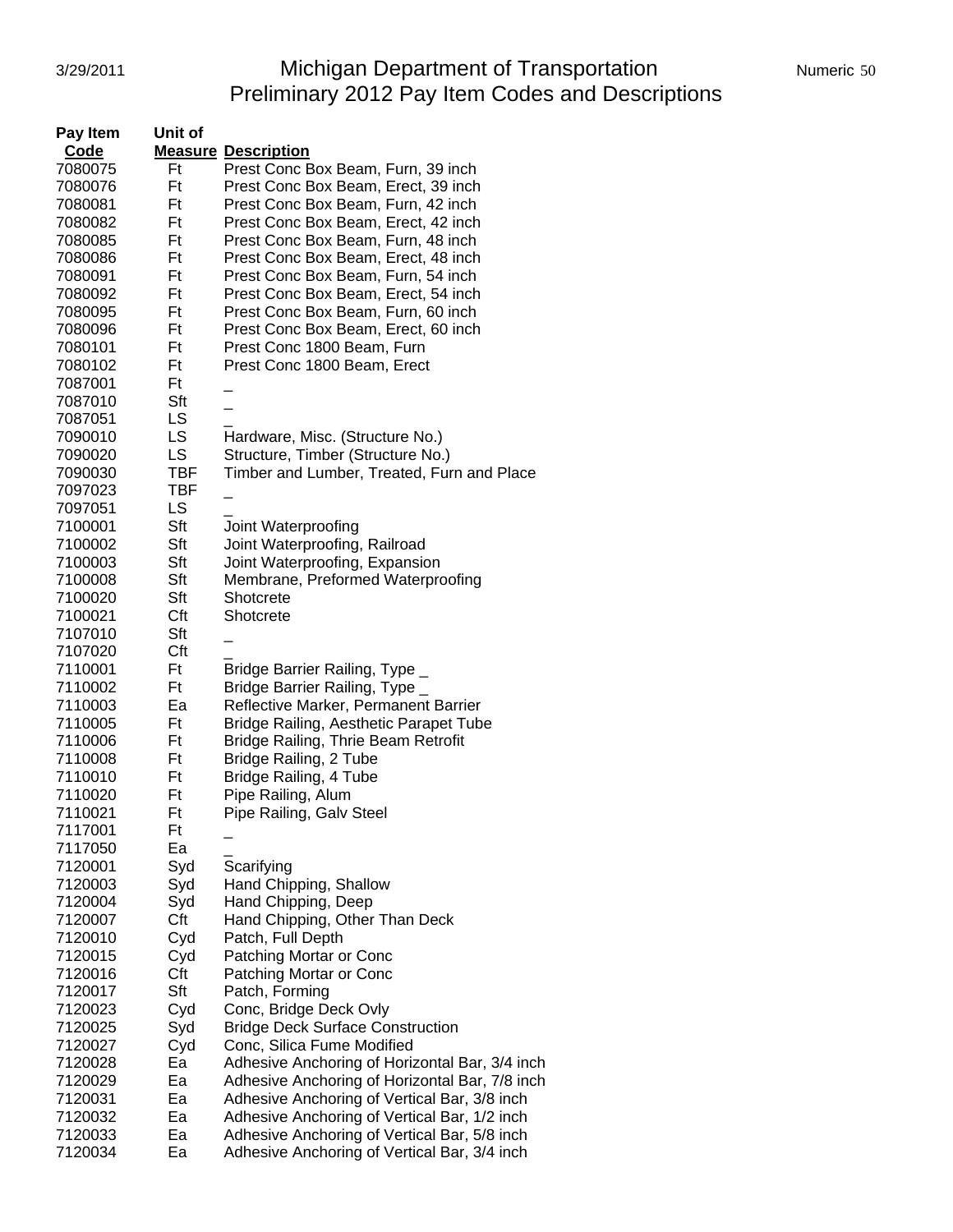# 3/29/2011 Michigan Department of Transportation Numeric 51 Preliminary 2012 Pay Item Codes and Descriptions

| Pay Item | Unit of |                                                          |
|----------|---------|----------------------------------------------------------|
| Code     |         | <b>Measure Description</b>                               |
| 7120035  | Ea      | Adhesive Anchoring of Vertical Bar, 7/8 inch             |
| 7120038  | Ea      | Adhesive Anchoring of Vertical Bar, 1 inch               |
| 7120040  | Ea      | Bolt, Adhesive Anchored, 1/2 inch                        |
| 7120041  | Ea      | Bolt, Adhesive Anchored, 5/8 inch                        |
| 7120042  | Ea      | Bolt, Adhesive Anchored, 3/4 inch                        |
| 7120043  | Ea      | Bolt, Adhesive Anchored, 7/8 inch                        |
| 7120044  | Ea      | Bolt, Adhesive Anchored, 1 inch                          |
| 7120050  | Ea      | Bolt, Mechanical Expansion Anchored, 5/8 inch            |
| 7120051  | Ea      | Bolt, Mechanical Expansion Anchored, 3/4 inch            |
| 7120052  | Ea      | Bolt, Mechanical Expansion Anchored, 7/8 inch            |
| 7120070  | LS      | Structures, Rehabilitation, Rem Portions (Structure No.) |
| 7120071  | Ft      | Deck Joint, Rem                                          |
| 7120072  | Syd     | Latex Conc Surface, Rem                                  |
| 7120073  | Ft      | <b>End Header Replacement</b>                            |
| 7120076  | Syd     | Hydrodemolition, First Pass                              |
| 7120077  | Syd     | <b>Hydrodemolition, Second Pass</b>                      |
| 7120080  | Ea      | <b>Bridge Joint, Revise Expansion Device</b>             |
| 7120081  | Ea      | Bridge Joint, Revise Compression Seal                    |
| 7120084  | Ea      | Reinforcement, Mechanical Splice                         |
| 7120087  | Cyd     | <b>Filler Wall Conc</b>                                  |
| 7120090  | Ea      | Masonry Plate, Grout                                     |
| 7120095  | LS      | Bridge Joints, Clean and Seal (Structure No.)            |
| 7120098  | Ft      | <b>Flushing Cracks, Water</b>                            |
| 7120099  | Ft      | Structural Crack, Repr                                   |
| 7120100  | Syd     | Top Flanges and Beam Ends, Clean and Coat                |
| 7120110  | Cyd     | Patching Conc, C                                         |
| 7120111  | Cyd     | Patching Conc, C-HE                                      |
| 7120112  | Cyd     | Patching Conc, C-L                                       |
| 7120113  | Cyd     | Patching Conc, C-L-HE                                    |
| 7120114  | Cyd     | Patching Conc, F-L                                       |
| 7120115  | Cyd     | Patching Conc, M                                         |
| 7120120  | Ea      | <b>Embedded Galvanic Anode</b>                           |
| 7127001  | Ft      |                                                          |
| 7127010  | Sft     |                                                          |
| 7127011  | Syd     |                                                          |
| 7127020  | Cft     |                                                          |
| 7127021  | Cyd     |                                                          |
| 7127050  | Ea      |                                                          |
| 7127051  | LS      |                                                          |
| 7130010  | Ft      | Beam Plate, Seal Perimeter                               |
| 7130020  | Ea      | Cutting Beam Ends, Simple Span                           |
| 7130030  | Ea      | Hanger Assembly, Field Measurement                       |
| 7130031  | Ea      | Hanger Assembly, Rem and Erect                           |
| 7130040  | LS      | Heat Straightening Steel (Structure No.)                 |
| 7130050  | Ea      | Rocker, Realign                                          |
| 7130060  | Lb      | Stiffeners, Furn, Fab, and Erect                         |
| 7130070  | Lb      | Structural Steel, Furn and Fab, Pin and Hanger           |
| 7130071  | Lb      | Structural Steel, Retrofit, Furn, Fab, and Erect         |
| 7130072  | Lb      | Structural Steel, Welded Repair, Furn, Fab, and Erect    |
| 7130080  | Ea      | Support, Column, Temp                                    |
| 7130081  | Ea      | Support, Diaphragm, Temp                                 |
| 7130082  | Ea      | Support, Suspension, Temp                                |
| 7137001  | Ft      |                                                          |
| 7137030  | Lb      |                                                          |
| 7137050  | Ea      |                                                          |
| 7137051  | LS      |                                                          |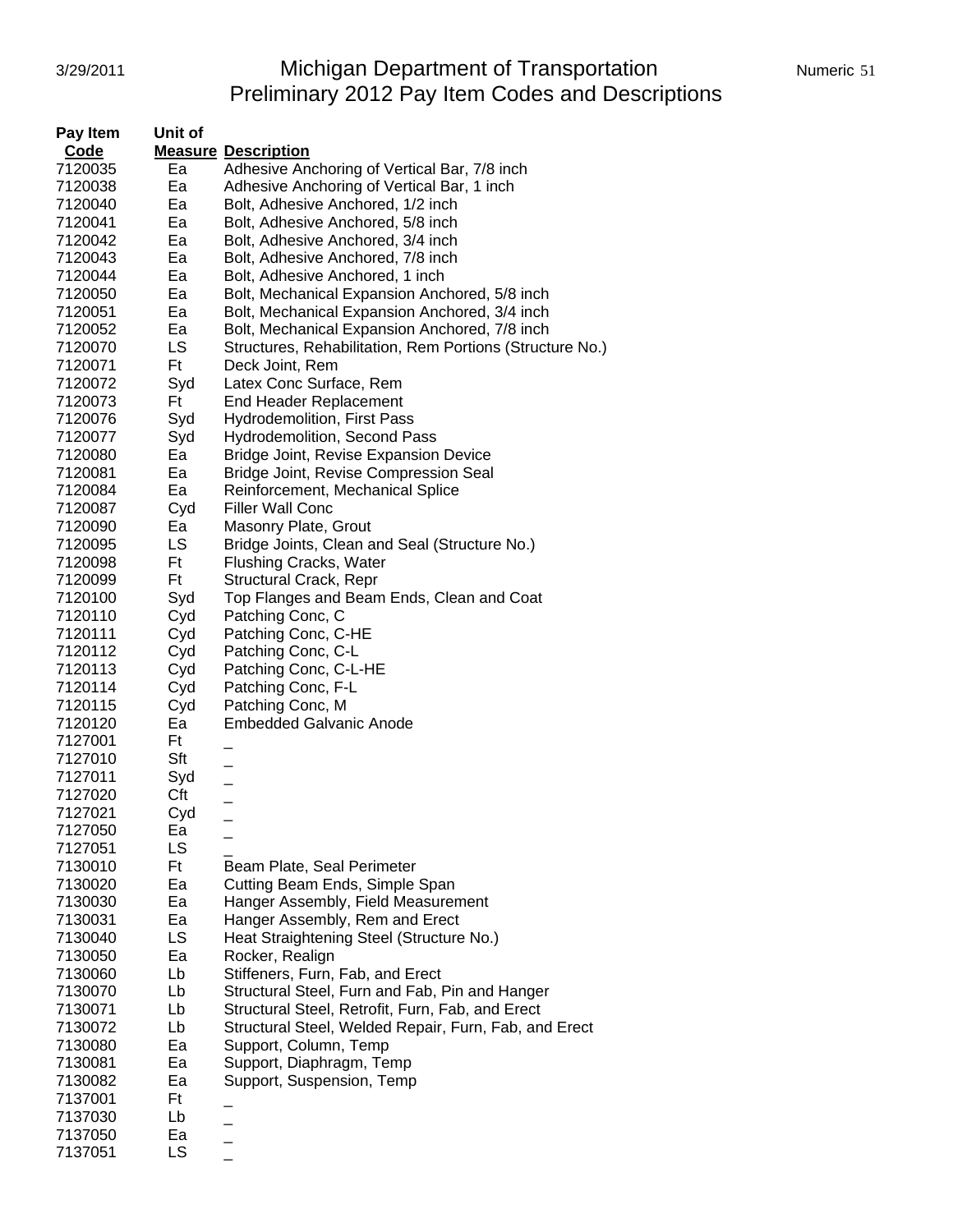## 3/29/2011 Michigan Department of Transportation Numeric 52 Preliminary 2012 Pay Item Codes and Descriptions

| Pay Item    | Unit of   |                                                            |
|-------------|-----------|------------------------------------------------------------|
| <b>Code</b> |           | <b>Measure Description</b>                                 |
| 7140001     | LS.       | Structures, Temp (Structure No.)                           |
| 7140002     | LS.       | Structures, Temp, Rem (Structure No.)                      |
| 7147051     | LS.       |                                                            |
| 7150010     | Ea        | End Diaphragm, Rem and Replace                             |
| 7150025     | Ft        | Protective Shield, Utility Pipe                            |
| 7150045     | LS.       | Steel Structure, Cleaning, Type 4 (Structure No.)          |
| 7150046     | <b>LS</b> | Steel Structure, Coating Type 4 (Structure No.)            |
| 7150047     | LS        | Steel Structure, Cleaning, Partial, Type 4 (Structure No.) |
| 7150048     | <b>LS</b> | Steel Structure, Coating, Partial, Type 4 (Structure No.)  |
| 7157001     | Ft        |                                                            |
| 7157050     | Ea        |                                                            |
|             | LS.       |                                                            |
| 7157051     | LS.       |                                                            |
| 7160001     |           | Field Repair of Damaged Coating (Structure No.)            |
| 7167051     | <b>LS</b> |                                                            |
| 7170001     | Ea        | Drain Casting, Type 1                                      |
| 7170002     | Ea        | Drain Casting, Type 2                                      |
| 7170010     | Ea        | Drain Casting Assembly, Type 1                             |
| 7170011     | Ea        | Drain Casting Assembly, Type 2                             |
| 7170061     | Ea        | Deck Drain, Adj                                            |
| 7170065     | Ea        | Deck Drain, Extension                                      |
| 7170070     | Ea        | Downspout Replacement                                      |
| 7177050     | Ea        |                                                            |
| 7180010     | LS        | Drilled Shaft Equipment, Furnished (Structure No.)         |
| 7180036     | Ft        | Drilled Shaft, 36 inch                                     |
| 7180042     | Ft        | Drilled Shaft, 42 inch                                     |
| 7180048     | Ft        | Drilled Shaft, 48 inch                                     |
| 7180054     | Ft        | Drilled Shaft, 54 inch                                     |
| 7180060     | Ft        | Drilled Shaft, 60 inch                                     |
| 7180066     | Ft        | Drilled Shaft, 66 inch                                     |
| 7180072     | Ft        | Drilled Shaft, 72 inch                                     |
| 7180100     | Dir       | <b>Obstruction Removal</b>                                 |
| 7180110     | Ft        | <b>Permanent Casing</b>                                    |
| 7180120     | Ft        | <b>Temp Casing</b>                                         |
| 7180121     | Ft        | Temp Casing-Left in Place                                  |
| 7187001     | Ft        |                                                            |
| 7187051     | LS        |                                                            |
| 7187060     | Dir       |                                                            |
| 8010001     | Syd       | Driveway, Reinf Conc, 6 inch                               |
| 8010002     | Syd       | Driveway, Reinf Conc, 8 inch                               |
| 8010003     | Syd       | Driveway, Reinf Conc, 7 inch                               |
| 8010004     | Syd       | Driveway, Reinf Conc, 9 inch                               |
| 8010005     | Syd       | Driveway, Nonreinf Conc, 6 inch                            |
| 8010006     | Syd       | Driveway, Nonreinf Conc, 8 inch                            |
| 8010007     | Syd       | Driveway, Nonreinf Conc, 7 inch                            |
| 8010008     | Syd       | Driveway, Nonreinf Conc, 9 inch                            |
| 8017011     | Syd       |                                                            |
| 8020001     | Ft        | Curb, Conc, Det E1                                         |
| 8020002     | Ft        | Curb, Conc, Det E2                                         |
| 8020004     | Ft        | Curb, Conc, Det E4                                         |
| 8020005     | Ft        | Curb, Conc, Det G1                                         |
| 8020006     | Ft        | Curb, Conc, Det G2                                         |
| 8020010     | Ft        | Curb and Gutter, Bridge Approach                           |
| 8020015     | Ft        | Curb and Gutter, Conc, Det B1                              |
| 8020016     | Ft        | Curb and Gutter, Conc, Det B2                              |
| 8020017     | Ft        | Curb and Gutter, Conc, Det B3                              |
| 8020020     | Ft        | Curb and Gutter, Conc, Det C1                              |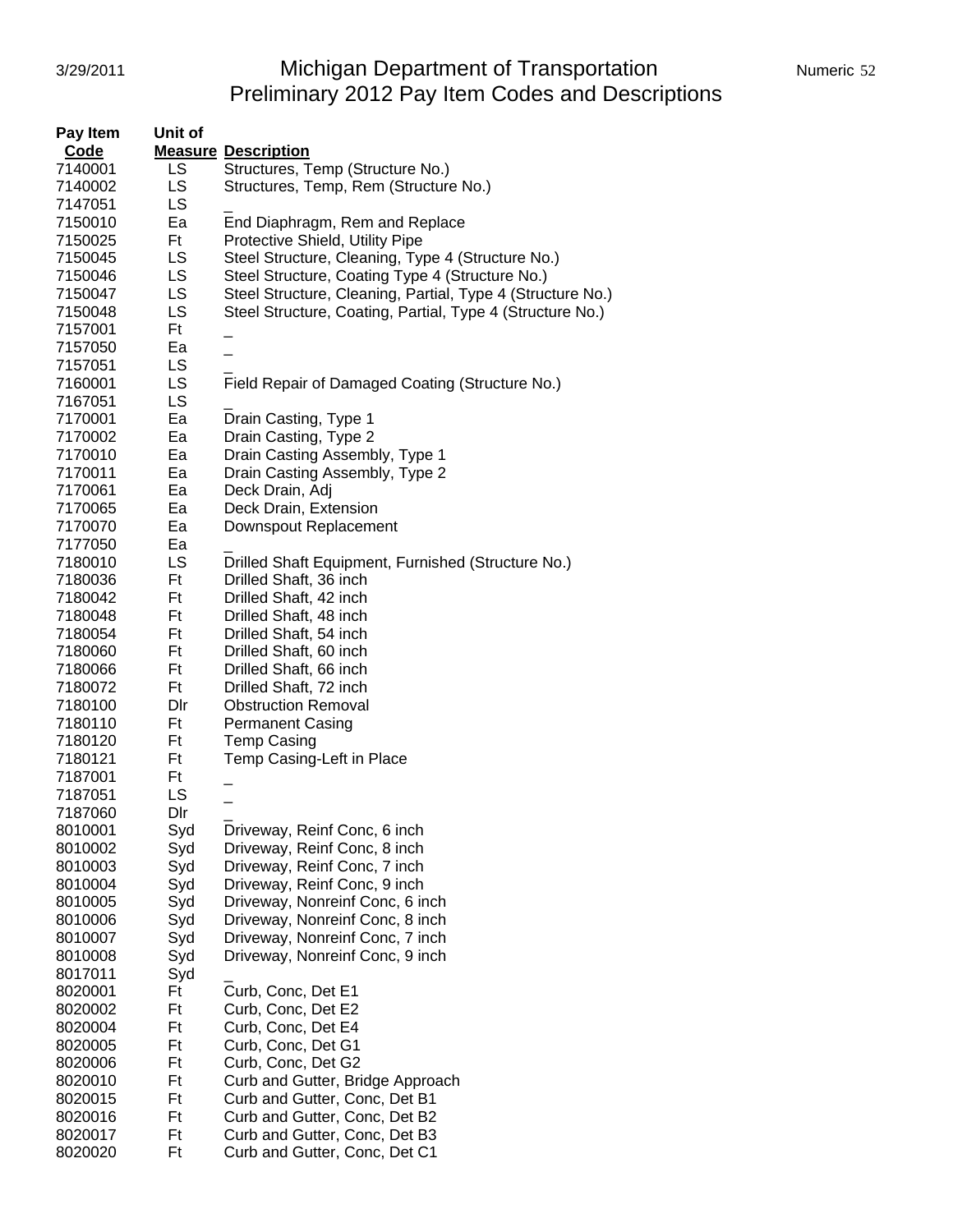# 3/29/2011 Michigan Department of Transportation Numeric 53 Preliminary 2012 Pay Item Codes and Descriptions

| Pay Item | Unit of |                                              |
|----------|---------|----------------------------------------------|
| Code     |         | <b>Measure Description</b>                   |
| 8020021  | Ft      | Curb and Gutter, Conc, Det C2                |
| 8020022  | Ft      | Curb and Gutter, Conc, Det C3                |
| 8020023  | Ft      | Curb and Gutter, Conc, Det C4                |
| 8020024  | Ft      | Curb and Gutter, Conc, Det C5                |
| 8020025  | Ft      | Curb and Gutter, Conc, Det C6                |
| 8020030  | Ft      | Curb and Gutter, Conc, Det D1                |
| 8020031  | Ft      | Curb and Gutter, Conc, Det D2                |
| 8020032  | Ft      | Curb and Gutter, Conc, Det D3                |
| 8020035  | Ft      | Curb and Gutter, Conc, Det F1                |
| 8020036  | Ft      | Curb and Gutter, Conc, Det F2                |
| 8020037  | Ft      | Curb and Gutter, Conc, Det F3                |
| 8020038  | Ft      | Curb and Gutter, Conc, Det F4                |
| 8020039  | Ft      | Curb and Gutter, Conc, Det F5                |
| 8020040  | Ft      | Curb and Gutter, Conc, Det F6                |
| 8020045  | Ea      | <b>Curb Nose</b>                             |
| 8020050  | Ft      | Driveway Opening, Conc, Det M                |
| 8020055  | Ea      | Shoulder Gutter, Conc, Det 1                 |
| 8020056  |         | Shoulder Gutter, Conc, Det 2                 |
| 8020057  |         | Shoulder Gutter, Conc, Det 3                 |
| 8020060  | Ft      | Valley Gutter, Conc                          |
| 8020065  | Sft     | Divider, Reinf Conc, Type I                  |
| 8020066  | Sft     | Divider, Nonreinf Conc, Type 1               |
| 8020067  | Sft     | Divider, Nonreinf Conc, Type 2               |
| 8020070  | Ea      | Down spout Header, Conc                      |
| 8020075  | Ft      | Spillway, Conc                               |
| 8027001  | Ft      |                                              |
| 8027010  | Sft     |                                              |
| 8027050  | Ea      |                                              |
| 8030010  | Ft      | Detectable Warning Surface                   |
| 8030020  | Ft      | <b>Railing for Steps</b>                     |
| 8030030  | Sft     | Sidewalk Ramp, Conc, _ inch                  |
| 8030043  | Sft     | Sidewalk, Conc, 3 inch                       |
| 8030044  | Sft     | Sidewalk, Conc, 4 inch                       |
| 8030046  | Sft     | Sidewalk, Conc, 6 inch                       |
| 8030047  | Sft     | Sidewalk, Conc, 7 inch                       |
| 8030100  | Cyd     | Steps, Conc                                  |
| 8037001  | Ft      |                                              |
| 8037010  | Sft     |                                              |
| 8037021  | Cyd     |                                              |
| 8040001  | Ft      | Conc Barrier, Single Face, Type A            |
| 8040002  | Ft      | Conc Barrier, Single Face, Type B            |
| 8040003  | Ft      | Conc Barrier, Single Face, Type C            |
| 8040005  | Ft      | Conc Barrier, Double Face, Type A            |
| 8040006  | Ft      | Conc Barrier, Double Face, Type B            |
| 8040010  | Ft      | Conc Barrier, Split, Type A                  |
| 8040011  | Ft      | Conc Barrier, Split, Type B                  |
| 8040015  | Ft      | Glare Screen, Conc                           |
| 8040016  | Ft      | Glare Screen, Conc, Split                    |
| 8040020  | Ea      | Light Std Fdn, Conc Barrier                  |
| 8040026  | Ea      | Sign Support Fdn, Conc Barrier, Truss Type C |
| 8040027  | Ea      | Sign Support Fdn, Conc Barrier, Truss Type D |
| 8040030  | Cyd     | Conc Barrier Backfill, CIP                   |
| 8047001  | Ft      |                                              |
| 8047021  | Cyd     |                                              |
| 8047050  | Ea      |                                              |
| 8050010  | Ft      | Curb Sloped, HMA                             |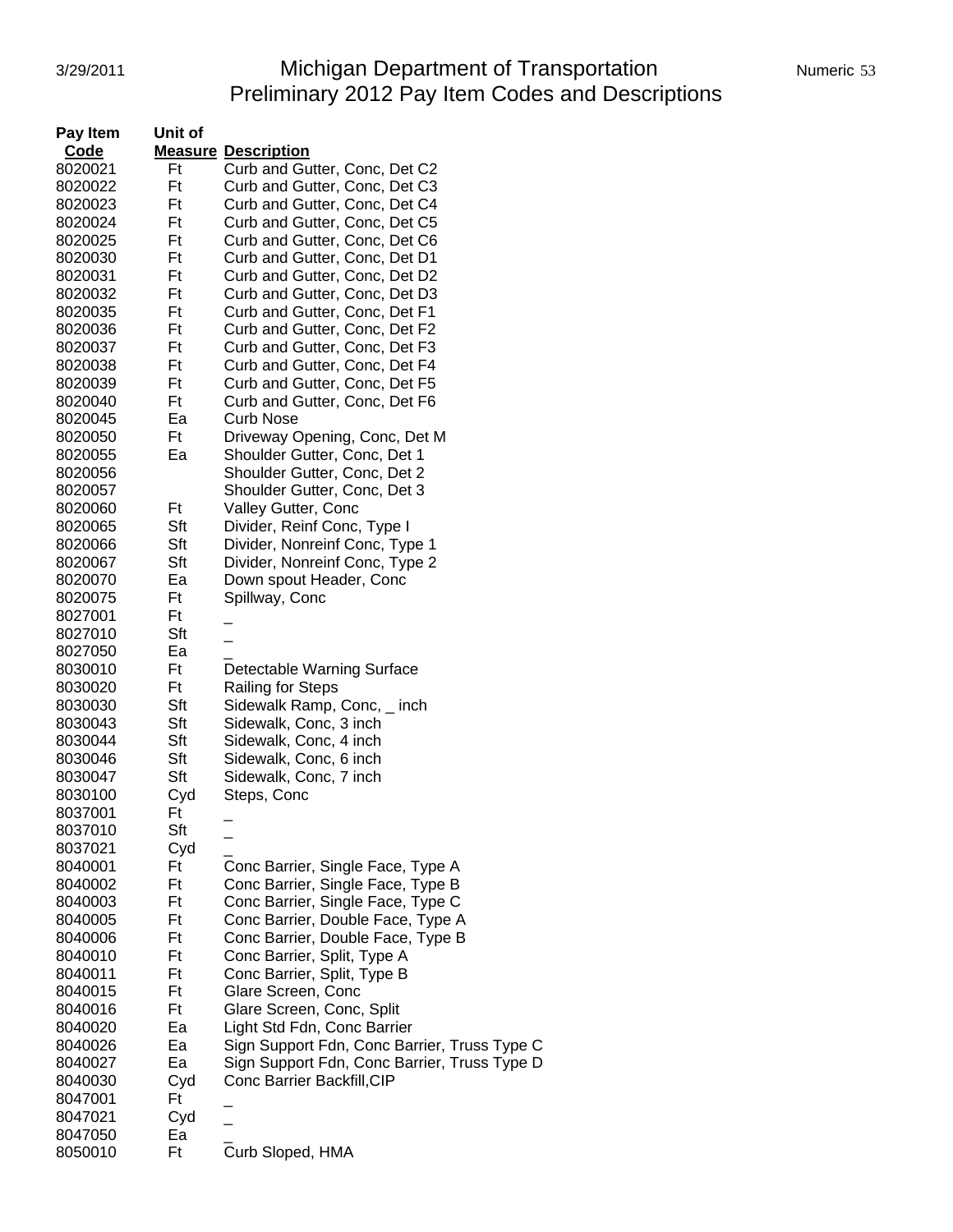## 3/29/2011 **Michigan Department of Transportation** Numeric 54 Preliminary 2012 Pay Item Codes and Descriptions

|  |  | Numeric 54 |
|--|--|------------|
|  |  |            |

| Pay Item | Unit of |                                             |
|----------|---------|---------------------------------------------|
| Code     |         | <b>Measure Description</b>                  |
| 8050020  | Ft      | Curb Vertical, HMA                          |
| 8057001  | Ft      |                                             |
| 8060010  | Ton     | Shared use Path, Aggregate                  |
| 8060011  | Cyd     | Shared use Path, Aggregate, LM              |
| 8060020  | Syd     | Shared use Path, Conc                       |
| 8060030  | Ft      | Shared use Path, Grading                    |
| 8060040  | Ton     | Shared use Path, HMA                        |
| 8067001  | Ft      |                                             |
| 8067011  | Syd     |                                             |
| 8067021  | Cyd     | $\overline{a}$                              |
| 8067031  | Ton     |                                             |
| 8070000  | Ft      | Guardrail, Type B                           |
| 8070001  | Ft      | Guardrail, Type BD                          |
| 8070002  | Ft      | Guardrail, Type T                           |
| 8070003  | Ft      | Guardrail, Type TD                          |
| 8070005  | Ft      | Guardrail, Type B, Temp                     |
| 8070006  | Ft      | Guardrail, Type BD, Temp                    |
| 8070007  | Ft      | Guardrail, Type T, Temp                     |
| 8070008  | Ft      | Guardrail, Type TD, Temp                    |
| 8070010  | Ft      | Guardrail, Curved, Type B                   |
| 8070011  | Ft      | Guardrail, Curved, Type T                   |
| 8070015  | Ea      | Guardrail, Backed, Det G1                   |
| 8070016  | Ea      | Guardrail, Backed, Det G2                   |
| 8070017  | Ea      | Guardrail, Backed, Det G3                   |
| 8070020  | Ea      | Guardrail Anch, Bridge, Det A1              |
| 8070021  | Ea      | Guardrail Anch, Bridge, Det A2              |
| 8070022  | Ea      | Guardrail Anch, Bridge, Det T1              |
| 8070023  | Ea      | Guardrail Anch, Bridge, Det T2              |
| 8070024  | Ea      | Guardrail Anch, Bridge, Det T3              |
| 8070025  | Ea      | Guardrail Anch, Bridge, Det T4              |
| 8070026  | Ea      | Guardrail Anch, Bridge, Det T5              |
| 8070027  | Ea      | Guardrail Anch, Bridge, Det T6              |
| 8070030  | Ea      | Guardrail Anch, Bridge, Det T1, Temp        |
| 8070031  | Ea      | Guardrail Anch, Bridge, Det T2, Temp        |
| 8070032  | Ea      | Guardrail Anch, Bridge, Det T3, Temp        |
| 8070033  | Ea      | Guardrail Anch, Bridge, Det T4, Temp        |
| 8070035  | Ea      | Guardrail Anch, Median                      |
| 8070038  | Ea      | Guardrail Approach Terminal, Type 3B        |
| 8070039  | Ea      | Guardrail Approach Terminal, Type 3T        |
| 8070040  | Ea      | Guardrail Approach Terminal, Type 1B        |
| 8070041  | Ea      | Guardrail Approach Terminal, Type 1T        |
| 8070042  | Ea      | Guardrail Approach Terminal, Type 2B        |
| 8070043  | Ea      | Guardrail Approach Terminal, Type 2T        |
| 8070045  | Ea      | Guardrail Approach Terminal, Type 1B, Temp  |
| 8070046  | Ea      | Guardrail Approach Terminal, Type 1T, Temp  |
| 8070047  | Ea      | Guardrail Approach Terminal, Type 2B, Temp  |
| 8070048  | Ea      | Guardrail Approach Terminal, Type 2T, Temp  |
| 8070050  | Ea      | <b>Guardrail Departing Terminal, Type B</b> |
| 8070051  | Ea      | Guardrail Departing Terminal, Type T        |
| 8070055  | Ea      | Guardrail Departing Terminal, Type B, Temp  |
| 8070056  | Ea      | Guardrail Departing Terminal, Type T, Temp  |
| 8070065  | Ea      | <b>Guardrail Buffered End</b>               |
| 8070070  | Ea      | Guardrail Post, Culv                        |
| 8070075  | Ft      | Guardrail, Salv                             |
| 8070076  | Ft      | Guardrail, Mult, Salv                       |
| 8070080  | Ea      | <b>Guardrail Reflector</b>                  |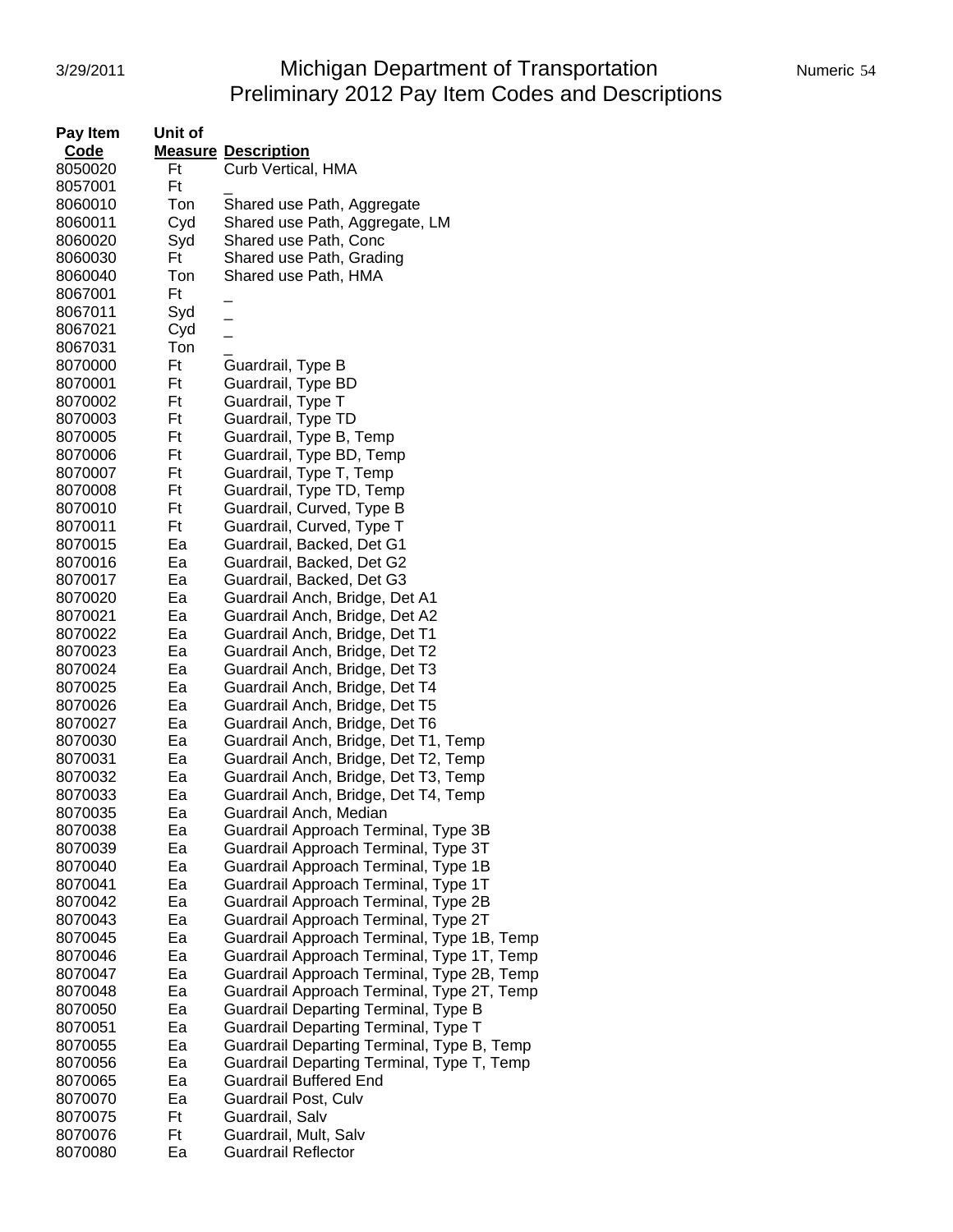# 3/29/2011 Michigan Department of Transportation Numeric 55 Preliminary 2012 Pay Item Codes and Descriptions

| Pay Item    | Unit of |                                                    |
|-------------|---------|----------------------------------------------------|
| <b>Code</b> |         | <b>Measure Description</b>                         |
| 8070085     | Ea      | Post, Wood Guard                                   |
| 8070090     | Ea      | Post, Wood Guide                                   |
| 8070095     | Ea      | Post, Mailbox                                      |
| 8077001     | Ft      |                                                    |
| 8077050     | Ea      |                                                    |
| 8080001     | Ft      | Fence, Woven Wire with Wood Post                   |
| 8080002     | Ft      | Fence, Woven Wire with Steel Post                  |
| 8080003     | Ft      | <b>Barbed Wire</b>                                 |
| 8080004     | Ft      | Fence, Temp                                        |
| 8080005     | Ea      | Fence Gate, 12 foot, for Woven Wire                |
| 8080006     | Ea      | Fence Gate, 16 foot, for Woven Wire                |
| 8080007     | Ft      | Fence, Protective                                  |
| 8080010     | Ft      | Fence, Chain Link, 42 inch                         |
| 8080011     | Ft      | Fence, Chain Link, 48 inch                         |
| 8080012     | Ft      | Fence, Chain Link, 60 inch                         |
| 8080013     | Ft      | Fence, Chain Link, 72 inch                         |
| 8080014     | Ft      | Fence, Chain Link, 84 inch                         |
| 8080015     | Ft      | Fence, Chain Link, 96 inch                         |
| 8080016     | Ft      | Fence, Chain Link, 108 inch                        |
| 8080017     | Ft      | Fence, Chain Link, 120 inch                        |
| 8080020     | Ea      | Fence Gate, 4 foot, for 42 inch Chain Link Fence   |
| 8080021     | Ea      | Fence Gate, 4 foot, for 48 inch Chain Link Fence   |
| 8080022     | Ea      | Fence Gate, 4 foot, for 60 inch Chain Link Fence   |
| 8080023     | Ea      | Fence Gate, 4 foot, for 72 inch Chain Link Fence   |
| 8080024     | Ea      | Fence Gate, 4 foot, for 84 inch Chain Link Fence   |
| 8080025     | Ea      | Fence Gate, 4 foot, for 96 inch Chain Link Fence   |
| 8080026     | Ea      | Fence Gate, 4 foot, for 108 inch Chain Link Fence  |
| 8080027     | Ea      | Fence Gate, 4 foot, for 120 inch Chain Link Fence  |
| 8080030     | Ea      | Fence Gate, 6 foot, for 42 inch Chain Link Fence   |
| 8080031     | Ea      | Fence Gate, 6 foot, for 48 inch Chain Link Fence   |
| 8080032     | Ea      | Fence Gate, 6 foot, for 60 inch Chain Link Fence   |
| 8080033     | Ea      | Fence Gate, 6 foot, for 72 inch Chain Link Fence   |
| 8080034     | Ea      | Fence Gate, 6 foot, for 84 inch Chain Link Fence   |
| 8080035     | Ea      | Fence Gate, 6 foot, for 96 inch Chain Link Fence   |
| 8080036     | Ea      | Fence Gate, 6 foot, for 108 inch Chain Link Fence  |
| 8080037     | Ea      | Fence Gate, 6 foot, for 120 inch Chain Link Fence  |
| 8080040     | Ea      | Fence Gate, 8 foot, for 42 inch Chain Link Fence   |
| 8080041     | Ea      | Fence Gate, 8 foot, for 48 inch Chain Link Fence   |
| 8080042     | Ea      | Fence Gate, 8 foot, for 60 inch Chain Link Fence   |
| 8080043     | Ea      | Fence Gate, 8 foot, for 72 inch Chain Link Fence   |
| 8080044     | Ea      | Fence Gate, 8 foot, for 84 inch Chain Link Fence   |
| 8080045     | Ea      | Fence Gate, 8 foot, for 96 inch Chain Link Fence   |
| 8080046     | Ea      | Fence Gate, 8 foot, for 108 inch Chain Link Fence  |
| 8080047     | Ea      | Fence Gate, 8 foot, for 120 inch Chain Link Fence  |
| 8080050     | Ea      | Fence Gate, 12 foot, for 42 inch Chain Link Fence  |
| 8080051     | Ea      | Fence Gate, 12 foot, for 48 inch Chain Link Fence  |
| 8080052     | Ea      | Fence Gate, 12 foot, for 60 inch Chain Link Fence  |
| 8080053     | Ea      | Fence Gate, 12 foot, for 72 inch Chain Link Fence  |
| 8080054     | Ea      | Fence Gate, 12 foot, for 84 inch Chain Link Fence  |
| 8080055     | Ea      | Fence Gate, 12 foot, for 96 inch Chain Link Fence  |
| 8080056     | Ea      | Fence Gate, 12 foot, for 108 inch Chain Link Fence |
| 8080057     | Ea      | Fence Gate, 12 foot, for 120 inch Chain Link Fence |
| 8080060     | Ea      | Fence Gate, 16 foot, for 42 inch Chain Link Fence  |
| 8080061     | Ea      | Fence Gate, 16 foot, for 48 inch Chain Link Fence  |
| 8080062     | Ea      | Fence Gate, 16 foot, for 60 inch Chain Link Fence  |
| 8080063     | Ea      | Fence Gate, 16 foot, for 72 inch Chain Link Fence  |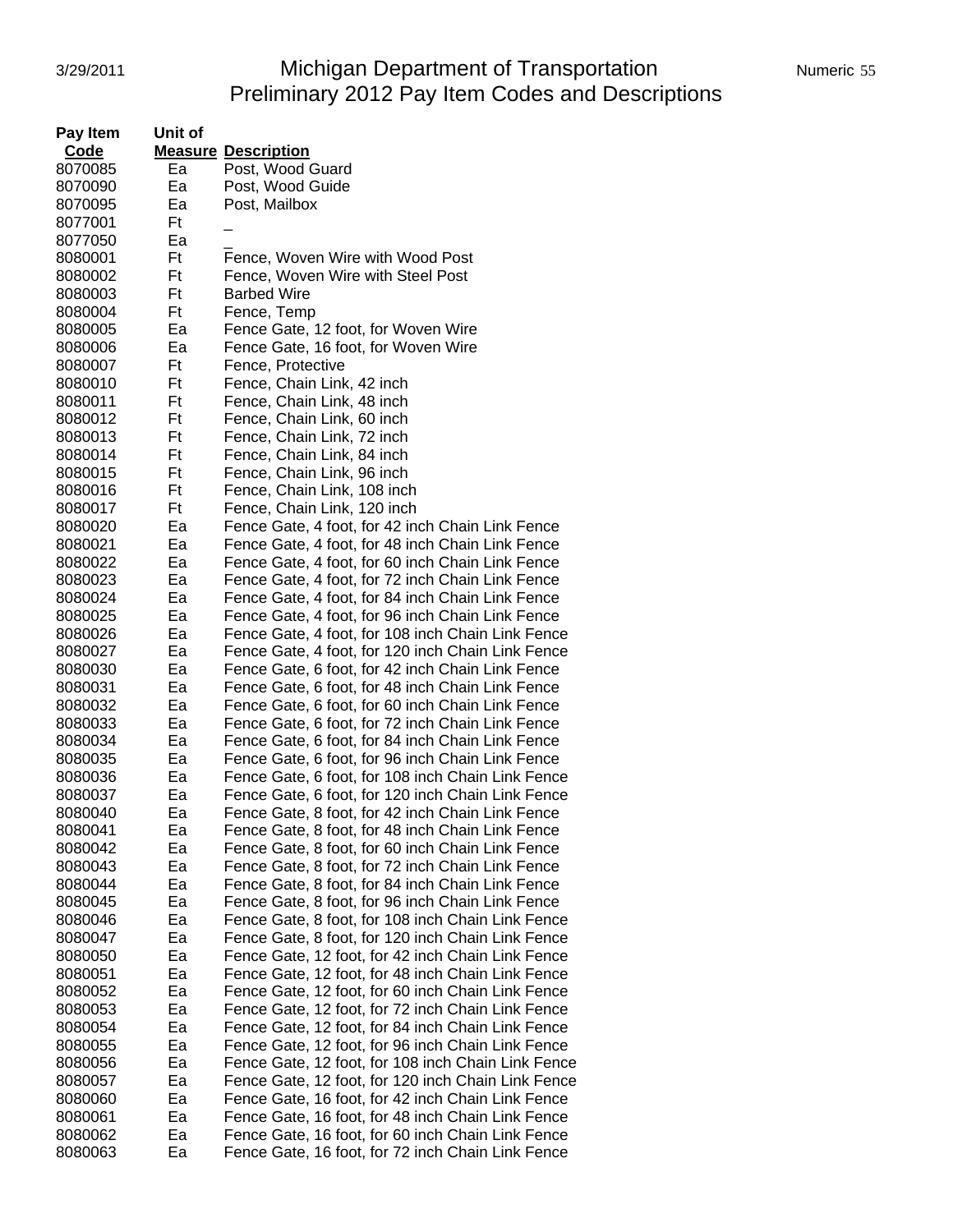# 3/29/2011 Michigan Department of Transportation Numeric 56 Preliminary 2012 Pay Item Codes and Descriptions

| Pay Item           | Unit of   |                                                                              |
|--------------------|-----------|------------------------------------------------------------------------------|
| Code               |           | <b>Measure Description</b>                                                   |
| 8080064            | Ea        | Fence Gate, 16 foot, for 84 inch Chain Link Fence                            |
| 8080065            | Ea        | Fence Gate, 16 foot, for 96 inch Chain Link Fence                            |
| 8080066            | Ea        | Fence Gate, 16 foot, for 108 inch Chain Link Fence                           |
| 8080067            | Ea        | Fence Gate, 16 foot, for 120 inch Chain Link Fence                           |
| 8080070            | Ft        | Fence, Chain Link, 72 inch, with 1 Strand of Barbed Wire                     |
| 8080071            | Ft        | Fence, Chain Link, 72 inch, with 2 Strand of Barbed Wire                     |
| 8080072            | Ft        | Fence, Chain Link, 72 inch, with 3 Strand of Barbed Wire                     |
| 8080073            | Ft        | Fence, Chain Link, 72 inch, with 4 Strand of Barbed Wire                     |
| 8080074            | Ft        | Fence, Chain Link, 72 inch, with 5 Strand of Barbed Wire                     |
| 8080075            | Ft        | Fence, Chain Link, 72 inch, with 6 Strand of Barbed Wire                     |
| 8080080            | Ft        | Fence, Chain Link, 84 inch, with 1 Strand of Barbed Wire                     |
| 8080081            | Ft        | Fence, Chain Link, 84 inch, with 2 Strand of Barbed Wire                     |
| 8080082            | Ft        | Fence, Chain Link, 84 inch, with 3 Strand of Barbed Wire                     |
| 8080083            | Ft        | Fence, Chain Link, 84 inch, with 4 Strand of Barbed Wire                     |
| 8080084            | Ft        | Fence, Chain Link, 84 inch, with 5 Strand of Barbed Wire                     |
| 8080085            | Ft        | Fence, Chain Link, 84 inch, with 6 Strand of Barbed Wire                     |
| 8080090            | Ft        | Fence, Chain Link, 96 inch, with 1 Strand of Barbed Wire                     |
| 8080091            | Ft        | Fence, Chain Link, 96 inch, with 2 Strand of Barbed Wire                     |
| 8080092            | Ft        | Fence, Chain Link, 96 inch, with 3 Strand of Barbed Wire                     |
| 8080093            | Ft        | Fence, Chain Link, 96 inch, with 4 Strand of Barbed Wire                     |
| 8080094            | Ft        | Fence, Chain Link, 96 inch, with 5 Strand of Barbed Wire                     |
| 8080095            | Ft        | Fence, Chain Link, 96 inch, with 6 Strand of Barbed Wire                     |
| 8080100            | Ft        | Fence, High Tensile Wire                                                     |
| 8080110<br>8080120 | Sft<br>Ft | Fence, Structure<br>Fence, Moving                                            |
| 8080130            | Ea        | Fence Post                                                                   |
| 8080140            | Ft        | <b>Fence Material</b>                                                        |
| 8087001            | Ft        |                                                                              |
| 8087010            | Sft       |                                                                              |
| 8087050            | Ea        |                                                                              |
| 8090001            | Mo        | Field Office, 1                                                              |
| 8090002            | Mo        | Field Office, 2                                                              |
| 8090003            | Mo        | Field Office, 3                                                              |
| 8090010            | Dir       | <b>Field Office, Utility Fees</b>                                            |
| 8097043            | Mo        |                                                                              |
| 8097060            | Dir       |                                                                              |
| 8100010            | Ea        | Band, Sign                                                                   |
| 8100020            | Ea        | Bridge Sign Connection, Bolt Replacement                                     |
| 8100030            | Ea        | Bridge Sign Connection, Conc, Type A                                         |
| 8100031            | Ea        | Bridge Sign Connection, Conc, Type A1                                        |
| 8100032            | Ea        | Bridge Sign Connection, Conc, Type A2                                        |
| 8100033            | Ea        | Bridge Sign Connection, Conc, Type C                                         |
| 8100034            | Ea        | Bridge Sign Connection, Conc, Type D                                         |
| 8100035            | Ea        | Bridge Sign Connection, Conc, Type E<br>Bridge Sign Connection, Conc, Type F |
| 8100036<br>8100037 | Ea<br>Ea  | Bridge Sign Connection, Conc, Type K                                         |
| 8100038            | Ea        | Bridge Sign Connection, Conc, Type L                                         |
| 8100039            | Ea        | Bridge Sign Connection, Conc, Type M                                         |
| 8100040            | Ea        | Bridge Sign Connection, Conc, Type O                                         |
| 8100041            | Ea        | Bridge Sign Connection, Conc, Type P                                         |
| 8100042            | Ea        | Bridge Sign Connection, Conc, Type Q                                         |
| 8100043            | Ea        | Bridge Sign Connection, Conc, Type R                                         |
| 8100044            | Ea        | Bridge Sign Connection, Conc, Type S                                         |
| 8100045            | Ea        | Bridge Sign Connection, Conc, Type T                                         |
| 8100046            | Ea        | Bridge Sign Connection, Conc, Type U                                         |
| 8100047            | Ea        | Bridge Sign Connection, Conc, Type V                                         |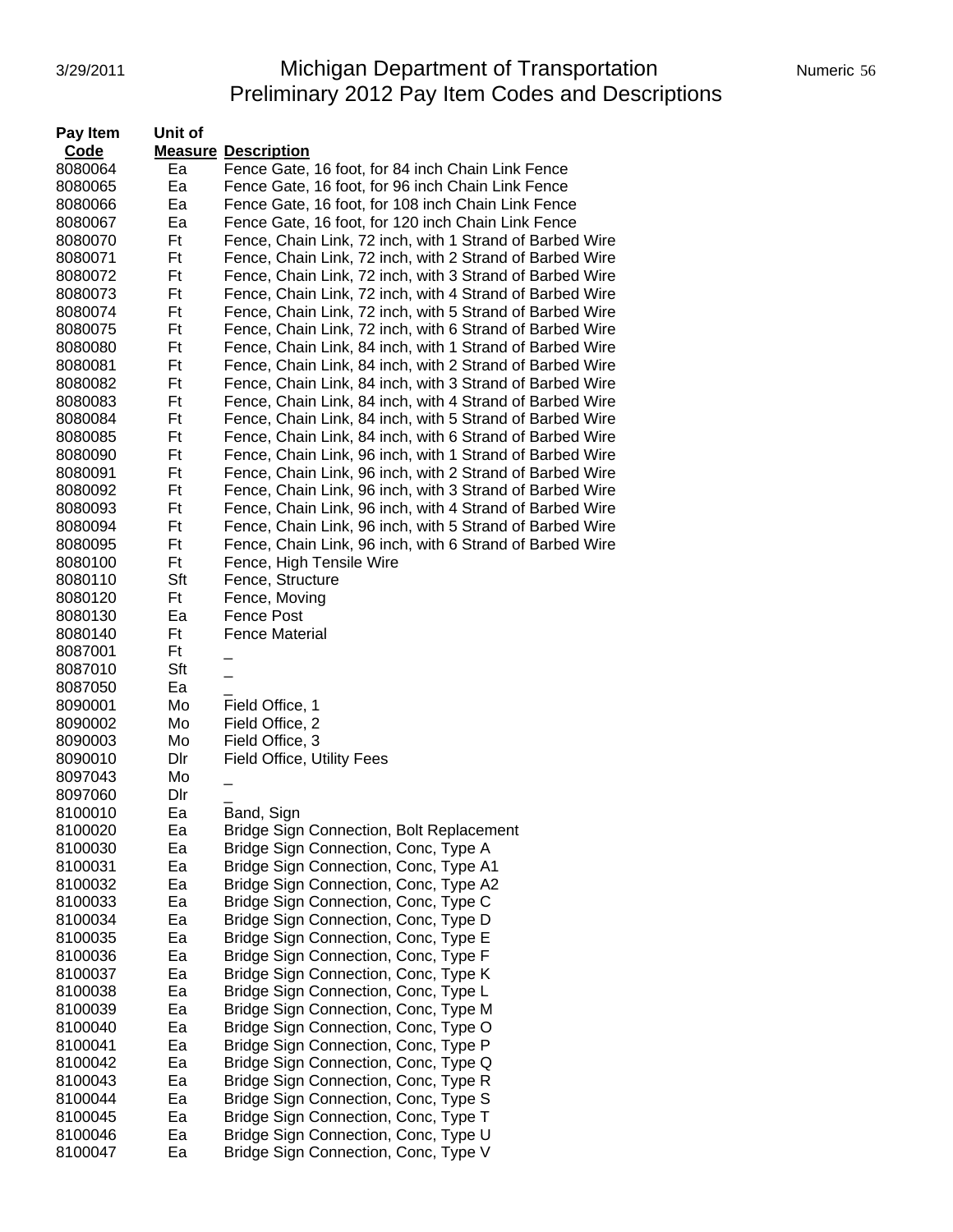### 3/29/2011 Michigan Department of Transportation Numeric 57 Preliminary 2012 Pay Item Codes and Descriptions

| Pay Item           | Unit of  |                                                                |
|--------------------|----------|----------------------------------------------------------------|
| <b>Code</b>        |          | <b>Measure Description</b>                                     |
| 8100048            | Ea       | Bridge Sign Connection, Conc, Type W                           |
| 8100060            | Ea       | Bridge Sign Connection, Steel, Type A1                         |
| 8100061            | Ea       | Bridge Sign Connection, Steel, Type B                          |
| 8100062            | Ea       | Bridge Sign Connection, Steel, Type C                          |
| 8100063            | Ea       | Bridge Sign Connection, Steel, Type D                          |
| 8100064            | Ea       | Bridge Sign Connection, Steel, Type E                          |
| 8100065            | Ea       | Bridge Sign Connection, Steel, Type F                          |
| 8100066            | Ea       | Bridge Sign Connection, Steel, Type G                          |
| 8100067            | Ea       | Bridge Sign Connection, Steel, Type H                          |
| 8100068            | Ea       | Bridge Sign Connection, Steel, Type I                          |
| 8100069            | Ea       | Bridge Sign Connection, Steel, Type J                          |
| 8100080            | Ea       | Bridge Sign Connection, Type A, Rem                            |
| 8100081            | Ea       | Bridge Sign Connection, Type B, Rem                            |
| 8100082            | Ea       | Bridge Sign Connection, Type C, Rem                            |
| 8100083            | Ea       | Bridge Sign Connection, Type D, Rem                            |
| 8100084            | Ea       | Bridge Sign Connection, Type E, Rem                            |
| 8100085            | Ea       | Bridge Sign Connection, Type F, Rem                            |
| 8100090            | Ea       | Cantilever, Rem                                                |
| 8100100            | Ea       | Cantilever, Type C                                             |
| 8100101            | Ea       | Cantilever, Type C, Erect, Salv                                |
| 8100102            | Ea       | Cantilever, Type D                                             |
| 8100103            | Ea       | Cantilever, Type D, Erect, Salv                                |
| 8100104            | Ea       | Cantilever, Type E                                             |
| 8100105<br>8100106 | Ea       | Cantilever, Type E, Erect, Salv                                |
|                    | Ea<br>Ea | Cantilever, Type G                                             |
| 8100107            | Ea       | Cantilever, Type G, Erect, Salv                                |
| 8100108            | Ea       | Cantilever, Type H                                             |
| 8100109            | Ea       | Cantilever, Type H, Erect, Salv                                |
| 8100110<br>8100111 |          | Cantilever, Type J                                             |
| 8100120            | Ea<br>Ea | Cantilever, Type J, Erect, Salv<br>Column, Breakaway, W8 by 13 |
| 8100121            | Ea       | Column, Breakaway, W8 by 18                                    |
| 8100130            | Ea       | <b>Delineator Reflector</b>                                    |
| 8100140            | Ea       | Delineator, Reflective Sheeting, 3 inch by 6 inch, Green       |
| 8100141            | Ea       | Delineator, Reflective Sheeting, 3 inch by 6 inch, Red         |
| 8100142            | Ea       | Delineator, Reflective Sheeting, 3 inch by 6 inch, White       |
| 8100143            | Ea       | Delineator, Reflective Sheeting, 3 inch by 6 inch, Yellow      |
| 8100144            | Ea       | Delineator, Reflective Sheeting, 3 inch by 12 inch, Green      |
| 8100145            | Ea       | Delineator, Reflective Sheeting, 3 inch by 12 inch, White      |
| 8100146            | Ea       | Delineator, Reflective Sheeting, 3 inch by 12 inch, Yellow     |
| 8100147            | Ea       | Delineator, Reflective Sheeting, 4 inch by 8 inch, Green       |
| 8100148            | Ea       | Delineator, Reflective Sheeting, 4 inch by 8 inch, White       |
| 8100160            | Ea       | Fdn, Breakaway, W8 by 13                                       |
| 8100161            | Ea       | Fdn, Breakaway, W8 by 18                                       |
| 8100170            | Ft       | Fdn, Cantilever Sign Structure Type E, 48 inch Dia, Cased      |
| 8100171            | Ft       | Fdn, Cantilvr Sign Structure Type E, 48 inch Dia, Uncased      |
| 8100172            | Ft       | Fdn, Cantilever Sign Structure Type E, 54 inch Dia, Cased      |
| 8100173            | Ft       | Fdn, Cantilvr Sign Structure Type E, 54 inch Dia, Uncased      |
| 8100174            | Ft       | Fdn, Cantilever Sign Structure Type E, 60 inch Dia, Cased      |
| 8100175            | Ft       | Fdn, Cantilvr Sign Structure Type E, 60 inch Dia, Uncased      |
| 8100176            | Ft       | Fdn, Cantilever Sign Structure Type E, 72 inch Dia, Cased      |
| 8100177            | Ft       | Fdn, Cantilvr Sign Structure Type E, 72 inch Dia, Uncased      |
| 8100178            | Ft       | Fdn, Cantilever Sign Structure Type J, 48 inch Dia, Cased      |
| 8100179            | Ft       | Fdn, Cantilvr Sign Structure Type J, 48 inch Dia, Uncased      |
| 8100180            | Ft       | Fdn, Cantilever Sign Structure Type J, 54 inch Dia, Cased      |
| 8100181            | Ft       | Fdn, Cantilvr Sign Structure Type J, 54 inch Dia, Uncased      |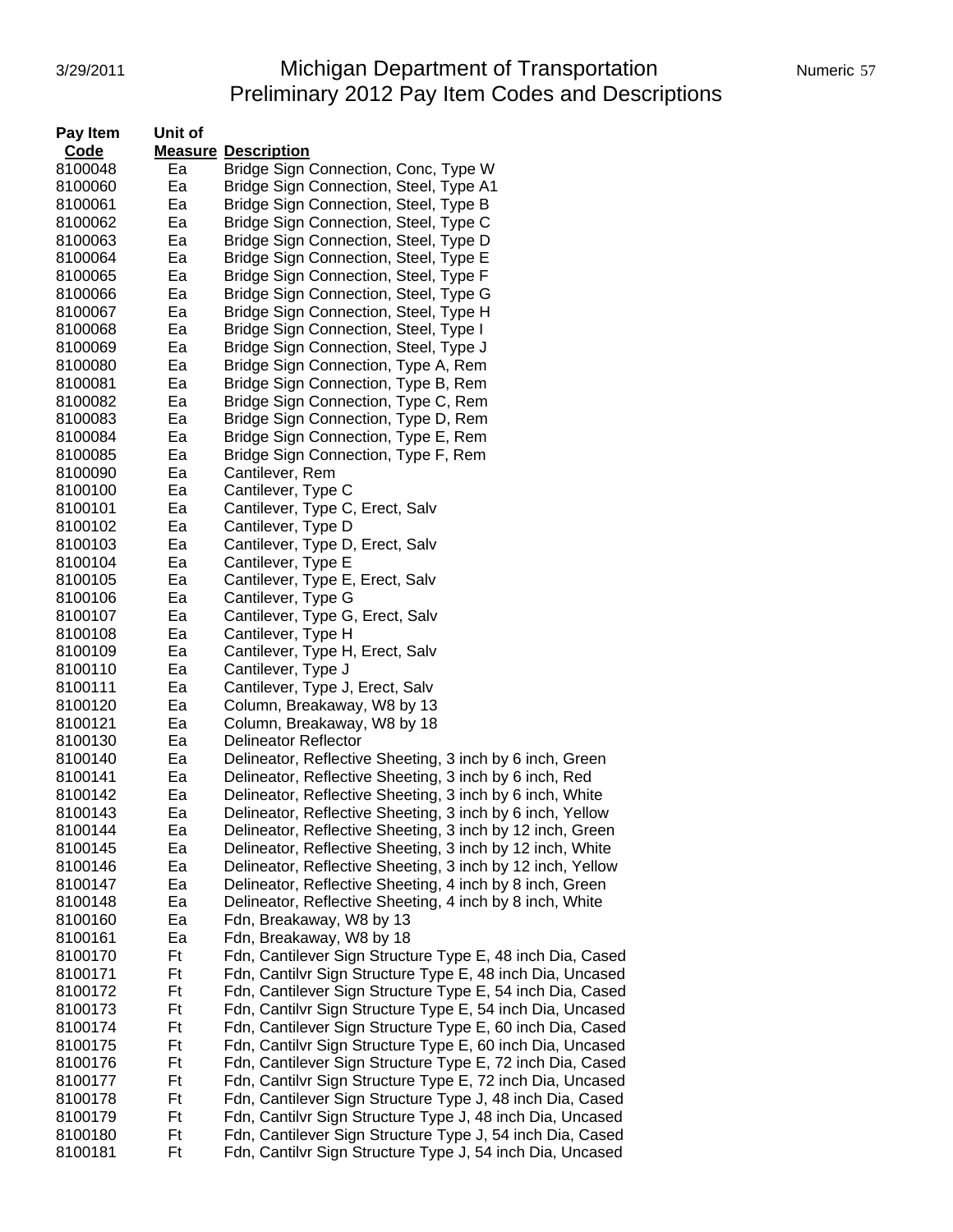# 3/29/2011 Michigan Department of Transportation Numeric 58 Preliminary 2012 Pay Item Codes and Descriptions

| Pay Item    | Unit of |                                                               |
|-------------|---------|---------------------------------------------------------------|
| <b>Code</b> |         | <b>Measure Description</b>                                    |
| 8100182     | Ft      | Fdn, Cantilever Sign Structure Type J, 60 inch Dia, Cased     |
| 8100183     | Ft      | Fdn, Cantilvr Sign Structure Type J, 60 inch Dia, Uncased     |
| 8100184     | Ft      | Fdn, Cantilever Sign Structure Type J, 72 inch Dia, Cased     |
| 8100185     | Ft      | Fdn, Cantilvr Sign Structure Type J, 72 inch Dia, Uncased     |
| 8100190     | Ea      | Fdn, Cantilever, Rem                                          |
| 8100200     | Ea      | Fdn, Cantilever, Type C 1                                     |
| 8100201     | Ea      | Fdn, Cantilever, Type C 2                                     |
| 8100202     | Ea      | Fdn, Cantilever, Type C 3                                     |
| 8100203     | Ea      | Fdn, Cantilever, Type D 1                                     |
| 8100204     | Ea      | Fdn, Cantilever, Type D 2                                     |
| 8100205     | Ea      | Fdn, Cantilever, Type D 3                                     |
| 8100206     | Ea      | Fdn, Cantilever, Type E 1                                     |
| 8100207     | Ea      | Fdn, Cantilever, Type E 2                                     |
| 8100208     | Ea      | Fdn, Cantilever, Type E 3                                     |
| 8100209     | Ea      | Fdn, Cantilever, Type G 1                                     |
| 8100210     | Ea      | Fdn, Cantilever, Type G 2                                     |
| 8100211     | Ea      | Fdn, Cantilever, Type G 3                                     |
| 8100212     | Ea      | Fdn, Cantilever, Type H 1                                     |
| 8100213     | Ea      | Fdn, Cantilever, Type H 2                                     |
| 8100214     | Ea      | Fdn, Cantilever, Type H 3                                     |
| 8100220     | Ea      | Fdn, Column Breakaway, Rem                                    |
| 8100230     | Cyd     | Fdn, Entire, Cantilever, Rem                                  |
| 8100240     | Cyd     | Fdn, Entire, Truss, Rem                                       |
| 8100250     | Ft      | Fdn, Truss Sign Structure Type E, 48 inch Dia, Cased          |
| 8100251     | Ft      | Fdn, Truss Sign Structure Type E, 48 inch Dia, Uncased        |
| 8100252     | Ft      | Fdn, Truss Sign Structure Type E, 54 inch Dia, Cased          |
| 8100253     | Ft      | Fdn, Truss Sign Structure Type E, 54 inch Dia, Uncased        |
| 8100254     | Ft      | Fdn, Truss Sign Structure Type E, 60 inch Dia, Cased          |
| 8100255     | Ft      | Fdn, Truss Sign Structure Type E, 60 inch Dia, Uncased        |
| 8100256     | Ft      | Fdn, Truss Sign Structure Type E, 72 inch Dia, Cased          |
| 8100257     | Ft      | Fdn, Truss Sign Structure Type E, 72 inch Dia, Uncased        |
| 8100260     | Ea      | Fdn, Truss, Rem                                               |
| 8100270     | Ea      | Fdn, Truss, Type C                                            |
| 8100271     | Ea      | Fdn, Truss, Type D                                            |
| 8100280     | Ea      | Fdn, Wood Support, Rem                                        |
| 8100290     | Ea      | Glare Screen Connection, Conc                                 |
| 8100291     | Ea      | Glare Screen Connection, Conc, Perforated Steel Square Tube   |
| 8100300     | Ea      | Installing MDOT Supplied Sign, Type I                         |
| 8100301     | Ea      | Installing MDOT Supplied Sign, Type II                        |
| 8100302     | Ea      | Installing MDOT Supplied Sign, Type III                       |
| 8100303     | Ea      | Installing MDOT Supplied Sign, Type IV                        |
| 8100310     | Ea      | Median Barrier Connection, Conc                               |
| 8100311     | Ea      | Median Barrier Connection, Conc, Perforated Steel Square Tube |
| 8100320     | Ea      | Overhead Lane Assignment Structure                            |
| 8100330     | Ea      | Perforated Steel Square Tube Sign Breakaway System            |
| 8100340     | Ea      | Post Hole Through Conc for Steel Post                         |
| 8100341     | Ea      | Post Hole Through Conc for Wood Post                          |
| 8100350     | Ea      | Post, Delineator                                              |
| 8100360     | Ea      | Post, Flexible, Delineator                                    |
| 8100370     | Ft      | Post, Steel, 2 lb                                             |
| 8100371     | Ft      | Post, Steel, 3 lb                                             |
| 8100380     | Ft      | Post, Wood, 4 inch by 6 inch                                  |
| 8100381     | Ft      | Post, Wood, 4 inch by 6 inch, Direct Embedment                |
| 8100382     | Ft      | Post, Wood, 6 inch by 8 inch                                  |
| 8100383     | Ft      | Post, Wood, 6 inch by 8 inch, Direct Embedment                |
| 8100390     | Ea      | Sign, Type I, Erect, Salv                                     |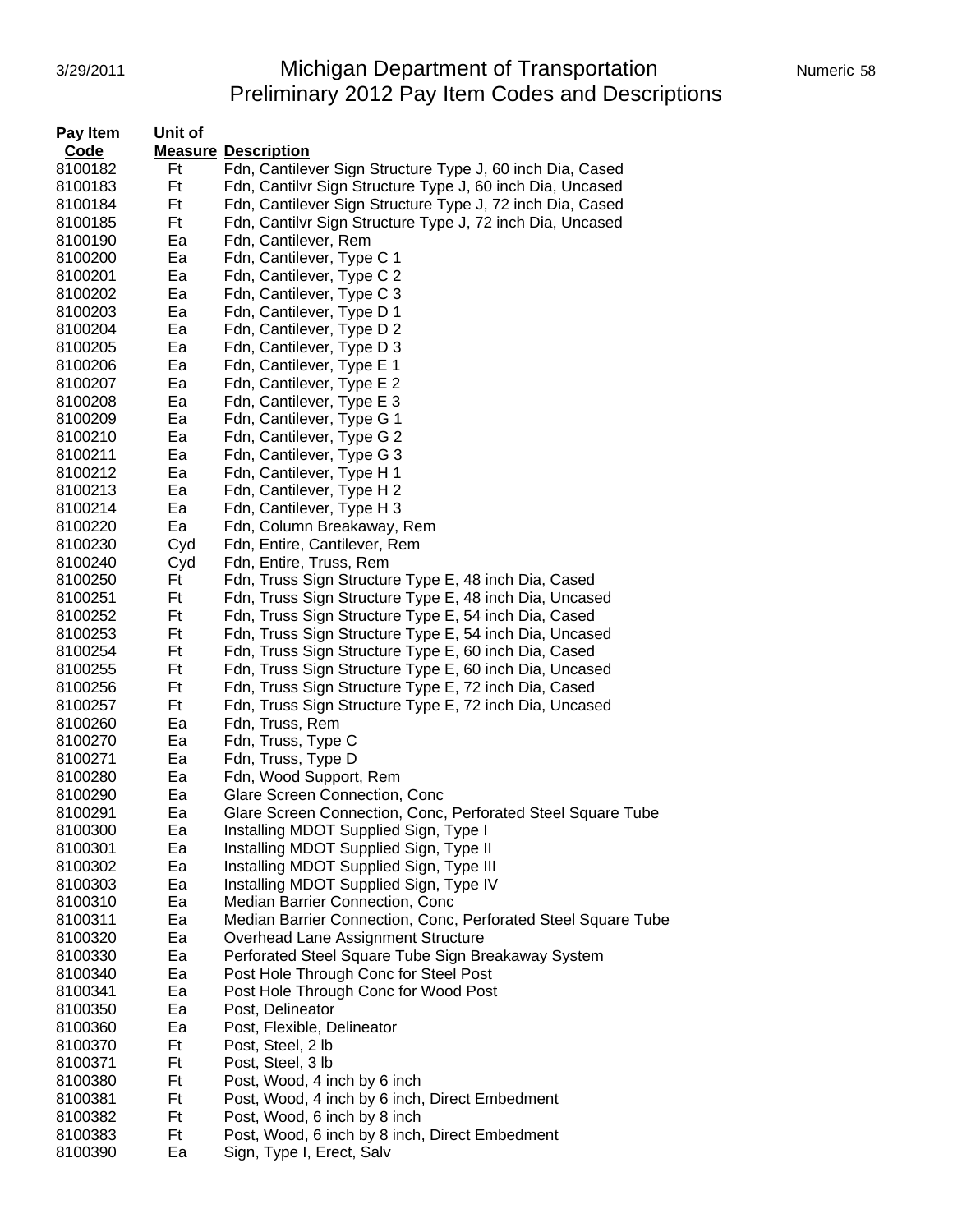# 3/29/2011 **Michigan Department of Transportation** Numeric 59 Preliminary 2012 Pay Item Codes and Descriptions

| Pay Item | Unit of |                                         |
|----------|---------|-----------------------------------------|
| Code     |         | <b>Measure Description</b>              |
| 8100391  | Ea      | Sign, Type I, Rem                       |
| 8100392  | Sft     | Sign, Type IA                           |
| 8100393  | Sft     | Sign, Type IB                           |
| 8100394  | Sft     | Sign, Type IC                           |
|          | Sft     |                                         |
| 8100395  |         | Sign, Type ID                           |
| 8100396  | Ea      | Sign, Type II, Erect, Salv              |
| 8100397  | Ea      | Sign, Type II, Rem                      |
| 8100398  | Sft     | Sign, Type IIA                          |
| 8100399  | Sft     | Sign, Type IIB                          |
| 8100400  | Sft     | Sign, Type IIC                          |
| 8100401  | Sft     | Sign, Type IID                          |
| 8100402  | Ea      | Sign, Type III, Erect, Salv             |
| 8100403  | Ea      | Sign, Type III, Rem                     |
| 8100404  | Sft     | Sign, Type IIIA                         |
| 8100405  | Sft     | Sign, Type IIIB                         |
| 8100406  | Sft     | Sign, Type IIIC                         |
|          | Sft     |                                         |
| 8100407  |         | Sign, Type IIID                         |
| 8100408  | Ea      | Sign, Type IV, Erect, Salv              |
| 8100409  | Ea      | Sign, Type IV, Rem                      |
| 8100410  | Sft     | Sign, Type IVA                          |
| 8100411  | Sft     | Sign, Type IVB                          |
| 8100412  | Sft     | Sign, Type IVC                          |
| 8100413  | Sft     | Sign, Type IVD                          |
| 8100420  | LS      | <b>Transporting Salv MDOT Materials</b> |
| 8100430  | Ea      | Truss Fdn Anchor Bolts, Replace         |
| 8100440  | Ea      | Truss, Rem                              |
| 8100450  | Ea      | Truss, Type C, 50 foot                  |
| 8100451  | Ea      | Truss, Type C, 50 foot, Erect, Salv     |
|          |         |                                         |
| 8100452  | Ea      | Truss, Type C, 55 foot                  |
| 8100453  | Ea      | Truss, Type C, 55 foot, Erect, Salv     |
| 8100454  | Ea      | Truss, Type C, 60 foot                  |
| 8100455  | Ea      | Truss, Type C, 60 foot, Erect, Salv     |
| 8100456  | Ea      | Truss, Type C, 65 foot                  |
| 8100457  | Ea      | Truss, Type C, 65 foot, Erect, Salv     |
| 8100458  | Ea      | Truss, Type C, 70 foot                  |
| 8100459  | Ea      | Truss, Type C, 70 foot, Erect, Salv     |
| 8100460  | Ea      | Truss, Type C, 75 foot                  |
| 8100461  | ьa      | Truss, Type C, 75 foot, Erect, Salv     |
| 8100462  | Ea      | Truss, Type C, 80 foot                  |
| 8100463  | Ea      | Truss, Type C, 80 foot, Erect, Salv     |
| 8100464  | Ea      | Truss, Type C, 85 foot                  |
| 8100465  |         |                                         |
|          | Ea      | Truss, Type C, 85 foot, Erect, Salv     |
| 8100466  | Ea      | Truss, Type C, 90 foot                  |
| 8100467  | Ea      | Truss, Type C, 90 foot, Erect, Salv     |
| 8100468  | Ea      | Truss, Type C, 95 foot                  |
| 8100469  | Ea      | Truss, Type C, 95 foot, Erect, Salv     |
| 8100470  | Ea      | Truss, Type C, 100 foot                 |
| 8100471  | Ea      | Truss, Type C, 100 foot, Erect, Salv    |
| 8100472  | Ea      | Truss, Type D, 100 foot                 |
| 8100473  | Ea      | Truss, Type D, 100 foot, Erect, Salv    |
| 8100474  | Ea      | Truss, Type D, 105 foot                 |
| 8100475  | Ea      | Truss, Type D, 105 foot, Erect, Salv    |
| 8100476  | Ea      | Truss, Type D, 110 foot                 |
| 8100477  | Ea      |                                         |
|          |         | Truss, Type D, 110 foot, Erect, Salv    |
| 8100478  | Ea      | Truss, Type D, 115 foot                 |
| 8100479  | Ea      | Truss, Type D, 115 foot, Erect, Salv    |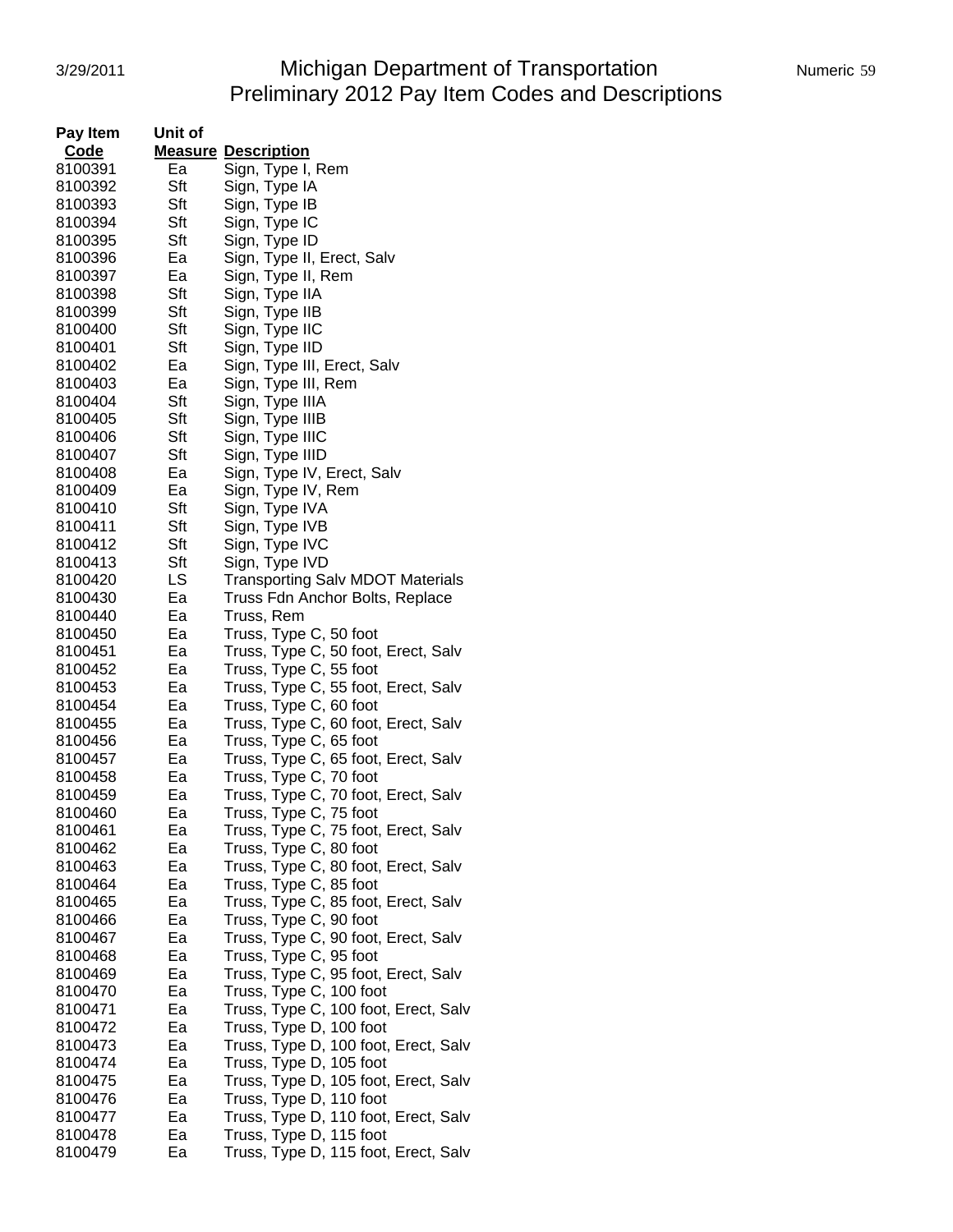## 3/29/2011 Michigan Department of Transportation Numeric 60 Preliminary 2012 Pay Item Codes and Descriptions

| Pay Item           | Unit of |                                                               |
|--------------------|---------|---------------------------------------------------------------|
| Code               |         | <b>Measure Description</b>                                    |
| 8100480            | Ea      | Truss, Type D, 120 foot                                       |
| 8100481            | Ea      | Truss, Type D, 120 foot, Erect, Salv                          |
| 8100482            | Ea      | Truss, Type D, 125 foot                                       |
| 8100483            | Ea      | Truss, Type D, 125 foot, Erect, Salv                          |
| 8100484            | Ea      | Truss, Type E, 50 foot                                        |
| 8100485            | Ea      | Truss, Type E, 55 foot                                        |
| 8100486            | Ea      | Truss, Type E, 60 foot                                        |
| 8100487            | Ea      | Truss, Type E, 65 foot                                        |
| 8100488            | Ea      | Truss, Type E, 70 foot                                        |
| 8100489            | Ea      | Truss, Type E, 75 foot                                        |
| 8100490            | Ea      | Truss, Type E, 80 foot                                        |
| 8100491            | Ea      | Truss, Type E, 85 foot                                        |
| 8100492            | Ea      | Truss, Type E, 90 foot                                        |
| 8100493            | Ea      | Truss, Type E, 95 foot                                        |
| 8100494            | Ea      | Truss, Type E, 100 foot                                       |
| 8100495            | Ea      | Truss, Type E, 105 foot                                       |
| 8100496            | Ea      | Truss, Type E, 110 foot                                       |
| 8100497            | Ea      | Truss, Type E, 115 foot                                       |
| 8100498            | Ea      | Truss, Type E, 120 foot                                       |
| 8100499            | Ea      | Truss, Type E, 125 foot                                       |
| 8100500            | Ea      | Truss, Type E, 130 foot                                       |
| 8100501            | Ea      | Truss, Type E, 135 foot                                       |
| 8100502            | Ea      | Truss, Type E, 140 foot                                       |
| 8107001            | Ft      |                                                               |
| 8107010            | Sft     |                                                               |
| 8107050            | Ea      | $\overline{a}$                                                |
| 8107051            | LS      |                                                               |
| 8107052            | Sft     |                                                               |
| 8110010            | Mile    | Call Back, Intermediate Transportation                        |
| 8110011            | Ea      | Call Back, Mobilization                                       |
| 8110022            | Ft      | Pavt Mrkg, Ovly Cold Plastic, 4 inch, White                   |
| 8110023            | Ft      | Pavt Mrkg, Ovly Cold Plastic, 4 inch, Yellow                  |
| 8110024            | Ft      | Pavt Mrkg, Ovly Cold Plastic, 6 inch, Crosswalk               |
| 8110025            | Ft      | Pavt Mrkg, Ovly Cold Plastic, 6 inch, White                   |
| 8110026            | Ft      | Pavt Mrkg, Ovly Cold Plastic, 6 inch, Yellow                  |
| 8110027            | Ft      | Pavt Mrkg, Ovly Cold Plastic, 8 inch, White                   |
| 8110028            | Ft      | Pavt Mrkg, Ovly Cold Plastic, 8 inch, Yellow                  |
| 8110039            | Ft      | Pavt Mrkg, Ovly Cold Plastic, 12 inch, Cross Hatching, White  |
| 8110040            | Ft      | Pavt Mrkg, Ovly Cold Plastic, 12 inch, Cross Hatching, Yellow |
| 8110041            | Ft      | Pavt Mrkg, Ovly Cold Plastic, 12 inch, Crosswalk              |
| 8110042            | Ft      | Pavt Mrkg, Ovly Cold Plastic, 12 inch, White                  |
| 8110043            | Ft      | Pavt Mrkg, Ovly Cold Plastic, 12 inch, Yellow                 |
| 8110044            | Ft      | Pavt Mrkg, Ovly Cold Plastic, 18 inch, Stop Bar               |
| 8110045            | Ft      | Pavt Mrkg, Ovly Cold Plastic, 24 inch, Stop Bar               |
| 8110056            | Ea      | Pavt Mrkg, Ovly Cold Plastic, Bike                            |
| 8110057            | Ea      | Pavt Mrkg, Ovly Cold Plastic, Bike, Large Sym                 |
| 8110058            | Ea      | Pavt Mrkg, Ovly Cold Plastic, Bike, Small Sym                 |
| 8110059            | Ea      | Pavt Mrkg, Ovly Cold Plastic, Bus                             |
| 8110060            | Ea      | Pavt Mrkg, Ovly Cold Plastic, Directional Arrow Sym           |
|                    | Ea      | Pavt Mrkg, Ovly Cold Plastic, Handicap Sym                    |
| 8110061<br>8110062 | Ea      | Pavt Mrkg, Ovly Cold Plastic, Lane                            |
| 8110063            | Ea      | Pavt Mrkg, Ovly Cold Plastic, Lt Turn Arrow Sym               |
|                    | Ea      | Pavt Mrkg, Ovly Cold Plastic, Lt Turn Only                    |
| 8110064<br>8110065 | Ea      | Pavt Mrkg, Ovly Cold Plastic, Merge                           |
| 8110066            | Ea      | Pavt Mrkg, Ovly Cold Plastic, No Lt Turn                      |
| 8110067            | Ea      | Pavt Mrkg, Ovly Cold Plastic, No Rt Turn                      |
|                    |         |                                                               |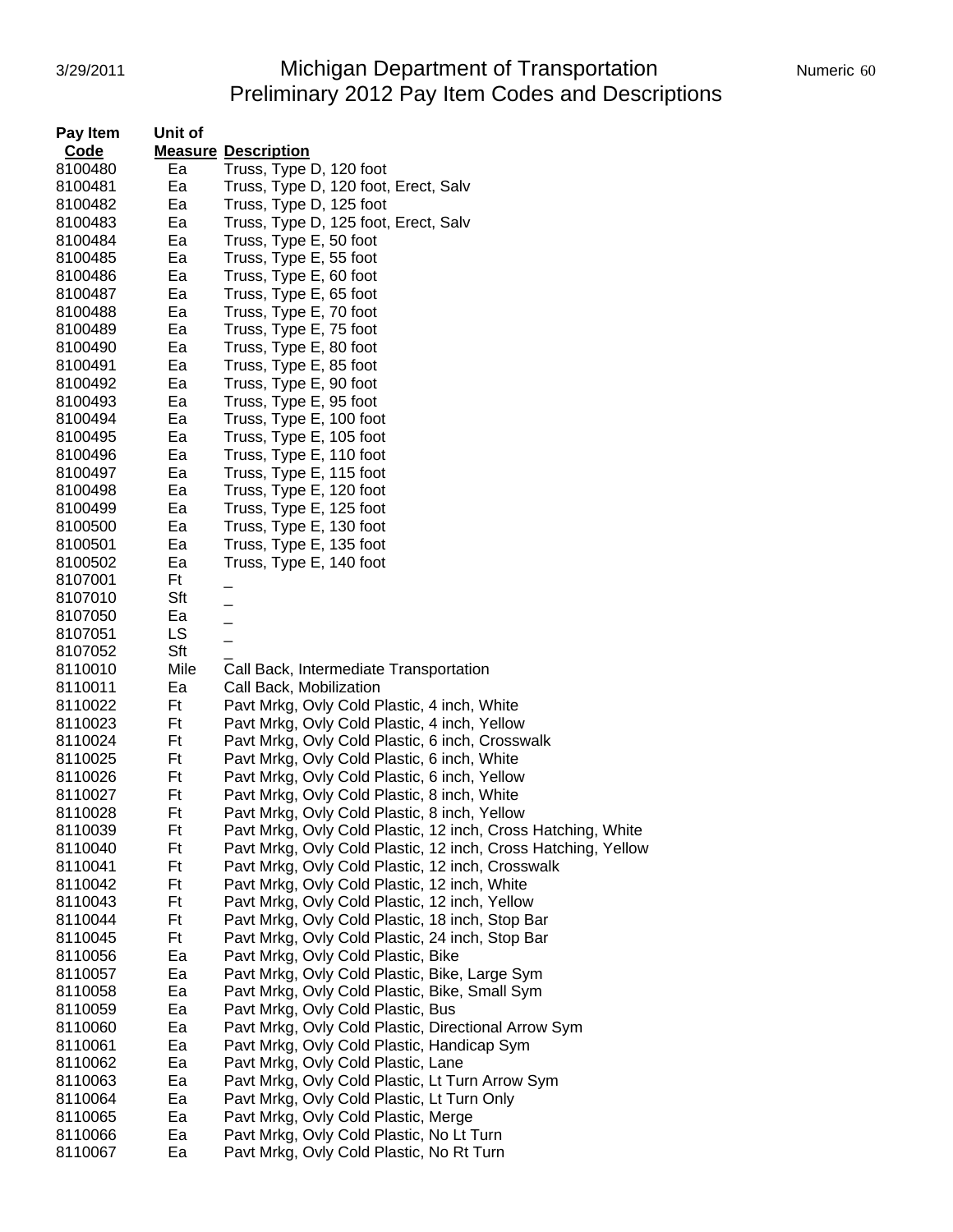### 3/29/2011 Michigan Department of Transportation Numeric 61 Preliminary 2012 Pay Item Codes and Descriptions

| Pay Item | Unit of |                                                                     |
|----------|---------|---------------------------------------------------------------------|
| Code     |         | <b>Measure Description</b>                                          |
| 8110068  | Ea      | Pavt Mrkg, Ovly Cold Plastic, Only                                  |
| 8110069  | Ea      | Pavt Mrkg, Ovly Cold Plastic, Railroad Sym                          |
| 8110070  | Ea      | Pavt Mrkg, Ovly Cold Plastic, Rt and Lt Turn Arrow Sym              |
| 8110071  | Ea      | Pavt Mrkg, Ovly Cold Plastic, Rt Turn Arrow Sym                     |
| 8110072  | Ea      | Pavt Mrkg, Ovly Cold Plastic, Rt Turn Only                          |
| 8110073  | Ea      | Pavt Mrkg, Ovly Cold Plastic, Rt, Thru and Lt Turn Arrow            |
| 8110074  | Ea      | Pavt Mrkg, Ovly Cold Plastic, School                                |
| 8110075  | Ea      | Pavt Mrkg, Ovly Cold Plastic, Stop                                  |
| 8110076  | Ea      | Pavt Mrkg, Ovly Cold Plastic, Thru and Lt Turn Arrow Sym            |
| 8110077  | Ea      | Pavt Mrkg, Ovly Cold Plastic, Thru and Rt Turn Arrow Sym            |
| 8110078  | Ea      | Pavt Mrkg, Ovly Cold Plastic, Thru Arrow Sym                        |
| 8110089  | Ft      | Pavt Mrkg, Polyurea, 3 inch, White                                  |
| 8110090  | Ft      | Pavt Mrkg, Polyurea, 3 inch, Yellow                                 |
| 8110091  | Ft      | Pavt Mrkg, Polyurea, 4 inch, White                                  |
| 8110092  | Ft      | Pavt Mrkg, Polyurea, 4 inch, Yellow                                 |
| 8110093  | Ft      | Pavt Mrkg, Polyurea, 6 inch, Crosswalk                              |
| 8110094  | Ft      | Pavt Mrkg, Polyurea, 6 inch, White                                  |
| 8110095  | Ft      | Pavt Mrkg, Polyurea, 6 inch, Yellow                                 |
| 8110096  | Ft      | Pavt Mrkg, Polyurea, 8 inch, White                                  |
| 8110097  | Ft      | Pavt Mrkg, Polyurea, 8 inch, Yellow                                 |
| 8110108  | Ft      | Pavt Mrkg, Polyurea, 12 inch Cross Hatching, White                  |
| 8110109  | Ft      | Pavt Mrkg, Polyurea, 12 inch Cross Hatching, Yellow                 |
| 8110110  | Ft      | Pavt Mrkg, Polyurea, 12 inch, Crosswalk                             |
| 8110111  | Ft      | Pavt Mrkg, Polyurea, 12 inch, White                                 |
| 8110112  | Ft      | Pavt Mrkg, Polyurea, 12 inch, Yellow                                |
| 8110113  | Ft      | Pavt Mrkg, Polyurea, 18 inch, Stop Bar                              |
| 8110114  | Ft      | Pavt Mrkg, Polyurea, 24 inch, Stop Bar                              |
| 8110125  | Ft      | Pavt Mrkg, Regular Dry, 4 inch, White                               |
| 8110126  | Ft      | Pavt Mrkg, Regular Dry, 4 inch, Yellow                              |
| 8110127  | Ft      | Pavt Mrkg, Regular Dry, 6 inch, White                               |
| 8110128  | Ft      | Pavt Mrkg, Regular Dry, 6 inch, Yellow                              |
| 8110129  | Ft      | Pavt Mrkg, Regular Dry, 8 inch, White                               |
| 8110130  | Ft      | Pavt Mrkg, Regular Dry, 8 inch, Yellow                              |
| 8110131  | Ft      | Pavt Mrkg, Regular Dry, 12 inch, White                              |
| 8110132  | Ft      | Pavt Mrkg, Regular Dry, 12 inch, Yellow                             |
| 8110133  | Ft      | Pavt Mrkg, Regular Dry, 2nd Application, 4 inch, White              |
| 8110134  | Ft      | Pavt Mrkg, Regular Dry, 2nd Application, 4 inch, Yellow             |
| 8110135  | Ft      | Pavt Mrkg, Regular Dry, 2nd Application, 6 inch, White              |
| 8110136  | Ft      | Pavt Mrkg, Regular Dry, 2nd Application, 6 inch, Yellow             |
| 8110137  | Ft      | Pavt Mrkg, Regular Dry, 2nd Application, 8 inch, White              |
| 8110138  | Ft      | Pavt Mrkg, Regular Dry, 2nd Application, 8 inch, Yellow             |
| 8110139  | Ft      | Pavt Mrkg, Regular Dry, 2nd Application, 12 inch, White             |
| 8110140  | Ft      | Pavt Mrkg, Regular Dry, 2nd Application, 12 inch, Yellow            |
| 8110151  | Ft      | Pavt Mrkg, Sprayable Thermopl, 3 inch, White                        |
| 8110152  | Ft      | Pavt Mrkg, Sprayable Thermopl, 3 inch, Yellow                       |
| 8110153  | Ft      | Pavt Mrkg, Sprayable Thermopl, 4 inch, White                        |
| 8110154  | Ft      | Pavt Mrkg, Sprayable Thermopl, 4 inch, Yellow                       |
| 8110155  | Ft      | Pavt Mrkg, Sprayable Thermopl, 6 inch, White                        |
| 8110156  | Ft      | Pavt Mrkg, Sprayable Thermopl, 6 inch, Yellow                       |
| 8110157  | Ft      | Pavt Mrkg, Sprayable Thermopl, 8 inch, White                        |
| 8110158  | Ft      | Pavt Mrkg, Sprayable Thermopl, 8 inch, Yellow                       |
| 8110159  | Ft      | Pavt Mrkg, Sprayable Thermopl, 12 inch, White                       |
| 8110160  | Ft      | Pavt Mrkg, Sprayable Thermopl, 12 inch, Yellow                      |
| 8110171  | Ft      | Pavt Mrkg, Sprayable Thermopl, 4 inch, SRSM, White                  |
| 8110172  | Ft      | Pavt Mrkg, Sprayable Thermopl, 4 inch, SRSM, Yellow                 |
| 8110183  | Ft      | Pavt Mrkg, Sprayable Thermopl, 4 inch, SRSM, 2nd Application, White |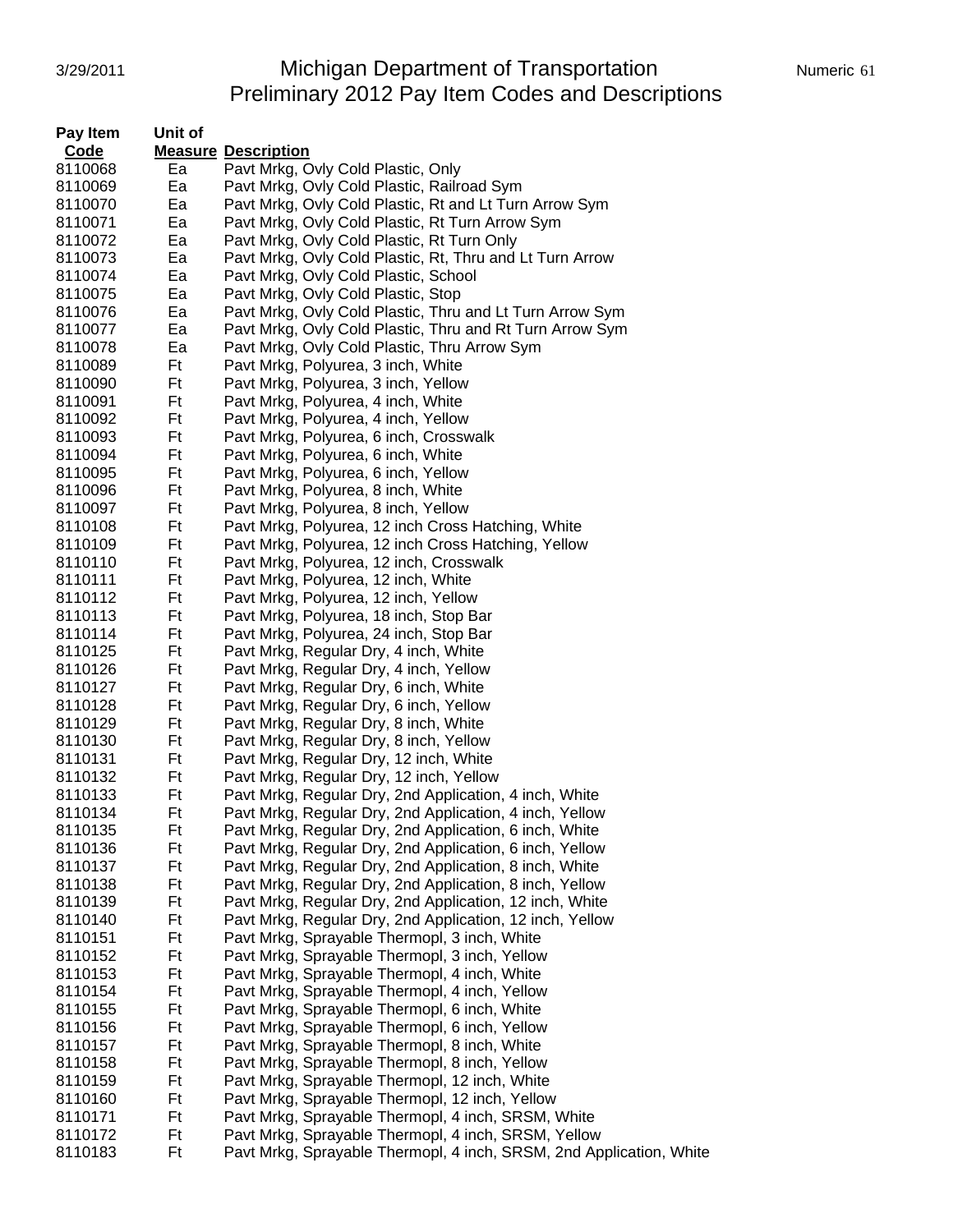### 3/29/2011 Michigan Department of Transportation Mumeric 62 Preliminary 2012 Pay Item Codes and Descriptions

| Pay Item           | Unit of   |                                                                      |
|--------------------|-----------|----------------------------------------------------------------------|
| <b>Code</b>        |           | <b>Measure Description</b>                                           |
| 8110184            | Ft        | Pavt Mrkg, Sprayable Thermopl, 4 inch, SRSM, 2nd Application, Yellow |
| 8110195            | Ft        | Pavt Mrkg, Thermopl, 4 inch, White                                   |
| 8110196            | Ft        | Pavt Mrkg, Thermopl, 4 inch, Yellow                                  |
| 8110197            | Ft        | Pavt Mrkg, Thermopl, 6 inch, Crosswalk                               |
| 8110198            | Ft        | Pavt Mrkg, Thermopl, 6 inch, White                                   |
| 8110199            | Ft        | Pavt Mrkg, Thermopl, 6 inch, Yellow                                  |
| 8110200            | Ft        | Pavt Mrkg, Thermopl, 8 inch, White                                   |
| 8110201            | Ft        | Pavt Mrkg, Thermopl, 8 inch, Yellow                                  |
| 8110212            | Ft        | Pavt Mrkg, Thermopl, 12 inch, Cross Hatching, White                  |
| 8110213            | Ft        | Pavt Mrkg, Thermopl, 12 inch, Cross Hatching, Yellow                 |
| 8110214            | Ft        | Pavt Mrkg, Thermopl, 12 inch, Crosswalk                              |
| 8110215            | Ft        | Pavt Mrkg, Thermopl, 12 inch, White                                  |
| 8110216            | Ft        | Pavt Mrkg, Thermopl, 12 inch, Yellow                                 |
| 8110217            | Ft        | Pavt Mrkg, Thermopl, 18 inch, Stop Bar                               |
| 8110218            | Ft        | Pavt Mrkg, Thermopl, 24 inch, Stop Bar                               |
| 8110229            | Ft        | Pavt Mrkg, Waterborne, 3 inch, White                                 |
| 8110230            | Ft        | Pavt Mrkg, Waterborne, 3 inch, Yellow                                |
| 8110231            | Ft        | Pavt Mrkg, Waterborne, 4 inch, White                                 |
| 8110232            | Ft        | Pavt Mrkg, Waterborne, 4 inch, Yellow                                |
| 8110233            | Ft        | Pavt Mrkg, Waterborne, 6 inch, White                                 |
| 8110234            | Ft        | Pavt Mrkg, Waterborne, 6 inch, Yellow                                |
| 8110235            | Ft        | Pavt Mrkg, Waterborne, 8 inch, White                                 |
| 8110236            | Ft        | Pavt Mrkg, Waterborne, 8 inch, Yellow                                |
| 8110237            | Ft        | Pavt Mrkg, Waterborne, 12 inch, White                                |
| 8110238            | Ft        | Pavt Mrkg, Waterborne, 12 inch, Yellow                               |
| 8110249            | Ft        | Pavt Mrkg, Waterborne, 2nd Application, 3 inch, White                |
| 8110250            | Ft        | Pavt Mrkg, Waterborne, 2nd Application, 3 inch, Yellow               |
| 8110251            | Ft        | Pavt Mrkg, Waterborne, 2nd Application, 4 inch, White                |
| 8110252            | Ft        | Pavt Mrkg, Waterborne, 2nd Application, 4 inch, Yellow               |
| 8110253            | Ft        | Pavt Mrkg, Waterborne, 2nd Application, 6 inch, White                |
| 8110254            | Ft        | Pavt Mrkg, Waterborne, 2nd Application, 6 inch, Yellow               |
| 8110255            | Ft        | Pavt Mrkg, Waterborne, 2nd Application, 8 inch, White                |
| 8110256            | Ft        | Pavt Mrkg, Waterborne, 2nd Application, 8 inch, Yellow               |
| 8110257            | Ft        | Pavt Mrkg, Waterborne, 2nd Application, 12 inch, White               |
| 8110258            | Ft        | Pavt Mrkg, Waterborne, 2nd Application, 12 inch, Yellow              |
| 8110269            | Ft        | Pavt Mrkg, Waterborne, 4 inch, SRSM, White                           |
| 8110270            | Ft        | Pavt Mrkg, Waterborne, 4 inch, SRSM, Yellow                          |
| 8110281            | Ft        | Pavt Mrkg, Waterborne, 4 inch, SRSM, 2nd Application, White          |
| 8110282            | Ft        | Pavt Mrkg, Waterborne, 4 inch, SRSM, 2nd Application, Yellow         |
| 8110293            | Ft        | Pavt Mrkg, Waterborne, for Rest Areas, Parks & Lots, 4 inch, Blue    |
| 8110294            | Ft        | Pavt Mrkg, Waterborne, for Rest Areas, Parks, & Lots, 4 inch, White  |
| 8110295            | Ft        | Pavt Mrkg, Waterborne, for Rest Areas, Parks, & Lots, 4 inch, Yellow |
| 8110306            | Ft        | Rem Curing Compound, for Longit Mrkg, 3 inch                         |
| 8110307            | Ft        | Rem Curing Compound, for Longit Mrkg, 4 inch                         |
| 8110308            | Ft        | Rem Curing Compound, for Longit Mrkg, 6 inch                         |
| 8110309            | Ft        | Rem Curing Compound, for Longit Mrkg, 8 inch                         |
| 8110310<br>8110321 | Ft<br>Sft | Rem Curing Compound, for Longit Mrkg, 12 inch                        |
| 8110332            | Ea        | Rem Curing Compound, for Spec Mrkg<br><b>Rem Raised Pavt Marker</b>  |
| 8110343            | Sft       | Rem Spec Mrkg                                                        |
|                    |           |                                                                      |
| 8110354<br>8117001 | Dlr<br>Ft | Witness, Log, Layout, \$1000.00                                      |
| 8117003            | Mi        |                                                                      |
| 8117010            | Sft       |                                                                      |
| 8117050            | Ea        |                                                                      |
| 8120010            | Ea        | Barricade, Type III, High Intensity, Double Sided, Furn              |
|                    |           |                                                                      |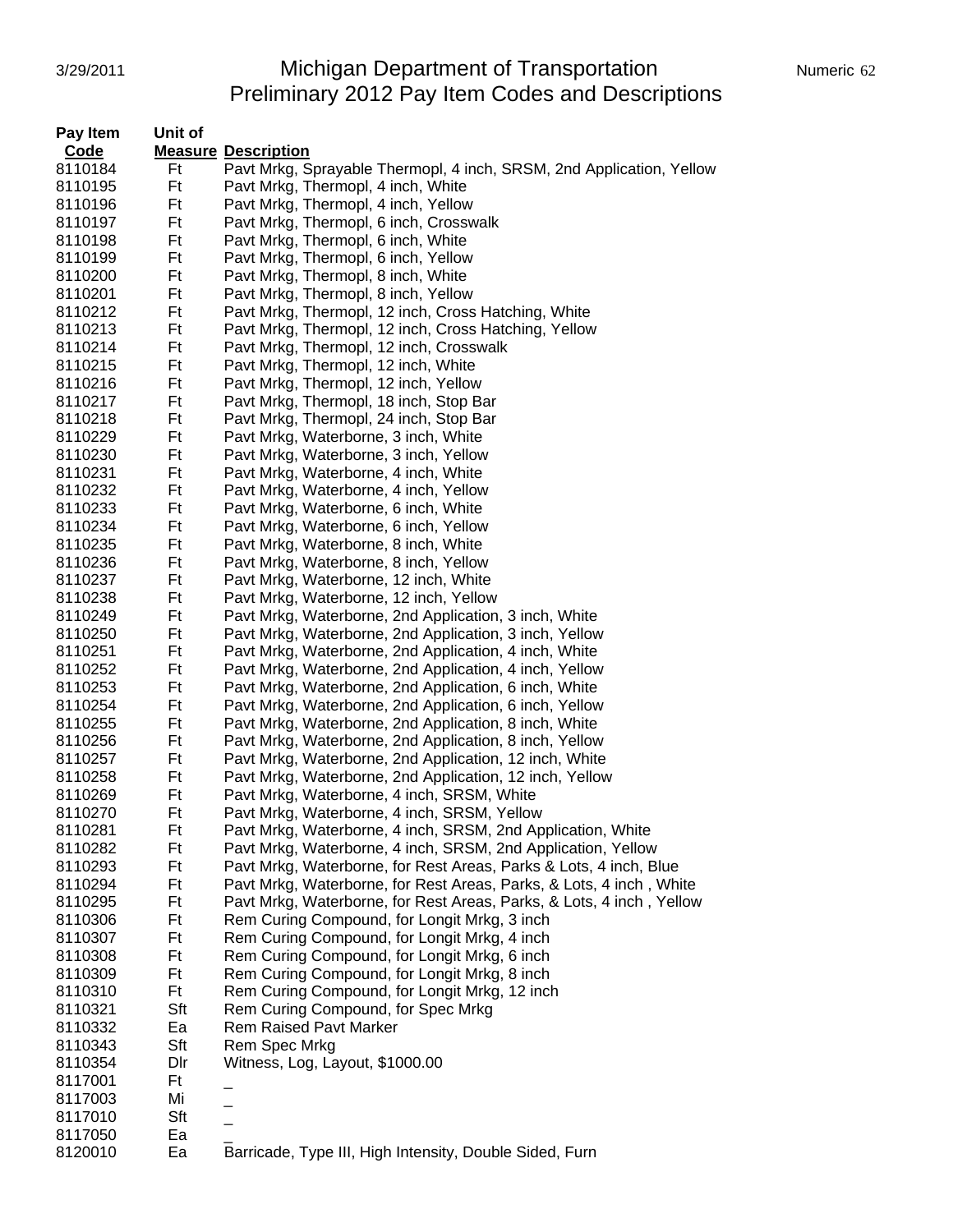# 3/29/2011 Michigan Department of Transportation Numeric 63 Preliminary 2012 Pay Item Codes and Descriptions

| Pay Item | Unit of |                                                                 |
|----------|---------|-----------------------------------------------------------------|
| Code     |         | <b>Measure Description</b>                                      |
| 8120011  | Ea      | Barricade, Type III, High Intensity, Double Sided, Oper         |
| 8120012  | Ea      | Barricade, Type III, High Intensity, Double Sided, Lighted Furn |
| 8120013  | Ea      | Barricade, Type III, High Intensity, Double Sided, Lighted Oper |
| 8120020  | Ea      | Barricade, Type III, High Intensity, Furn                       |
| 8120021  | Ea      | Barricade, Type III, High Intensity, Oper                       |
| 8120022  | Ea      | Barricade, Type III, High Intensity, Lighted, Furn              |
| 8120023  | Ea      | Barricade, Type III, High Intensity, Lighted, Oper              |
| 8120030  | Ea      | Channelizing Device, 42 in, Furn                                |
| 8120031  | Ea      | Channelizing Device, 42 in, Oper                                |
| 8120040  | Ea      | Conc Barrier Ending, Temp, Detail 2, Adj                        |
| 8120041  | Ea      | Conc Barrier Ending, Temp, Detail 2, Furn                       |
| 8120042  | Ea      | Conc Barrier Ending, Temp, Detail 2, Oper                       |
| 8120043  | Ea      | Conc Barrier Ending, Temp, Detail 2, Relocated                  |
| 8120050  | Ea      | Conc Barrier Ending, Temp, Detail 4, Adj                        |
| 8120051  | Ea      | Conc Barrier Ending, Temp, Detail 4, Furn                       |
| 8120052  | Ea      | Conc Barrier Ending, Temp, Detail 4, Oper                       |
| 8120053  | Ea      | Conc Barrier Ending, Temp, Detail 4, Relocated                  |
| 8120060  | Ea      | Conc Barrier Ending, Temp, Detail 5, Adj                        |
| 8120061  | Ea      | Conc Barrier Ending, Temp, Detail 5, Furn                       |
| 8120062  | Ea      | Conc Barrier Ending, Temp, Detail 5, Oper                       |
| 8120063  | Ea      | Conc Barrier Ending, Temp, Detail 5, Relocated                  |
| 8120070  | Ea      | Conc Barrier Reflector Replacement                              |
| 8120080  | Ft      | Conc Barrier, Temp, Adj                                         |
| 8120081  | Ft      | Conc Barrier, Temp, Furn                                        |
| 8120082  | Ft      | Conc Barrier, Temp, Oper                                        |
| 8120083  | Ft      | Conc Barrier, Temp, Relocated                                   |
| 8120090  | Ea      | Culv, Temp                                                      |
| 8120100  | Ton     | Dust Palliative, Applied                                        |
| 8120110  | Ea      | High Intensity Light, Type B, Furn                              |
| 8120111  | Ea      | High Intensity Light, Type B, Oper                              |
| 8120120  | Ea      | Lighted Arrow, Type A, Furn                                     |
| 8120121  | Ea      | Lighted Arrow, Type A, Oper                                     |
| 8120130  | Ea      | Lighted Arrow, Type B, Furn                                     |
| 8120131  | Ea      | Lighted Arrow, Type B, Oper                                     |
| 8120140  | Ea      | Lighted Arrow, Type C, Furn                                     |
| 8120141  | Ea      | Lighted Arrow, Type C, Oper                                     |
| 8120142  | Ea      | Lighted Arrow, Type C, Standby                                  |
| 8120150  | Ea      | Lighted Arrow, Type D, Furn                                     |
| 8120151  | Ea      | Lighted Arrow, Type D, Oper                                     |
| 8120160  | LS      | Ltg for Night Work                                              |
| 8120170  | LS      | <b>Minor Traf Devices</b>                                       |
| 8120180  | Ea      | <b>Mobile Attenuator</b>                                        |
| 8120190  | Ea      | <b>Part Width Intersection Construction</b>                     |
| 8120200  | Ft      | Pavt Mrkg Cover, Type R, Black                                  |
| 8120201  | Ft      | Pavt Mrkg Cover, Type R, Gray                                   |
| 8120210  | Ft      |                                                                 |
|          |         | Pavt Mrkg, Longit, 6 inch or Less Width, Rem                    |
| 8120211  | Ft      | Pavt Mrkg, Longit, Greater than 6 inch Width, Rem               |
| 8120220  | Ft      | Pavt Mrkg, Type NR, Paint, 4 inch, White, Temp                  |
| 8120221  | Ft      | Pavt Mrkg, Type NR, Paint, 4 inch, Yellow, Temp                 |
| 8120230  | Ft      | Pavt Mrkg, Type NR, Tape, 4 inch, White, Temp                   |
| 8120231  | Ft      | Pavt Mrkg, Type NR, Tape, 4 inch, Yellow, Temp                  |
| 8120240  | Ft      | Pavt Mrkg, Type R, 4 inch, White, Temp                          |
| 8120241  | Ft      | Pavt Mrkg, Type R, 4 inch, Yellow, Temp                         |
| 8120250  | Ea      | Plastic Drum, High Intensity, Furn                              |
| 8120251  | Ea      | Plastic Drum, High Intensity, Oper                              |
| 8120260  | Ea      | Plastic Drum, High Intensity, Lighted, Furn                     |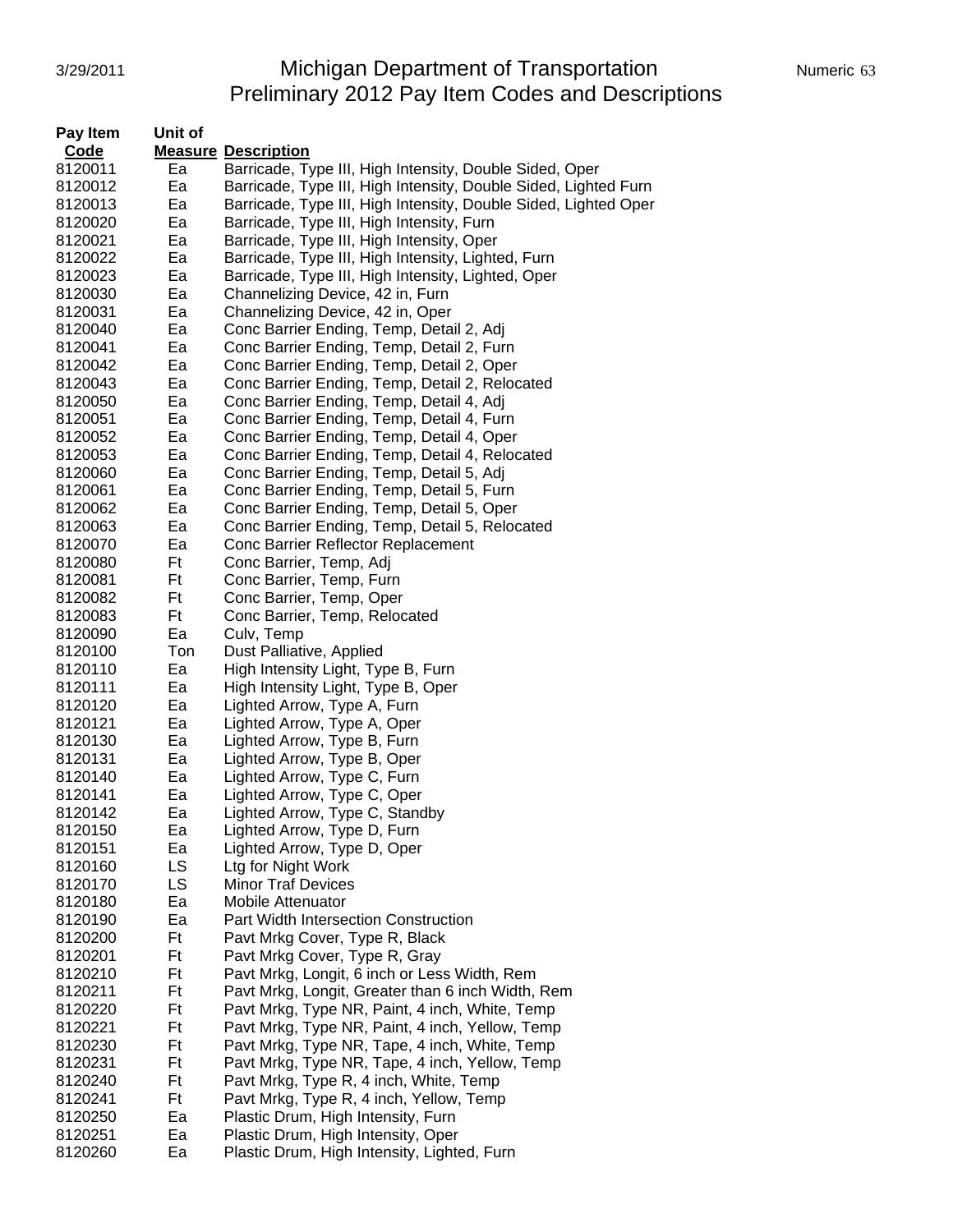## 3/29/2011 **Michigan Department of Transportation** Numeric 64 Preliminary 2012 Pay Item Codes and Descriptions

| Pay Item | Unit of |                                                          |
|----------|---------|----------------------------------------------------------|
| Code     |         | <b>Measure Description</b>                               |
| 8120261  | Ea      | Plastic Drum, High Intensity, Lighted, Oper              |
| 8120270  | Ea      | PTS System, Portable, Temp, Furn                         |
| 8120271  | Ea      | PTS System, Portable, Temp, Oper                         |
| 8120280  | Ea      | Raised Pavt Marker, Temp, Type 1, White, Monodirectional |
| 8120281  | Ea      | Raised Pavt Marker, Temp, Type 1, Yellow, Bidirectional  |
| 8120290  | Ea      | Raised Pavt Marker, Temp, Type 2, White, Monodirectional |
| 8120291  | Ea      | Raised Pavt Marker, Temp, Type 2, Yellow, Bidirectional  |
| 8120300  | Ea      | Raised Pavt Marker, Temp, Type 3, White, Monodirectional |
| 8120301  | Ea      | Raised Pavt Marker, Temp, Type 3, Yellow, Bidirectional  |
| 8120310  | Ea      | Sign Cover                                               |
| 8120320  | Ea      | Sign Cover, Type 1                                       |
| 8120330  | Ea      | Sign, Portable, Changeable Message, Furn                 |
|          |         |                                                          |
| 8120331  | Ea      | Sign, Portable, Changeable Message, Oper                 |
| 8120340  | Sft     | Sign, Type A, Temp, Prismatic, Furn                      |
| 8120341  | Sft     | Sign, Type A, Temp, Prismatic, Oper                      |
| 8120350  | Sft     | Sign, Type B, Temp, Prismatic, Furn                      |
| 8120351  | Sft     | Sign, Type B, Temp, Prismatic, Oper                      |
| 8120360  | Ea      | Temp Attenuator, Adj and Relocated                       |
| 8120361  | Ea      | Temp Attenuator, Furn                                    |
| 8120362  | Ea      | Temp Attenuator, Oper                                    |
| 8120370  | LS      | <b>Traffic Regulator Control</b>                         |
| 8120390  | Ea      | TS, Temp, Detection, Furn                                |
| 8120391  | Ea      | TS, Temp, Detection, Oper                                |
| 8120400  | Ea      | TS, Temp, Furn                                           |
| 8120401  | Ea      | TS, Temp, Oper                                           |
| 8127001  | Ft      |                                                          |
| 8127010  | Sft     |                                                          |
| 8127031  | Ton     |                                                          |
| 8127050  | Ea      |                                                          |
| 8127051  | LS      |                                                          |
| 8127060  | Dlr     |                                                          |
| 8130001  | Syd     | Riprap, Grouted                                          |
| 8130005  | Syd     | Riprap, Heavy                                            |
| 8130006  | Ton     | Riprap, Heavy                                            |
| 8130007  | Cyd     | Riprap, Heavy, LM                                        |
| 8130010  | Syd     | Riprap, Plain                                            |
| 8130011  | Ton     | Riprap, Plain                                            |
| 8130012  | Cyd     | Riprap, Plain, LM                                        |
| 8130015  | Ft      | Slope Paving Header                                      |
| 8130020  | Syd     | Slope Paving, Conc                                       |
| 8130025  | Syd     | Slope Paving, Precast Conc                               |
| 8137001  | Ft      |                                                          |
| 8137011  | Syd     |                                                          |
| 8137021  | Cyd     |                                                          |
| 8137031  | Ton     |                                                          |
| 8140001  | Syd     | Ditch, Grouted Cobble                                    |
| 8140005  | Syd     | Ditch, Plain Cobble                                      |
| 8140010  | Syd     | Paved Ditch, HMA                                         |
| 8140015  | Syd     | Paved Ditch, Conc                                        |
| 8147011  | Syd     |                                                          |
| 8150001  | LS.     | Site Preparation, Max. (dollar)                          |
| 8150002  | LS      | Watering and Cultivating, First Season, Min. (dollar)    |
| 8150003  | LS      | Watering and Cultivating, Second Season, Min. (dollar)   |
| 8150014  | Ea      | Abies balsamea, 4 foot                                   |
| 8150015  | Ea      | Abies balsamea, 5 foot                                   |
| 8150016  | Ea      | Abies balsamea, bareroot, 18-24 inch                     |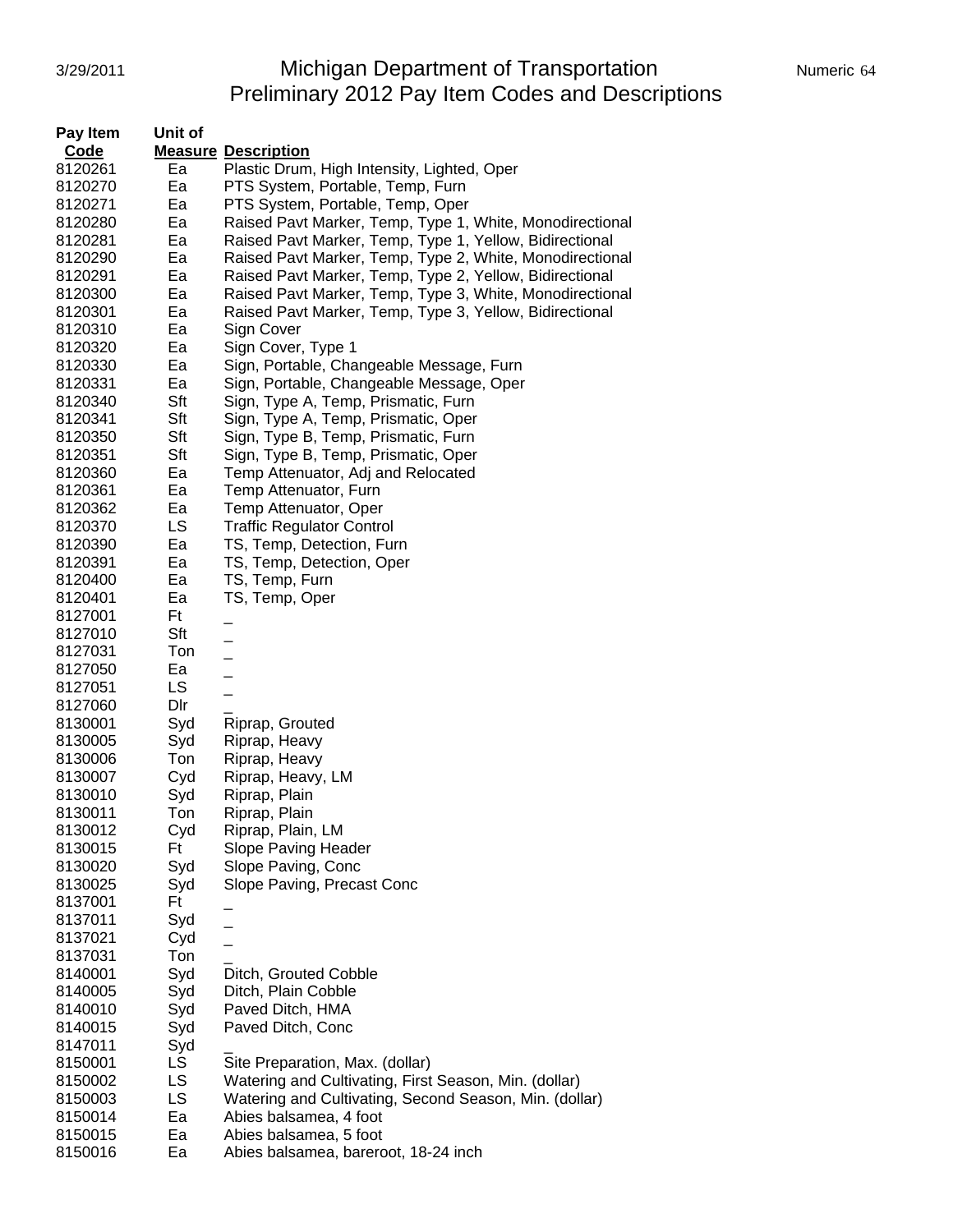# 3/29/2011 Michigan Department of Transportation Numeric 65 Preliminary 2012 Pay Item Codes and Descriptions

| Pay Item | Unit of |                                               |
|----------|---------|-----------------------------------------------|
| Code     |         | <b>Measure Description</b>                    |
| 8150017  | Eа      | Abies balsamea, bareroot, 24-36 inch          |
| 8150028  | Ea      | Abies concolor, 4 foot                        |
| 8150029  | Ea      | Abies concolor, 5 foot                        |
| 8150030  | Ea      | Abies concolor, 6 foot                        |
| 8150031  | Ea      | Abies concolor, 8 foot                        |
| 8150032  | Ea      | Abies concolor, 10 foot                       |
| 8150043  | Ea      | Acer campestre, #7 cont.                      |
| 8150044  | Ea      | Acer campestre, #10 cont.                     |
| 8150045  | Ea      | Acer campestre, shrub form, 5 foot            |
| 8150046  | Ea      | Acer campestre, tree form, 1 1/2 inch         |
| 8150047  | Ea      | Acer campestre, tree form, 1 3/4 inch         |
| 8150048  | Ea      | Acer campestre, tree form, 2 inch             |
| 8150059  | Ea      | Acer ginnala, 1 1/2 inch                      |
| 8150060  | Ea      | Acer ginnala, 1 3/4 inch                      |
| 8150061  | Ea      | Acer ginnala, 5 foot                          |
| 8150062  | Ea      | Acer ginnala, clump form, 2 inch              |
| 8150063  | Ea      | Acer ginnala, clump form, 3 foot              |
| 8150064  | Ea      | Acer ginnala, clump form, 4 foot              |
| 8150075  | Ea      | Acer griseum, #10 cont.                       |
| 8150076  | Ea      | Acer griseum, #15 cont.                       |
| 8150077  | Ea      | Acer griseum, 1 1/2 inch                      |
| 8150078  | Ea      | Acer griseum, 1 3/4 inch                      |
| 8150079  | Eа      | Acer griseum, 2 inch                          |
| 8150090  | Ea      | Acer nigrum, 1 1/2 inch                       |
| 8150091  | Ea      | Acer nigrum, 1 3/4 inch                       |
| 8150092  | Ea      | Acer nigrum, 2 inch                           |
| 8150103  | Ea      | Acer platanoides 'Cleveland', 1 1/2 inch      |
| 8150104  | Ea      | Acer platanoides 'Cleveland', 1 3/4 inch      |
| 8150105  | Ea      | Acer platanoides 'Cleveland', 2 inch          |
| 8150106  | Ea      | Acer platanoides 'Columnare', 1 1/2 inch      |
| 8150107  | Ea      | Acer platanoides 'Columnare', 1 3/4 inch      |
| 8150108  | Ea      | Acer platanoides 'Columnare', 2 inch          |
| 8150109  | Ea      | Acer platanoides 'Crimson King', 1 1/2 inch   |
| 8150110  | Ea      | Acer platanoides 'Crimson King', 1 3/4 inch   |
| 8150111  | Ea      | Acer platanoides 'Crimson King', 2 inch       |
| 8150112  | Ea      | Acer platanoides 'Emerald Lustre', 1 1/2 inch |
| 8150113  | Ea      | Acer platanoides 'Emerald Lustre', 1 3/4 inch |
| 8150114  | Ea      | Acer platanoides 'Emerald Lustre', 2 inch     |
| 8150115  | Ea      | Acer platanoides 'Emerald Queen', 1 1/2 inch  |
| 8150116  | Ea      | Acer platanoides 'Emerald Queen', 1 3/4 inch  |
| 8150117  | Ea      | Acer platanoides 'Emerald Queen', 2 inch      |
| 8150118  | Ea      | Acer platanoides 'Schwedleri', 1 1/2 inch     |
| 8150119  | Ea      | Acer platanoides 'Schwedleri', 1 3/4 inch     |
| 8150120  | Ea      | Acer platanoides 'Schwedleri', 2 inch         |
| 8150121  | Ea      | Acer platanoides 'Summershade', 1 1/2 inch    |
| 8150122  | Ea      | Acer platanoides 'Summershade', 1 3/4 inch    |
| 8150123  | Ea      | Acer platanoides 'Summershade', 2 inch        |
| 8150124  | Ea      | Acer platanoides 'Superform', 1 1/2 inch      |
| 8150125  | Ea      | Acer platanoides 'Superform', 1 3/4 inch      |
| 8150126  | Ea      | Acer platanoides 'Superform', 2 inch          |
| 8150127  | Ea      | Acer platanoides, 1 1/2 inch                  |
| 8150128  | Ea      | Acer platanoides, 1 3/4 inch                  |
| 8150129  | Ea      | Acer platanoides, 2 inch                      |
| 8150140  | Ea      | Acer rubrum 'Bowhall', 1 1/2 inch             |
| 8150141  | Ea      | Acer rubrum 'Bowhall', 1 3/4 inch             |
| 8150142  | Ea      | Acer rubrum 'Bowhall', 2 inch                 |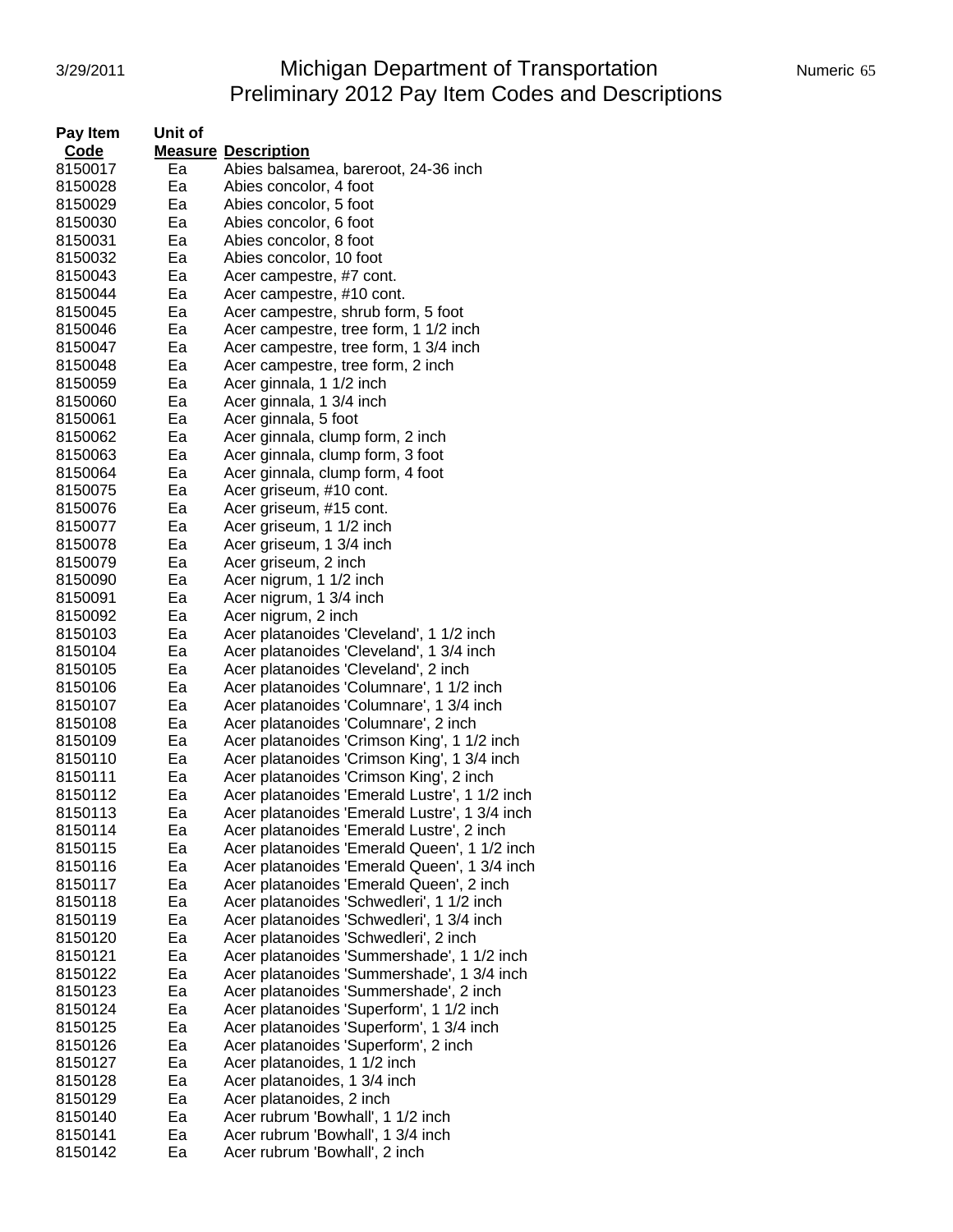# 3/29/2011 **Michigan Department of Transportation** Numeric 66 Preliminary 2012 Pay Item Codes and Descriptions

| Pay Item | Unit of |                                             |
|----------|---------|---------------------------------------------|
| Code     |         | <b>Measure Description</b>                  |
| 8150143  | Ea      | Acer rubrum 'Red Sunset', 1 1/2 inch        |
| 8150144  | Ea      | Acer rubrum 'Red Sunset', 1 3/4 inch        |
| 8150145  | Ea      | Acer rubrum 'Red Sunset', 2 inch            |
| 8150146  | Ea      | Acer rubrum, 1 1/2 inch                     |
| 8150147  | Ea      | Acer rubrum, 1 1/2 inch clump, 3 stem       |
| 8150148  | Ea      | Acer rubrum, 1 3/4 inch                     |
| 8150149  | Ea      | Acer rubrum, 2 inch                         |
| 8150150  | Ea      | Acer rubrum, 2 inch clump, 3 stem           |
| 8150151  | Ea      | Acer rubrum, bareroot, 18-24 inch           |
| 8150152  | Ea      | Acer rubrum, bareroot, 24-36 inch           |
| 8150163  | Ea      | Acer saccharinum, 1 1/2 inch                |
| 8150164  | Ea      | Acer saccharinum, 1 3/4 inch                |
| 8150165  | Ea      | Acer saccharinum, 2 inch                    |
| 8150166  | Ea      | Acer saccharinum, bareroot, 18-24 inch      |
| 8150167  | Ea      | Acer saccharinum, bareroot, 24-36 inch      |
| 8150178  | Ea      | Acer saccharum 'Celebration', 1 1/2 inch    |
| 8150179  | Ea      | Acer saccharum 'Celebration', 1 3/4 inch    |
| 8150180  | Ea      | Acer saccharum 'Celebration', 2 inch        |
| 8150181  | Ea      | Acer saccharum 'Commemoration', 1 1/2 inch  |
| 8150182  | Ea      | Acer saccharum 'Commemoration', 1 3/4 inch  |
| 8150183  | Ea      | Acer saccharum 'Commemoration', 2 inch      |
| 8150184  | Ea      | Acer saccharum 'Green Mountain', 1 1/2 inch |
| 8150185  | Ea      | Acer saccharum 'Green Mountain', 1 3/4 inch |
| 8150186  | Ea      | Acer saccharum 'Green Mountain', 2 inch     |
| 8150187  | Ea      | Acer saccharum 'Legacy', 1 1/2 inch         |
| 8150188  | Ea      | Acer saccharum 'Legacy', 1 3/4 inch         |
| 8150189  | Ea      | Acer saccharum 'Legacy', 2 inch             |
| 8150190  | Ea      | Acer saccharum, 1 1/2 inch                  |
| 8150191  | Ea      | Acer saccharum, 1 3/4 inch                  |
| 8150192  | Ea      | Acer saccharum, 2 inch                      |
| 8150193  | Ea      | Acer saccharum, bareroot, 18-24 inch        |
| 8150194  | Ea      | Acer saccharum, bareroot, 24-36 inch        |
| 8150205  | Ea      | Acer tataricum, #7 cont.                    |
| 8150206  | Ea      | Acer tataricum, #10 cont.                   |
| 8150217  | Ea      | Acer x freemanii 'Armstrong', 1 1/2 inch    |
| 8150218  | Ea      | Acer x freemanii 'Armstrong', 1 3/4 inch    |
| 8150219  | Ea      | Acer x freemanii 'Armstrong', 2 inch        |
| 8150220  | Ea      | Acer x freemanii 'Autumn Blaze', 1 1/2 inch |
| 8150221  | Ea      | Acer x freemanii 'Autumn Blaze', 1 3/4 inch |
| 8150222  | Ea      | Acer x freemanii 'Autumn Blaze', 2 inch     |
| 8150223  | Ea      | Acer x freemanii 'Celebration', 1 1/2 inch  |
| 8150224  | Ea      | Acer x freemanii 'Celebration', 1 3/4 inch  |
| 8150225  | Ea      | Acer x freemanii 'Celebration', 2 inch      |
| 8150236  | Ea      | Aesculus carnea 'Ruby', 1 1/2 inch          |
| 8150237  | Ea      | Aesculus carnea 'Ruby', 1 3/4 inch          |
| 8150238  | Ea      | Aesculus carnea 'Ruby', 2 inch              |
| 8150239  | Ea      | Aesculus carnea, 1 1/2 inch                 |
| 8150240  | Ea      | Aesculus carnea, 1 3/4 inch                 |
| 8150241  | Ea      | Aesculus carnea, 2 inch                     |
| 8150252  | Ea      | Aesculus glabra, 1 1/2 inch                 |
| 8150253  | Ea      | Aesculus glabra, 1 3/4 inch                 |
| 8150254  | Ea      | Aesculus glabra, 2 inch                     |
| 8150265  | Ea      | Aesculus hippocastanum, 1 1/2 inch          |
| 8150266  | Ea      | Aesculus hippocastanum, 1 3/4 inch          |
| 8150267  | Ea      | Aesculus hippocastanum, 2 inch              |
| 8150278  | Ea      | Aesculus parviflora, #5 cont.               |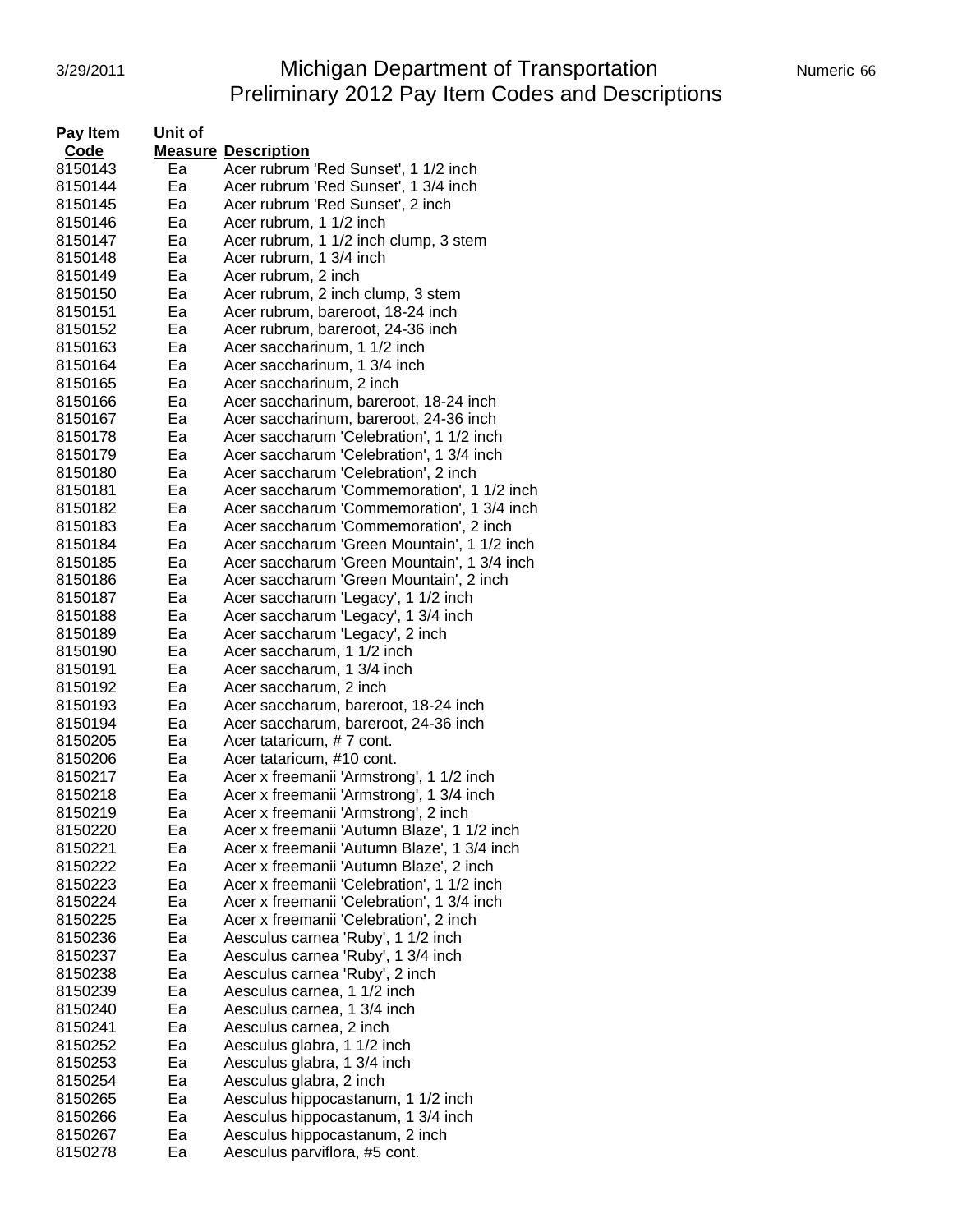# 3/29/2011 Michigan Department of Transportation Mumeric 67 Preliminary 2012 Pay Item Codes and Descriptions

| Pay Item | Unit of |                                                            |
|----------|---------|------------------------------------------------------------|
| Code     |         | <b>Measure Description</b>                                 |
| 8150279  | Ea      | Aesculus parviflora, #7 cont.                              |
| 8150290  | Ea      | Aesculus x carnea 'Briotii', 1 1/2 inch                    |
| 8150291  | Ea      | Aesculus x carnea 'Briotii', 1 3/4 inch                    |
| 8150292  | Ea      | Aesculus x carnea 'Briotii', 2 inch                        |
| 8150303  | Ea      | Ajuga reptans, 2 1/4 inch pot                              |
| 8150314  | Ea      | Amelanchier canadensis, clump form, 4 foot                 |
| 8150315  | Ea      | Amelanchier canadensis, clump form, 5 foot                 |
| 8150316  | Ea      | Amelanchier canadensis, clump form, 6 foot                 |
| 8150317  | Ea      | Amelanchier canadensis, clump form, 8 foot                 |
| 8150318  | Ea      | Amelanchier canadensis, tree form, 1 1/2 inch              |
| 8150319  | Ea      | Amelanchier canadensis, tree form, 1 3/4 inch              |
| 8150320  | Ea      | Amelanchier canadensis, tree form, 2 inch                  |
| 8150331  | Ea      | Amelanchier x grandifolia 'Autumn Brilliance', #15 cont.   |
| 8150332  | Ea      | Amelanchier x grandifolia 'Autumn Brilliance', #7 cont.    |
| 8150333  | Ea      | Amelanchier x grandifolia 'Robin Hill', 1 1/2 inch         |
| 8150334  | Eа      | Amelanchier x grandifolia 'Robin Hill', 1 3/4 inch         |
| 8150335  | Ea      | Amelanchier x grandifolia 'Robin Hill', 2 inch             |
| 8150336  | Ea      | Amelanchier x grandifolia 'Robin Hill', clump form, 5 foot |
| 8150347  | Ea      | Aronia arbutifolia 'Brilliantissima', #3 cont.             |
| 8150348  | Ea      | Aronia arbutifolia 'Brilliantissima', #5 cont.             |
| 8150359  | Ea      | Aronia melanocarpa, #3 cont.                               |
| 8150360  | Ea      | Aronia melanocarpa, #5 cont.                               |
| 8150361  | Ea      | Aronia melanocarpa 'Autumn Magic', #3 cont.                |
| 8150362  | Ea      | Aronia melanocarpa 'Autumn Magic', #5 cont.                |
| 8150363  | Ea      | Aronia melanocarpa 'Morton', #3 cont.                      |
| 8150364  | Ea      | Aronia melanocarpa 'Morton', #5 cont.                      |
| 8150365  | Ea      | Aronia melanocarpa 'Viking', #3 cont.                      |
| 8150366  | Ea      | Aronia melanocarpa 'Viking', #5 cont.                      |
| 8150377  | Ea      | Artemesia schmidtiana, #1 cont.                            |
| 8150378  | Ea      | Artemesia schmidtiana, 3 inch pot                          |
| 8150379  | Ea      | Artemesia schmidtiana, 4 inch pot                          |
| 8150390  | Ea      | Asclepias incarnata, #1 cont.                              |
| 8150391  | Ea      | Asclepias incarnata, 3 inch pot                            |
| 8150392  | Ea      | Asclepias incarnata, 4 inch pot                            |
| 8150403  | Ea      | Asclepias tuberosa, #1 cont.                               |
| 8150404  | Ea      | Asclepias tuberosa, 3 inch pot                             |
| 8150405  | Ea      | Asclepias tuberosa, 4 inch pot                             |
| 8150416  | Ea      | Aster novae-angliae 'Purple Dome', #1 cont.                |
| 8150417  | Ea      | Aster novae-angliae 'Purple Dome', 3 inch pot              |
| 8150418  | Ea      | Aster novae-angliae 'Purple Dome', 4 inch pot              |
| 8150429  | Ea      | Aster oblongifolius 'October Skies', #1 cont.              |
| 8150430  | Ea      | Aster oblongifolius 'October Skies', 3 inch pot            |
| 8150431  | Ea      | Aster oblongifolius 'October Skies', 4 inch pot            |
| 8150442  | Ea      | Aster 'Woods Light Blue', #1 cont.                         |
| 8150443  | Ea      | Aster 'Woods Light Blue', 3 inch pot                       |
| 8150444  | Ea      | Aster 'Woods Light Blue', 4 inch pot                       |
| 8150455  | Ea      | Aster x dumosus 'Profesor Anton Kippenberg', #1 cont.      |
| 8150456  | Ea      | Aster x dumosus 'Profesor Anton Kippenberg', 3 inch pot    |
| 8150457  | Ea      | Aster x dumosus 'Profesor Anton Kippenberg', 4 inch pot    |
| 8150468  | Ea      | Astilbe chinensis 'Pumila', #1 cont.                       |
| 8150469  | Ea      | Astilbe chinensis 'Pumila', 3 inch pot                     |
| 8150470  | Ea      | Astilbe chinensis 'Pumila', 4 inch pot                     |
| 8150471  | Ea      | Astilbe chinensis 'Visions in Red', #1 cont.               |
| 8150472  | Ea      | Astilbe chinensis 'Visions in Red', 3 inch pot             |
| 8150473  | Ea      | Astilbe chinensis 'Visions in Red', 4 inch pot             |
| 8150474  | Ea      | Astilbe chinensis 'Visions', #1 cont.                      |
|          |         |                                                            |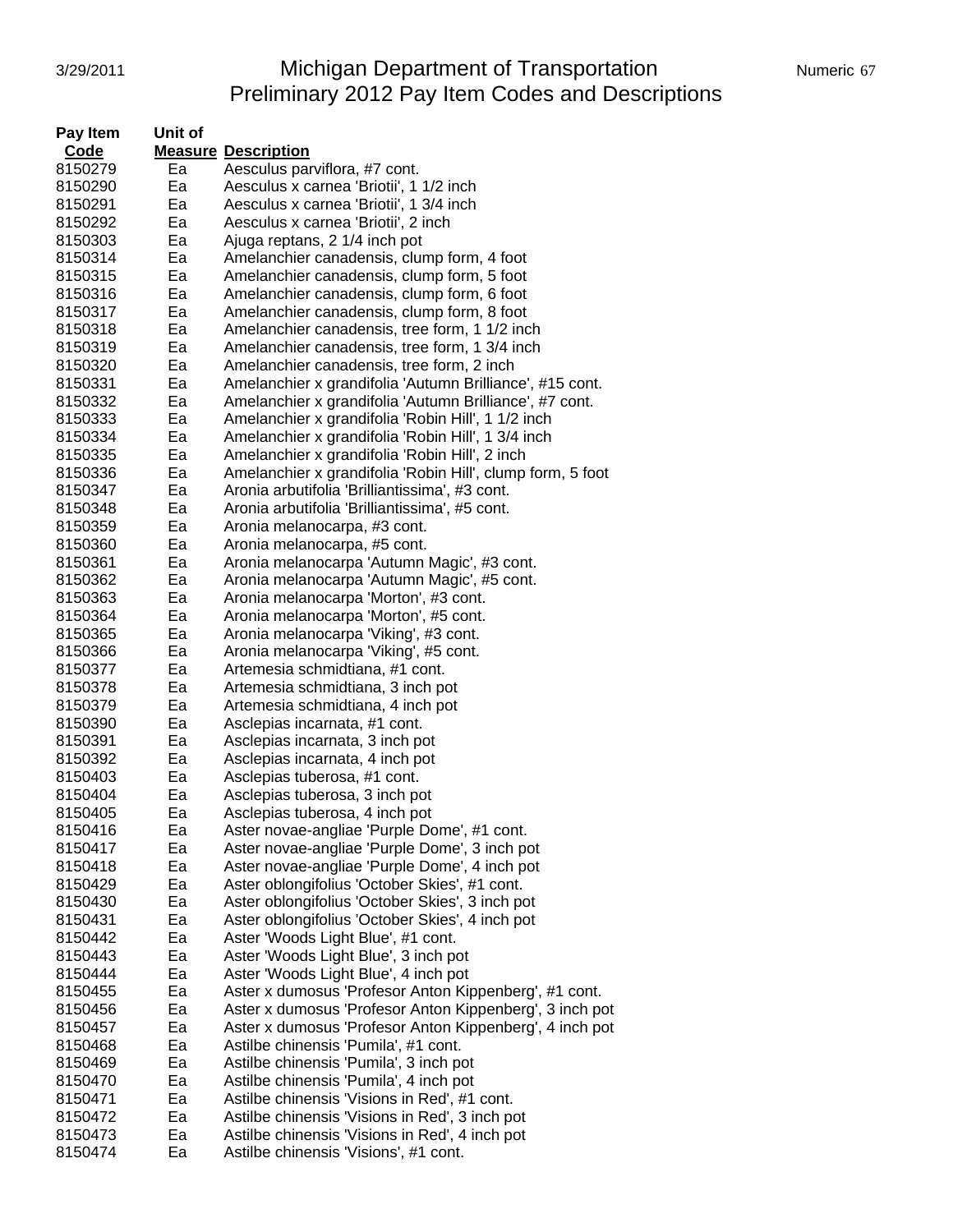# 3/29/2011 **Michigan Department of Transportation** Numeric 68 Preliminary 2012 Pay Item Codes and Descriptions

| Pay Item | Unit of |                                                        |
|----------|---------|--------------------------------------------------------|
| Code     |         | <b>Measure Description</b>                             |
| 8150475  | Ea      | Astilbe chinensis 'Visions', 3 inch pot                |
| 8150476  | Ea      | Astilbe chinensis 'Visions', 4 inch pot                |
| 8150487  | Ea      | Astilbe x arendsii 'Bridal Veil', #1 cont.             |
| 8150488  | Ea      | Astilbe x arendsii 'Bridal Veil', 3 inch pot           |
| 8150489  | Ea      | Astilbe x arendsii 'Bridal Veil', 4 inch pot           |
| 8150490  | Ea      | Astilbe x arendsii 'Burgundy Red', #1 cont.            |
| 8150491  | Ea      | Astilbe x arendsii 'Burgundy Red', 3 inch pot          |
| 8150492  | Ea      | Astilbe x arendsii 'Burgundy Red', 4 inch pot          |
| 8150493  | Ea      | Astilbe x arendsii 'Cattleya', #1 cont.                |
| 8150494  | Ea      | Astilbe x arendsii 'Cattleya', 3 inch pot              |
| 8150495  | Ea      | Astilbe x arendsii 'Cattleya', 4 inch pot              |
| 8150496  | Ea      | Astilbe x arendsii 'White Glory', #1 cont.             |
| 8150497  | Ea      | Astilbe x arendsii 'White Glory', 3 inch pot           |
| 8150498  | Ea      | Astilbe x arendsii 'White Glory', 4 inch pot           |
| 8150509  | Ea      | Berberis thunbergii 'Aurea', #3 cont.                  |
| 8150510  | Ea      | Berberis thunbergii 'Aurea', #5 cont.                  |
| 8150511  | Ea      | Berberis thunbergii 'Crimson Pygmy', #3 cont.          |
| 8150512  | Ea      | Berberis thunbergii 'Crimson Pygmy', #5 cont.          |
| 8150513  | Ea      | Berberis thunbergii 'Kobold', #3 cont.                 |
| 8150514  | Ea      | Berberis thunbergii 'Kobold', #5 cont.                 |
| 8150515  | Ea      | Berberis thunbergii 'Rosy Glow', #3 cont.              |
| 8150516  | Ea      | Berberis thunbergii 'Rosy Glow', #5 cont.              |
| 8150517  | Ea      | Berberis thunbergii 'Sparkle', #3 cont.                |
| 8150518  | Ea      | Berberis thunbergii 'Sparkle', #5 cont.                |
| 8150529  | Ea      | Betula nigra 'Heritage', clump form, 6 foot            |
| 8150530  | Ea      | Betula nigra 'Heritage', clump form, 7 foot            |
| 8150531  | Ea      | Betula nigra 'Heritage', clump form, 8 foot            |
| 8150532  | Ea      | Betula nigra 'Heritage', tree form, 1 3/4 inch         |
| 8150533  | Ea      | Betula nigra 'Heritage', tree form, 2 inch             |
| 8150544  | Ea      | Betula nigra, 1 1/2 inch clump, 3 stem                 |
| 8150545  | Ea      | Betula nigra, 2 inch clump, 3 stem                     |
| 8150546  | Ea      | Betula nigra, tree form, 1 3/4 inch                    |
| 8150547  | Ea      | Betula nigra, tree form, 2 inch                        |
| 8150558  | Ea      | Buddleia davidii 'Black Knight', #1 cont.              |
| 8150559  | Ea      | Buddleia davidii 'Black Knight', 3 inch pot            |
| 8150560  | Ea      | Buddleia davidii 'Black Knight', 4 inch pot            |
| 8150571  | Ea      | Buxus microphylla 'Green Gem', #3 cont.                |
| 8150572  | Ea      | Buxus microphylla 'Green Gem', #5 cont.                |
| 8150573  | Ea      | Buxus microphylla 'Green Mountain', #3 cont.           |
| 8150574  | Ea      | Buxus microphylla 'Green Mountain', #5 cont.           |
| 8150575  | Ea      | Buxus microphylla 'Winter Gem', #3 cont.               |
| 8150576  | Ea      | Buxus microphylla 'Winter Gem', #5 cont.               |
| 8150577  | Ea      | Buxus microphylla 'Wintergreen', #3 cont.              |
| 8150578  | Ea      | Buxus microphylla 'Wintergreen', #5 cont.              |
| 8150589  | Ea      | Calamagrostis arundinacea 'Brachytricha', #1 cont.     |
| 8150590  | Ea      | Calamagrostis arundinacea 'Brachytricha', 2 inch pot   |
| 8150591  | Ea      | Calamagrostis arundinacea 'Brachytricha', 3 inch pot   |
| 8150592  | Ea      | Calamagrostis arundinacea 'Brachytricha', 4 inch pot   |
| 8150603  | Ea      | Calamagrostis x acutiflora 'Karl Foerster', #1 cont.   |
| 8150604  | Ea      | Calamagrostis x acutiflora 'Karl Foerster', 2 inch pot |
| 8150605  | Ea      | Calamagrostis x acutiflora 'Karl Foerster', 3 inch pot |
| 8150606  | Ea      | Calamagrostis x acutiflora 'Karl Foerster', 4 inch pot |
| 8150617  | Ea      | Calamintha nepeta 'Blue Cloud Strain', #1 cont.        |
| 8150618  | Ea      | Calamintha nepeta 'Blue Cloud Strain', 3 inch pot      |
| 8150619  | Ea      | Calamintha nepeta 'Blue Cloud Strain', 4 inch pot      |
| 8150620  | Ea      | Calamintha nepeta 'Montrose White', #1 cont.           |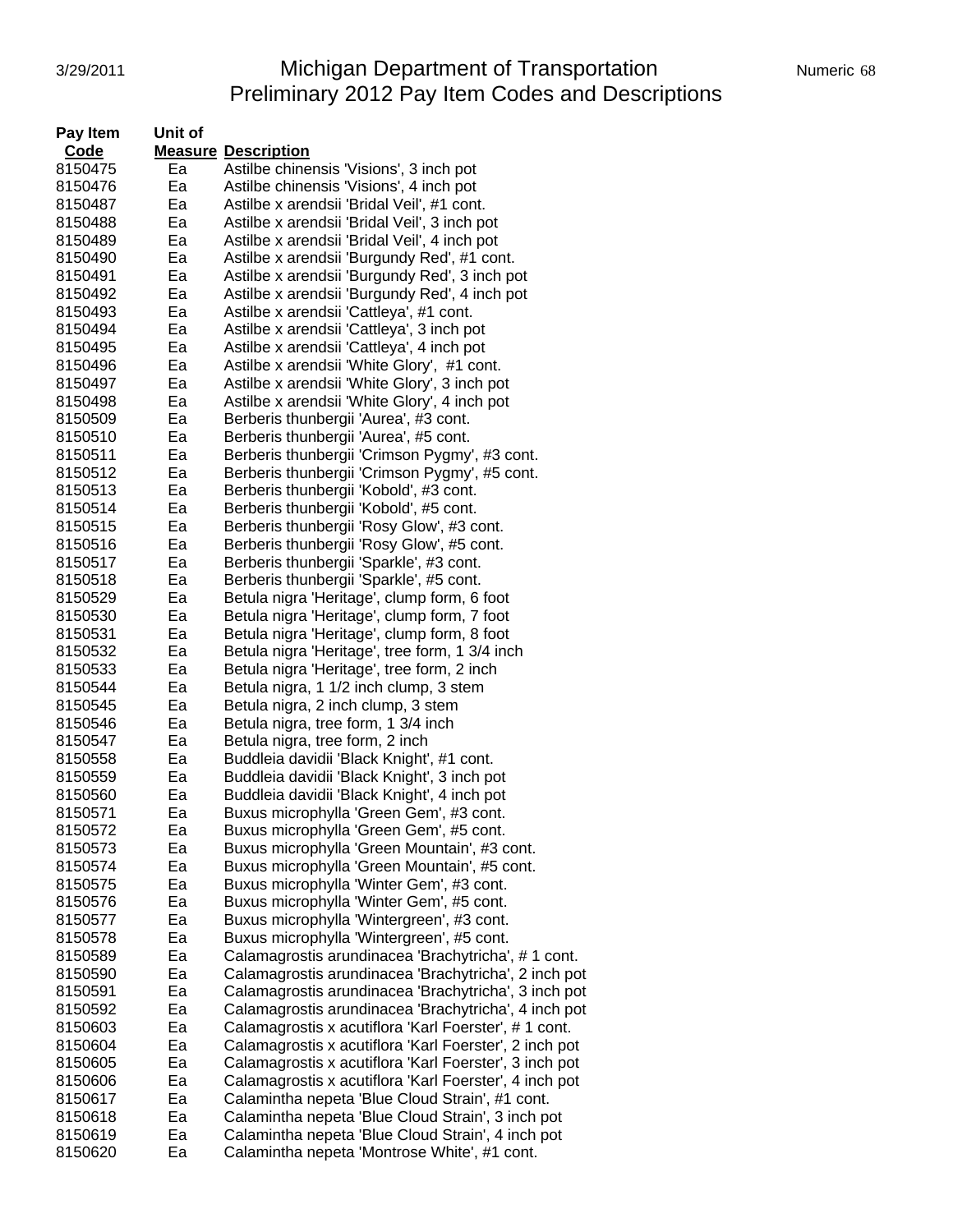# 3/29/2011 Michigan Department of Transportation Numeric 69 Preliminary 2012 Pay Item Codes and Descriptions

| Pay Item | Unit of |                                                        |
|----------|---------|--------------------------------------------------------|
| Code     |         | <b>Measure Description</b>                             |
| 8150621  | Ea      | Calamintha nepeta 'Montrose White', 3 inch pot         |
| 8150622  | Ea      | Calamintha nepeta 'Montrose White', 4 inch pot         |
| 8150633  | Ea      | Callicarpa bodinieri 'Profusion', #5 cont.             |
| 8150644  | Ea      | Callicarpa dichotoma, #5 cont.                         |
| 8150655  | Ea      | Calycanthus floridus 'Edith Wilder', #5 cont.          |
| 8150666  | Ea      | Campsis radicans, 2 year, #1 cont.                     |
| 8150677  | Ea      | Caragana arborescens, 36 inch                          |
| 8150688  | Ea      | Carex buchananii, #1 cont.                             |
| 8150689  | Ea      | Carex buchananii, #2 cont.                             |
| 8150690  | Ea      | Carex buchananii, 2 inch pot                           |
|          | Ea      |                                                        |
| 8150691  |         | Carex buchananii, 3 inch pot                           |
| 8150692  | Ea      | Carex buchananii, 4 inch pot                           |
| 8150703  | Ea      | Carex morrowii 'Ice Dance', #1 cont.                   |
| 8150704  | Ea      | Carex morrowii 'Ice Dance', #2 cont.                   |
| 8150705  | Ea      | Carex morrowii 'Ice Dance', 2 inch pot                 |
| 8150706  | Ea      | Carex morrowii 'Ice Dance', 3 inch pot                 |
| 8150707  | Ea      | Carex morrowii 'Ice Dance', 4 inch pot                 |
| 8150718  | Ea      | Carpinus betulus 'Fastigiata', 1 1/2 inch              |
| 8150719  | Ea      | Carpinus betulus 'Fastigiata', 1 3/4 inch              |
| 8150720  | Ea      | Carpinus betulus 'Fastigiata', 2 inch                  |
| 8150721  | Ea      | Carpinus betulus, 1 1/2 inch                           |
| 8150722  | Ea      | Carpinus betulus, 1 3/4 inch                           |
| 8150723  | Ea      | Carpinus betulus, 2 inch                               |
| 8150734  | Ea      | Carpinus caroliniana, #7 cont.                         |
| 8150735  | Ea      | Carpinus caroliniana, #10 cont.                        |
| 8150746  | Ea      | Caryopteris x clandonensis 'First Choice', #1 cont.    |
| 8150747  | Ea      | Caryopteris x clandonensis 'First Choice', #2 cont.    |
| 8150748  | Ea      | Caryopteris x clandonensis 'First Choice', 3 inch pot  |
| 8150749  | Ea      | Caryopteris x clandonensis 'First Choice', 4 inch pot  |
| 8150750  | Ea      | Caryopteris x clandonensis 'Summer Sorbet', #1 cont.   |
| 8150751  | Ea      | Caryopteris x clandonensis 'Summer Sorbet', #2 cont.   |
| 8150752  | Ea      | Caryopteris x clandonensis 'Summer Sorbet', 3 inch pot |
| 8150753  | Ea      | Caryopteris x clandonensis 'Summer Sorbet', 4 inch pot |
| 8150754  | Ea      | Caryopteris x clandonensis, #3 cont.                   |
|          | Ea      |                                                        |
| 8150765  |         | Catalpa speciosa, 1 1/2 inch                           |
| 8150766  | Ea      | Catalpa speciosa, 1 3/4 inch                           |
| 8150767  | Ea      | Catalpa speciosa, 2 inch                               |
| 8150778  | ьa      | Celtis occidentalis, 1 1/2 inch                        |
| 8150779  | Ea      | Celtis occidentalis, 1 3/4 inch                        |
| 8150780  | Ea      | Celtis occidentalis, 2 inch                            |
| 8150791  | Ea      | Cercidiphyllum japonicum, 1 1/2 inch                   |
| 8150792  | Ea      | Cercidiphyllum japonicum, 1 3/4 inch                   |
| 8150793  | Ea      | Cercidiphyllum japonicum, 2 inch                       |
| 8150804  | Ea      | Cercis canadensis, 1 1/2 inch clump, 3 Stem            |
| 8150805  | Ea      | Cercis canadensis, 2 inch clump, 3 Stem                |
| 8150806  | Ea      | Cercis canadensis, tree form, 1 1/2 inch               |
| 8150807  | Ea      | Cercis canadensis, tree form, 1 3/4 inch               |
| 8150808  | Ea      | Cercis canadensis, tree form, 2 inch                   |
| 8150819  | Ea      | Chasmanthium latifolium, #1 cont.                      |
| 8150820  | Ea      | Chasmanthium latifolium, #2 cont.                      |
| 8150821  | Ea      | Chasmanthium latifolium, 2 inch pot                    |
| 8150822  | Ea      | Chasmanthium latifolium, 3 inch pot                    |
| 8150823  | Ea      | Chasmanthium latifolium, 4 inch pot                    |
| 8150834  | Ea      | Chelone obliqua 'Hot Lips', #2 cont.                   |
| 8150835  | Ea      | Chelone obliqua 'Hot Lips', 3 inch pot                 |
| 8150836  | Ea      | Chelone obliqua 'Hot Lips', 4 inch pot                 |
|          |         |                                                        |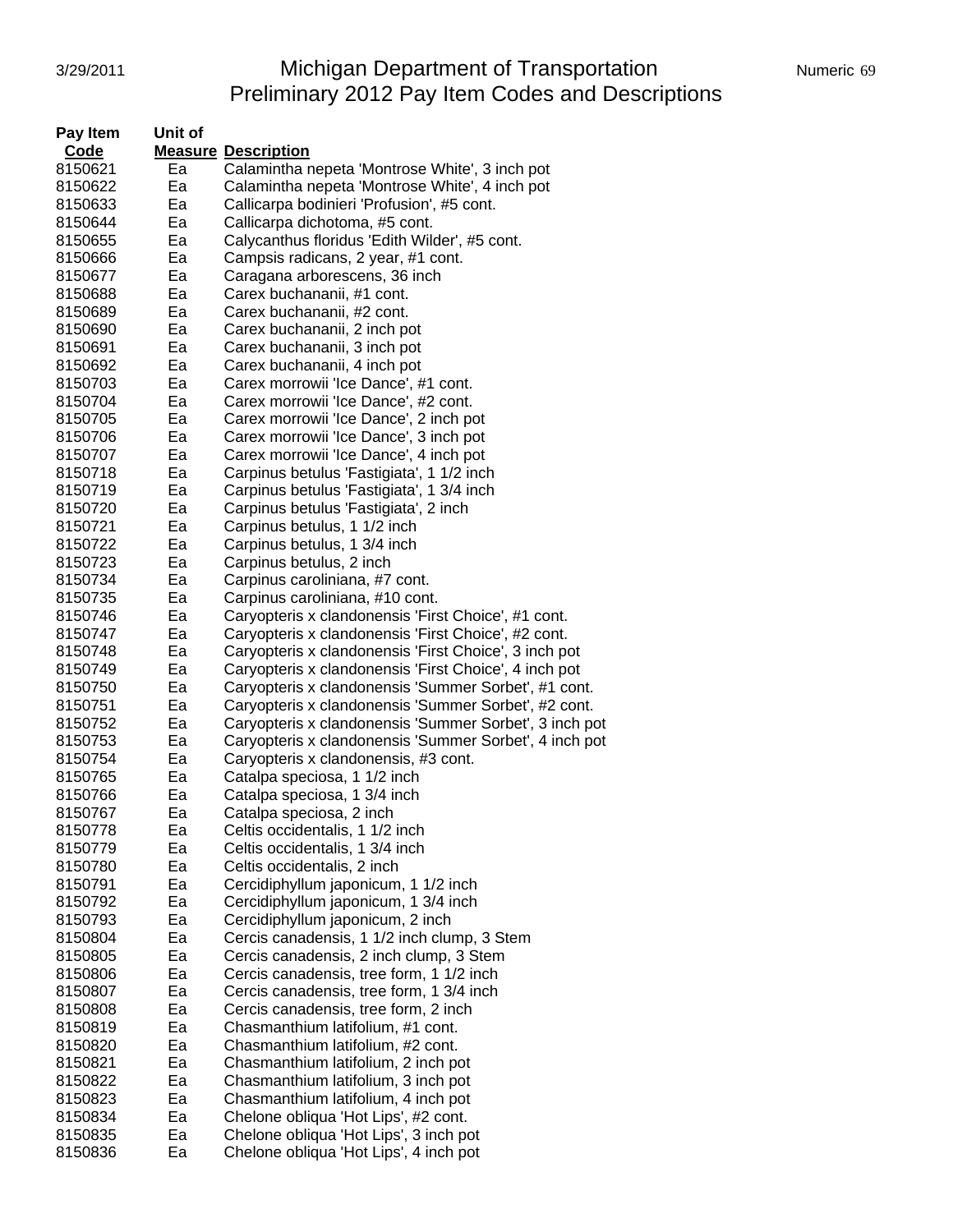# 3/29/2011 Michigan Department of Transportation Numeric 70 Preliminary 2012 Pay Item Codes and Descriptions

| Code<br><b>Measure Description</b><br>8150847<br>Clematis virginiana, #1 cont.<br>Ea<br>8150848<br>Ea<br>Clematis virginiana, #2 cont.<br>8150849<br>Ea<br>Clematis virginiana, 3 inch pot<br>Ea<br>Clematis virginiana, 4 inch pot<br>8150850<br>Ea<br>8150861<br>Clethra alnifolia 'Hummingbird', #1 cont.<br>8150862<br>Ea<br>Clethra alnifolia 'Hummingbird', #2 cont.<br>Clethra alnifolia 'Hummingbird', 3 inch pot<br>8150863<br>Ea<br>Clethra alnifolia 'Hummingbird', 4 inch pot<br>8150864<br>Ea<br>Clethra alnifolia 'Ruby Spice', #1 cont.<br>8150865<br>Ea<br>Clethra alnifolia 'Ruby Spice', #2 cont.<br>Ea<br>8150866<br>Clethra alnifolia 'Ruby Spice', 3 inch pot<br>8150867<br>Ea<br>Clethra alnifolia 'Ruby Spice', 4 inch pot<br>8150868<br>Ea<br>Clethra alnifolia 'Vanilla Spice', #1 cont.<br>Ea<br>8150869<br>8150870<br>Ea<br>Clethra alnifolia 'Vanilla Spice', #2 cont.<br>Ea<br>Clethra alnifolia 'Vanilla Spice', 3 inch pot<br>8150871<br>Ea<br>Clethra alnifolia 'Vanilla Spice', 4 inch pot<br>8150872<br>Ea<br>8150873<br>Clethra alnifolia, #1 cont.<br>Ea<br>8150874<br>Clethra alnifolia, #2 cont.<br>8150875<br>Ea<br>Clethra alnifolia, 3 inch pot<br>8150876<br>Ea<br>Clethra alnifolia, 4 inch pot<br>Coreopsis grandiflora 'Baby Sun', #1 cont.<br>8150887<br>Ea<br>Coreopsis grandiflora 'Baby Sun', 3 inch pot<br>Ea<br>8150888<br>Coreopsis grandiflora 'Baby Sun', 4 inch pot<br>8150889<br>Ea<br>Coreopsis verticillata 'Zagreb', #1 cont.<br>8150900<br>Ea<br>Coreopsis verticillata 'Zagreb', 3 inch pot<br>Ea<br>8150901<br>Coreopsis verticillata 'Zagreb', 4 inch pot<br>8150902<br>Ea<br>Coreopsis verticillata, #1 cont.<br>8150903<br>Ea<br>Ea<br>Coreopsis verticillata, 3 inch pot<br>8150904<br>Ea<br>Coreopsis verticillata, 4 inch pot<br>8150905<br>8150916<br>Ea<br>Coreposis rosea 'Sweet Dreams', #1 cont.<br>8150917<br>Coreposis rosea 'Sweet Dreams', 3 inch pot<br>Ea<br>8150918<br>Ea<br>Coreposis rosea 'Sweet Dreams', 4 inch pot<br>Cornus alba 'Siberica Bloodgood', #3 cont.<br>8150929<br>Ea<br>Cornus alba 'Siberica Bloodgood', #5 cont.<br>Ea<br>8150930<br>Cornus alba 'Siberica Red Gnome', #3 cont.<br>8150931<br>Ea<br>8150932<br>Cornus alba 'Siberica Red Gnome', #5 cont.<br>Ea<br>Ea<br>Cornus alternifolia, 4 foot<br>8150943<br>8150944<br>Cornus alternifolia, 5 foot<br>ьa<br>8150945<br>Ea<br>Cornus alternifolia, 6 foot<br>8150956<br>Ea<br>Cornus amomum, #3 cont.<br>8150957<br>Ea<br>Cornus amomum, #5 cont.<br>8150958<br>Ea<br>Cornus amomum, bareroot, 18-24 inch<br>8150959<br>Ea<br>Cornus amomum, bareroot, 24-36 inch<br>8150970<br>Ea<br>Cornus canadensis, 4 inch pot<br>Cornus florida, 1 1/2 inch clump, 3 stem<br>8150981<br>Ea<br>Cornus florida, 1 3/4 inch<br>Ea<br>8150982<br>Cornus florida, 2 inch<br>8150983<br>Ea<br>Ea | Pay Item | Unit of |                                                 |
|--------------------------------------------------------------------------------------------------------------------------------------------------------------------------------------------------------------------------------------------------------------------------------------------------------------------------------------------------------------------------------------------------------------------------------------------------------------------------------------------------------------------------------------------------------------------------------------------------------------------------------------------------------------------------------------------------------------------------------------------------------------------------------------------------------------------------------------------------------------------------------------------------------------------------------------------------------------------------------------------------------------------------------------------------------------------------------------------------------------------------------------------------------------------------------------------------------------------------------------------------------------------------------------------------------------------------------------------------------------------------------------------------------------------------------------------------------------------------------------------------------------------------------------------------------------------------------------------------------------------------------------------------------------------------------------------------------------------------------------------------------------------------------------------------------------------------------------------------------------------------------------------------------------------------------------------------------------------------------------------------------------------------------------------------------------------------------------------------------------------------------------------------------------------------------------------------------------------------------------------------------------------------------------------------------------------------------------------------------------------------------------------------------------------------------------------------------------------------------------------------------------------------------------------------------------------------------------------------------------------------------------------------------------------------------------------------------------------------------------------------------------------------------------------------------------------------------------------|----------|---------|-------------------------------------------------|
|                                                                                                                                                                                                                                                                                                                                                                                                                                                                                                                                                                                                                                                                                                                                                                                                                                                                                                                                                                                                                                                                                                                                                                                                                                                                                                                                                                                                                                                                                                                                                                                                                                                                                                                                                                                                                                                                                                                                                                                                                                                                                                                                                                                                                                                                                                                                                                                                                                                                                                                                                                                                                                                                                                                                                                                                                                            |          |         |                                                 |
|                                                                                                                                                                                                                                                                                                                                                                                                                                                                                                                                                                                                                                                                                                                                                                                                                                                                                                                                                                                                                                                                                                                                                                                                                                                                                                                                                                                                                                                                                                                                                                                                                                                                                                                                                                                                                                                                                                                                                                                                                                                                                                                                                                                                                                                                                                                                                                                                                                                                                                                                                                                                                                                                                                                                                                                                                                            |          |         |                                                 |
|                                                                                                                                                                                                                                                                                                                                                                                                                                                                                                                                                                                                                                                                                                                                                                                                                                                                                                                                                                                                                                                                                                                                                                                                                                                                                                                                                                                                                                                                                                                                                                                                                                                                                                                                                                                                                                                                                                                                                                                                                                                                                                                                                                                                                                                                                                                                                                                                                                                                                                                                                                                                                                                                                                                                                                                                                                            |          |         |                                                 |
|                                                                                                                                                                                                                                                                                                                                                                                                                                                                                                                                                                                                                                                                                                                                                                                                                                                                                                                                                                                                                                                                                                                                                                                                                                                                                                                                                                                                                                                                                                                                                                                                                                                                                                                                                                                                                                                                                                                                                                                                                                                                                                                                                                                                                                                                                                                                                                                                                                                                                                                                                                                                                                                                                                                                                                                                                                            |          |         |                                                 |
|                                                                                                                                                                                                                                                                                                                                                                                                                                                                                                                                                                                                                                                                                                                                                                                                                                                                                                                                                                                                                                                                                                                                                                                                                                                                                                                                                                                                                                                                                                                                                                                                                                                                                                                                                                                                                                                                                                                                                                                                                                                                                                                                                                                                                                                                                                                                                                                                                                                                                                                                                                                                                                                                                                                                                                                                                                            |          |         |                                                 |
|                                                                                                                                                                                                                                                                                                                                                                                                                                                                                                                                                                                                                                                                                                                                                                                                                                                                                                                                                                                                                                                                                                                                                                                                                                                                                                                                                                                                                                                                                                                                                                                                                                                                                                                                                                                                                                                                                                                                                                                                                                                                                                                                                                                                                                                                                                                                                                                                                                                                                                                                                                                                                                                                                                                                                                                                                                            |          |         |                                                 |
|                                                                                                                                                                                                                                                                                                                                                                                                                                                                                                                                                                                                                                                                                                                                                                                                                                                                                                                                                                                                                                                                                                                                                                                                                                                                                                                                                                                                                                                                                                                                                                                                                                                                                                                                                                                                                                                                                                                                                                                                                                                                                                                                                                                                                                                                                                                                                                                                                                                                                                                                                                                                                                                                                                                                                                                                                                            |          |         |                                                 |
|                                                                                                                                                                                                                                                                                                                                                                                                                                                                                                                                                                                                                                                                                                                                                                                                                                                                                                                                                                                                                                                                                                                                                                                                                                                                                                                                                                                                                                                                                                                                                                                                                                                                                                                                                                                                                                                                                                                                                                                                                                                                                                                                                                                                                                                                                                                                                                                                                                                                                                                                                                                                                                                                                                                                                                                                                                            |          |         |                                                 |
|                                                                                                                                                                                                                                                                                                                                                                                                                                                                                                                                                                                                                                                                                                                                                                                                                                                                                                                                                                                                                                                                                                                                                                                                                                                                                                                                                                                                                                                                                                                                                                                                                                                                                                                                                                                                                                                                                                                                                                                                                                                                                                                                                                                                                                                                                                                                                                                                                                                                                                                                                                                                                                                                                                                                                                                                                                            |          |         |                                                 |
|                                                                                                                                                                                                                                                                                                                                                                                                                                                                                                                                                                                                                                                                                                                                                                                                                                                                                                                                                                                                                                                                                                                                                                                                                                                                                                                                                                                                                                                                                                                                                                                                                                                                                                                                                                                                                                                                                                                                                                                                                                                                                                                                                                                                                                                                                                                                                                                                                                                                                                                                                                                                                                                                                                                                                                                                                                            |          |         |                                                 |
|                                                                                                                                                                                                                                                                                                                                                                                                                                                                                                                                                                                                                                                                                                                                                                                                                                                                                                                                                                                                                                                                                                                                                                                                                                                                                                                                                                                                                                                                                                                                                                                                                                                                                                                                                                                                                                                                                                                                                                                                                                                                                                                                                                                                                                                                                                                                                                                                                                                                                                                                                                                                                                                                                                                                                                                                                                            |          |         |                                                 |
|                                                                                                                                                                                                                                                                                                                                                                                                                                                                                                                                                                                                                                                                                                                                                                                                                                                                                                                                                                                                                                                                                                                                                                                                                                                                                                                                                                                                                                                                                                                                                                                                                                                                                                                                                                                                                                                                                                                                                                                                                                                                                                                                                                                                                                                                                                                                                                                                                                                                                                                                                                                                                                                                                                                                                                                                                                            |          |         |                                                 |
|                                                                                                                                                                                                                                                                                                                                                                                                                                                                                                                                                                                                                                                                                                                                                                                                                                                                                                                                                                                                                                                                                                                                                                                                                                                                                                                                                                                                                                                                                                                                                                                                                                                                                                                                                                                                                                                                                                                                                                                                                                                                                                                                                                                                                                                                                                                                                                                                                                                                                                                                                                                                                                                                                                                                                                                                                                            |          |         |                                                 |
|                                                                                                                                                                                                                                                                                                                                                                                                                                                                                                                                                                                                                                                                                                                                                                                                                                                                                                                                                                                                                                                                                                                                                                                                                                                                                                                                                                                                                                                                                                                                                                                                                                                                                                                                                                                                                                                                                                                                                                                                                                                                                                                                                                                                                                                                                                                                                                                                                                                                                                                                                                                                                                                                                                                                                                                                                                            |          |         |                                                 |
|                                                                                                                                                                                                                                                                                                                                                                                                                                                                                                                                                                                                                                                                                                                                                                                                                                                                                                                                                                                                                                                                                                                                                                                                                                                                                                                                                                                                                                                                                                                                                                                                                                                                                                                                                                                                                                                                                                                                                                                                                                                                                                                                                                                                                                                                                                                                                                                                                                                                                                                                                                                                                                                                                                                                                                                                                                            |          |         |                                                 |
|                                                                                                                                                                                                                                                                                                                                                                                                                                                                                                                                                                                                                                                                                                                                                                                                                                                                                                                                                                                                                                                                                                                                                                                                                                                                                                                                                                                                                                                                                                                                                                                                                                                                                                                                                                                                                                                                                                                                                                                                                                                                                                                                                                                                                                                                                                                                                                                                                                                                                                                                                                                                                                                                                                                                                                                                                                            |          |         |                                                 |
|                                                                                                                                                                                                                                                                                                                                                                                                                                                                                                                                                                                                                                                                                                                                                                                                                                                                                                                                                                                                                                                                                                                                                                                                                                                                                                                                                                                                                                                                                                                                                                                                                                                                                                                                                                                                                                                                                                                                                                                                                                                                                                                                                                                                                                                                                                                                                                                                                                                                                                                                                                                                                                                                                                                                                                                                                                            |          |         |                                                 |
|                                                                                                                                                                                                                                                                                                                                                                                                                                                                                                                                                                                                                                                                                                                                                                                                                                                                                                                                                                                                                                                                                                                                                                                                                                                                                                                                                                                                                                                                                                                                                                                                                                                                                                                                                                                                                                                                                                                                                                                                                                                                                                                                                                                                                                                                                                                                                                                                                                                                                                                                                                                                                                                                                                                                                                                                                                            |          |         |                                                 |
|                                                                                                                                                                                                                                                                                                                                                                                                                                                                                                                                                                                                                                                                                                                                                                                                                                                                                                                                                                                                                                                                                                                                                                                                                                                                                                                                                                                                                                                                                                                                                                                                                                                                                                                                                                                                                                                                                                                                                                                                                                                                                                                                                                                                                                                                                                                                                                                                                                                                                                                                                                                                                                                                                                                                                                                                                                            |          |         |                                                 |
|                                                                                                                                                                                                                                                                                                                                                                                                                                                                                                                                                                                                                                                                                                                                                                                                                                                                                                                                                                                                                                                                                                                                                                                                                                                                                                                                                                                                                                                                                                                                                                                                                                                                                                                                                                                                                                                                                                                                                                                                                                                                                                                                                                                                                                                                                                                                                                                                                                                                                                                                                                                                                                                                                                                                                                                                                                            |          |         |                                                 |
|                                                                                                                                                                                                                                                                                                                                                                                                                                                                                                                                                                                                                                                                                                                                                                                                                                                                                                                                                                                                                                                                                                                                                                                                                                                                                                                                                                                                                                                                                                                                                                                                                                                                                                                                                                                                                                                                                                                                                                                                                                                                                                                                                                                                                                                                                                                                                                                                                                                                                                                                                                                                                                                                                                                                                                                                                                            |          |         |                                                 |
|                                                                                                                                                                                                                                                                                                                                                                                                                                                                                                                                                                                                                                                                                                                                                                                                                                                                                                                                                                                                                                                                                                                                                                                                                                                                                                                                                                                                                                                                                                                                                                                                                                                                                                                                                                                                                                                                                                                                                                                                                                                                                                                                                                                                                                                                                                                                                                                                                                                                                                                                                                                                                                                                                                                                                                                                                                            |          |         |                                                 |
|                                                                                                                                                                                                                                                                                                                                                                                                                                                                                                                                                                                                                                                                                                                                                                                                                                                                                                                                                                                                                                                                                                                                                                                                                                                                                                                                                                                                                                                                                                                                                                                                                                                                                                                                                                                                                                                                                                                                                                                                                                                                                                                                                                                                                                                                                                                                                                                                                                                                                                                                                                                                                                                                                                                                                                                                                                            |          |         |                                                 |
|                                                                                                                                                                                                                                                                                                                                                                                                                                                                                                                                                                                                                                                                                                                                                                                                                                                                                                                                                                                                                                                                                                                                                                                                                                                                                                                                                                                                                                                                                                                                                                                                                                                                                                                                                                                                                                                                                                                                                                                                                                                                                                                                                                                                                                                                                                                                                                                                                                                                                                                                                                                                                                                                                                                                                                                                                                            |          |         |                                                 |
|                                                                                                                                                                                                                                                                                                                                                                                                                                                                                                                                                                                                                                                                                                                                                                                                                                                                                                                                                                                                                                                                                                                                                                                                                                                                                                                                                                                                                                                                                                                                                                                                                                                                                                                                                                                                                                                                                                                                                                                                                                                                                                                                                                                                                                                                                                                                                                                                                                                                                                                                                                                                                                                                                                                                                                                                                                            |          |         |                                                 |
|                                                                                                                                                                                                                                                                                                                                                                                                                                                                                                                                                                                                                                                                                                                                                                                                                                                                                                                                                                                                                                                                                                                                                                                                                                                                                                                                                                                                                                                                                                                                                                                                                                                                                                                                                                                                                                                                                                                                                                                                                                                                                                                                                                                                                                                                                                                                                                                                                                                                                                                                                                                                                                                                                                                                                                                                                                            |          |         |                                                 |
|                                                                                                                                                                                                                                                                                                                                                                                                                                                                                                                                                                                                                                                                                                                                                                                                                                                                                                                                                                                                                                                                                                                                                                                                                                                                                                                                                                                                                                                                                                                                                                                                                                                                                                                                                                                                                                                                                                                                                                                                                                                                                                                                                                                                                                                                                                                                                                                                                                                                                                                                                                                                                                                                                                                                                                                                                                            |          |         |                                                 |
|                                                                                                                                                                                                                                                                                                                                                                                                                                                                                                                                                                                                                                                                                                                                                                                                                                                                                                                                                                                                                                                                                                                                                                                                                                                                                                                                                                                                                                                                                                                                                                                                                                                                                                                                                                                                                                                                                                                                                                                                                                                                                                                                                                                                                                                                                                                                                                                                                                                                                                                                                                                                                                                                                                                                                                                                                                            |          |         |                                                 |
|                                                                                                                                                                                                                                                                                                                                                                                                                                                                                                                                                                                                                                                                                                                                                                                                                                                                                                                                                                                                                                                                                                                                                                                                                                                                                                                                                                                                                                                                                                                                                                                                                                                                                                                                                                                                                                                                                                                                                                                                                                                                                                                                                                                                                                                                                                                                                                                                                                                                                                                                                                                                                                                                                                                                                                                                                                            |          |         |                                                 |
|                                                                                                                                                                                                                                                                                                                                                                                                                                                                                                                                                                                                                                                                                                                                                                                                                                                                                                                                                                                                                                                                                                                                                                                                                                                                                                                                                                                                                                                                                                                                                                                                                                                                                                                                                                                                                                                                                                                                                                                                                                                                                                                                                                                                                                                                                                                                                                                                                                                                                                                                                                                                                                                                                                                                                                                                                                            |          |         |                                                 |
|                                                                                                                                                                                                                                                                                                                                                                                                                                                                                                                                                                                                                                                                                                                                                                                                                                                                                                                                                                                                                                                                                                                                                                                                                                                                                                                                                                                                                                                                                                                                                                                                                                                                                                                                                                                                                                                                                                                                                                                                                                                                                                                                                                                                                                                                                                                                                                                                                                                                                                                                                                                                                                                                                                                                                                                                                                            |          |         |                                                 |
|                                                                                                                                                                                                                                                                                                                                                                                                                                                                                                                                                                                                                                                                                                                                                                                                                                                                                                                                                                                                                                                                                                                                                                                                                                                                                                                                                                                                                                                                                                                                                                                                                                                                                                                                                                                                                                                                                                                                                                                                                                                                                                                                                                                                                                                                                                                                                                                                                                                                                                                                                                                                                                                                                                                                                                                                                                            |          |         |                                                 |
|                                                                                                                                                                                                                                                                                                                                                                                                                                                                                                                                                                                                                                                                                                                                                                                                                                                                                                                                                                                                                                                                                                                                                                                                                                                                                                                                                                                                                                                                                                                                                                                                                                                                                                                                                                                                                                                                                                                                                                                                                                                                                                                                                                                                                                                                                                                                                                                                                                                                                                                                                                                                                                                                                                                                                                                                                                            |          |         |                                                 |
|                                                                                                                                                                                                                                                                                                                                                                                                                                                                                                                                                                                                                                                                                                                                                                                                                                                                                                                                                                                                                                                                                                                                                                                                                                                                                                                                                                                                                                                                                                                                                                                                                                                                                                                                                                                                                                                                                                                                                                                                                                                                                                                                                                                                                                                                                                                                                                                                                                                                                                                                                                                                                                                                                                                                                                                                                                            |          |         |                                                 |
|                                                                                                                                                                                                                                                                                                                                                                                                                                                                                                                                                                                                                                                                                                                                                                                                                                                                                                                                                                                                                                                                                                                                                                                                                                                                                                                                                                                                                                                                                                                                                                                                                                                                                                                                                                                                                                                                                                                                                                                                                                                                                                                                                                                                                                                                                                                                                                                                                                                                                                                                                                                                                                                                                                                                                                                                                                            |          |         |                                                 |
|                                                                                                                                                                                                                                                                                                                                                                                                                                                                                                                                                                                                                                                                                                                                                                                                                                                                                                                                                                                                                                                                                                                                                                                                                                                                                                                                                                                                                                                                                                                                                                                                                                                                                                                                                                                                                                                                                                                                                                                                                                                                                                                                                                                                                                                                                                                                                                                                                                                                                                                                                                                                                                                                                                                                                                                                                                            |          |         |                                                 |
|                                                                                                                                                                                                                                                                                                                                                                                                                                                                                                                                                                                                                                                                                                                                                                                                                                                                                                                                                                                                                                                                                                                                                                                                                                                                                                                                                                                                                                                                                                                                                                                                                                                                                                                                                                                                                                                                                                                                                                                                                                                                                                                                                                                                                                                                                                                                                                                                                                                                                                                                                                                                                                                                                                                                                                                                                                            |          |         |                                                 |
|                                                                                                                                                                                                                                                                                                                                                                                                                                                                                                                                                                                                                                                                                                                                                                                                                                                                                                                                                                                                                                                                                                                                                                                                                                                                                                                                                                                                                                                                                                                                                                                                                                                                                                                                                                                                                                                                                                                                                                                                                                                                                                                                                                                                                                                                                                                                                                                                                                                                                                                                                                                                                                                                                                                                                                                                                                            |          |         |                                                 |
|                                                                                                                                                                                                                                                                                                                                                                                                                                                                                                                                                                                                                                                                                                                                                                                                                                                                                                                                                                                                                                                                                                                                                                                                                                                                                                                                                                                                                                                                                                                                                                                                                                                                                                                                                                                                                                                                                                                                                                                                                                                                                                                                                                                                                                                                                                                                                                                                                                                                                                                                                                                                                                                                                                                                                                                                                                            |          |         |                                                 |
|                                                                                                                                                                                                                                                                                                                                                                                                                                                                                                                                                                                                                                                                                                                                                                                                                                                                                                                                                                                                                                                                                                                                                                                                                                                                                                                                                                                                                                                                                                                                                                                                                                                                                                                                                                                                                                                                                                                                                                                                                                                                                                                                                                                                                                                                                                                                                                                                                                                                                                                                                                                                                                                                                                                                                                                                                                            |          |         |                                                 |
|                                                                                                                                                                                                                                                                                                                                                                                                                                                                                                                                                                                                                                                                                                                                                                                                                                                                                                                                                                                                                                                                                                                                                                                                                                                                                                                                                                                                                                                                                                                                                                                                                                                                                                                                                                                                                                                                                                                                                                                                                                                                                                                                                                                                                                                                                                                                                                                                                                                                                                                                                                                                                                                                                                                                                                                                                                            |          |         |                                                 |
|                                                                                                                                                                                                                                                                                                                                                                                                                                                                                                                                                                                                                                                                                                                                                                                                                                                                                                                                                                                                                                                                                                                                                                                                                                                                                                                                                                                                                                                                                                                                                                                                                                                                                                                                                                                                                                                                                                                                                                                                                                                                                                                                                                                                                                                                                                                                                                                                                                                                                                                                                                                                                                                                                                                                                                                                                                            |          |         |                                                 |
|                                                                                                                                                                                                                                                                                                                                                                                                                                                                                                                                                                                                                                                                                                                                                                                                                                                                                                                                                                                                                                                                                                                                                                                                                                                                                                                                                                                                                                                                                                                                                                                                                                                                                                                                                                                                                                                                                                                                                                                                                                                                                                                                                                                                                                                                                                                                                                                                                                                                                                                                                                                                                                                                                                                                                                                                                                            |          |         |                                                 |
|                                                                                                                                                                                                                                                                                                                                                                                                                                                                                                                                                                                                                                                                                                                                                                                                                                                                                                                                                                                                                                                                                                                                                                                                                                                                                                                                                                                                                                                                                                                                                                                                                                                                                                                                                                                                                                                                                                                                                                                                                                                                                                                                                                                                                                                                                                                                                                                                                                                                                                                                                                                                                                                                                                                                                                                                                                            |          |         |                                                 |
|                                                                                                                                                                                                                                                                                                                                                                                                                                                                                                                                                                                                                                                                                                                                                                                                                                                                                                                                                                                                                                                                                                                                                                                                                                                                                                                                                                                                                                                                                                                                                                                                                                                                                                                                                                                                                                                                                                                                                                                                                                                                                                                                                                                                                                                                                                                                                                                                                                                                                                                                                                                                                                                                                                                                                                                                                                            |          |         |                                                 |
|                                                                                                                                                                                                                                                                                                                                                                                                                                                                                                                                                                                                                                                                                                                                                                                                                                                                                                                                                                                                                                                                                                                                                                                                                                                                                                                                                                                                                                                                                                                                                                                                                                                                                                                                                                                                                                                                                                                                                                                                                                                                                                                                                                                                                                                                                                                                                                                                                                                                                                                                                                                                                                                                                                                                                                                                                                            |          |         |                                                 |
|                                                                                                                                                                                                                                                                                                                                                                                                                                                                                                                                                                                                                                                                                                                                                                                                                                                                                                                                                                                                                                                                                                                                                                                                                                                                                                                                                                                                                                                                                                                                                                                                                                                                                                                                                                                                                                                                                                                                                                                                                                                                                                                                                                                                                                                                                                                                                                                                                                                                                                                                                                                                                                                                                                                                                                                                                                            |          |         |                                                 |
|                                                                                                                                                                                                                                                                                                                                                                                                                                                                                                                                                                                                                                                                                                                                                                                                                                                                                                                                                                                                                                                                                                                                                                                                                                                                                                                                                                                                                                                                                                                                                                                                                                                                                                                                                                                                                                                                                                                                                                                                                                                                                                                                                                                                                                                                                                                                                                                                                                                                                                                                                                                                                                                                                                                                                                                                                                            |          |         |                                                 |
|                                                                                                                                                                                                                                                                                                                                                                                                                                                                                                                                                                                                                                                                                                                                                                                                                                                                                                                                                                                                                                                                                                                                                                                                                                                                                                                                                                                                                                                                                                                                                                                                                                                                                                                                                                                                                                                                                                                                                                                                                                                                                                                                                                                                                                                                                                                                                                                                                                                                                                                                                                                                                                                                                                                                                                                                                                            |          |         |                                                 |
|                                                                                                                                                                                                                                                                                                                                                                                                                                                                                                                                                                                                                                                                                                                                                                                                                                                                                                                                                                                                                                                                                                                                                                                                                                                                                                                                                                                                                                                                                                                                                                                                                                                                                                                                                                                                                                                                                                                                                                                                                                                                                                                                                                                                                                                                                                                                                                                                                                                                                                                                                                                                                                                                                                                                                                                                                                            | 8150984  |         | Cornus florida, 2 inch clump, 3 stem            |
| Ea<br>Cornus kousa, clump form, 5 foot<br>8150995                                                                                                                                                                                                                                                                                                                                                                                                                                                                                                                                                                                                                                                                                                                                                                                                                                                                                                                                                                                                                                                                                                                                                                                                                                                                                                                                                                                                                                                                                                                                                                                                                                                                                                                                                                                                                                                                                                                                                                                                                                                                                                                                                                                                                                                                                                                                                                                                                                                                                                                                                                                                                                                                                                                                                                                          |          |         |                                                 |
| 8150996<br>Ea<br>Cornus kousa, clump form, 6 foot                                                                                                                                                                                                                                                                                                                                                                                                                                                                                                                                                                                                                                                                                                                                                                                                                                                                                                                                                                                                                                                                                                                                                                                                                                                                                                                                                                                                                                                                                                                                                                                                                                                                                                                                                                                                                                                                                                                                                                                                                                                                                                                                                                                                                                                                                                                                                                                                                                                                                                                                                                                                                                                                                                                                                                                          |          |         |                                                 |
| 8150997<br>Ea<br>Cornus kousa, clump form, 8 foot                                                                                                                                                                                                                                                                                                                                                                                                                                                                                                                                                                                                                                                                                                                                                                                                                                                                                                                                                                                                                                                                                                                                                                                                                                                                                                                                                                                                                                                                                                                                                                                                                                                                                                                                                                                                                                                                                                                                                                                                                                                                                                                                                                                                                                                                                                                                                                                                                                                                                                                                                                                                                                                                                                                                                                                          |          |         |                                                 |
| Ea<br>8150998<br>Cornus kousa, tree form, 1 1/2 inch                                                                                                                                                                                                                                                                                                                                                                                                                                                                                                                                                                                                                                                                                                                                                                                                                                                                                                                                                                                                                                                                                                                                                                                                                                                                                                                                                                                                                                                                                                                                                                                                                                                                                                                                                                                                                                                                                                                                                                                                                                                                                                                                                                                                                                                                                                                                                                                                                                                                                                                                                                                                                                                                                                                                                                                       |          |         |                                                 |
| 8150999<br>Ea<br>Cornus kousa, tree form, 1 3/4 inch                                                                                                                                                                                                                                                                                                                                                                                                                                                                                                                                                                                                                                                                                                                                                                                                                                                                                                                                                                                                                                                                                                                                                                                                                                                                                                                                                                                                                                                                                                                                                                                                                                                                                                                                                                                                                                                                                                                                                                                                                                                                                                                                                                                                                                                                                                                                                                                                                                                                                                                                                                                                                                                                                                                                                                                       |          |         |                                                 |
| 8151000<br>Ea<br>Cornus kousa, tree form, 2 inch                                                                                                                                                                                                                                                                                                                                                                                                                                                                                                                                                                                                                                                                                                                                                                                                                                                                                                                                                                                                                                                                                                                                                                                                                                                                                                                                                                                                                                                                                                                                                                                                                                                                                                                                                                                                                                                                                                                                                                                                                                                                                                                                                                                                                                                                                                                                                                                                                                                                                                                                                                                                                                                                                                                                                                                           |          |         |                                                 |
| 8151011<br>Ea                                                                                                                                                                                                                                                                                                                                                                                                                                                                                                                                                                                                                                                                                                                                                                                                                                                                                                                                                                                                                                                                                                                                                                                                                                                                                                                                                                                                                                                                                                                                                                                                                                                                                                                                                                                                                                                                                                                                                                                                                                                                                                                                                                                                                                                                                                                                                                                                                                                                                                                                                                                                                                                                                                                                                                                                                              |          |         | Cornus mas 'Golden Glory', tree form, #15 cont. |
| 8151012<br>Ea<br>Cornus mas 'Golden Glory', tree form, #7 cont.                                                                                                                                                                                                                                                                                                                                                                                                                                                                                                                                                                                                                                                                                                                                                                                                                                                                                                                                                                                                                                                                                                                                                                                                                                                                                                                                                                                                                                                                                                                                                                                                                                                                                                                                                                                                                                                                                                                                                                                                                                                                                                                                                                                                                                                                                                                                                                                                                                                                                                                                                                                                                                                                                                                                                                            |          |         |                                                 |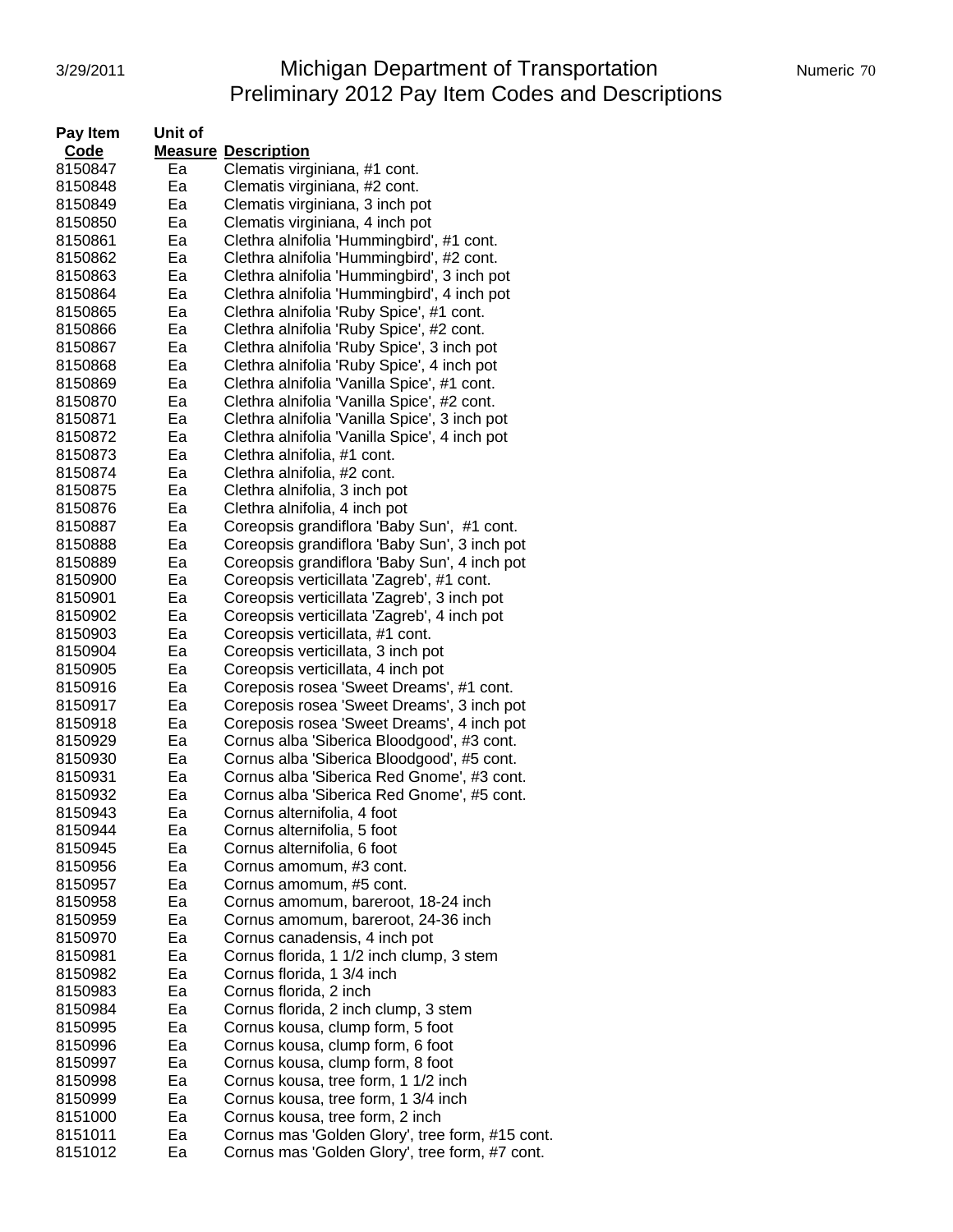# 3/29/2011 Michigan Department of Transportation Numeric 71 Preliminary 2012 Pay Item Codes and Descriptions

| Pay Item<br>Code | Unit of |                                                      |
|------------------|---------|------------------------------------------------------|
|                  |         | <b>Measure Description</b>                           |
| 8151013          | Ea      | Cornus mas, #7 cont.                                 |
| 8151014          | Ea      | Cornus mas, #10 cont.                                |
| 8151025          | Ea      | Cornus racemosa, #5 cont.                            |
| 8151026          | Ea      | Cornus racemosa, #7 cont.                            |
| 8151027          | Ea      | Cornus racemosa, #10 cont.                           |
| 8151028          | Ea      | Cornus racemosa, bareroot, 12-24 inch                |
| 8151029          | Ea      | Cornus racemosa, bareroot, 24-36 inch                |
| 8151040          | Ea      | Cornus sanguinea 'Cardinal', #3 cont.                |
| 8151041          | Ea      | Cornus sanguinea 'Cardinal', #5 cont.                |
| 8151042          | Ea      | Cornus sanguinea 'Cardinal', #7 cont.                |
| 8151043          | Ea      | Cornus sanguinea 'Winter Flame', #3 cont.            |
| 8151044          | Ea      | Cornus sanguinea 'Winter Flame', #5 cont.            |
| 8151045          | Ea      | Cornus sanguinea 'Winter Flame', #7 cont.            |
| 8151056          | Ea      | Cornus sericea 'Flaviramea', #3 cont.                |
| 8151057          | Ea      | Cornus sericea 'Flaviramea', #5 cont.                |
| 8151058          | Ea      | Cornus sericea 'Flaviramea', #7 cont.                |
| 8151059          | Ea      | Cornus sericea 'Kelseyi', #3 cont.                   |
| 8151060          | Ea      | Cornus sericea 'Kelseyi', #5 cont.                   |
| 8151061          | Ea      | Cornus sericea 'Kelseyi', #7 cont.                   |
| 8151062          | Ea      | Cornus sericea, #2 cont.                             |
| 8151063          | Ea      | Cornus sericea, #3 cont.                             |
| 8151064          | Ea      | Cornus sericea, #5 cont.                             |
| 8151065          | Ea      | Cornus sericea, #7 cont.                             |
| 8151066          | Ea      | Cornus sericea, bareroot, 12-24 inch                 |
| 8151067          | Ea      | Cornus sericea, bareroot, 24-18 inch                 |
| 8151078          | Ea      | Corylus colurna, 1 1/2 inch                          |
| 8151079          | Ea      | Corylus colurna, 1 3/4 inch                          |
| 8151080          | Ea      | Corylus colurna, 2 inch                              |
| 8151091          | Ea      | Cotinus coggygria 'Royal Purple', #3 cont.           |
| 8151092          | Ea      | Cotinus coggygria 'Royal Purple', #5 cont.           |
| 8151093          | Ea      | Cotinus coggygria 'Royal Purple', #7 cont.           |
| 8151104          | Ea      | Cotoneaster apiculata, #3 cont.                      |
| 8151105          | Ea      | Cotoneaster apiculata, #5 cont.                      |
| 8151116          | Ea      | Cotoneaster horizontalis, #3 cont.                   |
| 8151117          | Ea      | Cotoneaster horizontalis, #5 cont.                   |
| 8151128          | Ea      | Crataegus crusgalli 'Inermis', shrub form, 4 foot    |
| 8151129          | Ea      | Crataegus crusgalli 'Inermis', shrub form, 5 foot    |
| 8151130          | Ea      | Crataegus crusgalli 'Inermis', tree form, 1 1/2 inch |
| 8151131          | Ea      | Crataegus crusgalli 'Inermis', tree form, 1 3/4 inch |
| 8151132          | Ea      | Crataegus crusgalli 'Inermis', 2 inch                |
| 8151133          | Ea      | Crataegus crusgalli, #5 cont.                        |
| 8151134          | Ea      | Crataegus crusgalli, #7 cont.                        |
| 8151145          | Ea      | Crataegus phaenopyrum, shrub form, 4 foot            |
| 8151146          | Ea      | Crataegus phaenopyrum, shrub form, 5 foot            |
| 8151147          | Ea      | Crataegus phaenopyrum, shrub form, 6 foot            |
| 8151148          | Ea      | Crataegus phaenopyrum, tree form, 1 1/2 inch         |
| 8151149          | Ea      | Crataegus phaenopyrum, tree form, 1 3/4 inch         |
| 8151160          | Ea      | Crataegus punctata 'Ohio Pioneer', 1 3/4 inch        |
| 8151161          | Ea      | Crataegus punctata 'Ohio Pioneer', 4 foot            |
| 8151162          | Ea      | Crataegus punctata 'Ohio Pioneer', 5 foot            |
| 8151163          | Ea      | Crataegus punctata, 4 foot                           |
| 8151164          | Ea      | Crataegus punctata, 5 foot                           |
| 8151175          | Ea      | Crataegus virdis 'Winter King', 1 1/2 inch           |
| 8151176          | Ea      | Crataegus virdis 'Winter King', 1 3/4 inch           |
| 8151177          | Ea      | Crataegus virdis 'Winter King', 2 inch               |
| 8151188          | Ea      | Crataegus x vaughnii, 1 1/2 inch                     |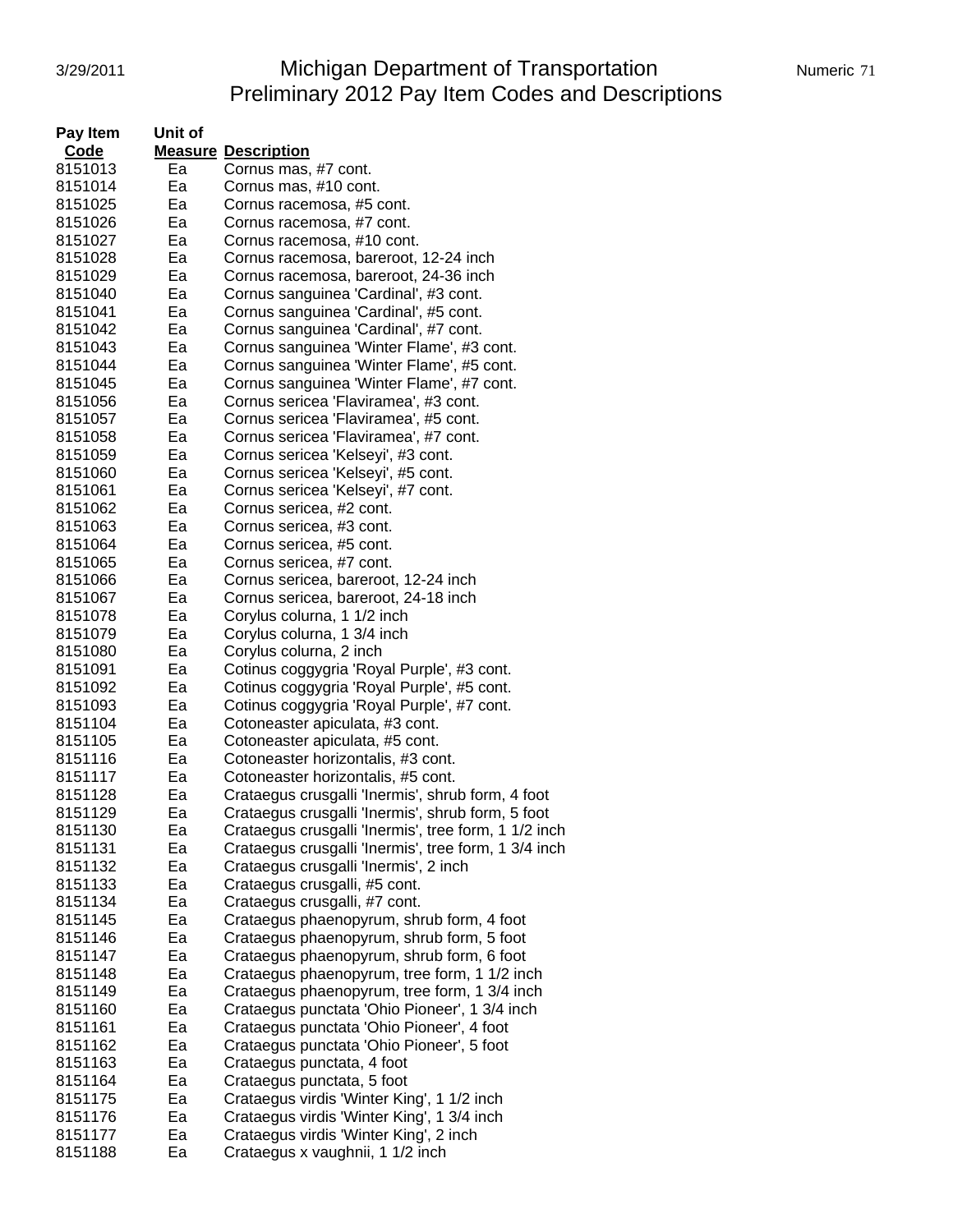# 3/29/2011 Michigan Department of Transportation Numeric 72 Preliminary 2012 Pay Item Codes and Descriptions

| Pay Item | Unit of |                                                                  |
|----------|---------|------------------------------------------------------------------|
| Code     |         | <b>Measure Description</b>                                       |
| 8151189  | Ea      | Crataegus x vaughnii, 1 3/4 inch                                 |
| 8151190  | Ea      | Crataegus x vaughnii, 4 foot                                     |
| 8151191  | Ea      | Crataegus x vaughnii, 5 foot                                     |
| 8151192  | Ea      | Crataegus x vaughnii, 6 foot                                     |
| 8151203  | Ea      | Deschampsia caespitosa 'Bronze Veil', #1 cont.                   |
| 8151204  | Ea      | Deschampsia caespitosa 'Bronze Veil', #2 cont.                   |
| 8151205  | Ea      | Deschampsia caespitosa 'Bronze Veil', 2 inch pot                 |
| 8151206  | Ea      | Deschampsia caespitosa 'Bronze Veil', 3 inch pot                 |
| 8151207  | Ea      | Deschampsia caespitosa 'Bronze Veil', 4 inch pot                 |
| 8151218  | Ea      | Diervilla Ionicera 'Copper', #5 cont.                            |
| 8151219  | Ea      | Diervilla lonicera, #2 cont.                                     |
| 8151220  | Ea      | Diervilla lonicera, #5 cont.                                     |
| 8151231  | Ea      | Diervilla rivularis, #2 cont.                                    |
| 8151232  | Ea      | Diervilla rivularis, #5 cont.                                    |
| 8151243  | Ea      | Diervilla sessilifolia, #2 cont.                                 |
| 8151244  | Ea      | Diervilla sessilifolia, #5 cont.                                 |
| 8151255  | Ea      | Echinacea paradoxa, #1 cont.                                     |
| 8151256  | Ea      | Echinacea paradoxa, 3 inch pot                                   |
| 8151257  | Ea      | Echinacea paradoxa, 4 inch pot                                   |
| 8151268  | Ea      | Echinacea purpurpea, #1 cont.                                    |
| 8151269  | Ea      | Echinacea purpurpea, 3 inch pot                                  |
| 8151270  | Ea      | Echinacea purpurpea, 4 inch pot                                  |
| 8151271  | Ea      | Echinacea purpurpea 'Baby White Swan', #1 cont.                  |
| 8151272  | Ea      | Echinacea purpurpea 'Baby White Swan', 3 inch pot                |
| 8151273  | Ea      | Echinacea purpurpea 'Baby White Swan', 4 inch pot                |
| 8151274  | Ea      | Echinacea purpurpea 'Kim's Knee High', #1 cont.                  |
| 8151275  | Ea      | Echinacea purpurpea 'Kim's Knee High', 3 inch pot                |
| 8151276  | Ea      | Echinacea purpurpea 'Kim's Knee High', 4 inch pot                |
| 8151277  | Ea      | Echinacea purpurpea 'Magnus', #1 cont.                           |
| 8151278  | Ea      | Echinacea purpurpea 'Magnus', 3 inch pot                         |
| 8151279  | Ea      | Echinacea purpurpea 'Magnus', 4 inch pot                         |
| 8151290  | Ea      | Echinacea tennesseensis, #1 cont.                                |
| 8151291  | Ea      | Echinacea tennesseensis, 3 inch pot                              |
| 8151292  | Ea      | Echinacea tennesseensis, 4 inch pot                              |
| 8151303  | Ea      | Elaeagnus angustifolia, #5 cont.                                 |
| 8151304  | Ea      | Elaeagnus angustifolia, #7 cont.                                 |
| 8151315  | Ea      | Elaeagnus umbellata, #5 cont.                                    |
| 8151316  | Ea      | Elaeagnus umbellata, #7 cont.                                    |
| 8151327  | Ea      | Erianthus ravennae, #1 cont.                                     |
| 8151328  | Ea      | Erianthus ravennae, #2 cont.                                     |
| 8151329  | Ea      | Erianthus ravennae, 2 inch pot                                   |
| 8151330  | Ea      | Erianthus ravennae, 3 inch pot                                   |
| 8151331  | Ea      | Erianthus ravennae, 4 inch pot                                   |
| 8151342  | Ea      | Eucommia ulmoides, 1 1/2 inch                                    |
| 8151343  | Ea      | Eucommia ulmoides, 1 3/4 inch                                    |
| 8151344  | Ea      | Eucommia ulmoides, 2 inch                                        |
| 8151355  | Ea      | Euonymous alatus compacta, #3 cont.                              |
| 8151356  | Ea      | Euonymous alatus compacta, #5 cont.                              |
| 8151367  | Ea      | Euonymous fortunei 'Coloratus', #2 cont.                         |
| 8151368  | Ea      | Euonymous fortunei 'Coloratus', #3 cont.                         |
| 8151369  | Ea      | Euonymous fortunei 'Coloratus', rooted cutting, 2 year, #1 cont. |
| 8151370  | Ea      | Euonymous fortunei 'Greenlane', #2 cont.                         |
| 8151381  | Ea      | Eupatorium maculatum, #1 cont.                                   |
| 8151382  | Ea      | Eupatorium maculatum, 3 inch pot                                 |
| 8151383  | Ea      | Eupatorium maculatum, 4 inch pot                                 |
| 8151394  | Ea      | Eupatorium perfoliatum, #1 cont.                                 |
|          |         |                                                                  |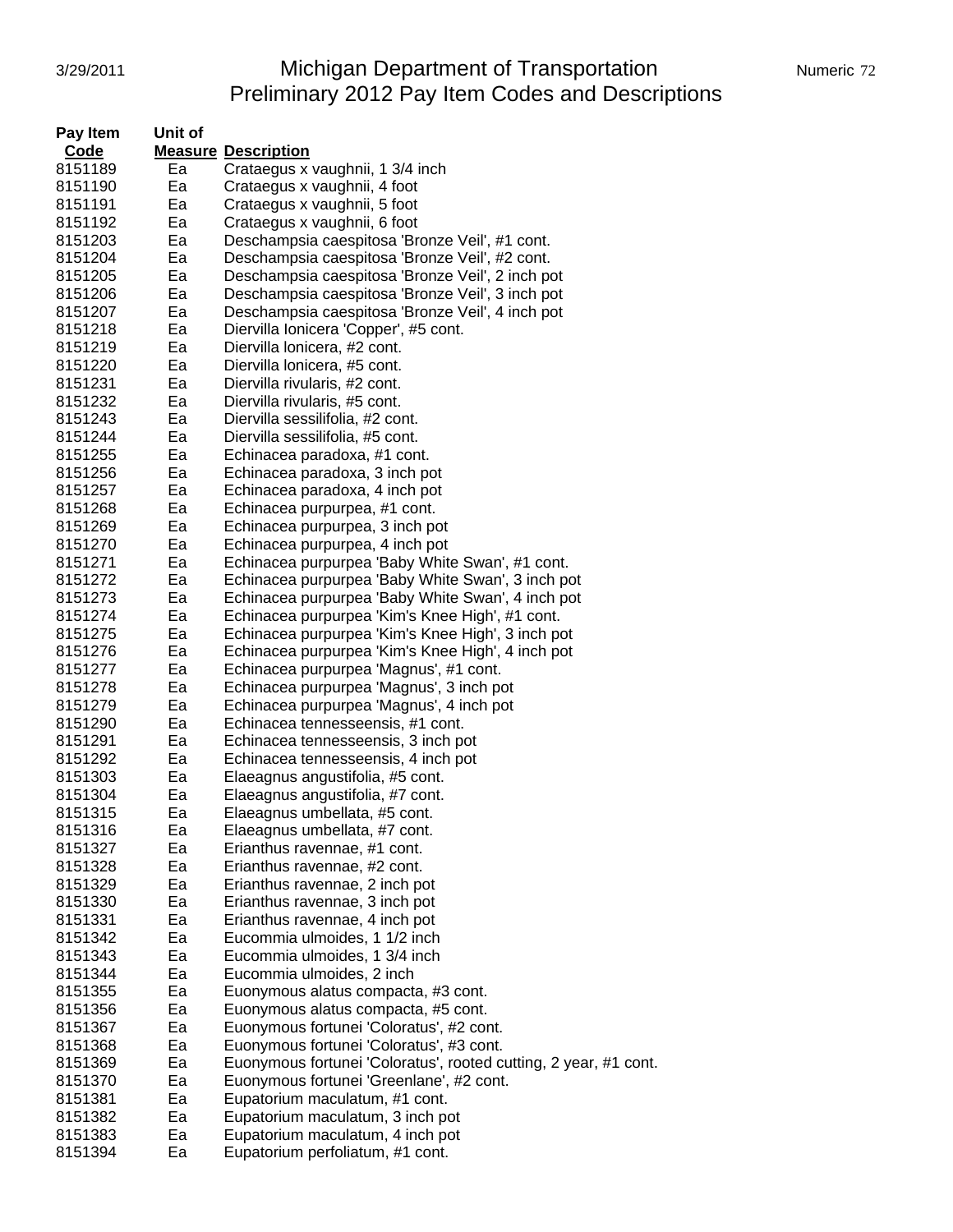# 3/29/2011 Michigan Department of Transportation Numeric 73 Preliminary 2012 Pay Item Codes and Descriptions

| Pay Item           | Unit of  |                                                                                                  |
|--------------------|----------|--------------------------------------------------------------------------------------------------|
| Code               |          | <b>Measure Description</b>                                                                       |
| 8151395            | Ea       | Eupatorium perfoliatum, 3 inch pot                                                               |
| 8151396            | Ea       | Eupatorium perfoliatum, 4 inch pot                                                               |
| 8151407            | Ea       | Fagus grandifolia, 1 1/2 inch                                                                    |
| 8151408            | Ea       | Fagus grandifolia, 1 3/4 inch                                                                    |
| 8151409            | Ea       | Fagus grandifolia, 2 inch                                                                        |
| 8151420            | Ea       | Fagus sylvatica, 1 1/2 inch                                                                      |
| 8151421            | Ea       | Fagus sylvatica, 1 3/4 inch                                                                      |
| 8151422            | Ea       | Fagus sylvatica, 2 inch                                                                          |
| 8151433            | Ea       | Fallopia japonica 'Compacta', #1 cont.                                                           |
| 8151434            | Ea       | Fallopia japonica 'Compacta', 3 inch pot                                                         |
| 8151435            | Ea       | Fallopia japonica 'Compacta', 4 inch pot                                                         |
| 8151446            | Ea       | Festuca glauca 'Elijah Blue', #1 cont.                                                           |
| 8151447            | Ea       | Festuca glauca 'Elijah Blue', #2 cont.                                                           |
| 8151448            | Ea       | Festuca glauca 'Elijah Blue', 2 inch pot                                                         |
| 8151449            | Ea       | Festuca glauca 'Elijah Blue', 3 inch pot                                                         |
| 8151450            | Ea       | Festuca glauca 'Elijah Blue', 4 inch pot                                                         |
| 8151451            | Ea       | Festuca glauca, #1 cont.                                                                         |
| 8151452            | Ea       | Festuca glauca, #2 cont.                                                                         |
| 8151453            | Ea       | Festuca glauca, 2 inch pot                                                                       |
| 8151454            | Ea       | Festuca glauca, 3 inch pot                                                                       |
| 8151455            | Ea       | Festuca glauca, 4 inch pot                                                                       |
| 8151466            | Ea       | Festuca ovina 'Elijah Blue', #1 cont.                                                            |
| 8151467            | Ea       | Festuca ovina 'Elijah Blue', 3 inch pot                                                          |
| 8151468            | Ea       | Festuca ovina 'Elijah Blue', 4 inch pot                                                          |
| 8151479            | Ea       | Forsythia x 'Arnold Dwarf', #3 cont.                                                             |
| 8151480            | Ea       | Forsythia x 'Arnold Dwarf', #5 cont.                                                             |
|                    |          |                                                                                                  |
| 8151491<br>8151492 | Ea<br>Ea | Forsythia x intermedia 'Courtasol', #3 cont.                                                     |
|                    |          | Forsythia x intermedia 'Courtasol', #5 cont.                                                     |
| 8151493            | Ea       | Forsythia x intermedia 'Lynwood Gold', #3 cont.                                                  |
| 8151494            | Ea<br>Ea | Forsythia x intermedia 'Lynwood Gold', #5 cont.                                                  |
| 8151495<br>8151506 | Ea       | Forsythia x intermedia 'Lynwood Gold', #7 cont<br>Forsythia x 'Meadowlark', #3 cont.             |
| 8151507            | Ea       | Forsythia x 'Meadowlark', #5 cont.                                                               |
| 8151518            | Ea       |                                                                                                  |
| 8151519            | Ea       | Fothergilla gardenii 'Blue Mist', #3 cont.<br>Fothergilla gardenii 'Blue Mist', #5 cont.         |
| 8151520            | Ea       | Fothergilla gardenii, #3 cont.                                                                   |
| 8151521            | Ea       | Fothergilla gardenii, #5 cont.                                                                   |
| 8151522            | Ea       |                                                                                                  |
| 8151533            | Ea       | Fothergilla gardenii, #7 cont.<br>Fothergilla major, #3 cont.                                    |
| 8151534            | Ea       | Fothergilla major, #5 cont.                                                                      |
| 8151535            | Ea       | Fothergilla major, #7 cont.                                                                      |
| 8151546            | Ea       | Gaillardia aristata 'Amber Wheels', #1 cont.                                                     |
| 8151547            | Ea       | Gaillardia aristata 'Amber Wheels', 3 inch pot                                                   |
| 8151548            | Ea       | Gaillardia aristata 'Amber Wheels', 4 inch pot                                                   |
| 8151559            | Ea       | Gaillardia x grandiflora 'Arizona Sun', #1 cont.                                                 |
| 8151560            | Ea       | Gaillardia x grandiflora 'Arizona Sun', 3 inch pot                                               |
| 8151561            | Ea       | Gaillardia x grandiflora 'Arizona Sun', 4 inch pot                                               |
| 8151562            | Ea       | Gaillardia x grandiflora, #1 cont.                                                               |
| 8151563            | Ea       | Gaillardia x grandiflora, 3 inch pot                                                             |
| 8151564            | Ea       | Gaillardia x grandiflora, 4 inch pot                                                             |
|                    |          |                                                                                                  |
| 8151575            | Ea       | Geranium sanguineum, #1 cont.                                                                    |
| 8151576            | Ea       | Geranium sanguineum, 3 inch pot                                                                  |
| 8151577            | Ea       | Geranium sanguineum, 4 inch pot                                                                  |
| 8151578<br>8151579 | Ea<br>Ea | Geranium sanguineum 'Lancastriense', #1 cont.<br>Geranium sanguineum 'Lancastriense', 3 inch pot |
|                    |          |                                                                                                  |
| 8151580            | Ea       | Geranium sanguineum 'Lancastriense', 4 inch pot                                                  |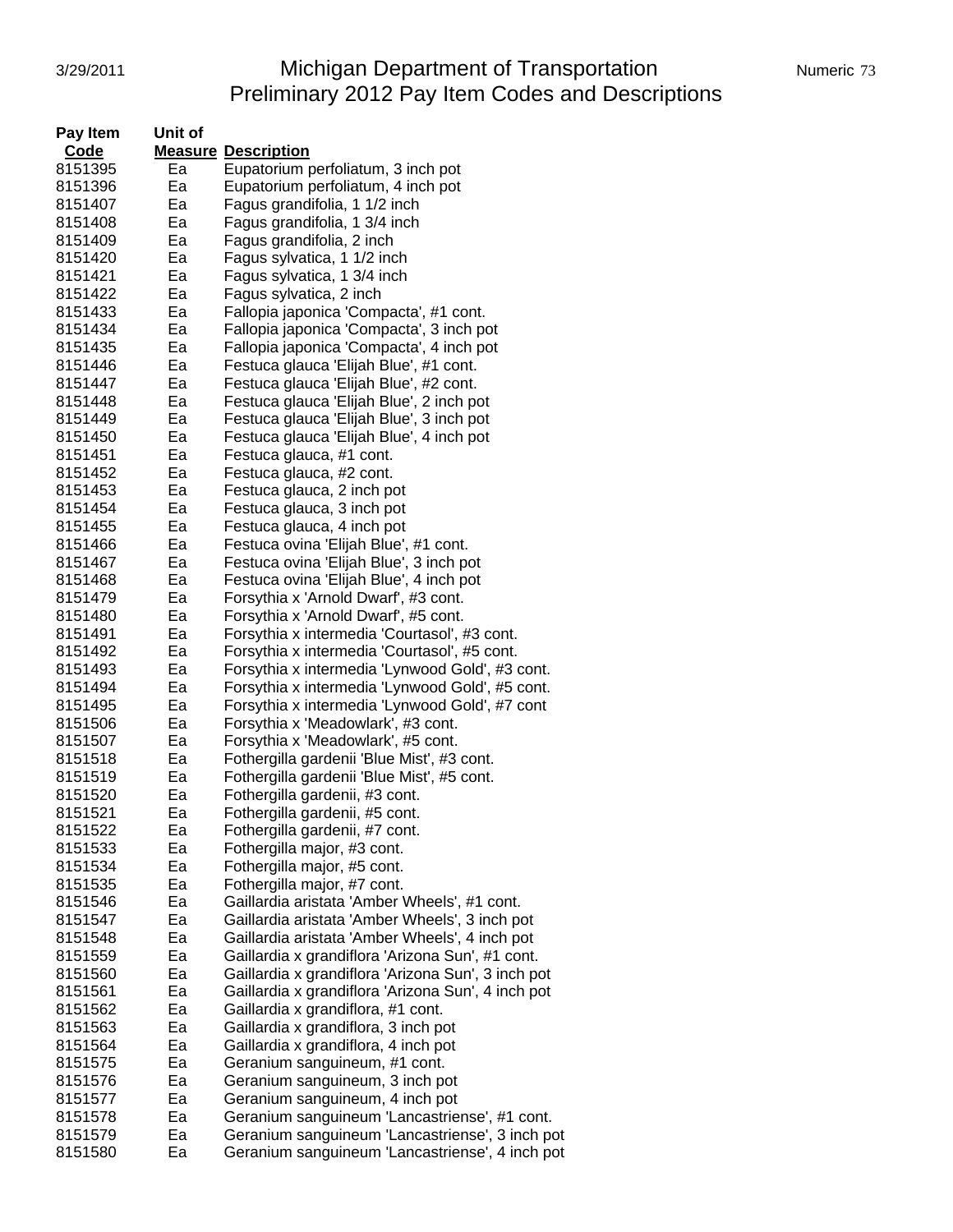## 3/29/2011 **Michigan Department of Transportation** Numeric 74 Preliminary 2012 Pay Item Codes and Descriptions

| Pay Item           | Unit of  |                                                         |
|--------------------|----------|---------------------------------------------------------|
| Code               |          | <b>Measure Description</b>                              |
| 8151591            | Ea       | Geranium x cantabrigiense 'Biokovo', #1 cont.           |
| 8151592            | Ea       | Geranium x cantabrigiense 'Biokovo', 3 inch pot         |
| 8151593            | Ea       | Geranium x cantabrigiense 'Biokovo', 4 inch pot         |
| 8151604            | Ea       | Geranium x magnificum, #1 cont.                         |
| 8151605            | Ea       | Geranium x magnificum, 3 inch pot                       |
| 8151606            | Ea       | Geranium x magnificum, 4 inch pot                       |
| 8151617            | Ea       | Geum triflorum, #1 cont.                                |
|                    | Ea       | Geum triflorum, 3 inch pot                              |
| 8151618            |          |                                                         |
| 8151619            | Ea       | Geum triflorum, 4 inch pot                              |
| 8151630            | Ea       | Ginko biloba 'Autumn Gold', 1 1/2 inch                  |
| 8151631            | Ea       | Ginko biloba 'Autumn Gold', 1 3/4 inch                  |
| 8151632            | Ea       | Ginko biloba 'Autumn Gold', 2 inch                      |
| 8151633            | Ea       | Ginko biloba 'Fastigiata', 1 1/2 inch                   |
| 8151634            | Ea       | Ginko biloba 'Fastigiata', 1 3/4 inch                   |
| 8151635            | Ea       | Ginko biloba 'Fastigiata', 2 inch                       |
| 8151636            | Ea       | Ginko biloba, 1 1/2 inch                                |
| 8151637            | Ea       | Ginko biloba, 1 3/4 inch                                |
| 8151638            | Ea       | Ginko biloba, 2 inch                                    |
| 8151649            | Ea       | Gleditsia triacanthos inermis 'Green Glory', 1 1/2 inch |
| 8151650            | Ea       | Gleditsia triacanthos inermis 'Green Glory', 1 3/4 inch |
| 8151651            | Ea       | Gleditsia triacanthos inermis 'Green Glory', 2 inch     |
| 8151652            | Ea       | Gleditsia triacanthos inermis 'Majestic', 1 1/2 inch    |
| 8151653            | Ea       | Gleditsia triacanthos inermis 'Majestic', 1 3/4 inch    |
| 8151654            | Ea       | Gleditsia triacanthos inermis 'Majestic', 2 inch        |
| 8151655            | Ea       | Gleditsia triacanthos inermis 'Shademaster', 1 1/2 inch |
| 8151656            | Ea       | Gleditsia triacanthos inermis 'Shademaster', 1 3/4 inch |
| 8151657            | Ea       | Gleditsia triacanthos inermis 'Shademaster', 2 inch     |
| 8151658            | Ea       | Gleditsia triacanthos inermis 'Skyline', 1 1/2 inch     |
| 8151659            | Ea       | Gleditsia triacanthos inermis 'Skyline', 1 3/4 inch     |
| 8151660            | Ea       | Gleditsia triacanthos inermis 'Skyline', 2 inch         |
| 8151661            | Ea       | Gleditsia triacanthos inermis 'True Shade', 1 1/2 inch  |
| 8151662            | Ea       | Gleditsia triacanthos inermis 'True Shade', 1 3/4 inch  |
| 8151663            | Ea       | Gleditsia triacanthos inermis 'True Shade', 2 inch      |
| 8151674            | Ea       | Gymnocladus dioicus, 1 1/2 inch                         |
| 8151675            | Ea       | Gymnocladus dioicus, 1 3/4 inch                         |
| 8151676            | Ea       | Gymnocladus dioicus, 2 inch                             |
| 8151687            | Eа       | Hamamelis vernalis, #5 cont.                            |
| 8151688            | ьa       | Hamamelis vernalis, #10 cont.                           |
| 8151699            | Ea       | Hamamelis virginiana, #5 cont.                          |
| 8151700            | Ea       | Hamamelis virginiana, #10 cont.                         |
| 8151711            | Ea       | Hedera helix 'Baltica', #1 cont.                        |
| 8151712            | Ea       | Hedera helix 'Baltica', 2 inch pot                      |
| 8151713            | Ea       | Hedera helix 'Baltica', 2 1/2 inch pot                  |
| 8151714            | Ea       | Hedera helix 'Baltica', 3 inch pot                      |
| 8151715            | Ea       | Hedera helix 'Baltica', 4 inch pot                      |
| 8151726            | Ea       | Hedera helix, #1 cont.                                  |
| 8151727            | Ea       | Hedera helix, 2 inch pot                                |
| 8151728            | Ea       | Hedera helix, 3 inch pot                                |
| 8151729            | Ea       | Hedera helix, 4 inch pot                                |
| 8151740            | Ea       |                                                         |
|                    |          | Helictotorichon sempervirens 'Sapphire', #1 cont.       |
| 8151741<br>8151742 | Ea<br>Ea | Helictotorichon sempervirens 'Sapphire', 2 inch pot     |
|                    |          | Helictotorichon sempervirens 'Sapphire', 3 inch pot     |
| 8151743            | Ea       | Helictotorichon sempervirens 'Sapphire', 4 inch pot     |
| 8151744            | Ea       | Helictotorichon sempervirens, #1 cont.                  |
| 8151745            | Ea       | Helictotorichon sempervirens, 3 inch pot                |
| 8151746            | Ea       | Helictotorichon sempervirens, 4 inch pot                |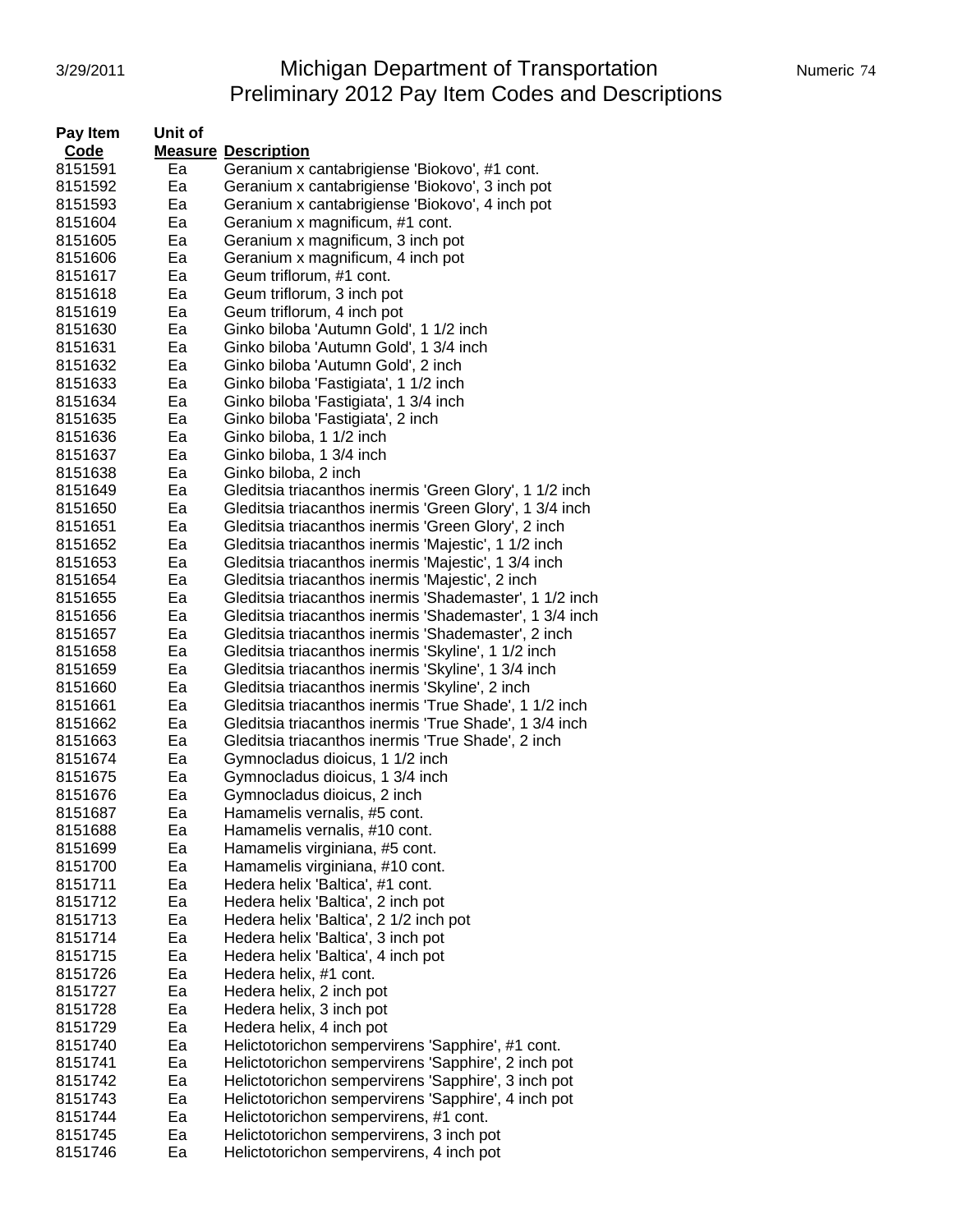# 3/29/2011 Michigan Department of Transportation Numeric 75 Preliminary 2012 Pay Item Codes and Descriptions

| Pay Item | Unit of |                                                   |
|----------|---------|---------------------------------------------------|
| Code     |         | <b>Measure Description</b>                        |
| 8151757  | Ea      | Hemerocallis fulva, 1 year, bareroot, #1 cont.    |
| 8151768  | Ea      | Hemerocallis 'Variety', #1 cont.                  |
| 8151769  | Ea      | Hemerocallis 'Variety', #3 cont.                  |
| 8151770  | Ea      | Hemerocallis 'Variety', 2 inch pot                |
| 8151771  | Ea      | Hemerocallis 'Variety', 3 inch pot                |
|          | Ea      |                                                   |
| 8151772  |         | Hemerocallis 'Variety', 4 inch pot                |
| 8151783  | Ea      | Hosta 'Variety', #1 cont.                         |
| 8151784  | Ea      | Hosta 'Variety', #3 cont.                         |
| 8151785  | Ea      | Hosta 'Variety', 2 inch pot                       |
| 8151786  | Ea      | Hosta 'Variety', 3 inch pot                       |
| 8151787  | Ea      | Hosta 'Variety', 4 inch pot                       |
| 8151798  | Ea      | Hydrangea paniculata 'Limelight', #2 cont.        |
| 8151799  | Ea      | Hydrangea paniculata 'Limelight', #3 cont.        |
| 8151800  | Ea      | Hydrangea paniculata 'Limelight', #5 cont.        |
| 8151801  | Ea      | Hydrangea paniculata 'Little Lamb', #2 cont.      |
| 8151802  | Ea      | Hydrangea paniculata 'Little Lamb', #3 cont.      |
| 8151803  | Ea      | Hydrangea paniculata 'Little Lamb', #5 cont.      |
| 8151804  | Ea      | Hydrangea paniculata 'Unique', #2 cont.           |
| 8151805  | Ea      | Hydrangea paniculata 'Unique', #3 cont.           |
| 8151806  | Ea      | Hydrangea paniculata 'Unique', #5 cont.           |
| 8151817  | Ea      | Hydrangea quercifolia 'Pee Wee', #2 cont.         |
| 8151818  | Ea      | Hydrangea quercifolia 'Pee Wee', #3 cont.         |
| 8151819  | Ea      |                                                   |
|          |         | Hydrangea quercifolia 'Pee Wee', #5 cont.         |
| 8151820  | Ea      | Hydrangea quercifolia, #2 cont.                   |
| 8151821  | Ea      | Hydrangea quercifolia, #3 cont.                   |
| 8151822  | Ea      | Hydrangea quercifolia, #5 cont.                   |
| 8151833  | Ea      | Ilex glabra 'Compacta', #2 cont.                  |
| 8151834  | Ea      | Ilex glabra 'Compacta', #3 cont.                  |
| 8151835  | Ea      | Ilex glabra 'Compacta', #5 cont.                  |
| 8151846  | Ea      | Ilex glabra 'Nigra', #2 cont.                     |
| 8151847  | Ea      | Ilex glabra 'Nigra', #3 cont.                     |
| 8151848  | Ea      | Ilex glabra 'Nigra', #5 cont.                     |
| 8151859  | Ea      | Ilex glabra 'Nordic', #2 cont.                    |
| 8151860  | Ea      | Ilex glabra 'Nordic', #3 cont.                    |
| 8151861  | Ea      | Ilex glabra 'Nordic', #5 cont.                    |
| 8151872  | Ea      | Ilex glabra 'Shamrock', #2 cont.                  |
| 8151873  | Ea      | Ilex glabra 'Shamrock', #3 cont.                  |
| 8151874  | ьa      | Ilex glabra 'Shamrock', #5 cont.                  |
| 8151885  | Ea      | Ilex verticillata 'Jim Dandy', #2 cont.           |
| 8151886  | Ea      | Ilex verticillata 'Jim Dandy', #3 cont.           |
| 8151887  | Ea      | Ilex verticillata 'Jim Dandy', #5 cont.           |
| 8151888  | Ea      | Ilex verticillata 'Red Sprite', #2 cont.          |
| 8151889  | Ea      | Ilex verticillata 'Red Sprite', #3 cont.          |
| 8151890  | Ea      | Ilex verticillata 'Red Sprite', #5 cont.          |
| 8151891  | Ea      | Ilex verticillata 'Sparkleberry', #2 cont.        |
| 8151892  | Ea      | Ilex verticillata 'Sparkleberry', #3 cont.        |
|          |         |                                                   |
| 8151893  | Ea      | Ilex verticillata 'Sparkleberry', #5 cont.        |
| 8151894  | Ea      | Ilex verticillata 'Winter Red' (female), #2 cont. |
| 8151895  | Ea      | Ilex verticillata 'Winter Red' (female), #3 cont. |
| 8151896  | Ea      | Ilex verticillata 'Winter Red' (female), #5 cont. |
| 8151897  | Ea      | llex verticillata, #2 cont.                       |
| 8151898  | Ea      | llex verticillata, #3 cont.                       |
| 8151899  | Ea      | llex verticillata, #5 cont.                       |
| 8151910  | Ea      | Ilex x 'Appollo' (male), #2 cont.                 |
| 8151911  | Ea      | Ilex x 'Appollo' (male), #3 cont.                 |
| 8151912  | Ea      | Ilex x 'Appollo' (male), #5 cont.                 |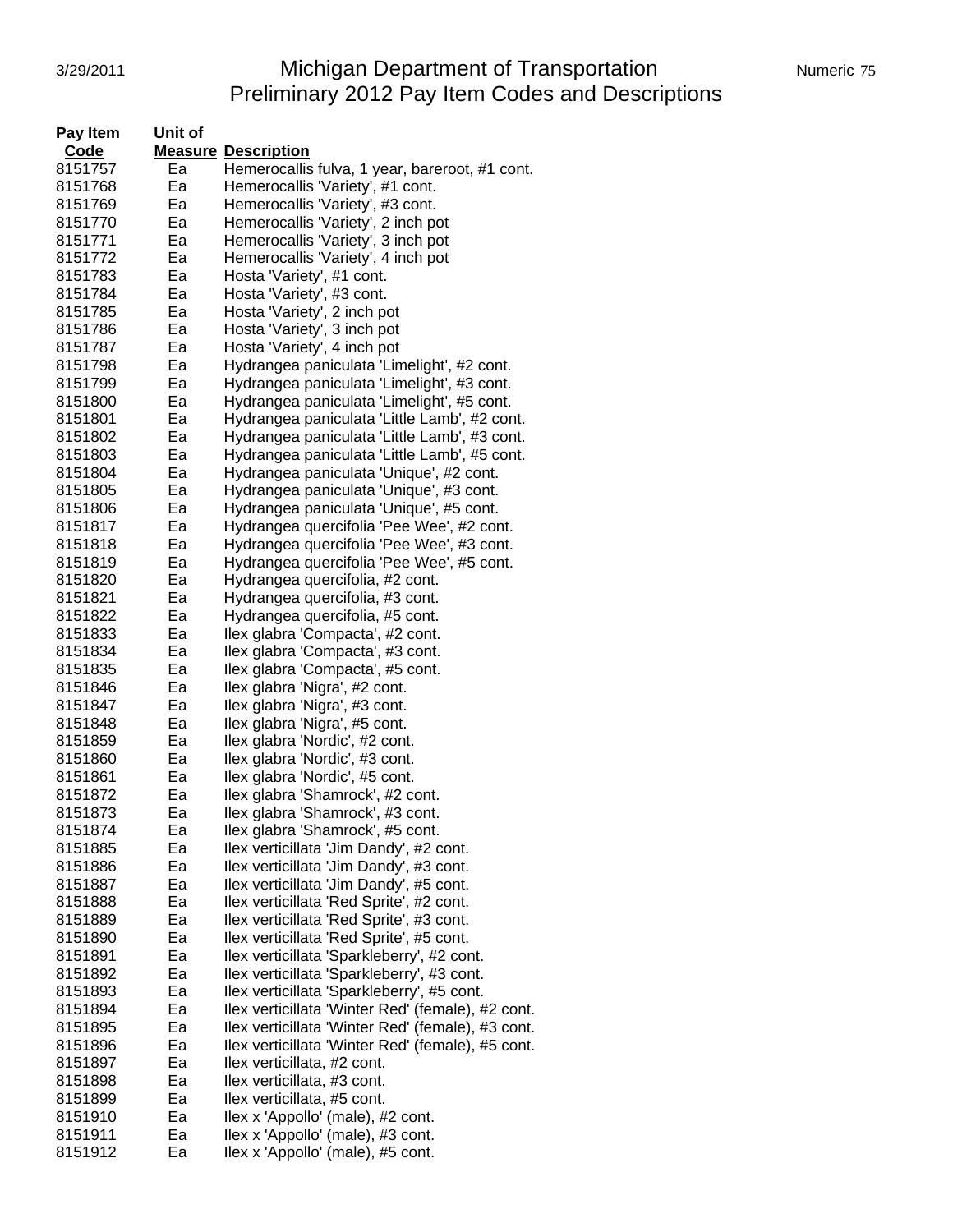#### 3/29/2011 Michigan Department of Transportation Mumeric 76 Preliminary 2012 Pay Item Codes and Descriptions

| Pay Item           | Unit of  |                                                                                      |
|--------------------|----------|--------------------------------------------------------------------------------------|
| Code               |          | <b>Measure Description</b>                                                           |
| 8151923            | Ea       | Itea virginica 'Henry's Garnet', #2 cont.                                            |
| 8151924            | Ea       | Itea virginica 'Henry's Garnet', #3 cont.                                            |
| 8151925            | Ea       | Itea virginica 'Henry's Garnet', #5 cont.                                            |
| 8151926            | Ea       | Itea virginica 'Sprich', #3 cont.                                                    |
| 8151927            | Ea       | Itea virginica 'Sprich', #5 cont.                                                    |
| 8151938            | Ea       | Juniperus chinensis 'Pfitzeriana Compacta', #3 cont.                                 |
| 8151939            | Ea       | Juniperus chinensis 'Pfitzeriana Compacta', #5 cont.                                 |
| 8151940            | Ea       | Juniperus chinensis 'Sea Green', #2 cont.                                            |
| 8151941            | Ea       | Juniperus chinensis 'Sea Green', #3 cont.                                            |
| 8151942            | Ea       | Juniperus chinensis 'Sea Green', #5 cont.                                            |
| 8151953            | Ea       | Juniperus horizontalis 'Blue Chip', #2 cont.                                         |
| 8151954            | Ea       | Juniperus horizontalis 'Blue Chip', #3 cont.                                         |
| 8151955            | Ea       | Juniperus horizontalis 'Blue Chip', #5 cont.                                         |
| 8151956            | Ea       | Juniperus horizontalis 'Emerald Spreader', #2 cont.                                  |
| 8151957            | Ea       | Juniperus horizontalis 'Emerald Spreader', #3 cont.                                  |
| 8151958            | Ea       | Juniperus horizontalis 'Emerald Spreader', #5 cont.                                  |
| 8151959            | Ea       | Juniperus horizontalis 'Plumosa Compacta Youngstown', #2 cont.                       |
| 8151960            | Ea       | Juniperus horizontalis 'Plumosa Compacta Youngstown', #3 cont.                       |
| 8151961            | Ea       | Juniperus horizontalis 'Plumosa Compacta Youngstown', #5 cont.                       |
| 8151962            | Ea       | Juniperus horizontalis 'Plumosa', #2 cont.                                           |
| 8151963            | Ea       | Juniperus horizontalis 'Plumosa', #3 cont.                                           |
| 8151964            | Ea       | Juniperus horizontalis 'Plumosa', #5 cont.                                           |
| 8151975            | Ea       | Juniperus procumbens 'Nana', #2 cont.                                                |
| 8151976            | Ea       | Juniperus procumbens 'Nana', #3 cont.                                                |
| 8151977            | Ea       | Juniperus procumbens 'Nana', #5 cont                                                 |
| 8151988            | Ea       | Juniperus sabina 'Broadmoor', #2 cont.                                               |
| 8151989            | Ea       | Juniperus sabina 'Broadmoor', #3 cont.                                               |
| 8151990            | Ea       | Juniperus sabina 'Broadmoor', #5 cont                                                |
| 8152001            | Ea       | Juniperus sabina t 'New Blue', #2 cont.                                              |
|                    |          |                                                                                      |
| 8152002<br>8152003 | Ea<br>Ea | Juniperus sabina t 'New Blue', #3 cont.                                              |
|                    |          | Juniperus sabina t 'New Blue', #5 cont.                                              |
| 8152014            | Ea       | Juniperus squamata 'Blue Star', #2 cont.<br>Juniperus squamata 'Blue Star', #3 cont. |
| 8152015            | Ea       |                                                                                      |
| 8152016            | Ea<br>Ea | Juniperus squamata 'Blue Star', #5 cont.                                             |
| 8152027            |          | Juniperus virginiana 'Greenspire', 3 foot                                            |
| 8152028            | Ea       | Juniperus virginiana 'Greenspire', 4 foot                                            |
| 8152029            | Ea       | Juniperus virginiana 'Greenspire', 6 foot                                            |
| 8152030            | Ea       | Juniperus virginiana, 3 foot                                                         |
| 8152031            | Ea       | Juniperus virginiana, 4 foot                                                         |
| 8152032            | Ea       | Juniperus virginiana, 6 foot                                                         |
| 8152043            | Ea       | Koelreuteria paniculata, 1 1/2 inch                                                  |
| 8152044            | Ea       | Koelreuteria paniculata, 1 3/4 inch                                                  |
| 8152045            | Ea       | Koelreuteria paniculata, 2 inch                                                      |
| 8152056            | Ea       | Larix laricina, bareroot, 18-36 inch                                                 |
| 8152057            | Ea       | Larix laricina, #10 cont.                                                            |
| 8152058            | Ea       | Larix laricina, #15 cont.                                                            |
| 8152069            | Ea       | Lavandula angustifolia 'Hidcote Superior', #1 cont.                                  |
| 8152070            | Ea       | Lavandula angustifolia 'Hidcote Superior', 3 inch pot                                |
| 8152071            | Ea       | Lavandula angustifolia 'Hidcote Superior', 4 inch pot                                |
| 8152072            | Ea       | Lavandula angustifolia, #1 cont.                                                     |
| 8152073            | Ea       | Lavandula angustifolia, 3 inch pot                                                   |
| 8152074            | Ea       | Lavandula angustifolia, 4 inch pot                                                   |
| 8152085            | Ea       | Leucanthemum superbum 'Becky', #1 cont.                                              |
| 8152086            | Ea       | Leucanthemum superbum 'Becky', 3 inch pot                                            |
| 8152087            | Ea       | Leucanthemum superbum 'Becky', 4 inch pot                                            |
| 8152088            | Ea       | Leucanthemum superbum 'Highland White Dream', #1 cont.                               |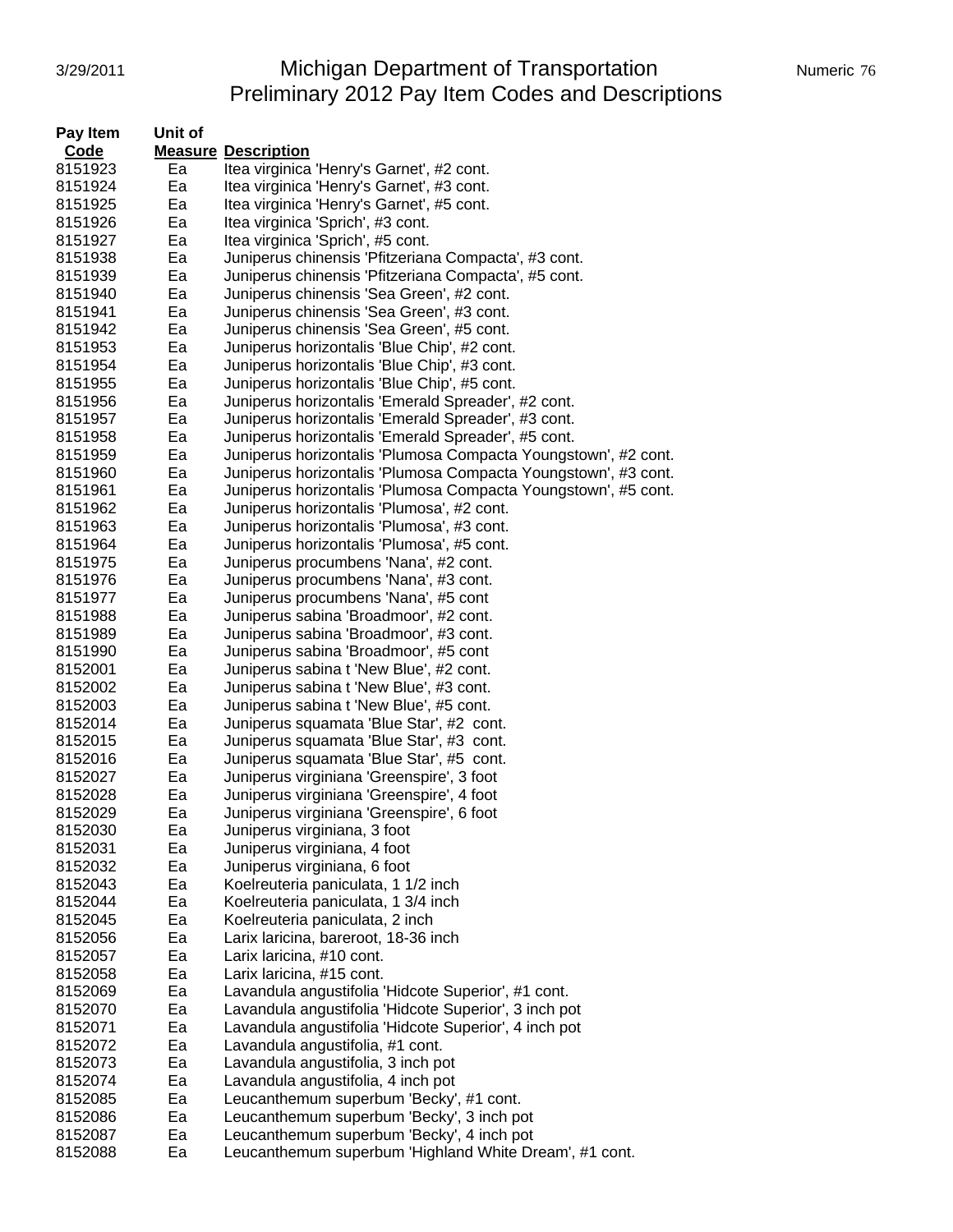# 3/29/2011 Michigan Department of Transportation Numeric 77 Preliminary 2012 Pay Item Codes and Descriptions

| Pay Item | Unit of |                                                          |
|----------|---------|----------------------------------------------------------|
| Code     |         | <b>Measure Description</b>                               |
| 8152089  | Ea      | Leucanthemum superbum 'Highland White Dream', 3 inch pot |
| 8152090  | Ea      | Leucanthemum superbum 'Highland White Dream', 4 inch pot |
| 8152091  | Ea      | Leucanthemum superbum 'Snowcap', #1 cont.                |
| 8152092  | Ea      | Leucanthemum superbum 'Snowcap', 3 inch pot              |
| 8152093  | Ea      | Leucanthemum superbum 'Snowcap', 4 inch pot              |
| 8152104  | Ea      | Liatris spicata 'Kobold', #1 cont.                       |
| 8152105  | Ea      | Liatris spicata 'Kobold', 2 inch pot                     |
| 8152106  | Ea      | Liatris spicata 'Kobold', 3 inch pot                     |
| 8152107  | Ea      | Liatris spicata 'Kobold', 4 inch pot                     |
| 8152108  | Ea      | Liatris spicata, #1 cont.                                |
| 8152109  | Ea      | Liatris spicata, 3 inch pot                              |
| 8152110  | Ea      | Liatris spicata, 4 inch pot                              |
| 8152121  | Ea      | Ligustrum amurense, #3 cont.                             |
| 8152122  | Ea      | Ligustrum amurense, #5 cont.                             |
| 8152133  | Ea      | Ligustrum obtusifolium 'Regalianum', #3 cont.            |
| 8152134  | Ea      | Ligustrum obtusifolium 'Regalianum', #5 cont.            |
| 8152145  | Ea      | Lingustrum x 'Vicaryi', #3 cont.                         |
| 8152156  | Ea      | Liquidambar styraciflua 'Goduzam', 1 1/2 inch            |
| 8152157  | Ea      | Liquidambar styraciflua 'Goduzam', 1 3/4 inch            |
| 8152158  | Ea      | Liquidambar styraciflua 'Goduzam', 2 inch                |
| 8152159  | Ea      | Liquidambar styraciflua 'Grazam', 1 1/2 inch             |
| 8152160  | Ea      | Liquidambar styraciflua 'Grazam', 1 3/4 inch             |
| 8152161  | Ea      | Liquidambar styraciflua 'Grazam', 2 inch                 |
| 8152162  | Ea      | Liquidambar styraciflua, 1 1/2 inch                      |
| 8152163  | Ea      | Liquidambar styraciflua, 1 3/4 inch                      |
| 8152164  | Ea      | Liquidambar styraciflua, 2 inch                          |
| 8152175  | Ea      | Liriodendron tulipifera, 1 1/2 inch                      |
| 8152176  | Ea      | Liriodendron tulipifera, 1 3/4 inch                      |
| 8152177  | Ea      | Liriodendron tulipifera, 2 inch                          |
| 8152188  | Ea      | Liriope muscari 'Big Blue', #1 cont.                     |
| 8152189  | Ea      | Liriope muscari 'Big Blue', 2 inch pot                   |
| 8152190  | Ea      | Liriope muscari 'Big Blue', 3 inch pot                   |
| 8152191  | Ea      | Liriope muscari 'Big Blue', 4 inch pot                   |
| 8152202  | Ea      | Liriope spicata, #1 cont.                                |
| 8152203  | Ea      | Liriope spicata, 2 inch pot                              |
| 8152204  | Ea      | Liriope spicata, 3 inch pot                              |
| 8152205  | Ea      | Liriope spicata, 4 inch pot                              |
| 8152216  | Ea      | Lonicera japonica 'Halliana', 2 inch pot                 |
| 8152227  | Ea      | Lonicera maacki, #3 cont.                                |
| 8152228  | Ea      | Lonicera maacki, #5 cont.                                |
| 8152239  | Ea      | Lonicera tartarica 'Arnold Red', #3 cont.                |
| 8152240  | Ea      | Lonicera tartarica 'Arnold Red', #5 cont.                |
| 8152251  | Ea      | Lonicera xylosteum 'Claveyi', #3 cont.                   |
| 8152252  | Ea      | Lonicera xylosteum 'Claveyi', #5 cont.                   |
| 8152253  | Ea      | Lonicera xylosteum 'Emerald Mound', #3 cont.             |
| 8152254  | Ea      | Lonicera xylosteum 'Emerald Mound', #5 cont.             |
| 8152265  | Ea      | Maackia amurensis, #7 cont.                              |
| 8152266  | Ea      | Maackia amurensis, #10 cont.                             |
| 8152267  | Ea      | Maackia amurensis, 1 1/2 inch                            |
| 8152268  | Ea      | Maackia amurensis, 1 3/4 inch                            |
| 8152269  | Ea      | Maackia amurensis, 2 inch                                |
| 8152280  | Ea      | Mahonia aquifolium, #3 cont.                             |
| 8152281  | Ea      | Mahonia aquifolium, #5 cont.                             |
| 8152292  | Ea      | Malus 'Bob White', 1 1/2 inch                            |
| 8152293  | Ea      | Malus 'Bob White', 1 3/4 inch                            |
| 8152294  | Ea      | Malus 'Bob White', 2 inch                                |
|          |         |                                                          |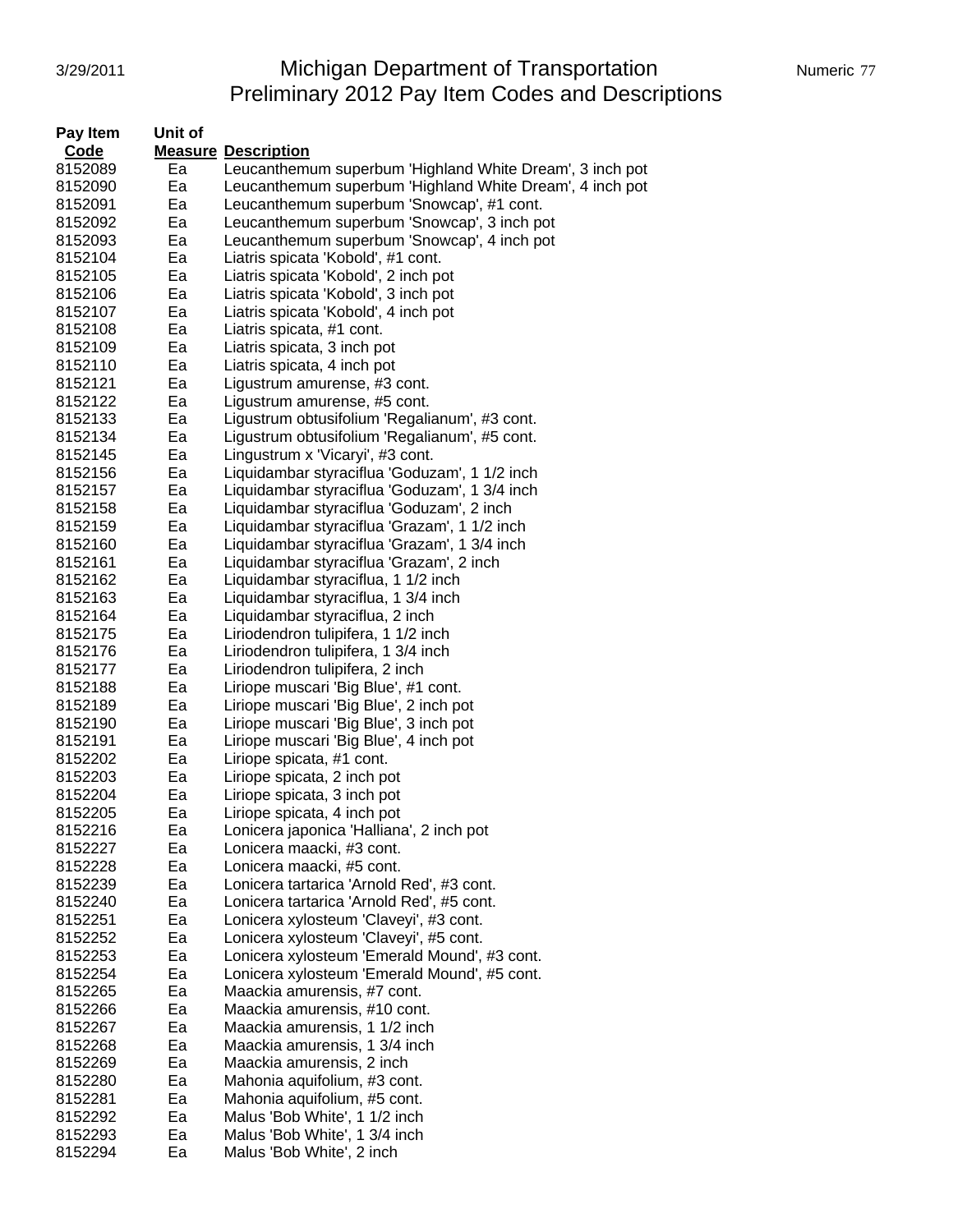# 3/29/2011 **Michigan Department of Transportation** Numeric 78 Preliminary 2012 Pay Item Codes and Descriptions

| Pay Item           | Unit of  |                                                                    |
|--------------------|----------|--------------------------------------------------------------------|
| Code               |          | <b>Measure Description</b>                                         |
| 8152295            | Ea       | Malus 'Centurion', 1 1/2 inch                                      |
| 8152296            | Ea       | Malus 'Centurion', 1 3/4 inch                                      |
| 8152297            | Ea       | Malus 'Centurion', 2 inch                                          |
| 8152298            | Ea       | Malus 'David', 1 1/2 inch                                          |
| 8152299            | Ea       | Malus 'David', 1 3/4 inch                                          |
| 8152300            | Ea       | Malus 'David', 2 inch                                              |
| 8152301            | Ea       | Malus 'Donald Wyman', 1 1/2 inch                                   |
| 8152302            | Ea       | Malus 'Donald Wyman', 1 3/4 inch                                   |
| 8152303            | Ea       | Malus 'Donald Wyman', 2 inch                                       |
| 8152304            | Ea       | Malus floribunda, 1 1/2 inch                                       |
| 8152305            | Ea       | Malus floribunda, 1 3/4 inch                                       |
| 8152306            | Ea       | Malus floribunda, 2 inch                                           |
| 8152307            | Ea       | Malus 'Harvest Gold', 1 1/2 inch                                   |
| 8152308            | Ea       | Malus 'Harvest Gold', 1 3/4 inch                                   |
| 8152309            | Ea       | Malus 'Harvest Gold', 2 inch                                       |
| 8152310            | Ea       | Malus 'Indian Magic', 1 1/2 inch                                   |
| 8152311            | Ea       | Malus 'Indian Magic', 1 3/4 inch                                   |
| 8152312            | Ea       | Malus 'Indian Magic', 2 inch                                       |
| 8152313            | Ea       | Malus 'Prairie Fire', 1 1/2 inch                                   |
| 8152314            | Ea       | Malus 'Prairie Fire', 1 3/4 inch                                   |
| 8152315            | Ea       | Malus 'Prairie Fire', 2 inch                                       |
| 8152316            | Ea       | Malus 'Professor Sprenger', 1 1/2 inch                             |
| 8152317            | Ea       | Malus 'Professor Sprenger', 1 3/4 inch                             |
| 8152318            | Ea       | Malus 'Professor Sprenger', 2 inch                                 |
| 8152319            | Ea       | Malus 'Radiant', 1 1/2 inch                                        |
| 8152320            | Ea       | Malus 'Radiant', 1 3/4 inch                                        |
| 8152321            | Ea       | Malus 'Radiant', 2 inch                                            |
| 8152322            | Ea       | Malus 'Sargenti', 1 1/2 inch                                       |
| 8152323            | Ea       | Malus 'Sargenti', 1 3/4 inch                                       |
| 8152324            | Ea       | Malus 'Sargenti', 2 inch                                           |
| 8152325            | Ea       | Malus 'Sentinel', 1 1/2 inch                                       |
| 8152326            | Ea       | Malus 'Sentinel', 1 3/4 inch                                       |
| 8152327            | Ea       | Malus 'Sentinel', 2 inch                                           |
| 8152328            | Ea<br>Ea | Malus 'Snowdrift', 1 1/2 inch<br>Malus 'Snowdrift', 1 3/4 inch     |
| 8152329<br>8152330 | Ea       | Malus 'Snowdrift', 2 inch                                          |
| 8152331            | Ea       |                                                                    |
| 8152332            | Eа       | Malus 'Spring Snow', 1 1/2 inch<br>Malus 'Spring Snow', 1 3/4 inch |
| 8152333            | Ea       | Malus 'Spring Snow', 2 inch                                        |
| 8152334            | Ea       | Malus 'Sugar Tyme', 1 1/2 inch                                     |
| 8152335            | Ea       | Malus 'Sugar Tyme', 1 3/4 inch                                     |
| 8152336            | Ea       | Malus 'Sugar Tyme', 2 inch                                         |
| 8152337            | Ea       | Malus 'White Angel', 1 1/2 inch                                    |
| 8152338            | Ea       | Malus 'White Angel', 1 3/4 inch                                    |
| 8152339            | Ea       | Malus 'White Angel', 2 inch                                        |
| 8152340            | Ea       | Malus x zumi 'Calocarpa', 1 1/2 inch                               |
| 8152341            | Ea       | Malus x zumi 'Calocarpa', 1 3/4 inch                               |
| 8152342            | Ea       | Malus x zumi 'Calocarpa', 2 inch                                   |
| 8152353            | Ea       | Metasequoia gylptostroboides, #10 cont.                            |
| 8152354            | Ea       | Metasequoia gylptostroboides, #15 cont.                            |
| 8152355            | Ea       | Metasequoia gylptostroboides, 1 1/2 inch                           |
| 8152356            | Ea       | Metasequoia gylptostroboides, 1 3/4 inch                           |
| 8152357            | Ea       | Metasequoia gylptostroboides, 2 inch                               |
| 8152368            | Ea       | Miscanthus sinensis 'Adagio', #1 cont.                             |
| 8152369            | Ea       | Miscanthus sinensis 'Adagio', #2 cont.                             |
| 8152370            | Ea       | Miscanthus sinensis 'Adagio', 2 inch pot                           |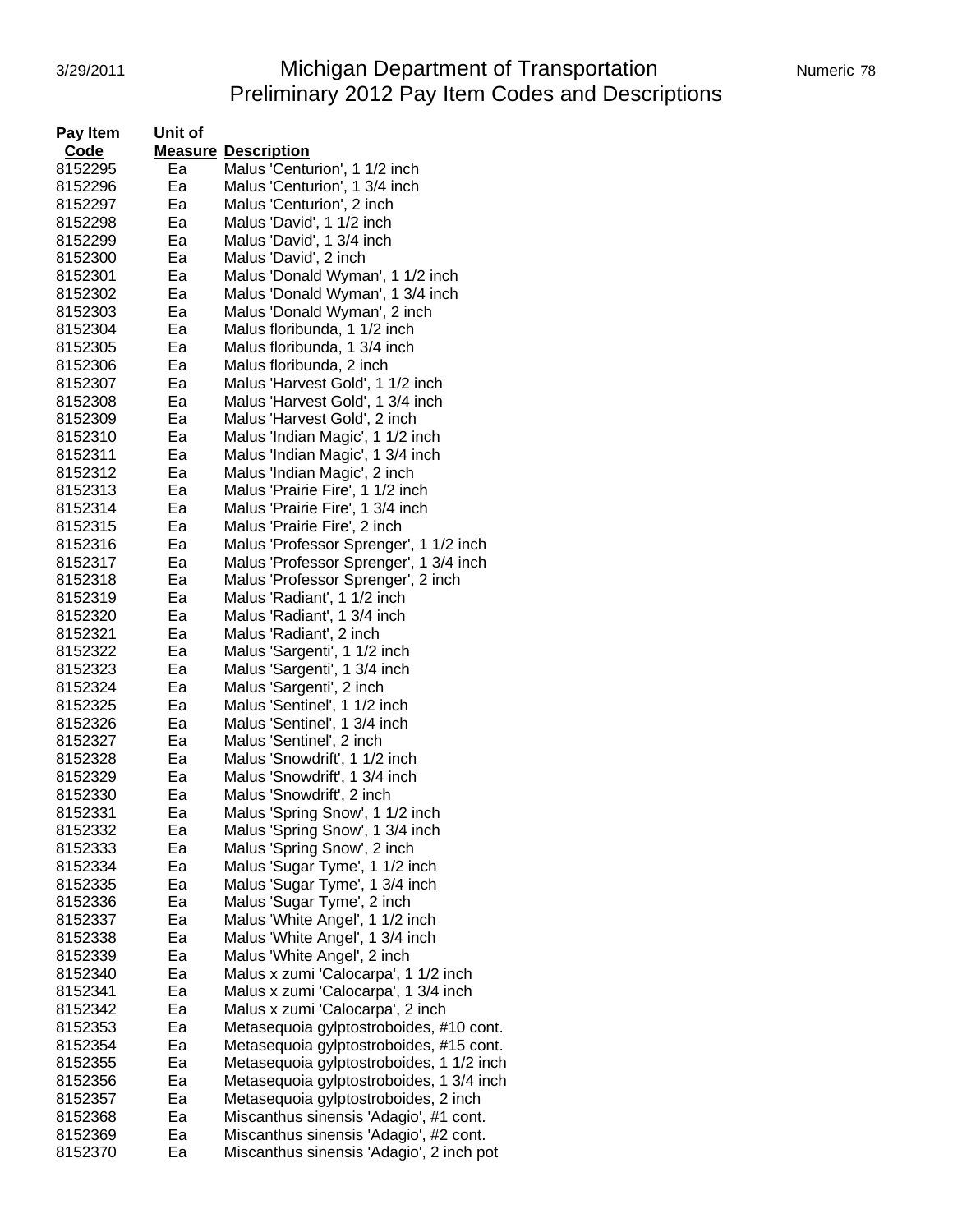#### 3/29/2011 **Michigan Department of Transportation** Numeric 79 Preliminary 2012 Pay Item Codes and Descriptions

| Pay Item | Unit of |                                                                                               |
|----------|---------|-----------------------------------------------------------------------------------------------|
| Code     |         | <b>Measure Description</b>                                                                    |
| 8152371  | Ea      | Miscanthus sinensis 'Adagio', 3 inch pot                                                      |
| 8152372  | Ea      | Miscanthus sinensis 'Adagio', 4 inch pot                                                      |
| 8152373  | Ea      | Miscanthus sinensis 'Ferner Osten', #1 cont.                                                  |
| 8152374  | Ea      | Miscanthus sinensis 'Ferner Osten', #2 cont.                                                  |
| 8152375  | Ea      | Miscanthus sinensis 'Ferner Osten', 2 inch pot                                                |
| 8152376  | Ea      | Miscanthus sinensis 'Ferner Osten', 3 inch pot                                                |
| 8152377  | Ea      |                                                                                               |
|          |         | Miscanthus sinensis 'Ferner Osten', 4 inch pot<br>Miscanthus sinensis 'Gracillimus', #1 cont. |
| 8152378  | Ea      |                                                                                               |
| 8152379  | Ea      | Miscanthus sinensis 'Gracillimus', #2 cont.                                                   |
| 8152380  | Ea      | Miscanthus sinensis 'Gracillimus', 2 inch pot                                                 |
| 8152381  | Ea      | Miscanthus sinensis 'Gracillimus', 3 inch pot                                                 |
| 8152382  | Eа      | Miscanthus sinensis 'Gracillimus', 4 inch pot                                                 |
| 8152383  | Ea      | Miscanthus sinensis 'Little Kitten', #1 cont.                                                 |
| 8152384  | Ea      | Miscanthus sinensis 'Little Kitten', #2 cont.                                                 |
| 8152385  | Ea      | Miscanthus sinensis 'Little Kitten', 2 inch pot                                               |
| 8152386  | Ea      | Miscanthus sinensis 'Little Kitten', 3 inch pot                                               |
| 8152387  | Ea      | Miscanthus sinensis 'Little Kitten', 4 inch pot                                               |
| 8152388  | Ea      | Miscanthus sinensis 'Little Zebra', #1 cont.                                                  |
| 8152389  | Ea      | Miscanthus sinensis 'Little Zebra', #2 cont.                                                  |
| 8152390  | Ea      | Miscanthus sinensis 'Little Zebra', 2 inch pot                                                |
| 8152391  | Ea      | Miscanthus sinensis 'Little Zebra', 3 inch pot                                                |
| 8152392  | Ea      | Miscanthus sinensis 'Little Zebra', 4 inch pot                                                |
| 8152393  | Ea      | Miscanthus sinensis 'Malepartus', #1 cont.                                                    |
| 8152394  | Ea      | Miscanthus sinensis 'Malepartus', #2 cont.                                                    |
| 8152395  | Ea      | Miscanthus sinensis 'Malepartus', 2 inch pot                                                  |
|          |         |                                                                                               |
| 8152396  | Ea      | Miscanthus sinensis 'Malepartus', 3 inch pot                                                  |
| 8152397  | Ea      | Miscanthus sinensis 'Malepartus', 4 inch pot                                                  |
| 8152398  | Ea      | Miscanthus sinensis 'Morning Light', #1 cont.                                                 |
| 8152399  | Ea      | Miscanthus sinensis 'Morning Light', #2 cont.                                                 |
| 8152400  | Ea      | Miscanthus sinensis 'Morning Light', 2 inch pot                                               |
| 8152401  | Ea      | Miscanthus sinensis 'Morning Light', 3 inch pot                                               |
| 8152402  | Ea      | Miscanthus sinensis 'Morning Light', 4 inch pot                                               |
| 8152403  | Ea      | Miscanthus sinensis 'Purpurascens', #1 cont.                                                  |
| 8152404  | Ea      | Miscanthus sinensis 'Purpurascens', #2 cont.                                                  |
| 8152405  | Ea      | Miscanthus sinensis 'Purpurascens', 2 inch pot                                                |
| 8152406  | Eа      | Miscanthus sinensis 'Purpurascens', 3 inch pot                                                |
| 8152407  | Ea      | Miscanthus sinensis 'Purpurascens', 4 inch pot                                                |
| 8152408  | ьa      | Miscanthus sinensis 'Strictus', #1 cont.                                                      |
| 8152409  | Ea      | Miscanthus sinensis 'Strictus', #2 cont.                                                      |
| 8152410  | Ea      | Miscanthus sinensis 'Strictus', 2 inch pot                                                    |
| 8152411  | Ea      | Miscanthus sinensis 'Strictus', 3 inch pot                                                    |
| 8152412  | Ea      | Miscanthus sinensis 'Strictus', 4 inch pot                                                    |
| 8152413  | Ea      | Miscanthus sinensis 'Zebrinus', #1 cont.                                                      |
| 8152414  | Ea      | Miscanthus sinensis 'Zebrinus', #2 cont.                                                      |
| 8152415  | Ea      | Miscanthus sinensis 'Zebrinus', 2 inch pot                                                    |
| 8152416  | Ea      | Miscanthus sinensis 'Zebrinus', 3 inch pot                                                    |
|          |         |                                                                                               |
| 8152417  | Ea      | Miscanthus sinensis 'Zebrinus', 4 inch pot                                                    |
| 8152428  | Ea      | Molinia caerulea 'Skyracer', #1 cont.                                                         |
| 8152429  | Ea      | Molinia caerulea 'Skyracer', #2 cont.                                                         |
| 8152430  | Ea      | Molinia caerulea 'Skyracer', 2 inch pot                                                       |
| 8152431  | Ea      | Molinia caerulea 'Skyracer', 3 inch pot                                                       |
| 8152432  | Ea      | Molinia caerulea 'Skyracer', 4 inch pot                                                       |
| 8152443  | Ea      | Monarda didyma 'Petite Delight', #1 cont.                                                     |
| 8152444  | Ea      | Monarda didyma 'Petite Delight', #2 cont.                                                     |
| 8152445  | Ea      | Monarda didyma 'Petite Delight', 2 inch pot                                                   |
| 8152446  | Ea      | Monarda didyma 'Petite Delight', 3 inch pot                                                   |
|          |         |                                                                                               |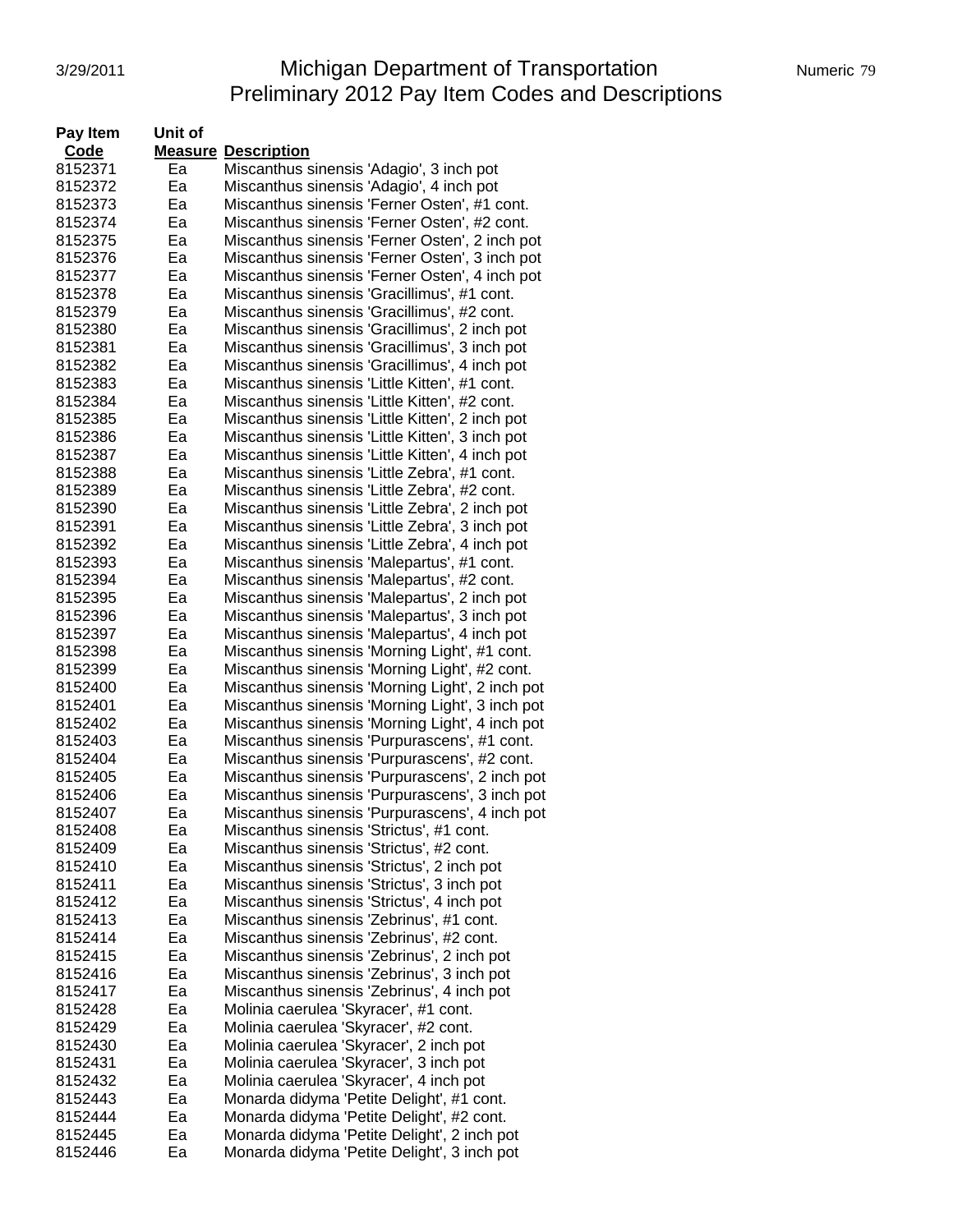### 3/29/2011 Michigan Department of Transportation Numeric 80 Preliminary 2012 Pay Item Codes and Descriptions

| Pay Item | Unit of |                                                  |
|----------|---------|--------------------------------------------------|
| Code     |         | <b>Measure Description</b>                       |
| 8152447  | Ea      | Monarda didyma 'Petite Delight', 4 inch pot      |
| 8152448  | Ea      | Monarda didyma 'Raspberry Wine', #1 cont.        |
| 8152449  | Ea      | Monarda didyma 'Raspberry Wine', #2 cont.        |
| 8152450  | Eа      | Monarda didyma 'Raspberry Wine', 2 inch pot      |
| 8152451  | Ea      | Monarda didyma 'Raspberry Wine', 3 inch pot      |
| 8152452  | Ea      | Monarda didyma 'Raspberry Wine', 4 inch pot      |
|          | Ea      |                                                  |
| 8152463  |         | Myrica pennsylvanica, #3 cont.                   |
| 8152464  | Ea      | Myrica pennsylvanica, #5 cont.                   |
| 8152475  | Ea      | Narcissus 'Variety', bulb                        |
| 8152486  | Ea      | Nepeta x faassenii 'Blue Wonder', #1 cont.       |
| 8152487  | Ea      | Nepeta x faassenii 'Blue Wonder', #2 cont.       |
| 8152488  | Eа      | Nepeta x faassenii 'Blue Wonder', 2 inch pot     |
| 8152489  | Ea      | Nepeta x faassenii 'Blue Wonder', 3 inch pot     |
| 8152490  | Eа      | Nepeta x faassenii 'Blue Wonder', 4 inch pot     |
| 8152491  | Ea      | Nepeta x faassenii 'Six Hills Giant', #1 cont.   |
| 8152492  | Ea      | Nepeta x faassenii 'Six Hills Giant', #2 cont.   |
| 8152493  | Ea      | Nepeta x faassenii 'Six Hills Giant', 2 inch pot |
| 8152494  | Ea      | Nepeta x faassenii 'Six Hills Giant', 3 inch pot |
| 8152495  | Ea      | Nepeta x faassenii 'Six Hills Giant', 4 inch pot |
| 8152496  | Ea      | Nepeta x faassenii 'Walkers Low', #1 cont.       |
| 8152497  | Ea      | Nepeta x faassenii 'Walkers Low', #2 cont.       |
| 8152498  | Ea      | Nepeta x faassenii 'Walkers Low', 2 inch pot     |
| 8152499  | Ea      | Nepeta x faassenii 'Walkers Low', 3 inch pot     |
| 8152500  | Ea      | Nepeta x faassenii 'Walkers Low', 4 inch pot     |
| 8152511  | Eа      | Nyssa sylvatica, 1 1/2 inch                      |
| 8152512  | Ea      | Nyssa sylvatica, 1 3/4 inch                      |
|          | Ea      |                                                  |
| 8152513  |         | Nyssa sylvatica, 2 inch                          |
| 8152514  | Ea      | Nyssa sylvatica, bareroot, 12-24 inch            |
| 8152515  | Ea      | Nyssa sylvatica, bareroot, 24-36 inch            |
| 8152526  | Ea      | Ostrya virginiana, 1 1/2 inch                    |
| 8152527  | Ea      | Ostrya virginiana, 1 3/4 inch                    |
| 8152528  | Ea      | Ostrya virginiana, 2 inch                        |
| 8152539  | Ea      | Pachysandra terminalis, 1 inch pot               |
| 8152540  | Ea      | Pachysandra terminalis, 2 inch pot               |
| 8152541  | Ea      | Pachysandra terminalis, 3 inch pot               |
| 8152552  | Ea      | Panicum virgatum 'Cloud Nine', #1 cont.          |
| 8152553  | Eа      | Panicum virgatum 'Cloud Nine', #2 cont.          |
| 8152554  | ьa      | Panicum virgatum 'Cloud Nine', 2 inch pot        |
| 8152555  | Ea      | Panicum virgatum 'Cloud Nine', 3 inch pot        |
| 8152556  | Ea      | Panicum virgatum 'Cloud Nine', 4 inch pot        |
| 8152557  | Ea      | Panicum virgatum 'Dallas Blues', #1 cont.        |
| 8152558  | Ea      | Panicum virgatum 'Dallas Blues', #2 cont.        |
| 8152559  | Ea      | Panicum virgatum 'Dallas Blues', 2 inch pot      |
| 8152560  | Ea      | Panicum virgatum 'Dallas Blues', 3 inch pot      |
| 8152561  | Ea      | Panicum virgatum 'Dallas Blues', 4 inch pot      |
| 8152562  | Ea      | Panicum virgatum 'Hans Hermes', #1 cont.         |
| 8152563  | Ea      | Panicum virgatum 'Hans Hermes', #2 cont.         |
| 8152564  | Ea      | Panicum virgatum 'Hans Hermes', 2 inch pot       |
| 8152565  | Ea      | Panicum virgatum 'Hans Hermes', 3 inch pot       |
| 8152566  | Ea      | Panicum virgatum 'Hans Hermes', 4 inch pot       |
| 8152567  | Ea      | Panicum virgatum 'Heavy Metal', #1 cont.         |
|          | Ea      |                                                  |
| 8152568  |         | Panicum virgatum 'Heavy Metal', #2 cont.         |
| 8152569  | Ea      | Panicum virgatum 'Heavy Metal', 2 inch pot       |
| 8152570  | Ea      | Panicum virgatum 'Heavy Metal', 3 inch pot       |
| 8152571  | Ea      | Panicum virgatum 'Heavy Metal', 4 inch pot       |
| 8152572  | Ea      | Panicum virgatum 'Northwind', #1 cont.           |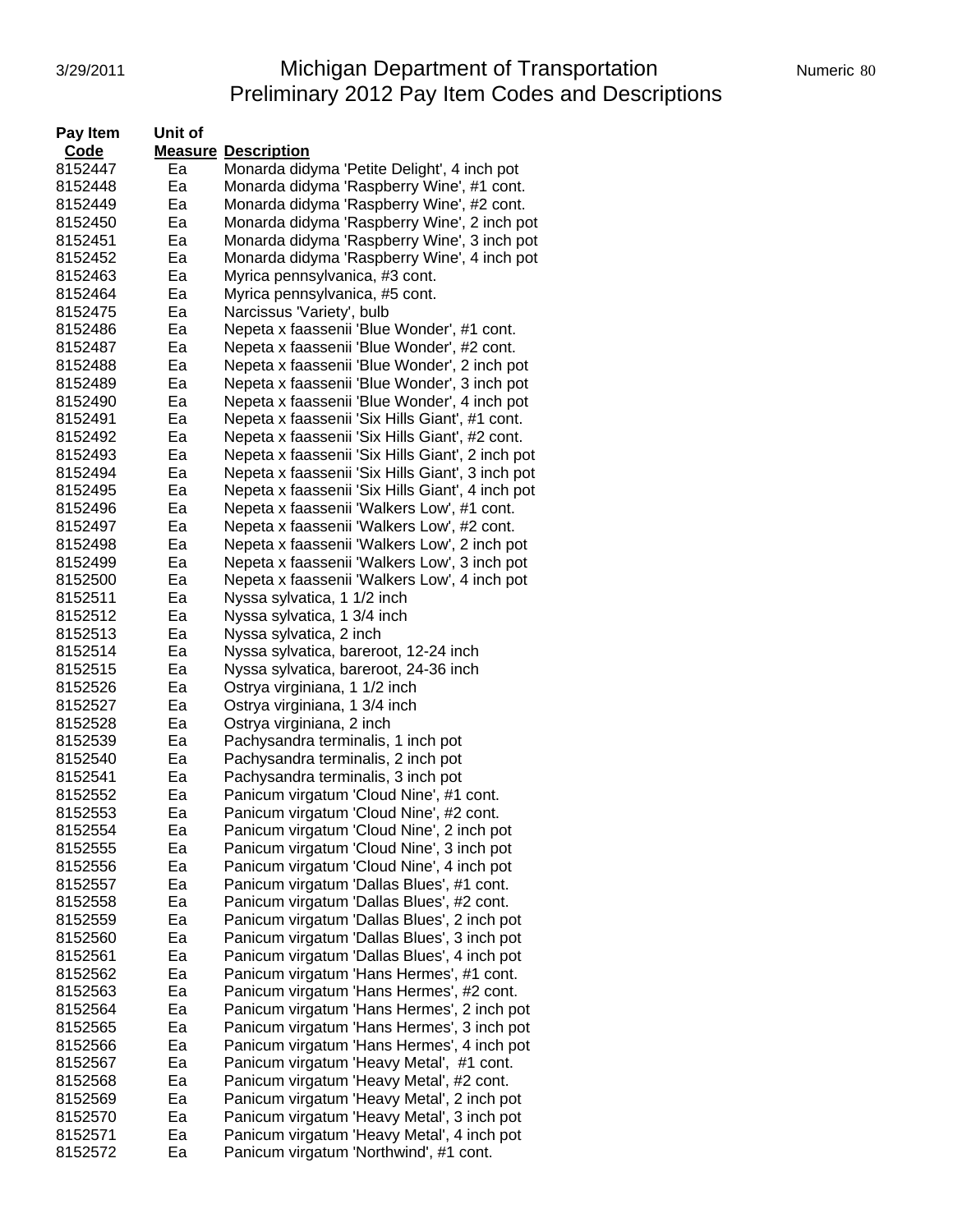# 3/29/2011 Michigan Department of Transportation Numeric 81 Preliminary 2012 Pay Item Codes and Descriptions

| Pay Item | Unit of |                                                     |
|----------|---------|-----------------------------------------------------|
| Code     |         | <b>Measure Description</b>                          |
| 8152573  | Ea      | Panicum virgatum 'Northwind', #2 cont.              |
| 8152574  | Ea      | Panicum virgatum 'Northwind', 2 inch pot            |
| 8152575  | Ea      | Panicum virgatum 'Northwind', 3 inch pot            |
| 8152576  | Ea      | Panicum virgatum 'Northwind', 4 inch pot            |
| 8152577  | Ea      | Panicum virgatum 'Rostrahlbush', #1 cont.           |
| 8152578  | Ea      | Panicum virgatum 'Rostrahlbush', #2 cont.           |
| 8152579  | Ea      | Panicum virgatum 'Rostrahlbush', 2 inch pot         |
| 8152580  | Ea      | Panicum virgatum 'Rostrahlbush', 3 inch pot         |
| 8152581  | Ea      | Panicum virgatum 'Rostrahlbush', 4 inch pot         |
| 8152582  | Ea      | Panicum virgatum 'Shenandoah', #1 cont.             |
| 8152583  | Ea      | Panicum virgatum 'Shenandoah', #2 cont.             |
|          | Ea      |                                                     |
| 8152584  | Ea      | Panicum virgatum 'Shenandoah', 2 inch pot           |
| 8152585  |         | Panicum virgatum 'Shenandoah', 3 inch pot           |
| 8152586  | Eа      | Panicum virgatum 'Shenandoah', 4 inch pot           |
| 8152597  | Ea      | Parrotia persica, #10 cont.                         |
| 8152598  | Ea      | Parrotia persica, #15 cont.                         |
| 8152599  | Ea      | Parrotia persica, 1 1/2 inch                        |
| 8152600  | Ea      | Parrotia persica, 1 3/4 inch                        |
| 8152601  | Ea      | Parrotia persica, 2 inch                            |
| 8152612  | Ea      | Parthenocissus quinquefolia, #1 cont.               |
| 8152613  | Ea      | Parthenocissus quinquefolia, #2 cont.               |
| 8152614  | Ea      | Parthenocissus quinquefolia, 2 inch pot             |
| 8152625  | Ea      | Parthenocissus tricuspidata, #1 cont.               |
| 8152626  | Ea      | Parthenocissus tricuspidata, #1 cont.               |
| 8152627  | Ea      | Parthenocissus tricuspidata, #2 cont.               |
| 8152628  | Ea      | Parthenocissus tricuspidata, 2 inch pot             |
| 8152639  | Ea      | Pennisetum alopecuroides 'Hameln', #1 cont.         |
| 8152640  | Ea      | Pennisetum alopecuroides 'Hameln', #2 cont.         |
| 8152641  | Ea      | Pennisetum alopecuroides 'Hameln', 2 inch pot       |
| 8152642  | Ea      | Pennisetum alopecuroides 'Hameln', 3 inch pot       |
| 8152643  | Ea      | Pennisetum alopecuroides 'Hameln', 4 inch pot       |
| 8152644  | Ea      | Pennisetum alopecuroides 'Little Bunny', #1 cont.   |
| 8152645  | Ea      | Pennisetum alopecuroides 'Little Bunny', #2 cont.   |
| 8152646  | Ea      | Pennisetum alopecuroides 'Little Bunny', 2 inch pot |
| 8152647  | Ea      | Pennisetum alopecuroides 'Little Bunny', 3 inch pot |
| 8152648  | Ea      | Pennisetum alopecuroides 'Little Bunny', 4 inch pot |
| 8152649  | Ea      | Pennisetum alopecuroides, #1 cont.                  |
| 8152650  | ьa      | Pennisetum alopecuroides, #2 cont.                  |
| 8152651  | Ea      | Pennisetum alopecuroides, 2 inch pot                |
| 8152652  | Ea      | Pennisetum alopecuroides, 3 inch pot                |
| 8152653  | Ea      | Pennisetum alopecuroides, 4 inch pot                |
| 8152664  | Ea      | Perovskia atriplicifolia 'Filigran', #1 cont.       |
| 8152665  | Ea      | Perovskia atriplicifolia 'Filigran', #2 cont.       |
| 8152666  | Ea      | Perovskia atriplicifolia 'Filigran', 2 inch pot     |
| 8152667  | Ea      | Perovskia atriplicifolia 'Filigran', 3 inch pot     |
| 8152668  | Ea      | Perovskia atriplicifolia 'Filigran', 4 inch pot     |
| 8152669  | Ea      | Perovskia atriplicifolia 'Little Spire', #1 cont.   |
| 8152670  | Ea      | Perovskia atriplicifolia 'Little Spire', #2 cont.   |
| 8152671  | Ea      | Perovskia atriplicifolia 'Little Spire', 2 inch pot |
| 8152672  | Ea      | Perovskia atriplicifolia 'Little Spire', 3 inch pot |
| 8152673  | Ea      | Perovskia atriplicifolia 'Little Spire', 4 inch pot |
| 8152674  | Ea      | Perovskia atriplicifolia, #1 cont.                  |
| 8152675  | Ea      | Perovskia atriplicifolia, #2 cont.                  |
| 8152676  | Ea      | Perovskia atriplicifolia, 2 inch pot                |
| 8152677  | Ea      | Perovskia atriplicifolia, 3 inch pot                |
| 8152678  | Ea      | Perovskia atriplicifolia, 4 inch pot                |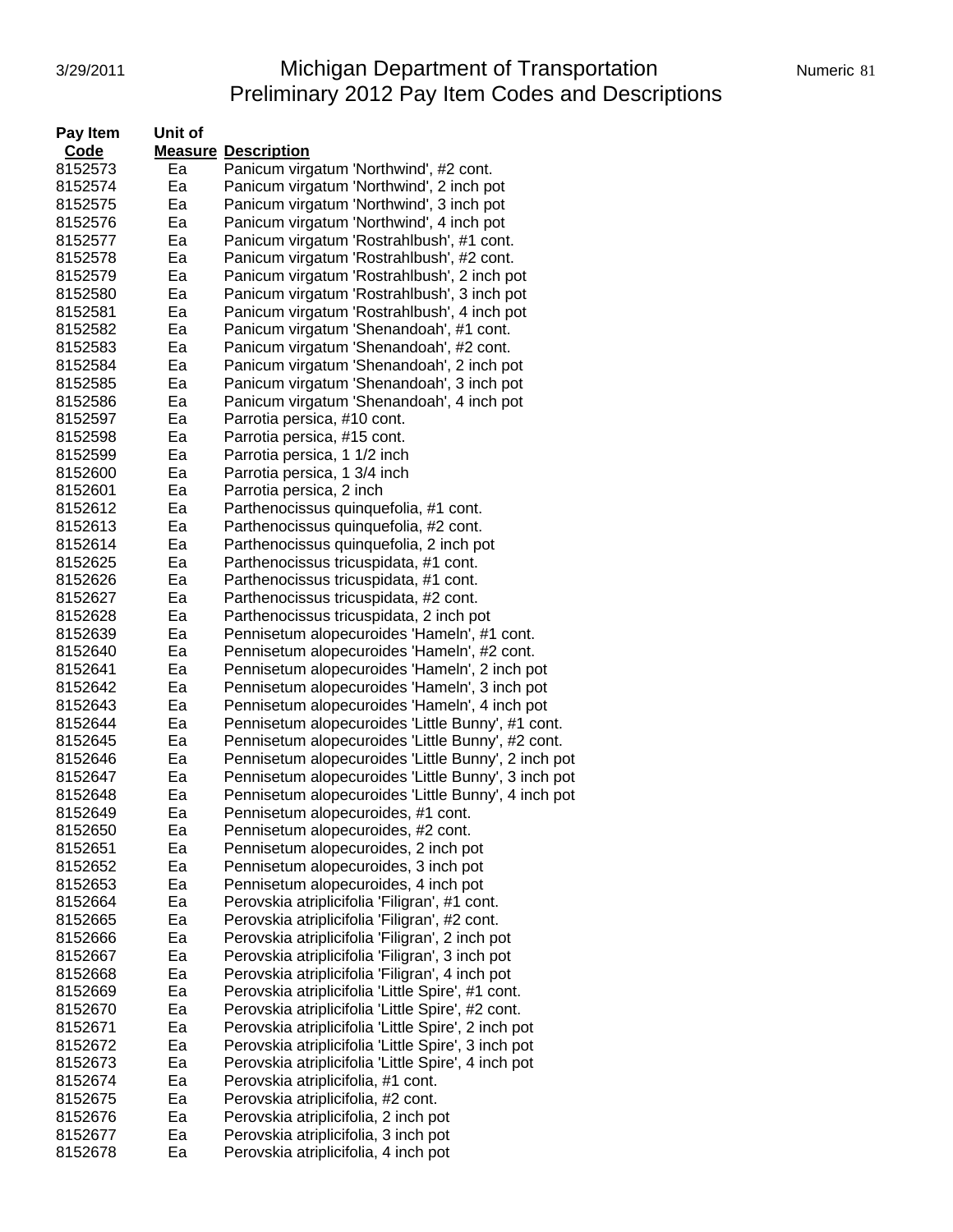# 3/29/2011 Michigan Department of Transportation Numeric 82 Preliminary 2012 Pay Item Codes and Descriptions

| Pay Item | Unit of |                                            |
|----------|---------|--------------------------------------------|
| Code     |         | <b>Measure Description</b>                 |
| 8152689  | Ea      | Phellodendron amurense, 1 1/2 inch         |
| 8152690  | Eа      | Phellodendron amurense, 1 3/4 inch         |
| 8152691  | Eа      | Phellodendron amurense, 2 inch             |
| 8152702  | Ea      | Phlox paniculata 'David', #1 cont.         |
| 8152703  | Ea      | Phlox paniculata 'David', #2 cont.         |
| 8152704  | Ea      | Phlox paniculata 'David', 2 inch pot       |
| 8152705  | Ea      | Phlox paniculata 'David', 3 inch pot       |
| 8152706  | Ea      | Phlox paniculata 'David', 4 inch pot       |
| 8152717  | Ea      | Physocarpus opulifolius 'Monlo', #5 cont.  |
|          | Ea      |                                            |
| 8152718  |         | Physocarpus opulifolius 'Monlo', #7 cont.  |
| 8152719  | Eа      | Physocarpus opulifolius 'Nanus', #2 cont.  |
| 8152720  | Eа      | Physocarpus opulifolius 'Nanus', #3 cont.  |
| 8152721  | Eа      | Physocarpus opulifolius 'Nanus', #5 cont.  |
| 8152722  | Eа      | Physocarpus opulifolius 'Seward', #3 cont. |
| 8152723  | Eа      | Physocarpus opulifolius 'Seward', #5 cont. |
| 8152724  | Ea      | Physocarpus opulifolius, #2 cont.          |
| 8152725  | Ea      | Physocarpus opulifolius, #3 cont.          |
| 8152726  | Ea      | Physocarpus opulifolius, #5 cont.          |
| 8152737  | Ea      | Picea abies 'Nidiformis', #3 cont.         |
| 8152738  | Ea      | Picea abies 'Nidiformis', #5 cont.         |
| 8152739  | Ea      | Picea abies 'Nidiformis', #7 cont.         |
| 8152740  | Ea      | Picea abies, 4 foot                        |
| 8152741  | Ea      | Picea abies, 5 foot                        |
| 8152742  | Eа      | Picea abies, 6 foot                        |
| 8152743  | Ea      | Picea abies, 8 foot                        |
| 8152754  | Ea      | Picea glauca 'Densata', 4 foot             |
| 8152755  | Ea      | Picea glauca 'Densata', 5 foot             |
| 8152756  | Ea      | Picea glauca 'Densata', 8 foot             |
| 8152757  | Ea      | Picea glauca, 4 foot                       |
| 8152758  | Ea      | Picea glauca, 5 foot                       |
| 8152759  | Ea      | Picea glauca, 6 foot                       |
| 8152760  | Ea      | Picea glauca, 8 foot                       |
| 8152771  | Ea      | Picea mariana, 4 foot                      |
| 8152772  | Ea      | Picea mariana, 5 foot                      |
| 8152773  | Ea      | Picea mariana, 6 foot                      |
| 8152774  | Ea      | Picea mariana, 8 foot                      |
| 8152775  | Ea      | Picea mariana, bareroot, 18-24 inch        |
| 8152786  | ьa      | Picea omorika, 4 foot                      |
| 8152787  | Ea      | Picea omorika, 5 foot                      |
| 8152788  | Ea      | Picea omorika, 6 foot                      |
| 8152789  | Ea      | Picea omorika, 8 foot                      |
| 8152800  | Ea      | Picea pungens, 4 foot                      |
| 8152801  | Ea      | Picea pungens, 5 foot                      |
| 8152802  | Ea      | Picea pungens, 6 foot                      |
| 8152803  | Ea      | Picea pungens, 8 foot                      |
| 8152814  | Ea      | Pinus heldreichii, 4 foot                  |
| 8152815  | Ea      | Pinus heldreichii, 5 foot                  |
| 8152816  | Ea      | Pinus heldreichii, 6 foot                  |
| 8152817  | Ea      | Pinus heldreichii, 8 foot                  |
| 8152828  | Ea      | Pinus mugo, #2 cont.                       |
| 8152829  | Ea      | Pinus mugo, #3 cont.                       |
| 8152830  | Ea      | Pinus mugo, #7 cont.                       |
| 8152841  | Ea      | Pinus nigra, 4 foot                        |
| 8152842  | Ea      | Pinus nigra, 5 foot                        |
| 8152843  | Ea      | Pinus nigra, 6 foot                        |
| 8152844  | Ea      | Pinus nigra, 8 foot                        |
|          |         |                                            |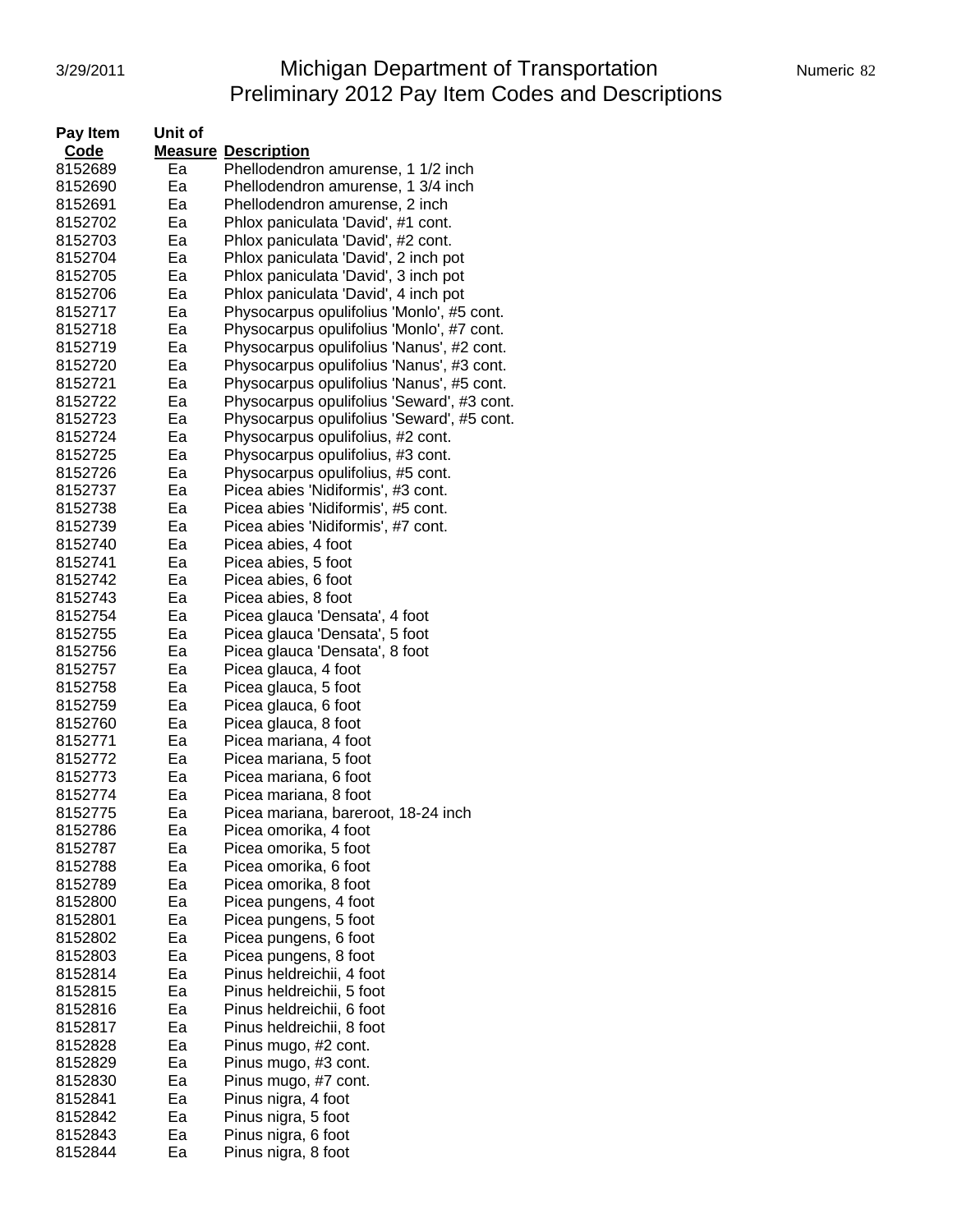## 3/29/2011 Michigan Department of Transportation Numeric 83 Preliminary 2012 Pay Item Codes and Descriptions

| Pay Item           | Unit of |                                               |
|--------------------|---------|-----------------------------------------------|
| Code               |         | <b>Measure Description</b>                    |
| 8152855            | Ea      | Pinus resinosa, 4 foot                        |
| 8152856            | Ea      | Pinus resinosa, 5 foot                        |
| 8152857            | Ea      | Pinus resinosa, 6 foot                        |
| 8152858            | Ea      | Pinus resinosa, 8 foot                        |
| 8152869            | Ea      | Pinus strobus, 4 foot                         |
| 8152870            | Ea      | Pinus strobus, 5 foot                         |
| 8152871            | Ea      | Pinus strobus, 6 foot                         |
| 8152872            | Ea      | Pinus strobus, 8 foot                         |
| 8152883            | Ea      |                                               |
|                    |         | Platanus x acerifolia 'Bloodgood', 1 1/2 inch |
| 8152884            | Ea      | Platanus x acerifolia 'Bloodgood', 1 3/4 inch |
| 8152885            | Eа      | Platanus x acerifolia 'Bloodgood', 2 inch     |
| 8152886            | Eа      | Platanus x acerifolia 'Liberty' 1 1/2 inch    |
| 8152887            | Ea      | Platanus x acerifolia 'Liberty' 1 3/4 inch    |
| 8152888            | Eа      | Platanus x acerifolia 'Liberty' 2 inch        |
| 8152889            | Ea      | Platanus x acerifolia, 1 1/2 inch             |
| 8152890            | Ea      | Platanus x acerifolia, 1 3/4 inch             |
| 8152891            | Ea      | Platanus x acerifolia, 2 inch                 |
| 8152902            | Ea      | Polygonum auberti, #3 cont.                   |
| 8152903            | Ea      | Polygonum auberti, #5 cont.                   |
| 8152904            | Ea      | Polygonum auberti, 2 year, #1 cont.           |
| 8152915            | Ea      | Potentilla fruiticosa 'Abbotswood', #2 cont.  |
| 8152916            | Ea      | Potentilla fruiticosa 'Abbotswood', #3 cont.  |
| 8152917            | Ea      | Potentilla fruiticosa 'Abbotswood', #5 cont.  |
| 8152918            | Eа      | Potentilla fruiticosa 'Gold Drop', #2 cont.   |
| 8152919            | Ea      | Potentilla fruiticosa 'Gold Drop', #3 cont.   |
| 8152920            | Ea      | Potentilla fruiticosa 'Gold Drop', #5 cont.   |
| 8152921            | Ea      | Potentilla fruiticosa 'Pink Beauty', #2 cont. |
| 8152922            | Ea      | Potentilla fruiticosa 'Pink Beauty', #3 cont. |
| 8152923            | Ea      | Potentilla fruiticosa 'Pink Beauty', #5 cont. |
| 8152924            | Ea      | Potentilla fruiticosa 'Tangerine', #2 cont.   |
| 8152925            | Ea      | Potentilla fruiticosa 'Tangerine', #3 cont.   |
| 8152926            | Ea      | Potentilla fruiticosa 'Tangerine', #5 cont.   |
| 8152937            | Ea      | Prunus sargentii, 1 1/2 inch                  |
| 8152938            | Ea      | Prunus sargentii, 1 3/4 inch                  |
| 8152939            | Ea      | Prunus sargentii, 2 inch                      |
| 8152950            | Eа      | Prunus serrulata 'Kwanzan', 1 1/2 inch        |
| 8152951            | Ea      | Prunus serrulata 'Kwanzan', 1 3/4 inch        |
| 8152952            | ьa      | Prunus serrulata 'Kwanzan', 2 inch            |
| 8152953            | Ea      | Prunus serrulata 'Royal Burgundy', 1 1/2 inch |
| 8152954            | Ea      | Prunus serrulata 'Royal Burgundy', 1 3/4 inch |
| 8152955            | Ea      | Prunus serrulata 'Royal Burgundy', 2 inch     |
| 8152966            | Ea      | Prunus subhirtella 'Pendula', 1 1/2 inch      |
| 8152967            | Ea      | Prunus subhirtella 'Pendula', 1 3/4 inch      |
| 8152968            | Ea      | Prunus subhirtella 'Pendula', 2 inch          |
| 8152979            | Ea      | Prunus x cerasifera 'Newport', #5 cont.       |
| 8152980            | Ea      | Prunus x cerasifera 'Newport', #7 cont.       |
| 8152981            | Ea      | Prunus x cerasifera 'Newport', #10 cont.      |
| 8152982            | Ea      | Prunus x cerasifera 'Newport', #15 cont.      |
| 8152993            | Ea      | Pseudotsuga menziesii, 4 foot                 |
| 8152994            | Ea      | Pseudotsuga menziesii, 5 foot                 |
|                    | Ea      |                                               |
| 8152995<br>8152996 | Ea      | Pseudotsuga menziesii, 6 foot                 |
|                    | Ea      | Pseudotsuga menziesii, 8 foot                 |
| 8153007            | Ea      | Pyrus calleryana 'Aristocrat', 1 1/2 inch     |
| 8153008            | Ea      | Pyrus calleryana 'Aristocrat', 1 3/4 inch     |
| 8153009            |         | Pyrus calleryana 'Aristocrat', 2 inch         |
| 8153010            | Ea      | Pyrus calleryana 'Bradford', 1 1/2 inch       |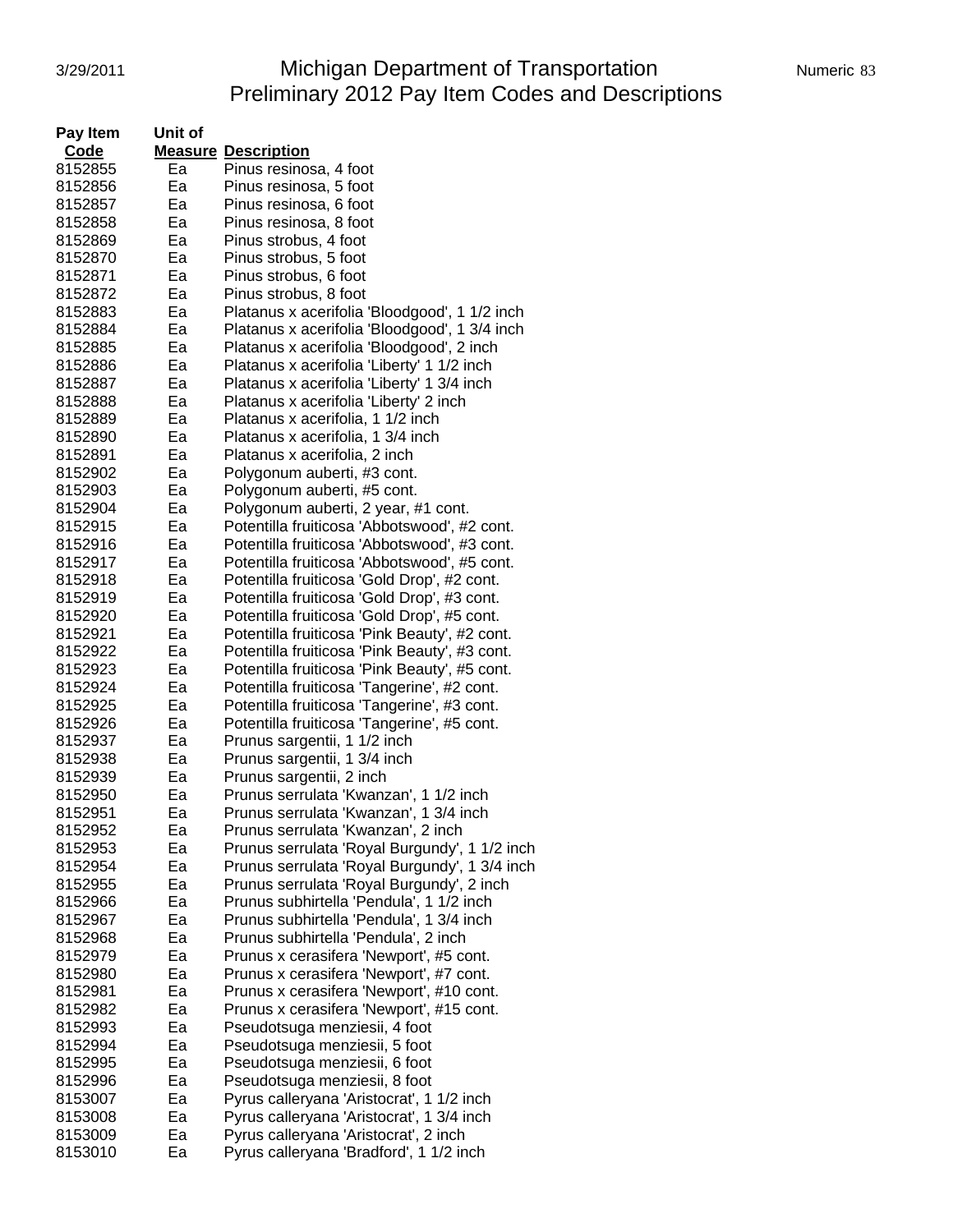# 3/29/2011 **Michigan Department of Transportation** Numeric 84 Preliminary 2012 Pay Item Codes and Descriptions

| Pay Item | Unit of |                                                 |
|----------|---------|-------------------------------------------------|
| Code     |         | <b>Measure Description</b>                      |
| 8153011  | Ea      | Pyrus calleryana 'Bradford', 1 3/4 inch         |
| 8153012  | Ea      | Pyrus calleryana 'Bradford', 2 inch             |
| 8153013  | Ea      | Pyrus calleryana 'Cleveland Select', 1 1/2 inch |
| 8153014  | Ea      | Pyrus calleryana 'Cleveland Select', 1 3/4 inch |
| 8153015  | Ea      | Pyrus calleryana 'Cleveland Select', 2 inch     |
| 8153016  | Ea      | Pyrus calleryana 'Redspire', 1 1/2 inch         |
| 8153017  | Ea      | Pyrus calleryana 'Redspire', 1 3/4 inch         |
| 8153018  | Ea      | Pyrus calleryana 'Redspire', 2 inch             |
| 8153029  | Ea      | Quercus alba, 1 1/2 inch                        |
| 8153030  | Ea      | Quercus alba, 1 3/4 inch                        |
|          | Ea      | Quercus alba, 2 inch                            |
| 8153031  |         |                                                 |
| 8153042  | Ea      | Quercus bicolor, 1 1/2 inch                     |
| 8153043  | Ea      | Quercus bicolor, 1 3/4 inch                     |
| 8153044  | Ea      | Quercus bicolor, 2 inch                         |
| 8153045  | Ea      | Quercus bicolor, bareroot, 18-24 inch           |
| 8153046  | Ea      | Quercus bicolor, bareroot, 24-36 inch           |
| 8153057  | Ea      | Quercus coccinea, 1 1/2 inch                    |
| 8153058  | Ea      | Quercus coccinea, 1 3/4 inch                    |
| 8153059  | Ea      | Quercus coccinea, 2 inch                        |
| 8153070  | Ea      | Quercus imbricaria, 1 1/2 inch                  |
| 8153071  | Ea      | Quercus imbricaria, 1 3/4 inch                  |
| 8153072  | Ea      | Quercus imbricaria, 2 inch                      |
| 8153083  | Ea      | Quercus macrocarpa, 1 1/2 inch                  |
| 8153084  | Ea      | Quercus macrocarpa, 1 3/4 inch                  |
| 8153085  | Ea      | Quercus macrocarpa, 2 inch                      |
| 8153096  | Ea      | Quercus palustris, 1 1/2 inch                   |
| 8153097  | Ea      | Quercus palustris, 1 3/4 inch                   |
| 8153098  | Ea      | Quercus palustris, 2 inch                       |
| 8153099  | Ea      | Quercus palustris, bareroot, 18-24 inch         |
| 8153100  | Ea      | Quercus palustris, bareroot, 24-36 inch         |
| 8153111  | Ea      | Quercus robur, 1 1/2 inch                       |
| 8153112  | Ea      | Quercus robur, 1 3/4 inch                       |
| 8153113  | Ea      | Quercus robur, 2 inch                           |
| 8153124  | Ea      | Quercus rubra, 1 1/2 inch                       |
| 8153125  | Ea      | Quercus rubra, 1 3/4 inch                       |
| 8153126  | Ea      | Quercus rubra, 2 inch                           |
| 8153127  | Eа      | Quercus rubra, bareroot, 18-24 inch             |
| 8153128  | ьa      | Quercus rubra, bareroot, 24-36 inch             |
| 8153139  | Ea      | Quercus shumardii, 1 1/2 inch                   |
| 8153140  | Ea      | Quercus shumardii, 1 3/4 inch                   |
| 8153141  | Ea      | Quercus shumardii, 2 inch                       |
| 8153152  | Ea      | Rhamnus frangula 'Tallhedge', #5 cont.          |
| 8153153  | Ea      | Rhamnus frangula 'Tallhedge', #7 cont.          |
| 8153154  | Ea      | Rhamnus frangula, #5 cont.                      |
| 8153155  | Ea      | Rhamnus frangula, #7 cont.                      |
| 8153166  | Ea      | Rhus aromatica 'Gro-Low', #2 cont.              |
| 8153167  | Ea      | Rhus aromatica 'Gro-Low', #3 cont.              |
| 8153168  | Ea      | Rhus aromatica 'Gro-Low', #5 cont.              |
| 8153169  | Ea      | Rhus aromatica, #2 cont.                        |
| 8153170  | Ea      | Rhus aromatica, #3 cont.                        |
| 8153171  | Ea      | Rhus aromatica, #5 cont.                        |
| 8153182  | Ea      | Rhus glabra, #5 cont.                           |
| 8153183  | Ea      | Rhus glabra, #7 cont.                           |
| 8153194  | Ea      | Rhus typhina 'Laciniata', #3 cont.              |
| 8153195  | Ea      | Rhus typhina 'Laciniata', #5 cont.              |
| 8153196  |         |                                                 |
|          | Ea      | Rhus typhina 'Laciniata', #7 cont.              |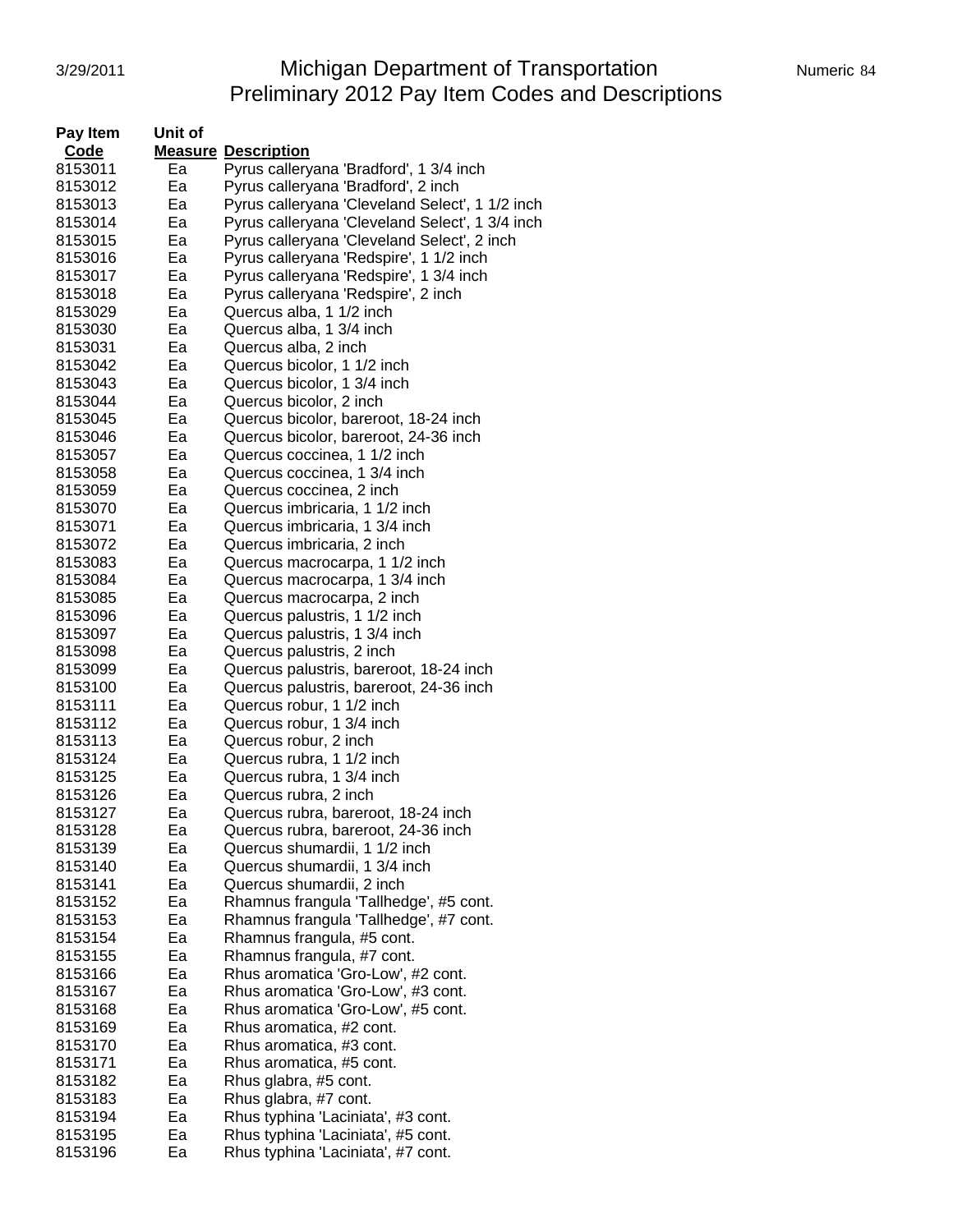#### 3/29/2011 Michigan Department of Transportation Numeric 85 Preliminary 2012 Pay Item Codes and Descriptions

| Pay Item | Unit of |                                                       |
|----------|---------|-------------------------------------------------------|
| Code     |         | <b>Measure Description</b>                            |
| 8153197  | Ea      | Rhus typhina, #3 cont.                                |
| 8153198  | Ea      | Rhus typhina, #5 cont.                                |
| 8153199  | Ea      | Rhus typhina, #7 cont.                                |
| 8153200  | Ea      | Rhus typhina, bareroot, 18-24 inch                    |
| 8153201  | Ea      | Rhus typhina, bareroot, 24-36 inch                    |
| 8153212  | Ea      |                                                       |
|          |         | Ribes alpinum, #2 cont.                               |
| 8153213  | Ea      | Ribes alpinum, #3 cont.                               |
| 8153224  | Ea      | Robinia pseudoacacia 'Frisia', 1 1/2 inch             |
| 8153225  | Ea      | Robinia pseudoacacia 'Frisia', 1 3/4 inch             |
| 8153226  | Ea      | Robinia pseudoacacia 'Frisia', 2 inch                 |
| 8153227  | Ea      | Robinia pseudoacacia, 5 foot                          |
| 8153228  | Ea      | Robinia pseudoacacia, 6 foot                          |
| 8153239  | Ea      | Rosa 'Carefree Beauty', #2 cont.                      |
| 8153240  | Ea      | Rosa 'Carefree Beauty', #3 cont.                      |
| 8153241  | Ea      | Rosa 'Carefree Beauty', #5 cont.                      |
| 8153242  | Ea      | Rosa 'Carefree Wonder', #2 cont.                      |
| 8153243  | Ea      | Rosa 'Carefree Wonder', #3 cont.                      |
| 8153244  | Ea      | Rosa 'Carefree Wonder', #5 cont.                      |
| 8153245  | Ea      | Rosa 'Meikrotal', #2 cont.                            |
| 8153246  | Ea      | Rosa 'Meikrotal', #3 cont.                            |
| 8153247  | Ea      | Rosa 'Meikrotal', #5 cont.                            |
| 8153248  | Ea      | Rosa 'Meipoque', #2 cont.                             |
| 8153249  | Ea      | Rosa 'Meipoque', #3 cont.                             |
| 8153250  | Ea      | Rosa 'Meipoque', #5 cont.                             |
| 8153251  | Ea      | Rosa 'Meivahyn', #2 cont.                             |
|          | Ea      |                                                       |
| 8153252  |         | Rosa 'Meivahyn', #3 cont.                             |
| 8153253  | Ea      | Rosa 'Meivahyn', #5 cont.                             |
| 8153254  | Ea      | Rosa 'Nearly Wild', #2 cont.                          |
| 8153255  | Ea      | Rosa 'Nearly Wild', #3 cont.                          |
| 8153256  | Ea      | Rosa 'Nearly Wild', #5 cont.                          |
| 8153257  | Ea      | Rosa radcon 'Pink Knock Out', #2 cont.                |
| 8153258  | Ea      | Rosa radcon 'Pink Knock Out', #3 cont.                |
| 8153259  | Ea      | Rosa radcon 'Pink Knock Out', #5 cont.                |
| 8153260  | Ea      | Rosa radRazz 'Knock Out', #2 cont.                    |
| 8153261  | Ea      | Rosa radRazz 'Knock Out', #3 cont.                    |
| 8153262  | Ea      | Rosa radRazz 'Knock Out', #5 cont.                    |
| 8153263  | Ea      | Rosa rugosa, #2 cont.                                 |
| 8153264  | ьa      | Rosa rugosa, #3 cont.                                 |
| 8153265  | Ea      | Rosa rugosa, #5 cont.                                 |
| 8153266  | Ea      | Rosa 'The Fairy', #2 cont.                            |
| 8153267  | Ea      | Rosa 'The Fairy', #3 cont.                            |
| 8153268  | Ea      | Rosa 'The Fairy', #5 cont.                            |
| 8153279  | Ea      | Rudbeckia fuldiga 'Goldsturm', #1 cont.               |
| 8153280  | Ea      | Rudbeckia fuldiga 'Goldsturm', #2 cont.               |
| 8153281  | Ea      | Rudbeckia fuldiga 'Goldsturm', 2 inch pot             |
| 8153282  | Ea      | Rudbeckia fuldiga 'Goldsturm', 3 inch pot             |
| 8153283  | Ea      | Rudbeckia fuldiga 'Goldsturm', 4 inch pot             |
| 8153294  | Ea      | Rudbeckia nitida 'Autumn Sun', #1 cont.               |
|          |         |                                                       |
| 8153295  | Ea      | Rudbeckia nitida 'Autumn Sun', #2 cont.               |
| 8153296  | Ea      | Rudbeckia nitida 'Autumn Sun', 2 inch pot             |
| 8153297  | Ea      | Rudbeckia nitida 'Autumn Sun', 3 inch pot             |
| 8153298  | Ea      | Rudbeckia nitida 'Autumn Sun', 4 inch pot             |
| 8153309  | Ea      | Rudbeckia speciosa 'Viette's Little Suzy', #1 cont.   |
| 8153310  | Ea      | Rudbeckia speciosa 'Viette's Little Suzy', #2 cont.   |
| 8153311  | Ea      | Rudbeckia speciosa 'Viette's Little Suzy', 2 inch pot |
| 8153312  | Ea      | Rudbeckia speciosa 'Viette's Little Suzy', 3 inch pot |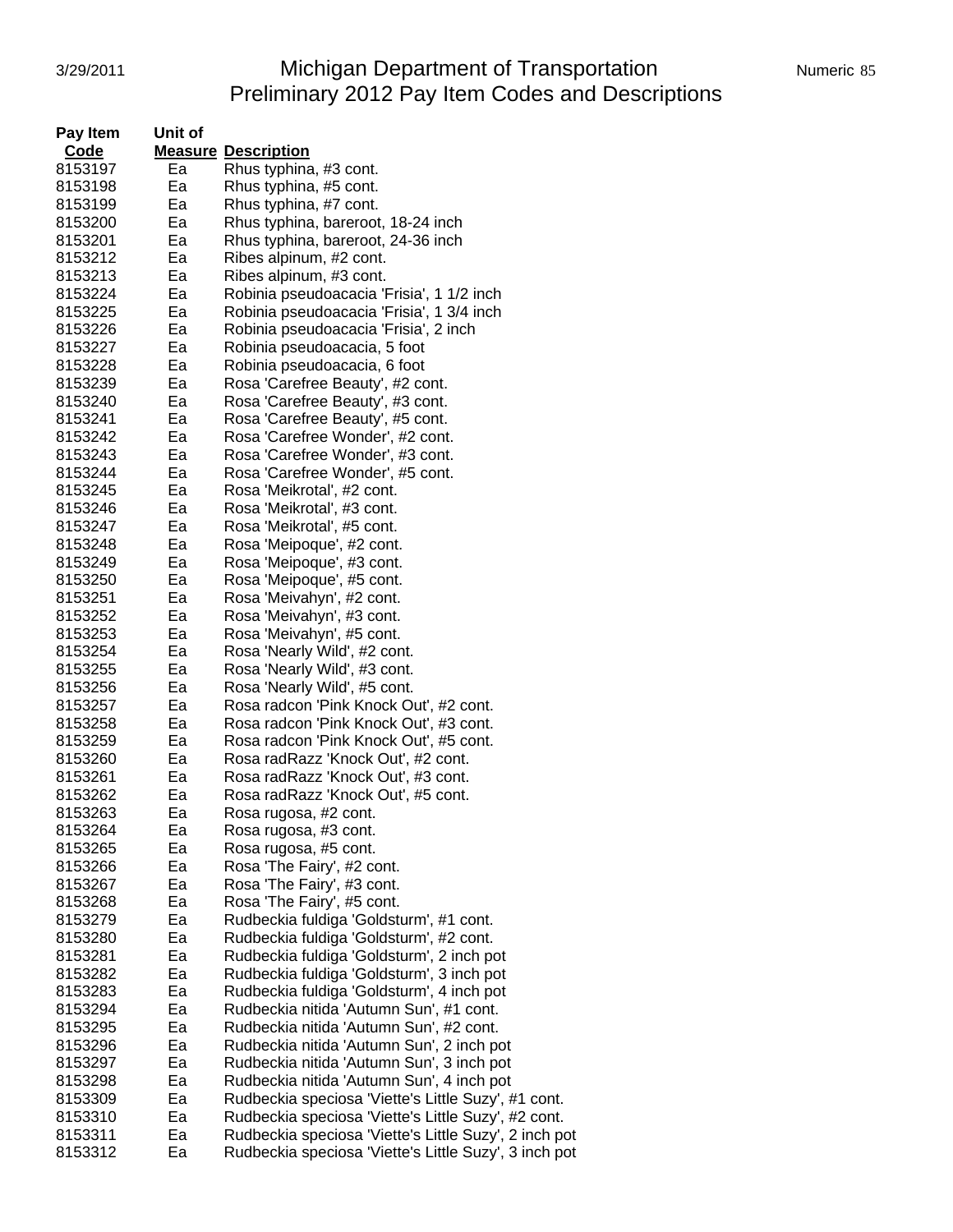#### 3/29/2011 **Michigan Department of Transportation** Numeric 86 Preliminary 2012 Pay Item Codes and Descriptions

| Pay Item | Unit of |                                                       |
|----------|---------|-------------------------------------------------------|
| Code     |         | <b>Measure Description</b>                            |
| 8153313  | Ea      | Rudbeckia speciosa 'Viette's Little Suzy', 4 inch pot |
| 8153324  | Ea      | Salix alba 'Tristis', 1 1/2 inch                      |
| 8153325  | Ea      | Salix alba 'Tristis', 1 3/4 inch                      |
| 8153326  | Ea      | Salix alba 'Tristis', 2 inch                          |
| 8153337  | Ea      | Salix alba 'Vitellina', #2 cont.                      |
| 8153338  | Ea      | Salix alba 'Vitellina', #3 cont.                      |
| 8153339  | Ea      | Salix alba 'Vitellina', #5 cont.                      |
| 8153350  | Ea      | Salix alba 'Weepinggold', 1 1/2 inch                  |
| 8153351  | Ea      | Salix alba 'Weepinggold', 1 3/4 inch                  |
| 8153352  | Ea      | Salix alba 'Weepinggold', 2 inch                      |
| 8153363  | Ea      | Salix caprea, #3 cont.                                |
| 8153364  | Ea      | Salix caprea, #5 cont.                                |
| 8153365  | Ea      | Salix caprea, #7 cont.                                |
| 8153366  | Ea      | Salix caprea, bareroot, 18-24 inch                    |
| 8153367  | Ea      | Salix caprea, bareroot, 24-36 inch                    |
| 8153378  | Ea      | Sambucus canadensis, 2 foot                           |
| 8153379  | Ea      | Sambucus canadensis, 3 foot                           |
| 8153380  | Ea      | Sambucus canadensis, 4 foot                           |
| 8153381  | Ea      | Sambucus canadensis, bareroot, 18-24 inch             |
| 8153382  | Ea      | Sambucus canadensis, bareroot, 24-36 inch             |
| 8153393  | Ea      | Sassafras albidum, 1 1/2 inch                         |
| 8153394  | Ea      | Sassafras albidum, 1 3/4 inch                         |
| 8153395  | Ea      | Sassafras albidum, 2 inch                             |
| 8153406  | Ea      | Schizachyrium scoparium 'The Blues', #1 cont.         |
| 8153407  | Ea      | Schizachyrium scoparium 'The Blues', #2 cont.         |
| 8153408  | Ea      | Schizachyrium scoparium 'The Blues', 2 inch pot       |
| 8153409  | Ea      | Schizachyrium scoparium 'The Blues', 3 inch pot       |
| 8153410  | Ea      | Schizachyrium scoparium 'The Blues', 4 inch pot       |
| 8153421  | Ea      | Sedum 'Autumn Joy', #1 cont.                          |
| 8153422  | Ea      | Sedum 'Autumn Joy', #2 cont.                          |
| 8153423  | Ea      | Sedum 'Autumn Joy', 2 inch pot                        |
| 8153424  | Ea      | Sedum 'Autumn Joy', 3 inch pot                        |
| 8153425  | Ea      | Sedum 'Autumn Joy', 4 inch pot                        |
| 8153436  | Ea      | Sedum cautacola 'Betram Anderson', #1 cont.           |
| 8153437  | Ea      | Sedum cautacola 'Betram Anderson', #2 cont.           |
| 8153438  | Ea      | Sedum cautacola 'Betram Anderson', 2 inch pot         |
| 8153439  | Ea      | Sedum cautacola 'Betram Anderson', 3 inch pot         |
| 8153440  | Ea      | Sedum cautacola 'Betram Anderson', 4 inch pot         |
| 8153451  | Ea      | Sedum 'Joy Henderson', #1 cont.                       |
| 8153452  | Ea      | Sedum 'Joy Henderson', #2 cont.                       |
| 8153453  | Ea      | Sedum 'Joy Henderson', 2 inch pot                     |
| 8153454  | Ea      | Sedum 'Joy Henderson', 3 inch pot                     |
| 8153455  | Ea      | Sedum 'Joy Henderson', 4 inch pot                     |
| 8153456  | Ea      | Sedum 'Matrona', #1 cont.                             |
| 8153457  | Ea      | Sedum 'Matrona', #2 cont.                             |
| 8153458  | Ea      | Sedum 'Matrona', 2 inch pot                           |
| 8153459  | Ea      | Sedum 'Matrona', 3 inch pot                           |
| 8153460  | Ea      | Sedum 'Matrona', 4 inch pot                           |
| 8153461  | Ea      | Sedum 'Purple Emperor', #1 cont.                      |
| 8153462  | Ea      | Sedum 'Purple Emperor', #2 cont.                      |
| 8153463  | Ea      | Sedum 'Purple Emperor', 2 inch pot                    |
| 8153464  | Ea      | Sedum 'Purple Emperor', 3 inch pot                    |
| 8153465  | Ea      | Sedum 'Purple Emperor', 4 inch pot                    |
| 8153476  | Ea      | Sedum spectabile 'Brilliant', #1 cont.                |
| 8153477  | Ea      | Sedum spectabile 'Brilliant', #2 cont.                |
| 8153478  | Ea      | Sedum spectabile 'Brilliant', 2 inch pot              |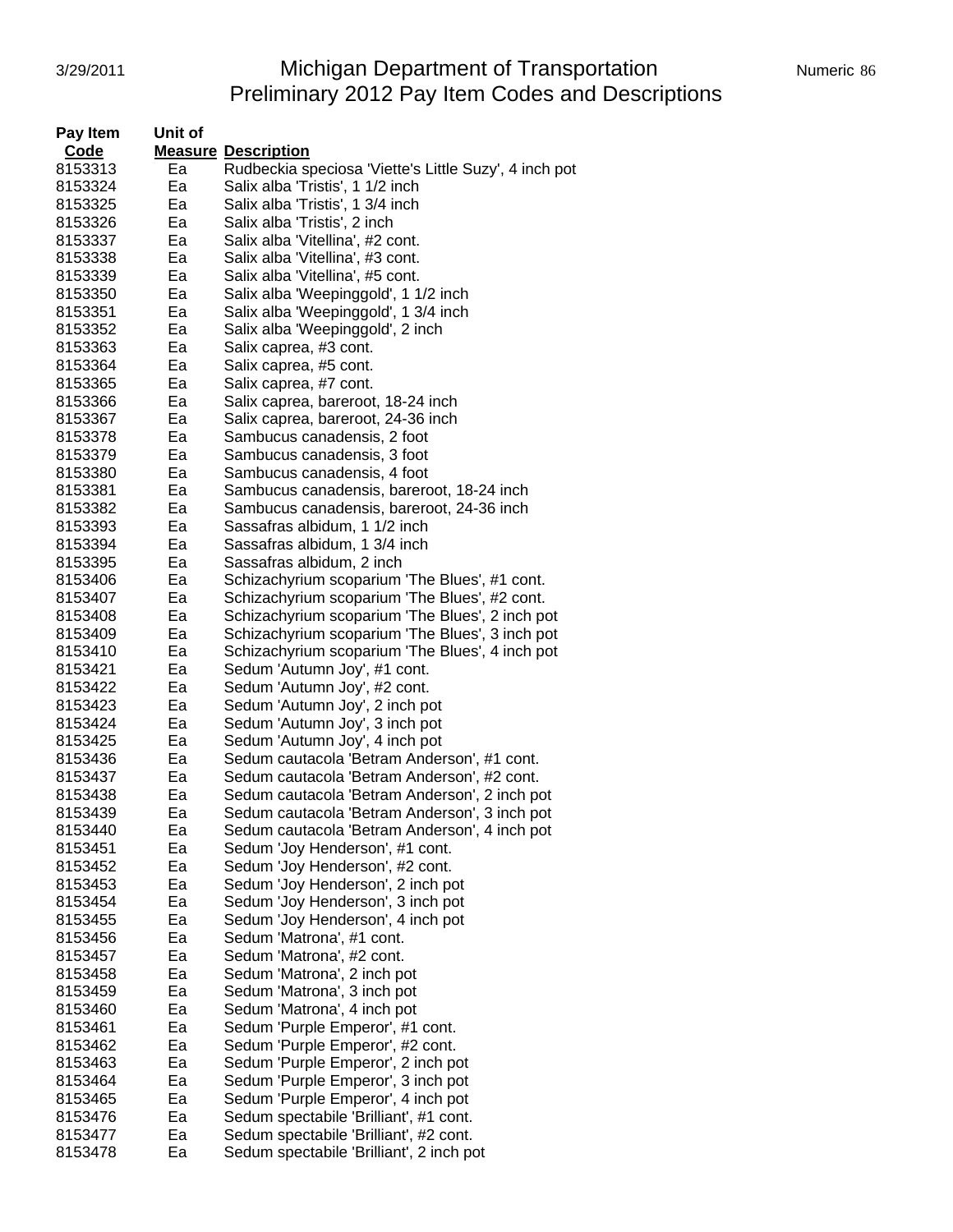### 3/29/2011 Michigan Department of Transportation Numeric 87 Preliminary 2012 Pay Item Codes and Descriptions

| Pay Item | Unit of |                                               |
|----------|---------|-----------------------------------------------|
| Code     |         | <b>Measure Description</b>                    |
| 8153479  | Ea      | Sedum spectabile 'Brilliant', 3 inch pot      |
| 8153480  | Ea      | Sedum spectabile 'Brilliant', 4 inch pot      |
| 8153481  | Ea      | Sedum spectabile 'Neon', #1 cont.             |
| 8153482  | Ea      | Sedum spectabile 'Neon', #2 cont.             |
| 8153483  | Ea      | Sedum spectabile 'Neon', 2 inch pot           |
| 8153484  | Ea      | Sedum spectabile 'Neon', 3 inch pot           |
| 8153485  | Ea      | Sedum spectabile 'Neon', 4 inch pot           |
| 8153496  | Ea      | Sedum spurium 'Dragon's Blood', #1 cont.      |
| 8153497  | Ea      | Sedum spurium 'Dragon's Blood', #2 cont.      |
| 8153498  | Ea      | Sedum spurium 'Dragon's Blood', 2 inch pot    |
| 8153499  | Ea      | Sedum spurium 'Dragon's Blood', 3 inch pot    |
| 8153500  | Ea      | Sedum spurium 'Dragon's Blood', 4 inch pot    |
| 8153511  | Ea      | Sedum x 'Vera Jameson', #1 cont.              |
| 8153512  | Ea      | Sedum x 'Vera Jameson', #2 cont.              |
| 8153513  | Ea      | Sedum x 'Vera Jameson', 2 inch pot            |
| 8153514  | Ea      | Sedum x 'Vera Jameson', 3 inch pot            |
| 8153515  | Ea      | Sedum x 'Vera Jameson', 4 inch pot            |
| 8153526  | Ea      | Solidago riddellii, #1 cont.                  |
| 8153527  | Ea      | Solidago riddellii, #2 cont.                  |
| 8153528  | Ea      | Solidago riddellii, 2 inch pot                |
| 8153529  | Ea      | Solidago riddellii, 3 inch pot                |
| 8153530  | Ea      | Solidago riddellii, 4 inch pot                |
| 8153541  | Ea      | Sophora japonica 'Regent', 1 1/2 inch         |
| 8153542  | Ea      | Sophora japonica 'Regent', 1 3/4 inch         |
| 8153543  | Ea      | Sophora japonica 'Regent', 2 inch             |
| 8153544  | Ea      | Sophora japonica, 1 1/2 inch                  |
| 8153545  | Ea      | Sophora japonica, 1 3/4 inch                  |
| 8153546  | Ea      | Sophora japonica, 2 inch                      |
| 8153557  | Ea      | Sorghastrum nutans 'Sioux Blue', #1 cont.     |
| 8153558  | Ea      | Sorghastrum nutans 'Sioux Blue', #2 cont.     |
| 8153559  | Ea      | Sorghastrum nutans 'Sioux Blue', 2 inch pot   |
| 8153560  | Ea      | Sorghastrum nutans 'Sioux Blue', 3 inch pot   |
| 8153561  | Ea      | Sorghastrum nutans 'Sioux Blue', 4 inch pot   |
| 8153572  | Ea      | Spiraea alba, bareroot, 18-24 inch            |
| 8153583  | Ea      | Spiraea japonica 'Gold Mound', #3 cont.       |
| 8153584  | Ea      | Spiraea japonica 'Gold Mound', #5 cont.       |
| 8153585  | Ea      | Spiraea japonica 'Little Princess', #3 cont.  |
| 8153586  | Ea      | Spiraea japonica 'Little Princess', #5 cont.  |
| 8153587  | Ea      | Spiraea japonica 'Neon Flash', #3 cont.       |
| 8153588  | Ea      | Spiraea japonica 'Neon Flash', #5 cont.       |
| 8153589  | Ea      | Spiraea japonica 'Shirobana', #3 cont.        |
| 8153590  | Ea      | Spiraea japonica 'Shirobana', #5 cont.        |
| 8153601  | Ea      | Spiraea nipponica 'Snowmound', #3 cont.       |
| 8153602  | Ea      | Spiraea nipponica 'Snowmound', #5 cont.       |
| 8153613  | Ea      | Spiraea x bumalda 'Anthony Waterer', #3 cont. |
| 8153614  | Ea      | Spiraea x bumalda 'Anthony Waterer', #5 cont. |
| 8153615  | Ea      | Spiraea x bumalda 'Goldflame', #3 cont.       |
| 8153616  | Ea      | Spiraea x bumalda 'Goldflame', #5 cont.       |
| 8153627  | Ea      | Spiraea x vanhouttei, #5 cont.                |
| 8153628  | Ea      | Spiraea x vanhouttei, #7 cont.                |
| 8153639  | Ea      | Sporobolus heterolepis 'Tara', #1 cont.       |
| 8153640  | Ea      | Sporobolus heterolepis 'Tara', #2 cont.       |
| 8153641  | Ea      | Sporobolus heterolepis 'Tara', 2 inch pot     |
| 8153642  | Ea      | Sporobolus heterolepis 'Tara', 3 inch pot     |
| 8153643  | Ea      | Sporobolus heterolepis 'Tara', 4 inch pot     |
| 8153644  | Ea      | Sporobolus heterolepis, #1 cont.              |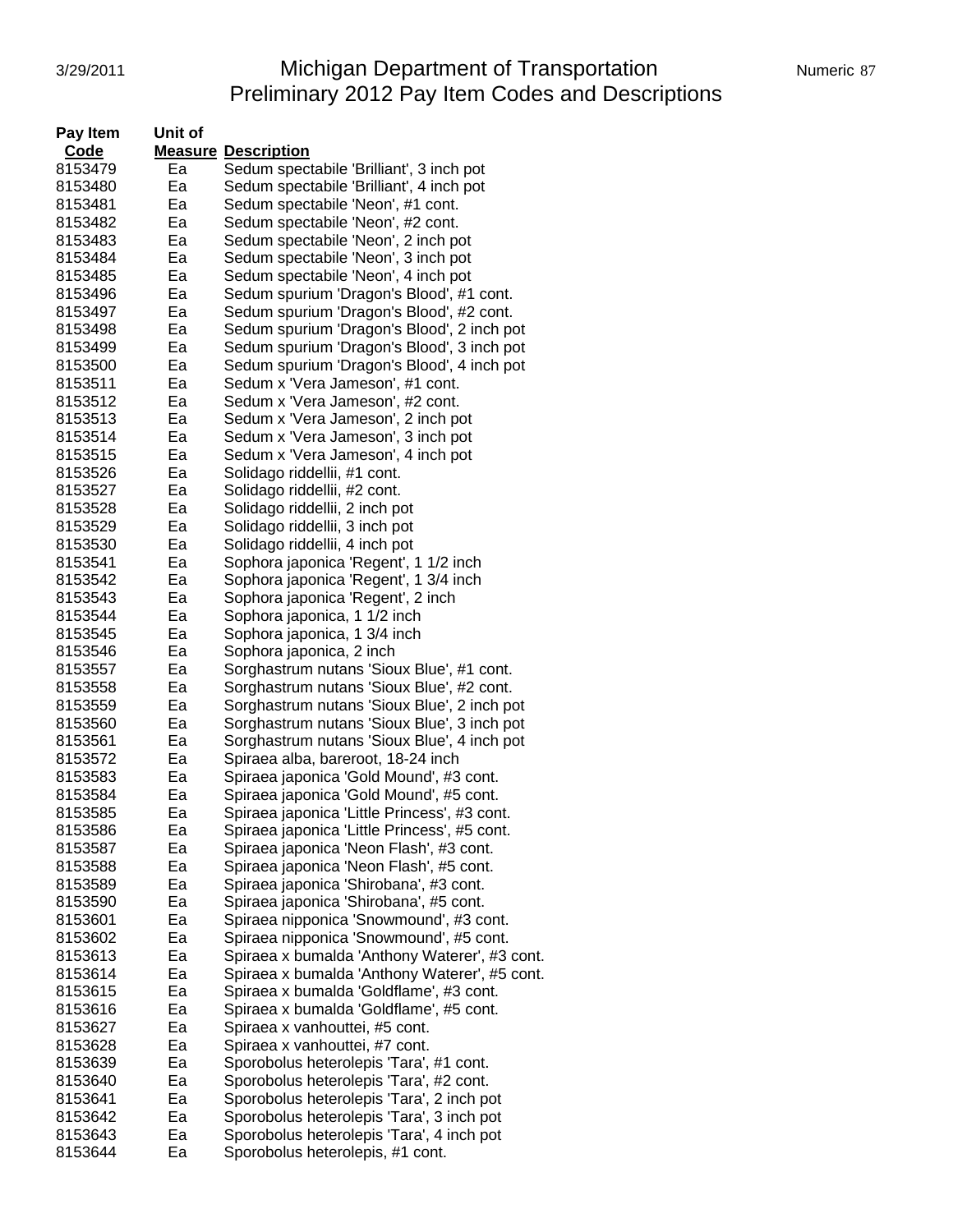# 3/29/2011 **Michigan Department of Transportation** Numeric 88 Preliminary 2012 Pay Item Codes and Descriptions

| Pay Item           | Unit of  |                                                                            |
|--------------------|----------|----------------------------------------------------------------------------|
| Code               |          | <b>Measure Description</b>                                                 |
| 8153645            | Ea       | Sporobolus heterolepis, #2 cont.                                           |
| 8153646            | Ea       | Sporobolus heterolepis, 2 inch pot                                         |
| 8153647            | Ea       | Sporobolus heterolepis, 3 inch pot                                         |
| 8153648            | Ea       | Sporobolus heterolepis, 4 inch pot                                         |
| 8153670            | Ea       | Symphoricarpus alba, #3 cont.                                              |
| 8153692            | Ea       | Syringa meyeri 'Palibin', #3 cont.                                         |
| 8153704            | Ea       | Syringa patula 'Miss Kim', #3 cont.                                        |
| 8153716            | Ea       | Syringa reticulata 'Ivory Silk', 1 1/2 inch                                |
| 8153717            | Ea       | Syringa reticulata 'Ivory Silk', 1 3/4 inch                                |
| 8153729            | Ea       | Syringa vulgaris, #3 cont.                                                 |
| 8153730            | Ea       | Syringa vulgaris, #5 cont.                                                 |
| 8153742            | Ea       | Taxodium distichum, #10 cont.                                              |
| 8153743            | Ea       | Taxodium distichum, #15 cont.                                              |
| 8153744            | Ea       | Taxodium distichum, 1 1/2 inch                                             |
| 8153746            | Ea       | Taxodium distichum, 2 inch                                                 |
| 8153757            | Ea       | Taxus canadensis, 18 inch                                                  |
| 8153758            | Ea       | Taxus canadensis, 24 inch                                                  |
| 8153759            | Ea       | Taxus canadensis, 36 inch                                                  |
| 8153770            | Ea       | Taxus cuspidata 'Capitata', 30 inch                                        |
| 8153771            | Ea       | Taxus cuspidata 'Capitata', 36 inch                                        |
| 8153772            | Ea       | Taxus cuspidata 'Capitata', 42 inch                                        |
| 8153773            | Ea       | Taxus cuspidata 'Capitata', 48 inch                                        |
| 8153784            | Ea       | Taxus x media 'Densiformis', 18 inch                                       |
| 8153785            | Eа       | Taxus x media 'Densiformis', 24 inch                                       |
| 8153786            | Ea       | Taxus x media 'Densiformis', 36 inch                                       |
| 8153787            | Ea       | Taxus x media 'Everlow', 15 inch                                           |
| 8153788            | Ea       | Taxus x media 'Everlow', 18 inch                                           |
| 8153789            | Ea       | Taxus x media 'Everlow', 24 inch                                           |
| 8153790            | Ea       | Taxus x media 'Everlow', 36 inch                                           |
| 8153791<br>8153792 | Ea<br>Ea | Taxus x media 'Wardii', #5 cont.<br>Taxus x media 'Wardii', 18 inch        |
| 8153793            | Ea       | Taxus x media 'Wardii', 24 inch                                            |
| 8153794            | Ea       | Taxus x media 'Wardii', 36 inch                                            |
| 8153805            | Ea       | Thuja occidentalis 'Aurea', #3 cont.                                       |
| 8153806            | Ea       | Thuja occidentalis 'Aurea', #5 cont.                                       |
| 8153807            | Ea       | Thuja occidentalis 'Aurea', #7 cont.                                       |
| 8153808            | Ea       | Thuja occidentalis 'Emerald', 3 foot                                       |
| 8153809            | Ea       | Thuja occidentalis 'Emerald', 4 foot                                       |
| 8153810            | Ea       | Thuja occidentalis 'Emerald', 5 foot                                       |
| 8153811            | Ea       | Thuja occidentalis 'Emerald', 6 foot                                       |
| 8153812            | Ea       | Thuja occidentalis 'Hetz Midget', #3 cont.                                 |
| 8153813            | Ea       | Thuja occidentalis 'Hetz Midget', #5 cont.                                 |
| 8153814            | Ea       | Thuja occidentalis 'Nigra', 3 foot                                         |
| 8153815            | Ea       | Thuja occidentalis 'Nigra', 4 foot                                         |
| 8153816            | Ea       | Thuja occidentalis 'Nigra', 5 foot                                         |
| 8153817            | Ea       | Thuja occidentalis 'Nigra', 6 foot                                         |
| 8153818            | Ea       | Thuja occidentalis 'Pyramidalis', 3 foot                                   |
| 8153819            | Ea       | Thuja occidentalis 'Pyramidalis', 4 foot                                   |
| 8153820            | Ea       | Thuja occidentalis 'Pyramidalis', 5 foot                                   |
| 8153821            | Ea       | Thuja occidentalis 'Pyramidalis', 6 foot                                   |
| 8153822<br>8153823 | Ea<br>Ea | Thuja occidentalis 'Techny', 3 foot                                        |
| 8153824            | Ea       | Thuja occidentalis 'Techny', 4 foot<br>Thuja occidentalis 'Techny', 5 foot |
| 8153825            | Ea       | Thuja occidentalis 'Techny', 6 foot                                        |
| 8153826            | Ea       | Thuja occidentalis, bareroot, 12-18 inch                                   |
| 8153827            | Ea       | Thuja occidentalis, bareroot, 18-24 inch                                   |
|                    |          |                                                                            |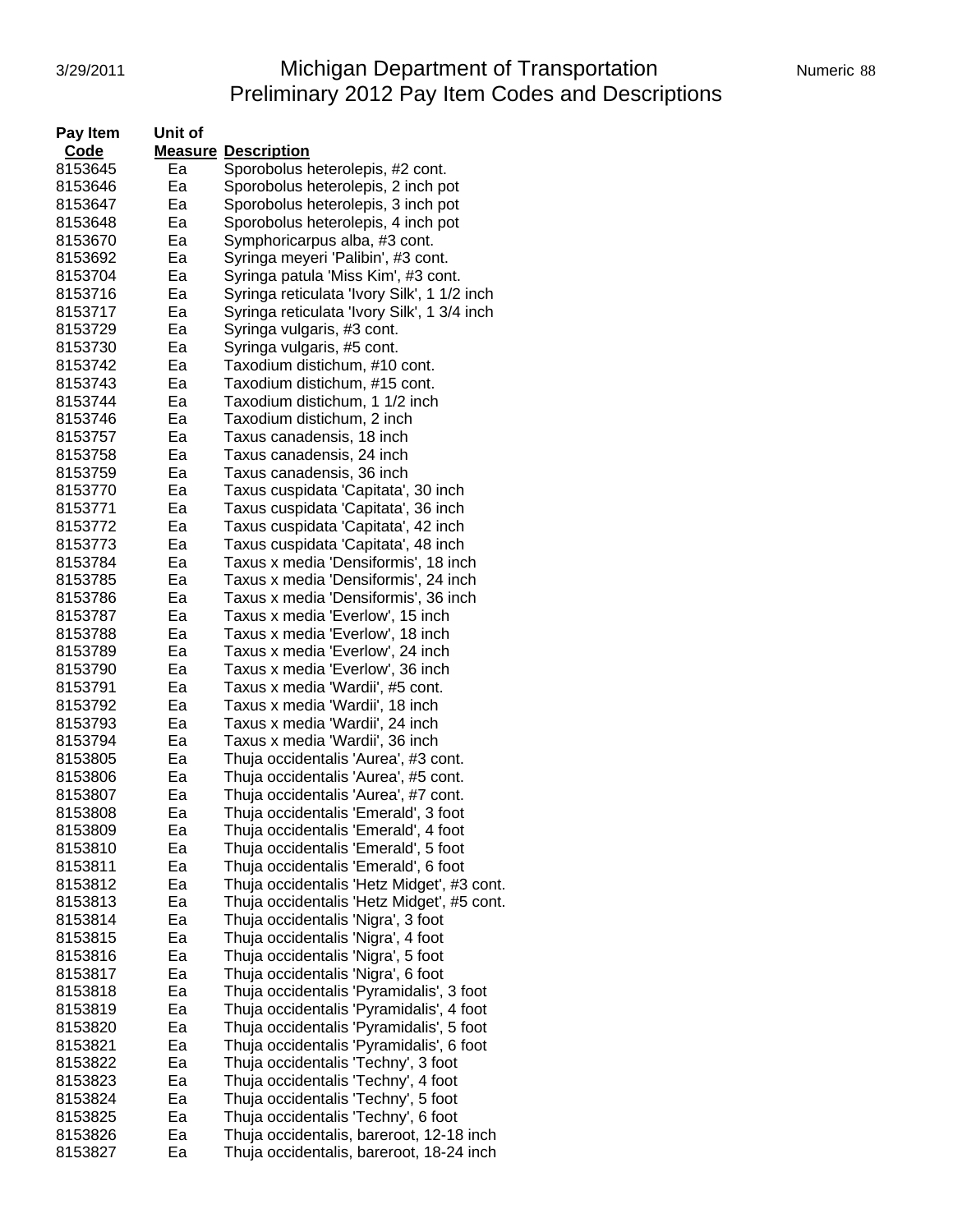# 3/29/2011 **Michigan Department of Transportation** Numeric 89 Preliminary 2012 Pay Item Codes and Descriptions

| Pay Item | Unit of |                                            |
|----------|---------|--------------------------------------------|
| Code     |         | <b>Measure Description</b>                 |
| 8153838  | Ea      | Tilia americana 'Redmond', 1 1/2 inch      |
| 8153839  | Ea      | Tilia americana 'Redmond', 1 3/4 inch      |
| 8153840  | Ea      | Tilia americana 'Redmond', 2 inch          |
| 8153841  | Ea      | Tilia americana, 1 1/2 inch                |
| 8153842  | Ea      | Tilia americana, 1 3/4 inch                |
| 8153843  | Ea      | Tilia americana, 2 inch                    |
| 8153854  | Ea      | Tilia cordata 'Corinthian', 1 1/2 inch     |
| 8153855  | Ea      | Tilia cordata 'Corinthian', 1 3/4 inch     |
| 8153856  | Ea      | Tilia cordata 'Corinthian', 2 inch         |
| 8153857  | Ea      | Tilia cordata 'Glenleven', 1 1/2 inch      |
| 8153858  | Ea      | Tilia cordata 'Glenleven', 1 3/4 inch      |
| 8153859  | Ea      | Tilia cordata 'Glenleven', 2 inch          |
| 8153860  | Ea      | Tilia cordata 'Greenspire', 1 1/2 inch     |
| 8153861  | Ea      | Tilia cordata 'Greenspire', 1 3/4 inch     |
| 8153862  | Ea      | Tilia cordata 'Greenspire', 2 inch         |
| 8153863  | Ea      | Tilia cordata, 1 1/2 inch                  |
| 8153864  | Ea      | Tilia cordata, 1 3/4 inch                  |
| 8153865  | Ea      | Tilia cordata, 2 inch                      |
| 8153876  | Ea      | Tilia x euchlora, 1 1/2 inch               |
| 8153877  | Ea      | Tilia x euchlora, 1 3/4 inch               |
| 8153878  | Ea      | Tilia x euchlora, 2 inch                   |
| 8153889  | Ea      | Tsuga canadensis, #3 cont.                 |
| 8153890  | Ea      | Tsuga canadensis, #5 cont.                 |
| 8153891  | Ea      | Tsuga canadensis, #7 cont.                 |
| 8153892  | Ea      | Tsuga canadensis, #15 cont.                |
| 8153893  | Eа      | Tsuga canadensis, 3 foot                   |
| 8153894  | Ea      | Tsuga canadensis, 4 foot                   |
| 8153895  | Ea      | Tsuga canadensis, 5 foot                   |
| 8153896  | Ea      | Tsuga canadensis, 6 foot                   |
| 8153907  | Ea      | Ulmus americana 'Delaware', 1 1/2 inch     |
| 8153908  | Ea      | Ulmus americana 'Delaware', 1 3/4 inch     |
| 8153909  | Ea      | Ulmus americana 'Delaware', 2 inch         |
| 8153910  | Ea      | Ulmus americana 'Valley Forge', 1 1/2 inch |
| 8153911  | Ea      | Ulmus americana 'Valley Forge', 1 3/4 inch |
| 8153912  | Ea      | Ulmus americana 'Valley Forge', 2 inch     |
| 8153923  | Ea      | Ulmus 'Morton', 1 1/2 inch                 |
| 8153924  | Ea      | Ulmus 'Morton', 1 3/4 inch                 |
| 8153925  | Ea      | Ulmus 'Morton', 2 inch                     |
| 8153936  | Ea      | Ulmus parvifolia 'Dynasty', 1 1/2 inch     |
| 8153937  | Ea      | Ulmus parvifolia 'Dynasty', 1 3/4 inch     |
| 8153938  | Ea      | Ulmus parvifolia 'Dynasty', 2 inch         |
| 8153939  | Ea      | Ulmus parvifolia 'Emer I', 1 1/2 inch      |
| 8153940  | Ea      | Ulmus parvifolia 'Emer I', 1 3/4 inch      |
| 8153941  | Ea      | Ulmus parvifolia 'Emer I', 2 inch          |
| 8153942  | Ea      | Ulmus parvifolia 'Emer II', 1 1/2 inch     |
| 8153943  | Ea      | Ulmus parvifolia 'Emer II', 1 3/4 inch     |
| 8153944  | Ea      | Ulmus parvifolia 'Emer II', 2 inch         |
| 8153945  | Ea      | Ulmus parvifolia, 1 1/2 inch               |
| 8153946  | Ea      | Ulmus parvifolia, 1 3/4 inch               |
| 8153947  | Ea      | Ulmus parvifolia, 2 inch                   |
| 8153958  | Ea      | Ulmus x 'Homestead', 1 1/2 inch            |
| 8153959  | Ea      | Ulmus x 'Homestead', 1 3/4 inch            |
| 8153960  | Ea      | Ulmus x 'Homestead', 2 inch                |
| 8153961  | Ea      | Ulmus x 'Pioneer', 1 1/2 inch              |
| 8153962  | Ea      | Ulmus x 'Pioneer', 1 3/4 inch              |
| 8153963  | Ea      | Ulmus x 'Pioneer', 2 inch                  |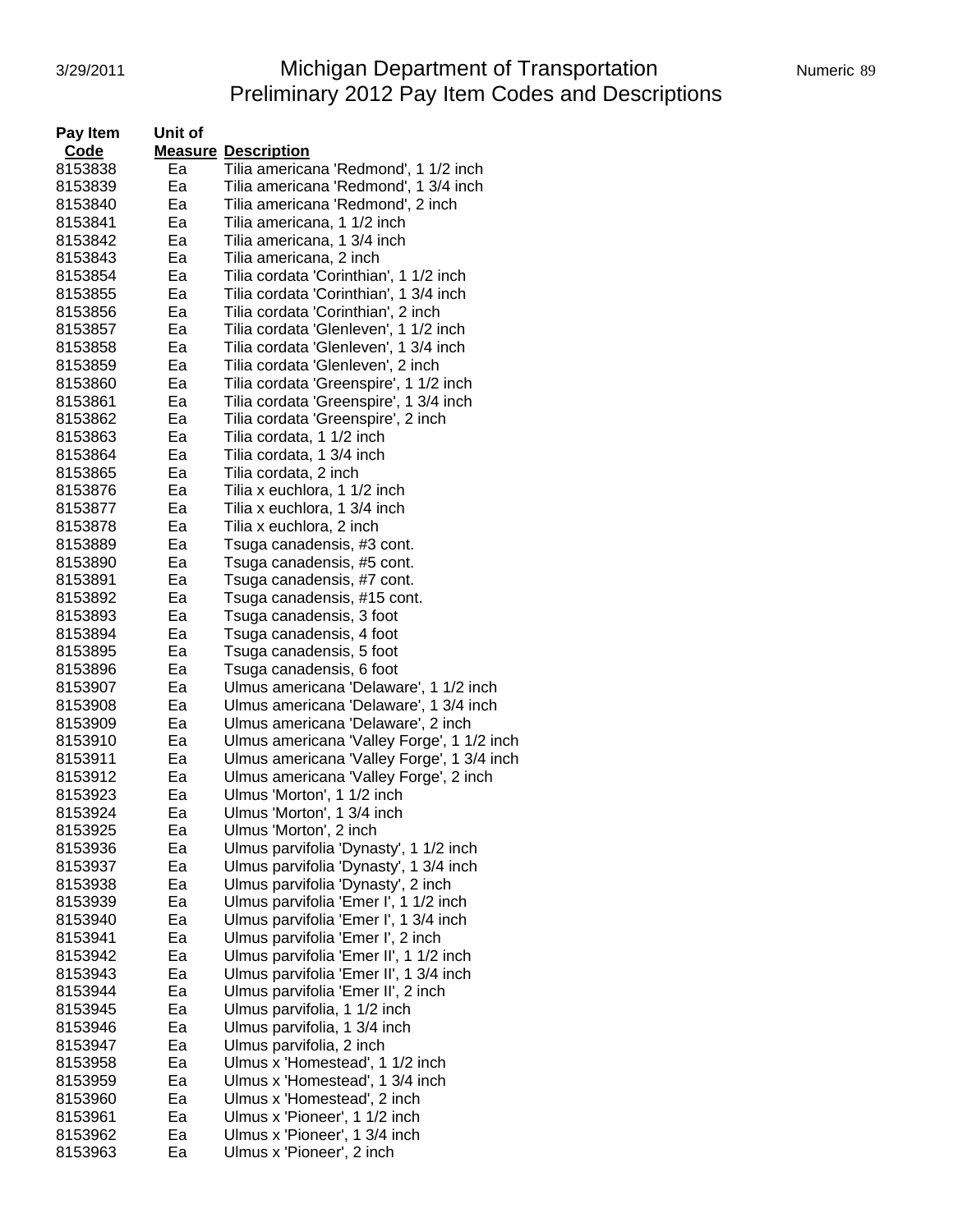## 3/29/2011 Michigan Department of Transportation Numeric 90 Preliminary 2012 Pay Item Codes and Descriptions

| Pay Item | Unit of |                                                |
|----------|---------|------------------------------------------------|
| Code     |         | <b>Measure Description</b>                     |
| 8153974  | Ea      | Veronica spicata, 'Goodness Grows', #1 cont.   |
| 8153975  | Ea      | Veronica spicata, 'Goodness Grows', #2 cont.   |
| 8153976  | Ea      | Veronica spicata, 'Goodness Grows', 2 inch pot |
| 8153977  | Ea      | Veronica spicata, 'Goodness Grows', 3 inch pot |
| 8153978  | Ea      | Veronica spicata, 'Goodness Grows', 4 inch pot |
| 8153989  | Ea      | Viburnum acerifolium, #3 cont.                 |
| 8153990  | Ea      | Viburnum acerifolium, #5 cont.                 |
| 8153991  | Ea      | Viburnum acerifolium, #7 cont.                 |
|          | Ea      |                                                |
| 8154002  |         | Viburnum burkwoodii, #3 cont.                  |
| 8154003  | Ea      | Viburnum burkwoodii, #5 cont.                  |
| 8154004  | Ea      | Viburnum burkwoodii, #7 cont.                  |
| 8154015  | Ea      | Viburnum carlesi, #3 cont.                     |
| 8154016  | Ea      | Viburnum carlesi, #5 cont.                     |
| 8154017  | Ea      | Viburnum carlesi, #7 cont.                     |
| 8154028  | Ea      | Viburnum cassinoides, #3 cont.                 |
| 8154029  | Ea      | Viburnum cassinoides, #5 cont.                 |
| 8154030  | Ea      | Viburnum cassinoides, #7 cont.                 |
| 8154041  | Ea      | Viburnum dentatum, #3 cont.                    |
| 8154042  | Ea      | Viburnum dentatum, #5 cont.                    |
| 8154043  | Ea      | Viburnum dentatum, #7 cont.                    |
| 8154054  | Ea      | Viburnum dilatatum 'Erie', #3 cont.            |
| 8154055  | Ea      | Viburnum dilatatum 'Erie', #5 cont.            |
| 8154056  | Ea      | Viburnum dilatatum 'Erie', #7 cont.            |
| 8154067  | Ea      | Viburnum lantana 'Mohican', #3 cont.           |
| 8154068  | Ea      | Viburnum lantana 'Mohican', #5 cont.           |
| 8154069  | Ea      | Viburnum lantana 'Mohican', #7 cont.           |
| 8154070  | Ea      | Viburnum lantana, #3 cont.                     |
| 8154071  | Ea      | Viburnum lantana, #5 cont.                     |
| 8154072  | Ea      | Viburnum lantana, #7 cont.                     |
| 8154083  | Ea      | Viburnum lentago, #3 cont.                     |
| 8154084  | Ea      | Viburnum lentago, #5 cont.                     |
| 8154085  | Ea      | Viburnum lentago, #7 cont.                     |
| 8154096  | Ea      | Viburnum opulus 'Compacta', #3 cont.           |
| 8154097  | Ea      | Viburnum opulus 'Compacta', #5 cont.           |
| 8154098  | Ea      | Viburnum opulus 'Compacta', #7 cont.           |
| 8154099  | Ea      | Viburnum opulus 'Nana', #2 cont.               |
| 8154100  | Ea      | Viburnum opulus 'Nana', #5 cont.               |
| 8154101  | ьa      | Viburnum opulus, #3 cont.                      |
| 8154102  | Ea      | Viburnum opulus, #5 cont.                      |
| 8154113  | Ea      | Viburnum p.f. tomentosum 'Mariesii', #3 cont.  |
| 8154114  | Ea      | Viburnum p.f. tomentosum 'Mariesii', #5 cont.  |
| 8154115  | Ea      | Viburnum p.f. tomentosum 'Mariesii', #7 cont.  |
| 8154116  | Ea      | Viburnum p.f. tomentosum, #3 cont.             |
| 8154117  | Ea      | Viburnum p.f. tomentosum, #5 cont.             |
| 8154118  | Ea      | Viburnum p.f. tomentosum, #7 cont.             |
| 8154129  | Ea      | Viburnum prunifolium, #3 cont.                 |
| 8154130  | Ea      | Viburnum prunifolium, #5 cont.                 |
| 8154131  | Ea      | Viburnum prunifolium, #7 cont.                 |
| 8154142  | Ea      | Viburnum sargentii 'Onondaga', #3 cont.        |
| 8154143  | Ea      | Viburnum sargentii 'Onondaga', #5 cont.        |
| 8154144  | Ea      | Viburnum sargentii 'Onondaga', #7 cont.        |
| 8154155  | Ea      | Viburnum seboldi, #3 cont.                     |
| 8154156  | Ea      | Viburnum seboldi, #5 cont.                     |
| 8154157  | Ea      | Viburnum seboldi, #7 cont.                     |
| 8154168  | Ea      | Viburnum trilobum 'Compactum', #3 cont.        |
| 8154169  | Ea      | Viburnum trilobum 'Compactum', #5 cont.        |
|          |         |                                                |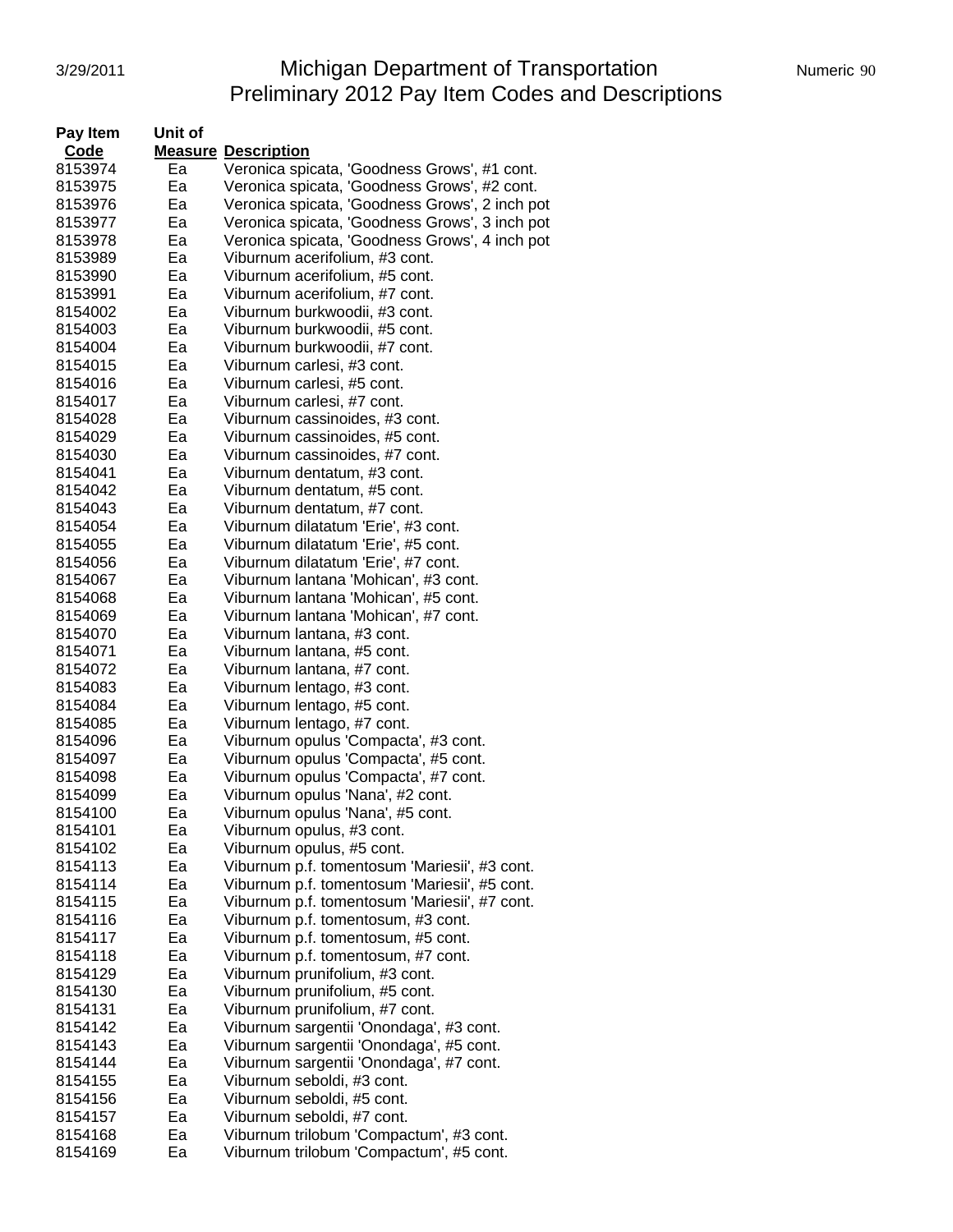### 3/29/2011 Michigan Department of Transportation Numeric 91 Preliminary 2012 Pay Item Codes and Descriptions

| Pay Item<br>Unit of |                            |                                             |
|---------------------|----------------------------|---------------------------------------------|
| Code                | <b>Measure Description</b> |                                             |
| 8154170<br>Ea       |                            | Viburnum trilobum 'Compactum', #7 cont.     |
| 8154171<br>Ea       |                            | Viburnum trilobum, #3 cont.                 |
| 8154172<br>Ea       |                            | Viburnum trilobum, #5 cont.                 |
| 8154173<br>Ea       |                            | Viburnum trilobum, #7 cont.                 |
| Ea<br>8154184       |                            | Viburnum x juddii, #3 cont.                 |
|                     |                            |                                             |
| Ea<br>8154185       |                            | Viburnum x juddii, #5 cont.                 |
| 8154186<br>Ea       |                            | Viburnum x juddii, #7 cont.                 |
| 8154197<br>Ea       |                            | Vinca minor, 2 1/4 inch pot                 |
| 8154208<br>Ea       |                            | Zelkova seratta 'Village Green', 1 1/2 inch |
| 8154209<br>Ea       |                            | Zelkova seratta 'Village Green', 1 3/4 inch |
| 8154210<br>Ea       |                            | Zelkova seratta 'Village Green', 2 inch     |
| 8154211<br>Eа       |                            | Zelkova serrata, 1 1/2 inch                 |
| 8154212<br>Eа       |                            | Zelkova serrata, 1 3/4 inch                 |
| 8154213<br>Eа       |                            | Zelkova serrata, 2 inch                     |
| 8154214<br>Ea       |                            | Zelkova serratta 'Green Vase', 1 1/2 inch   |
| Ea<br>8154215       |                            | Zelkova serratta 'Green Vase', 1 3/4 inch   |
| 8154216<br>Ea       |                            | Zelkova serratta 'Green Vase', 2 inch       |
| 8157050<br>Ea       |                            |                                             |
| LS<br>8157051       |                            |                                             |
| 8160001<br>Syd      |                            | Compost Surface, Furn, 1 inch               |
| 8160002<br>Syd      |                            | Compost Surface, Furn, 2 inch               |
| Syd<br>8160003      |                            | Compost Surface, Furn, 3 inch               |
|                     |                            |                                             |
| 8160004<br>Syd      |                            | Compost Surface, Furn, 4 inch               |
| 8160005<br>Syd      |                            | Compost Surface, Furn, 5 inch               |
| 8160006<br>Syd      |                            | Compost Surface, Furn, 6 inch               |
| Syd<br>8160007      |                            | Compost Surface, Furn, 7 inch               |
| 8160008<br>Syd      |                            | Compost Surface, Furn, 8 inch               |
| 8160009<br>Syd      |                            | Compost Surface, Furn, 9 inch               |
| 8160010<br>Syd      |                            | Compost Surface, Furn, 10 inch              |
| Syd<br>8160011      |                            | Compost Surface, Furn, 11 inch              |
| Syd<br>8160012      |                            | Compost Surface, Furn, 12 inch              |
| 8160013<br>Cyd      |                            | Compost Surface, Furn, LM                   |
| Lb<br>8160020       |                            | Fertilizer, Chemical Nutrient, A            |
| Lb<br>8160021       |                            | Fertilizer, Chemical Nutrient, B            |
| Lb<br>8160022       |                            | Fertilizer, Chemical Nutrient, C            |
| Syd<br>8160025      | Mulch                      |                                             |
| 8160026<br>Syd      |                            | Mulch Anchoring                             |
| 8160027<br>Syd      | Mulch Blanket              |                                             |
| 8160028<br>Syd      |                            | Mulch Blanket, High Velocity                |
| Syd<br>8160029      | <b>Mulch Netting</b>       |                                             |
| Lb<br>8160035       |                            | Seeding, Mixture CR                         |
| Lb<br>8160036       |                            | Seeding, Mixture EWL                        |
| Lb<br>8160037       |                            | Seeding, Mixture TDS                        |
| Lb<br>8160038       |                            | Seeding, Mixture TGM                        |
|                     |                            |                                             |
| 8160039<br>Lb       |                            | Seeding, Mixture THM                        |
| Lb<br>8160040       |                            | Seeding, Mixture THV                        |
| 8160041<br>Lb       |                            | Seeding, Mixture TSM                        |
| 8160042<br>Lb       |                            | Seeding, Mixture TUF                        |
| Lb<br>8160043       |                            | Seeding, Mixture WA                         |
| Lb<br>8160044       |                            | Seeding, Mixture WB                         |
| Lb<br>8160045       |                            | Seeding, Mixture WC                         |
| Syd<br>8160055      | Sodding                    |                                             |
| Syd<br>8160060      |                            | Topsoil Surface, Furn, 2 inch               |
| Syd<br>8160061      |                            | Topsoil Surface, Furn, 3 inch               |
| Syd<br>8160062      |                            | Topsoil Surface, Furn, 4 inch               |
| Syd<br>8160063      |                            | Topsoil Surface, Furn, 5 inch               |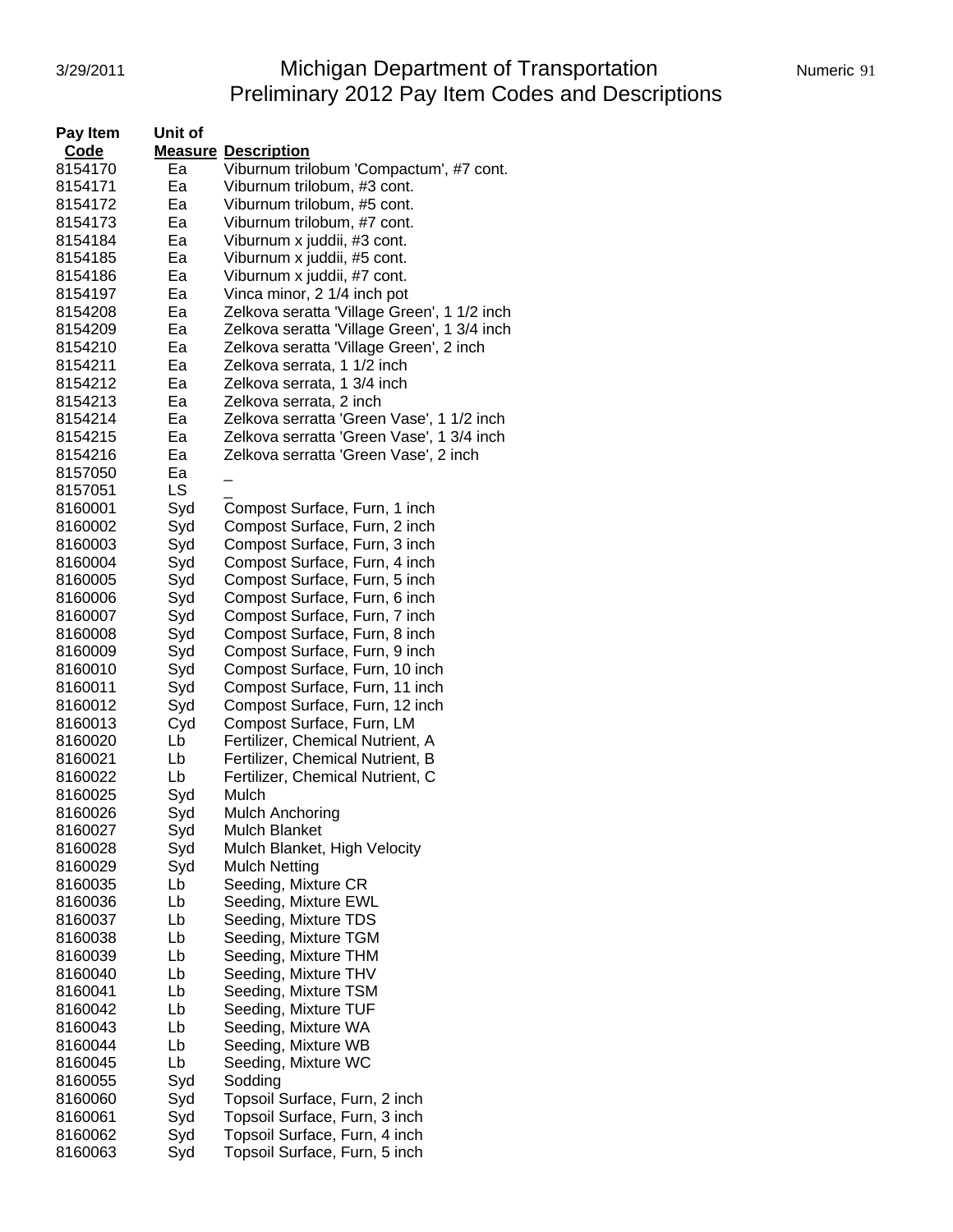# 3/29/2011 Michigan Department of Transportation Numeric 92 Preliminary 2012 Pay Item Codes and Descriptions

| Pay Item           | Unit of        |                                                      |
|--------------------|----------------|------------------------------------------------------|
| <b>Code</b>        | <u>Measure</u> | <b>Description</b>                                   |
| 8160064            | Syd            | Topsoil Surface, Furn, 6 inch                        |
| 8160065            | Syd            | Topsoil Surface, Furn, 7 inch                        |
| 8160066            | Syd            | Topsoil Surface, Furn, 8 inch                        |
| 8160067            | Syd            | Topsoil Surface, Furn, 9 inch                        |
| 8160068            | Syd            | Topsoil Surface, Furn, 10 inch                       |
| 8160069            | Syd            | Topsoil Surface, Furn, 11 inch                       |
| 8160070            | Syd            | Topsoil Surface, Furn, 12 inch                       |
| 8160071            | Cyd            | Topsoil Surface, Furn, LM                            |
| 8160075            | Syd            | Topsoil Surface, Salv, 2 inch                        |
| 8160076            | Syd            | Topsoil Surface, Salv, 3 inch                        |
| 8160077            | Syd            | Topsoil Surface, Salv, 4 inch                        |
| 8160078            | Syd            | Topsoil Surface, Salv, 5 inch                        |
| 8160079            | Syd            | Topsoil Surface, Salv, 6 inch                        |
| 8160080            | Syd            | Topsoil Surface, Salv, 7 inch                        |
| 8160081            | Syd            | Topsoil Surface, Salv, 8 inch                        |
| 8160082            | Syd            | Topsoil Surface, Salv, 9 inch                        |
| 8160083            | Syd            | Topsoil Surface, Salv, 10 inch                       |
| 8160084            | Syd            | Topsoil Surface, Salv, 11 inch                       |
| 8160085            | Syd            | Topsoil Surface, Salv, 12 inch                       |
| 8160086            | Cyd            | Topsoil Surface, Salv, LM                            |
| 8160090            | Unit           | Water, Sodding/Seeding                               |
| 8160095            | Acre           | <b>Weed Control</b>                                  |
| 8167001            | Ft             |                                                      |
| 8167002            | Sta            | -                                                    |
| 8167010            | Sft            |                                                      |
| 8167011            | Syd            | $\overline{a}$                                       |
| 8167012            | Acre           |                                                      |
| 8167021<br>8167022 | Cyd<br>Gal     |                                                      |
| 8167030            | Lb             | $\overline{\phantom{0}}$                             |
| 8167040            | Hr             | <u>.</u>                                             |
| 8167050            | Ea             | $\overline{\phantom{0}}$                             |
| 8167051            | LS             |                                                      |
| 8167052            | Unit           |                                                      |
| 8167060            | Dlr            |                                                      |
| 8170000            | Acre           | Mowing                                               |
| 8177012            | Acre           |                                                      |
| 8180001            | Syd            | Dune Grass Planting                                  |
| 8187011            | Syd            |                                                      |
| 8190005            | Ea             | Cable Pole, Intercn, Disman                          |
| 8190006            | Ea             | Cable Pole, Sec, Disman                              |
| 8190007            | Ea             | Cable Pole, Sec and Intercn, Disman                  |
| 8190008            | Ea             | Cable Pole, TS and Intercn, Disman                   |
| 8190009            | Ea             | Cable Pole, TS and Sec, Disman                       |
| 8190010            | Ea             | Cable Pole, TS, Disman                               |
| 8190011            | Ea             | Cable Pole, TS Sec and Intercn, Disman               |
| 8190015            | Ft             | Cable, Intercn, Rem                                  |
| 8190016            | Ft             | Cable, Rem                                           |
| 8190017            | Ft             | Cable, Sec, Rem                                      |
| 8190025            | Ft             | Conduit, DB, 1, 1/2 inch                             |
| 8190026            | Ft             | Conduit, DB, 1, 1 1/4 inch                           |
| 8190027            | Ft             | Conduit, DB, 1, 1 1/2 inch                           |
| 8190028<br>8190029 | Ft<br>Ft       | Conduit, DB, 1, 2 1/2 inch<br>Conduit, DB, 1, 3 inch |
| 8190030            | Ft             | Conduit, DB, 1, 4 inch                               |
| 8190031            | Ft             | Conduit, DB, 2, 2 1/2 inch                           |
|                    |                |                                                      |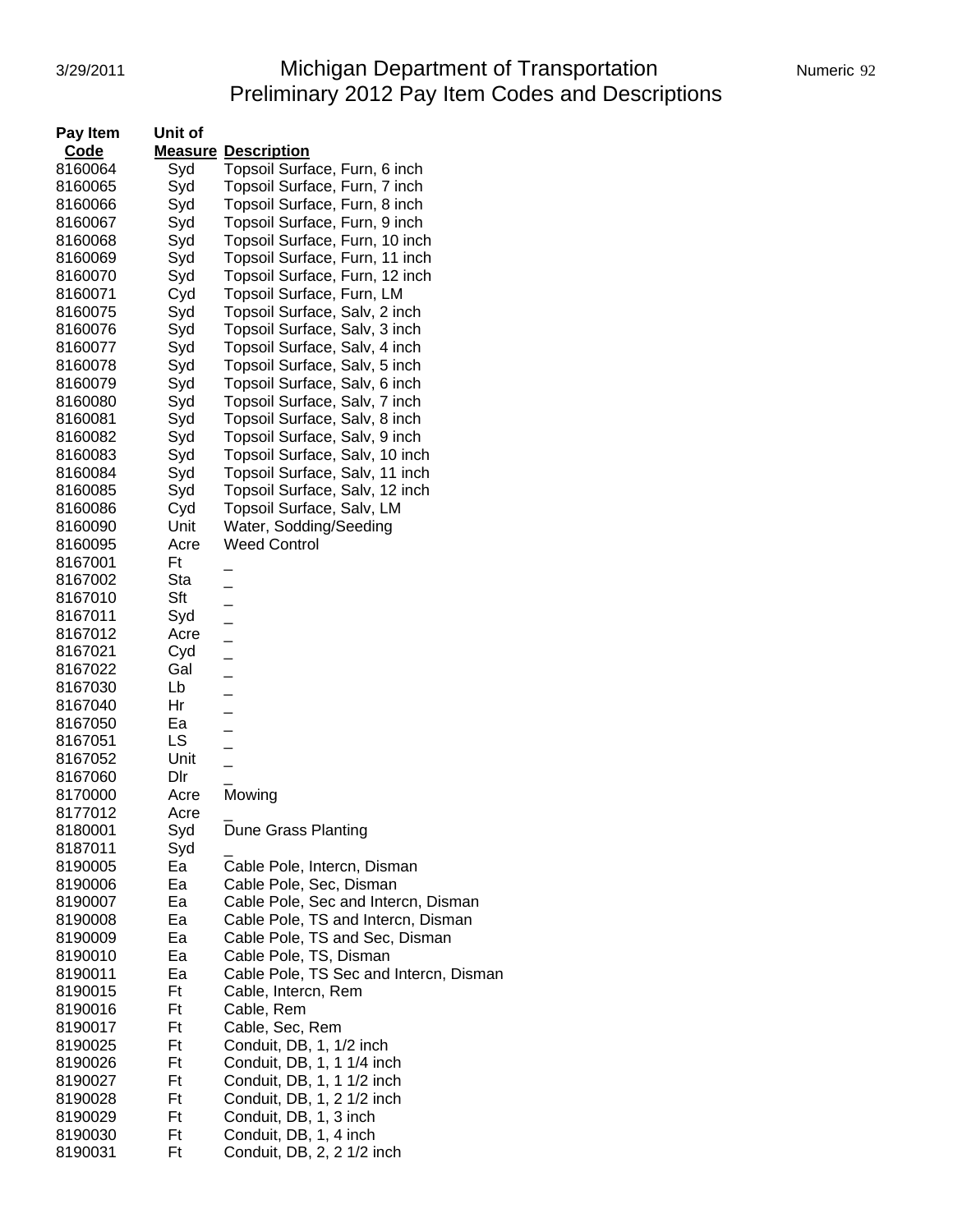# 3/29/2011 Michigan Department of Transportation Numeric 93 Preliminary 2012 Pay Item Codes and Descriptions

| Numeric 93 |  |
|------------|--|
|            |  |

| Pay Item | Unit of |                                            |
|----------|---------|--------------------------------------------|
| Code     |         | <b>Measure Description</b>                 |
| 8190032  | Ft      | Conduit, DB, 2, 3 inch                     |
| 8190033  | Ft      | Conduit, DB, 2, 4 inch                     |
| 8190034  | Ft      | Conduit, DB, 3, 2 1/2 inch                 |
| 8190035  | Ft      | Conduit, DB, 3, 3 inch                     |
| 8190036  | Ft      | Conduit, DB, 3, 4 inch                     |
| 8190037  | Ft      | Conduit, DB, 4, 5 inch                     |
| 8190038  | Ft      | Conduit, DB, 4, 3 inch                     |
| 8190040  | Ft      | Conduit, Directional Bore, 1 inch          |
| 8190041  | Ft      | Conduit, Directional Bore, 1 1/2 inch      |
| 8190042  | Ft      | Conduit, Directional Bore, 2 inch          |
| 8190043  | Ft      | Conduit, Directional Bore, 2 1/2 inch      |
| 8190044  | Ft      | Conduit, Directional Bore, 3 inch          |
| 8190045  | Ft      | Conduit, Directional Bore, 3 1/2 inch      |
| 8190046  | Ft      | Conduit, Directional Bore, 4 inch          |
| 8190047  | Ft      | Conduit, Directional Bore, 4 1/2 inch      |
| 8190048  | Ft      | Conduit, Directional Bore, 5 inch          |
| 8190049  | Ft      | Conduit, Directional Bore, 5 1/2 inch      |
| 8190050  | Ft      | Conduit, Directional Bore, 6 inch          |
| 8190055  | Ft      | Conduit, Encased, 1, 2 1/2 inch            |
| 8190056  | Ft      | Conduit, Encased, 2, 2 1/2 inch            |
| 8190057  | Ft      | Conduit, Encased, 3, 2 1/2 inch            |
| 8190058  | Ft      | Conduit, Encased, 1, 3 inch                |
| 8190059  | Ft      | Conduit, Encased, 2, 3 inch                |
| 8190060  | Ft      | Conduit, Encased, 3, 3 inch                |
| 8190061  | Ft      | Conduit, Encased, 4, 3 inch                |
| 8190062  | Ft      | Conduit, Encased, 5, 3 inch                |
| 8190063  | Ft      | Conduit, Encased, 6, 3 inch                |
| 8190064  | Ft      | Conduit, Encased, 7, 3 inch                |
| 8190065  | Ft      | Conduit, Encased, 8, 3 inch                |
| 8190066  | Ft      | Conduit, Encased, 9, 3 inch                |
| 8190067  | Ft      | Conduit, Encased, 10, 3 inch               |
| 8190068  | Ft      | Conduit, Encased, 11, 3 inch               |
| 8190069  | Ft      | Conduit, Encased, 12, 3 inch               |
| 8190070  | Ft      | Conduit, Encased, 1, 4 inch                |
| 8190071  | Ft      | Conduit, Encased, 2, 4 inch                |
| 8190072  | Ft      | Conduit, Encased, 3, 4 inch                |
| 8190073  | Ft      | Conduit, Encased, 4, 4 inch                |
| 8190074  | Ft      | Conduit, Encased, 5, 4 inch                |
| 8190075  | Ft      | Conduit, Encased, 6, 4 inch                |
| 8190076  | Ft      | Conduit, Encased, 7, 4 inch                |
| 8190077  | Ft      | Conduit, Encased, 8, 4 inch                |
| 8190078  | Ft      | Conduit, Encased, 9, 4 inch                |
| 8190079  | Ft      | Conduit, Encased, 10, 4 inch               |
| 8190080  | Ft      | Conduit, Encased, 11, 4 inch               |
| 8190081  | Ft      | Conduit, Encased, 12, 4 inch               |
| 8190085  | Ft      | Conduit, Fiberglass, 1 inch                |
| 8190086  | Ft      | Conduit, Fiberglass, 1 1/2 inch            |
| 8190087  | Ft      | Conduit, Fiberglass, 2 inch                |
| 8190088  | Ft      | Conduit, Fiberglass, 2 1/2 inch            |
| 8190089  | Ft      | Conduit, Fiberglass, 3 inch                |
| 8190090  | Ft      | Conduit, Fiberglass, 3 1/2 inch            |
| 8190091  | Ft      | Conduit, Fiberglass, 4 inch                |
| 8190092  | Ft      | Conduit, Fiberglass, 5 inch                |
| 8190095  | Ft      | Conduit, Fiberglass, 1 inch, Structure     |
| 8190096  | Ft      | Conduit, Fiberglass, 1 1/2 inch, Structure |
| 8190097  | Ft      | Conduit, Fiberglass, 2 inch, Structure     |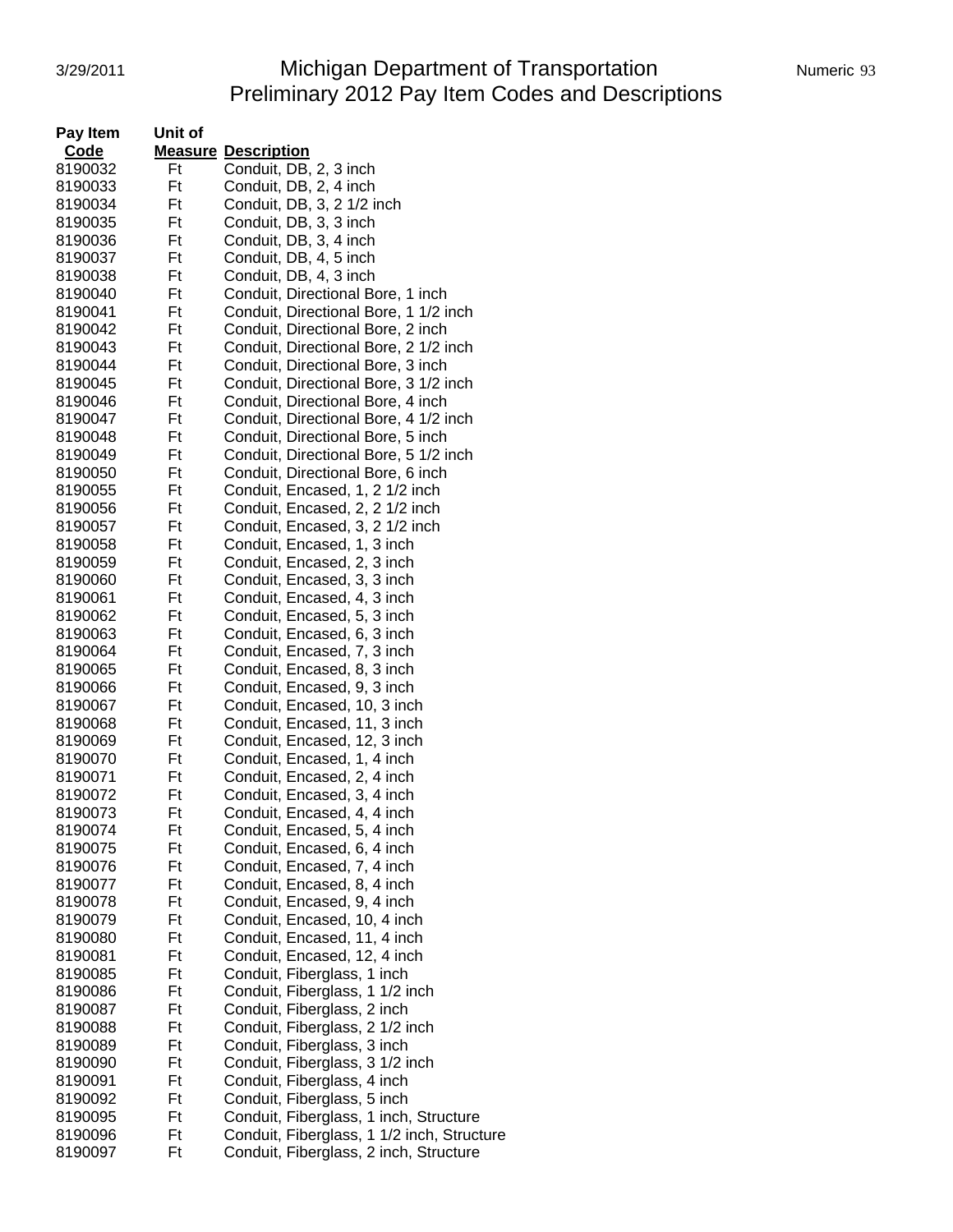# 3/29/2011 **Michigan Department of Transportation** Numeric 94 Preliminary 2012 Pay Item Codes and Descriptions

| Pay Item | Unit of |                                                 |
|----------|---------|-------------------------------------------------|
| Code     |         | <b>Measure Description</b>                      |
| 8190098  | Ft      | Conduit, Fiberglass, 2 1/2 inch, Structure      |
| 8190099  | Ft      | Conduit, Fiberglass, 3 inch, Structure          |
| 8190100  | Ft      | Conduit, Fiberglass, 3 1/2 inch, Structure      |
| 8190101  | Ft      | Conduit, Fiberglass, 4 inch, Structure          |
| 8190102  | Ft      | Conduit, Fiberglass, 5 inch, Structure          |
| 8190105  | Ft      | Conduit, Galv Steel, 1/2 inch                   |
| 8190106  | Ft      | Conduit, Galv Steel, 1 inch                     |
| 8190107  | Ft      | Conduit, Galv Steel, 1 1/2 inch                 |
| 8190108  | Ft      | Conduit, Galv Steel, 2 inch                     |
| 8190109  | Ft      | Conduit, Galv Steel, 2 1/2 inch                 |
| 8190110  | Ft      | Conduit, Galv Steel, 3 inch                     |
| 8190111  | Ft      | Conduit, Galv Steel, 3 1/2 inch                 |
| 8190112  | Ft      | Conduit, Galv Steel, 4 inch                     |
| 8190113  | Ft      | Conduit, Galv Steel, 5 inch                     |
| 8190125  | Ft      | Conduit, Galv Steel, 1 inch, Structure          |
| 8190126  | Ft      | Conduit, Galv Steel, 1 1/2 inch, Structure      |
| 8190127  | Ft      | Conduit, Galv Steel, 2 inch, Structure          |
| 8190128  | Ft      | Conduit, Galv Steel, 2 1/2 inch, Structure      |
| 8190129  | Ft      | Conduit, Galv Steel, 3 inch, Structure          |
| 8190130  | Ft      | Conduit, Galv Steel, 3 1/2 inch, Structure      |
| 8190131  | Ft      | Conduit, Galv Steel, 4 inch, Structure          |
| 8190132  | Ft      | Conduit, Galv Steel, 5 inch, Structure          |
| 8190135  | Ft      | Conduit, Jacked Bored, (number), _ Inch         |
| 8190140  | Ft      | Conduit, Rem                                    |
| 8190145  | Ft      | Conduit, Schedule 40, 1 inch                    |
| 8190146  | Ft      | Conduit, Schedule 40, 1 1/2 inch                |
| 8190147  | Ft      | Conduit, Schedule 40, 2 inch                    |
| 8190148  | Ft      | Conduit, Schedule 40, 2 1/2 inch                |
| 8190149  | Ft      | Conduit, Schedule 40, 3 inch                    |
| 8190150  | Ft      | Conduit, Schedule 40, 3 1/2 inch                |
| 8190151  | Ft      | Conduit, Schedule 40, 4 inch                    |
| 8190152  | Ft      | Conduit, Schedule 40, 5 inch                    |
| 8190155  | Ft      | Conduit, Schedule 80 PVC, 1 inch                |
| 8190156  | Ft      | Conduit, Schedule 80 PVC, 1 1/2 inch            |
| 8190157  | Ft      | Conduit, Schedule 80 PVC, 2 inch                |
| 8190158  | Ft      | Conduit, Schedule 80 PVC, 2 1/2 inch            |
| 8190159  | Ft      | Conduit, Schedule 80 PVC, 3 inch                |
| 8190160  | Ft      | Conduit, Schedule 80 PVC, 3 1/2 inch            |
| 8190161  | Ft      | Conduit, Schedule 80 PVC, 4 inch                |
| 8190162  | Ft      | Conduit, Schedule 80 PVC, 5 inch                |
| 8190175  | Ft      | Conduit, Schedule 80 PVC, 1 inch, Structure     |
| 8190176  | Ft      | Conduit, Schedule 80 PVC, 1 1/2 inch, Structure |
| 8190177  | Ft      | Conduit, Schedule 80 PVC, 2 inch, Structure     |
| 8190178  | Ft      | Conduit, Schedule 80 PVC, 2 1/2 inch, Structure |
| 8190179  | Ft      | Conduit, Schedule 80 PVC, 3 inch, Structure     |
| 8190180  | Ft      | Conduit, Schedule 80 PVC, 3 1/2 inch, Structure |
| 8190181  | Ft      | Conduit, Schedule 80 PVC, 4 inch, Structure     |
| 8190182  | Ft      | Conduit, Schedule 80 PVC, 5 inch, Structure     |
| 8190185  | Ft      | DB Cable, 600V, 1/C#1                           |
| 8190186  | Ft      | DB Cable, 600V, 1/C#2                           |
| 8190188  | Ft      | DB Cable, 600V, 1/C#2/0                         |
| 8190191  | Ft      | DB Cable, 600V, 1/C#3/0                         |
| 8190192  | Ft      | DB Cable, 600V, 1/C#4                           |
| 8190195  | Ft      | DB Cable, 600V, 1/C#6                           |
| 8190196  | Ft      | DB Cable, 600V, 1/C#8                           |
| 8190200  | Ft      | DB Cable, in Conduit, 600V, 1/C#1/0             |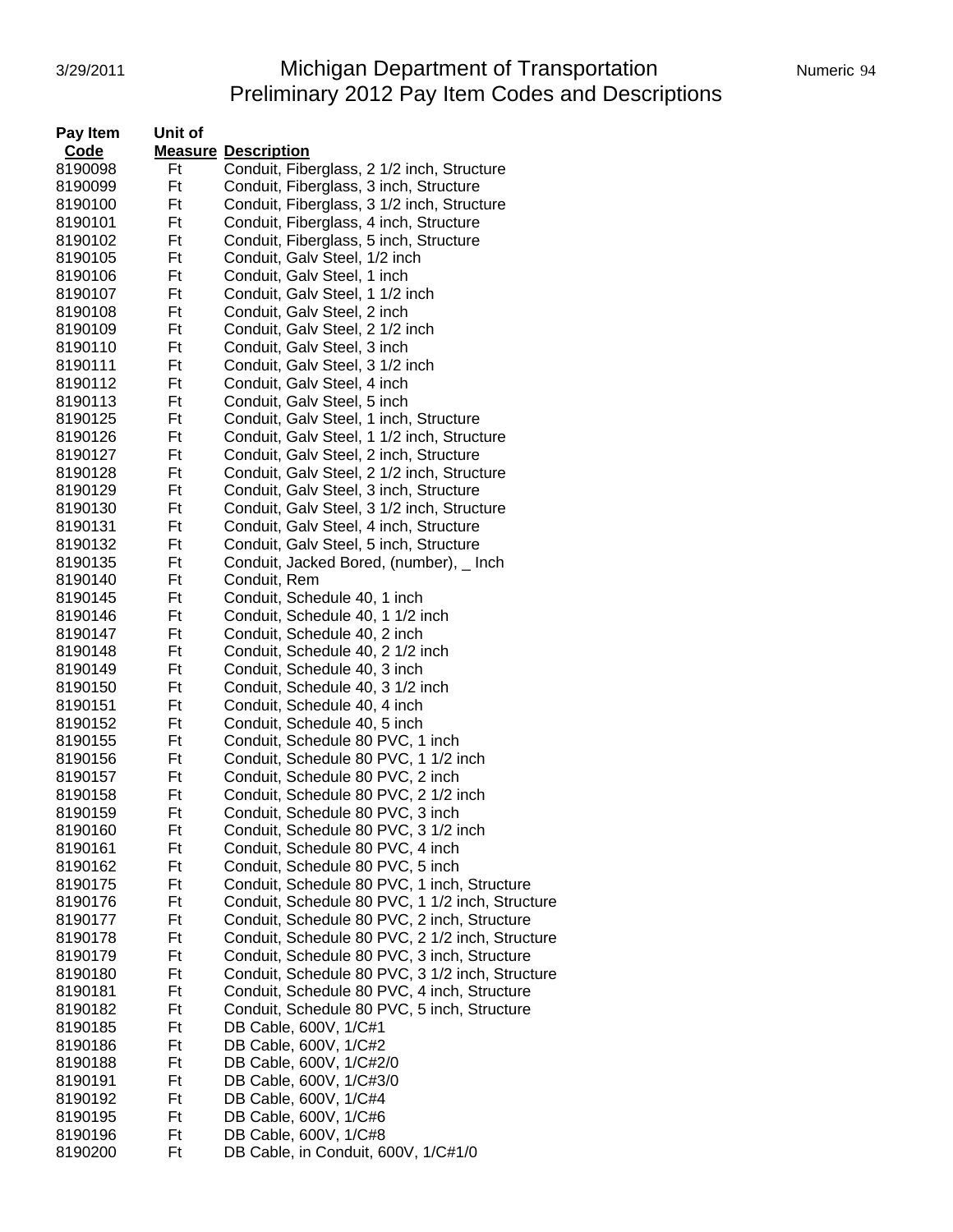# 3/29/2011 Michigan Department of Transportation Numeric 95 Preliminary 2012 Pay Item Codes and Descriptions

| Numeric 95 |  |
|------------|--|
|            |  |

| Pay Item | Unit of |                                            |
|----------|---------|--------------------------------------------|
| Code     |         | <b>Measure Description</b>                 |
| 8190201  | Ft      | DB Cable, in Conduit, 600V, 1/C#2          |
| 8190203  | Ft      | DB Cable, in Conduit, 600V, 1/C#2/0        |
| 8190204  | Ft      | DB Cable, in Conduit, 600V, 1/C#3/0        |
| 8190207  | Ft      | DB Cable, in Conduit, 600V, 1/C#4          |
| 8190209  | Ft      | DB Cable, in Conduit, 600V, 1/C#4/0        |
| 8190211  | Ft      | DB Cable, in Conduit, 600V, 1/C#6          |
| 8190212  | Ft      | DB Cable, in Conduit, 600V, 1/C#8          |
| 8190213  | Ft      | DB Cable, in Conduit, 600V, 1/C#10         |
| 8190220  | Ft      | DB Cable, in Conduit, Rem                  |
| 8190225  | Ea      | Elec Serv, Rem                             |
| 8190230  | Ft      | Cable, Equipment Grounding Wire, 1/C#1/0   |
| 8190231  | Ft      | Cable, Equipment Grounding Wire, 1/C#1     |
| 8190232  | Ft      | Cable, Equipment Grounding Wire, 1/C#2     |
| 8190233  | Ft      | Cable, Equipment Grounding Wire, 1/C#3     |
| 8190234  | Ft      | Cable, Equipment Grounding Wire, 1/C#4     |
| 8190236  | Ft      | Cable, Equipment Grounding Wire, 1/C#6     |
| 8190237  | Ft      | Cable, Equipment Grounding Wire, 1/C#8     |
| 8190238  | Ft      | Cable, Equipment Grounding Wire, 1/C#10    |
|          | Ft      |                                            |
| 8190239  |         | Cable, Equipment Grounding Wire, 1/C#12    |
| 8190240  | Ea      | Hh, Abandon                                |
| 8190242  | Ea      | Hh, Access                                 |
| 8190244  | Ea      | Hh, Adj                                    |
| 8190246  | Ea      | Hh, Heavy Duty Cover                       |
| 8190248  | Ea      | Hh, Light Duty Cover                       |
| 8190250  | Ea      | Hh, Polymer Conc                           |
| 8190252  | Ea      | Hh, Reconst                                |
| 8190254  | Ea      | Hh, Rem                                    |
| 8190255  | Ea      | Hh, Square, 4 foot                         |
| 8190256  | Ea      | Hh, Replace Cover                          |
| 8190258  | Ea      | Hh, Replace Frame and Cover                |
| 8190259  | Ea      | Hh, Round, 3 foot Dia.                     |
| 8190260  | Ea      | Hh, Round                                  |
| 8190261  | Ea      | Hh, Square                                 |
| 8190262  | Ea      | Hh, Type D                                 |
| 8190263  | Ea      | Hh, Type S                                 |
| 8190264  | Ea      | Light Std Arm, 2 foot                      |
| 8190265  | Ea      | Light Std Arm, 6 foot                      |
| 8190266  | ьa      | Light Std Arm, 8 foot                      |
| 8190267  | Ea      | Light Std Arm, 10 foot                     |
| 8190268  | Ea      | Light Std Arm, 12 foot                     |
| 8190269  | Ea      | Light Std Arm, 15 foot                     |
| 8190270  | Ea      | Light Std Arm, 17 foot                     |
| 8190271  | Ea      | Light Std Arm, 25 foot                     |
| 8190272  | Ea      | Light Std Arm, 30 foot                     |
| 8190273  | Ea      | Light Std Arm, 35 foot                     |
| 8190274  | Ea      | Light Std Arm, 40 foot                     |
| 8190275  | Ea      | Light Std Arm, Install                     |
| 8190276  | Ea      | Light Std Arm, Install Salv                |
| 8190277  | Ea      | Light Std Arm, Rem                         |
| 8190278  | Ea      | Light Std Arm, Rem and Salv                |
| 8190279  | Ea      | Light Std Fdn                              |
| 8190280  | Ea      | Light Std Fdn, Rem                         |
| 8190281  | Ea      | Light Std, Frangible Transformer Base      |
| 8190282  | Ea      | Light Std, Frangible Transformer Base, Rem |
| 8190285  | Ea      | Light Std Shaft, 30 foot or less           |
| 8190286  | Ea      | Light Std Shaft, 31 foot to 40 foot        |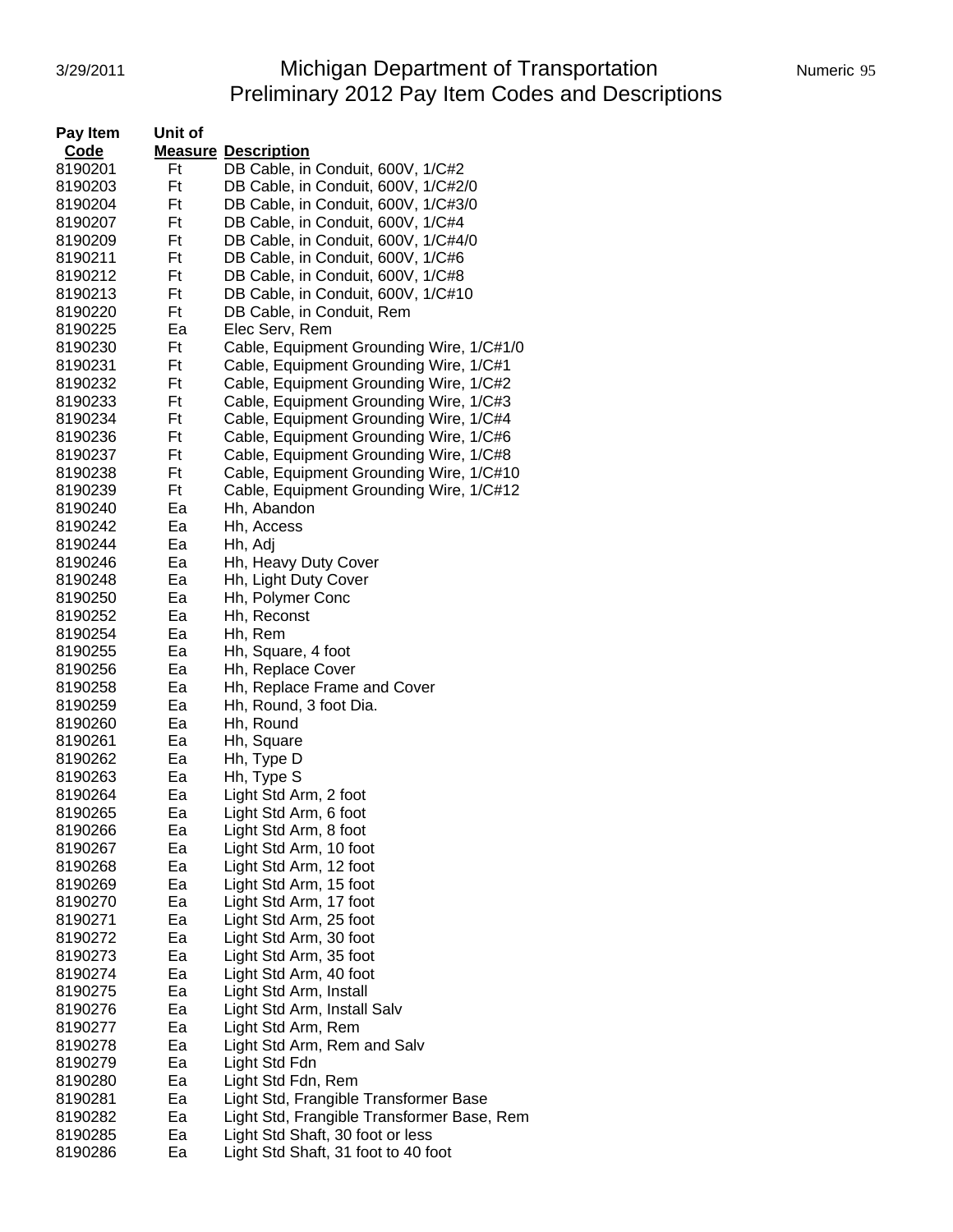# 3/29/2011 Michigan Department of Transportation Numeric 96 Preliminary 2012 Pay Item Codes and Descriptions

| Pay Item | Unit of |                                                   |  |  |
|----------|---------|---------------------------------------------------|--|--|
| Code     |         | <b>Measure Description</b>                        |  |  |
| 8190287  | Ea      | Light Std Shaft, 41 foot to 50 foot               |  |  |
| 8190290  | Ea      | Light Std Shaft, 30 foot or less, Single Arm      |  |  |
| 8190291  | Ea      | Light Std Shaft, 31 foot to 40 foot, Single Arm   |  |  |
| 8190292  | Ea      | Light Std Shaft, 41 foot to 50 foot, Single Arm   |  |  |
| 8190295  | Ea      | Light Std Shaft, 30 foot or less, Double Arm      |  |  |
| 8190296  | Ea      | Light Std Shaft, 31 foot to 40 foot, Double Arm   |  |  |
| 8190297  | Ea      | Light Std Shaft, 41 foot to 50 foot, Double Arm   |  |  |
| 8190300  | Ea      | Light Std Shaft, Install                          |  |  |
| 8190301  | Ea      | Light Std Shaft, Install Salv                     |  |  |
| 8190305  | Ea      | Light Std Shaft, Rem                              |  |  |
| 8190306  | Ea      | Light Std Shaft, Rem and Salv                     |  |  |
| 8190320  | Ea      | Light Std Shaft, Square, 10 foot                  |  |  |
| 8190321  | Ea      | Light Std Shaft, Square, 15 foot                  |  |  |
| 8190322  | Ea      | Light Std Shaft, Square, 30 foot                  |  |  |
| 8190323  | Ea      | Light Std Shaft, Square, 16 foot                  |  |  |
| 8190330  | Ea      | Luminaire                                         |  |  |
| 8190335  | Ea      | Luminaire, 100W High Pressure Sodium              |  |  |
| 8190336  | Ea      | Luminaire, 150W High Pressure Sodium              |  |  |
| 8190337  | Ea      | Luminaire, 250W High Pressure Sodium              |  |  |
| 8190338  | Ea      | Luminaire, 400W High Pressure Sodium              |  |  |
| 8190340  | Ea      | Luminaire, 100W High Pressure Sodium, Rectangular |  |  |
| 8190341  | Ea      | Luminaire, 150W High Pressure Sodium, Rectangular |  |  |
| 8190342  | Ea      | Luminaire, 250W High Pressure Sodium, Rectangular |  |  |
| 8190343  | Ea      | Luminaire, 400W High Pressure Sodium, Rectangular |  |  |
| 8190345  | Ea      | Luminaire, 250W High Pressure Sodium, Spec        |  |  |
| 8190346  | Ea      | Luminaire, 400W High Pressure Sodium, Spec        |  |  |
| 8190350  | Ea      | Luminaire, Install Salv                           |  |  |
| 8190355  | Ea      | Luminaire, Relamp High Pressure Sodium            |  |  |
| 8190360  | Ea      | Luminaire, Rem                                    |  |  |
| 8190365  | Ea      | Luminaire, Rem and Salv                           |  |  |
| 8190370  | Ea      | Luminaire, Salv                                   |  |  |
| 8190375  | Ft      | Cable, P.J., 600V, 1, 3/C#10                      |  |  |
| 8190376  | Ft      | Cable, P.J., 600V, 1, 7/C#10                      |  |  |
| 8190377  | Ft      | Cable, P.J., 600V, 1, 7/C#14                      |  |  |
| 8190382  | Ft      | Cable, P.J., 600V, 1, 12/C#14                     |  |  |
| 8190384  | Ft      | Cable, P.J., 600V, 1, 14/C#14                     |  |  |
| 8190385  | Ft      | Cable, P.J., 600V, 1, 19/C#14                     |  |  |
| 8190386  | Ft      | Cable, P.J., 600V, 1, 20/C#14                     |  |  |
| 8190390  | Ft      | Cable, Sec, 600V, 1, 2/C#0                        |  |  |
| 8190391  | Ft      | Cable, Sec, 600V, 1, 3/C#0                        |  |  |
| 8190392  | Ft      | Cable, Sec, 600V, 1, 2/C#2                        |  |  |
| 8190393  | Ft      | Cable, Sec, 600V, 1, 3/C#2                        |  |  |
| 8190394  | Ft      | Cable, Sec, 600V, 1, 2/C#4                        |  |  |
| 8190395  | Ft      | Cable, Sec, 600V, 1, 3/C#4                        |  |  |
| 8190396  | Ft      | Cable, Sec, 600V, 1, 2/C#6                        |  |  |
| 8190397  | Ft      | Cable, Sec, 600V, 1, 2/C#10                       |  |  |
| 8190399  | Ft      | Cable, Sec, 600V, 1, 3/C#6                        |  |  |
| 8190400  | Ft      | Cable, Sec, 600V, 2, 1/C#0                        |  |  |
| 8190401  | Ft      | Cable, Sec, 600V, 3, 1/C#0                        |  |  |
| 8190402  | Ft      | Cable, Sec, 600V, 2, 1/C#2                        |  |  |
| 8190403  | Ft      | Cable, Sec, 600V, 3, 1/C#2                        |  |  |
| 8190404  | Ft      | Cable, Sec, 600V, 2, 1/C#4                        |  |  |
| 8190405  | Ft      | Cable, Sec, 600V, 3, 1/C#4                        |  |  |
| 8190406  | Ft      | Cable, Sec, 600V, 2, 1/C#6                        |  |  |
| 8190407  | Ft      | Cable, Sec, 600V, 3, 1/C#6                        |  |  |
| 8190410  | Ft      | Cable, Sec, 2Kv, 2, 1/C#2                         |  |  |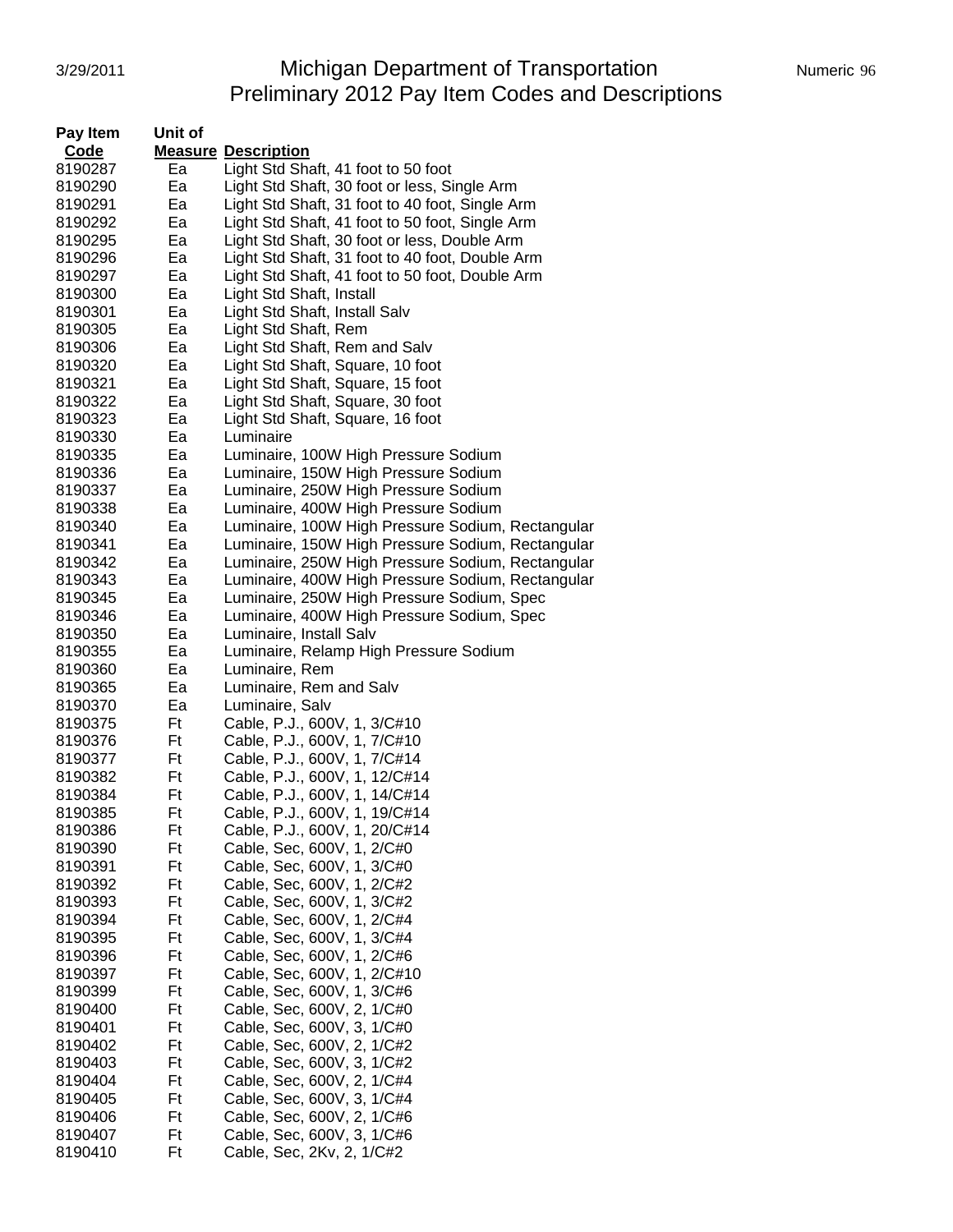# 3/29/2011 Michigan Department of Transportation Numeric 97 Preliminary 2012 Pay Item Codes and Descriptions

| Pay Item | Unit of |                                                              |
|----------|---------|--------------------------------------------------------------|
| Code     |         | <b>Measure Description</b>                                   |
| 8190411  | Ft      | Cable, Sec, 2Kv, 2, 1/C#4                                    |
| 8190412  | Ft      | Cable, Sec, 2Kv, 3, 1/C#4                                    |
| 8190413  | Ft      | Cable, Sec, 2Kv, 2, 1/C#6                                    |
| 8190414  | Ft      | Cable, Sec, 2Kv, 3, 1/C#6                                    |
| 8190418  | Ft      | Cable, Sec, Triplex, 1, 3/C#4                                |
| 8190420  | Ft      | Cable, Shielded, 300V, 1, 6 Twisted Pair #16, Intercn        |
| 8190421  | Ft      | Cable, Shielded, 300V, 1, 6 Twisted Pair #16, Fig 8, Intercn |
| 8190425  | Ft      | Cable, Shielded, 600V, 1, 2/C#12, Intercn                    |
| 8190430  | Ft      | Cable, St Ltg, 2Kv, 2, 1/C#6 & 1, #6 Neutral                 |
| 8190431  | Ft      | Cable, St Ltg, 2Kv, 2, 1/C#6                                 |
| 8190432  | Ft      | Cable, St Ltg, 2Kv, 1, 1/C#6 & 1, #6 Neutral                 |
| 8190433  | Ft      | Cable, St Ltg, 2Kv, 1, 1/C#2 & 1, #2 Neutral                 |
| 8190434  | Ft      | Cable, St Ltg, 2Kv, 2, 1/C#2 & 1, #2 Neutral                 |
| 8190435  | Ft      | Cable, St Ltg, 2Kv, 3, 1/C#2 & 1, #2 Neutral                 |
| 8190445  | Ea      | Tower Ltg Unit, 80 foot 4 Luminaire                          |
| 8190446  | Ea      | Tower Ltg Unit, 100 foot 6 Luminaire                         |
| 8190447  | Ea      | Tower Ltg Unit, 100 foot 8 Luminaire                         |
| 8190448  | Ea      | Tower Ltg Unit, 125 foot 8 Luminaire                         |
| 8190450  | Ft      | Tower Ltg Unit, Fdn Cased                                    |
| 8190455  | Ft      | Tower Ltg Unit, Fdn Uncased                                  |
| 8190465  | Ea      | Wood Pole                                                    |
| 8190470  | Ea      | Wood Pole, 2, 25 foot                                        |
| 8190471  | Ea      | Wood Pole, 4, 30 foot                                        |
| 8190472  | Ea      | Wood Pole, 4, 35 foot                                        |
| 8190473  | Ea      | Wood Pole, 4, 40 foot                                        |
| 8190474  | Ea      | Wood Pole, 4, 45 foot                                        |
| 8190475  | Ea      | Wood Pole, 4, 50 foot                                        |
| 8190476  | Ea      | Wood Pole, 4, 55 foot                                        |
| 8190477  | Ea      | Wood Pole, 4, 60 foot                                        |
| 8190478  | Ea      | Wood Pole, 4, 65 foot                                        |
| 8190479  | Ea      | Wood Pole, 4, 70 foot                                        |
| 8190485  | Ea      | Wood Pole, Fit Up, Comb Sec and TS Cable Pole                |
| 8190486  | Ea      | Wood Pole, Fit Up, Commun Cable Pole                         |
| 8190487  | Ea      | Wood Pole, Fit Up, Elec Serv Pole, Photo Control             |
| 8190488  | Ea      | Wood Pole, Fit Up, Intercn Cable Pole                        |
| 8190489  | Ea      | Wood Pole, Fit Up, Metered Sec Elec Serv                     |
| 8190490  | Ea      | Wood Pole, Fit Up, Metered Sec Elec Serv with Photo Control  |
| 8190491  | ьa      | Wood Pole, Fit Up, Mult Ltg Cable Pole                       |
| 8190492  | Ea      | Wood Pole, Fit Up, Mult Ltg Transformer Pole                 |
| 8190493  | Ea      | Wood Pole, Fit Up, Prim Distribution Cable Pole              |
| 8190494  | Ea      | Wood Pole, Fit Up, Sec and Intercn Cable Pole                |
| 8190495  | Ea      | Wood Pole, Fit Up, Sec Cable Pole                            |
| 8190496  | Ea      | Wood Pole, Fit Up, Sec Serv Pole                             |
| 8190497  | Ea      | Wood Pole, Fit Up, Series St Ltg Cable Pole                  |
| 8190498  | Ea      | Wood Pole, Fit Up, Transformer Pole                          |
| 8190499  | Ea      | Wood Pole, Fit Up, TS and Intercn Cable Pole                 |
| 8190500  | Ea      | Wood Pole, Fit Up, TS and Sec Cable Pole                     |
| 8190501  | Ea      | Wood Pole, Fit Up, TS Cable Pole                             |
| 8190502  | Ea      | Wood Pole, Fit Up, TS, Sec and Intercn Cable Pole            |
|          |         |                                                              |
| 8190505  | Ea      | Wood Pole, Rem                                               |
| 8190511  | Ea      | Conc Pole, Fit Up, TS Cable Pole                             |
| 8190516  | Ea      | Steel Pole, Fit Up, TS Cable Pole                            |
| 8190601  | Ft      | Conduit, Directional Bore, 1, 1 1/2 inch                     |
| 8190602  | Ft      | Conduit, Directional Bore, 1, 3 inch                         |
| 8190603  | Ft      | Conduit, Directional Bore, 1, 4 inch                         |
| 8190604  | Ft      | Conduit, Directional Bore, 2, 3 inch                         |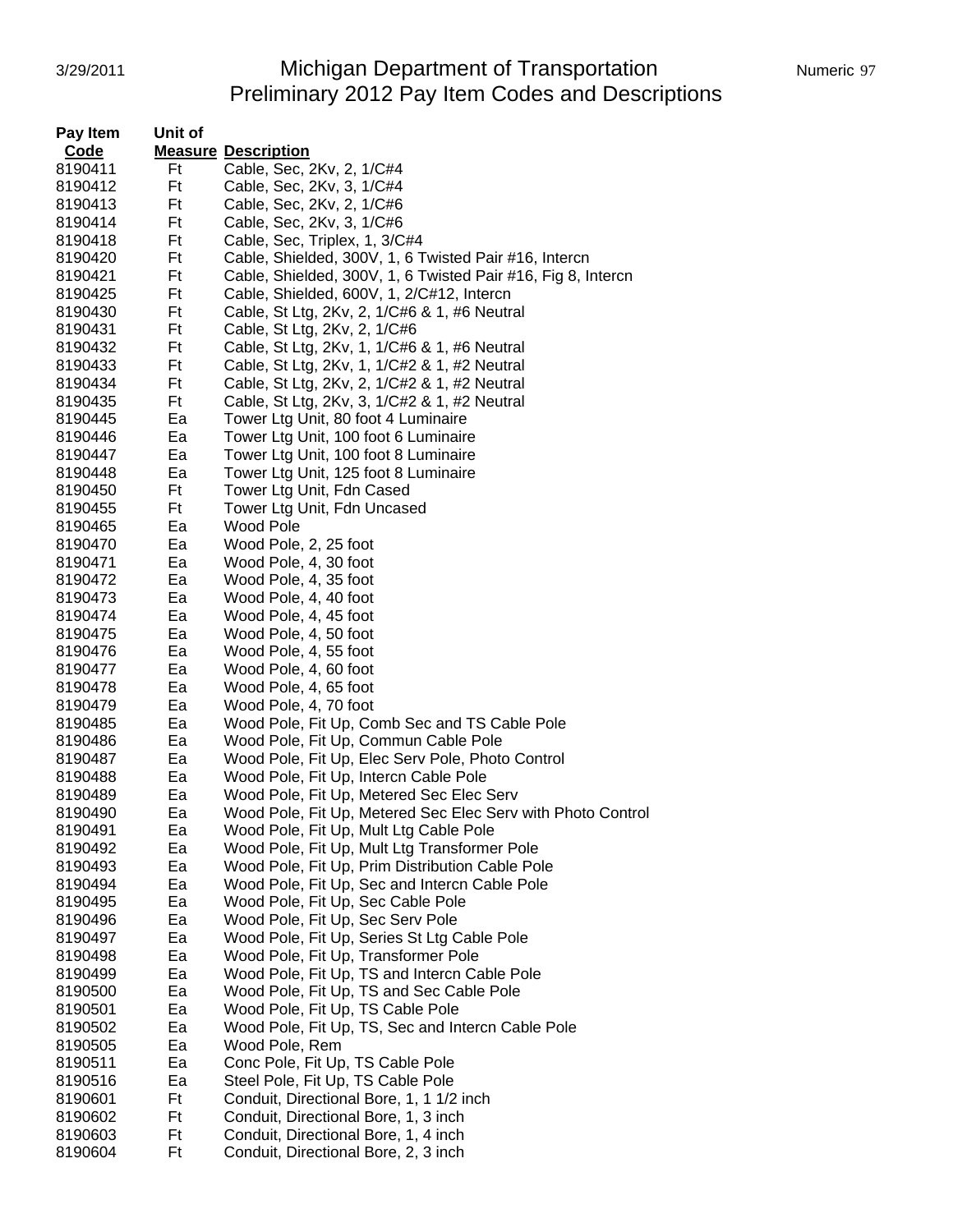# 3/29/2011 **Michigan Department of Transportation** Numeric 98 Preliminary 2012 Pay Item Codes and Descriptions

| Pay Item | Unit of |                                                              |
|----------|---------|--------------------------------------------------------------|
| Code     |         | <b>Measure Description</b>                                   |
| 8190605  | Ft      | Conduit, Directional Bore, 2, 4 inch                         |
| 8190606  | Ft      | Conduit, Directional Bore, 3, 3 inch                         |
| 8190607  | Ft      | Conduit, Directional Bore, 4, 3 inch                         |
| 8190608  | Ft      | Conduit, Jacked Bored, 1, 1 1/2 inch                         |
| 8190609  | Ft      | Conduit, Jacked Bored, 1, 3 inch                             |
| 8190610  | Ft      | Conduit, Jacked Bored, 1, 4 inch                             |
| 8190611  | Ft      | Conduit, Jacked Bored, 2, 3 inch                             |
| 8190612  | Ft      | Conduit, Jacked Bored, 2, 4 inch                             |
| 8190613  | Ft      | Conduit, Jacked Bored, 3, 3 inch                             |
| 8190614  | Ft      | Conduit, Jacked Bored, 4, 3 inch                             |
| 8197001  | Ft      |                                                              |
| 8197050  | Ea      |                                                              |
| 8197051  | LS      |                                                              |
| 8197060  | Dir     |                                                              |
| 8200001  | Ea      | <b>Anchor Guy</b>                                            |
| 8200002  | Ea      | Pole Guy                                                     |
| 8200003  | Ea      | Case Sign Panel                                              |
| 8200004  | Ea      | Case Sign Panel, Rem                                         |
| 8200006  | Ea      | Case Sign, One Way, 12 inch by 27 inch, Salv                 |
| 8200008  | Ea      | Case Sign, Two Way, 24 inch by 30 inch, Salv                 |
| 8200010  | Ea      | Case Sign, Two Way, 36 inch by 36 inch, Salv                 |
| 8200012  | Ea      | Case Sign, Four Way, 12 inch by 27 inch, Salv                |
| 8200014  | Ea      | Case Sign, Four Way, 24 inch by 30 inch, Salv                |
| 8200015  | Ea      | Case Sign, Disappearing Legend, 24 inch by 30 inch           |
| 8200016  | Ea      | Case Sign, Disappearing Legend, 24 inch by 30 inch, Salv     |
| 8200017  | Ea      | Case Sign (LED), Changeable Message, One Way, 24 inch by 30  |
| 8200018  | Ea      | Case Sign (LED), Changeable Message, Two Way, 24 inch by 30  |
| 8200019  | Ea      | Case Sign (LED), One Way, 12 inch by 27 inch                 |
| 8200020  | Ea      | Case Sign, Rem                                               |
| 8200021  | Ea      | Case Sign (LED), Four Way, 12 inch by 27 inch                |
| 8200022  | Ea      | Case Sign (LED), Two Way, 24 inch by 30 inch                 |
| 8200023  | Ea      | Case Sign (LED), Four Way, 24 inch by 30 inch                |
| 8200024  | Ea      | Case Sign (LED), Two Way, 36 inch by 36 inch                 |
| 8200027  | Ft      | Conduit Repr, Under Pavt                                     |
| 8200028  | Ft      | Conduit Repr, Under Sidewalk or Earth                        |
| 8200029  | Ea      | Case Sign (LED), One Way, 24 inch by 30 inch                 |
| 8200030  | Ea      | Controller and Cabinet, Rem                                  |
| 8200031  | Ea      | Controller and Cabinet, Digital Type                         |
| 8200032  | Ea      | Controller and Cabinet, Digital Type, Delivered              |
| 8200033  | Ea      | Controller and Cabinet, Digital Type, Master                 |
| 8200034  | Ea      | Controller and Cabinet, Digital Type, Master, Delivered      |
| 8200037  | Ea      | Controller and Cabinet, Salv                                 |
| 8200039  | Ea      | Case Sign, Salv                                              |
| 8200042  | Ea      | Case Sign (LED), Disappearing Legend, One Way, 24 inch by 30 |
| 8200045  | Ea      | Controller Fdn, Base Mount                                   |
| 8200046  | Ea      | Controller Fdn, Rem                                          |
| 8200051  | Ea      | <b>GPS Module</b>                                            |
| 8200052  | Ea      | GPS Module, Rem                                              |
| 8200055  | Ea      | <b>Digital Loop Detector</b>                                 |
| 8200056  | Ea      | Digital Loop Detector, Salv                                  |
| 8200065  | Ea      | Fdn, Rem                                                     |
| 8200069  | Ea      | Flsh Beacon, Controller and Cabinet, Solid State, Salv       |
| 8200070  | Ea      | Fish Beacon, Controller and Cabinet, Solid State             |
| 8200071  | Ea      | Flsh Beacon, Solar Power                                     |
| 8200072  | Ea      | Flsh Beacon, Solar Power, Rem                                |
| 8200073  | Ea      | Flsh Beacon, Solar Power, Dual                               |
|          |         |                                                              |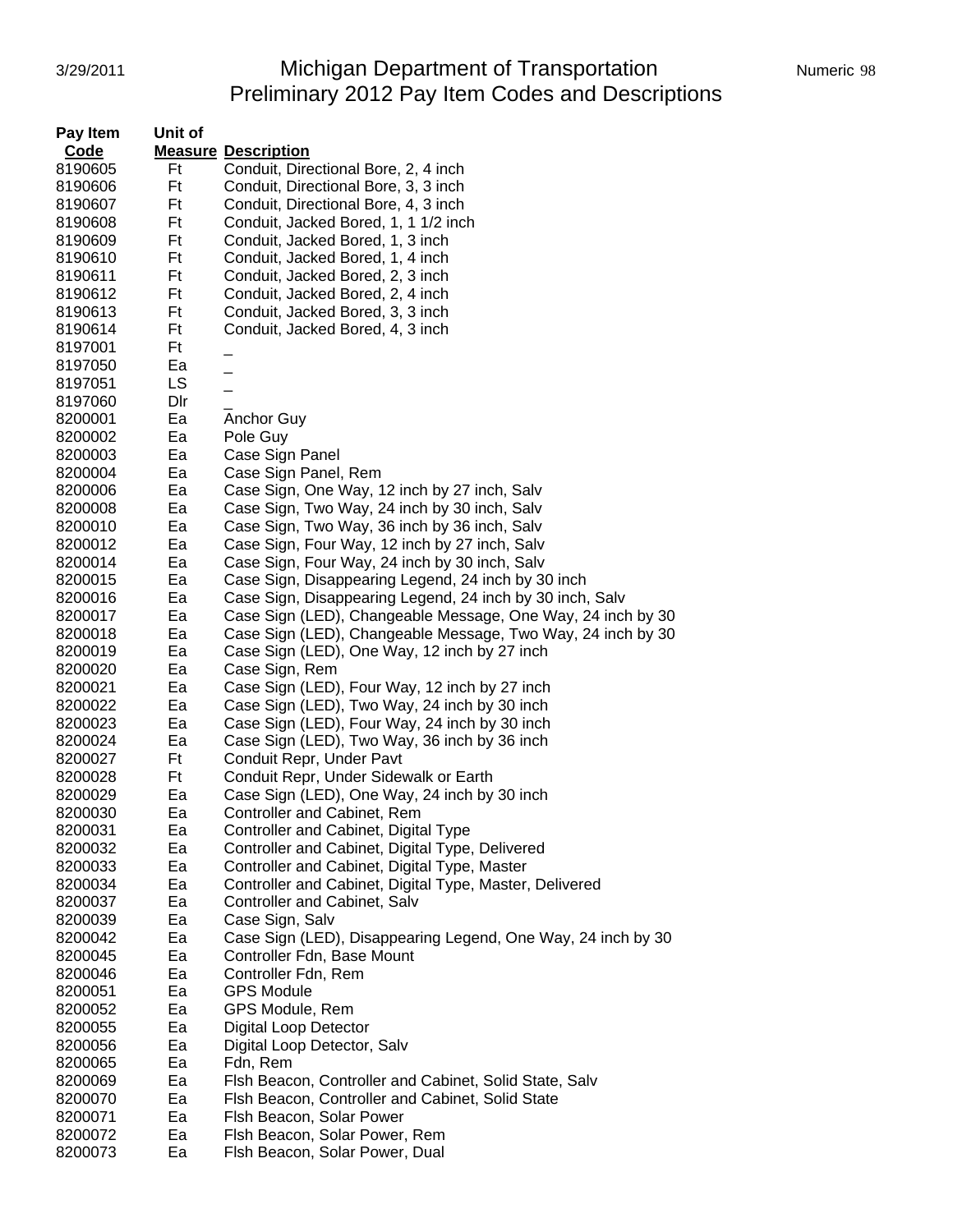# 3/29/2011 **Michigan Department of Transportation** Numeric 99 Preliminary 2012 Pay Item Codes and Descriptions

| Pay Item           | Unit of |                                                |  |  |
|--------------------|---------|------------------------------------------------|--|--|
| Code               |         | <b>Measure Description</b>                     |  |  |
| 8200074            | Ea      | Flsh Beacon, Solar Power, Dual, Rem            |  |  |
| 8200075            | Ea      | Keep Rt Sign, Rem                              |  |  |
| 8200080            | Ea      | Louver                                         |  |  |
| 8200090            | Ea      | <b>Metered Serv</b>                            |  |  |
| 8200095            | Ea      | Metered Serv, Rem                              |  |  |
| 8200097            | Ft      | <b>Vertical Exploratory Investigation</b>      |  |  |
| 8200100            | Ea      | Pedestal, Alum                                 |  |  |
| 8200101            | Ea      | Pedestal, Alum, Salv                           |  |  |
| 8200102            | Ea      | Pushbutton Pedestal, Alum, Salv                |  |  |
| 8200103            | Ea      | Pedestal Fdn, Flush                            |  |  |
| 8200105            | Ea      | Pedestal, Fdn                                  |  |  |
| 8200106            | Ea      | Pedestal Fdn, Rem                              |  |  |
| 8200110            | Ea      | Pedestal, Rem                                  |  |  |
| 8200111            | Eа      | Pedestal, Underground Serv, Metered            |  |  |
| 8200112            | Ea      | Pedestal, Underground Serv, Unmetered          |  |  |
| 8200113            | Ea      | Pedestal, Underground Serv, Rem                |  |  |
|                    | Dir     | Power Co. (Est. Cost to Contractor)            |  |  |
| 8200116            | Ea      | Pushbutton                                     |  |  |
| 8200120<br>8200121 | Ea      |                                                |  |  |
|                    |         | Pushbutton and Sign                            |  |  |
| 8200122            | Ea      | Pushbutton, Rem                                |  |  |
| 8200123            | Ea      | Pushbutton Pedestal, Alum                      |  |  |
| 8200124            | Ea      | Pushbutton Pedestal, Rem                       |  |  |
| 8200125            | Ea      | Riser                                          |  |  |
| 8200126            | Ea      | Pushbutton and Sign, Salv                      |  |  |
| 8200135            | Ea      | <b>Serv Disconnect</b>                         |  |  |
| 8200136            | Ea      | Serv Disconnect, Rem                           |  |  |
| 8200138            | Ea      | Serv Disconnect, Salv                          |  |  |
| 8200140            | Ea      | Span Wire                                      |  |  |
| 8200141            | Ea      | Span Wire, Rem                                 |  |  |
| 8200145            | Ea      | Steel Pole, Rem                                |  |  |
| 8200146            | Ea      | Steel Pole, Rem (Embedded)                     |  |  |
| 8200150            | Ft      | Strain Pole Fdn, Cased                         |  |  |
| 8200151            | Ft      | Strain Pole Fdn, Uncased                       |  |  |
| 8200152            | Ft      | Strain Pole Fdn                                |  |  |
| 8200153            | Ft      | Casing                                         |  |  |
| 8200155            | Ea      | Strain Pole, Steel, Anchor Base, 30 foot       |  |  |
| 8200156            | Ea      | Strain Pole, Steel, Anchor Base, 30 foot, Salv |  |  |
| 8200157            | Ea      | Strain Pole, Steel, Anchor Base, 36 foot       |  |  |
| 8200158            | Ea      | Strain Pole, Steel, Anchor Base, 36 foot, Salv |  |  |
| 8200159            | Ea      | Strain Pole, Steel, Anchor Base, 40 foot       |  |  |
| 8200160            | Ea      | Strain Pole, Steel, Anchor Base, 40 foot, Salv |  |  |
| 8200165            | Ea      | Strain Pole, Steel, Anchor Fdn                 |  |  |
| 8200168            | Ea      | Strut Guy                                      |  |  |
| 8200170            | Ea      | <b>Traf Loop</b>                               |  |  |
| 8200171            | Ea      | Traf Loop, Presence                            |  |  |
| 8200172            | Ea      | Traf Loop, Calling                             |  |  |
| 8200173            | Ea      | Loop Detector, Rem                             |  |  |
| 8200175            | Ea      | TS, Bracket Arm Mtd, Rem                       |  |  |
| 8200176            | Ea      | TS, 4th Level Arrow, Rem                       |  |  |
| 8200177            | Ea      | TS, Mast Arm Mtd, Rem                          |  |  |
| 8200179            | Ea      | TS, Pedestal Mtd, Rem                          |  |  |
| 8200180            | Ea      | TS, Pedestrian, Bracket Arm Mtd, Rem           |  |  |
| 8200181            | Ea      | TS, Pedestrian, (type) Mtd, Rem                |  |  |
| 8200182            | Ea      | TS, Span Wire Mtd, Rem                         |  |  |
| 8200183            | Ea      | Cabinet, Salv                                  |  |  |
| 8200184            | Ea      | Cabinet, Rem                                   |  |  |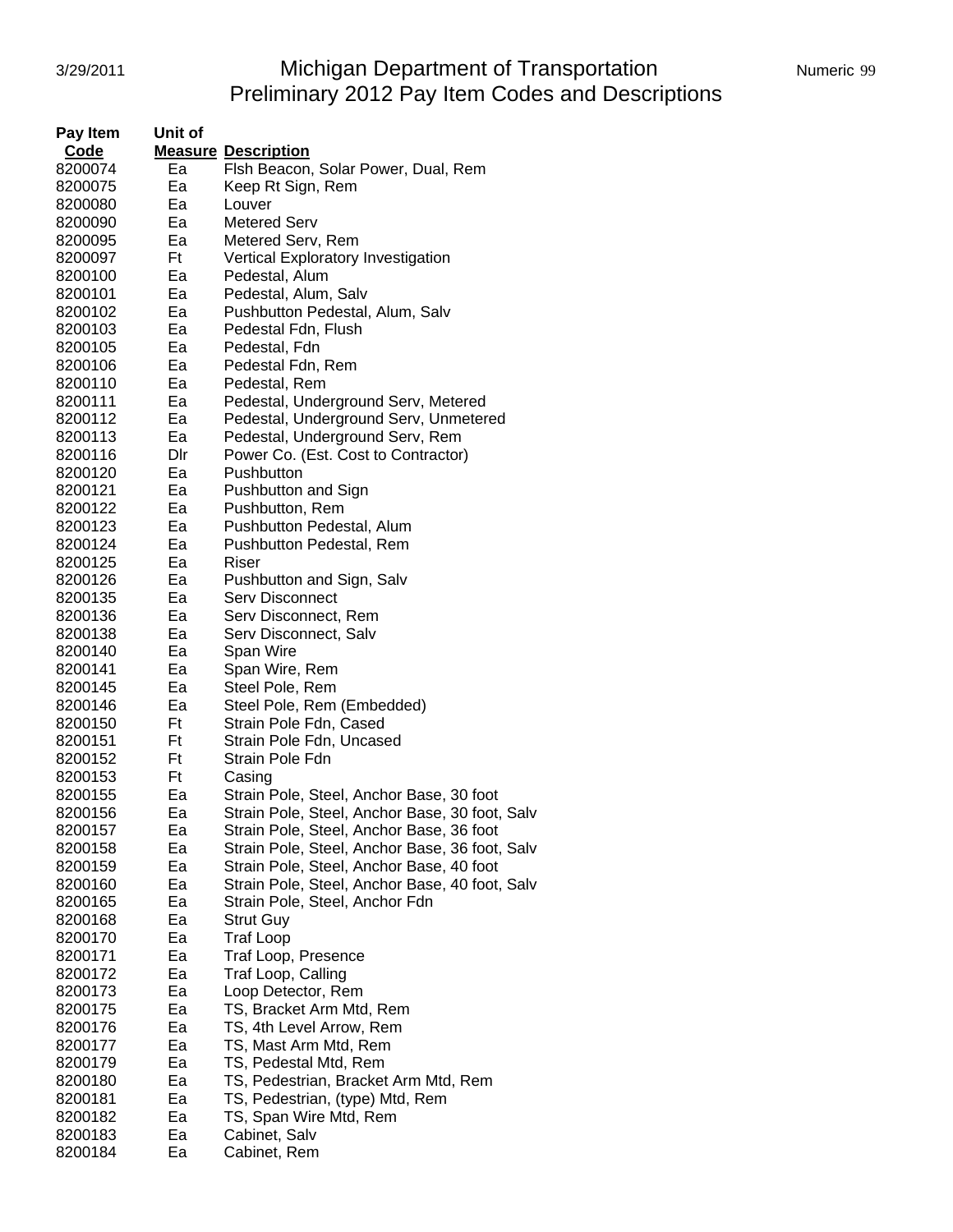#### 3/29/2011 Michigan Department of Transportation Numeric 100 Preliminary 2012 Pay Item Codes and Descriptions

| Pay Item | Unit of |                                               |
|----------|---------|-----------------------------------------------|
| Code     |         | <b>Measure Description</b>                    |
| 8200185  | Ea      | Riser, Rem                                    |
| 8200190  | Ea      | TS, One Way Span Wire Mtd                     |
| 8200191  | Ea      | TS, One Way Span Wire Mtd, Salv               |
| 8200193  | Ea      | TS, One Way Span Wire Mtd, LTGA               |
| 8200194  | Ea      | TS, One Way Span Wire Mtd, LTGA, Salv         |
| 8200195  | Ea      | TS, One Way Span Wire Mtd, RTGA               |
| 8200196  | Ea      | TS, One Way Span Wire Mtd, RTGA, Salv         |
| 8200197  | Ea      | TS, One Way Span Wire Mtd, STGA               |
| 8200198  | Ea      | TS, One Way Span Wire Mtd, STGA, Salv         |
| 8200200  | Ea      | TS, Two Way Span Wire Mtd                     |
| 8200201  | Ea      | TS, Two Way Span Wire Mtd, Salv               |
| 8200205  | Ea      | TS, Three Way Span Wire Mtd                   |
| 8200206  | Ea      | TS, Three Way Span Wire Mtd, Salv             |
| 8200207  | Ea      | TS, Four Way Span Wire Mtd                    |
| 8200208  | Ea      | TS, Four Way Span Wire Mtd, Salv              |
| 8200215  | Ea      | TS, 4th Level, LTGA                           |
| 8200216  | Ea      | TS, 4th Level, LTGA, Salv                     |
| 8200217  | Ea      | TS, 4th Level, RTGA                           |
| 8200218  | Ea      | TS, 4th Level, RTGA, Salv                     |
| 8200220  | Ea      | TS, One Way Bracket Arm Mtd                   |
| 8200221  | Ea      | TS, One Way Bracket Arm Mtd, Salv             |
| 8200222  | Ea      | TS, Two Way Bracket Arm Mtd                   |
| 8200223  | Ea      | TS, Two Way Bracket Arm Mtd, Salv             |
| 8200225  | Ea      | TS, Pedestrian, One Way Bracket Arm Mtd       |
| 8200226  | Ea      | TS, Pedestrian, One Way Bracket Arm Mtd, Salv |
| 8200227  | Ea      | TS, Pedestrian, Two Way Bracket Arm Mtd       |
| 8200228  | Ea      | TS, Pedestrian, Two Way Bracket Arm Mtd, Salv |
| 8200230  | Ea      | TS, One Way Pedestal Mtd                      |
| 8200231  | Ea      | TS, One Way Pedestal Mtd, Salv                |
| 8200232  | Ea      | TS, Two Way Pedestal Mtd                      |
| 8200233  | Ea      | TS, Two Way Pedestal Mtd, Salv                |
| 8200235  | Ea      | TS, Pedestrian, One Way Pedestal Mtd          |
| 8200236  | Ea      | TS, Pedestrian, One Way Pedestal Mtd, Salv    |
| 8200237  | Ea      | TS, Pedestrian, Two Way Pedestal Mtd          |
| 8200238  | Ea      | TS, Pedestrian, Two Way Pedestal Mtd, Salv    |
| 8200239  | Ea      | TS, Pedestrian, Three Way Pedestal Mtd        |
| 8200245  | Ea      | TS, Lens, Pedestrian, Sym                     |
| 8200247  | Ea      | TS, Lens                                      |
| 8200248  | Ea      | TS, Lens, Rem                                 |
| 8200250  | Ea      | TS, One Way Mast Arm Mtd                      |
| 8200251  | Ea      | TS, One Way Mast Arm Mtd, Salv                |
| 8200252  | Ea      | TS, Two Way Mast Arm Mtd                      |
| 8200253  | Ea      | TS, Two Way Mast Arm Mtd, Salv                |
| 8200254  | Ea      | TS, Three Way Mast Arm Mtd                    |
| 8200255  | Ea      | TS, Three Way Mast Arm Mtd, Salv              |
| 8200256  | Ea      | TS, Four Way Mast Arm Mtd                     |
| 8200257  | Ea      | TS, Four Way Mast Arm Mtd, Salv               |
| 8200260  | Ea      | Warning Sign                                  |
| 8200261  | Ea      | Warning Sign, Rem                             |
| 8200290  | Ea      | TS, One Way Span Wire Mtd, One Sect (LED)     |
| 8200291  | Ea      | TS, Two Way Span Wire Mtd, One Sect (LED)     |
| 8200292  | Ea      | TS, Three Way Span Wire Mtd, One Sect (LED)   |
| 8200293  | Ea      | TS, Four Way Span Wire Mtd, One Sect (LED)    |
| 8200301  | Ea      | TS, One Way Mast Arm Mtd, RTGA (LED)          |
| 8200304  | Ea      | TS, One Way Mast Arm, Mtd, FYA (LED)          |
| 8200306  | Ea      | TS, One Way Span Wire Mtd (LED), OPTIC        |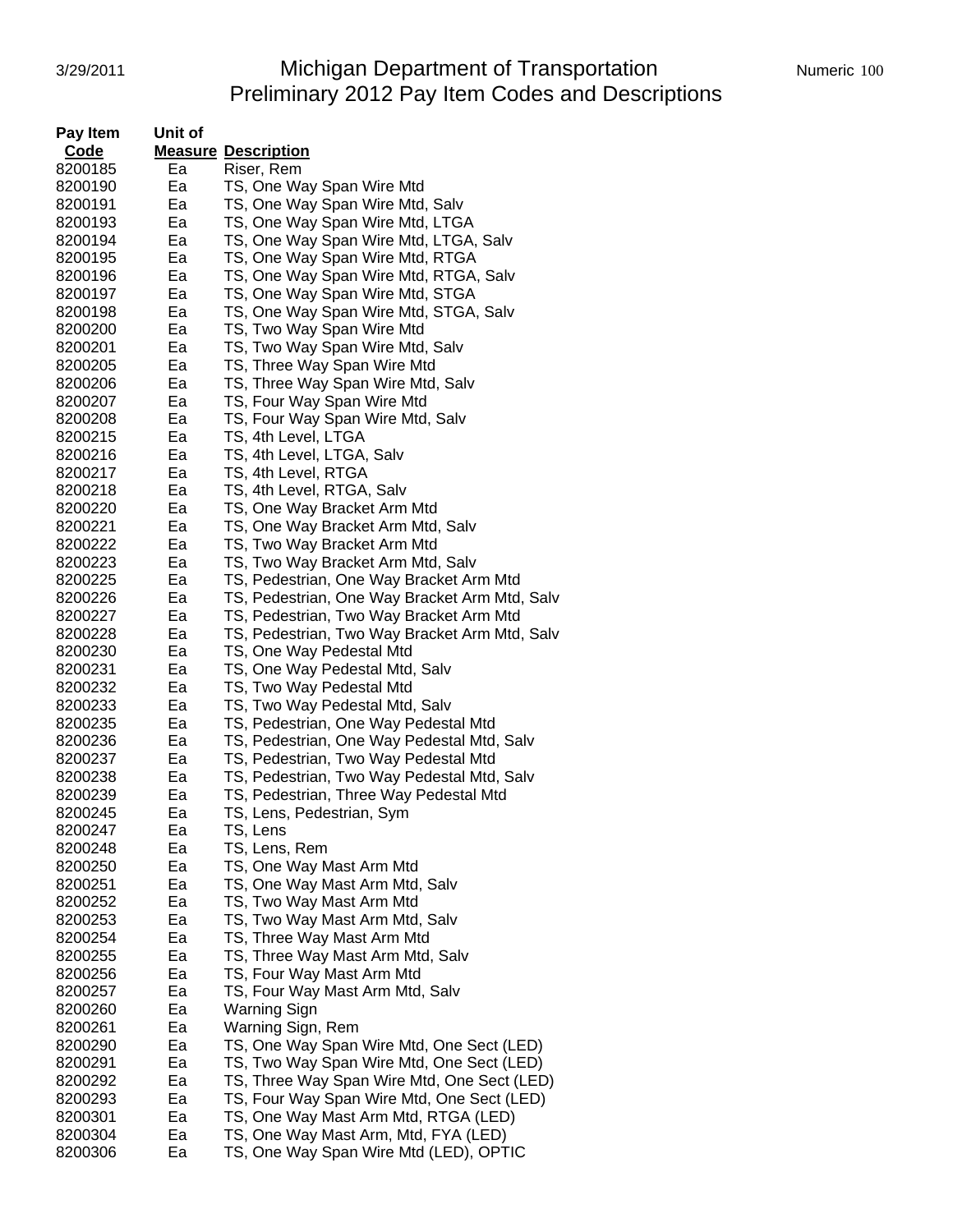## 3/29/2011 Michigan Department of Transportation Numeric 101 Preliminary 2012 Pay Item Codes and Descriptions

| Pay Item | Unit of |                                                         |
|----------|---------|---------------------------------------------------------|
| Code     |         | <b>Measure Description</b>                              |
| 8200309  | Ea      | TS, One Way Span Wire Mtd (LED), Adjustable             |
| 8200311  | Ea      | TS, One Way Span Wire Mtd (LED) Adjustable, Salv        |
| 8200313  | Ea      | TS, One Way Span Wire Mtd (LED)                         |
| 8200314  | Ea      | TS, One Way Span Wire Mtd, FYA (LED)                    |
| 8200315  | Ea      | TS, One Way Span Wire Mtd, Five Sect (LED)              |
| 8200316  | Ea      | TS, One Way Span Wire Mtd, LTGA (LED)                   |
| 8200318  | Ea      | TS, One Way Span Wire Mtd, RTGA (LED)                   |
| 8200320  | Ea      | TS, One Way Span Wire Mtd, STGA (LED)                   |
| 8200322  | Ea      | TS, Two Way Span Wire Mtd (LED)                         |
| 8200324  | Ea      | TS, Two Way Span Wire Mtd, Five Sect (LED)              |
| 8200325  | Ea      | TS, Three Way Span Wire Mtd (LED)                       |
| 8200327  | Ea      | TS, Four Way Span Wire Mtd (LED)                        |
| 8200329  | Ea      | TS, 4th Level, LTGA (LED)                               |
| 8200331  | Ea      | TS, 4th Level, RTGA (LED)                               |
| 8200333  | Ea      | TS, One Way Bracket Arm Mtd (LED)                       |
| 8200334  | Ea      | TS, One Way Bracket Arm Mtd, FYA (LED)                  |
| 8200335  | Ea      | TS, Two Way Bracket Arm Mtd (LED)                       |
| 8200336  | Ea      | TS, Pedestrian, One Way Bracket Arm Mtd (LED) Countdown |
| 8200337  | Ea      | TS, Pedestrian, One Way Bracket Arm Mtd (LED)           |
| 8200338  | Ea      | TS, Pedestrian, Two Way Bracket Arm Mtd (LED)           |
| 8200339  | Ea      | TS, Pedestrian, Two Way Bracket Arm Mtd (LED) Countdown |
| 8200340  | Ea      | TS, One Way Pedestal Mtd (LED)                          |
| 8200342  | Ea      | TS, Two Way Pedestal Mtd (LED)                          |
| 8200344  | Ea      | TS, Pedestrian, One Way Pedestal Mtd (LED)              |
| 8200345  | Ea      | TS, Pedestrian, One Way Pedestal Mtd (LED) Countdown    |
| 8200346  | Ea      | TS, Pedestrian, Two Way Pedestal Mtd (LED)              |
| 8200347  | Ea      | TS, Pedestrian, Two Way Pedestal Mtd (LED) Countdown    |
| 8200348  | Ea      | TS, Pedestrian, Three Way Pedestal Mtd (LED)            |
| 8200349  | Ea      | TS, Pedestrian, Three Way Pedestal Mtd (LED) Countdown  |
| 8200354  | Ea      | TS, Lens, Pedestrian, Sym (LED)                         |
| 8200359  | Ea      | TS, One Way Mast Arm Mtd (LED)                          |
| 8200361  | Ea      | TS, Two Way Mast Arm Mtd (LED)                          |
| 8200363  | Ea      | TS, Three Way Mast Arm Mtd (LED)                        |
| 8200365  | Ea      | TS, Four Way Mast Arm Mtd (LED)                         |
| 8200368  | Ea      | TS, Antenna, Rem                                        |
| 8200372  | Ea      | Sign Optical, Rem                                       |
| 8200373  | Ea      | Sign Optical, (LED)                                     |
| 8200374  | Ea      | Bracket, Truss, With 6 Foot Arm                         |
| 8200375  | Ea      | Bracket, Truss, With 9 Foot Arm                         |
| 8200376  | Ea      | Bracket, Truss, With 12 Foot Arm                        |
| 8200377  | Ea      | Bracket, Truss, With 15 Foot Arm                        |
| 8200378  | Ea      | Bracket, Truss, With 18 Foot Arm                        |
| 8200379  | Ea      | Bracket, Truss, With 4 Foot Arm                         |
| 8200380  | Ea      | Video Traffic Detection System                          |
| 8200381  | Ea      | Video Traffic Detection Camera                          |
| 8200382  | Ea      | Bracket, Truss, With 1.5 Foot Arm                       |
| 8200383  | Ea      | Video Traffic Detection System, Rem                     |
| 8200384  | Ea      | Video Traffic Detection Camera, Rem                     |
| 8200385  | Ea      | Bracket, Truss, Salv                                    |
| 8200388  | Ea      | Bracket, Truss, Rem                                     |
| 8200389  | Ea      | Wireless, Intercn, Closed Loop, Salv                    |
| 8200390  | Ea      | Wireless, Intercn, Sign Mtd Flasher, Master             |
| 8200391  | Ea      | Wireless, Intercn, Sign Mtd Flasher, Remote             |
| 8200392  | Ea      | Wireless, Intercn, Sign Mtd Flasher, Rem                |
| 8200393  | Ea      | Wireless, Intercn, Closed Loop, Master                  |
| 8200394  | Ea      | Wireless, Intercn, Closed Loop, Repeater                |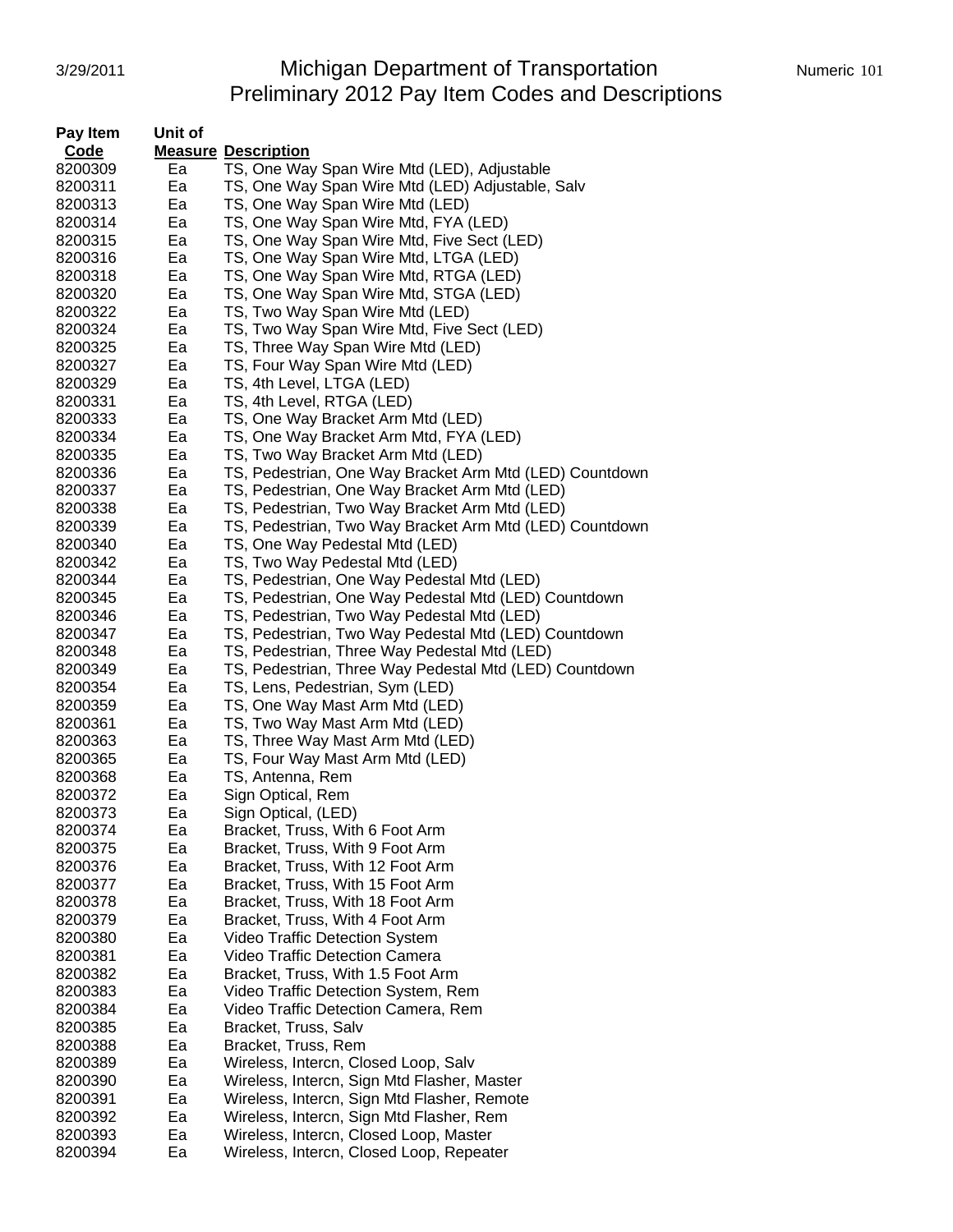# 3/29/2011 Michigan Department of Transportation Mumeric 102 Preliminary 2012 Pay Item Codes and Descriptions

| Pay Item | Unit of |                                                          |  |  |
|----------|---------|----------------------------------------------------------|--|--|
| Code     |         | <b>Measure Description</b>                               |  |  |
| 8200395  | Ea      | Wireless, Intercn, Closed Loop, Remote                   |  |  |
| 8200396  | Ea      | Wireless, Intercn, Closed Loop, Rem                      |  |  |
| 8200397  | Ea      | Wireless, Intercn, Sign Mtd Flasher, Repeater            |  |  |
| 8200405  | Ea      | Wireless, Intercn, Sign Mtd Flasher, Salv                |  |  |
| 8200412  | Ea      | Conc Pole, Rem                                           |  |  |
| 8200415  | Ea      | Emergency Pre-emption, Rem                               |  |  |
| 8200416  | Ea      | Emergency Pre-emption, Salv                              |  |  |
| 8200420  | Ea      | <b>Wireless Access Point</b>                             |  |  |
| 8200421  | Ea      | Wireless Repeater                                        |  |  |
| 8200422  | Ea      | <b>Wireless Vehicle Detection System</b>                 |  |  |
| 8200423  | Ea      | Wireless Vehicle Detection System, Rem                   |  |  |
| 8200424  | Ea      | Wireless Vehicle Detection System, Salv                  |  |  |
| 8200425  | Ea      | Wireless Vehicle Sensor Node                             |  |  |
| 8200430  | Ea      | Case Sign, Four Way, 24 inch by 30 inch, Non-Illuminated |  |  |
| 8200431  | Ea      | Case Sign, Non-Illuminated, Salv                         |  |  |
| 8200432  | Ea      | Case Sign, Non-Illuminated, Rem                          |  |  |
| 8200433  | Ea      | Case Sign, One Way, 12 inch by 27 inch, Non-Illuminated  |  |  |
| 8200434  | Ea      | Case Sign, One Way, 24 inch by 30 inch, Non-Illuminated  |  |  |
| 8200435  | Ea      | Case Sign, Two Way, 24 inch by 30 inch, Non-Illuminated  |  |  |
| 8200436  | Ea      | Case Sign, Two Way, 36 inch by 36 inch, Non-Illuminated  |  |  |
| 8200440  | Ea      | Vehicle Traffic Detection Camera, Salv                   |  |  |
| 8200450  | Ea      | TS, Bag                                                  |  |  |
| 8200451  | Ea      | TS, Bag, Rem                                             |  |  |
| 8207001  | Ft      |                                                          |  |  |
| 8207050  | Ea      |                                                          |  |  |
| 8207060  | Dir     |                                                          |  |  |
| 8210001  | Ea      | Monument Box                                             |  |  |
| 8210005  | Ea      | Monument Box, Adj                                        |  |  |
| 8210010  | Ea      | <b>Monument Preservation</b>                             |  |  |
| 8210020  | Ea      | <b>Protect Corners</b>                                   |  |  |
| 8217050  | Ea      |                                                          |  |  |
| 8220000  | Ft      | Shoulder Corrugations, Ground or Cut, Conc               |  |  |
| 8220001  | Ft      | Shoulder Corrugations, Ground or Cut, HMA                |  |  |
| 8227001  | Ft      |                                                          |  |  |
| 8230040  | Ea      | Fire Hydrant                                             |  |  |
| 8230050  | Ea      | Gate Valve and Box, 4 inch                               |  |  |
| 8230051  | Ea      | Gate Valve and Box, 6 inch                               |  |  |
| 8230052  | Ea      | Gate Valve and Box, 8 inch                               |  |  |
| 8230053  | Ea      | Gate Valve and Box, 10 inch                              |  |  |
| 8230054  | Ea      | Gate Valve and Box, 12 inch                              |  |  |
| 8230060  | Ea      | Gate Valve, 4 inch                                       |  |  |
| 8230061  | Ea      | Gate Valve, 6 inch                                       |  |  |
| 8230062  | Ea      | Gate Valve, 8 inch                                       |  |  |
| 8230063  | Ea      | Gate Valve, 10 inch                                      |  |  |
| 8230064  | Ea      | Gate Valve, 12 inch                                      |  |  |
| 8230065  | Ea      | Gate Valve, 16 inch                                      |  |  |
| 8230066  | Ea      | Gate Valve, 20 inch                                      |  |  |
| 8230067  | Ea      | Gate Valve, 24 inch                                      |  |  |
| 8230075  | Ea      | Gate Well, Abandon                                       |  |  |
| 8230076  | Ea      | Gate Well, Rem                                           |  |  |
| 8230091  | Ea      | Hydrant, Rem                                             |  |  |
| 8230095  | Ea      | Hydrant, Relocate, Case 1                                |  |  |
| 8230096  | Ea      | Hydrant, Relocate, Case 2                                |  |  |
| 8230130  | Ea      | Water Main, 4 inch, Cut and Plug                         |  |  |
| 8230131  | Ea      | Water Main, 6 inch, Cut and Plug                         |  |  |
| 8230132  | Ea      | Water Main, 8 inch, Cut and Plug                         |  |  |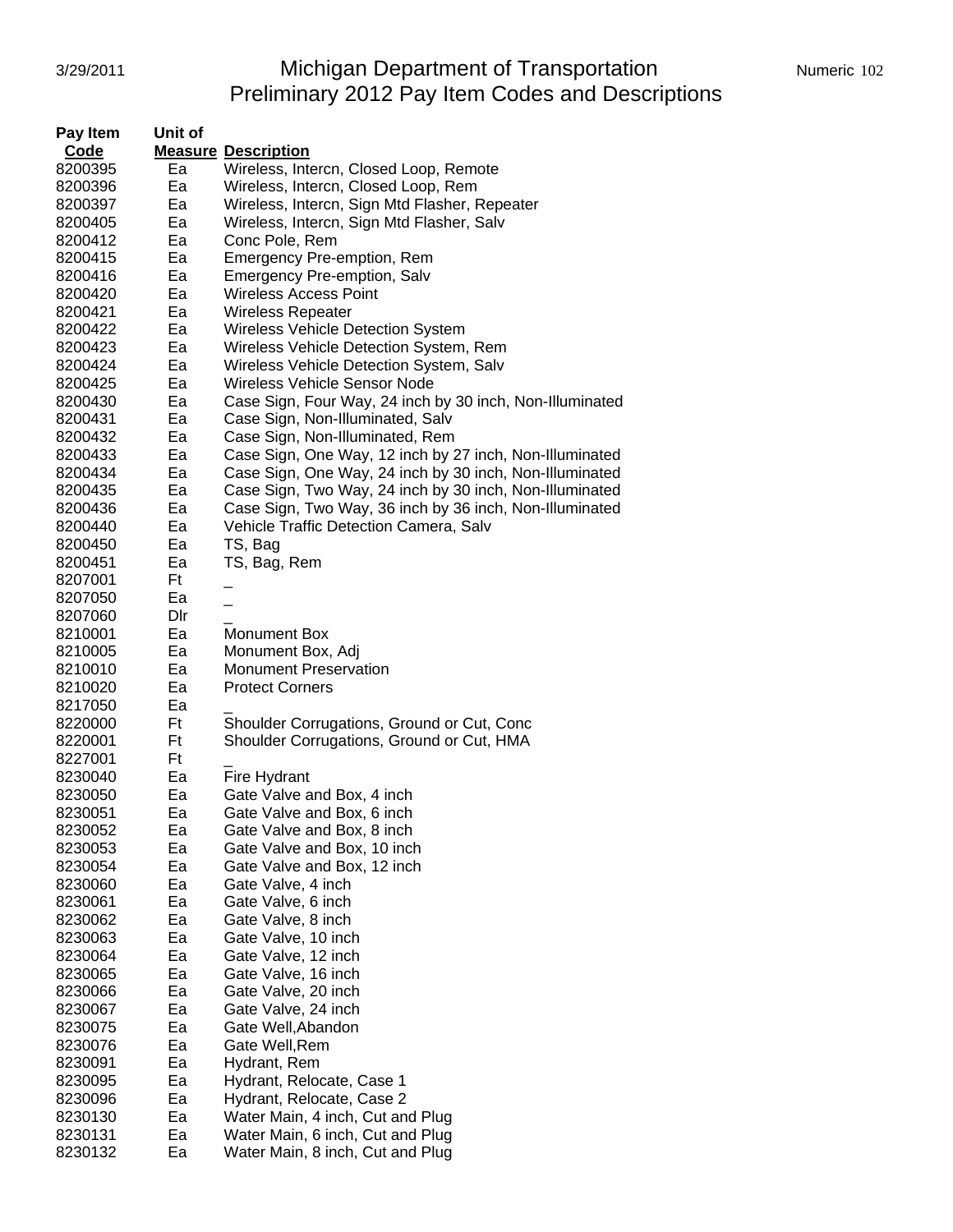# 3/29/2011 Michigan Department of Transportation Mumeric 103 Preliminary 2012 Pay Item Codes and Descriptions

| Pay Item | Unit of    |                                              |
|----------|------------|----------------------------------------------|
| Code     |            | <b>Measure Description</b>                   |
| 8230133  | Ea         | Water Main, 10 inch, Cut and Plug            |
| 8230134  | Ea         | Water Main, 12 inch, Cut and Plug            |
| 8230135  | Ea         | Water Main, 16 inch, Cut and Plug            |
| 8230136  | Ea         | Water Main, 20 inch, Cut and Plug            |
| 8230137  | Ea         | Water Main, 24 inch, Cut and Plug            |
| 8230150  | Ft         | Water Main, DI, 6 inch, Tr Det F             |
| 8230151  | Ft         | Water Main, DI, 6 inch, Tr Det G             |
| 8230155  | Ft         | Water Main, DI, 8 inch, Tr Det F             |
| 8230156  | Ft         | Water Main, DI, 8 inch, Tr Det G             |
| 8230160  | Ft         | Water Main, DI, 10 inch, Tr Det F            |
| 8230161  | Ft         | Water Main, DI, 10 inch, Tr Det G            |
| 8230165  | Ft         | Water Main, DI, 12 inch, Tr Det F            |
| 8230166  | Ft         | Water Main, DI, 12 inch, Tr Det G            |
| 8230170  | Ft         | Water Main, DI, 16 inch, Tr Det F            |
| 8230171  | Ft         | Water Main, DI, 16 inch, Tr Det G            |
| 8230175  | Ft         | Water Main, DI, 20 inch, Tr Det F            |
| 8230176  | Ft         | Water Main, DI, 20 inch, Tr Det G            |
| 8230180  | Ft         | Water Main, DI, 24 inch, Tr Det F            |
| 8230181  | Ft         | Water Main, DI, 24 inch, Tr Det G            |
| 8230200  | Ft         | Water Main, PVC, 6 inch, Tr Det F            |
| 8230201  | Ft         | Water Main, PVC, 6 inch, Tr Det G            |
| 8230210  | Ft         | Water Main, PVC, 8 inch, Tr Det F            |
| 8230211  | Ft         | Water Main, PVC, 8 inch, Tr Det G            |
| 8230220  | Ft         | Water Main, PVC, 10 inch, Tr Det F           |
| 8230221  | Ft         | Water Main, PVC, 10 inch, Tr Det G           |
| 8230230  | Ft         | Water Main, PVC, 12 inch, Tr Det F           |
|          | Ft         | Water Main, PVC, 12 inch, Tr Det G           |
| 8230231  |            |                                              |
| 8230240  | Ea         | <b>Water Serv</b>                            |
| 8230245  | Ea         | Water Serv, Long                             |
| 8237001  | Ft         |                                              |
| 8237040  | Hr         |                                              |
| 8237050  | Ea         |                                              |
| 8237051  | LS         |                                              |
| 8240001  | LS         | <b>Contractor Staking</b>                    |
| 8240007  | LS         | Contractor Staking, Road Only                |
| 8240020  | Hr         | Staking Plan Errors and Extras, One Person   |
| 8240021  | Hr         | Staking Plan Errors and Extras, Two Person   |
| 8240022  | Hr         | Staking Plan Errors and Extras, Three Person |
| 8247040  | Hr         |                                              |
| 8247051  | LS         |                                              |
| 8247060  | Dir        |                                              |
| 8507001  | Ft         |                                              |
| 8507002  | Sta        |                                              |
| 8507003  | Mi         |                                              |
| 8507004  | Lnmi       |                                              |
| 8507005  | Rbmi       |                                              |
| 8507007  | Inch       |                                              |
| 8507008  | Sin        |                                              |
| 8507010  | Sft        |                                              |
| 8507011  | Syd        |                                              |
| 8507012  | Acre       |                                              |
| 8507020  | Cft        |                                              |
| 8507021  | Cyd        |                                              |
| 8507022  | Gal        |                                              |
| 8507023  | <b>TBF</b> |                                              |
| 8507030  | Lb         |                                              |